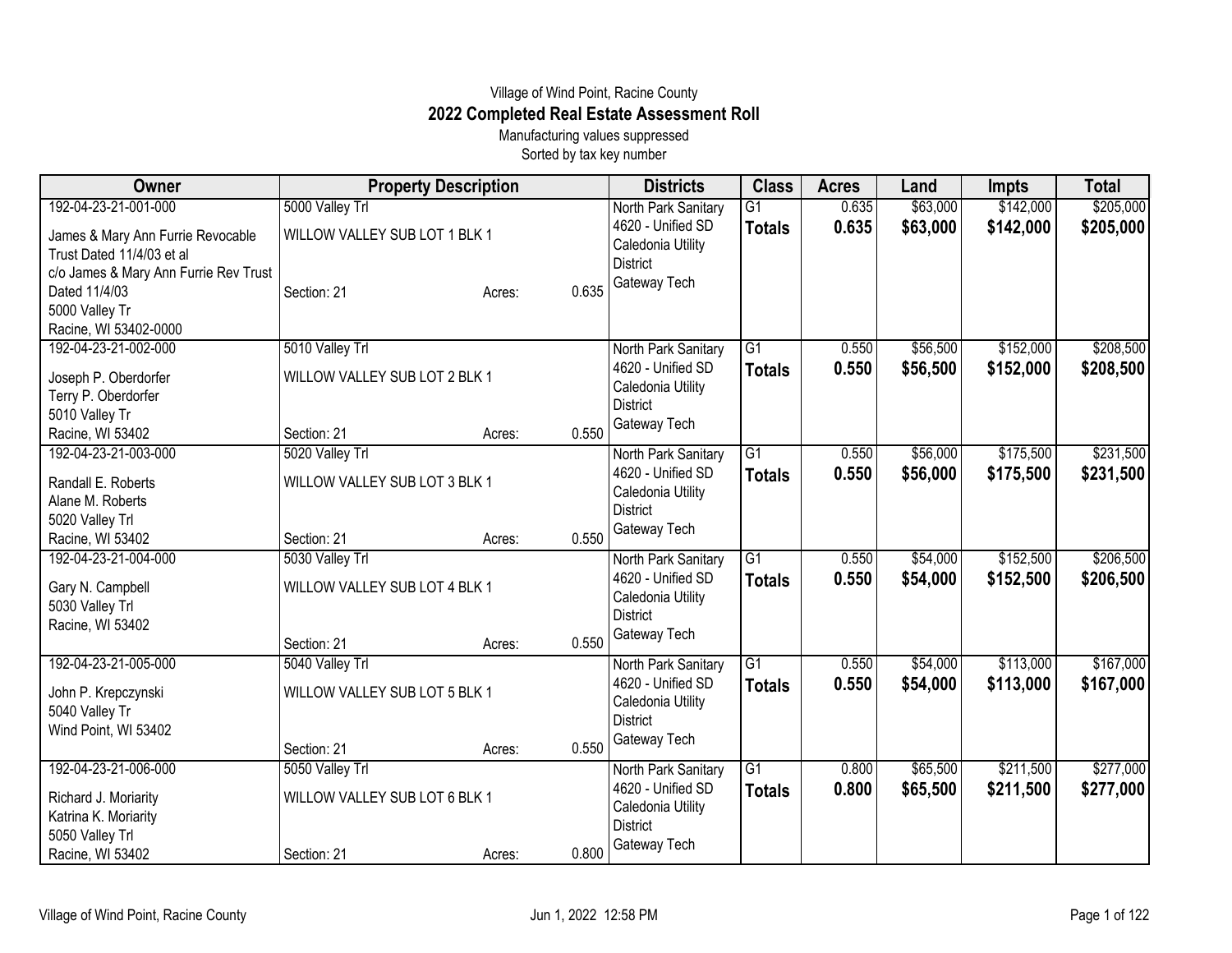| Owner                                                 |                                | <b>Property Description</b> |       | <b>Districts</b>                     | <b>Class</b>    | <b>Acres</b> | Land     | Impts     | <b>Total</b> |
|-------------------------------------------------------|--------------------------------|-----------------------------|-------|--------------------------------------|-----------------|--------------|----------|-----------|--------------|
| 192-04-23-21-007-000                                  | 5104 Valley Trl                |                             |       | North Park Sanitary                  | $\overline{G1}$ | 0.592        | \$58,000 | \$165,000 | \$223,000    |
| Theresa M. Brown                                      | WILLOW VALLEY SUB LOT 7 BLK 1  |                             |       | 4620 - Unified SD                    | <b>Totals</b>   | 0.592        | \$58,000 | \$165,000 | \$223,000    |
| 5104 Valley Trl                                       |                                |                             |       | Caledonia Utility                    |                 |              |          |           |              |
| Racine, WI 53402                                      |                                |                             |       | <b>District</b>                      |                 |              |          |           |              |
|                                                       | Section: 21                    | Acres:                      | 0.592 | Gateway Tech                         |                 |              |          |           |              |
| 192-04-23-21-008-000                                  | 5112 Valley Trl                |                             |       | North Park Sanitary                  | $\overline{G1}$ | 0.344        | \$38,500 | \$190,500 | \$229,000    |
| Lyle J. Henningfeld                                   | WILLOW VALLEY SUB LOT 8 BLK 1  |                             |       | 4620 - Unified SD                    | <b>Totals</b>   | 0.344        | \$38,500 | \$190,500 | \$229,000    |
| Patricia A. Henningfeld                               |                                |                             |       | Caledonia Utility                    |                 |              |          |           |              |
| 5112 Valley Trl                                       |                                |                             |       | <b>District</b>                      |                 |              |          |           |              |
| Racine, WI 53402                                      | Section: 21                    | Acres:                      | 0.344 | Gateway Tech                         |                 |              |          |           |              |
| 192-04-23-21-009-000                                  | 5124 Valley Trl                |                             |       | North Park Sanitary                  | $\overline{G1}$ | 0.344        | \$38,500 | \$171,500 | \$210,000    |
| Joseph F. Papenfuss                                   | WILLOW VALLEY SUB LOT 9 BLK 1  |                             |       | 4620 - Unified SD                    | <b>Totals</b>   | 0.344        | \$38,500 | \$171,500 | \$210,000    |
| Mary J. Papenfuss                                     |                                |                             |       | Caledonia Utility                    |                 |              |          |           |              |
| 5124 Valley Tr                                        |                                |                             |       | <b>District</b>                      |                 |              |          |           |              |
| Racine, WI 53402                                      | Section: 21                    | Acres:                      | 0.344 | Gateway Tech                         |                 |              |          |           |              |
| 192-04-23-21-010-000                                  | 5136 Valley Trl                |                             |       | North Park Sanitary                  | $\overline{G1}$ | 0.399        | \$44,000 | \$161,500 | \$205,500    |
|                                                       | WILLOW VALLEY SUB LOT 10 BLK 1 |                             |       | 4620 - Unified SD                    | <b>Totals</b>   | 0.399        | \$44,000 | \$161,500 | \$205,500    |
| Peterson Trust Donald W & Jeanne M<br>5136 Valley Trl |                                |                             |       | Caledonia Utility                    |                 |              |          |           |              |
| Racine, WI 53402                                      |                                |                             |       | <b>District</b>                      |                 |              |          |           |              |
|                                                       | Section: 21                    | Acres:                      | 0.399 | Gateway Tech                         |                 |              |          |           |              |
| 192-04-23-21-011-000                                  | 5206 Valley Trl                |                             |       | North Park Sanitary                  | $\overline{G1}$ | 0.509        | \$54,500 | \$138,500 | \$193,000    |
|                                                       |                                |                             |       | 4620 - Unified SD                    | <b>Totals</b>   | 0.509        | \$54,500 | \$138,500 | \$193,000    |
| Jodi L. Goetsch                                       | WILLOW VALLEY SUB LOT 11 BLK 1 |                             |       | Caledonia Utility                    |                 |              |          |           |              |
| 5206 Valley Trl                                       |                                |                             |       | <b>District</b>                      |                 |              |          |           |              |
| Racine, WI 53402                                      |                                |                             | 0.509 | Gateway Tech                         |                 |              |          |           |              |
| 192-04-23-21-012-000                                  | Section: 21<br>5216 Valley Trl | Acres:                      |       | North Park Sanitary                  | $\overline{G1}$ | 0.405        | \$44,500 | \$156,000 | \$200,500    |
|                                                       |                                |                             |       | 4620 - Unified SD                    | <b>Totals</b>   | 0.405        | \$44,500 | \$156,000 | \$200,500    |
| Renee S. Masche                                       | WILLOW VALLEY SUB LOT 12 BLK 1 |                             |       | Caledonia Utility                    |                 |              |          |           |              |
| 5216 Valley Tr                                        |                                |                             |       | <b>District</b>                      |                 |              |          |           |              |
| Racine, WI 53402                                      |                                |                             |       | Gateway Tech                         |                 |              |          |           |              |
|                                                       | Section: 21                    | Acres:                      | 0.405 |                                      |                 |              |          |           |              |
| 192-04-23-21-013-000                                  | 5226 Valley Trl                |                             |       | North Park Sanitary                  | $\overline{G1}$ | 0.368        | \$41,000 | \$187,500 | \$228,500    |
| Ken Nakayama                                          | WILLOW VALLEY SUB LOT 13 BLK 1 |                             |       | 4620 - Unified SD                    | <b>Totals</b>   | 0.368        | \$41,000 | \$187,500 | \$228,500    |
| Fumi Nakayama                                         |                                |                             |       | Caledonia Utility<br><b>District</b> |                 |              |          |           |              |
| 5226 Valley Trl                                       |                                |                             |       | Gateway Tech                         |                 |              |          |           |              |
| Wind Point, WI 53402                                  | Section: 21                    | Acres:                      | 0.368 |                                      |                 |              |          |           |              |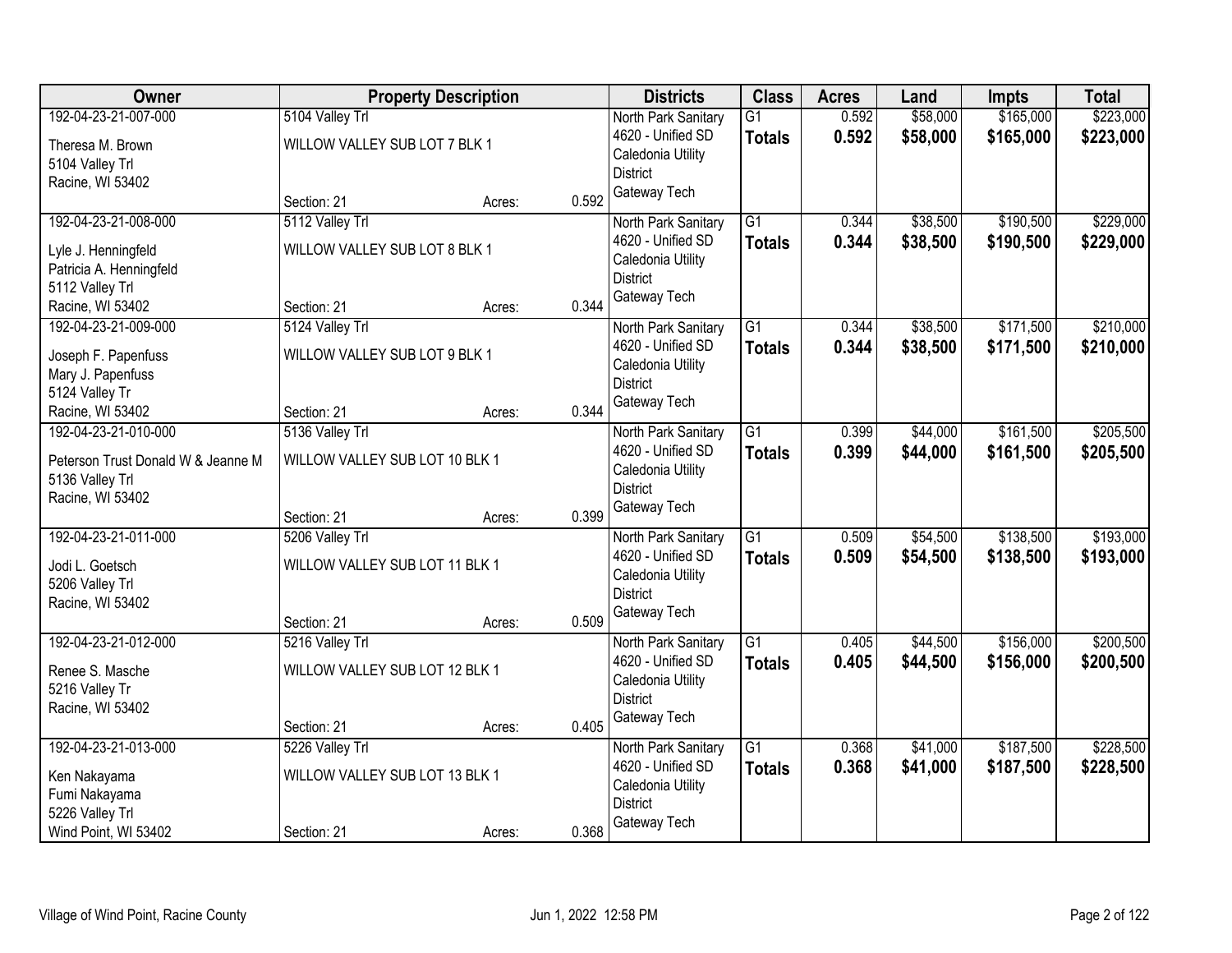| Owner                        |                                                | <b>Property Description</b> |       | <b>Districts</b>                         | <b>Class</b>    | <b>Acres</b> | Land     | <b>Impts</b> | <b>Total</b> |
|------------------------------|------------------------------------------------|-----------------------------|-------|------------------------------------------|-----------------|--------------|----------|--------------|--------------|
| 192-04-23-21-014-000         | 5308 Valley Trl                                |                             |       | North Park Sanitary                      | $\overline{G1}$ | 0.456        | \$49,500 | \$155,000    | \$204,500    |
| Nicholas J. Chaussee         | WILLOW VALLEY SUB LOT 14 BLK 1                 |                             |       | 4620 - Unified SD                        | <b>Totals</b>   | 0.456        | \$49,500 | \$155,000    | \$204,500    |
| Stephanie L. Chaussee        |                                                |                             |       | Caledonia Utility                        |                 |              |          |              |              |
| 5308 Valley Tr               |                                                |                             |       | <b>District</b>                          |                 |              |          |              |              |
| Racine, WI 53402             | Section: 21                                    | Acres:                      | 0.456 | Gateway Tech                             |                 |              |          |              |              |
| 192-04-23-21-015-000         | 5318 Valley Trl                                |                             |       | North Park Sanitary                      | $\overline{G1}$ | 0.708        | \$67,500 | \$162,500    | \$230,000    |
| Mark A Scott Revocable Trust | WILLOW VALLEY SUB LOT 15 BLK 1                 |                             |       | 4620 - Unified SD                        | <b>Totals</b>   | 0.708        | \$67,500 | \$162,500    | \$230,000    |
| 5318 Valley Trl              |                                                |                             |       | Caledonia Utility                        |                 |              |          |              |              |
| Racine, WI 53402             |                                                |                             |       | <b>District</b>                          |                 |              |          |              |              |
|                              | Section: 21                                    | Acres:                      | 0.708 | Gateway Tech                             |                 |              |          |              |              |
| 192-04-23-21-016-000         | 5328 Valley Trl                                |                             |       | North Park Sanitary                      | $\overline{G1}$ | 0.523        | \$55,500 | \$180,500    | \$236,000    |
| Anthony Lewkowski            | WILLOW VALLEY SUB LOT 16 BLK 1                 |                             |       | 4620 - Unified SD                        | <b>Totals</b>   | 0.523        | \$55,500 | \$180,500    | \$236,000    |
| Kelly Lewkowski              |                                                |                             |       | Caledonia Utility                        |                 |              |          |              |              |
| 5328 Valley Trl              |                                                |                             |       | <b>District</b>                          |                 |              |          |              |              |
| Racine, WI 53402             | Section: 21                                    | Acres:                      | 0.523 | Gateway Tech                             |                 |              |          |              |              |
| 192-04-23-21-017-000         | 5350 Valley Trl                                |                             |       | North Park Sanitary                      | $\overline{G1}$ | 0.534        | \$56,500 | \$166,000    | \$222,500    |
|                              |                                                |                             |       | 4620 - Unified SD                        | <b>Totals</b>   | 0.534        | \$56,500 | \$166,000    | \$222,500    |
| Julie M. Palm                | WILLOW VALLEY SUB LOT 17 BLK 1                 |                             |       | Caledonia Utility                        |                 |              |          |              |              |
| 5350 Valley Trl              |                                                |                             |       | <b>District</b>                          |                 |              |          |              |              |
| Racine, WI 53402             | Section: 21                                    |                             | 0.534 | Gateway Tech                             |                 |              |          |              |              |
| 192-04-23-21-018-000         | 5408 Branch Trl W                              | Acres:                      |       |                                          | $\overline{G1}$ | 1.040        | \$81,000 | \$194,500    | \$275,500    |
|                              |                                                |                             |       | North Park Sanitary<br>4620 - Unified SD |                 | 1.040        |          |              |              |
| Christopher E. Pracht        | WILLOW VALLEY SUB LOT 18 BLK 1 ** TOTAL ACRES* |                             |       | Caledonia Utility                        | <b>Totals</b>   |              | \$81,000 | \$194,500    | \$275,500    |
| Liinda M. Pracht             | 1.04                                           |                             |       | <b>District</b>                          |                 |              |          |              |              |
| 5408 W Branch Trl            |                                                |                             |       | Gateway Tech                             |                 |              |          |              |              |
| Racine, WI 53402             | Section: 21                                    | Acres:                      | 1.040 |                                          |                 |              |          |              |              |
| 192-04-23-21-019-000         | 5416 Branch Trl W                              |                             |       | North Park Sanitary                      | $\overline{G1}$ | 0.460        | \$50,000 | \$151,000    | \$201,000    |
| Jason W. Haen                | WILLOW VALLEY SUB LOT 19 BLK 1                 |                             |       | 4620 - Unified SD                        | <b>Totals</b>   | 0.460        | \$50,000 | \$151,000    | \$201,000    |
| Lisa A. Haen                 |                                                |                             |       | Caledonia Utility<br><b>District</b>     |                 |              |          |              |              |
| 5416 W Branch Trl            |                                                |                             |       |                                          |                 |              |          |              |              |
| Racine, WI 53402             | Section: 21                                    | Acres:                      | 0.460 | Gateway Tech                             |                 |              |          |              |              |
| 192-04-23-21-020-000         | 5422 Branch Trl W                              |                             |       | North Park Sanitary                      | $\overline{G1}$ | 0.396        | \$44,000 | \$142,500    | \$186,500    |
| Paul S. Krause               | WILLOW VALLEY SUB LOT 20 BLK 1                 |                             |       | 4620 - Unified SD                        | <b>Totals</b>   | 0.396        | \$44,000 | \$142,500    | \$186,500    |
| Brenda M. Krause             |                                                |                             |       | Caledonia Utility                        |                 |              |          |              |              |
| 5422 W Branch Trl            |                                                |                             |       | <b>District</b>                          |                 |              |          |              |              |
| Racine, WI 53402             | Section: 21                                    | Acres:                      | 0.396 | Gateway Tech                             |                 |              |          |              |              |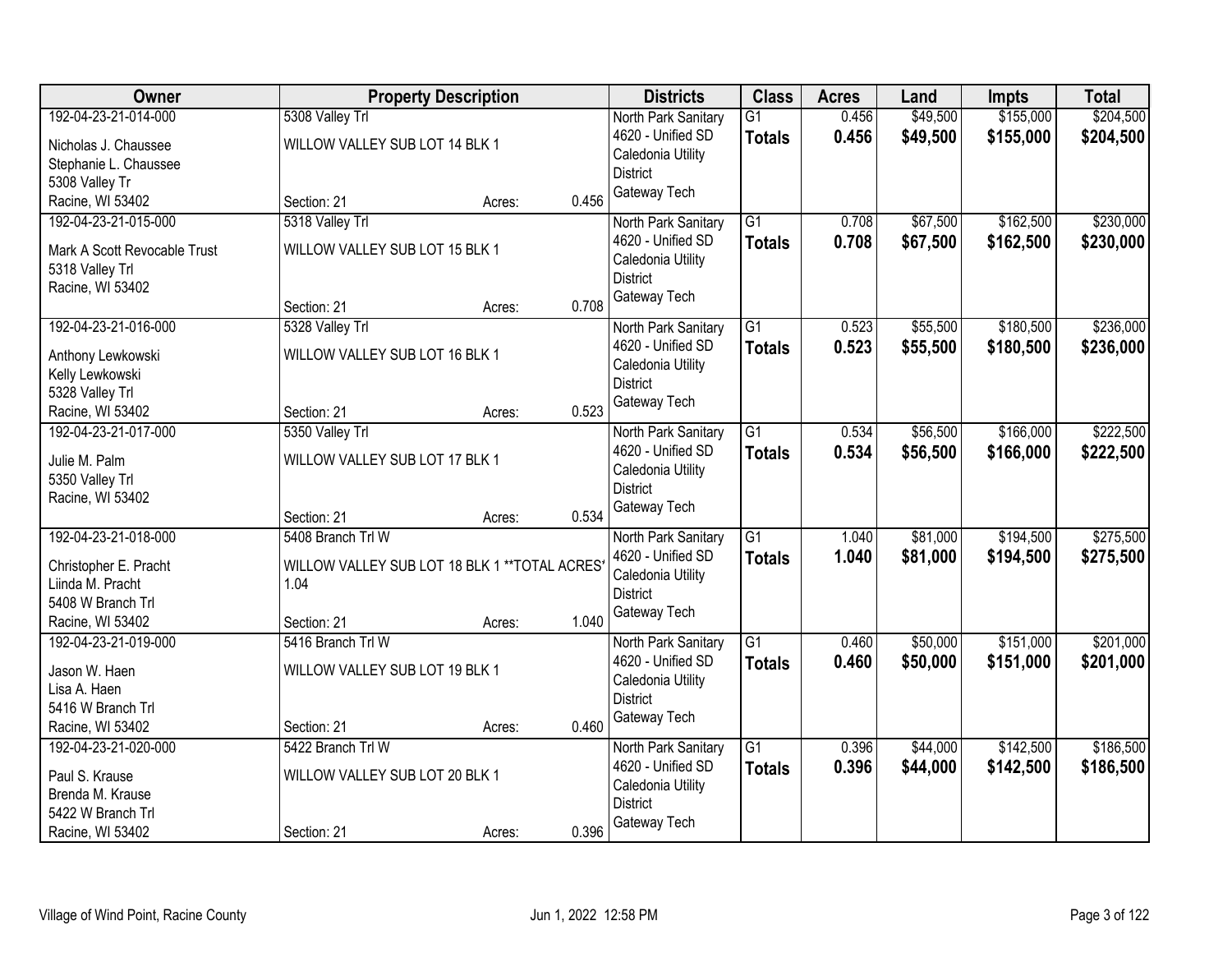| Owner                                                                                                        |                                                                 | <b>Property Description</b>                  |       | <b>Districts</b>                                                                                 | <b>Class</b>                     | <b>Acres</b>   | Land                 | Impts                  | <b>Total</b>           |
|--------------------------------------------------------------------------------------------------------------|-----------------------------------------------------------------|----------------------------------------------|-------|--------------------------------------------------------------------------------------------------|----------------------------------|----------------|----------------------|------------------------|------------------------|
| 192-04-23-21-021-000<br>Kelly Damaschke<br>Paula Damaschke<br>5430 W Branch Trl                              | 5430 Branch Trl W<br><b>TRAIL</b>                               | WILLOW VALLEY SUB LOT 21 BLK 1 5430 W BRANCH |       | North Park Sanitary<br>4620 - Unified SD<br>Caledonia Utility<br><b>District</b>                 | $\overline{G1}$<br><b>Totals</b> | 0.409<br>0.409 | \$45,000<br>\$45,000 | \$152,000<br>\$152,000 | \$197,000<br>\$197,000 |
| Racine, WI 53402                                                                                             | Section: 21                                                     | Acres:                                       | 0.409 | Gateway Tech                                                                                     |                                  |                |                      |                        |                        |
| 192-04-23-21-022-000<br>Carol A. Litrenta<br>5001 Valley Trl<br>Racine, WI 53402                             | 5001 Valley Trl<br>WILLOW VALLEY SUB LOT 1 BLK 2<br>Section: 21 | Acres:                                       | 0.421 | North Park Sanitary<br>4620 - Unified SD<br>Caledonia Utility<br><b>District</b><br>Gateway Tech | $\overline{G1}$<br><b>Totals</b> | 0.421<br>0.421 | \$46,000<br>\$46,000 | \$115,000<br>\$115,000 | \$161,000<br>\$161,000 |
| 192-04-23-21-023-000<br>Scott N. Deschler<br>Debra A. Deschler<br>5011 Valley Trl<br>Racine, WI 53402        | 5011 Valley Trl<br>WILLOW VALLEY SUB LOT 2 BLK 2<br>Section: 21 | Acres:                                       | 0.356 | North Park Sanitary<br>4620 - Unified SD<br>Caledonia Utility<br><b>District</b><br>Gateway Tech | $\overline{G1}$<br><b>Totals</b> | 0.356<br>0.356 | \$39,500<br>\$39,500 | \$154,500<br>\$154,500 | \$194,000<br>\$194,000 |
| 192-04-23-21-024-000<br>Taelor N. Pipkin<br>Alexander E. Albrecht<br>5023 Valley Trl<br>Wind Point, WI 53402 | 5023 Valley Trl<br>WILLOW VALLEY SUB LOT 3 BLK 2<br>Section: 21 | Acres:                                       | 0.356 | North Park Sanitary<br>4620 - Unified SD<br>Caledonia Utility<br><b>District</b><br>Gateway Tech | $\overline{G1}$<br><b>Totals</b> | 0.356<br>0.356 | \$39,500<br>\$39,500 | \$143,500<br>\$143,500 | \$183,000<br>\$183,000 |
| 192-04-23-21-025-000<br>Linda S. Norman<br>5035 Valley Trl<br>Racine, WI 53402                               | 5035 Valley Trl<br>WILLOW VALLEY SUB LOT 4 BLK 2<br>Section: 21 | Acres:                                       | 0.356 | North Park Sanitary<br>4620 - Unified SD<br>Caledonia Utility<br><b>District</b><br>Gateway Tech | $\overline{G1}$<br>Totals        | 0.356<br>0.356 | \$39,500<br>\$39,500 | \$196,000<br>\$196,000 | \$235,500<br>\$235,500 |
| 192-04-23-21-026-000<br>Schoenleber Trust Don Allen<br>5045 Valley Tr<br>Racine, WI 53402                    | 5045 Valley Trl<br>WILLOW VALLEY SUB LOT 5 BLK 2<br>Section: 21 | Acres:                                       | 0.356 | North Park Sanitary<br>4620 - Unified SD<br>Caledonia Utility<br><b>District</b><br>Gateway Tech | $\overline{G1}$<br><b>Totals</b> | 0.356<br>0.356 | \$39,500<br>\$39,500 | \$123,500<br>\$123,500 | \$163,000<br>\$163,000 |
| 192-04-23-21-027-000<br>Brulport Trust Cheryl J<br>5055 Valley Trl<br>Racine, WI 53402                       | 5055 Valley Trl<br>WILLOW VALLEY SUB LOT 6 BLK 2<br>Section: 21 | Acres:                                       | 0.415 | North Park Sanitary<br>4620 - Unified SD<br>Caledonia Utility<br><b>District</b><br>Gateway Tech | $\overline{G1}$<br><b>Totals</b> | 0.415<br>0.415 | \$45,500<br>\$45,500 | \$148,000<br>\$148,000 | \$193,500<br>\$193,500 |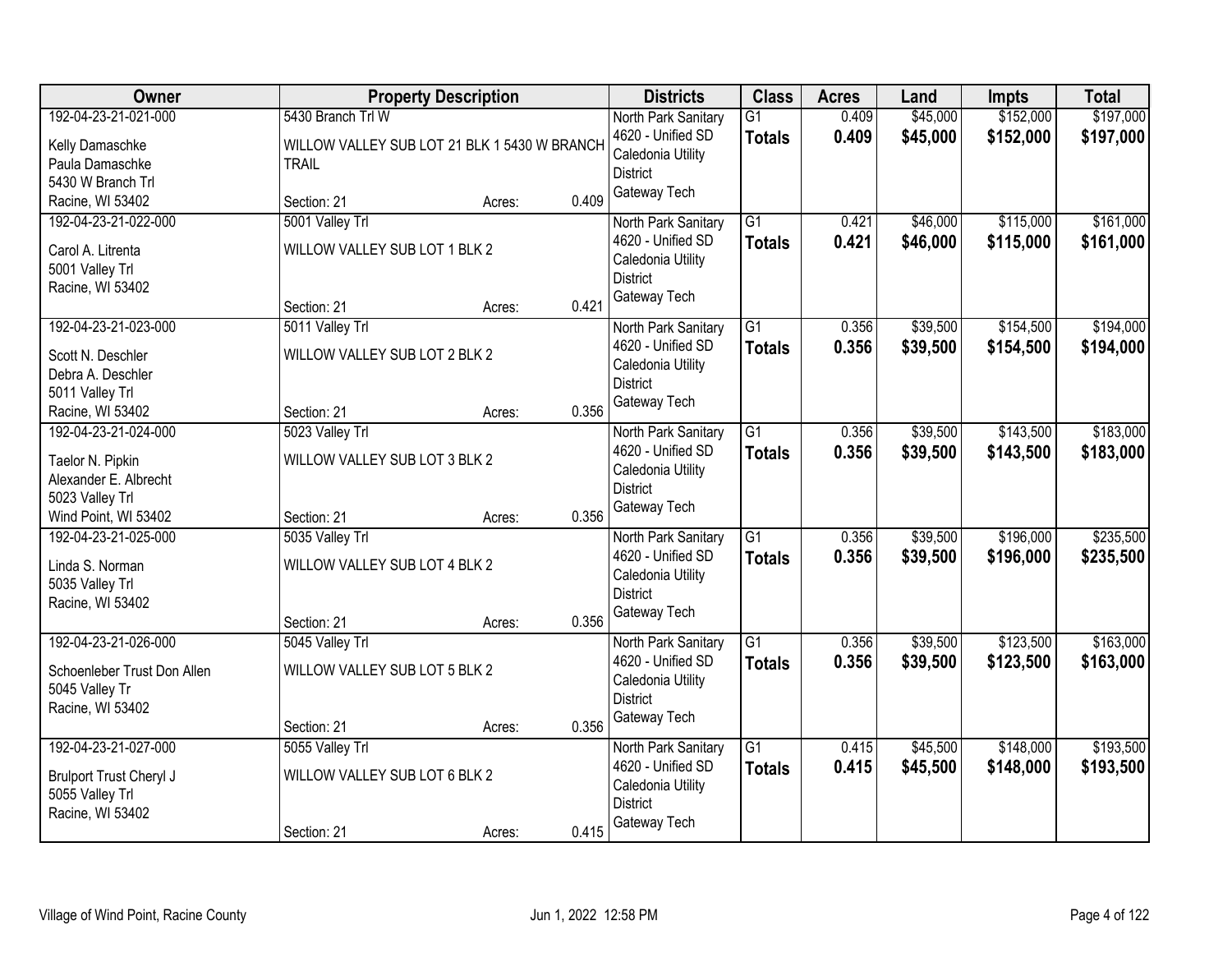| Owner                                                                                                |                                                                 | <b>Property Description</b> |       | <b>Districts</b>                                                                                 | <b>Class</b>                     | <b>Acres</b>   | Land                 | <b>Impts</b>           | <b>Total</b>           |
|------------------------------------------------------------------------------------------------------|-----------------------------------------------------------------|-----------------------------|-------|--------------------------------------------------------------------------------------------------|----------------------------------|----------------|----------------------|------------------------|------------------------|
| 192-04-23-21-028-000<br>Gary A. Langbruttig<br>Doris M. Langbruttig<br>5111 Valley Trl               | 5111 Valley Trl<br>WILLOW VALLEY SUB LOT 1 BLK 3                |                             |       | North Park Sanitary<br>4620 - Unified SD<br>Caledonia Utility<br><b>District</b><br>Gateway Tech | $\overline{G1}$<br><b>Totals</b> | 0.672<br>0.672 | \$63,000<br>\$63,000 | \$186,000<br>\$186,000 | \$249,000<br>\$249,000 |
| Wind Point, WI 53402                                                                                 | Section: 21                                                     | Acres:                      | 0.672 |                                                                                                  |                                  |                |                      |                        |                        |
| 192-04-23-21-029-000<br>The Irvine Family Trust<br>5119 Valley Trl<br>Racine, WI 53402               | 5119 Valley Trl<br>WILLOW VALLEY SUB LOT 2 BLK 3<br>Section: 21 | Acres:                      | 0.747 | North Park Sanitary<br>4620 - Unified SD<br>Caledonia Utility<br><b>District</b><br>Gateway Tech | $\overline{G1}$<br><b>Totals</b> | 0.747<br>0.747 | \$65,500<br>\$65,500 | \$166,500<br>\$166,500 | \$232,000<br>\$232,000 |
| 192-04-23-21-030-000                                                                                 | 5129 Valley Trl                                                 |                             |       | North Park Sanitary                                                                              | $\overline{G1}$                  | 0.747          | \$69,000             | \$175,500              | \$244,500              |
| James P. Winsjansen<br>Leeann C. Winsjansen<br>5129 Valley Trl                                       | WILLOW VALLEY SUB LOT 3 BLK 3                                   |                             |       | 4620 - Unified SD<br>Caledonia Utility<br><b>District</b><br>Gateway Tech                        | <b>Totals</b>                    | 0.747          | \$69,000             | \$175,500              | \$244,500              |
| Racine, WI 53402                                                                                     | Section: 21                                                     | Acres:                      | 0.747 |                                                                                                  |                                  |                |                      |                        |                        |
| 192-04-23-21-031-000<br>Shaffer Gilbert Trust Patricia<br>5139 Valley Trl<br>Racine, WI 53402        | 5139 Valley Trl<br>WILLOW VALLEY SUB LOT 4 BLK 3                |                             |       | North Park Sanitary<br>4620 - Unified SD<br>Caledonia Utility<br><b>District</b>                 | $\overline{G1}$<br><b>Totals</b> | 0.747<br>0.747 | \$69,000<br>\$69,000 | \$177,000<br>\$177,000 | \$246,000<br>\$246,000 |
|                                                                                                      | Section: 21                                                     | Acres:                      | 0.747 | Gateway Tech                                                                                     |                                  |                |                      |                        |                        |
| 192-04-23-21-032-000<br>Charles G. Balboa<br>Diane M. Salsini<br>5207 Valley Trl<br>Racine, WI 53402 | 5207 Valley Trl<br>WILLOW VALLEY SUB LOT 5 BLK 3<br>Section: 21 | Acres:                      | 0.724 | North Park Sanitary<br>4620 - Unified SD<br>Caledonia Utility<br><b>District</b><br>Gateway Tech | $\overline{G1}$<br>Totals        | 0.724<br>0.724 | \$63,500<br>\$63,500 | \$205,000<br>\$205,000 | \$268,500<br>\$268,500 |
| 192-04-23-21-033-000<br>Leroy W. Mckellips<br>5221 Valley Trl<br>Racine, WI 53402                    | 5221 Valley Trl<br>WILLOW VALLEY SUB LOT 6 BLK 3<br>Section: 21 | Acres:                      | 0.690 | North Park Sanitary<br>4620 - Unified SD<br>Caledonia Utility<br><b>District</b><br>Gateway Tech | $\overline{G1}$<br><b>Totals</b> | 0.690<br>0.690 | \$61,500<br>\$61,500 | \$148,500<br>\$148,500 | \$210,000<br>\$210,000 |
| 192-04-23-21-034-000<br>Colwell Trust Jeffrey A<br>5303 Valley Trl<br>Racine, WI 53402               | 5303 Valley Trl<br>WILLOW VALLEY SUB LOT 7 BLK 3<br>Section: 21 | Acres:                      | 0.609 | North Park Sanitary<br>4620 - Unified SD<br>Caledonia Utility<br><b>District</b><br>Gateway Tech | $\overline{G1}$<br><b>Totals</b> | 0.609<br>0.609 | \$57,500<br>\$57,500 | \$158,500<br>\$158,500 | \$216,000<br>\$216,000 |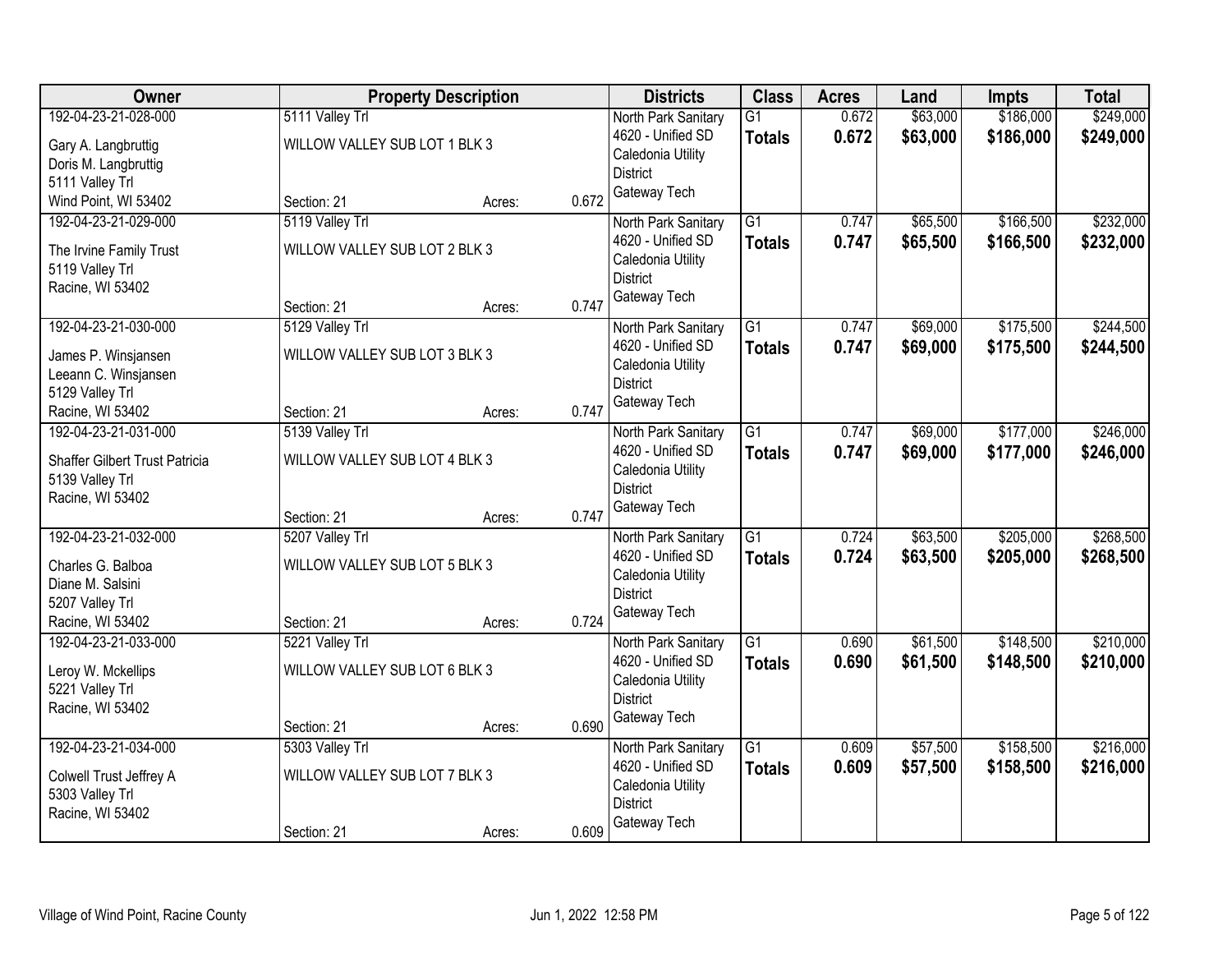| Owner                           |                                | <b>Property Description</b> |       | <b>Districts</b>    | <b>Class</b>    | <b>Acres</b> | Land     | <b>Impts</b> | <b>Total</b> |
|---------------------------------|--------------------------------|-----------------------------|-------|---------------------|-----------------|--------------|----------|--------------|--------------|
| 192-04-23-21-035-000            | 5321 Valley Trl                |                             |       | North Park Sanitary | $\overline{G1}$ | 0.681        | \$62,500 | \$182,500    | \$245,000    |
| Janice Penczykowski             | WILLOW VALLEY SUB LOT 8 BLK 3  |                             |       | 4620 - Unified SD   | <b>Totals</b>   | 0.681        | \$62,500 | \$182,500    | \$245,000    |
| 5321 Valley Trl                 |                                |                             |       | Caledonia Utility   |                 |              |          |              |              |
| Wind Point, WI 53402            |                                |                             |       | <b>District</b>     |                 |              |          |              |              |
|                                 | Section: 21                    | Acres:                      | 0.681 | Gateway Tech        |                 |              |          |              |              |
| 192-04-23-21-036-000            | 5333 Valley Trl                |                             |       | North Park Sanitary | $\overline{G1}$ | 1.227        | \$77,500 | \$250,000    | \$327,500    |
| Veera V. Chaudhri Sinh          | WILLOW VALLEY SUB LOT 9 BLK 3  |                             |       | 4620 - Unified SD   | <b>Totals</b>   | 1.227        | \$77,500 | \$250,000    | \$327,500    |
| c/o Veera S. Chaudhri Sinh      |                                |                             |       | Caledonia Utility   |                 |              |          |              |              |
| 5333 Valley Tr                  |                                |                             |       | <b>District</b>     |                 |              |          |              |              |
| Racine, WI 53402                | Section: 21                    | Acres:                      | 1.227 | Gateway Tech        |                 |              |          |              |              |
| 192-04-23-21-037-000            | 5343 Valley Trl                |                             |       | North Park Sanitary | $\overline{G1}$ | 1.290        | \$81,500 | \$248,000    | \$329,500    |
| John C. Murphy                  | WILLOW VALLEY SUB LOT 10 BLK 3 |                             |       | 4620 - Unified SD   | <b>Totals</b>   | 1.290        | \$81,500 | \$248,000    | \$329,500    |
| Darlene L. Murphy               |                                |                             |       | Caledonia Utility   |                 |              |          |              |              |
| 5343 Valley Trl                 |                                |                             |       | <b>District</b>     |                 |              |          |              |              |
| Racine, WI 53402                | Section: 21                    | Acres:                      | 1.290 | Gateway Tech        |                 |              |          |              |              |
| 192-04-23-21-038-000            | 5355 Valley Trl                |                             |       | North Park Sanitary | $\overline{G1}$ | 0.972        | \$75,000 | \$119,500    | \$194,500    |
| Lawrence M. Haas                | WILLOW VALLEY SUB LOT 11 BLK 3 |                             |       | 4620 - Unified SD   | <b>Totals</b>   | 0.972        | \$75,000 | \$119,500    | \$194,500    |
| 5355 Valley Trl                 |                                |                             |       | Caledonia Utility   |                 |              |          |              |              |
| Racine, WI 53402                |                                |                             |       | <b>District</b>     |                 |              |          |              |              |
|                                 | Section: 21                    | Acres:                      | 0.972 | Gateway Tech        |                 |              |          |              |              |
| 192-04-23-21-039-000            | 5401 Valley Trl                |                             |       | North Park Sanitary | $\overline{G1}$ | 0.567        | \$55,500 | \$146,500    | \$202,000    |
| Ronald Stankovic                | WILLOW VALLEY SUB LOT 12 BLK 3 |                             |       | 4620 - Unified SD   | <b>Totals</b>   | 0.567        | \$55,500 | \$146,500    | \$202,000    |
| Dragana Stankovic               |                                |                             |       | Caledonia Utility   |                 |              |          |              |              |
| 5401 Valley Tr                  |                                |                             |       | <b>District</b>     |                 |              |          |              |              |
| Racine, WI 53402                | Section: 21                    | Acres:                      | 0.567 | Gateway Tech        |                 |              |          |              |              |
| 192-04-23-21-040-000            | 5415 Valley Trl                |                             |       | North Park Sanitary | $\overline{G1}$ | 0.546        | \$53,500 | \$179,000    | \$232,500    |
| Foley Trust Thomas F & Cheryl J | WILLOW VALLEY SUB LOT 13 BLK 3 |                             |       | 4620 - Unified SD   | <b>Totals</b>   | 0.546        | \$53,500 | \$179,000    | \$232,500    |
| 5415 Valley Trl                 |                                |                             |       | Caledonia Utility   |                 |              |          |              |              |
| Racine, WI 53402                |                                |                             |       | <b>District</b>     |                 |              |          |              |              |
|                                 | Section: 21                    | Acres:                      | 0.546 | Gateway Tech        |                 |              |          |              |              |
| 192-04-23-21-041-000            | 5429 Valley Trl                |                             |       | North Park Sanitary | $\overline{G1}$ | 0.896        | \$71,000 | \$219,000    | \$290,000    |
| Laura A. Kapitan                | WILLOW VALLEY SUB LOT 14 BLK 3 |                             |       | 4620 - Unified SD   | <b>Totals</b>   | 0.896        | \$71,000 | \$219,000    | \$290,000    |
| 5429 Valley Trl                 |                                |                             |       | Caledonia Utility   |                 |              |          |              |              |
| Racine, WI 53402                |                                |                             |       | <b>District</b>     |                 |              |          |              |              |
|                                 | Section: 21                    | Acres:                      | 0.896 | Gateway Tech        |                 |              |          |              |              |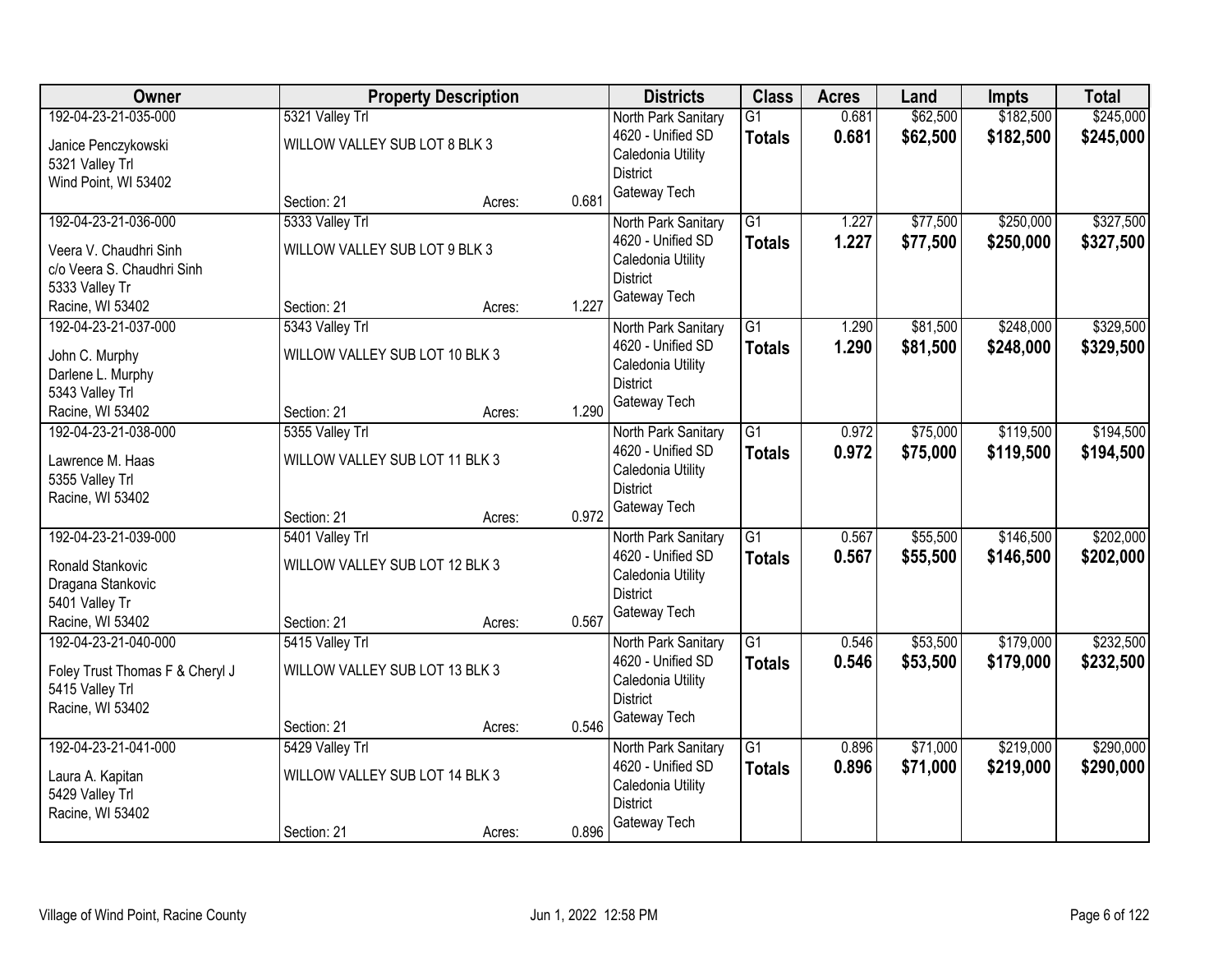| <b>Owner</b>                     | <b>Property Description</b>                                                      | <b>Districts</b>                         | <b>Class</b>    | <b>Acres</b> | Land      | <b>Impts</b> | <b>Total</b> |
|----------------------------------|----------------------------------------------------------------------------------|------------------------------------------|-----------------|--------------|-----------|--------------|--------------|
| 192-04-23-21-042-000             | 5411 Branch Trl W                                                                | North Park Sanitary                      | $\overline{G1}$ | 0.409        | \$45,000  | \$159,500    | \$204,500    |
| James T. Fergus                  | WILLOW VALLEY SUB LOT 1 BLK 4                                                    | 4620 - Unified SD                        | <b>Totals</b>   | 0.409        | \$45,000  | \$159,500    | \$204,500    |
| Susan K. Fergus                  |                                                                                  | Caledonia Utility                        |                 |              |           |              |              |
| 5411 W Branch Trl                |                                                                                  | <b>District</b>                          |                 |              |           |              |              |
| Racine, WI 53402                 | 0.409<br>Section: 21<br>Acres:                                                   | Gateway Tech                             |                 |              |           |              |              |
| 192-04-23-22-001-010             | 5385 Hunt Club Rd                                                                | North Park Sanitary                      | $\overline{G1}$ | 0.336        | \$40,500  | \$0          | \$40,500     |
|                                  |                                                                                  | 4620 - Unified SD                        | <b>Totals</b>   | 0.336        | \$40,500  | \$0          | \$40,500     |
| Rita S. Harris                   | PT NW1/4 COM W1/4 COR N496 E381 NW41 TO POB                                      | Caledonia Utility                        |                 |              |           |              |              |
| 5385 Hunt Club Rd                | NW22 NE248 SELY105 SW284 TO POB EXC V2023P93                                     | <b>District</b>                          |                 |              |           |              |              |
| Racine, WI 53402                 | V2296P946 FROM PT 192042322001000 IN 89 FOR 90<br>0.336<br>Section: 22<br>Acres: | Gateway Tech                             |                 |              |           |              |              |
| 192-04-23-22-001-020             | 5390 Hunt Club Rd                                                                | North Park Sanitary                      | G1              | 1.790        | \$456,500 | \$2,500,500  | \$2,957,000  |
|                                  |                                                                                  | 4620 - Unified SD                        | <b>Totals</b>   | 1.790        | \$456,500 | \$2,500,500  | \$2,957,000  |
| Harris Revocable Trust Agreement | PT NW1/4 CSM #1658 V5 P80 #1435890 LOT 1 FROM                                    | Caledonia Utility                        |                 |              |           |              |              |
| Dated May 22, 1995               | 192042322001000 IN 93 FOR 94 ROLL ** TOTAL                                       | <b>District</b>                          |                 |              |           |              |              |
| 5390 Hunt Club Rd                | ACRES**<br>1.79                                                                  | Gateway Tech                             |                 |              |           |              |              |
| Racine, WI 53402                 | 1.790<br>Section: 22<br>Acres:                                                   |                                          |                 |              |           |              |              |
| 192-04-23-22-001-030             | Hunt Club Rd                                                                     | North Park Sanitary                      | G1              | 2.040        | \$166,500 | \$0          | \$166,500    |
| Harris Revocable Trust Agreement | PT NW1/4 CSM #1658 V5 P80 #1435890 LOT 2 FROM                                    | 4620 - Unified SD                        | <b>Totals</b>   | 2.040        | \$166,500 | \$0          | \$166,500    |
| Dated May 22, 1995               | 192042322001000 IN 93 FOR 94 ROLL ** TOTAL                                       | Caledonia Utility                        |                 |              |           |              |              |
| 5390 Hunt Club Rd                | ACRES**<br>2.04                                                                  | <b>District</b>                          |                 |              |           |              |              |
| Racine, WI 53402                 | 2.040<br>Section: 22<br>Acres:                                                   | Gateway Tech                             |                 |              |           |              |              |
| 192-04-23-22-002-000             | 5317 Wind Point Rd                                                               | North Park Sanitary                      | $\overline{G1}$ | 1.619        | \$350,500 | \$316,500    | \$667,000    |
|                                  |                                                                                  | 4620 - Unified SD                        | <b>Totals</b>   | 1.619        | \$350,500 | \$316,500    | \$667,000    |
| Helen P. Johnson-Leipold         | PT S1/2COM S1/4COR SEC W595 N1858 TO POB E193                                    | Caledonia Utility                        |                 |              |           |              |              |
| 555 Main St Ste 500              | SE6 NE203 NE218 NW230 SW459 TO POB                                               | <b>District</b>                          |                 |              |           |              |              |
| Racine, WI 53403                 | 1.619                                                                            | Gateway Tech                             |                 |              |           |              |              |
| 192-04-23-22-003-000             | Section: 22<br>Acres:<br>5315 Wind Point Rd                                      |                                          | $\overline{G1}$ | 1.736        | \$433,000 | \$502,500    | \$935,500    |
|                                  |                                                                                  | North Park Sanitary<br>4620 - Unified SD |                 |              |           |              |              |
| Andis Living Trust               | PT S1/2 COM S1/4 COR, W595', N 1858', E193', SE6'TO                              | Caledonia Utility                        | <b>Totals</b>   | 1.736        | \$433,000 | \$502,500    | \$935,500    |
| 5315 Wind Point Rd               | POB, SE 146', SE58', NE448', NW215', SW 218', SW203'TO                           | <b>District</b>                          |                 |              |           |              |              |
| Racine, WI 53402                 | POB                                                                              | Gateway Tech                             |                 |              |           |              |              |
|                                  | 1.736<br>Section: 22<br>Acres:                                                   |                                          |                 |              |           |              |              |
| 192-04-23-22-004-000             | 5345 Wind Point Rd                                                               | North Park Sanitary                      | $\overline{G1}$ | 2.444        | \$479,500 | \$704,000    | \$1,183,500  |
| Natalie J. Bissegger             | PT SW1/4-COM828 E OF W LN & 18 N OF N LN S1/2                                    | 4620 - Unified SD                        | <b>Totals</b>   | 2.444        | \$479,500 | \$704,000    | \$1,183,500  |
| 5345 Wind Point Rd               | NE161 NE 313 NE149 NE261 NE63 NW86 TO POB                                        | Caledonia Utility                        |                 |              |           |              |              |
| Racine, WI 53402                 | SE51 NE225 E199 NE25 NE440 NW210 SW784 TO PO                                     | <b>District</b>                          |                 |              |           |              |              |
|                                  | 2.444<br>Section: 22<br>Acres:                                                   | Gateway Tech                             |                 |              |           |              |              |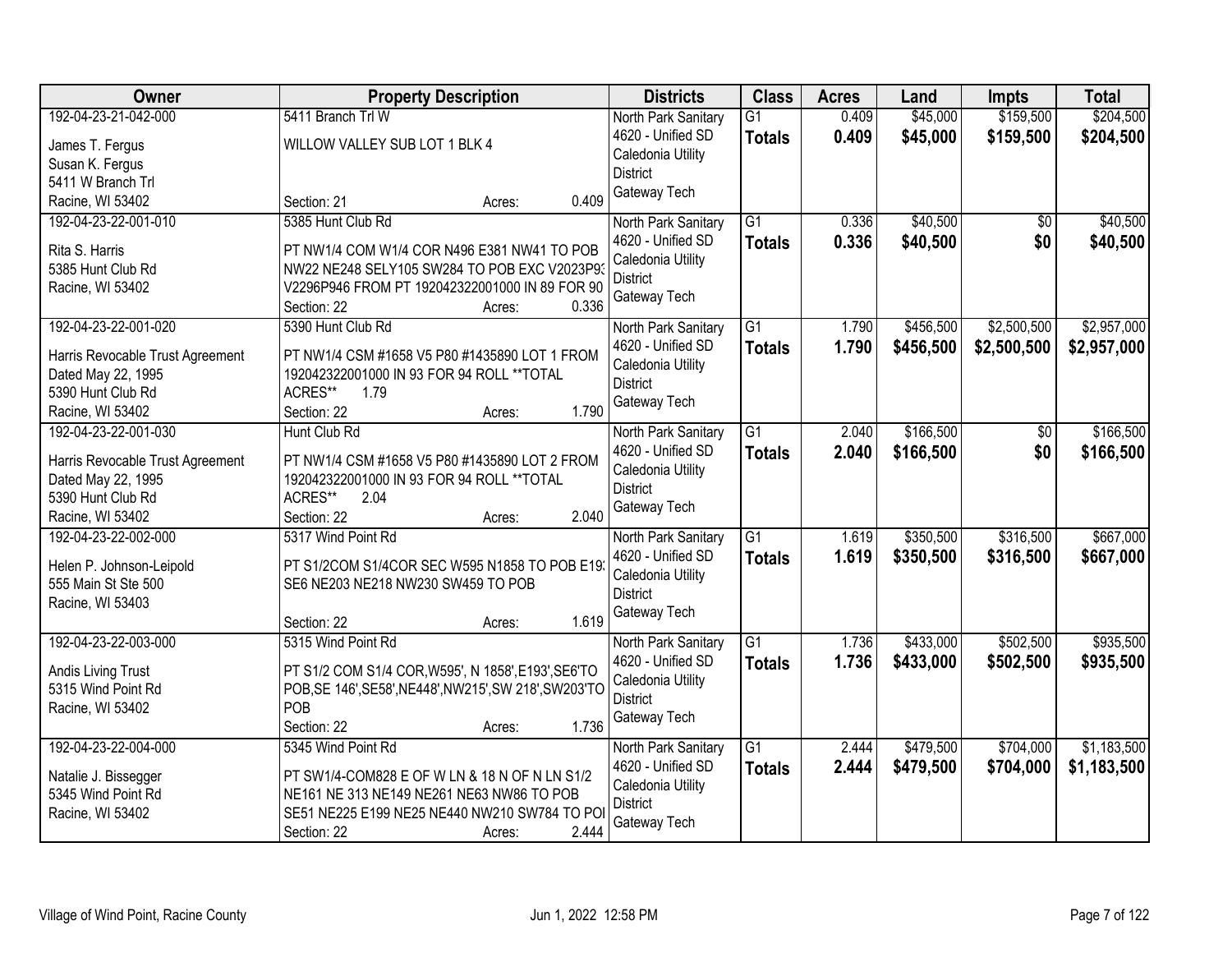| Owner                                  | <b>Property Description</b>                                                            | <b>Districts</b>                         | <b>Class</b>    | <b>Acres</b> | Land      | <b>Impts</b> | <b>Total</b> |
|----------------------------------------|----------------------------------------------------------------------------------------|------------------------------------------|-----------------|--------------|-----------|--------------|--------------|
| 192-04-23-22-004-001                   | 5337 Wind Point Rd                                                                     | North Park Sanitary                      | $\overline{G1}$ | 0.910        | \$120,500 | \$243,500    | \$364,000    |
| Dog Run, LLC                           | PT W1/2COM828'E OF W LN&18' N OF N LN                                                  | 4620 - Unified SD                        | <b>Totals</b>   | 0.910        | \$120,500 | \$243,500    | \$364,000    |
| 555 Main St                            | S1/2SW1/4, NE161', NE313', NE149', NE261', NE63' TO                                    | Caledonia Utility                        |                 |              |           |              |              |
| Racine, WI 53403                       | POB, NW34', NE225', NE199', SW240', SW100'. SW60'TO                                    | <b>District</b>                          |                 |              |           |              |              |
|                                        | 0.910<br>Section: 22<br>Acres:                                                         | Gateway Tech                             |                 |              |           |              |              |
| 192-04-23-22-005-000                   | 5351 Wind Point Rd                                                                     | North Park Sanitary                      | $\overline{G1}$ | 2.240        | \$477,000 | \$714,500    | \$1,191,500  |
|                                        |                                                                                        | 4620 - Unified SD                        | <b>Totals</b>   | 2.240        | \$477,000 | \$714,500    | \$1,191,500  |
|                                        | Amended & Restated Daniel A Siudak &   PT W1/2 COM828 E OF W LN & N OF N LN S1/2 SW1/4 | Caledonia Utility                        |                 |              |           |              |              |
| Kristin M Siudak<br>5351 Wind Point Rd | NE161 NE313 NE149 NE261 NE63 NW86 TO POB<br>NW210 NE735 SE210 SW784 TO POB EXC RD &    | <b>District</b>                          |                 |              |           |              |              |
| Racine, WI 53402                       | 2.240<br>Section: 22                                                                   | Gateway Tech                             |                 |              |           |              |              |
| 192-04-23-22-006-000                   | Acres:<br>5347 Wind Point Rd                                                           |                                          | $\overline{G1}$ | 1.070        | \$87,000  | \$285,500    | \$372,500    |
|                                        |                                                                                        | North Park Sanitary<br>4620 - Unified SD |                 |              |           |              |              |
| Hammes Trust & Hammes Trust Barbara    | PT SW1/4 COM 828'E OF W LN& 18'N OF N LN                                               | Caledonia Utility                        | <b>Totals</b>   | 1.070        | \$87,000  | \$285,500    | \$372,500    |
| L & James R                            | S1/2SW1/4NE161 FT, NE313', NE149', NE261', NE                                          | <b>District</b>                          |                 |              |           |              |              |
| 5347 Wind Point Rd                     | 63', NW86', NE30'TO POB, NW210                                                         | Gateway Tech                             |                 |              |           |              |              |
| Racine, WI 53402                       | 1.070<br>Section: 22<br>Acres:                                                         |                                          |                 |              |           |              |              |
| 192-04-23-22-007-000                   | 109 Raven Turn E                                                                       | North Park Sanitary                      | G1              | 1.930        | \$441,500 | \$746,000    | \$1,187,500  |
| William Zahalka                        | PT NW1/4&PT BLK 3 HUNT CLUB EAST COM SE COR                                            | 4620 - Unified SD                        | <b>Totals</b>   | 1.930        | \$441,500 | \$746,000    | \$1,187,500  |
| Amy Zahalka                            | LOT 1 BLK 3 E305 TO POB NE423 NW233 SW316 SE5                                          | Caledonia Utility                        |                 |              |           |              |              |
| 109 Raven Turn East                    | S85 SE138 TO POB EXC RD                                                                | <b>District</b>                          |                 |              |           |              |              |
| Racine, WI 53402                       | 1.930<br>Section: 22<br>Acres:                                                         | Gateway Tech                             |                 |              |           |              |              |
| 192-04-23-22-008-000                   | 110 Raven Turn E                                                                       | North Park Sanitary                      | $\overline{G1}$ | 1.137        | \$386,500 | \$441,000    | \$827,500    |
|                                        |                                                                                        | 4620 - Unified SD                        | <b>Totals</b>   | 1.137        | \$386,500 | \$441,000    | \$827,500    |
| Wolff Trust Robert T Jr & Nancy A      | PT NW1/4 COM NW COR LOT 3 BLK 2 HUNT CLUB                                              | Caledonia Utility                        |                 |              |           |              |              |
| 110 Raven Turn East                    | EAST NE315 SE162 SW316 SE57 NW32 NW80 NW118                                            | <b>District</b>                          |                 |              |           |              |              |
| Racine, WI 53402                       | TO POB                                                                                 | Gateway Tech                             |                 |              |           |              |              |
|                                        | 1.137<br>Section: 22<br>Acres:                                                         |                                          |                 |              |           |              |              |
| 192-04-23-22-009-000                   | 5355 Hunt Club Rd                                                                      | North Park Sanitary                      | $\overline{G1}$ | 0.704        | \$68,500  | \$186,000    | \$254,500    |
| Eric J. Boticki                        | PT NW1/4 COM 828 E OF W LN& 18 N OF S LN                                               | 4620 - Unified SD                        | <b>Totals</b>   | 0.704        | \$68,500  | \$186,000    | \$254,500    |
| Samantha L. Anderegg-Boticki           | N1/2NW1/4N931 TO POB NW155 NW81 NE25 SE200                                             | Caledonia Utility                        |                 |              |           |              |              |
| 5355 Hunt Club Rd                      | SW159 W105 TO POB EXC V553P138                                                         | <b>District</b>                          |                 |              |           |              |              |
| Racine, WI 53402                       | 0.704<br>Section: 22<br>Acres:                                                         | Gateway Tech                             |                 |              |           |              |              |
| 192-04-23-22-010-000                   | 5377 Hunt Club Rd                                                                      | North Park Sanitary                      | G1              | 0.876        | \$352,000 | \$330,000    | \$682,000    |
|                                        |                                                                                        | 4620 - Unified SD                        | <b>Totals</b>   | 0.876        | \$352,000 | \$330,000    | \$682,000    |
| Matthew T. Larsen                      | PT NW1/4-COM 950N OF S LN N1/2SW1/4&828E OF W                                          | Caledonia Utility                        |                 |              |           |              |              |
| Jennifer Antonneau                     | LN N 305 NW149 NW250 TO POB NE 360 NW102                                               | <b>District</b>                          |                 |              |           |              |              |
| 5377 Hunt Club Rd                      | SW264 SE172 TO POB                                                                     | Gateway Tech                             |                 |              |           |              |              |
| Racine, WI 53402                       | 0.876<br>Section: 22<br>Acres:                                                         |                                          |                 |              |           |              |              |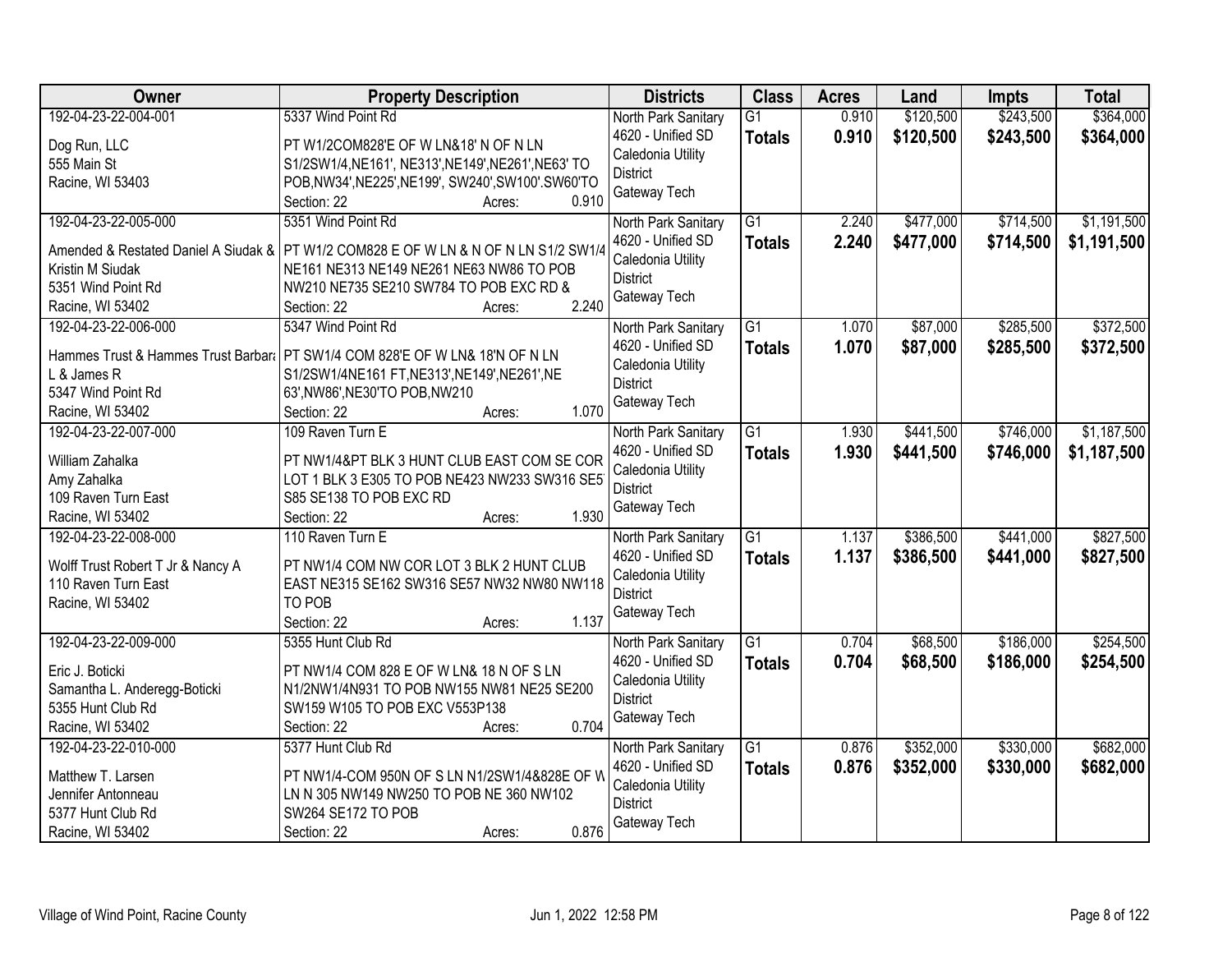| <b>Owner</b>                            | <b>Property Description</b>                                             | <b>Districts</b>    | <b>Class</b>    | <b>Acres</b> | Land      | <b>Impts</b> | <b>Total</b> |
|-----------------------------------------|-------------------------------------------------------------------------|---------------------|-----------------|--------------|-----------|--------------|--------------|
| 192-04-23-22-011-000                    | 5379 Hunt Club Rd                                                       | North Park Sanitary | $\overline{G1}$ | 0.817        | \$319,000 | \$690,500    | \$1,009,500  |
| Michael E Sweet Revocable Trust Dated   | PT NW1/4 COM 950N S LN N1/2 SW1/4 & 828E W LN                           | 4620 - Unified SD   | <b>Totals</b>   | 0.817        | \$319,000 | \$690,500    | \$1,009,500  |
| December 2, 2011                        | NW305 NW149 NW423 TO POB NE264 NW66 SW289                               | Caledonia Utility   |                 |              |           |              |              |
| 5379 Hunt Club Rd                       | W100 SE15 SE TO POB EXC V2412P342 PT TO                                 | <b>District</b>     |                 |              |           |              |              |
| Wind Point, WI 53402                    | 0.817<br>Section: 22<br>Acres:                                          | Gateway Tech        |                 |              |           |              |              |
| 192-04-23-22-012-000                    | 5375 Hunt Club Rd                                                       | North Park Sanitary | $\overline{G1}$ | 0.750        | \$344,000 | \$191,000    | \$535,000    |
|                                         |                                                                         | 4620 - Unified SD   |                 | 0.750        |           |              |              |
| Manfred K. Stelter                      | PT W1/2 COM 950N OF S LN N 1/2SW1/4&828E OF W                           | Caledonia Utility   | <b>Totals</b>   |              | \$344,000 | \$191,000    | \$535,000    |
| 5375 Hunt Club Rd                       | LN N155 NW268 TO POB NE430 NW101 SW360 SE100                            | <b>District</b>     |                 |              |           |              |              |
| Racine, WI 53402                        | SE27 TO POB ** TOTAL ACRES**<br>00.75                                   | Gateway Tech        |                 |              |           |              |              |
|                                         | 0.750<br>Section: 22<br>Acres:                                          |                     |                 |              |           |              |              |
| 192-04-23-22-013-000                    | 5361 Hunt Club Rd                                                       | North Park Sanitary | $\overline{G1}$ | 1.166        | \$389,500 | \$433,000    | \$822,500    |
|                                         |                                                                         | 4620 - Unified SD   | <b>Totals</b>   | 1.166        | \$389,500 | \$433,000    | \$822,500    |
| Myron D. Mikaelian                      | PTW1/2 COM 950N OF S LN N1/2 SW1/4 & 828E OF W                          | Caledonia Utility   |                 |              |           |              |              |
| Noury K. Mikaelian<br>5361 Hunt Club Rd | LN N155 NW130 TO POB NW138 NE430 SE152 SW498<br>NW52 TO POB EXC V806P59 | <b>District</b>     |                 |              |           |              |              |
|                                         | 1.166<br>Section: 22                                                    | Gateway Tech        |                 |              |           |              |              |
| Racine, WI 53402                        | Acres:                                                                  |                     |                 |              |           |              |              |
| 192-04-23-22-014-000                    | 5361 Hunt Club Rd                                                       | North Park Sanitary | G1              | 0.551        | \$43,500  | \$0          | \$43,500     |
| Myron D. Mikaelian                      | PTW1/2 COM 950N OF S LN N1/2 SW1/4 & 828E OF W                          | 4620 - Unified SD   | <b>Totals</b>   | 0.551        | \$43,500  | \$0          | \$43,500     |
| Noury K. Mikaelian                      | LN SEC NW155 NW130 TO POB NW99 NE 149 SE120                             | Caledonia Utility   |                 |              |           |              |              |
| 5361 Hunt Club Rd                       | SW220 NW53 TO POB                                                       | <b>District</b>     |                 |              |           |              |              |
| Racine, WI 53402                        | 0.551<br>Section: 22<br>Acres:                                          | Gateway Tech        |                 |              |           |              |              |
| 192-04-23-22-015-000                    | 5357 Hunt Club Rd                                                       | North Park Sanitary | $\overline{G1}$ | 2.300        | \$500,000 | \$577,000    | \$1,077,000  |
|                                         |                                                                         | 4620 - Unified SD   | Totals          | 2.300        | \$500,000 | \$577,000    | \$1,077,000  |
| Dorri C. Mcwhorter                      | PT W1/2 COM 828 E & 18 N OF S LN N1/2 SW1/4 N931                        | Caledonia Utility   |                 |              |           |              |              |
| 5357 Hunt Club Rd                       | N155 NW60 TO POB NW70 SE52 NE498 SE203 SW602                            | <b>District</b>     |                 |              |           |              |              |
| Wind Point, WI 53402                    | NW188 SW36 TO POB **TOTAL ACRES**<br>2.30                               | Gateway Tech        |                 |              |           |              |              |
|                                         | 2.300<br>Section: 22<br>Acres:                                          |                     |                 |              |           |              |              |
| 192-04-23-22-016-001                    | 5240 Wind Point Rd                                                      | North Park Sanitary | $\overline{G1}$ | 0.463        | \$91,500  | \$351,500    | \$443,000    |
| Fox Family Trust                        | WINDSONG LOT 1 FROM 192042322016000 IN 87                               | 4620 - Unified SD   | <b>Totals</b>   | 0.463        | \$91,500  | \$351,500    | \$443,000    |
| 5240 Wind Point Rd                      | FOR 88 ROLL                                                             | Caledonia Utility   |                 |              |           |              |              |
| Racine, WI 53402                        |                                                                         | <b>District</b>     |                 |              |           |              |              |
|                                         | 0.463<br>Section: 22<br>Acres:                                          | Gateway Tech        |                 |              |           |              |              |
| 192-04-23-22-016-020                    | 5300 Wind Point Rd                                                      | North Park Sanitary | $\overline{G1}$ | 0.465        | \$92,000  | \$251,500    | \$343,500    |
|                                         |                                                                         | 4620 - Unified SD   | <b>Totals</b>   | 0.465        | \$92,000  | \$251,500    | \$343,500    |
| James J. Andreucci Jr                   | WINDSONG LOT 2 FROM 192042322016000 IN 87                               | Caledonia Utility   |                 |              |           |              |              |
| Marie K. Andreucci                      | FOR 88 ROLL                                                             | <b>District</b>     |                 |              |           |              |              |
| 5300 Wind Point Rd                      |                                                                         | Gateway Tech        |                 |              |           |              |              |
| Racine, WI 53402                        | 0.465<br>Section: 22<br>Acres:                                          |                     |                 |              |           |              |              |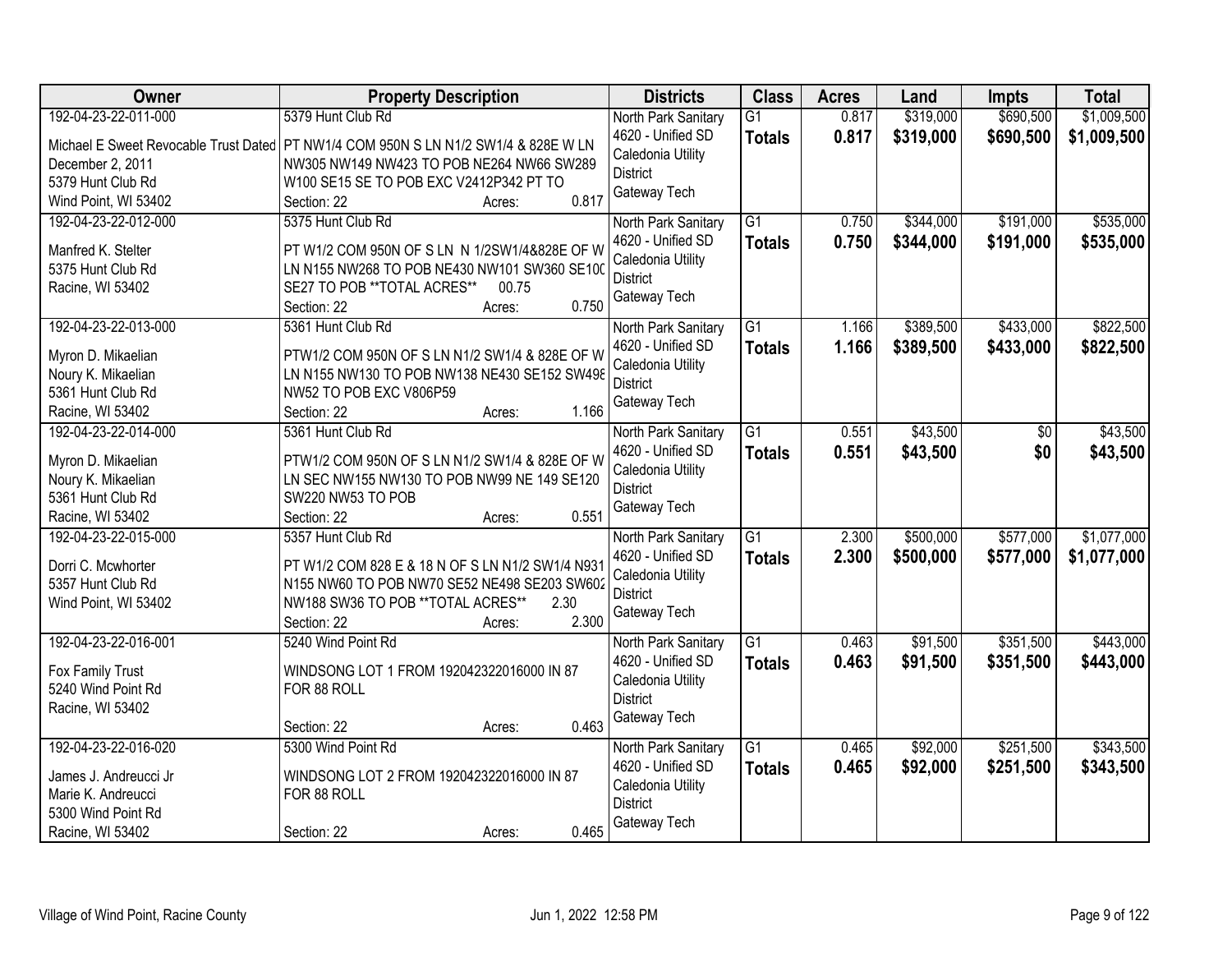| Owner                                         | <b>Property Description</b>                                                            | <b>Districts</b>    | <b>Class</b>    | <b>Acres</b> | Land      | <b>Impts</b> | <b>Total</b> |
|-----------------------------------------------|----------------------------------------------------------------------------------------|---------------------|-----------------|--------------|-----------|--------------|--------------|
| 192-04-23-22-016-040                          | 5310 Wind Point Rd                                                                     | North Park Sanitary | $\overline{G1}$ | 0.537        | \$100,500 | \$340,000    | \$440,500    |
| Skantz Trust Dated 5/4/2013                   | WINDSONG LOT 3 FROM 192042322016000 IN 87                                              | 4620 - Unified SD   | <b>Totals</b>   | 0.537        | \$100,500 | \$340,000    | \$440,500    |
| 5310 Wind Point Rd                            | FOR 88 ROLL                                                                            | Caledonia Utility   |                 |              |           |              |              |
| Racine, WI 53402                              |                                                                                        | <b>District</b>     |                 |              |           |              |              |
|                                               | 0.537<br>Section: 22<br>Acres:                                                         | Gateway Tech        |                 |              |           |              |              |
| 192-04-23-22-017-000                          | 5340 Wind Point Rd                                                                     | North Park Sanitary | $\overline{G1}$ | 1.200        | \$90,000  | \$309,000    | \$399,000    |
| Abby L. Tajnai                                | COM NE COR SANDYHURST MANOR SUB N30 E57                                                | 4620 - Unified SD   | <b>Totals</b>   | 1.200        | \$90,000  | \$309,000    | \$399,000    |
| 5340 Wind Point Rd                            | N202 W285 TO POB N293 W210 S277 E210 TO POB                                            | Caledonia Utility   |                 |              |           |              |              |
| Racine, WI 53402                              | **TOTAL ACRES**<br>1.20                                                                | <b>District</b>     |                 |              |           |              |              |
|                                               | 1.200<br>Section: 22<br>Acres:                                                         | Gateway Tech        |                 |              |           |              |              |
| 192-04-23-22-018-000                          | 5320 Wind Point Rd                                                                     | North Park Sanitary | $\overline{G1}$ | 1.600        | \$140,000 | \$299,000    | \$439,000    |
| Robert D. Budlow                              | COM NE COR SANDYHURST MANOR E57 N202 W75                                               | 4620 - Unified SD   | <b>Totals</b>   | 1.600        | \$140,000 | \$299,000    | \$439,000    |
| Linda A. Budlow                               | TO POB N309 E123 SE153 S232 NW240 TO POB                                               | Caledonia Utility   |                 |              |           |              |              |
| 5320 Wind Point Rd                            | **TOTAL ACRES**<br>1.60                                                                | <b>District</b>     |                 |              |           |              |              |
| Racine, WI 53402                              | 1.600<br>Section: 22<br>Acres:                                                         | Gateway Tech        |                 |              |           |              |              |
| 192-04-23-22-019-000                          | 5346 Wind Point Rd                                                                     | North Park Sanitary | $\overline{G1}$ | 1.790        | \$105,000 | \$5,000      | \$110,000    |
|                                               |                                                                                        | 4620 - Unified SD   | <b>Totals</b>   | 1.790        | \$105,000 | \$5,000      | \$110,000    |
| Dog Run, LLC<br>555 Main St                   | COM 1318 N&828 E OF SW COR N18 NE161 NE313                                             | Caledonia Utility   |                 |              |           |              |              |
| Racine, WI 53403                              | NE149 NE 261 NE63 NE60 E150 S547 W886 TO POB<br>EXC ELDORADO DR EXC V1785P510 ** TOTAL | <b>District</b>     |                 |              |           |              |              |
|                                               | 1.790<br>Section: 22<br>Acres:                                                         | Gateway Tech        |                 |              |           |              |              |
| 192-04-23-22-019-001                          | 90 Eldorado Dr                                                                         | North Park Sanitary | $\overline{G1}$ | 1.200        | \$90,000  | \$378,500    | \$468,500    |
|                                               |                                                                                        | 4620 - Unified SD   | <b>Totals</b>   | 1.200        | \$90,000  | \$378,500    | \$468,500    |
| Michael J. Meekma                             | ELDORADO SUB LOT 1 ** TOTAL ACRES**<br>1.20                                            | Caledonia Utility   |                 |              |           |              |              |
| Lindsey H. Meekma                             |                                                                                        | <b>District</b>     |                 |              |           |              |              |
| 90 Eldorado Dr<br>Racine, WI 53402            | 1.200<br>Section: 22                                                                   | Gateway Tech        |                 |              |           |              |              |
| 192-04-23-22-019-002                          | Acres:<br>110 Eldorado Dr                                                              | North Park Sanitary | $\overline{G1}$ | 0.771        | \$69,500  | \$304,500    | \$374,000    |
|                                               |                                                                                        | 4620 - Unified SD   | <b>Totals</b>   | 0.771        | \$69,500  | \$304,500    | \$374,000    |
| Charles R & Gayle P Katzfey Rev Trust         | ELDORADO SUB LOT 2                                                                     | Caledonia Utility   |                 |              |           |              |              |
| Dated 3/25/98 et al                           |                                                                                        | <b>District</b>     |                 |              |           |              |              |
| c/o Charles R & Gayle P Katzfey Rev           |                                                                                        | Gateway Tech        |                 |              |           |              |              |
| Trust                                         | 0.771<br>Section: 22<br>Acres:                                                         |                     |                 |              |           |              |              |
| 110 Eldorado Dr                               |                                                                                        |                     |                 |              |           |              |              |
| Racine, WI 53402-0000<br>192-04-23-22-019-003 | 130 Eldorado Dr                                                                        | North Park Sanitary | $\overline{G1}$ | 0.771        | \$69,500  | \$281,000    | \$350,500    |
|                                               |                                                                                        | 4620 - Unified SD   | <b>Totals</b>   | 0.771        | \$69,500  | \$281,000    | \$350,500    |
| Bernberg Trust Bruce A & Janet A              | PT NE1/4 OF SW1/4 CSM #1133 IN V3P333 LOT 1                                            | Caledonia Utility   |                 |              |           |              |              |
| 130 Eldorado Dr                               |                                                                                        | <b>District</b>     |                 |              |           |              |              |
| Racine, WI 53402                              |                                                                                        | Gateway Tech        |                 |              |           |              |              |
|                                               | 0.771<br>Section: 22<br>Acres:                                                         |                     |                 |              |           |              |              |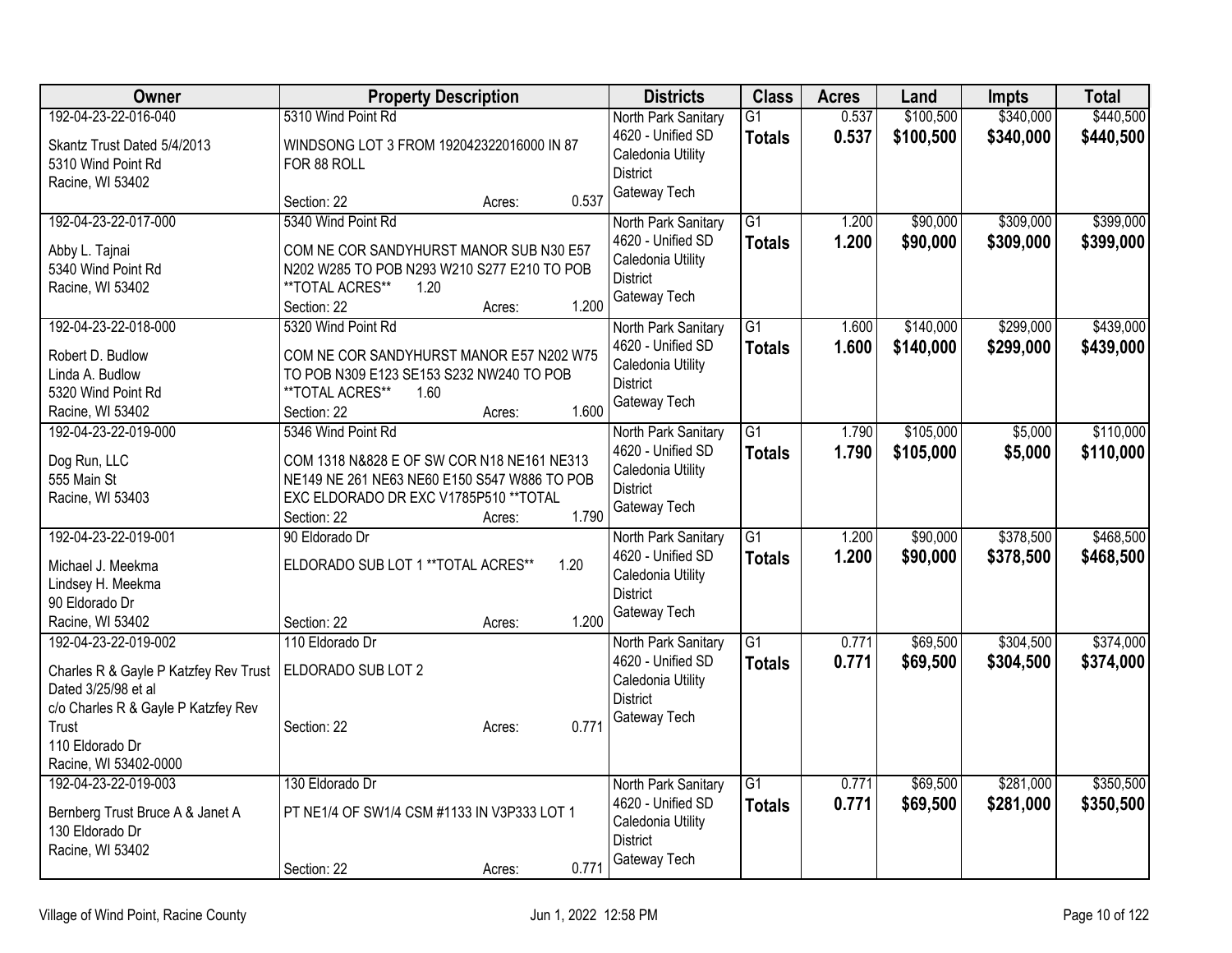| Owner                                                                                                                           | <b>Property Description</b>                                                                                                                                                                                          | <b>Districts</b>                                                                                 | <b>Class</b>                     | <b>Acres</b>   | Land                   | <b>Impts</b>           | <b>Total</b>           |
|---------------------------------------------------------------------------------------------------------------------------------|----------------------------------------------------------------------------------------------------------------------------------------------------------------------------------------------------------------------|--------------------------------------------------------------------------------------------------|----------------------------------|----------------|------------------------|------------------------|------------------------|
| 192-04-23-22-020-000<br>Maroofian Trust Iraj & Shirin<br>4513 Del Moreno Dr<br>Woodland Hills, CA 91364                         | 5330 Wind Point Rd<br>COM NE COR SNDYHRST MNR N30 E57 N202 W75<br>TO POB N309 W210 S293 E210 TO POB ** TOTAL<br>ACRES**<br>1.30<br>1.300<br>Section: 22<br>Acres:                                                    | North Park Sanitary<br>4620 - Unified SD<br>Caledonia Utility<br><b>District</b><br>Gateway Tech | $\overline{G1}$<br><b>Totals</b> | 1.300<br>1.300 | \$92,500<br>\$92,500   | \$454,000<br>\$454,000 | \$546,500<br>\$546,500 |
| 192-04-23-22-021-000<br>Allen D. Nelson<br>Angela R. Nelson<br>5360 Hunt Club Rd<br>Racine, WI 53402                            | 5360 Hunt Club Rd<br>PT NW1/4-COM W1/4 COR E487 NW29 TO POB NW17<br>NE193 NE124 SE132 SW266 TO POB ** TOTAL<br>ACRES**<br>1.02<br>1.020<br>Section: 22<br>Acres:                                                     | North Park Sanitary<br>4620 - Unified SD<br>Caledonia Utility<br><b>District</b><br>Gateway Tech | $\overline{G1}$<br><b>Totals</b> | 1.020<br>1.020 | \$85,500<br>\$85,500   | \$164,500<br>\$164,500 | \$250,000<br>\$250,000 |
| 192-04-23-22-022-000<br>5224 Hunt Club Rd<br>Racine, WI 53402                                                                   | 5224 Hunt Club Rd<br>Jelinek Trust & Jelinek Trust Robert & Ji   PT SW1/4 COM 1031S 828E & 415N OF W1/4 COR<br>W190 S167 NW10 W270 N169 E465 S14 POB<br>1.165<br>Section: 22<br>Acres:                               | North Park Sanitary<br>4620 - Unified SD<br>Caledonia Utility<br><b>District</b><br>Gateway Tech | $\overline{G1}$<br><b>Totals</b> | 1.165<br>1.165 | \$83,500<br>\$83,500   | \$115,000<br>\$115,000 | \$198,500<br>\$198,500 |
| 192-04-23-22-023-000<br>Scott E. Foster<br>Charmaine A. Foster<br>5380 Hunt Club Rd<br>Racine, WI 53402                         | 5380 Hunt Club Rd<br>PT NW1/4 COM W1/4 COR N496 E69 TO POB E320<br>SE25 SW130 S144 SW70 W151 NW110 NW74 NW58<br>N94 NW27 N14 TO POB<br>1.947<br>Section: 22<br>Acres:                                                | North Park Sanitary<br>4620 - Unified SD<br>Caledonia Utility<br><b>District</b><br>Gateway Tech | G1<br><b>Totals</b>              | 1.947<br>1.947 | \$148,500<br>\$148,500 | \$275,500<br>\$275,500 | \$424,000<br>\$424,000 |
| 192-04-23-22-024-000<br>Michael R. Westman<br>5370 Hunt Club Rd<br>Racine, WI 53402                                             | 5370 Hunt Club Rd<br>PT NW1/4 COM 496 N OF SW COR E390 SE15 TO PO<br>SE9 SW130 S144 SE18 NE193 E 127 N&W TO POB<br>1.464<br>Section: 22<br>Acres:                                                                    | North Park Sanitary<br>4620 - Unified SD<br>Caledonia Utility<br><b>District</b><br>Gateway Tech | $\overline{G1}$<br><b>Totals</b> | 1.464<br>1.464 | \$136,500<br>\$136,500 | \$235,500<br>\$235,500 | \$372,000<br>\$372,000 |
| 192-04-23-22-025-000<br>Frederick A & Carol J Wiemer<br><b>Irrevocable Asset Trust</b><br>5200 Hunt Club Rd<br>Racine, WI 53402 | 5200 Hunt Club Rd<br>PT W1/2SW1/4 COM1031'S OF W 1/4 COR E64 TO PO<br>E539 N218 E34 SE199 N34 NW195 W270 SW59 SW8<br>NW41 SW32 SW20 W23 SW55 SE27 SW47 NW23 SW3<br>Section: 22<br>3.410<br>Acres:                    | North Park Sanitary<br>4620 - Unified SD<br>Caledonia Utility<br><b>District</b><br>Gateway Tech | $\overline{G1}$<br><b>Totals</b> | 3.410<br>3.410 | \$134,500<br>\$134,500 | \$252,000<br>\$252,000 | \$386,500<br>\$386,500 |
| 192-04-23-22-027-000<br>5220 Hunt Club Rd<br>Racine, WI 53402                                                                   | 5220 Hunt Club Rd<br>Jelinek Trust & Jelinek Trust Robert & Ji   PT W1/2 SW1/4 COM 1031 S OF W1/4 COR E828 N200<br>TO POB N215 W180 S167 SE185 TO POB ** TOTAL<br>ACRES**<br>00.79<br>0.790<br>Section: 22<br>Acres: | North Park Sanitary<br>4620 - Unified SD<br>Caledonia Utility<br><b>District</b><br>Gateway Tech | $\overline{G1}$<br><b>Totals</b> | 0.790<br>0.790 | \$71,500<br>\$71,500   | \$76,000<br>\$76,000   | \$147,500<br>\$147,500 |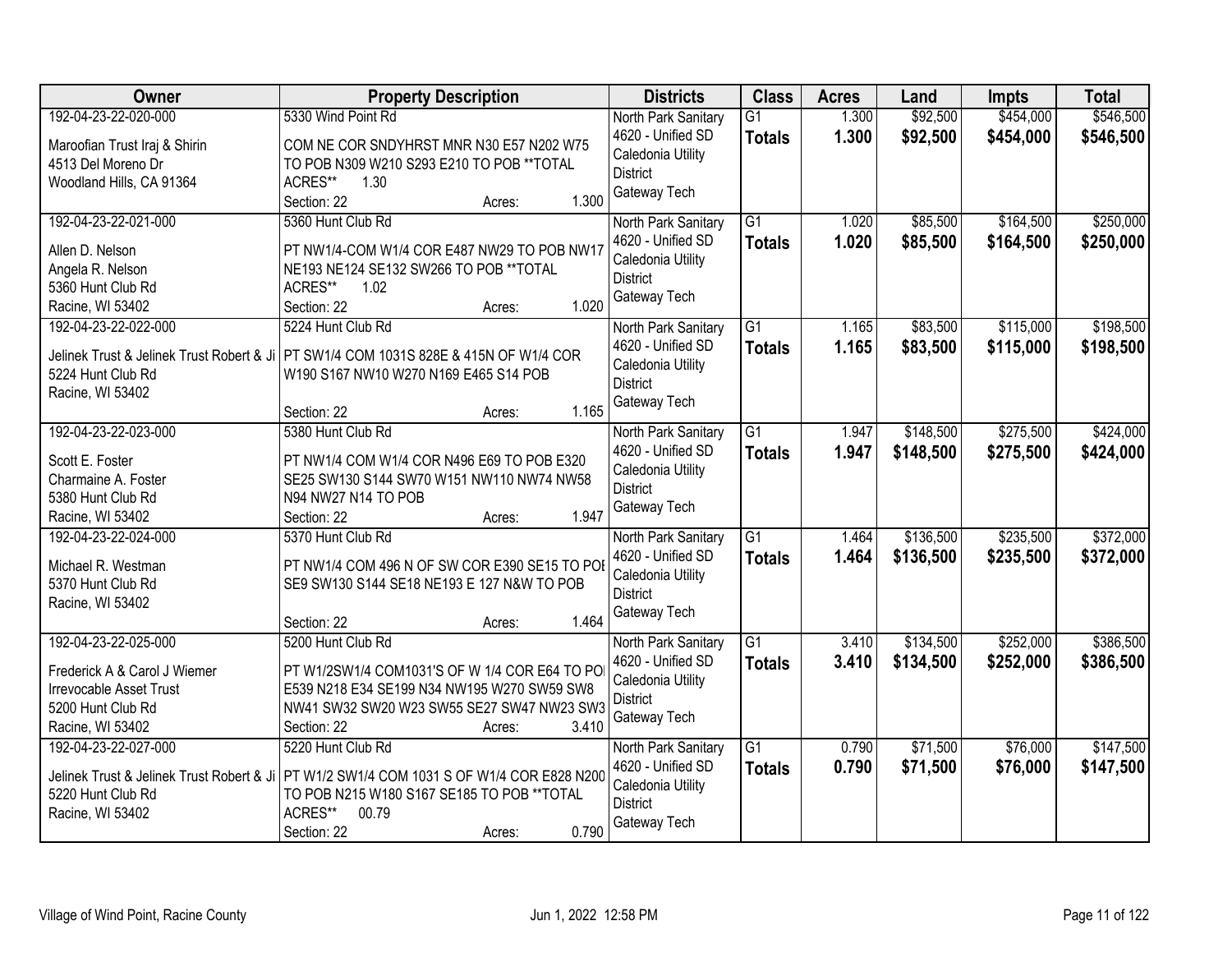| Owner                                                                     | <b>Property Description</b>                                         |        |       | <b>Districts</b>                     | <b>Class</b>    | <b>Acres</b> | Land      | <b>Impts</b> | <b>Total</b> |
|---------------------------------------------------------------------------|---------------------------------------------------------------------|--------|-------|--------------------------------------|-----------------|--------------|-----------|--------------|--------------|
| 192-04-23-22-028-000                                                      | 5333 Wind Point Rd                                                  |        |       | North Park Sanitary                  | $\overline{G1}$ | 4.594        | \$634,500 | \$4,877,500  | \$5,512,000  |
| Craig L. Leipold                                                          | PT GL 2 COM 595 W & 1858 N OF S1/4 COR W400                         |        |       | 4620 - Unified SD                    | <b>Totals</b>   | 4.594        | \$634,500 | \$4,877,500  | \$5,512,000  |
| Helen J. Leipold                                                          | NE265 NE440 SE424 SW459 TO POB                                      |        |       | Caledonia Utility                    |                 |              |           |              |              |
| 555 Main St Ste 500                                                       |                                                                     |        |       | <b>District</b>                      |                 |              |           |              |              |
| Racine, WI 53403                                                          | Section: 22                                                         | Acres: | 4.594 | Gateway Tech                         |                 |              |           |              |              |
| 192-04-23-22-029-000                                                      | 5305 Wind Point Rd                                                  |        |       | North Park Sanitary                  | $\overline{G1}$ | 2.130        | \$418,000 | \$932,500    | \$1,350,500  |
|                                                                           |                                                                     |        |       | 4620 - Unified SD                    | Totals          | 2.130        | \$418,000 | \$932,500    | \$1,350,500  |
| Aleks Cukic                                                               | COM S1/4 COR, E828', N428', NW                                      |        |       | Caledonia Utility                    |                 |              |           |              |              |
| 5305 Wind Point Rd                                                        | 124', NW155', NW101', NW894', NW217'TO                              |        |       | <b>District</b>                      |                 |              |           |              |              |
| Racine, WI 53402                                                          | POB, NW72', NW63', NW 30', NW75', NE448', SE200', SW<br>Section: 22 | Acres: | 2.130 | Gateway Tech                         |                 |              |           |              |              |
| 192-04-23-22-030-020                                                      | 5107 Ravenswood Ln                                                  |        |       | North Park Sanitary                  | $\overline{G1}$ | 1.102        | \$82,500  | \$492,500    | \$575,000    |
|                                                                           |                                                                     |        |       | 4620 - Unified SD                    |                 | 1.102        | \$82,500  | \$492,500    | \$575,000    |
| Radwill Family Trust Arthur S & Kathleer   PT SW1/4 RAVENSWOOD LOT 1 FROM |                                                                     |        |       | Caledonia Utility                    | <b>Totals</b>   |              |           |              |              |
| Ann                                                                       | 192042322030000 IN 90 FOR 91 ROLL                                   |        |       | <b>District</b>                      |                 |              |           |              |              |
| 5107 Ravenswood Ln                                                        |                                                                     |        |       | Gateway Tech                         |                 |              |           |              |              |
| Racine, WI 53402                                                          | Section: 22                                                         | Acres: | 1.102 |                                      |                 |              |           |              |              |
| 192-04-23-22-030-030                                                      | 5115 Ravenswood Ln                                                  |        |       | North Park Sanitary                  | G1              | 1.102        | \$82,500  | \$501,500    | \$584,000    |
| John L. Buhler                                                            | PT SW1/4 RAVENSWOOD LOT 2 FROM                                      |        |       | 4620 - Unified SD                    | <b>Totals</b>   | 1.102        | \$82,500  | \$501,500    | \$584,000    |
| 5115 Ravenswood Ln                                                        | 192042322030000 IN 90 FOR 91 ROLL                                   |        |       | Caledonia Utility                    |                 |              |           |              |              |
| Wind Point, WI 53402                                                      |                                                                     |        |       | <b>District</b>                      |                 |              |           |              |              |
|                                                                           | Section: 22                                                         | Acres: | 1.102 | Gateway Tech                         |                 |              |           |              |              |
| 192-04-23-22-030-040                                                      | 5123 Ravenswood Ln                                                  |        |       | North Park Sanitary                  | $\overline{G1}$ | 1.082        | \$81,500  | \$444,000    | \$525,500    |
|                                                                           |                                                                     |        |       | 4620 - Unified SD                    | Totals          | 1.082        | \$81,500  | \$444,000    | \$525,500    |
| Katherine L. Olson                                                        | PT SW1/4 RAVENSWOOD LOT 3 FROM                                      |        |       | Caledonia Utility                    |                 |              |           |              |              |
| Barthold J. Goldman                                                       | 192042322030000 IN 90 FOR 91 ROLL                                   |        |       | <b>District</b>                      |                 |              |           |              |              |
| 5123 Ravenswood Ln<br>Racine, WI 53402                                    | Section: 22                                                         |        | 1.082 | Gateway Tech                         |                 |              |           |              |              |
| 192-04-23-22-030-050                                                      |                                                                     | Acres: |       |                                      | $\overline{G1}$ |              |           |              | \$595,500    |
|                                                                           | 5131 Ravenswood Ln                                                  |        |       | North Park Sanitary                  |                 | 1.591        | \$96,500  | \$499,000    |              |
| Marwan Nakad                                                              | PT SW1/4 RAVENSWOOD LOT 4 FROM                                      |        |       | 4620 - Unified SD                    | <b>Totals</b>   | 1.591        | \$96,500  | \$499,000    | \$595,500    |
| Roula R. El Balah                                                         | 192042322030000 IN 90 FOR 91 ROLL                                   |        |       | Caledonia Utility<br><b>District</b> |                 |              |           |              |              |
| 5131 Ravenswood Ln                                                        |                                                                     |        |       | Gateway Tech                         |                 |              |           |              |              |
| Racine, WI 53402                                                          | Section: 22                                                         | Acres: | 1.591 |                                      |                 |              |           |              |              |
| 192-04-23-22-031-000                                                      | 5190 Hunt Club Rd                                                   |        |       | North Park Sanitary                  | $\overline{G1}$ | 0.350        | \$43,500  | \$127,000    | \$170,500    |
| Douglas J. Chaussee                                                       | PT NW1/4 SW1/4 COM 1031S OF W1/4 COR E580 TO                        |        |       | 4620 - Unified SD                    | <b>Totals</b>   | 0.350        | \$43,500  | \$127,000    | \$170,500    |
| <b>Bonnie Chaussee</b>                                                    | POB E 118 S131 W115 N131 TO POB ** TOTAL                            |        |       | Caledonia Utility                    |                 |              |           |              |              |
| 5190 Hunt Club Rd                                                         | ACRES**<br>00.35                                                    |        |       | <b>District</b>                      |                 |              |           |              |              |
| Racine, WI 53402                                                          | Section: 22                                                         | Acres: | 0.350 | Gateway Tech                         |                 |              |           |              |              |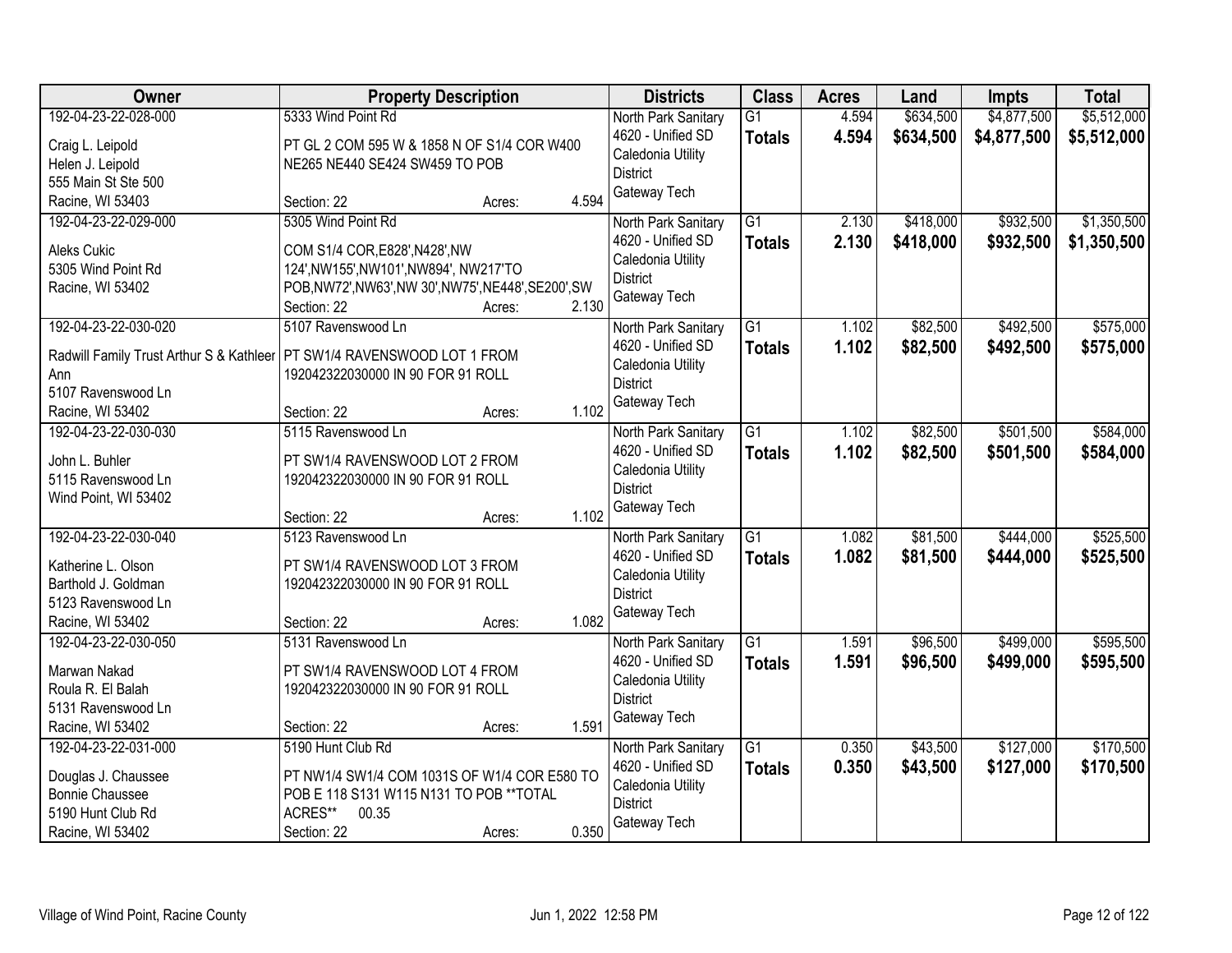| Owner                        | <b>Property Description</b>                           | <b>Districts</b>                     | <b>Class</b>    | <b>Acres</b> | Land       | <b>Impts</b>    | <b>Total</b>    |
|------------------------------|-------------------------------------------------------|--------------------------------------|-----------------|--------------|------------|-----------------|-----------------|
| 192-04-23-22-032-000         | 16 Jim Lin Ln                                         | North Park Sanitary                  | $\overline{G1}$ | 0.345        | \$43,500   | \$138,500       | \$182,000       |
| Denton D. Richards           | PT NW1/4 SW1/4 COM 1031S OF W1/4 COR E563 TO          | 4620 - Unified SD                    | <b>Totals</b>   | 0.345        | \$43,500   | \$138,500       | \$182,000       |
| 16 Jim Lin Ln                | POB E116 S131 W90 NW32 N113 TO POB                    | Caledonia Utility                    |                 |              |            |                 |                 |
| Racine, WI 53402             |                                                       | <b>District</b><br>Gateway Tech      |                 |              |            |                 |                 |
|                              | 0.345<br>Section: 22<br>Acres:                        |                                      |                 |              |            |                 |                 |
| 192-04-23-22-033-000         | 5160 Hunt Club Rd                                     | North Park Sanitary                  | $\overline{G1}$ | 0.346        | \$43,500   | \$160,500       | \$204,000       |
| John F. Winkler              | PT W1/2 SW1/4 COM 1031 S OF W1/4 COR E798 S191        | 4620 - Unified SD                    | <b>Totals</b>   | 0.346        | \$43,500   | \$160,500       | \$204,000       |
| Francie M. Winkler           | TO POB W114 S133 E111 N133 TO POB                     | Caledonia Utility<br><b>District</b> |                 |              |            |                 |                 |
| 5160 Hunt Club Rd            |                                                       | Gateway Tech                         |                 |              |            |                 |                 |
| Racine, WI 53402             | 0.346<br>Section: 22<br>Acres:                        |                                      |                 |              |            |                 |                 |
| 192-04-23-22-034-000         | 21 Jim Lin Ln                                         | North Park Sanitary                  | $\overline{G1}$ | 0.340        | \$43,000   | \$144,500       | \$187,500       |
| George Margosian             | PT W1/2SW1/4COM W LN, E798', S191', W114'TO           | 4620 - Unified SD                    | <b>Totals</b>   | 0.340        | \$43,000   | \$144,500       | \$187,500       |
| Diane Margosian              | POB, W90', SW30 FT, S116', E115', N133'TO POB ** TOTA | Caledonia Utility                    |                 |              |            |                 |                 |
| 21 Jimlin Ln                 | ACRES** 00.34                                         | <b>District</b><br>Gateway Tech      |                 |              |            |                 |                 |
| Racine, WI 53402             | 0.340<br>Section: 22<br>Acres:                        |                                      |                 |              |            |                 |                 |
| 192-04-23-22-035-000         | 5150 Hunt Club Rd                                     | North Park Sanitary                  | G1              | 0.350        | \$43,500   | \$135,500       | \$179,000       |
| Gene S. Herman               | PT SW1/4 COM 1031 S OF W1/4 COR E798 S324 TO          | 4620 - Unified SD                    | <b>Totals</b>   | 0.350        | \$43,500   | \$135,500       | \$179,000       |
| 5150 Hunt Club Rd            | POB S133 W111 N133 E113 TO POB ** TOTAL ACRES*        | Caledonia Utility                    |                 |              |            |                 |                 |
| Racine, WI 53402             | 00.35                                                 | <b>District</b>                      |                 |              |            |                 |                 |
|                              | 0.350<br>Section: 22<br>Acres:                        | Gateway Tech                         |                 |              |            |                 |                 |
| 192-04-23-22-035-001         | 23 Jim Lin Ln                                         | North Park Sanitary                  | $\overline{G1}$ | 0.820        | \$70,000   | \$167,000       | \$237,000       |
| Robert Lieske                | PT SW1/4-COM W1/4 COR, S1031 FT, E330', S161', TO     | 4620 - Unified SD                    | <b>Totals</b>   | 0.820        | \$70,000   | \$167,000       | \$237,000       |
| Kathryn Lieske               | POB E169' SE94', S115', W235', N163'POB ** TOTAL      | Caledonia Utility                    |                 |              |            |                 |                 |
| 23 Jim Lin Ln                | ACRES**<br>00.82                                      | <b>District</b>                      |                 |              |            |                 |                 |
| Racine, WI 53402             | 0.820<br>Section: 22<br>Acres:                        | Gateway Tech                         |                 |              |            |                 |                 |
| 192-04-23-22-035-002         | 24 Jim Lin Ln                                         | North Park Sanitary                  | G1              | 0.800        | \$68,500   | \$168,500       | \$237,000       |
| Tracy A. Reese               | PT SW1/4 COM W1/4 COR S1031 E330 TO POB E233          | 4620 - Unified SD                    | <b>Totals</b>   | 0.800        | \$68,500   | \$168,500       | \$237,000       |
| 24 Jim Lin Ln                | SE113 SW92 SW92 W169 N161 TO POB ** TOTAL             | Caledonia Utility                    |                 |              |            |                 |                 |
| Racine, WI 53402             | ACRES** 00.80                                         | <b>District</b>                      |                 |              |            |                 |                 |
|                              | 0.800<br>Section: 22<br>Acres:                        | Gateway Tech                         |                 |              |            |                 |                 |
| 192-04-23-22-036-000         | 22 4 Mile Rd E                                        | North Park Sanitary                  | $\overline{G3}$ | 12.230       | $\sqrt{6}$ | $\overline{30}$ | $\overline{50}$ |
| Johnson S C & Son Inc Ms 412 | PT SW1/4 COM 150 N OF SW COR N642 E803 E24 S3         | 4620 - Unified SD                    | <b>Totals</b>   | 12.230       | \$0        | \$0             | \$0             |
| 2211 York Road - Suite 222   | W24 W150 S180 W100 N180 W220 SE181 W.07 S355          | Caledonia Utility                    |                 |              |            |                 |                 |
| Oak Brook, IL 60523          | E100 S201 S24 W313 N24 N125 W150 TO POB & COM         | District                             |                 |              |            |                 |                 |
|                              | 12.230<br>Section: 22<br>Acres:                       | Gateway Tech                         |                 |              |            |                 |                 |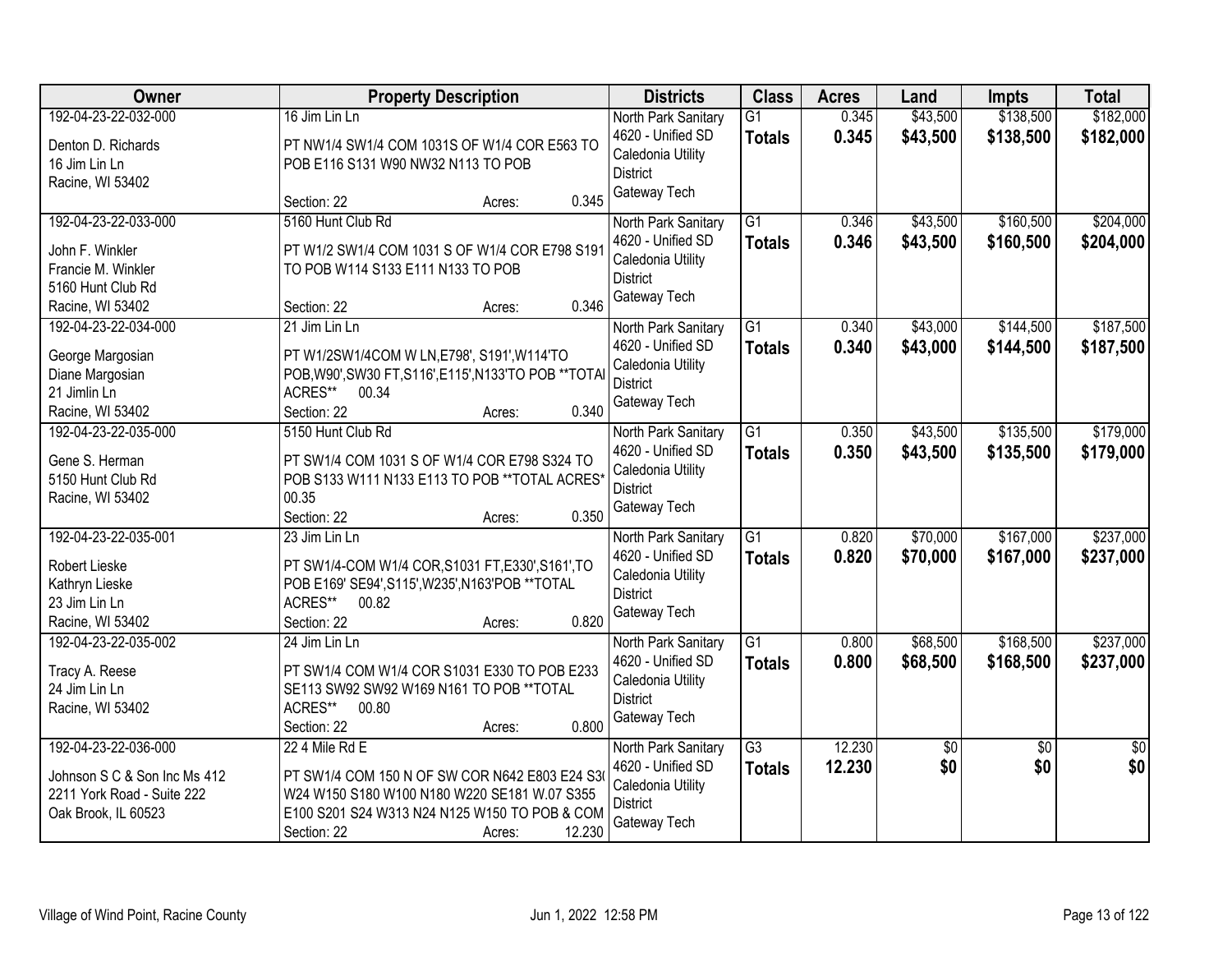| Owner                                             | <b>Property Description</b>                                                  | <b>Districts</b>                         | <b>Class</b>    | <b>Acres</b> | Land            | <b>Impts</b> | <b>Total</b>    |
|---------------------------------------------------|------------------------------------------------------------------------------|------------------------------------------|-----------------|--------------|-----------------|--------------|-----------------|
| 192-04-23-22-037-000                              | 5114 Hunt Club Rd                                                            | North Park Sanitary                      | $\overline{G1}$ | 0.344        | \$37,000        | \$87,000     | \$124,000       |
| David Volz Revocable Trust Dated                  | PT SW1/4 COM 662'N&828'E OF SW                                               | 4620 - Unified SD                        | <b>Totals</b>   | 0.344        | \$37,000        | \$87,000     | \$124,000       |
| August 14, 2020                                   | COR, W174', N100', E174', S100'TO POB EXC E24.75'                            | Caledonia Utility                        |                 |              |                 |              |                 |
| 5114 Hunt Club Rd                                 | LIFE EST ARNOLD A VOLZ**DEED IN ERROR**                                      | <b>District</b>                          |                 |              |                 |              |                 |
| Racine, WI 53402                                  | 0.344<br>Section: 22<br>Acres:                                               | Gateway Tech                             |                 |              |                 |              |                 |
| 192-04-23-22-038-000                              | 5118 Hunt Club Rd                                                            | North Park Sanitary                      | $\overline{G1}$ | 0.850        | \$67,000        | \$229,000    | \$296,000       |
| Drew M. Ballantyne                                | PT SW1/4 COM 762N OF SW COR & 494 W OF RD                                    | 4620 - Unified SD                        | <b>Totals</b>   | 0.850        | \$67,000        | \$229,000    | \$296,000       |
| 5118 Hunt Club Rd                                 | E220 S180 W 190 NW181 TO POB ** TOTAL ACRES**                                | Caledonia Utility                        |                 |              |                 |              |                 |
| Racine, WI 53402                                  | 00.85                                                                        | <b>District</b>                          |                 |              |                 |              |                 |
|                                                   | 0.850<br>Section: 22<br>Acres:                                               | Gateway Tech                             |                 |              |                 |              |                 |
| 192-04-23-22-039-000                              | 4 Mile Rd E                                                                  | North Park Sanitary                      | X4              | 0.300        | $\overline{50}$ | \$0          | $\overline{30}$ |
|                                                   |                                                                              | 4620 - Unified SD                        | <b>Totals</b>   | 0.300        | \$0             | \$0          | \$0             |
| Park S. Dist                                      | PT SW1/4 COM SW COR, E463'TO                                                 | Caledonia Utility                        |                 |              |                 |              |                 |
| c/o North Park Sanitary Dist<br>333 4 1/2 Mile Rd | POB, N166', E60', S166', W60'TO POB - TAX EXEMPT<br>**TOTAL ACRES**<br>00.30 | <b>District</b>                          |                 |              |                 |              |                 |
| Racine, WI 53402-0000                             | 0.300<br>Section: 22<br>Acres:                                               | Gateway Tech                             |                 |              |                 |              |                 |
| 192-04-23-22-040-000                              | 5062 Hunt Club Rd                                                            |                                          | G1              | 0.401        | \$42,500        | \$132,000    | \$174,500       |
|                                                   |                                                                              | North Park Sanitary<br>4620 - Unified SD |                 | 0.401        |                 |              |                 |
| John S. Johnson                                   | PT SW1/4 SW1/4 COM 828 E & 562 N OF SW COR                                   | Caledonia Utility                        | <b>Totals</b>   |              | \$42,500        | \$132,000    | \$174,500       |
| Karen J. Johnson                                  | W174 S100 E174 N100 TO POB                                                   | <b>District</b>                          |                 |              |                 |              |                 |
| 5062 Hunt Club Rd                                 |                                                                              | Gateway Tech                             |                 |              |                 |              |                 |
| Racine, WI 53402                                  | 0.401<br>Section: 22<br>Acres:                                               |                                          |                 |              |                 |              |                 |
| 192-04-23-22-041-000                              | 5102 Hunt Club Rd                                                            | North Park Sanitary                      | $\overline{G1}$ | 0.401        | \$42,500        | \$136,000    | \$178,500       |
| Kevin J. Kostos                                   | PT SW1/4 SW1/4 COM 828 E & 662 N OF SW COR                                   | 4620 - Unified SD                        | <b>Totals</b>   | 0.401        | \$42,500        | \$136,000    | \$178,500       |
| Rebecca J. Christ Kostos                          | W174 S100 E174 N100 TO POB                                                   | Caledonia Utility                        |                 |              |                 |              |                 |
| 5102 Hunt Club Rd                                 |                                                                              | <b>District</b>                          |                 |              |                 |              |                 |
| Racine, WI 53402                                  | 0.401<br>Section: 22<br>Acres:                                               | Gateway Tech                             |                 |              |                 |              |                 |
| 192-04-23-22-043-000                              | 106 4 Mile Rd                                                                | North Park Sanitary                      | $\overline{G1}$ | 0.520        | \$49,000        | \$141,000    | \$190,000       |
| Jacob J. Stacy                                    | COM SW SEC COR E150 N150 W TO SEC LN S TO                                    | 4620 - Unified SD                        | <b>Totals</b>   | 0.520        | \$49,000        | \$141,000    | \$190,000       |
| 106 4 Mile Rd                                     | POB **TOTAL ACRES**<br>00.52                                                 | Caledonia Utility                        |                 |              |                 |              |                 |
| Racine, WI 53402                                  |                                                                              | <b>District</b>                          |                 |              |                 |              |                 |
|                                                   | 0.520<br>Section: 22<br>Acres:                                               | Gateway Tech                             |                 |              |                 |              |                 |
| 192-04-23-22-044-000                              | 36 4 Mile Rd E                                                               | North Park Sanitary                      | $\overline{G1}$ | 0.970        | \$78,500        | \$50,500     | \$129,000       |
|                                                   |                                                                              | 4620 - Unified SD                        | <b>Totals</b>   | 0.970        | \$78,500        | \$50,500     | \$129,000       |
| Steven Hart                                       | PT SW1/4 COM SW COR SANDY- HURST MANOR                                       | Caledonia Utility                        |                 |              |                 |              |                 |
| 36 E 4 Mile Rd                                    | SUB S267 E80 TO POB E179 N267 W179 S267 TO TO                                | <b>District</b>                          |                 |              |                 |              |                 |
| Wind Point, WI 53402                              | POB EXC S33 ** TOTAL ACRES**<br>00.97                                        | Gateway Tech                             |                 |              |                 |              |                 |
|                                                   | 0.970<br>Section: 22<br>Acres:                                               |                                          |                 |              |                 |              |                 |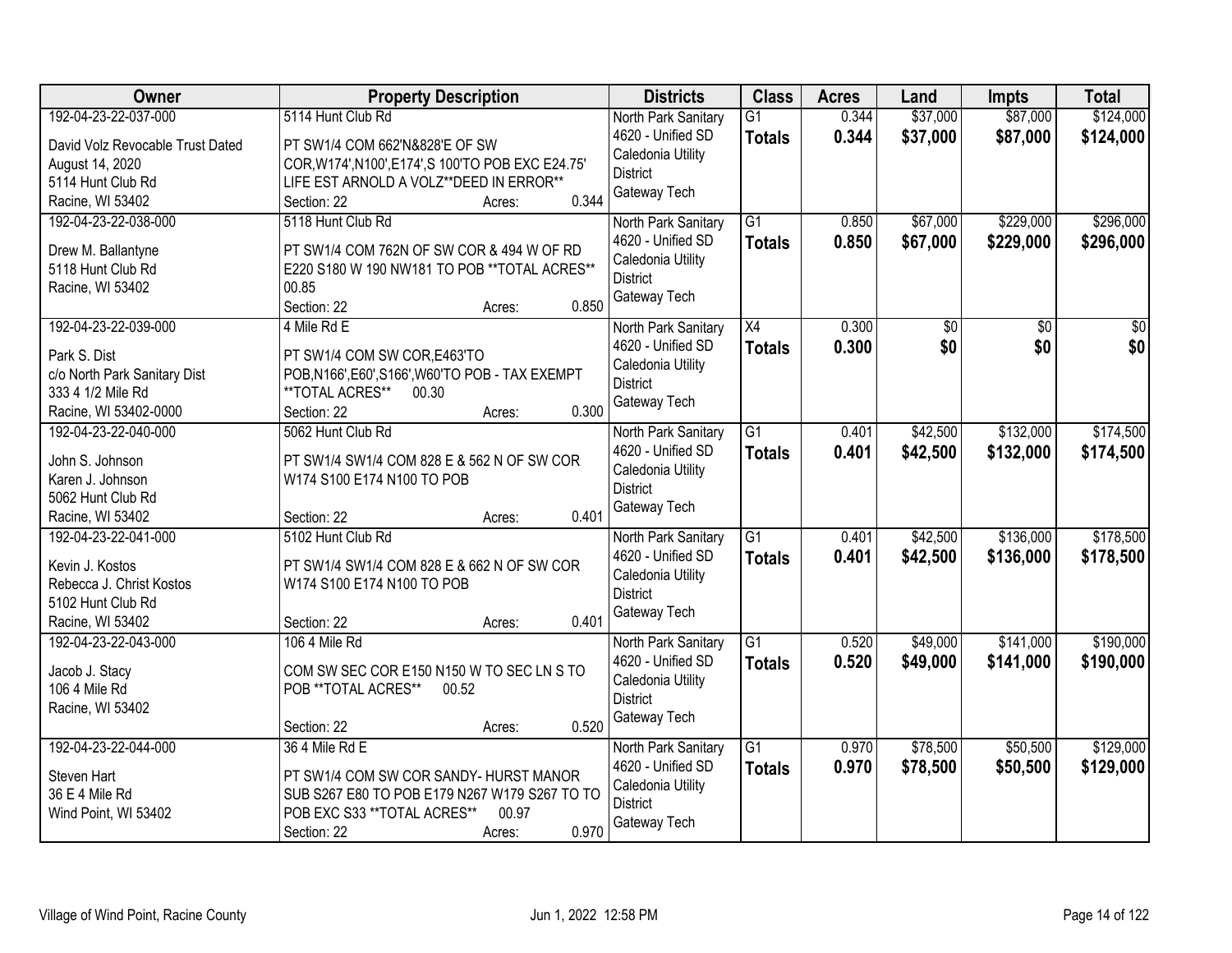| Owner                                                                                                  | <b>Property Description</b>                                                                                                                                                                        | <b>Districts</b>                                                                                 | <b>Class</b>                     | <b>Acres</b>   | Land                   | <b>Impts</b>           | <b>Total</b>           |
|--------------------------------------------------------------------------------------------------------|----------------------------------------------------------------------------------------------------------------------------------------------------------------------------------------------------|--------------------------------------------------------------------------------------------------|----------------------------------|----------------|------------------------|------------------------|------------------------|
| 192-04-23-22-045-000<br>James G. Rosellini<br>Janet K. Rosellini<br>30 E 4 Mile Rd<br>Racine, WI 53402 | 30 4 Mile Rd E<br>PT SW1/4 COM SW COR SANDY- HURST MANOR<br>SUB S267 E80 N267 W80 TO POB EXC S33 ** TOTAL<br>ACRES**<br>00.43<br>0.430<br>Section: 22<br>Acres:                                    | North Park Sanitary<br>4620 - Unified SD<br>Caledonia Utility<br><b>District</b><br>Gateway Tech | $\overline{G1}$<br><b>Totals</b> | 0.430<br>0.430 | \$46,000<br>\$46,000   | \$131,000<br>\$131,000 | \$177,000<br>\$177,000 |
| 192-04-23-22-046-000<br>Peter O. Flegel<br>c/o Peter Flegel<br>40 E 4 Mile Rd<br>Racine, WI 53402      | 40 4 Mile Rd E<br>PT SW1/4-COM SW COR SANDY- HURST MANOR<br>S267 E259 TO POB E70 N267 W70 S267 TO POB &<br>BEG 1158 W OF S1/4 COR TH N264 S101 S20 S109<br>0.380<br>Section: 22<br>Acres:          | North Park Sanitary<br>4620 - Unified SD<br>Caledonia Utility<br><b>District</b><br>Gateway Tech | $\overline{G1}$<br><b>Totals</b> | 0.380<br>0.380 | \$42,000<br>\$42,000   | \$108,500<br>\$108,500 | \$150,500<br>\$150,500 |
| 192-04-23-22-047-000<br>Umberto Carraro<br>44 E 4 Mile Rd<br>Racine, WI 53402                          | 44 4 Mile Rd E<br>PT SW1/4 COM S1/4 COR W1055 TO POB TH W100<br>N33 N109 N20 N101 E102 S231 S33 TO POB ** TOTAL<br>ACRES**<br>00.61<br>0.610<br>Section: 22<br>Acres:                              | North Park Sanitary<br>4620 - Unified SD<br>Caledonia Utility<br><b>District</b><br>Gateway Tech | $\overline{G1}$<br><b>Totals</b> | 0.610<br>0.610 | \$58,000<br>\$58,000   | \$234,000<br>\$234,000 | \$292,000<br>\$292,000 |
| 192-04-23-22-047-001<br>Donna J. Larsen<br>5002 Viken Ln<br>Racine, WI 53402                           | 5002 Viken Ln<br>PTSW1/4 COM 828W OF S1/4 COR W124 N33 N231<br>E124 S231 S33 TO POB EXC RD ** TOTAL ACRES**<br>00.75<br>0.750<br>Section: 22<br>Acres:                                             | North Park Sanitary<br>4620 - Unified SD<br>Caledonia Utility<br><b>District</b><br>Gateway Tech | G1<br><b>Totals</b>              | 0.750<br>0.750 | \$64,500<br>\$64,500   | \$188,000<br>\$188,000 | \$252,500<br>\$252,500 |
| 192-04-23-22-047-002<br>Steven Drake<br>Corey Drake<br>116 E 4 Mile Rd<br>Racine, WI 53402             | 116 4 Mile Rd E<br>PT SW1/4 BEG W952 FROM S1/4 COR W103 N33 N23<br>E103 S231 S33 TO POB ** TOTAL ACRES**<br>00.64<br>0.640<br>Section: 22<br>Acres:                                                | North Park Sanitary<br>4620 - Unified SD<br>Caledonia Utility<br><b>District</b><br>Gateway Tech | $\overline{G1}$<br><b>Totals</b> | 0.640<br>0.640 | \$59,500<br>\$59,500   | \$142,500<br>\$142,500 | \$202,000<br>\$202,000 |
| 192-04-23-22-048-000<br>Joseph Miller<br>Michelle Miller<br>240 E 4 Mile Rd<br>Racine, WI 53402        | 240 4 Mile Rd E<br>COM S1/4 COR W40 N222 E80 S222 W39 TO POB<br>0.402<br>Section: 22<br>Acres:                                                                                                     | North Park Sanitary<br>4620 - Unified SD<br>Caledonia Utility<br><b>District</b><br>Gateway Tech | $\overline{G1}$<br><b>Totals</b> | 0.402<br>0.402 | \$43,000<br>\$43,000   | \$83,500<br>\$83,500   | \$126,500<br>\$126,500 |
| 192-04-23-22-049-000<br>Von Schrader Trust<br>PO Box 2980<br>Milwaukee, WI 53201                       | 5025 Wind Point Rd<br>PT SE1/4 & PT VAC BLK8 SANDY HURST-POINT COM<br>S LN BLK8 240E NE COR LT2 N191 NELY109 ALG<br>CRV NE56 NE342 TO LAKE SE334 SW227 SE119 W14<br>3.830<br>Section: 22<br>Acres: | North Park Sanitary<br>4620 - Unified SD<br>Caledonia Utility<br><b>District</b><br>Gateway Tech | $\overline{G1}$<br><b>Totals</b> | 3.830<br>3.830 | \$601,000<br>\$601,000 | \$271,000<br>\$271,000 | \$872,000<br>\$872,000 |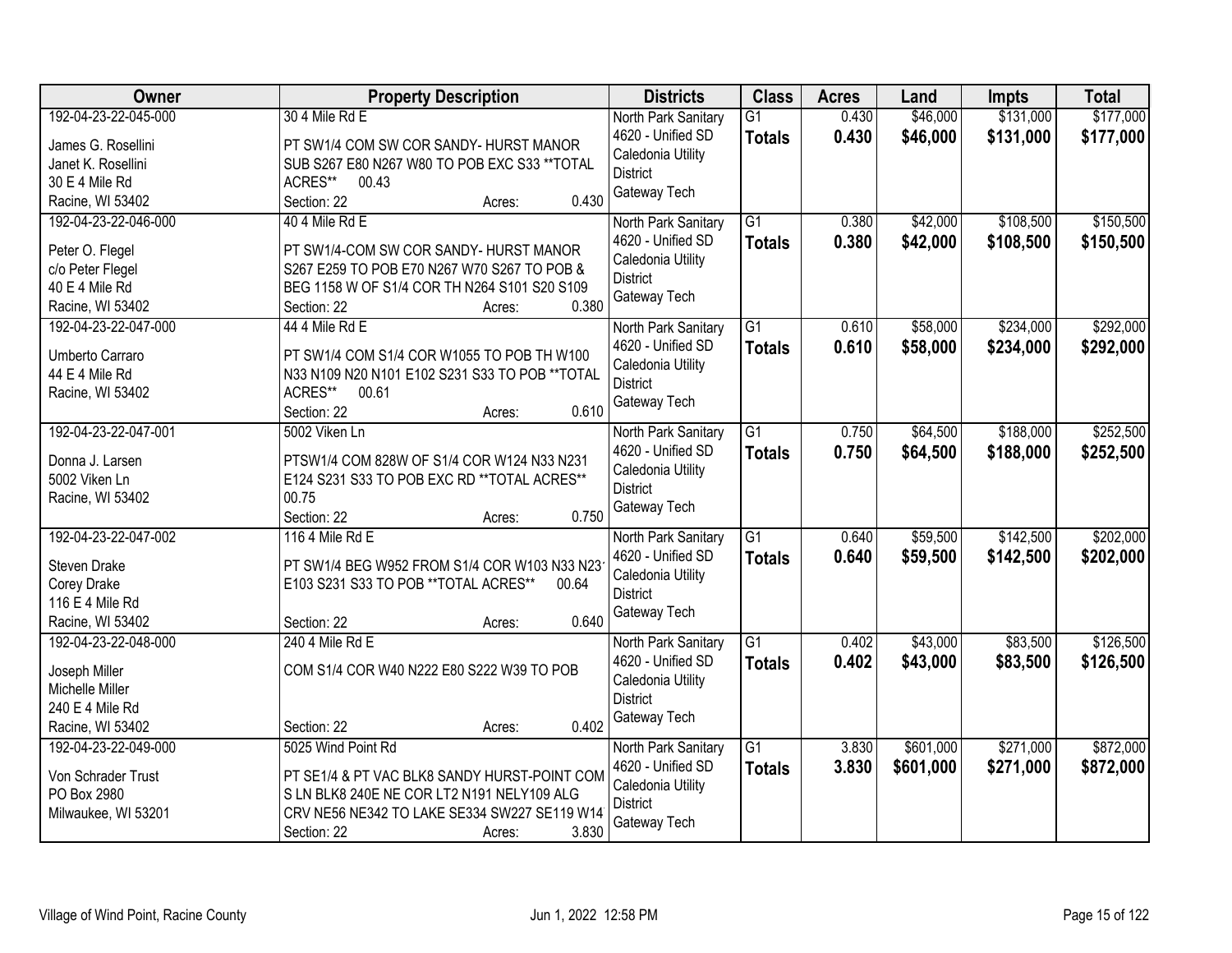| Owner                                 | <b>Property Description</b>                                                 | <b>Districts</b>    | <b>Class</b>    | <b>Acres</b> | Land      | <b>Impts</b> | <b>Total</b> |
|---------------------------------------|-----------------------------------------------------------------------------|---------------------|-----------------|--------------|-----------|--------------|--------------|
| 192-04-23-22-050-000                  | 5200 Wind Point Dr                                                          | North Park Sanitary | $\overline{G1}$ | 1.050        | \$387,000 | \$388,000    | \$775,000    |
| Jansson Liv Trust Peter N & Karen V C | PT GL 3 COM 828E 428N & 147E OF SW COR NW119                                | 4620 - Unified SD   | <b>Totals</b>   | 1.050        | \$387,000 | \$388,000    | \$775,000    |
| 5200 Wind Point Dr                    | NE228 SE283 SW367 S13 W29 TO POB ** TOTAL                                   | Caledonia Utility   |                 |              |           |              |              |
| Racine, WI 53402                      | ACRES** 1.05                                                                | <b>District</b>     |                 |              |           |              |              |
|                                       | 1.050<br>Section: 22<br>Acres:                                              | Gateway Tech        |                 |              |           |              |              |
| 192-04-23-22-051-000                  | 310 4 Mile Rd E                                                             | North Park Sanitary | $\overline{G1}$ | 0.500        | \$52,500  | \$109,500    | \$162,000    |
| Frank D & Rebecca A Gall Rev Family   | PT W3A OF S15A GL 3 COM 305 E OF SW COR N274                                | 4620 - Unified SD   | <b>Totals</b>   | 0.500        | \$52,500  | \$109,500    | \$162,000    |
| Trust Dtd 4/14/2022                   | W125 S274 E125 TO POB EXC S33 ** TOTAL ACRES**                              | Caledonia Utility   |                 |              |           |              |              |
| 310 E 4 Mile Rd                       | 00.50                                                                       | <b>District</b>     |                 |              |           |              |              |
| Racine, WI 53402                      | 0.500<br>Section: 22<br>Acres:                                              | Gateway Tech        |                 |              |           |              |              |
| 192-04-23-22-053-000                  | 330 4 Mile Rd E                                                             | North Park Sanitary | G1              | 0.980        | \$74,000  | \$181,000    | \$255,000    |
|                                       |                                                                             | 4620 - Unified SD   | <b>Totals</b>   | 0.980        | \$74,000  | \$181,000    | \$255,000    |
| Albert C. Clausen                     | PT GL 3 COM 305 E OF S1/4 COR N428 E100 S428<br>W100 TO POB **TOTAL ACRES** | Caledonia Utility   |                 |              |           |              |              |
| 330 E 4 Mile Rd                       | 00.98                                                                       | <b>District</b>     |                 |              |           |              |              |
| Racine, WI 53402                      | 0.980<br>Section: 22<br>Acres:                                              | Gateway Tech        |                 |              |           |              |              |
| 192-04-23-22-054-000                  | 404 4 Mile Rd E                                                             | North Park Sanitary | G1              | 0.980        | \$74,000  | \$145,500    | \$219,500    |
|                                       |                                                                             | 4620 - Unified SD   | <b>Totals</b>   | 0.980        | \$74,000  | \$145,500    | \$219,500    |
| James A. Gibson                       | PT GL 3 COM 505 E OF S1/4 COR N428 E100 S428                                | Caledonia Utility   |                 |              |           |              |              |
| Amy L. Krenzke                        | W100 TO POB **TOTAL ACRES**<br>00.98                                        | <b>District</b>     |                 |              |           |              |              |
| 404 E 4 Mile Rd                       |                                                                             | Gateway Tech        |                 |              |           |              |              |
| Racine, WI 53402                      | 0.980<br>Section: 22<br>Acres:                                              |                     |                 |              |           |              |              |
| 192-04-23-22-055-000                  | 362 4 Mile Rd E                                                             | North Park Sanitary | $\overline{G1}$ | 0.980        | \$74,000  | \$226,000    | \$300,000    |
| Gary A. Smith                         | PT GL 3 COM 405 E OF S1/4 COR N428 E100 S428                                | 4620 - Unified SD   | <b>Totals</b>   | 0.980        | \$74,000  | \$226,000    | \$300,000    |
| Janet K. Smith                        | W100 TO POB **TOTAL ACRES**<br>00.98                                        | Caledonia Utility   |                 |              |           |              |              |
| 362 E 4 Mile Rd                       |                                                                             | <b>District</b>     |                 |              |           |              |              |
| Racine, WI 53402                      | 0.980<br>Section: 22<br>Acres:                                              | Gateway Tech        |                 |              |           |              |              |
| 192-04-23-22-056-000                  | 416 4 Mile Rd E                                                             | North Park Sanitary | $\overline{G1}$ | 0.430        | \$45,500  | \$90,500     | \$136,000    |
| Oleksandr P. Dzyubak                  | PT GL 3 COM 705 E OF S1/4 COR E100 N155 W100                                | 4620 - Unified SD   | <b>Totals</b>   | 0.430        | \$45,500  | \$90,500     | \$136,000    |
| Svitlana Dzyubak                      | S155 TO POB & COM 705 E OF S1/4 COR N155 TO                                 | Caledonia Utility   |                 |              |           |              |              |
| 416 E 4 Mile Rd                       | POB E100 N30 W100 S 30 TO POB ** TOTAL ACRES**                              | <b>District</b>     |                 |              |           |              |              |
| Racine, WI 53402                      | 0.430<br>Section: 22<br>Acres:                                              | Gateway Tech        |                 |              |           |              |              |
| 192-04-23-22-057-000                  | 408 4 Mile Rd E                                                             | North Park Sanitary | G1              | 0.430        | \$45,500  | \$127,000    | \$172,500    |
| Nan K. Petersen                       | PT GL 3 COM 605 E OF S1/4 COR E100 N155 W100                                | 4620 - Unified SD   | <b>Totals</b>   | 0.430        | \$45,500  | \$127,000    | \$172,500    |
| PO Box 44322                          | S155 TO POB & COM 605 E & 155 N OF S 1/4 COR                                | Caledonia Utility   |                 |              |           |              |              |
| Racine, WI 53402-0000                 | E100 N30 W100 S30 TO POB **TOTAL ACRES**                                    | <b>District</b>     |                 |              |           |              |              |
|                                       | 0.430<br>Section: 22<br>Acres:                                              | Gateway Tech        |                 |              |           |              |              |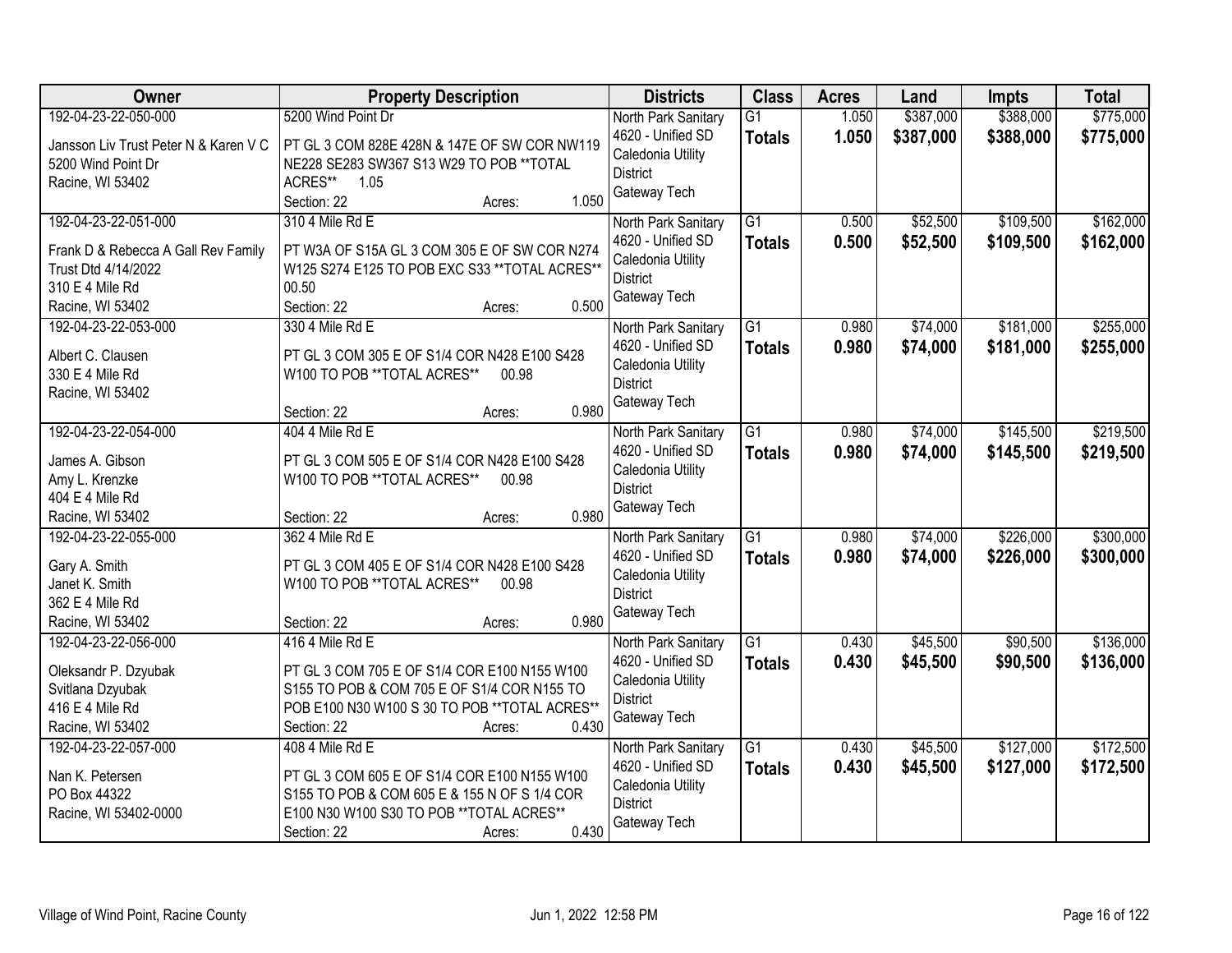| Owner                                                                                                                                                                 | <b>Property Description</b>                                                                                                                                                                             | <b>Districts</b>                                                                                 | <b>Class</b>                     | <b>Acres</b>   | Land                   | Impts                  | <b>Total</b>           |
|-----------------------------------------------------------------------------------------------------------------------------------------------------------------------|---------------------------------------------------------------------------------------------------------------------------------------------------------------------------------------------------------|--------------------------------------------------------------------------------------------------|----------------------------------|----------------|------------------------|------------------------|------------------------|
| 192-04-23-22-057-001<br>Hill Trust Emily Jonas<br>5000 Willow Spring Dr<br>Racine, WI 53402                                                                           | 4 Mile Rd E<br>PT SE1/4 COM 805E S1/4 COR E23 N428 W223 S243<br>E200 S185 TO POB **TOTAL ACRES**<br>1.33<br>1.330<br>Section: 22<br>Acres:                                                              | North Park Sanitary<br>4620 - Unified SD<br>Caledonia Utility<br><b>District</b><br>Gateway Tech | $\overline{G1}$<br><b>Totals</b> | 1.330<br>1.330 | \$83,500<br>\$83,500   | $\overline{50}$<br>\$0 | \$83,500<br>\$83,500   |
| 192-04-23-22-058-000<br>David M. Mitchell<br>57681 Morton St<br>Marathon, FL 33050-0000                                                                               | 500 4 Mile Rd E<br>PT SE1/4 COM S1/4 COR E1205 TO POB N185 E86<br>SE190 W132 TO POB EXC S30 ** TOTAL ACRES**<br>00.38<br>0.380<br>Section: 22<br>Acres:                                                 | North Park Sanitary<br>4620 - Unified SD<br>Caledonia Utility<br><b>District</b><br>Gateway Tech | G1<br><b>Totals</b>              | 0.380<br>0.380 | \$76,000<br>\$76,000   | \$163,000<br>\$163,000 | \$239,000<br>\$239,000 |
| 192-04-23-22-059-000<br>Edward W. Waldeck<br>Janna M. Waldeck<br>5050 Wind Point Dr<br>Racine, WI 53402                                                               | 5050 Wind Point Dr<br>PT SE1/4 COM S1/4 COR E1071 N320 TO POB E131<br>NE235 NW130 W263 S125 TO POB<br>0.859<br>Section: 22<br>Acres:                                                                    | North Park Sanitary<br>4620 - Unified SD<br>Caledonia Utility<br><b>District</b><br>Gateway Tech | $\overline{G1}$<br><b>Totals</b> | 0.859<br>0.859 | \$329,500<br>\$329,500 | \$220,500<br>\$220,500 | \$550,000<br>\$550,000 |
| 192-04-23-22-060-000<br><b>Survivor's Trust Created Under</b><br>The Kanwar A and Satnam K Singh<br>2001 Revocable Trust 1/<br>5045 Wind Point Dr<br>Racine, WI 53402 | 5045 Wind Point Dr<br>PT SE1/4 COM S1/4 COR E1071 TO POB N320 E131<br>NE235 SE TO PT 278 N OF S LN W240 SE97 W177 S5<br>W9 S130 W34 TO POB & COM AT PT IN S LN 1343 E<br>1.200<br>Section: 22<br>Acres: | North Park Sanitary<br>4620 - Unified SD<br>Caledonia Utility<br><b>District</b><br>Gateway Tech | $\overline{G1}$<br><b>Totals</b> | 1.200<br>1.200 | \$275,500<br>\$275,500 | \$611,500<br>\$611,500 | \$887,000<br>\$887,000 |
| 192-04-23-22-061-000<br>Joseph R. Carney et al<br>468 E Four Mile Rd<br>Racine, WI 53402                                                                              | 468 4 Mile Rd E<br>PT SE1/4 COM S1/4 COR E1105 TO POB N130 E9 N55<br>E91 S185 W100 TO POB ** TOTAL ACRES**<br>00.35<br>0.350<br>Section: 22<br>Acres:                                                   | North Park Sanitary<br>4620 - Unified SD<br>Caledonia Utility<br><b>District</b><br>Gateway Tech | $\overline{G1}$<br><b>Totals</b> | 0.350<br>0.350 | \$43,500<br>\$43,500   | \$198,000<br>\$198,000 | \$241,500<br>\$241,500 |
| 192-04-23-22-062-000<br>Hill Trust Emily Jonas<br>5000 Willow Spring Dr<br>Racine, WI 53402                                                                           | 5000 Willow Spring Dr<br>PT SE1/4 COM 828 E OF S1/4 COR E121 N209 E121<br>N235 W66 S13 W176 S428 TO POB EXC S30 & COM<br>949 E OF SW COR E121 N209 W121 S209 TO POB<br>1.850<br>Section: 22<br>Acres:   | North Park Sanitary<br>4620 - Unified SD<br>Caledonia Utility<br><b>District</b><br>Gateway Tech | $\overline{G1}$<br><b>Totals</b> | 1.850<br>1.850 | \$96,500<br>\$96,500   | \$515,500<br>\$515,500 | \$612,000<br>\$612,000 |
| 192-04-23-22-063-000<br>Patricia M. Simonson<br>5000 Wind Point Dr<br>Racine, WI 53402                                                                                | 5000 Wind Point Dr<br>PT SE1/4 COM 964 E OF S1/4 COR N24 N182 E102<br>S182 S24 W107 TO POB **TOTAL ACRES**<br>00.44<br>0.440<br>Section: 22<br>Acres:                                                   | North Park Sanitary<br>4620 - Unified SD<br>Caledonia Utility<br><b>District</b><br>Gateway Tech | $\overline{G1}$<br><b>Totals</b> | 0.440<br>0.440 | \$46,500<br>\$46,500   | \$129,500<br>\$129,500 | \$176,000<br>\$176,000 |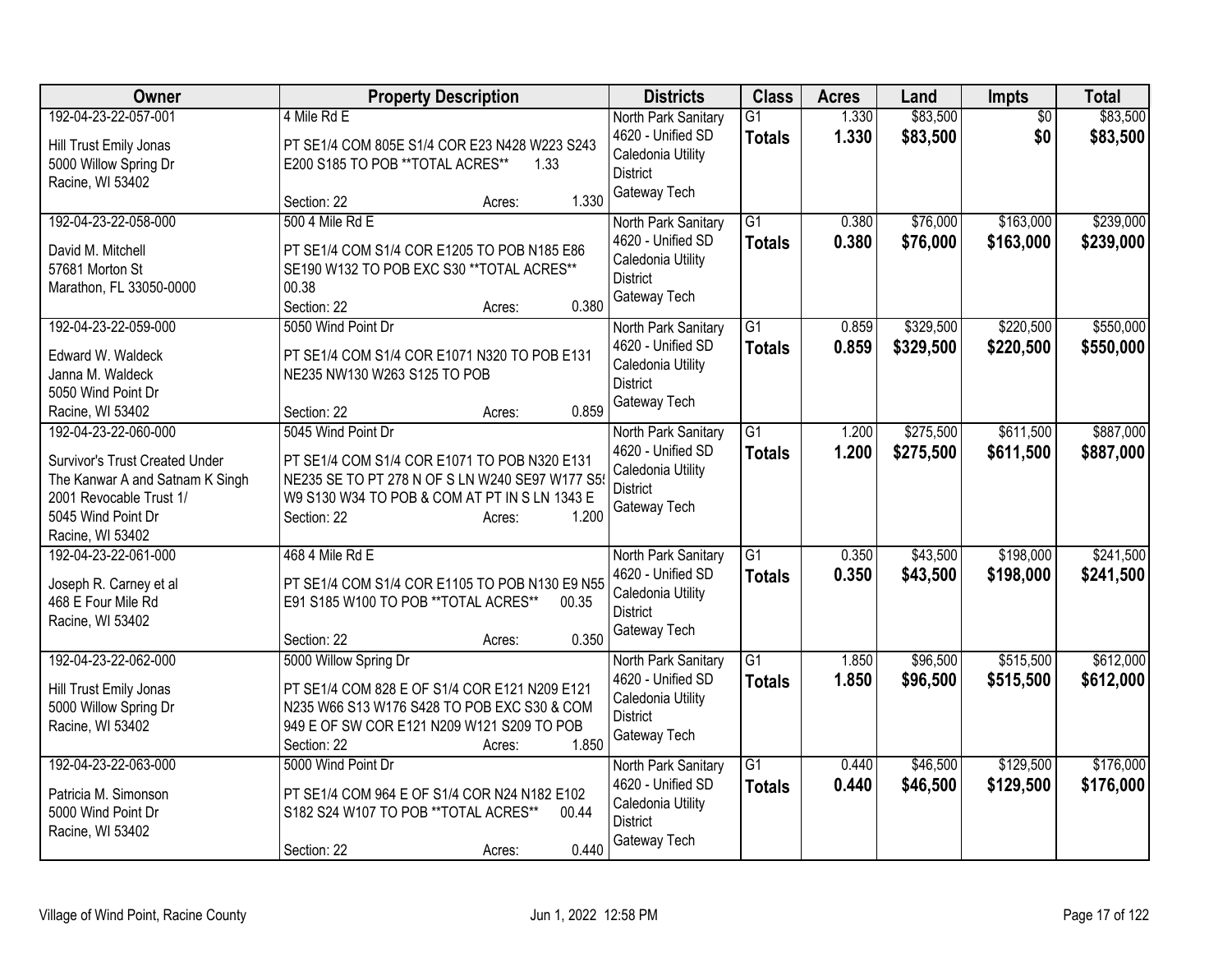| Owner                               | <b>Property Description</b>                             | <b>Districts</b>                     | <b>Class</b>    | <b>Acres</b> | Land      | <b>Impts</b> | <b>Total</b> |
|-------------------------------------|---------------------------------------------------------|--------------------------------------|-----------------|--------------|-----------|--------------|--------------|
| 192-04-23-22-064-000                | 4925 Lighthouse Dr                                      | North Park Sanitary                  | $\overline{G1}$ | 1.330        | \$413,000 | \$404,500    | \$817,500    |
| Joseph H. Zarzycki                  | PT GL 3 COM 1343 E OF SW COR NW143 E328 SE TO           | 4620 - Unified SD                    | <b>Totals</b>   | 1.330        | \$413,000 | \$404,500    | \$817,500    |
| Susan C. Sanabria                   | S LN W TO POB EXC W30 & COM 1343 E OF OF SW             | Caledonia Utility                    |                 |              |           |              |              |
| 4925 Lighthouse Dr                  | COR NW143 TO POB NW10 E304 SE TO PT 139 N OF            | <b>District</b>                      |                 |              |           |              |              |
| Racine, WI 53402                    | 1.330<br>Section: 22<br>Acres:                          | Gateway Tech                         |                 |              |           |              |              |
| 192-04-23-22-065-000                | 228 Eldorado Dr                                         | North Park Sanitary                  | $\overline{G1}$ | 0.800        | \$71,000  | \$227,500    | \$298,500    |
|                                     |                                                         | 4620 - Unified SD                    | <b>Totals</b>   | 0.800        | \$71,000  | \$227,500    | \$298,500    |
| Peter C Fishburn & Janet F Fishburn | COM NE COR SANDYHURST MANOR SUB E57 N30                 | Caledonia Utility                    |                 |              |           |              |              |
| Irrevocable Trust D                 | TO POB N202 E165 S220 W166 TO POB ** TOTAL              | <b>District</b>                      |                 |              |           |              |              |
| 228 Eldorado Dr                     | ACRES**<br>00.80                                        | Gateway Tech                         |                 |              |           |              |              |
| Racine, WI 53402                    | 0.800<br>Section: 22<br>Acres:                          |                                      |                 |              |           |              |              |
| 192-04-23-22-066-000                | 222 Eldorado Dr                                         | North Park Sanitary                  | G1              | 0.800        | \$71,000  | \$257,000    | \$328,000    |
| David P. Cook Jr                    | COM NE COR SANDYHURST MANOR SUB E57 TO                  | 4620 - Unified SD                    | <b>Totals</b>   | 0.800        | \$71,000  | \$257,000    | \$328,000    |
| Susan Cook                          | POB N202 W165 S 214 E165 TO POB ** TOTAL                | Caledonia Utility                    |                 |              |           |              |              |
| 222 Eldorado Dr                     | ACRES**<br>00.80                                        | <b>District</b>                      |                 |              |           |              |              |
| Racine, WI 53402                    | 0.800<br>Section: 22<br>Acres:                          | Gateway Tech                         |                 |              |           |              |              |
| 192-04-23-22-067-000                | 142 Eldorado Dr                                         | North Park Sanitary                  | G1              | 0.800        | \$71,000  | \$193,000    | \$264,000    |
|                                     |                                                         | 4620 - Unified SD                    | <b>Totals</b>   | 0.800        | \$71,000  | \$193,000    | \$264,000    |
| Richard Lasko                       | COM NE COR SANDYHURST MANOR SUB W107 N30                | Caledonia Utility                    |                 |              |           |              |              |
| Jackie Lasko                        | TO POB W165 N 227 E165 S214 TO POB ** TOTAL             | <b>District</b>                      |                 |              |           |              |              |
| 142 Eldorado Dr                     | ACRES**<br>00.80                                        | Gateway Tech                         |                 |              |           |              |              |
| Wind Point, WI 53402                | 0.800<br>Section: 22<br>Acres:                          |                                      |                 |              |           |              |              |
| 192-04-23-22-068-000                | 138 Eldorado Dr                                         | North Park Sanitary                  | $\overline{G1}$ | 0.850        | \$73,000  | \$254,000    | \$327,000    |
| <b>Gregory Padgett</b>              | PT SW1/4 COM 272W & 30N OF NE COR SNDY HRST             | 4620 - Unified SD                    | <b>Totals</b>   | 0.850        | \$73,000  | \$254,000    | \$327,000    |
| Marie Castaneda                     | MNR N227 NW165 S240 E165 TO POB ** TOTAL                | Caledonia Utility                    |                 |              |           |              |              |
| 138 Eldorado Dr                     | ACRES**<br>00.85                                        | <b>District</b>                      |                 |              |           |              |              |
| Racine, WI 53402                    | 0.850<br>Section: 22<br>Acres:                          | Gateway Tech                         |                 |              |           |              |              |
| 192-04-23-22-069-000                | 51 Eldorado Dr                                          | North Park Sanitary                  | $\overline{G1}$ | 0.460        | \$52,000  | \$191,000    | \$243,000    |
|                                     |                                                         | 4620 - Unified SD                    | <b>Totals</b>   | 0.460        | \$52,000  | \$191,000    | \$243,000    |
| Mary A. Fraga                       | PT SW1/4 COM SW COR LOT 3 EIFLER HOFFMAN                | Caledonia Utility                    |                 |              |           |              |              |
| 51 Eldorado Dr                      | SUB N151 W99 S151 E102 TO POB ** TOTAL ACRES**<br>00.46 | <b>District</b>                      |                 |              |           |              |              |
| Racine, WI 53402-0000               | 0.460                                                   | Gateway Tech                         |                 |              |           |              |              |
| 192-04-23-22-069-001                | Section: 22<br>Acres:                                   |                                      |                 |              |           | \$207,500    |              |
|                                     | 77 Eldorado Dr                                          | North Park Sanitary                  | $\overline{G1}$ | 0.350        | \$43,500  |              | \$251,000    |
| David A. Tomkins                    | PT SW1/4 COM SW COR, E828', N 1322', E229'TO            | 4620 - Unified SD                    | <b>Totals</b>   | 0.350        | \$43,500  | \$207,500    | \$251,000    |
| Jacqueline A. Tomkins               | POB, E100', S 151', W100', N151'TO POB ** TOTAL         | Caledonia Utility<br><b>District</b> |                 |              |           |              |              |
| 77 Eldorado Dr                      | ACRES**<br>00.35                                        |                                      |                 |              |           |              |              |
| Racine, WI 53402                    | 0.350<br>Section: 22<br>Acres:                          | Gateway Tech                         |                 |              |           |              |              |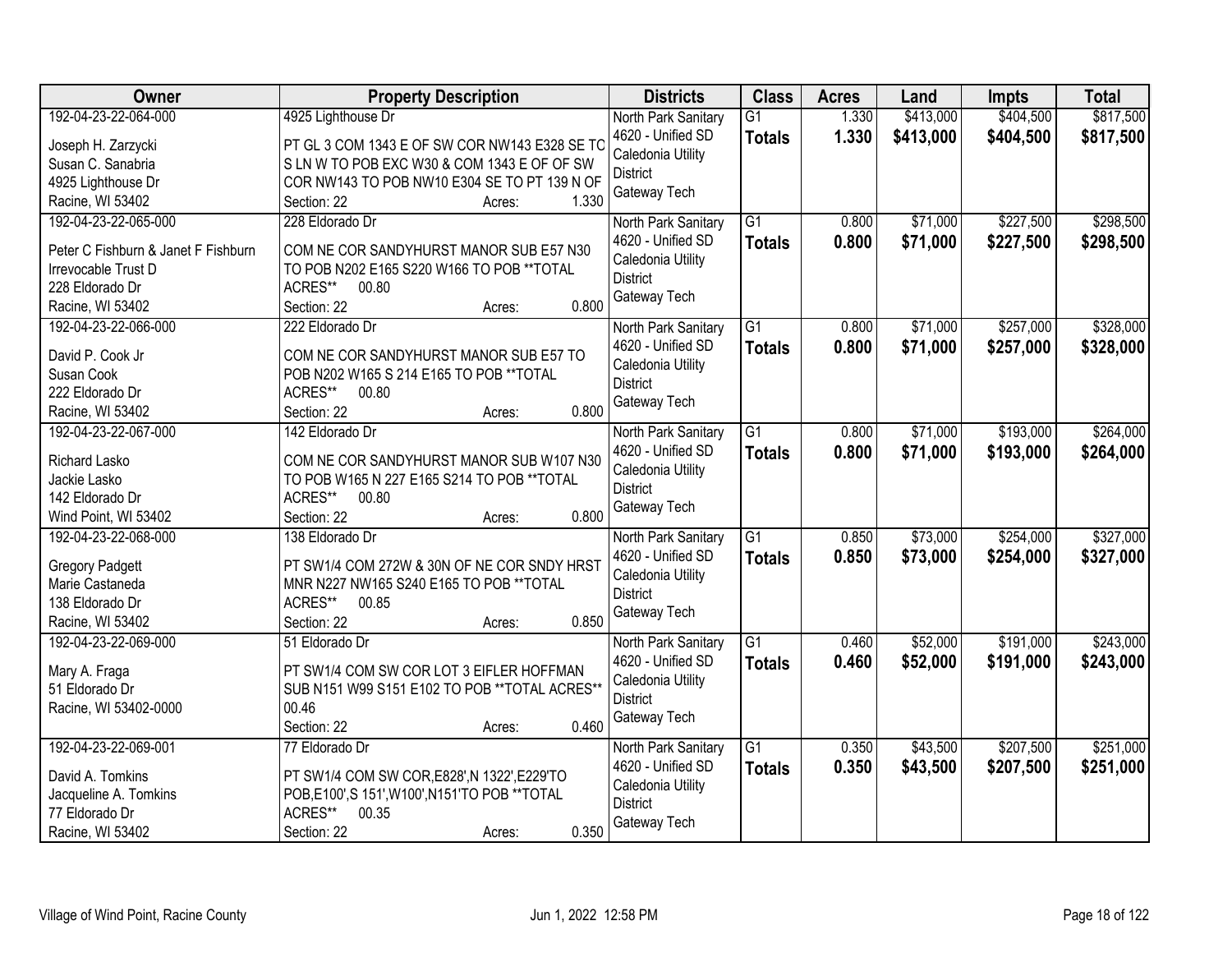| Owner                                 | <b>Property Description</b>                   |       | <b>Districts</b>                         | <b>Class</b>    | <b>Acres</b> | Land     | <b>Impts</b> | <b>Total</b> |
|---------------------------------------|-----------------------------------------------|-------|------------------------------------------|-----------------|--------------|----------|--------------|--------------|
| 192-04-23-22-070-000                  | 5139 Hunt Club Rd                             |       | North Park Sanitary                      | $\overline{G1}$ | 0.390        | \$46,500 | \$75,500     | \$122,000    |
| Tara E. Mcmenamin                     | EIFLER-HOFFMAN SUB LOT 1 BLK 1 ** TOTAL       |       | 4620 - Unified SD                        | <b>Totals</b>   | 0.390        | \$46,500 | \$75,500     | \$122,000    |
| 5139 Hunt Club Rd                     | ACRES**<br>0.39                               |       | Caledonia Utility                        |                 |              |          |              |              |
| Racine, WI 53402                      |                                               |       | <b>District</b>                          |                 |              |          |              |              |
|                                       | Section: 22<br>Acres:                         | 0.390 | Gateway Tech                             |                 |              |          |              |              |
| 192-04-23-22-070-001                  | 5141 Hunt Club Rd                             |       | North Park Sanitary                      | G1              | 0.710        | \$68,500 | \$193,000    | \$261,500    |
| Ricardo Berger                        | EIFLER-HOFFMAN SUB LOT 2 & LOT 4 BLK 1 EXC    |       | 4620 - Unified SD                        | <b>Totals</b>   | 0.710        | \$68,500 | \$193,000    | \$261,500    |
| Ana C. Berger                         | #2034987 PT TO 192042322070004 IN 05 FOR 06   |       | Caledonia Utility                        |                 |              |          |              |              |
| 5141 Hunt Club Rd                     | ROLL PT FROM 192042322070003 IN 2017 FOR 2018 |       | <b>District</b>                          |                 |              |          |              |              |
| Racine, WI 53402                      | Section: 22<br>Acres:                         | 0.710 | Gateway Tech                             |                 |              |          |              |              |
| 192-04-23-22-070-002                  | 55 Eldorado Dr                                |       | North Park Sanitary                      | $\overline{G1}$ | 0.348        | \$43,500 | \$216,500    | \$260,000    |
|                                       |                                               |       | 4620 - Unified SD                        | <b>Totals</b>   | 0.348        | \$43,500 | \$216,500    | \$260,000    |
| Kyleenne Colon et al                  | EIFLER-HOFFMAN SUB LOT 3 BLK 1                |       | Caledonia Utility                        |                 |              |          |              |              |
| c/o Miguel A. Colon<br>55 Eldorado Dr |                                               |       | <b>District</b>                          |                 |              |          |              |              |
| Racine, WI 53402                      | Section: 22<br>Acres:                         | 0.348 | Gateway Tech                             |                 |              |          |              |              |
| 192-04-23-22-070-004                  | 9 Eifler Ct                                   |       | North Park Sanitary                      | $\overline{G1}$ | 0.461        | \$52,000 | \$261,500    | \$313,500    |
|                                       |                                               |       | 4620 - Unified SD                        | <b>Totals</b>   | 0.461        | \$52,000 | \$261,500    | \$313,500    |
| Hejny Famly M. Trust-Sw               | EIFLER-HOFFMAN SUB LOT 5 BLK 1 & BEGIN SW     |       | Caledonia Utility                        |                 |              |          |              |              |
| c/o Hejny Famly Trust-Sweetman Hej    | COR LOT 4 N96 E41 SW118 NWLY35 TO POB PT      |       | <b>District</b>                          |                 |              |          |              |              |
| -Rita M                               | FROM 192042322070003 IN 05 FOR 06 ROLL        |       | Gateway Tech                             |                 |              |          |              |              |
| 9 Eifler Ct                           | Section: 22<br>Acres:                         | 0.461 |                                          |                 |              |          |              |              |
| Racine, WI 53402-0000                 |                                               |       |                                          |                 |              |          |              |              |
| 192-04-23-22-070-005                  | 7 Eifler Ct                                   |       | North Park Sanitary<br>4620 - Unified SD | G1              | 0.381        | \$46,000 | \$345,500    | \$391,500    |
| Thomas P. Coady                       | EIFLER-HOFFMAN SUB LOT 6 BLK 1                |       | Caledonia Utility                        | <b>Totals</b>   | 0.381        | \$46,000 | \$345,500    | \$391,500    |
| 7 Eifler Ct                           |                                               |       | <b>District</b>                          |                 |              |          |              |              |
| Racine, WI 53402                      |                                               |       | Gateway Tech                             |                 |              |          |              |              |
|                                       | Section: 22<br>Acres:                         | 0.381 |                                          |                 |              |          |              |              |
| 192-04-23-22-070-006                  | 5 Eifler Ct S                                 |       | North Park Sanitary                      | $\overline{G1}$ | 0.491        | \$54,500 | \$310,500    | \$365,000    |
| Gordon Bradshaw                       | EIFLER-HOFFMAN SUB LOT 7 BLK 1                |       | 4620 - Unified SD                        | <b>Totals</b>   | 0.491        | \$54,500 | \$310,500    | \$365,000    |
| Sandra Bradshaw                       |                                               |       | Caledonia Utility                        |                 |              |          |              |              |
| 5 Eifler Ct                           |                                               |       | <b>District</b>                          |                 |              |          |              |              |
| Racine, WI 53402                      | Section: 22<br>Acres:                         | 0.491 | Gateway Tech                             |                 |              |          |              |              |
| 192-04-23-22-070-007                  | 5125 Hunt Club Rd                             |       | North Park Sanitary                      | $\overline{G1}$ | 0.346        | \$43,500 | \$202,500    | \$246,000    |
| Gregory A. Fischer                    | EIFLER-HOFFMAN SUB LOT 8 BLK 1                |       | 4620 - Unified SD                        | <b>Totals</b>   | 0.346        | \$43,500 | \$202,500    | \$246,000    |
| Rebecca M. Fischer                    |                                               |       | Caledonia Utility                        |                 |              |          |              |              |
| 5125 Hunt Club Rd                     |                                               |       | <b>District</b>                          |                 |              |          |              |              |
| Racine, WI 53402                      | Section: 22<br>Acres:                         | 0.346 | Gateway Tech                             |                 |              |          |              |              |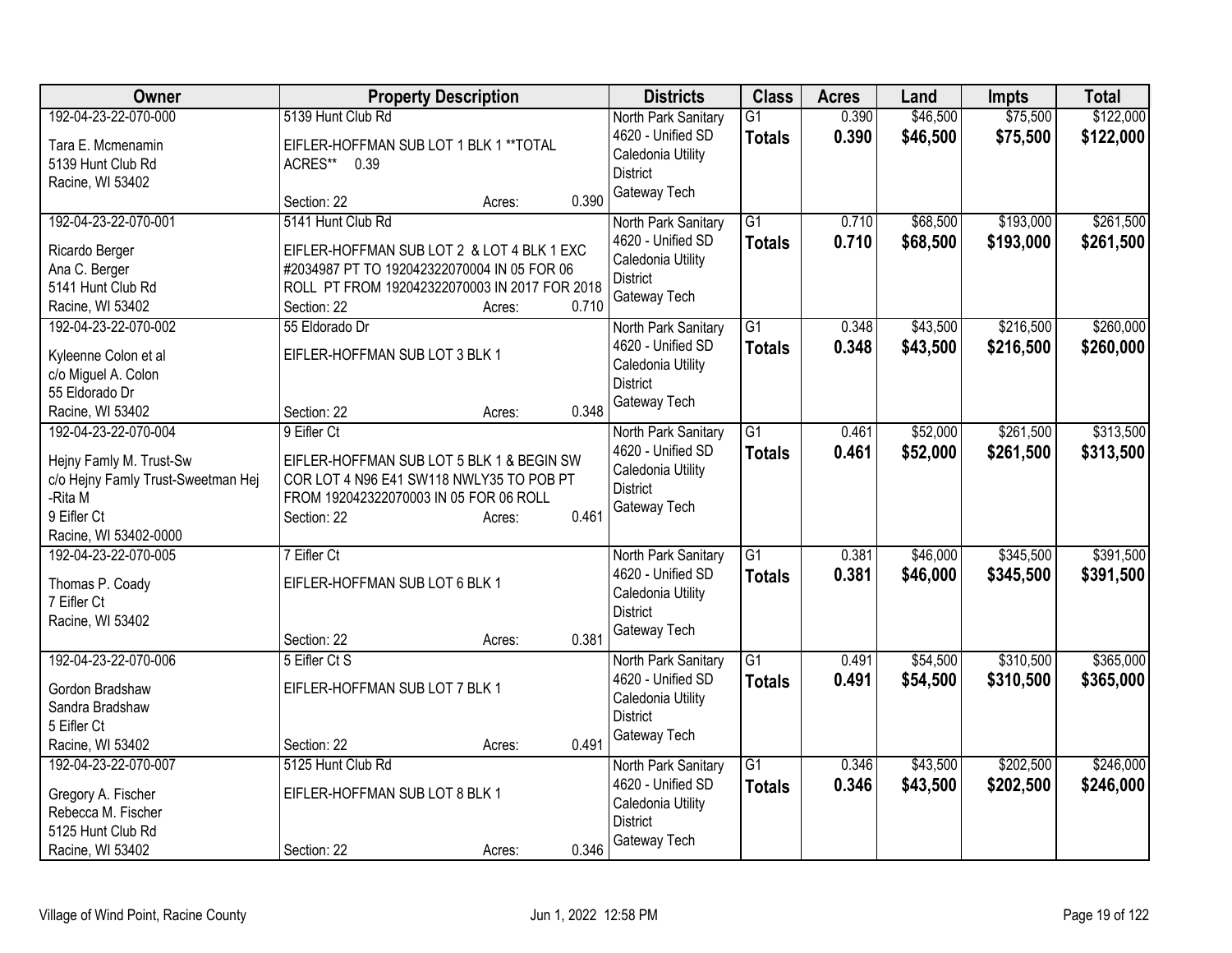| Owner                               | <b>Property Description</b>                                                    | <b>Districts</b>                     | <b>Class</b>    | <b>Acres</b> | Land     | <b>Impts</b> | <b>Total</b> |
|-------------------------------------|--------------------------------------------------------------------------------|--------------------------------------|-----------------|--------------|----------|--------------|--------------|
| 192-04-23-22-073-001                | 5109 Hunt Club Rd                                                              | North Park Sanitary                  | $\overline{G1}$ | 0.380        | \$40,500 | \$137,500    | \$178,000    |
| Thomas E & Karen J Weinfurter Joint | PT SW1/4 COM SW COR E828 N 662 E30 TO POB                                      | 4620 - Unified SD                    | <b>Totals</b>   | 0.380        | \$40,500 | \$137,500    | \$178,000    |
| Trust Dated April 2                 | N115 E145 S115 W145 TO POB ** TOTAL ACRES**                                    | Caledonia Utility                    |                 |              |          |              |              |
| 5109 Hunt Club Rd                   | 00.38                                                                          | <b>District</b>                      |                 |              |          |              |              |
| Racine, WI 53402                    | 0.380<br>Section: 22<br>Acres:                                                 | Gateway Tech                         |                 |              |          |              |              |
| 192-04-23-22-074-000                | 5105 Hunt Club Rd                                                              | North Park Sanitary                  | $\overline{G1}$ | 0.440        | \$46,500 | \$121,000    | \$167,500    |
| Robert Sanfilippo                   | PT E10A OF W35A OF S1/2 SW1/4 COM660 S OF NW                                   | 4620 - Unified SD                    | <b>Totals</b>   | 0.440        | \$46,500 | \$121,000    | \$167,500    |
| Yoko Sanfilippo                     | COR 10A PCL E331 S132 W331 N132 TO POB EXC                                     | Caledonia Utility                    |                 |              |          |              |              |
| 5105 Hunt Club Rd                   | V1014P411 ** TOTAL ACRES**<br>00.44                                            | <b>District</b>                      |                 |              |          |              |              |
| Racine, WI 53402                    | 0.440<br>Section: 22<br>Acres:                                                 | Gateway Tech                         |                 |              |          |              |              |
| 192-04-23-22-075-000                | 5069 Hunt Club Rd                                                              | North Park Sanitary                  | $\overline{G1}$ | 0.560        | \$55,500 | \$163,000    | \$218,500    |
|                                     |                                                                                | 4620 - Unified SD                    | <b>Totals</b>   | 0.560        | \$55,500 | \$163,000    | \$218,500    |
| Maria G. Gonzales                   | PT E10A OF W35A S1/2 SW1/4 COM SW                                              | Caledonia Utility                    |                 |              |          |              |              |
| 5069 Hunt Club Rd                   | COR, E828', N526', E331 FT, N132', W150', S102', W181',                        | <b>District</b>                      |                 |              |          |              |              |
| Wind Point, WI 53402                | S30'TO POB EXC W33' ** TOTAL ACRES**<br>00.56                                  | Gateway Tech                         |                 |              |          |              |              |
|                                     | 0.560<br>Section: 22<br>Acres:                                                 |                                      |                 |              |          |              |              |
| 192-04-23-22-076-000                | 5019 Hunt Club Rd                                                              | North Park Sanitary                  | $\overline{G1}$ | 1.000        | \$75,000 | \$170,500    | \$245,500    |
| Scott G. Ramcke                     | PT E10A OF W35A S1/2 SW1/4 COM 792'S OF NW                                     | 4620 - Unified SD                    | <b>Totals</b>   | 1.000        | \$75,000 | \$170,500    | \$245,500    |
| Anita G. Reichenberger              | COR, E331', S 132', W331', N132'TO POB ** TOTAL                                | Caledonia Utility<br><b>District</b> |                 |              |          |              |              |
| 5019 Hunt Club Rd                   | ACRES**<br>1.00                                                                | Gateway Tech                         |                 |              |          |              |              |
| Wind Point, WI 53402                | 1.000<br>Section: 22<br>Acres:                                                 |                                      |                 |              |          |              |              |
| 192-04-23-22-078-010                | 5011 Hunt Club Rd                                                              | North Park Sanitary                  | $\overline{G1}$ | 0.940        | \$72,500 | \$322,500    | \$395,000    |
| Nicholas Omdahl                     | PT SW1/4 SW1/4 HUNT CLUB ESTATES LOT 1 FROM                                    | 4620 - Unified SD                    | <b>Totals</b>   | 0.940        | \$72,500 | \$322,500    | \$395,000    |
| Maxine Omdahl                       | 192042322077000 192042322078000 IN 88 FOR 89                                   | Caledonia Utility                    |                 |              |          |              |              |
| 5011 Hunt Club Rd                   | ROLL ** TOTAL ACRES**<br>00.94                                                 | <b>District</b>                      |                 |              |          |              |              |
| Racine, WI 53402                    | 0.940<br>Section: 22<br>Acres:                                                 | Gateway Tech                         |                 |              |          |              |              |
| 192-04-23-22-078-020                | 5007 Hunt Club Rd                                                              | North Park Sanitary                  | $\overline{G1}$ | 0.490        | \$51,500 | \$282,000    | \$333,500    |
|                                     |                                                                                | 4620 - Unified SD                    | <b>Totals</b>   | 0.490        | \$51,500 | \$282,000    | \$333,500    |
| Eduardo P. Eusebio                  | PT SW1/4 SW1/4 HUNT CLUB ESTATES LOT 2 FROM                                    | Caledonia Utility                    |                 |              |          |              |              |
| 5007 Hunt Club Rd                   | 192042322077000 192042322078000 IN 88 FOR 89<br>ROLL ** TOTAL ACRES**<br>00.49 | <b>District</b>                      |                 |              |          |              |              |
| Racine, WI 53402                    | 0.490<br>Section: 22                                                           | Gateway Tech                         |                 |              |          |              |              |
| 192-04-23-22-078-030                | Acres:<br>5001 Hunt Club Rd                                                    | North Park Sanitary                  | $\overline{G1}$ | 0.490        | \$51,500 | \$356,500    | \$408,000    |
|                                     |                                                                                | 4620 - Unified SD                    |                 | 0.490        | \$51,500 | \$356,500    |              |
| David J. Goglio                     | PT SW1/4 SW1/4 HUNT CLUB ESTATES LOT 3 FROM                                    | Caledonia Utility                    | <b>Totals</b>   |              |          |              | \$408,000    |
| Jodi L. Goglio                      | 192042322077000 192042322078000 IN 88 FOR 89                                   | <b>District</b>                      |                 |              |          |              |              |
| 5001 Hunt Club Rd                   | ROLL ** TOTAL ACRES**<br>00.49                                                 | Gateway Tech                         |                 |              |          |              |              |
| Wind Point, WI 53402                | 0.490<br>Section: 22<br>Acres:                                                 |                                      |                 |              |          |              |              |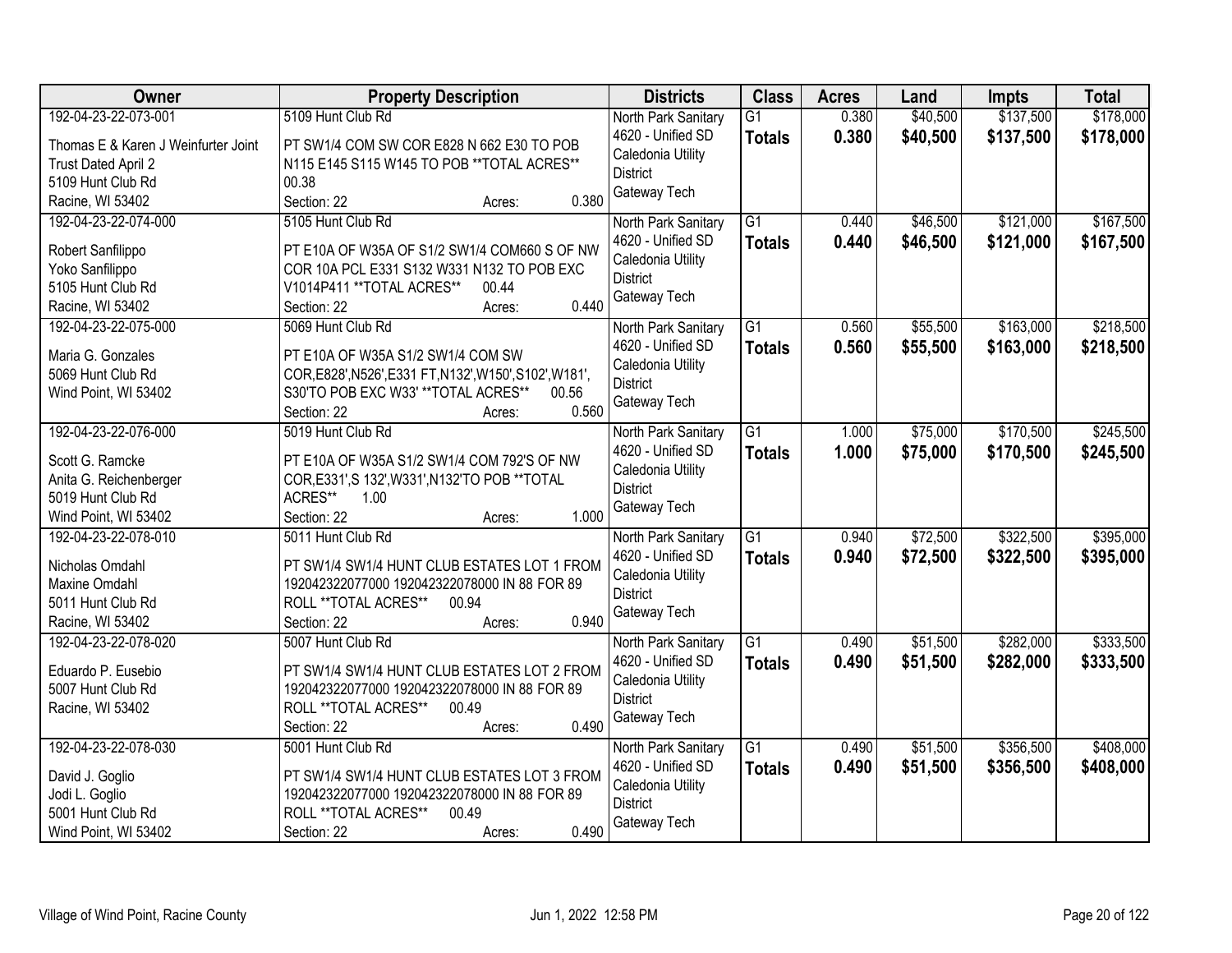| Owner                    | <b>Property Description</b>                   | <b>Districts</b>    | <b>Class</b>    | <b>Acres</b> | Land      | <b>Impts</b> | <b>Total</b> |
|--------------------------|-----------------------------------------------|---------------------|-----------------|--------------|-----------|--------------|--------------|
| 192-04-23-22-078-040     | 26 4 Mile Rd E                                | North Park Sanitary | $\overline{G1}$ | 0.710        | \$63,000  | \$434,500    | \$497,500    |
| David J. Hall Jr         | PT SW1/4 SW1/4 HUNT CLUB ESTATES LOT 4 FROM   | 4620 - Unified SD   | <b>Totals</b>   | 0.710        | \$63,000  | \$434,500    | \$497,500    |
| Mary K. Hall             | 192042322077000 192042322078000 IN 88 FOR 89  | Caledonia Utility   |                 |              |           |              |              |
| 26 E Four Mile Rd        | ROLL ** TOTAL ACRES**<br>00.71                | <b>District</b>     |                 |              |           |              |              |
| Racine, WI 53402         | 0.710<br>Section: 22<br>Acres:                | Gateway Tech        |                 |              |           |              |              |
| 192-04-23-22-079-000     | 5220 Wind Point Rd                            | North Park Sanitary | G1              | 0.750        | \$112,000 | \$217,000    | \$329,000    |
|                          |                                               | 4620 - Unified SD   | <b>Totals</b>   | 0.750        | \$112,000 | \$217,000    | \$329,000    |
| Robert T. Fill           | PT S1/2 COM 280 W 1318 N & 169 NE OF S1/4 COR | Caledonia Utility   |                 |              |           |              |              |
| Aida P. Fill             | NE200 SE 34 SW111 SW288 NW236 TO POB ** TOTAL | <b>District</b>     |                 |              |           |              |              |
| 5220 Wind Point Rd       | ACRES**<br>00.75                              | Gateway Tech        |                 |              |           |              |              |
| Racine, WI 53402         | 0.750<br>Section: 22<br>Acres:                |                     |                 |              |           |              |              |
| 192-04-23-22-080-000     | 4929 Lighthouse Dr                            | North Park Sanitary | $\overline{G1}$ | 0.742        | \$323,000 | \$736,000    | \$1,059,000  |
| Gayle P. Kosterman et al | PT GL 3 COM 1343E OF SW COR NW153 NW124 NE1   | 4620 - Unified SD   | <b>Totals</b>   | 0.742        | \$323,000 | \$736,000    | \$1,059,000  |
| c/o David M. Mitchell    | E166 TH SLY TO PT 149N OF SL SEC W304 TO POB  | Caledonia Utility   |                 |              |           |              |              |
| 57681 Morton St          | <b>TOGET W/ EASMENT</b>                       | <b>District</b>     |                 |              |           |              |              |
| Marathon, FL 33050-0000  | 0.742<br>Section: 22<br>Acres:                | Gateway Tech        |                 |              |           |              |              |
| 192-04-23-22-081-000     | 5385 Hunt Club Rd                             | North Park Sanitary | G1              | 0.740        | \$373,000 | \$182,500    | \$555,500    |
|                          |                                               | 4620 - Unified SD   | <b>Totals</b>   | 0.740        | \$373,000 | \$182,500    | \$555,500    |
| Rita S. Harris           | PT NW1/4 COM W1/4 COR N496 E381 TO POB E109   | Caledonia Utility   |                 |              |           |              |              |
| 5385 Hunt Club Rd        | NE275 NW120 SW298 SE41 TO POB & COM W1/4 COR  | <b>District</b>     |                 |              |           |              |              |
| Racine, WI 53402         | N496 E390 TO POB E100 SW54 NW48 NW15 TO POB   | Gateway Tech        |                 |              |           |              |              |
|                          | 0.740<br>Section: 22<br>Acres:                |                     |                 |              |           |              |              |
| 192-04-23-22-082-000     | 5227 Wind Point Rd                            | North Park Sanitary | $\overline{G1}$ | 0.713        | \$337,500 | \$148,000    | \$485,500    |
| John F. Lackovich Jr     | SANDYHURST POINT LOT 1 BLK 1                  | 4620 - Unified SD   | <b>Totals</b>   | 0.713        | \$337,500 | \$148,000    | \$485,500    |
| Rita L. Lackovich        |                                               | Caledonia Utility   |                 |              |           |              |              |
| 5227 Wind Point Rd       |                                               | <b>District</b>     |                 |              |           |              |              |
| Racine, WI 53402         | 0.713<br>Section: 22<br>Acres:                | Gateway Tech        |                 |              |           |              |              |
| 192-04-23-22-083-000     | 5227 Wind Point Rd                            | North Park Sanitary | $\overline{G1}$ | 0.667        | \$72,500  | \$1,000      | \$73,500     |
|                          |                                               | 4620 - Unified SD   | <b>Totals</b>   | 0.667        | \$72,500  | \$1,000      | \$73,500     |
| John F. Lackovich Jr     | SANDYHURST POINT LOT 2 BLK 1                  | Caledonia Utility   |                 |              |           |              |              |
| Rita L. Lackovich        |                                               | <b>District</b>     |                 |              |           |              |              |
| 5227 Wind Point Rd       |                                               | Gateway Tech        |                 |              |           |              |              |
| Racine, WI 53402         | 0.667<br>Section: 22<br>Acres:                |                     |                 |              |           |              |              |
| 192-04-23-22-084-000     | 5221 Wind Point Rd                            | North Park Sanitary | $\overline{G1}$ | 0.551        | \$317,500 | \$345,000    | \$662,500    |
| Richard C. Jones         | SANDYHURST POINT LOT 3 BLK 1                  | 4620 - Unified SD   | <b>Totals</b>   | 0.551        | \$317,500 | \$345,000    | \$662,500    |
| Joycelyn Andacht-Jones   |                                               | Caledonia Utility   |                 |              |           |              |              |
| 5221 Wind Point Rd       |                                               | <b>District</b>     |                 |              |           |              |              |
| Racine, WI 53402         | 0.551<br>Section: 22<br>Acres:                | Gateway Tech        |                 |              |           |              |              |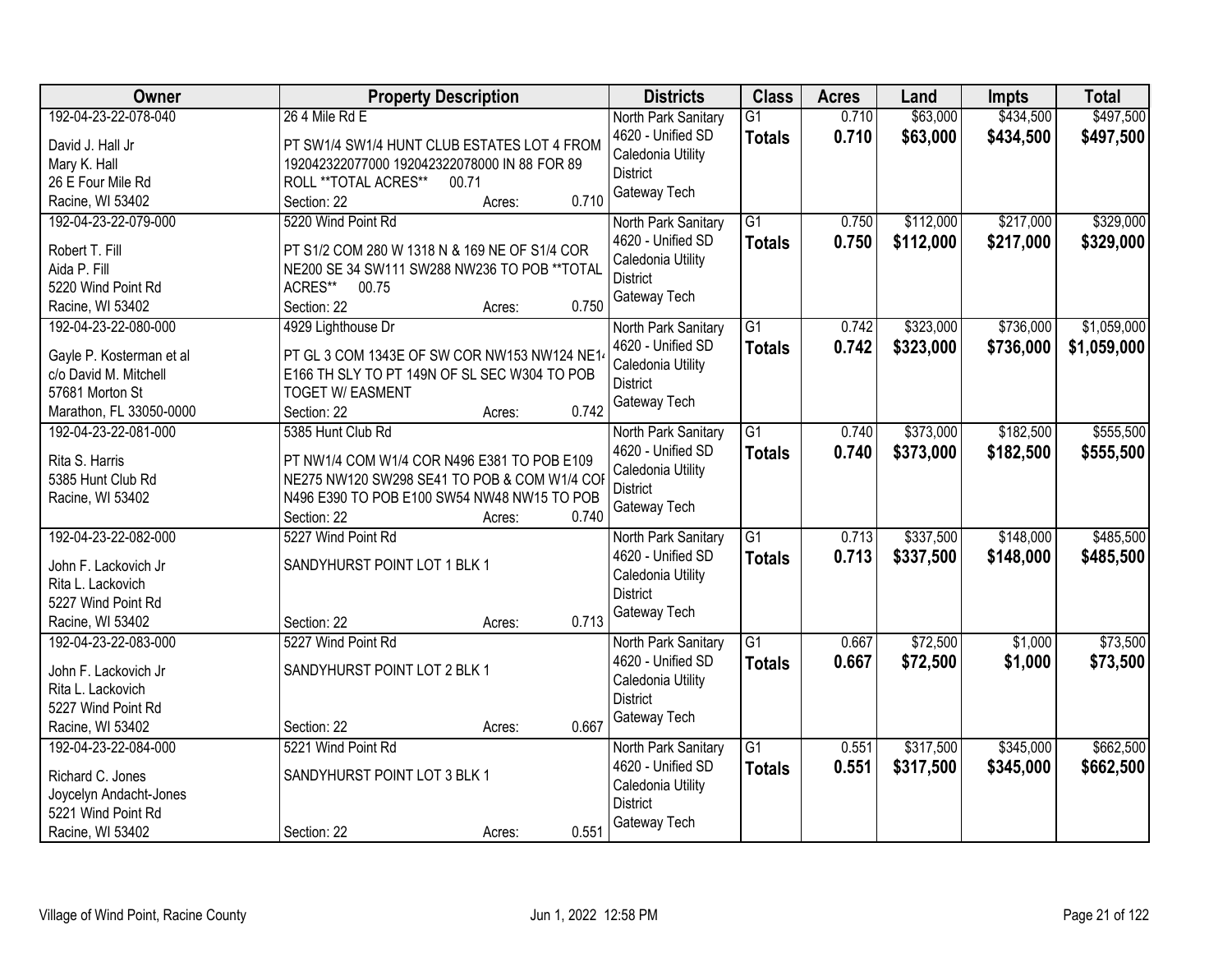| Owner                                    | <b>Property Description</b>                  |       | <b>Districts</b>                         | <b>Class</b>    | <b>Acres</b> | Land      | <b>Impts</b>    | <b>Total</b> |
|------------------------------------------|----------------------------------------------|-------|------------------------------------------|-----------------|--------------|-----------|-----------------|--------------|
| 192-04-23-22-085-000                     | 5217 Wind Point Rd                           |       | North Park Sanitary                      | $\overline{G1}$ | 0.384        | \$280,500 | \$253,000       | \$533,500    |
| Dean Trust Robert L Barbara L            | SANDYHURST POINT LOT 4 BLK 1                 |       | 4620 - Unified SD                        | <b>Totals</b>   | 0.384        | \$280,500 | \$253,000       | \$533,500    |
| 5217 Wind Point Rd                       |                                              |       | Caledonia Utility                        |                 |              |           |                 |              |
| Racine, WI 53402                         |                                              |       | <b>District</b>                          |                 |              |           |                 |              |
|                                          | Section: 22<br>Acres:                        | 0.384 | Gateway Tech                             |                 |              |           |                 |              |
| 192-04-23-22-086-000                     | 5118 Park PI                                 |       | North Park Sanitary                      | G1              | 0.525        | \$4,000   | \$0             | \$4,000      |
| Sandyhurst Point Assoc                   | SANDYHURST POINT LOT 5 BLK 1                 |       | 4620 - Unified SD                        | <b>Totals</b>   | 0.525        | \$4,000   | \$0             | \$4,000      |
| 5120 Wind Point Rd                       |                                              |       | Caledonia Utility                        |                 |              |           |                 |              |
| Racine, WI 53402-0000                    |                                              |       | <b>District</b>                          |                 |              |           |                 |              |
|                                          | Section: 22<br>Acres:                        | 0.525 | Gateway Tech                             |                 |              |           |                 |              |
| 192-04-23-22-087-000                     | 5118 Park PI                                 |       | North Park Sanitary                      | G1              | 0.361        | \$4,000   | \$0             | \$4,000      |
| Sandyhurst Pt Assoc&Etal                 | SANDYHURST POINT LOT 6 BLK 1                 |       | 4620 - Unified SD                        | <b>Totals</b>   | 0.361        | \$4,000   | \$0             | \$4,000      |
| 5120 Wind Point Rd                       |                                              |       | Caledonia Utility                        |                 |              |           |                 |              |
| Racine, WI 53402                         |                                              |       | <b>District</b>                          |                 |              |           |                 |              |
|                                          | Section: 22<br>Acres:                        | 0.361 | Gateway Tech                             |                 |              |           |                 |              |
| 192-04-23-22-088-000                     | 5115 Wind Point Rd                           |       | North Park Sanitary                      | $\overline{G1}$ | 0.473        | \$292,500 | \$135,500       | \$428,000    |
| David T. Rockwell                        | SANDYHURST POINT LOT 7 BLK 1                 |       | 4620 - Unified SD                        | <b>Totals</b>   | 0.473        | \$292,500 | \$135,500       | \$428,000    |
| Jill K. Rockwell                         |                                              |       | Caledonia Utility                        |                 |              |           |                 |              |
| 5115 Wind Point Rd                       |                                              |       | <b>District</b>                          |                 |              |           |                 |              |
| Wind Point, WI 53402                     | Section: 22<br>Acres:                        | 0.473 | Gateway Tech                             |                 |              |           |                 |              |
| 192-04-23-22-089-000                     | 5111 Wind Point Rd                           |       | North Park Sanitary                      | $\overline{G1}$ | 0.726        | \$333,000 | \$106,000       | \$439,000    |
|                                          |                                              |       | 4620 - Unified SD                        | <b>Totals</b>   | 0.726        | \$333,000 | \$106,000       | \$439,000    |
| Andrew W. Vail                           | SANDYHURST POINT LOT 8,9,10 BLK 1 EXC V606   |       | Caledonia Utility                        |                 |              |           |                 |              |
| 2236 W Ohio St                           | P178                                         |       | <b>District</b>                          |                 |              |           |                 |              |
| Chicago, IL 60612                        | Section: 22<br>Acres:                        | 0.726 | Gateway Tech                             |                 |              |           |                 |              |
| 192-04-23-22-090-000                     | 5107 Wind Point Rd                           |       | North Park Sanitary                      | $\overline{G1}$ | 0.757        | \$333,500 | \$236,500       | \$570,000    |
|                                          |                                              |       | 4620 - Unified SD                        | <b>Totals</b>   | 0.757        | \$333,500 | \$236,500       | \$570,000    |
| Cecilia M Johnson Family Trust Dated     | SANDYHURST POINT - PT LOTS 9&10 BLK 1 COM S  |       | Caledonia Utility                        |                 |              |           |                 |              |
| 9/20/01                                  | COR LOT 10 NWLY149 NE260 SELY TO SELY LN LOT |       | <b>District</b>                          |                 |              |           |                 |              |
| Cecilia M. Johnson                       | 10 SWLY TO POB                               |       | Gateway Tech                             |                 |              |           |                 |              |
| 5107 Wind Point Rd                       | Section: 22<br>Acres:                        | 0.757 |                                          |                 |              |           |                 |              |
| Racine, WI 53402<br>192-04-23-22-091-000 | 5035 Wind Point Rd                           |       |                                          | $\overline{G1}$ | 0.586        | \$318,000 | $\overline{50}$ | \$318,000    |
|                                          |                                              |       | North Park Sanitary<br>4620 - Unified SD |                 | 0.586        | \$318,000 | \$0             | \$318,000    |
| James T. Walker                          | SANDYHURST POINT LOT 11 BLK 1                |       | Caledonia Utility                        | <b>Totals</b>   |              |           |                 |              |
| Karen J. Walker                          |                                              |       | <b>District</b>                          |                 |              |           |                 |              |
| 5035 Wind Point Rd                       |                                              |       | Gateway Tech                             |                 |              |           |                 |              |
| Racine, WI 53402                         | Section: 22<br>Acres:                        | 0.586 |                                          |                 |              |           |                 |              |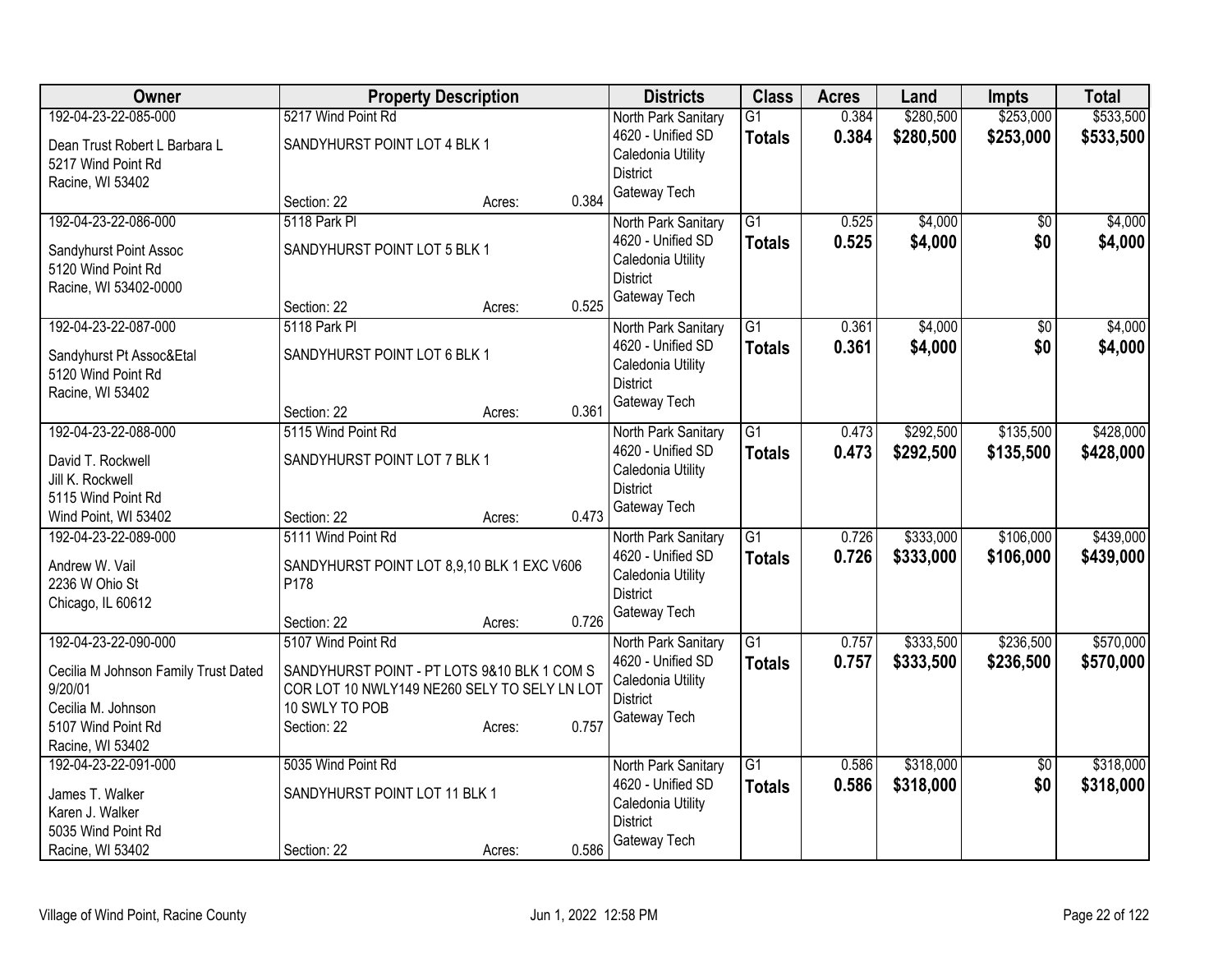| Owner                               |                               | <b>Property Description</b> |       | <b>Districts</b>    | <b>Class</b>    | <b>Acres</b> | Land      | <b>Impts</b> | <b>Total</b> |
|-------------------------------------|-------------------------------|-----------------------------|-------|---------------------|-----------------|--------------|-----------|--------------|--------------|
| 192-04-23-22-092-000                | 5035 Wind Point Rd            |                             |       | North Park Sanitary | $\overline{G1}$ | 0.814        | \$326,000 | \$227,000    | \$553,000    |
| James T. Walker                     | SANDYHURST POINT LOT 12 BLK 1 |                             |       | 4620 - Unified SD   | <b>Totals</b>   | 0.814        | \$326,000 | \$227,000    | \$553,000    |
| Karen J. Walker                     |                               |                             |       | Caledonia Utility   |                 |              |           |              |              |
| 5035 Wind Point Rd                  |                               |                             |       | <b>District</b>     |                 |              |           |              |              |
| Racine, WI 53402                    | Section: 22                   | Acres:                      | 0.814 | Gateway Tech        |                 |              |           |              |              |
| 192-04-23-22-093-000                | 5103 Park PI                  |                             |       | North Park Sanitary | $\overline{G1}$ | 0.327        | \$40,000  | \$176,000    | \$216,000    |
|                                     |                               |                             |       | 4620 - Unified SD   | <b>Totals</b>   | 0.327        | \$40,000  | \$176,000    | \$216,000    |
| <b>Timothy Korry</b>                | SANDYHURST POINT LOT 1 BLK 2  |                             |       | Caledonia Utility   |                 |              |           |              |              |
| Liza A. Korry                       |                               |                             |       | <b>District</b>     |                 |              |           |              |              |
| 5103 Park Pl                        |                               |                             |       | Gateway Tech        |                 |              |           |              |              |
| Racine, WI 54302                    | Section: 22                   | Acres:                      | 0.327 |                     |                 |              |           |              |              |
| 192-04-23-22-094-000                | 5107 Park PI                  |                             |       | North Park Sanitary | G1              | 0.399        | \$48,500  | \$149,500    | \$198,000    |
| Kevin A. Christensen                | SANDYHURST POINT LOT 2 BLK 2  |                             |       | 4620 - Unified SD   | <b>Totals</b>   | 0.399        | \$48,500  | \$149,500    | \$198,000    |
| Kelly M. Christensen                |                               |                             |       | Caledonia Utility   |                 |              |           |              |              |
| 5107 Park Pl                        |                               |                             |       | <b>District</b>     |                 |              |           |              |              |
| Wind Point, WI 53402                | Section: 22                   | Acres:                      | 0.399 | Gateway Tech        |                 |              |           |              |              |
| 192-04-23-22-095-000                | 5113 Park PI                  |                             |       | North Park Sanitary | $\overline{G1}$ | 0.371        | \$45,500  | \$154,000    | \$199,500    |
|                                     |                               |                             |       | 4620 - Unified SD   | <b>Totals</b>   | 0.371        | \$45,500  | \$154,000    | \$199,500    |
| Albert Trust Dated October 17, 2019 | SANDYHURST POINT LOT 3 BLK 2  |                             |       | Caledonia Utility   |                 |              |           |              |              |
| 5113 Park Pl                        |                               |                             |       | <b>District</b>     |                 |              |           |              |              |
| Racine, WI 53402                    |                               |                             |       | Gateway Tech        |                 |              |           |              |              |
|                                     | Section: 22                   | Acres:                      | 0.371 |                     |                 |              |           |              |              |
| 192-04-23-22-096-000                | 5131 Park PI                  |                             |       | North Park Sanitary | $\overline{G1}$ | 0.409        | \$49,500  | \$284,000    | \$333,500    |
| Bowsher Family 2019 Declaration of  | SANDYHURST POINT LOT 4 BLK 2  |                             |       | 4620 - Unified SD   | Totals          | 0.409        | \$49,500  | \$284,000    | \$333,500    |
| <b>Trust Dated January</b>          |                               |                             |       | Caledonia Utility   |                 |              |           |              |              |
| 5131 Park PI                        |                               |                             |       | <b>District</b>     |                 |              |           |              |              |
| Racine, WI 53402                    | Section: 22                   | Acres:                      | 0.409 | Gateway Tech        |                 |              |           |              |              |
| 192-04-23-22-097-000                | 5120 Wind Point Rd            |                             |       | North Park Sanitary | $\overline{G1}$ | 0.366        | \$73,000  | \$188,500    | \$261,500    |
|                                     |                               |                             |       | 4620 - Unified SD   | <b>Totals</b>   | 0.366        | \$73,000  | \$188,500    | \$261,500    |
| Jean F. Kivlin et al                | SANDYHURST POINT LOT 5 BLK 2  |                             |       | Caledonia Utility   |                 |              |           |              |              |
| c/o Joseph T. Kivlin                |                               |                             |       | <b>District</b>     |                 |              |           |              |              |
| 5120 Wind Point Rd                  |                               |                             |       | Gateway Tech        |                 |              |           |              |              |
| Racine, WI 53402                    | Section: 22                   | Acres:                      | 0.366 |                     |                 |              |           |              |              |
| 192-04-23-22-098-000                | 5112 Wind Point Rd            |                             |       | North Park Sanitary | $\overline{G1}$ | 0.366        | \$73,000  | \$178,500    | \$251,500    |
| Melissa K. Iniquez et al            | SANDYHURST POINT LOT 6 BLK 2  |                             |       | 4620 - Unified SD   | <b>Totals</b>   | 0.366        | \$73,000  | \$178,500    | \$251,500    |
| c/o Juan Alejandro Iniqu Tapia      |                               |                             |       | Caledonia Utility   |                 |              |           |              |              |
| 5112 Wind Point Rd                  |                               |                             |       | <b>District</b>     |                 |              |           |              |              |
| Wind Point, WI 53402                | Section: 22                   | Acres:                      | 0.366 | Gateway Tech        |                 |              |           |              |              |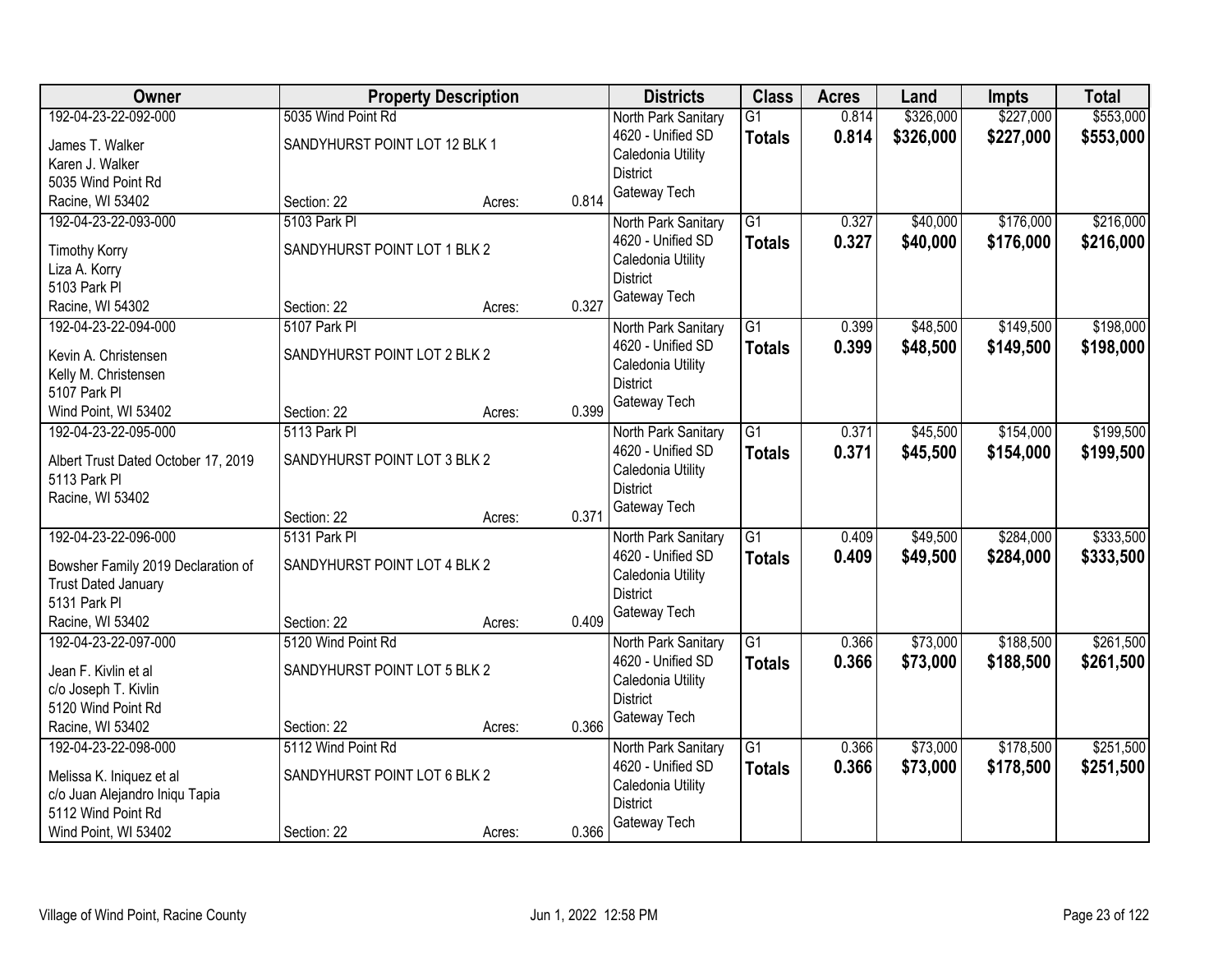| Owner                               | <b>Property Description</b>               |        |       | <b>Districts</b>                         | <b>Class</b>    | <b>Acres</b> | Land      | <b>Impts</b> | <b>Total</b> |
|-------------------------------------|-------------------------------------------|--------|-------|------------------------------------------|-----------------|--------------|-----------|--------------|--------------|
| 192-04-23-22-099-000                | 5110 Wind Point Rd                        |        |       | North Park Sanitary                      | $\overline{G1}$ | 0.411        | \$82,000  | \$144,000    | \$226,000    |
| James Denhalter                     | SANDYHURST POINT LOT 7, NLY10'LOT 8 BLK 2 |        |       | 4620 - Unified SD                        | <b>Totals</b>   | 0.411        | \$82,000  | \$144,000    | \$226,000    |
| Caitlin Denhalter                   |                                           |        |       | Caledonia Utility                        |                 |              |           |              |              |
| 5110 Wind Point Rd                  |                                           |        |       | <b>District</b>                          |                 |              |           |              |              |
| Wind Point, WI 53402                | Section: 22                               | Acres: | 0.411 | Gateway Tech                             |                 |              |           |              |              |
| 192-04-23-22-100-000                | 5106 Wind Point Rd                        |        |       | North Park Sanitary                      | $\overline{G1}$ | 0.323        | \$64,500  | \$146,000    | \$210,500    |
|                                     |                                           |        |       | 4620 - Unified SD                        | <b>Totals</b>   | 0.323        | \$64,500  | \$146,000    | \$210,500    |
| James T. Springer                   | SANDYHURST POINT LOT 8 BLK 2 EXC NLY10'   |        |       | Caledonia Utility                        |                 |              |           |              |              |
| Kathleen J. Springer                |                                           |        |       | <b>District</b>                          |                 |              |           |              |              |
| 5106 Wind Point Rd                  |                                           |        |       | Gateway Tech                             |                 |              |           |              |              |
| Racine, WI 53402                    | Section: 22                               | Acres: | 0.323 |                                          |                 |              |           |              |              |
| 192-04-23-22-101-000                | 5100 Wind Point Rd                        |        |       | North Park Sanitary                      | G1              | 0.384        | \$76,500  | \$198,500    | \$275,000    |
| Stephen M. Decker                   | SANDYHURST POINT LOT 9 BLK 2              |        |       | 4620 - Unified SD                        | <b>Totals</b>   | 0.384        | \$76,500  | \$198,500    | \$275,000    |
| Maneeka S. Decker                   |                                           |        |       | Caledonia Utility                        |                 |              |           |              |              |
| 5100 Wind Point Rd                  |                                           |        |       | <b>District</b>                          |                 |              |           |              |              |
| Racine, WI 53402                    | Section: 22                               | Acres: | 0.384 | Gateway Tech                             |                 |              |           |              |              |
| 192-04-23-22-102-000                | 5072 Wind Point Rd                        |        |       | North Park Sanitary                      | $\overline{G1}$ | 0.344        | \$42,000  | \$145,500    | \$187,500    |
|                                     |                                           |        |       | 4620 - Unified SD                        | <b>Totals</b>   | 0.344        | \$42,000  | \$145,500    | \$187,500    |
| Thomas S & Helen Savas Rev Trust    | SANDYHURST POINT LOT 10 BLK 2             |        |       | Caledonia Utility                        |                 |              |           |              |              |
| Dated 9/13/2012                     |                                           |        |       | <b>District</b>                          |                 |              |           |              |              |
| 5072 Wind Point Rd                  |                                           |        |       | Gateway Tech                             |                 |              |           |              |              |
| Racine, WI 53402                    | Section: 22                               | Acres: | 0.344 |                                          |                 |              |           |              |              |
| 192-04-23-22-103-000                | 5216 Wind Point Rd                        |        |       | North Park Sanitary                      | $\overline{G1}$ | 0.570        | \$102,000 | \$90,500     | \$192,500    |
| Nancy A Hennessy Living Trust Dated | SANDYHURST POINT LOT 10,11 BLK 3          |        |       | 4620 - Unified SD                        | Totals          | 0.570        | \$102,000 | \$90,500     | \$192,500    |
| November 30, 2015                   |                                           |        |       | Caledonia Utility                        |                 |              |           |              |              |
| 5216 Wind Point Rd                  |                                           |        |       | <b>District</b>                          |                 |              |           |              |              |
| Wind Point, WI 53402                | Section: 22                               | Acres: | 0.570 | Gateway Tech                             |                 |              |           |              |              |
| 192-04-23-22-104-000                | 5208 Park PI                              |        |       | North Park Sanitary                      | $\overline{G1}$ | 0.412        | \$49,500  | \$126,000    | \$175,500    |
| Eric Kramer                         | SANDYHURST POINT LOT 12 BLK 3             |        |       | 4620 - Unified SD                        | <b>Totals</b>   | 0.412        | \$49,500  | \$126,000    | \$175,500    |
| Jessica Kramer                      |                                           |        |       | Caledonia Utility                        |                 |              |           |              |              |
| 5208 Park Pl                        |                                           |        |       | <b>District</b>                          |                 |              |           |              |              |
| Racine, WI 53402                    | Section: 22                               |        | 0.412 | Gateway Tech                             |                 |              |           |              |              |
| 192-04-23-22-105-000                | 5150 Park PI                              | Acres: |       |                                          | $\overline{G1}$ | 0.384        | \$47,000  | \$117,000    | \$164,000    |
|                                     |                                           |        |       | North Park Sanitary<br>4620 - Unified SD |                 |              |           |              |              |
| Dewitt Trust Barbara A Dewitt       | SANDYHURST POINT LOT 13 BLK 3             |        |       |                                          | <b>Totals</b>   | 0.384        | \$47,000  | \$117,000    | \$164,000    |
| 2000 S Ocean Blvd Apt 9b            |                                           |        |       | Caledonia Utility<br><b>District</b>     |                 |              |           |              |              |
| Boca Rotan, FL 33432                |                                           |        |       | Gateway Tech                             |                 |              |           |              |              |
|                                     | Section: 22                               | Acres: | 0.384 |                                          |                 |              |           |              |              |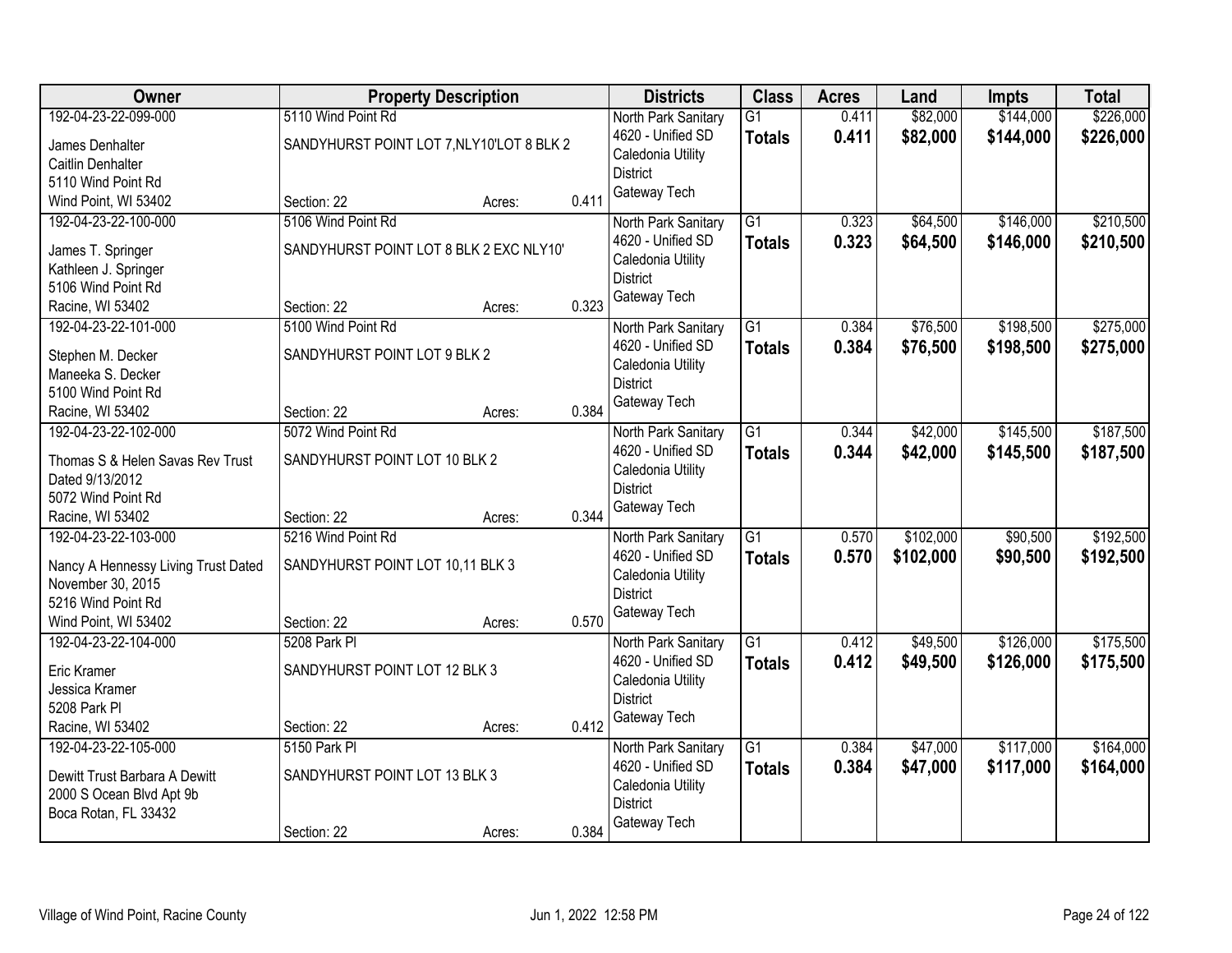| Owner                                                                  |                                    | <b>Property Description</b> |       | <b>Districts</b>                         | <b>Class</b>    | <b>Acres</b> | Land     | <b>Impts</b> | <b>Total</b> |
|------------------------------------------------------------------------|------------------------------------|-----------------------------|-------|------------------------------------------|-----------------|--------------|----------|--------------|--------------|
| 192-04-23-22-106-000                                                   | 5118 Park PI                       |                             |       | North Park Sanitary                      | $\overline{G1}$ | 0.395        | \$48,000 | \$312,500    | \$360,500    |
| Jacob Clearfield                                                       | SANDYHURST POINT LOT 14 BLK 3      |                             |       | 4620 - Unified SD                        | <b>Totals</b>   | 0.395        | \$48,000 | \$312,500    | \$360,500    |
| Rose C. Clearfield                                                     |                                    |                             |       | Caledonia Utility                        |                 |              |          |              |              |
| 5118 Park PI                                                           |                                    |                             |       | <b>District</b>                          |                 |              |          |              |              |
| Racine, WI 53402                                                       | Section: 22                        | Acres:                      | 0.395 | Gateway Tech                             |                 |              |          |              |              |
| 192-04-23-22-107-000                                                   | 5112 Park PI                       |                             |       | North Park Sanitary                      | $\overline{G1}$ | 0.417        | \$50,000 | \$133,500    | \$183,500    |
|                                                                        |                                    |                             |       | 4620 - Unified SD                        | <b>Totals</b>   | 0.417        | \$50,000 | \$133,500    | \$183,500    |
| Ross H. Christensen                                                    | SANDYHURST POINT LOT 15 BLK 3      |                             |       | Caledonia Utility                        |                 |              |          |              |              |
| Cathryn C. Christensen<br>5112 Park PI                                 |                                    |                             |       | <b>District</b>                          |                 |              |          |              |              |
| Racine, WI 53402                                                       | Section: 22                        | Acres:                      | 0.417 | Gateway Tech                             |                 |              |          |              |              |
| 192-04-23-22-108-000                                                   | 5108 Park PI                       |                             |       | North Park Sanitary                      | G1              | 0.385        | \$47,000 | \$131,000    | \$178,000    |
|                                                                        |                                    |                             |       | 4620 - Unified SD                        | <b>Totals</b>   | 0.385        | \$47,000 | \$131,000    | \$178,000    |
| John P. Tahmazian                                                      | SANDYHURST POINT LOT 16 BLK 3      |                             |       | Caledonia Utility                        |                 |              |          |              |              |
| Wendi R. Tahmazian                                                     |                                    |                             |       | <b>District</b>                          |                 |              |          |              |              |
| 24 Knollwood Dr                                                        |                                    |                             |       | Gateway Tech                             |                 |              |          |              |              |
| Tinton Falls, NJ 07724                                                 | Section: 22                        | Acres:                      | 0.385 |                                          |                 |              |          |              |              |
| 192-04-23-22-109-000                                                   | 5100 Park PI                       |                             |       | North Park Sanitary                      | $\overline{G1}$ | 0.356        | \$43,500 | \$143,500    | \$187,000    |
| Elizabeth A. Chase                                                     | SANDYHURST POINT LOT 17 BLK 3      |                             |       | 4620 - Unified SD                        | <b>Totals</b>   | 0.356        | \$43,500 | \$143,500    | \$187,000    |
| 5100 Park Pl                                                           |                                    |                             |       | Caledonia Utility                        |                 |              |          |              |              |
| Racine, WI 53402-0000                                                  |                                    |                             |       | <b>District</b>                          |                 |              |          |              |              |
|                                                                        | Section: 22                        | Acres:                      | 0.356 | Gateway Tech                             |                 |              |          |              |              |
| 192-04-23-22-110-000                                                   | 5020 Wind Point Rd                 |                             |       | North Park Sanitary                      | $\overline{G1}$ | 0.613        | \$64,500 | \$192,000    | \$256,500    |
|                                                                        |                                    |                             |       | 4620 - Unified SD                        | <b>Totals</b>   | 0.613        | \$64,500 | \$192,000    | \$256,500    |
| Royce M & Barbara L Earnest                                            | SANDYHURST POINT LTS 18 & 19 BLK 3 |                             |       | Caledonia Utility                        |                 |              |          |              |              |
| Revocable Trust<br>5020 Wind Point Rd                                  |                                    |                             |       | <b>District</b>                          |                 |              |          |              |              |
| Racine, WI 53402                                                       | Section: 22                        |                             | 0.613 | Gateway Tech                             |                 |              |          |              |              |
| 192-04-23-22-111-000                                                   | 236 Old Pine Cir                   | Acres:                      |       |                                          | $\overline{G1}$ | 0.344        | \$42,000 | \$146,500    | \$188,500    |
|                                                                        |                                    |                             |       | North Park Sanitary<br>4620 - Unified SD | <b>Totals</b>   | 0.344        | \$42,000 | \$146,500    | \$188,500    |
| Gasiorkiewicz Trust Eugene C & Loretta   SANDYHURST POINT LOT 20 BLK 3 |                                    |                             |       | Caledonia Utility                        |                 |              |          |              |              |
| 236 Old Pine Cir                                                       |                                    |                             |       | <b>District</b>                          |                 |              |          |              |              |
| Racine, WI 53402                                                       |                                    |                             |       | Gateway Tech                             |                 |              |          |              |              |
|                                                                        | Section: 22                        | Acres:                      | 0.344 |                                          |                 |              |          |              |              |
| 192-04-23-22-112-000                                                   | 239 Old Pine Cir                   |                             |       | North Park Sanitary                      | $\overline{G1}$ | 0.330        | \$40,500 | \$186,000    | \$226,500    |
| James A. Levandoski                                                    | SANDYHURST POINT LOT 1 BLK 6       |                             |       | 4620 - Unified SD                        | <b>Totals</b>   | 0.330        | \$40,500 | \$186,000    | \$226,500    |
| Louise Levandoski                                                      |                                    |                             |       | Caledonia Utility                        |                 |              |          |              |              |
| 239 Old Pine Cir                                                       |                                    |                             |       | <b>District</b>                          |                 |              |          |              |              |
| Racine, WI 53402                                                       | Section: 22                        | Acres:                      | 0.330 | Gateway Tech                             |                 |              |          |              |              |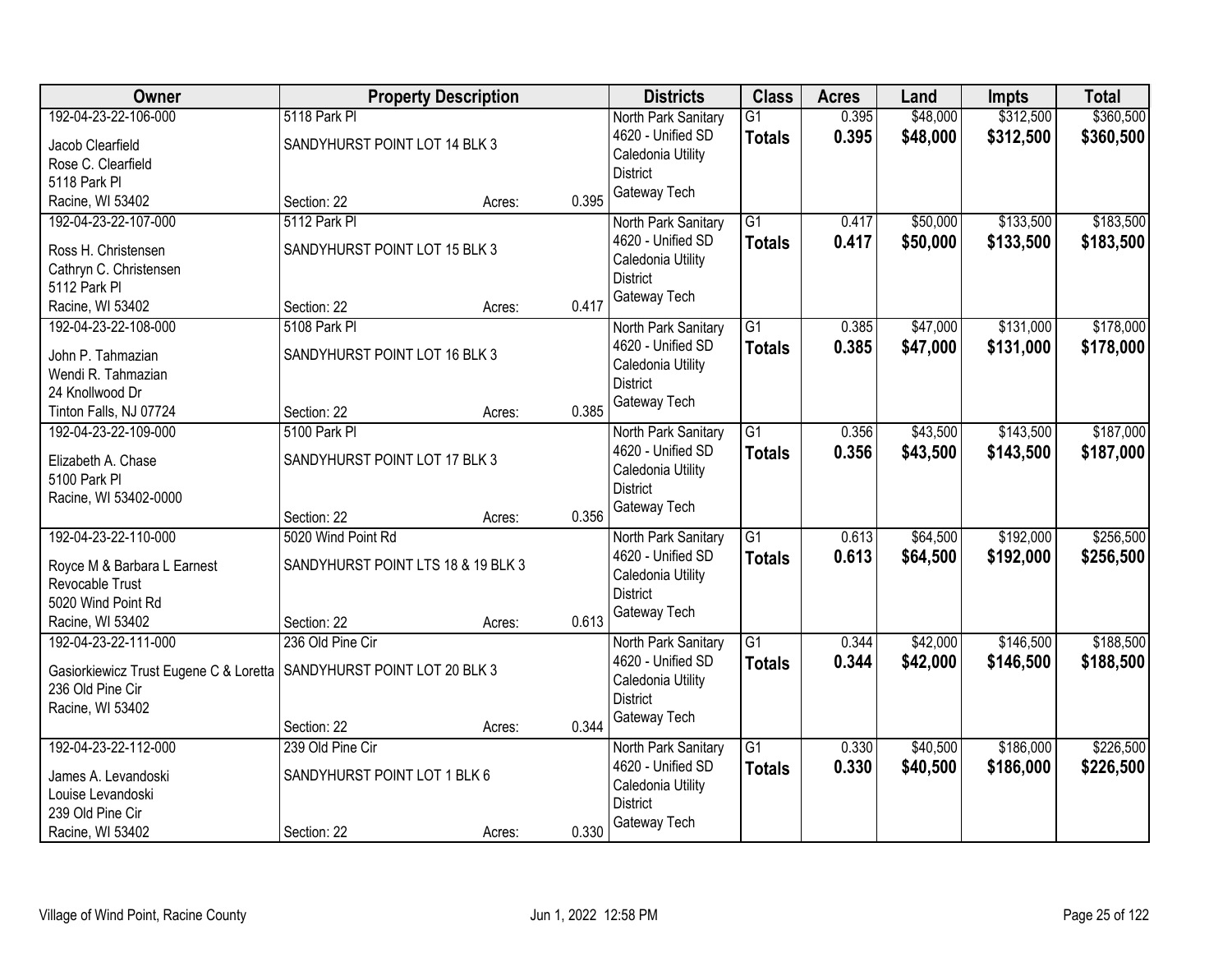| Owner                                                                                                                                             | <b>Property Description</b>                                                                                                                                              | <b>Districts</b>                                                                                 | <b>Class</b>                     | <b>Acres</b>   | Land                 | <b>Impts</b>           | <b>Total</b>           |
|---------------------------------------------------------------------------------------------------------------------------------------------------|--------------------------------------------------------------------------------------------------------------------------------------------------------------------------|--------------------------------------------------------------------------------------------------|----------------------------------|----------------|----------------------|------------------------|------------------------|
| 192-04-23-22-113-000<br>Meissner Revoc Trust Martin C<br>c/o Meissner Revoc Trust Martin C<br>Trustee<br>231 Old Pine Cr<br>Racine, WI 53402-2305 | 231 Old Pine Cir<br>SANDYHURST POINT LOT 2A BLK 6 & PT SW1/4 K/A<br>OUTLOT A LYNG E OF LT2 BLK9 ALTERATION PLAT<br>SANDYHURST POINT #2<br>0.270<br>Section: 22<br>Acres: | North Park Sanitary<br>4620 - Unified SD<br>Caledonia Utility<br>District<br>Gateway Tech        | $\overline{G1}$<br><b>Totals</b> | 0.270<br>0.270 | \$33,000<br>\$33,000 | \$129,500<br>\$129,500 | \$162,500<br>\$162,500 |
| 192-04-23-22-114-000<br>Kai R. Reese<br>200 White Sand Ln<br>Racine, WI 53402                                                                     | 200 White Sand Ln<br>SANDYHURST POINT LOT 9, W10'LOT 10 BLK 6<br>0.277<br>Section: 22<br>Acres:                                                                          | North Park Sanitary<br>4620 - Unified SD<br>Caledonia Utility<br><b>District</b><br>Gateway Tech | $\overline{G1}$<br><b>Totals</b> | 0.277<br>0.277 | \$34,000<br>\$34,000 | \$145,000<br>\$145,000 | \$179,000<br>\$179,000 |
| 192-04-23-22-115-000<br>David L. Stittsworth<br>Beverly E. Stittsworth<br>204 White Sand Ln<br>Racine, WI 53402                                   | 204 White Sand Ln<br>SANDYHURST POINT E70 LOT 10 & W20 LOT 11 BLK<br>6<br>0.279<br>Section: 22<br>Acres:                                                                 | North Park Sanitary<br>4620 - Unified SD<br>Caledonia Utility<br><b>District</b><br>Gateway Tech | $\overline{G1}$<br><b>Totals</b> | 0.279<br>0.279 | \$34,000<br>\$34,000 | \$163,000<br>\$163,000 | \$197,000<br>\$197,000 |
| 192-04-23-22-116-000<br>Daniel R. Britson<br>Jessica L. Britson<br>210 White Sand Ln<br>Racine, WI 53402                                          | 210 White Sand Ln<br>SANDYHURST POINT E60 LT 11 & W30 LT 12 BLK 6<br>0.279<br>Section: 22<br>Acres:                                                                      | North Park Sanitary<br>4620 - Unified SD<br>Caledonia Utility<br><b>District</b><br>Gateway Tech | $\overline{G1}$<br><b>Totals</b> | 0.279<br>0.279 | \$34,000<br>\$34,000 | \$134,000<br>\$134,000 | \$168,000<br>\$168,000 |
| 192-04-23-22-117-000<br>Timothy F. Adensam<br>Michelle M. Adensam<br>220 White Sand Ln<br>Racine, WI 53402                                        | 220 White Sand Ln<br>SANDYHURST POINT E50'LOT 12, W70'LOT 13 BLK 6<br>0.373<br>Section: 22<br>Acres:                                                                     | North Park Sanitary<br>4620 - Unified SD<br>Caledonia Utility<br><b>District</b><br>Gateway Tech | $\overline{G1}$<br><b>Totals</b> | 0.373<br>0.373 | \$45,500<br>\$45,500 | \$121,000<br>\$121,000 | \$166,500<br>\$166,500 |
| 192-04-23-22-118-000<br>Kevin J. Bednar<br>222 White Sand Ln<br>Racine, WI 53402                                                                  | 222 White Sand Ln<br>SANDYHURST POINT E10 LT 13, LT 2, LT 14 BLK 6<br>W8.6 LT 2A BLK 6<br>0.531<br>Section: 22<br>Acres:                                                 | North Park Sanitary<br>4620 - Unified SD<br>Caledonia Utility<br><b>District</b><br>Gateway Tech | $\overline{G1}$<br><b>Totals</b> | 0.531<br>0.531 | \$59,500<br>\$59,500 | \$125,000<br>\$125,000 | \$184,500<br>\$184,500 |
| 192-04-23-22-119-000<br>Michael S. Zold<br>5010 Wind Point Rd<br>Racine, WI 53402                                                                 | 5010 Wind Point Rd<br>SANDYHURST POINT LOT 1,2 BLK 7<br>0.542<br>Section: 22<br>Acres:                                                                                   | North Park Sanitary<br>4620 - Unified SD<br>Caledonia Utility<br><b>District</b><br>Gateway Tech | $\overline{G1}$<br><b>Totals</b> | 0.542<br>0.542 | \$60,000<br>\$60,000 | \$154,000<br>\$154,000 | \$214,000<br>\$214,000 |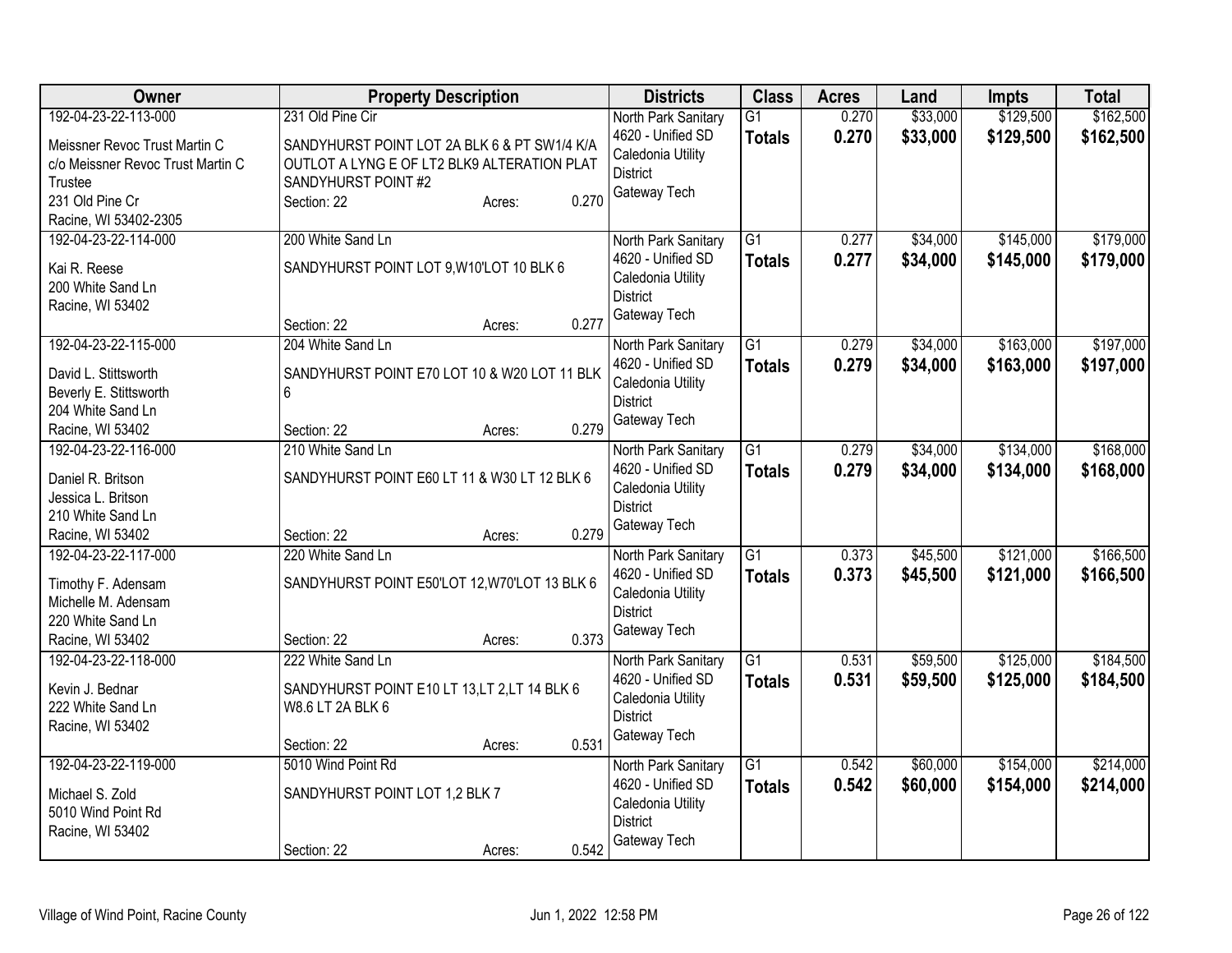| Owner                                 | <b>Property Description</b>                    |        | <b>Districts</b>                     | <b>Class</b>    | <b>Acres</b> | Land     | Impts     | <b>Total</b> |
|---------------------------------------|------------------------------------------------|--------|--------------------------------------|-----------------|--------------|----------|-----------|--------------|
| 192-04-23-22-120-000                  | 237 White Sand Ln                              |        | North Park Sanitary                  | G <sub>1</sub>  | 0.544        | \$60,000 | \$95,000  | \$155,000    |
| Kyle Deavers                          | SANDYHURST POINT LOT 3,4 BLK 7                 |        | 4620 - Unified SD                    | <b>Totals</b>   | 0.544        | \$60,000 | \$95,000  | \$155,000    |
| Jennifer Monaghan                     |                                                |        | Caledonia Utility                    |                 |              |          |           |              |
| 237 White Sand Ln                     |                                                |        | <b>District</b>                      |                 |              |          |           |              |
| Racine, WI 53402                      | Section: 22                                    | Acres: | Gateway Tech<br>0.544                |                 |              |          |           |              |
| 192-04-23-22-121-000                  | 229 White Sand Ln                              |        | North Park Sanitary                  | $\overline{G1}$ | 0.272        | \$33,000 | \$96,500  | \$129,500    |
| Stephen J. Konopka                    | SANDYHURST POINT LOT 5 BLK 7                   |        | 4620 - Unified SD                    | <b>Totals</b>   | 0.272        | \$33,000 | \$96,500  | \$129,500    |
| Susan E. Konopka                      |                                                |        | Caledonia Utility                    |                 |              |          |           |              |
| 229 White Sand Ln                     |                                                |        | <b>District</b>                      |                 |              |          |           |              |
| Racine, WI 53402                      | Section: 22                                    | Acres: | Gateway Tech<br>0.272                |                 |              |          |           |              |
| 192-04-23-22-122-000                  | 221 White Sand Ln                              |        | North Park Sanitary                  | $\overline{G1}$ | 0.372        | \$45,500 | \$175,000 | \$220,500    |
|                                       | SANDYHURST POINT LOT 6,E29.3'LOT 7 BLK 7       |        | 4620 - Unified SD                    | <b>Totals</b>   | 0.372        | \$45,500 | \$175,000 | \$220,500    |
| Tyler Bloodworth<br>221 White Sand Ln |                                                |        | Caledonia Utility                    |                 |              |          |           |              |
| Racine, WI 53402                      |                                                |        | <b>District</b>                      |                 |              |          |           |              |
|                                       | Section: 22                                    | Acres: | Gateway Tech<br>0.372                |                 |              |          |           |              |
| 192-04-23-22-123-000                  | 217 White Sand Ln                              |        | North Park Sanitary                  | G1              | 0.372        | \$45,500 | \$177,500 | \$223,000    |
|                                       |                                                |        | 4620 - Unified SD                    | <b>Totals</b>   | 0.372        | \$45,500 | \$177,500 | \$223,000    |
| Amy E. Jarmer et al                   | SANDYHURST POINT W50.7'LOT 7,E58.6'LOT 8 BLK 7 |        | Caledonia Utility                    |                 |              |          |           |              |
| c/o Todd W. Jarmer                    |                                                |        | <b>District</b>                      |                 |              |          |           |              |
| 217 White Sand Ln                     |                                                |        | Gateway Tech                         |                 |              |          |           |              |
| Racine, WI 53402                      | Section: 22                                    | Acres: | 0.372                                |                 |              |          |           |              |
| 192-04-23-22-124-000                  | 209 White Sand Ln                              |        | North Park Sanitary                  | $\overline{G1}$ | 0.375        | \$45,500 | \$136,000 | \$181,500    |
| Gloria A Oberdorfer Trust et al       | SANDYHURST POINT W21.4'LOT 8,LOT 9,E8.6'LOT 10 |        | 4620 - Unified SD                    | <b>Totals</b>   | 0.375        | \$45,500 | \$136,000 | \$181,500    |
| 209 White Sand Ln                     | BLK7                                           |        | Caledonia Utility<br><b>District</b> |                 |              |          |           |              |
| Racine, WI 53402                      |                                                |        | Gateway Tech                         |                 |              |          |           |              |
|                                       | Section: 22                                    | Acres: | 0.375                                |                 |              |          |           |              |
| 192-04-23-22-125-000                  | 205 White Sand Ln                              |        | North Park Sanitary                  | $\overline{G1}$ | 0.273        | \$33,500 | \$150,000 | \$183,500    |
| Joseph E. Mooney                      | SANDYHURST POINT W71 LOT 10 E8 LOT 11 BLK 7    |        | 4620 - Unified SD                    | <b>Totals</b>   | 0.273        | \$33,500 | \$150,000 | \$183,500    |
| Mary E. Mooney                        |                                                |        | Caledonia Utility                    |                 |              |          |           |              |
| 205 White Sand Ln                     |                                                |        | <b>District</b>                      |                 |              |          |           |              |
| Racine, WI 53402                      | Section: 22                                    | Acres: | Gateway Tech<br>0.273                |                 |              |          |           |              |
| 192-04-23-22-126-000                  | 5009 Viken Ln                                  |        | North Park Sanitary                  | G1              | 0.263        | \$32,000 | \$153,000 | \$185,000    |
| Stephen P. Lui                        | SANDYHURST POINT W80 LOT 11 BLK 7              |        | 4620 - Unified SD                    | <b>Totals</b>   | 0.263        | \$32,000 | \$153,000 | \$185,000    |
| Mary L. Lui                           |                                                |        | Caledonia Utility                    |                 |              |          |           |              |
| 5009 Viken Ln                         |                                                |        | <b>District</b>                      |                 |              |          |           |              |
| Racine, WI 53402                      | Section: 22                                    | Acres: | Gateway Tech<br>0.263                |                 |              |          |           |              |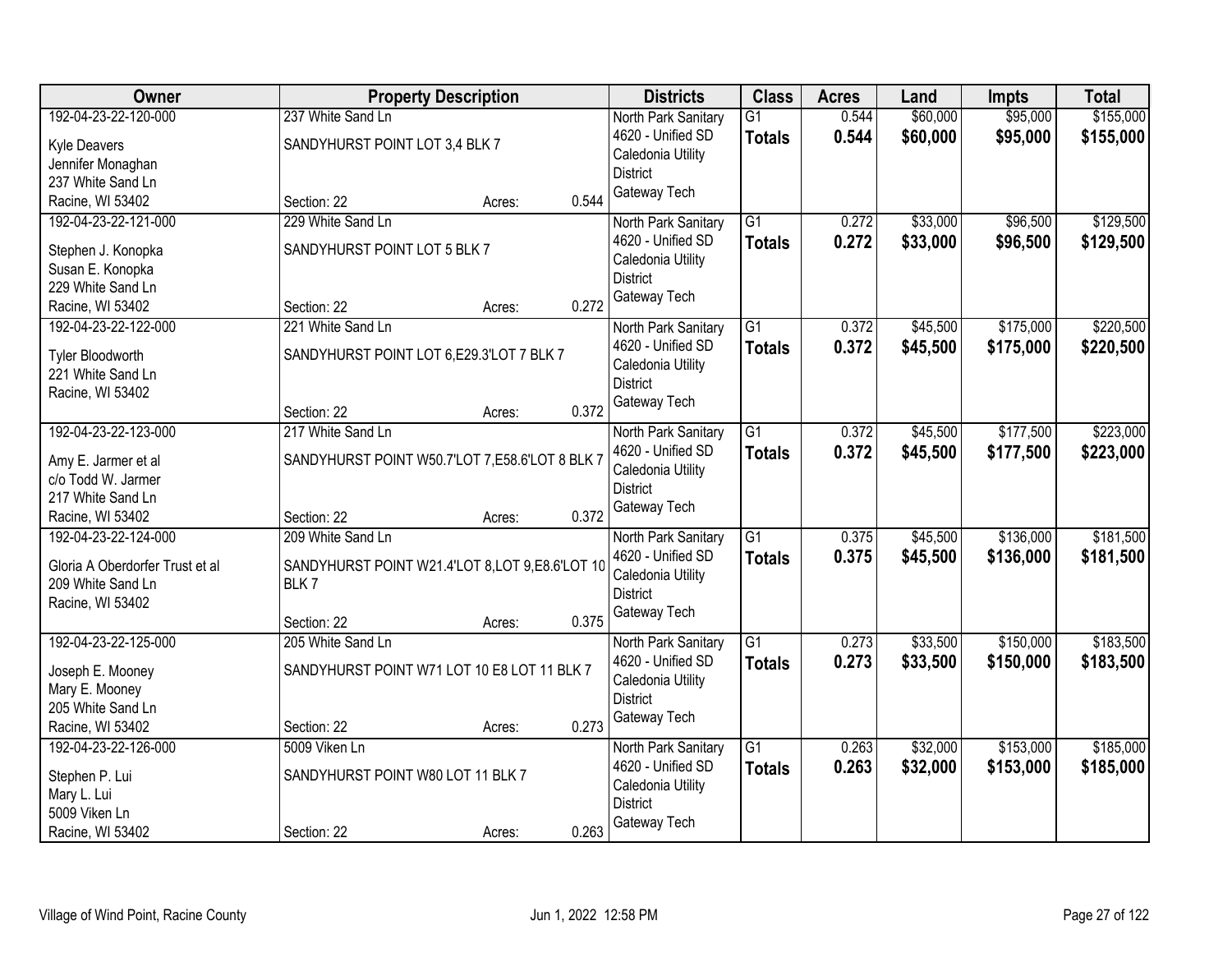| Owner                             | <b>Property Description</b>   |                                              |       | <b>Districts</b>                     | <b>Class</b>    | <b>Acres</b> | Land     | <b>Impts</b> | <b>Total</b> |
|-----------------------------------|-------------------------------|----------------------------------------------|-------|--------------------------------------|-----------------|--------------|----------|--------------|--------------|
| 192-04-23-22-127-000              | 5003 Viken Ln                 |                                              |       | North Park Sanitary                  | $\overline{G1}$ | 0.370        | \$45,000 | \$120,000    | \$165,000    |
| Mark Roche                        | SANDYHURST POINT LOT 12 BLK 7 |                                              |       | 4620 - Unified SD                    | <b>Totals</b>   | 0.370        | \$45,000 | \$120,000    | \$165,000    |
| Sharolynn Roche                   |                               |                                              |       | Caledonia Utility                    |                 |              |          |              |              |
| 5003 Viken Ln                     |                               |                                              |       | <b>District</b>                      |                 |              |          |              |              |
| Racine, WI 53402                  | Section: 22                   | Acres:                                       | 0.370 | Gateway Tech                         |                 |              |          |              |              |
| 192-04-23-22-128-000              | 204 4 Mile Rd E               |                                              |       | North Park Sanitary                  | G1              | 0.376        | \$46,000 | \$147,500    | \$193,500    |
| Eileen Venegas                    |                               | SANDYHURST POINT LOT 13, W10'LOT 14 BLK 7    |       | 4620 - Unified SD                    | <b>Totals</b>   | 0.376        | \$46,000 | \$147,500    | \$193,500    |
| 204 E 4 Mile Rd                   |                               |                                              |       | Caledonia Utility                    |                 |              |          |              |              |
| Racine, WI 53402                  |                               |                                              |       | <b>District</b>                      |                 |              |          |              |              |
|                                   | Section: 22                   | Acres:                                       | 0.376 | Gateway Tech                         |                 |              |          |              |              |
| 192-04-23-22-129-000              | 208 4 Mile Rd E               |                                              |       | North Park Sanitary                  | $\overline{G1}$ | 0.382        | \$46,500 | \$111,000    | \$157,500    |
| Scott B. Papelbon                 |                               | SANDYHURST POINT E70 LOT 14 W21 LOT 15 BLK 7 |       | 4620 - Unified SD                    | <b>Totals</b>   | 0.382        | \$46,500 | \$111,000    | \$157,500    |
| Julie A. Papelbon                 |                               |                                              |       | Caledonia Utility                    |                 |              |          |              |              |
| 208 E 4 Mile Rd                   |                               |                                              |       | <b>District</b>                      |                 |              |          |              |              |
| Racine, WI 53402                  | Section: 22                   | Acres:                                       | 0.382 | Gateway Tech                         |                 |              |          |              |              |
| 192-04-23-22-130-000              | 214 4 Mile Rd E               |                                              |       | North Park Sanitary                  | G1              | 0.418        | \$50,000 | \$120,500    | \$170,500    |
|                                   |                               |                                              |       | 4620 - Unified SD                    | <b>Totals</b>   | 0.418        | \$50,000 | \$120,500    | \$170,500    |
| Kurt D. Squire<br>214 E 4 Mile Rd |                               | SANDYHURST POINT E58 LOT15 W41 LOT16 BLK 7   |       | Caledonia Utility                    |                 |              |          |              |              |
| Racine, WI 53402                  |                               |                                              |       | <b>District</b>                      |                 |              |          |              |              |
|                                   | Section: 22                   | Acres:                                       | 0.418 | Gateway Tech                         |                 |              |          |              |              |
| 192-04-23-22-131-000              | 220 4 Mile Rd E               |                                              |       | North Park Sanitary                  | $\overline{G1}$ | 0.496        | \$57,000 | \$118,000    | \$175,000    |
|                                   |                               |                                              |       | 4620 - Unified SD                    | <b>Totals</b>   | 0.496        | \$57,000 | \$118,000    | \$175,000    |
| Wendy S. Killberg                 |                               | SANDYHURST POINT E38.6'LOT 16,LOT 17 BLK 7   |       | Caledonia Utility                    |                 |              |          |              |              |
| 220 E Four Mile Rd                |                               |                                              |       | <b>District</b>                      |                 |              |          |              |              |
| Racine, WI 53402                  |                               |                                              |       | Gateway Tech                         |                 |              |          |              |              |
|                                   | Section: 22                   | Acres:                                       | 0.496 |                                      |                 |              |          |              |              |
| 192-04-23-22-132-000              | 230 4 Mile Rd E               |                                              |       | North Park Sanitary                  | $\overline{G1}$ | 0.502        | \$57,500 | \$96,000     | \$153,500    |
| Timothy C. Christensen            |                               | SANDYHURST POINT LOT 18 & LOT 19 BLK 7 EXC   |       | 4620 - Unified SD                    | <b>Totals</b>   | 0.502        | \$57,500 | \$96,000     | \$153,500    |
| 4128 Walsh Rd                     | E40                           |                                              |       | Caledonia Utility<br><b>District</b> |                 |              |          |              |              |
| Racine, WI 53405                  |                               |                                              |       | Gateway Tech                         |                 |              |          |              |              |
|                                   | Section: 22                   | Acres:                                       | 0.502 |                                      |                 |              |          |              |              |
| 192-04-23-22-133-000              | 234 4 Mile Rd E               |                                              |       | North Park Sanitary                  | $\overline{G1}$ | 0.500        | \$57,500 | \$122,000    | \$179,500    |
| Sole Properties, LLC              |                               | SANDYHURST POINT E40'LOT 19, LOT 20 BLK 7    |       | 4620 - Unified SD                    | <b>Totals</b>   | 0.500        | \$57,500 | \$122,000    | \$179,500    |
| 1631 Richard Ave                  |                               |                                              |       | Caledonia Utility                    |                 |              |          |              |              |
| Racine, WI 53403                  |                               |                                              |       | <b>District</b>                      |                 |              |          |              |              |
|                                   | Section: 22                   | Acres:                                       | 0.500 | Gateway Tech                         |                 |              |          |              |              |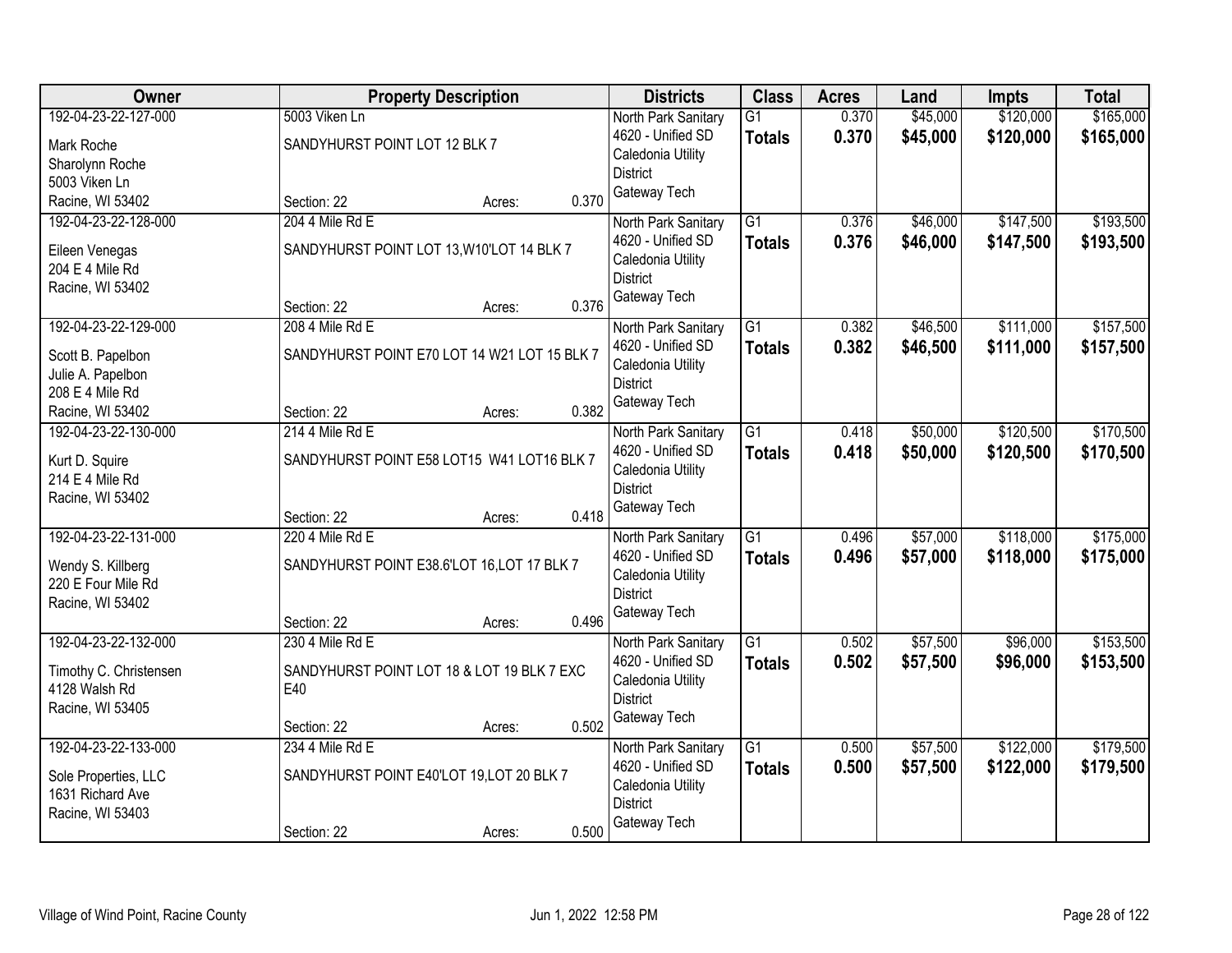| Owner                                    | <b>Property Description</b>                   | <b>Districts</b>                     | <b>Class</b>    | <b>Acres</b> | Land     | <b>Impts</b> | <b>Total</b> |
|------------------------------------------|-----------------------------------------------|--------------------------------------|-----------------|--------------|----------|--------------|--------------|
| 192-04-23-22-134-000                     | 5002 Wind Point Rd                            | North Park Sanitary                  | $\overline{G1}$ | 0.333        | \$40,500 | \$180,000    | \$220,500    |
| <b>Brian Biernat</b>                     | SANDYHURST POINT LOT 21 BLK 7                 | 4620 - Unified SD                    | <b>Totals</b>   | 0.333        | \$40,500 | \$180,000    | \$220,500    |
| Karen Biernat                            |                                               | Caledonia Utility                    |                 |              |          |              |              |
| 5002 Wind Point Rd                       |                                               | <b>District</b>                      |                 |              |          |              |              |
| Racine, WI 53402                         | 0.333<br>Section: 22<br>Acres:                | Gateway Tech                         |                 |              |          |              |              |
| 192-04-23-22-135-000                     | 5005 Wind Point Rd                            | North Park Sanitary                  | $\overline{G1}$ | 0.230        | \$28,000 | \$113,000    | \$141,000    |
| Scott R. Peterson                        | SANDYHURST POINT LOT 1 BLK 8                  | 4620 - Unified SD                    | <b>Totals</b>   | 0.230        | \$28,000 | \$113,000    | \$141,000    |
| 5005 Wind Point Rd                       |                                               | Caledonia Utility                    |                 |              |          |              |              |
| Racine, WI 53402                         |                                               | <b>District</b>                      |                 |              |          |              |              |
|                                          | 0.230<br>Section: 22<br>Acres:                | Gateway Tech                         |                 |              |          |              |              |
| 192-04-23-22-136-000                     | 5015 Wind Point Rd                            | North Park Sanitary                  | $\overline{G1}$ | 0.253        | \$31,000 | \$150,500    | \$181,500    |
|                                          |                                               | 4620 - Unified SD                    | <b>Totals</b>   | 0.253        | \$31,000 | \$150,500    | \$181,500    |
| William J. Muzenski                      | SANDYHURST POINT LOT 2 BLK 8                  | Caledonia Utility                    |                 |              |          |              |              |
| Jane R. Muzenski<br>5015 Wind Point Rd   |                                               | <b>District</b>                      |                 |              |          |              |              |
|                                          | 0.253<br>Section: 22                          | Gateway Tech                         |                 |              |          |              |              |
| Racine, WI 53402<br>192-04-23-22-137-010 | Acres:<br><b>Wind Point Rd</b>                | North Park Sanitary                  | $\overline{G1}$ | 0.575        | \$62,000 | \$0          | \$62,000     |
|                                          |                                               | 4620 - Unified SD                    |                 | 0.575        |          |              |              |
| Von Schrader Trust                       | PT VAC BLK8 SANDTHURST-POINT COM E LN         | Caledonia Utility                    | <b>Totals</b>   |              | \$62,000 | \$0          | \$62,000     |
| PO Box 2980                              | WINDPOINT RD & NW COR LT2 BLK8 NE54 NE169     | <b>District</b>                      |                 |              |          |              |              |
| Milwaukee, WI 53201                      | NE44 S179 W80 NW124 TO POB FROM               | Gateway Tech                         |                 |              |          |              |              |
|                                          | 0.575<br>Section: 22<br>Acres:                |                                      |                 |              |          |              |              |
| 192-04-23-22-137-020                     | 5021 Wind Point Rd                            | North Park Sanitary                  | $\overline{G1}$ | 0.696        | \$70,000 | \$267,500    | \$337,500    |
| Herbert W. Meyer                         | PT VAC BLK8 SANDYHURST-POINT COM NE COR       | 4620 - Unified SD                    | <b>Totals</b>   | 0.696        | \$70,000 | \$267,500    | \$337,500    |
| Paula Meyer                              | LT2 E80 TO POB N179 NE160 ALG CRV S191 W160   | Caledonia Utility                    |                 |              |          |              |              |
| 5021 Wind Point Rd                       | TO POB FROM 192042322137000 IN 93 FOR 94 ROLL | <b>District</b>                      |                 |              |          |              |              |
| Racine, WI 53402                         | 0.696<br>Section: 22<br>Acres:                | Gateway Tech                         |                 |              |          |              |              |
| 192-04-23-22-138-000                     | 219 Old Pine Cir                              | North Park Sanitary                  | $\overline{G1}$ | 0.343        | \$42,000 | \$126,500    | \$168,500    |
|                                          |                                               | 4620 - Unified SD                    | <b>Totals</b>   | 0.343        | \$42,000 | \$126,500    | \$168,500    |
| Todd R. Seversen                         | SANDYHURST POINT NO 2 ALT PLAT LOT 1 BLK 9    | Caledonia Utility                    |                 |              |          |              |              |
| 219 Old Pine Cr                          |                                               | <b>District</b>                      |                 |              |          |              |              |
| Racine, WI 53402                         | 0.343                                         | Gateway Tech                         |                 |              |          |              |              |
|                                          | Section: 22<br>Acres:                         |                                      |                 |              |          |              |              |
| 192-04-23-22-139-000                     | 223 Old Pine Cir                              | North Park Sanitary                  | $\overline{G1}$ | 0.327        | \$40,000 | \$141,500    | \$181,500    |
| Victor J. Moreno                         | SANDYHURST POINT NO 2 ALT PLAT LOT 2 BLK 9    | 4620 - Unified SD                    | <b>Totals</b>   | 0.327        | \$40,000 | \$141,500    | \$181,500    |
| 223 Old Pine Cr                          |                                               | Caledonia Utility<br><b>District</b> |                 |              |          |              |              |
| Racine, WI 53402                         |                                               |                                      |                 |              |          |              |              |
|                                          | 0.327<br>Section: 22<br>Acres:                | Gateway Tech                         |                 |              |          |              |              |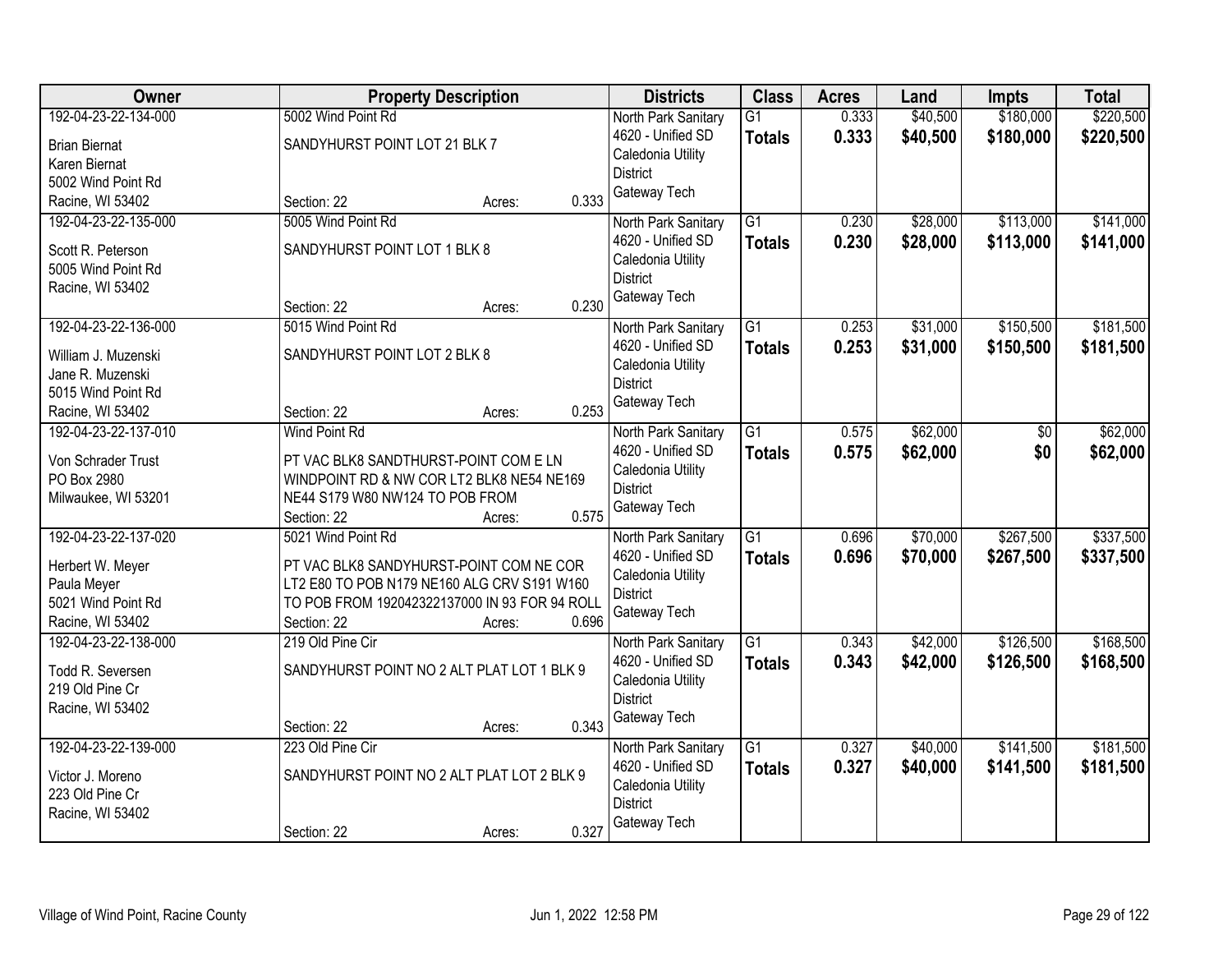| Owner                              | <b>Property Description</b>                 | <b>Districts</b> | <b>Class</b>        | <b>Acres</b>    | Land  | Impts    | <b>Total</b> |           |
|------------------------------------|---------------------------------------------|------------------|---------------------|-----------------|-------|----------|--------------|-----------|
| 192-04-23-22-140-000               | 5100 Darby PI                               |                  | North Park Sanitary | $\overline{G1}$ | 0.541 | \$60,000 | \$160,000    | \$220,000 |
| Fidler Trust Linda L               | SANDYHURST POINT NO 2 ALT PLAT LOT 1 BLK 10 |                  | 4620 - Unified SD   | <b>Totals</b>   | 0.541 | \$60,000 | \$160,000    | \$220,000 |
| 5100 Darby PI                      |                                             |                  | Caledonia Utility   |                 |       |          |              |           |
| Racine, WI 53402                   |                                             |                  | <b>District</b>     |                 |       |          |              |           |
|                                    | Section: 22                                 | 0.541<br>Acres:  | Gateway Tech        |                 |       |          |              |           |
| 192-04-23-22-141-000               | 5110 Darby PI                               |                  | North Park Sanitary | $\overline{G1}$ | 0.432 | \$51,500 | \$149,000    | \$200,500 |
| Eric T. Armbrust                   | SANDYHURST POINT NO 2 ALT PLAT LOT 2 BLK 10 |                  | 4620 - Unified SD   | <b>Totals</b>   | 0.432 | \$51,500 | \$149,000    | \$200,500 |
| Nola R. Armbrust                   |                                             |                  | Caledonia Utility   |                 |       |          |              |           |
| 5110 Darby PI                      |                                             |                  | <b>District</b>     |                 |       |          |              |           |
| Racine, WI 53402                   | Section: 22<br>Acres:                       | 0.432            | Gateway Tech        |                 |       |          |              |           |
| 192-04-23-22-142-000               | 5120 Darby PI                               |                  | North Park Sanitary | $\overline{G1}$ | 0.432 | \$51,500 | \$178,500    | \$230,000 |
| Torhorst Trust Thomas N & Jeanne M | SANDYHURST POINT NO 2 ALT PLAT LOT 3 BLK 10 |                  | 4620 - Unified SD   | <b>Totals</b>   | 0.432 | \$51,500 | \$178,500    | \$230,000 |
| 5120 Darby PI                      |                                             |                  | Caledonia Utility   |                 |       |          |              |           |
| Racine, WI 53402                   |                                             |                  | <b>District</b>     |                 |       |          |              |           |
|                                    | Section: 22<br>Acres:                       | 0.432            | Gateway Tech        |                 |       |          |              |           |
| 192-04-23-22-143-000               | 5130 Darby PI                               |                  | North Park Sanitary | $\overline{G1}$ | 0.432 | \$51,500 | \$158,000    | \$209,500 |
| Marilyn Brooks et al               | SANDYHURST POINT NO 2 ALT PLAT LOT 4 BLK 10 |                  | 4620 - Unified SD   | <b>Totals</b>   | 0.432 | \$51,500 | \$158,000    | \$209,500 |
| c/o Richard W. Brooks              |                                             |                  | Caledonia Utility   |                 |       |          |              |           |
| 5130 Darby Pl                      |                                             |                  | <b>District</b>     |                 |       |          |              |           |
| Racine, WI 53402-0000              | Section: 22<br>Acres:                       | 0.432            | Gateway Tech        |                 |       |          |              |           |
| 192-04-23-22-144-000               | 5140 Darby PI                               |                  | North Park Sanitary | $\overline{G1}$ | 0.432 | \$51,500 | \$133,500    | \$185,000 |
| Darryl J. Driver                   | SANDYHURST POINT NO 2 ALT PLAT LOT 5 BLK 10 |                  | 4620 - Unified SD   | <b>Totals</b>   | 0.432 | \$51,500 | \$133,500    | \$185,000 |
| 5140 Darby PI                      |                                             |                  | Caledonia Utility   |                 |       |          |              |           |
| Racine, WI 53402                   |                                             |                  | <b>District</b>     |                 |       |          |              |           |
|                                    | Section: 22<br>Acres:                       | 0.432            | Gateway Tech        |                 |       |          |              |           |
| 192-04-23-22-145-000               | 230 Old Pine Cir                            |                  | North Park Sanitary | $\overline{G1}$ | 0.436 | \$51,500 | \$147,000    | \$198,500 |
| Ryan J. Larson                     | SANDYHURST POINT NO 2 ALT PLAT LOT 1 BLK 11 |                  | 4620 - Unified SD   | <b>Totals</b>   | 0.436 | \$51,500 | \$147,000    | \$198,500 |
| Kimberly Rae Larson                |                                             |                  | Caledonia Utility   |                 |       |          |              |           |
| 230 Old Pine Cir                   |                                             |                  | <b>District</b>     |                 |       |          |              |           |
| Wind Point, WI 53402               | Section: 22                                 | 0.436<br>Acres:  | Gateway Tech        |                 |       |          |              |           |
| 192-04-23-22-146-000               | 5111 Darby PI                               |                  | North Park Sanitary | $\overline{G1}$ | 0.518 | \$58,500 | \$168,500    | \$227,000 |
| John Scolare                       | SANDYHURST POINT NO 2 ALT PLAT LOT 2 BLK 11 |                  | 4620 - Unified SD   | <b>Totals</b>   | 0.518 | \$58,500 | \$168,500    | \$227,000 |
| 5111 Darby PI                      |                                             |                  | Caledonia Utility   |                 |       |          |              |           |
| Wind Point, WI 53402               |                                             |                  | <b>District</b>     |                 |       |          |              |           |
|                                    | Section: 22<br>Acres:                       | 0.518            | Gateway Tech        |                 |       |          |              |           |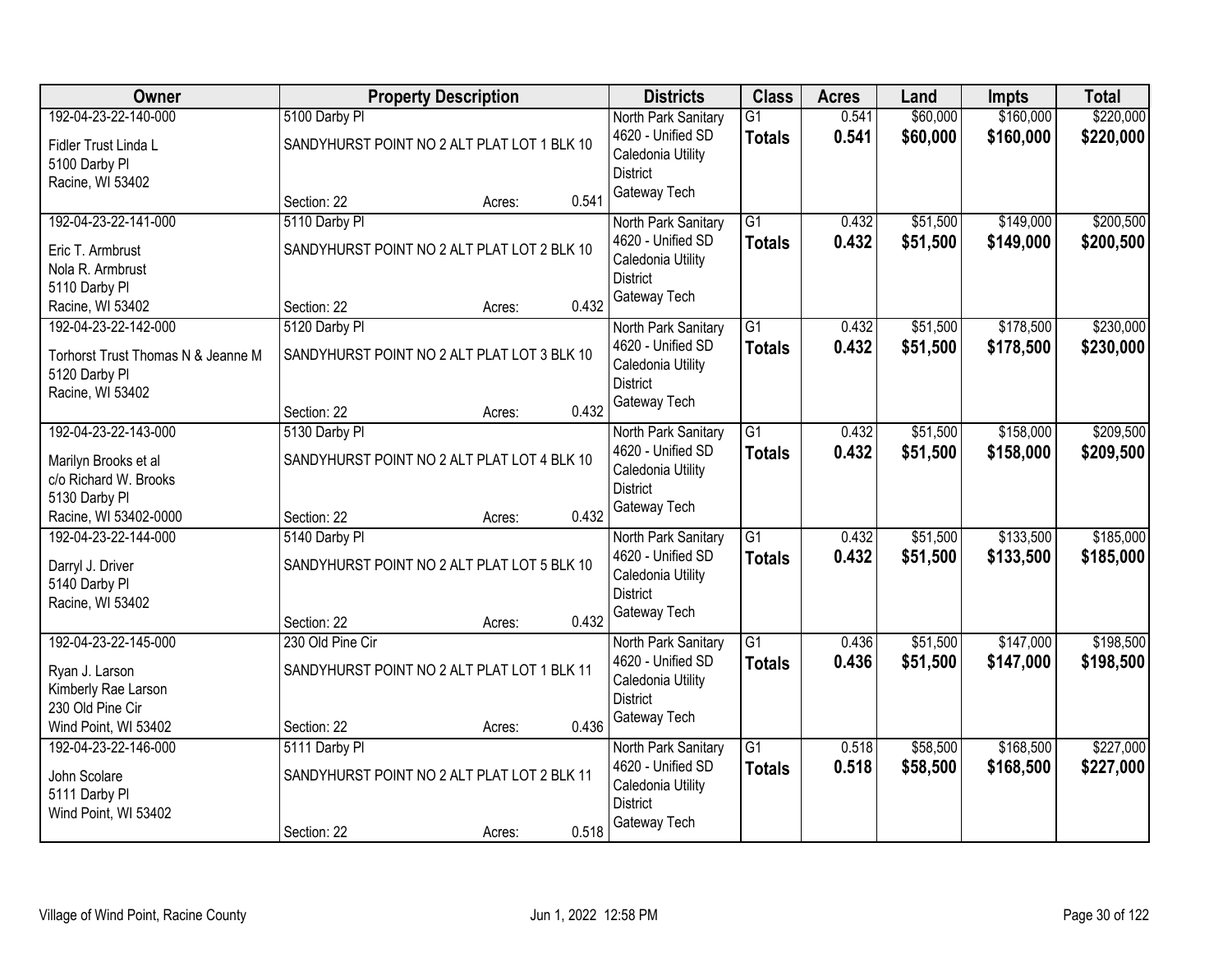| 192-04-23-22-147-000<br>\$59,500<br>\$195,500<br>\$255,000<br>5115 Darby PI<br>$\overline{G1}$<br>0.532<br>North Park Sanitary<br>0.532<br>4620 - Unified SD<br>\$59,500<br>\$195,500<br>\$255,000<br><b>Totals</b><br>SANDYHURST POINT NO 2 ALT PLAT LOT 3 BLK 11<br>Mark L. Levine<br>Caledonia Utility<br>Dolores P. Levine<br><b>District</b><br>5115 Darby Pl<br>Gateway Tech<br>0.532<br>Racine, WI 53402<br>Section: 22<br>Acres:<br>\$201,000<br>192-04-23-22-148-000<br>5119 Darby PI<br>$\overline{G1}$<br>\$60,500<br>North Park Sanitary<br>0.546<br>4620 - Unified SD<br>0.546<br>\$60,500<br>\$201,000<br><b>Totals</b><br>SANDYHURST POINT NO 2 ALT PLAT LOT 4 BLK 11<br>Marc A. Torosian<br>Caledonia Utility<br>5119 Darby Pl<br><b>District</b><br>Racine, WI 53402<br>Gateway Tech<br>0.546<br>Section: 22<br>Acres:<br>\$196,500<br>192-04-23-22-149-000<br>$\overline{G1}$<br>\$57,000<br>5125 Darby PI<br>0.499<br>North Park Sanitary<br>4620 - Unified SD<br>\$57,000<br>0.499<br>\$196,500<br><b>Totals</b><br>Joseph J. Rozman Jr<br>SANDYHURST POINT NO 2 ALT PLAT LOT 5 & S 10<br>Caledonia Utility<br>Nancy L. Woods<br>LOT 6 BLK 11<br><b>District</b><br>5125 Darby PI<br>Gateway Tech<br>0.499<br>Section: 22<br>Racine, WI 53402<br>Acres:<br>\$46,500<br>\$183,000<br>192-04-23-22-150-000<br>5135 Darby PI<br>G1<br>0.383<br>North Park Sanitary<br>0.383<br>4620 - Unified SD<br>\$46,500<br>\$183,000<br><b>Totals</b><br>Michael J McConnell Revocable Trust,<br>SANDYHURST POINT NO 2 ALT PLAT LOT 6 BLK 11 &<br>Caledonia Utility<br>OUTLOT B EXC SOUTH 10<br>Dated February 3,<br><b>District</b><br>5135 Darby Pl<br>Gateway Tech<br>0.383<br>Racine, WI 53402<br>Section: 22<br>Acres:<br>192-04-23-22-151-000<br>5429 Branch Trl W<br>$\overline{G1}$<br>\$47,500<br>\$169,500<br>0.436<br>North Park Sanitary<br>\$169,500<br>4620 - Unified SD<br>0.436<br>\$47,500<br><b>Totals</b><br>Frank Skvarca<br>WILLOW VALLEY SUB LOT 2 BLK 4<br>Caledonia Utility<br>Beatrice M. Skvarca<br><b>District</b><br>3147 Atwell Ave<br>Gateway Tech<br>0.436<br>The Villages, FL 32162<br>Section: 22<br>Acres:<br>$\overline{G1}$<br>192-04-23-22-152-000<br>\$48,500<br>\$145,500<br>5430 Valley Trl<br>0.443<br>North Park Sanitary<br>4620 - Unified SD<br>0.443<br>\$48,500<br>\$145,500<br><b>Totals</b><br>WILLOW VALLEY SUB LOT 3 BLK 4<br>Raskob Trust Saul & Mary Millette<br>Caledonia Utility<br>5430 Valley Trl<br><b>District</b><br>Racine, WI 53402<br>Gateway Tech<br>0.443<br>Section: 22<br>Acres:<br>\$50,000<br>\$172,500<br>192-04-23-22-153-000<br>5410 Valley Trl<br>$\overline{G1}$<br>North Park Sanitary<br>0.457<br>0.457<br>\$50,000<br>\$172,500<br>4620 - Unified SD<br><b>Totals</b><br>WILLOW VALLEY SUB LOT 4 BLK 4<br>William J. Murin<br>Caledonia Utility<br>Jan M. Murin<br><b>District</b><br>5410 Valley Trl | Owner | <b>Property Description</b> |  |       | <b>Districts</b> | <b>Class</b> | <b>Acres</b> | Land | <b>Impts</b> | <b>Total</b> |
|-----------------------------------------------------------------------------------------------------------------------------------------------------------------------------------------------------------------------------------------------------------------------------------------------------------------------------------------------------------------------------------------------------------------------------------------------------------------------------------------------------------------------------------------------------------------------------------------------------------------------------------------------------------------------------------------------------------------------------------------------------------------------------------------------------------------------------------------------------------------------------------------------------------------------------------------------------------------------------------------------------------------------------------------------------------------------------------------------------------------------------------------------------------------------------------------------------------------------------------------------------------------------------------------------------------------------------------------------------------------------------------------------------------------------------------------------------------------------------------------------------------------------------------------------------------------------------------------------------------------------------------------------------------------------------------------------------------------------------------------------------------------------------------------------------------------------------------------------------------------------------------------------------------------------------------------------------------------------------------------------------------------------------------------------------------------------------------------------------------------------------------------------------------------------------------------------------------------------------------------------------------------------------------------------------------------------------------------------------------------------------------------------------------------------------------------------------------------------------------------------------------------------------------------------------------------------------------------------------------------------------------------------------------------------------------------------------------------------------------------------------------------------------------------------------------------------------------------------------------------------------------------|-------|-----------------------------|--|-------|------------------|--------------|--------------|------|--------------|--------------|
|                                                                                                                                                                                                                                                                                                                                                                                                                                                                                                                                                                                                                                                                                                                                                                                                                                                                                                                                                                                                                                                                                                                                                                                                                                                                                                                                                                                                                                                                                                                                                                                                                                                                                                                                                                                                                                                                                                                                                                                                                                                                                                                                                                                                                                                                                                                                                                                                                                                                                                                                                                                                                                                                                                                                                                                                                                                                                         |       |                             |  |       |                  |              |              |      |              |              |
|                                                                                                                                                                                                                                                                                                                                                                                                                                                                                                                                                                                                                                                                                                                                                                                                                                                                                                                                                                                                                                                                                                                                                                                                                                                                                                                                                                                                                                                                                                                                                                                                                                                                                                                                                                                                                                                                                                                                                                                                                                                                                                                                                                                                                                                                                                                                                                                                                                                                                                                                                                                                                                                                                                                                                                                                                                                                                         |       |                             |  |       |                  |              |              |      |              |              |
|                                                                                                                                                                                                                                                                                                                                                                                                                                                                                                                                                                                                                                                                                                                                                                                                                                                                                                                                                                                                                                                                                                                                                                                                                                                                                                                                                                                                                                                                                                                                                                                                                                                                                                                                                                                                                                                                                                                                                                                                                                                                                                                                                                                                                                                                                                                                                                                                                                                                                                                                                                                                                                                                                                                                                                                                                                                                                         |       |                             |  |       |                  |              |              |      |              |              |
| \$261,500<br>\$261,500<br>\$253,500<br>\$253,500<br>\$229,500<br>\$229,500<br>\$217,000<br>\$222,500<br>\$222,500                                                                                                                                                                                                                                                                                                                                                                                                                                                                                                                                                                                                                                                                                                                                                                                                                                                                                                                                                                                                                                                                                                                                                                                                                                                                                                                                                                                                                                                                                                                                                                                                                                                                                                                                                                                                                                                                                                                                                                                                                                                                                                                                                                                                                                                                                                                                                                                                                                                                                                                                                                                                                                                                                                                                                                       |       |                             |  |       |                  |              |              |      |              |              |
|                                                                                                                                                                                                                                                                                                                                                                                                                                                                                                                                                                                                                                                                                                                                                                                                                                                                                                                                                                                                                                                                                                                                                                                                                                                                                                                                                                                                                                                                                                                                                                                                                                                                                                                                                                                                                                                                                                                                                                                                                                                                                                                                                                                                                                                                                                                                                                                                                                                                                                                                                                                                                                                                                                                                                                                                                                                                                         |       |                             |  |       |                  |              |              |      |              |              |
|                                                                                                                                                                                                                                                                                                                                                                                                                                                                                                                                                                                                                                                                                                                                                                                                                                                                                                                                                                                                                                                                                                                                                                                                                                                                                                                                                                                                                                                                                                                                                                                                                                                                                                                                                                                                                                                                                                                                                                                                                                                                                                                                                                                                                                                                                                                                                                                                                                                                                                                                                                                                                                                                                                                                                                                                                                                                                         |       |                             |  |       |                  |              |              |      |              |              |
|                                                                                                                                                                                                                                                                                                                                                                                                                                                                                                                                                                                                                                                                                                                                                                                                                                                                                                                                                                                                                                                                                                                                                                                                                                                                                                                                                                                                                                                                                                                                                                                                                                                                                                                                                                                                                                                                                                                                                                                                                                                                                                                                                                                                                                                                                                                                                                                                                                                                                                                                                                                                                                                                                                                                                                                                                                                                                         |       |                             |  |       |                  |              |              |      |              |              |
|                                                                                                                                                                                                                                                                                                                                                                                                                                                                                                                                                                                                                                                                                                                                                                                                                                                                                                                                                                                                                                                                                                                                                                                                                                                                                                                                                                                                                                                                                                                                                                                                                                                                                                                                                                                                                                                                                                                                                                                                                                                                                                                                                                                                                                                                                                                                                                                                                                                                                                                                                                                                                                                                                                                                                                                                                                                                                         |       |                             |  |       |                  |              |              |      |              |              |
|                                                                                                                                                                                                                                                                                                                                                                                                                                                                                                                                                                                                                                                                                                                                                                                                                                                                                                                                                                                                                                                                                                                                                                                                                                                                                                                                                                                                                                                                                                                                                                                                                                                                                                                                                                                                                                                                                                                                                                                                                                                                                                                                                                                                                                                                                                                                                                                                                                                                                                                                                                                                                                                                                                                                                                                                                                                                                         |       |                             |  |       |                  |              |              |      |              |              |
|                                                                                                                                                                                                                                                                                                                                                                                                                                                                                                                                                                                                                                                                                                                                                                                                                                                                                                                                                                                                                                                                                                                                                                                                                                                                                                                                                                                                                                                                                                                                                                                                                                                                                                                                                                                                                                                                                                                                                                                                                                                                                                                                                                                                                                                                                                                                                                                                                                                                                                                                                                                                                                                                                                                                                                                                                                                                                         |       |                             |  |       |                  |              |              |      |              |              |
|                                                                                                                                                                                                                                                                                                                                                                                                                                                                                                                                                                                                                                                                                                                                                                                                                                                                                                                                                                                                                                                                                                                                                                                                                                                                                                                                                                                                                                                                                                                                                                                                                                                                                                                                                                                                                                                                                                                                                                                                                                                                                                                                                                                                                                                                                                                                                                                                                                                                                                                                                                                                                                                                                                                                                                                                                                                                                         |       |                             |  |       |                  |              |              |      |              |              |
|                                                                                                                                                                                                                                                                                                                                                                                                                                                                                                                                                                                                                                                                                                                                                                                                                                                                                                                                                                                                                                                                                                                                                                                                                                                                                                                                                                                                                                                                                                                                                                                                                                                                                                                                                                                                                                                                                                                                                                                                                                                                                                                                                                                                                                                                                                                                                                                                                                                                                                                                                                                                                                                                                                                                                                                                                                                                                         |       |                             |  |       |                  |              |              |      |              |              |
| \$217,000<br>\$194,000<br>\$194,000                                                                                                                                                                                                                                                                                                                                                                                                                                                                                                                                                                                                                                                                                                                                                                                                                                                                                                                                                                                                                                                                                                                                                                                                                                                                                                                                                                                                                                                                                                                                                                                                                                                                                                                                                                                                                                                                                                                                                                                                                                                                                                                                                                                                                                                                                                                                                                                                                                                                                                                                                                                                                                                                                                                                                                                                                                                     |       |                             |  |       |                  |              |              |      |              |              |
|                                                                                                                                                                                                                                                                                                                                                                                                                                                                                                                                                                                                                                                                                                                                                                                                                                                                                                                                                                                                                                                                                                                                                                                                                                                                                                                                                                                                                                                                                                                                                                                                                                                                                                                                                                                                                                                                                                                                                                                                                                                                                                                                                                                                                                                                                                                                                                                                                                                                                                                                                                                                                                                                                                                                                                                                                                                                                         |       |                             |  |       |                  |              |              |      |              |              |
|                                                                                                                                                                                                                                                                                                                                                                                                                                                                                                                                                                                                                                                                                                                                                                                                                                                                                                                                                                                                                                                                                                                                                                                                                                                                                                                                                                                                                                                                                                                                                                                                                                                                                                                                                                                                                                                                                                                                                                                                                                                                                                                                                                                                                                                                                                                                                                                                                                                                                                                                                                                                                                                                                                                                                                                                                                                                                         |       |                             |  |       |                  |              |              |      |              |              |
|                                                                                                                                                                                                                                                                                                                                                                                                                                                                                                                                                                                                                                                                                                                                                                                                                                                                                                                                                                                                                                                                                                                                                                                                                                                                                                                                                                                                                                                                                                                                                                                                                                                                                                                                                                                                                                                                                                                                                                                                                                                                                                                                                                                                                                                                                                                                                                                                                                                                                                                                                                                                                                                                                                                                                                                                                                                                                         |       |                             |  |       |                  |              |              |      |              |              |
|                                                                                                                                                                                                                                                                                                                                                                                                                                                                                                                                                                                                                                                                                                                                                                                                                                                                                                                                                                                                                                                                                                                                                                                                                                                                                                                                                                                                                                                                                                                                                                                                                                                                                                                                                                                                                                                                                                                                                                                                                                                                                                                                                                                                                                                                                                                                                                                                                                                                                                                                                                                                                                                                                                                                                                                                                                                                                         |       |                             |  |       |                  |              |              |      |              |              |
|                                                                                                                                                                                                                                                                                                                                                                                                                                                                                                                                                                                                                                                                                                                                                                                                                                                                                                                                                                                                                                                                                                                                                                                                                                                                                                                                                                                                                                                                                                                                                                                                                                                                                                                                                                                                                                                                                                                                                                                                                                                                                                                                                                                                                                                                                                                                                                                                                                                                                                                                                                                                                                                                                                                                                                                                                                                                                         |       |                             |  |       |                  |              |              |      |              |              |
|                                                                                                                                                                                                                                                                                                                                                                                                                                                                                                                                                                                                                                                                                                                                                                                                                                                                                                                                                                                                                                                                                                                                                                                                                                                                                                                                                                                                                                                                                                                                                                                                                                                                                                                                                                                                                                                                                                                                                                                                                                                                                                                                                                                                                                                                                                                                                                                                                                                                                                                                                                                                                                                                                                                                                                                                                                                                                         |       |                             |  |       |                  |              |              |      |              |              |
|                                                                                                                                                                                                                                                                                                                                                                                                                                                                                                                                                                                                                                                                                                                                                                                                                                                                                                                                                                                                                                                                                                                                                                                                                                                                                                                                                                                                                                                                                                                                                                                                                                                                                                                                                                                                                                                                                                                                                                                                                                                                                                                                                                                                                                                                                                                                                                                                                                                                                                                                                                                                                                                                                                                                                                                                                                                                                         |       |                             |  |       |                  |              |              |      |              |              |
|                                                                                                                                                                                                                                                                                                                                                                                                                                                                                                                                                                                                                                                                                                                                                                                                                                                                                                                                                                                                                                                                                                                                                                                                                                                                                                                                                                                                                                                                                                                                                                                                                                                                                                                                                                                                                                                                                                                                                                                                                                                                                                                                                                                                                                                                                                                                                                                                                                                                                                                                                                                                                                                                                                                                                                                                                                                                                         |       |                             |  |       |                  |              |              |      |              |              |
|                                                                                                                                                                                                                                                                                                                                                                                                                                                                                                                                                                                                                                                                                                                                                                                                                                                                                                                                                                                                                                                                                                                                                                                                                                                                                                                                                                                                                                                                                                                                                                                                                                                                                                                                                                                                                                                                                                                                                                                                                                                                                                                                                                                                                                                                                                                                                                                                                                                                                                                                                                                                                                                                                                                                                                                                                                                                                         |       |                             |  |       |                  |              |              |      |              |              |
|                                                                                                                                                                                                                                                                                                                                                                                                                                                                                                                                                                                                                                                                                                                                                                                                                                                                                                                                                                                                                                                                                                                                                                                                                                                                                                                                                                                                                                                                                                                                                                                                                                                                                                                                                                                                                                                                                                                                                                                                                                                                                                                                                                                                                                                                                                                                                                                                                                                                                                                                                                                                                                                                                                                                                                                                                                                                                         |       |                             |  |       |                  |              |              |      |              |              |
|                                                                                                                                                                                                                                                                                                                                                                                                                                                                                                                                                                                                                                                                                                                                                                                                                                                                                                                                                                                                                                                                                                                                                                                                                                                                                                                                                                                                                                                                                                                                                                                                                                                                                                                                                                                                                                                                                                                                                                                                                                                                                                                                                                                                                                                                                                                                                                                                                                                                                                                                                                                                                                                                                                                                                                                                                                                                                         |       |                             |  |       |                  |              |              |      |              |              |
|                                                                                                                                                                                                                                                                                                                                                                                                                                                                                                                                                                                                                                                                                                                                                                                                                                                                                                                                                                                                                                                                                                                                                                                                                                                                                                                                                                                                                                                                                                                                                                                                                                                                                                                                                                                                                                                                                                                                                                                                                                                                                                                                                                                                                                                                                                                                                                                                                                                                                                                                                                                                                                                                                                                                                                                                                                                                                         |       |                             |  |       |                  |              |              |      |              |              |
|                                                                                                                                                                                                                                                                                                                                                                                                                                                                                                                                                                                                                                                                                                                                                                                                                                                                                                                                                                                                                                                                                                                                                                                                                                                                                                                                                                                                                                                                                                                                                                                                                                                                                                                                                                                                                                                                                                                                                                                                                                                                                                                                                                                                                                                                                                                                                                                                                                                                                                                                                                                                                                                                                                                                                                                                                                                                                         |       |                             |  |       |                  |              |              |      |              |              |
|                                                                                                                                                                                                                                                                                                                                                                                                                                                                                                                                                                                                                                                                                                                                                                                                                                                                                                                                                                                                                                                                                                                                                                                                                                                                                                                                                                                                                                                                                                                                                                                                                                                                                                                                                                                                                                                                                                                                                                                                                                                                                                                                                                                                                                                                                                                                                                                                                                                                                                                                                                                                                                                                                                                                                                                                                                                                                         |       |                             |  |       |                  |              |              |      |              |              |
|                                                                                                                                                                                                                                                                                                                                                                                                                                                                                                                                                                                                                                                                                                                                                                                                                                                                                                                                                                                                                                                                                                                                                                                                                                                                                                                                                                                                                                                                                                                                                                                                                                                                                                                                                                                                                                                                                                                                                                                                                                                                                                                                                                                                                                                                                                                                                                                                                                                                                                                                                                                                                                                                                                                                                                                                                                                                                         |       |                             |  |       |                  |              |              |      |              |              |
|                                                                                                                                                                                                                                                                                                                                                                                                                                                                                                                                                                                                                                                                                                                                                                                                                                                                                                                                                                                                                                                                                                                                                                                                                                                                                                                                                                                                                                                                                                                                                                                                                                                                                                                                                                                                                                                                                                                                                                                                                                                                                                                                                                                                                                                                                                                                                                                                                                                                                                                                                                                                                                                                                                                                                                                                                                                                                         |       |                             |  |       |                  |              |              |      |              |              |
|                                                                                                                                                                                                                                                                                                                                                                                                                                                                                                                                                                                                                                                                                                                                                                                                                                                                                                                                                                                                                                                                                                                                                                                                                                                                                                                                                                                                                                                                                                                                                                                                                                                                                                                                                                                                                                                                                                                                                                                                                                                                                                                                                                                                                                                                                                                                                                                                                                                                                                                                                                                                                                                                                                                                                                                                                                                                                         |       |                             |  |       |                  |              |              |      |              |              |
|                                                                                                                                                                                                                                                                                                                                                                                                                                                                                                                                                                                                                                                                                                                                                                                                                                                                                                                                                                                                                                                                                                                                                                                                                                                                                                                                                                                                                                                                                                                                                                                                                                                                                                                                                                                                                                                                                                                                                                                                                                                                                                                                                                                                                                                                                                                                                                                                                                                                                                                                                                                                                                                                                                                                                                                                                                                                                         |       |                             |  |       |                  |              |              |      |              |              |
|                                                                                                                                                                                                                                                                                                                                                                                                                                                                                                                                                                                                                                                                                                                                                                                                                                                                                                                                                                                                                                                                                                                                                                                                                                                                                                                                                                                                                                                                                                                                                                                                                                                                                                                                                                                                                                                                                                                                                                                                                                                                                                                                                                                                                                                                                                                                                                                                                                                                                                                                                                                                                                                                                                                                                                                                                                                                                         |       |                             |  |       |                  |              |              |      |              |              |
|                                                                                                                                                                                                                                                                                                                                                                                                                                                                                                                                                                                                                                                                                                                                                                                                                                                                                                                                                                                                                                                                                                                                                                                                                                                                                                                                                                                                                                                                                                                                                                                                                                                                                                                                                                                                                                                                                                                                                                                                                                                                                                                                                                                                                                                                                                                                                                                                                                                                                                                                                                                                                                                                                                                                                                                                                                                                                         |       |                             |  |       |                  |              |              |      |              |              |
|                                                                                                                                                                                                                                                                                                                                                                                                                                                                                                                                                                                                                                                                                                                                                                                                                                                                                                                                                                                                                                                                                                                                                                                                                                                                                                                                                                                                                                                                                                                                                                                                                                                                                                                                                                                                                                                                                                                                                                                                                                                                                                                                                                                                                                                                                                                                                                                                                                                                                                                                                                                                                                                                                                                                                                                                                                                                                         |       |                             |  |       |                  |              |              |      |              |              |
|                                                                                                                                                                                                                                                                                                                                                                                                                                                                                                                                                                                                                                                                                                                                                                                                                                                                                                                                                                                                                                                                                                                                                                                                                                                                                                                                                                                                                                                                                                                                                                                                                                                                                                                                                                                                                                                                                                                                                                                                                                                                                                                                                                                                                                                                                                                                                                                                                                                                                                                                                                                                                                                                                                                                                                                                                                                                                         |       |                             |  |       |                  |              |              |      |              |              |
| Racine, WI 53402<br>Section: 22<br>Acres:                                                                                                                                                                                                                                                                                                                                                                                                                                                                                                                                                                                                                                                                                                                                                                                                                                                                                                                                                                                                                                                                                                                                                                                                                                                                                                                                                                                                                                                                                                                                                                                                                                                                                                                                                                                                                                                                                                                                                                                                                                                                                                                                                                                                                                                                                                                                                                                                                                                                                                                                                                                                                                                                                                                                                                                                                                               |       |                             |  | 0.457 | Gateway Tech     |              |              |      |              |              |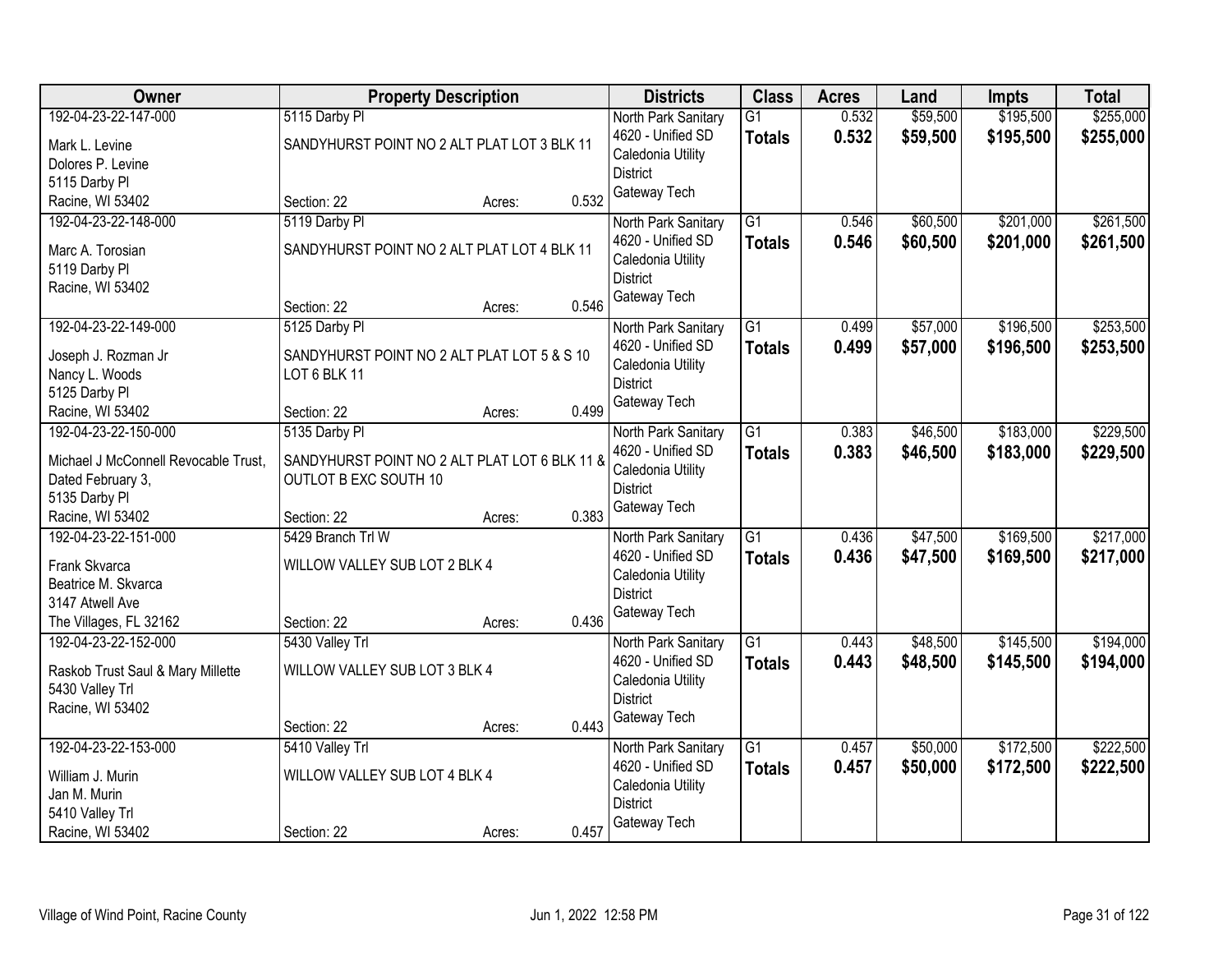| Owner                                                            | <b>Property Description</b>     |                 | <b>Districts</b>                       | <b>Class</b>    | <b>Acres</b> | Land     | <b>Impts</b> | <b>Total</b> |
|------------------------------------------------------------------|---------------------------------|-----------------|----------------------------------------|-----------------|--------------|----------|--------------|--------------|
| 192-04-23-22-154-000                                             | 5500 Branch Trl W               |                 | North Park Sanitary                    | $\overline{G1}$ | 0.365        | \$40,500 | \$183,500    | \$224,000    |
| Joseph B. Kuczynski                                              | WILLOW VALLEY NO2 LOT 1 BLK 5   |                 | 4620 - Unified SD                      | <b>Totals</b>   | 0.365        | \$40,500 | \$183,500    | \$224,000    |
| Amanda K. Pastirik                                               |                                 |                 | Caledonia Utility                      |                 |              |          |              |              |
| 5500 W Branch Trl                                                |                                 |                 | <b>District</b>                        |                 |              |          |              |              |
| Racine, WI 53402                                                 | Section: 22                     | 0.365<br>Acres: | Gateway Tech                           |                 |              |          |              |              |
| 192-04-23-22-155-000                                             | 5512 Branch Trl W               |                 | North Park Sanitary                    | G1              | 0.358        | \$40,000 | \$130,500    | \$170,500    |
| Patricia A & Ronald A Jensen Rev Liv<br>Trust Dated 1/20/9 et al | WILLOW VALLEY NO. 2 LOT 2 BLK 5 |                 | 4620 - Unified SD<br>Caledonia Utility | <b>Totals</b>   | 0.358        | \$40,000 | \$130,500    | \$170,500    |
| c/o Patricia A & Ronald A Jensen Rev                             |                                 |                 | <b>District</b>                        |                 |              |          |              |              |
| Liv Trust                                                        | Section: 22                     | 0.358<br>Acres: | Gateway Tech                           |                 |              |          |              |              |
| 5512 W Branch Trl                                                |                                 |                 |                                        |                 |              |          |              |              |
| Racine, WI 53402-0000                                            |                                 |                 |                                        |                 |              |          |              |              |
| 192-04-23-22-156-000                                             | 5524 Branch Trl W               |                 | North Park Sanitary                    | $\overline{G1}$ | 0.358        | \$40,000 | \$188,500    | \$228,500    |
| <b>Bruce Danek</b>                                               | WILLOW VALLEY NO. 2 LOT 3 BLK 5 |                 | 4620 - Unified SD                      | <b>Totals</b>   | 0.358        | \$40,000 | \$188,500    | \$228,500    |
| Barbara A. Danek                                                 |                                 |                 | Caledonia Utility                      |                 |              |          |              |              |
| 5524 W Branch Trl                                                |                                 |                 | <b>District</b>                        |                 |              |          |              |              |
| Racine, WI 53402                                                 | Section: 22                     | 0.358<br>Acres: | Gateway Tech                           |                 |              |          |              |              |
| 192-04-23-22-157-000                                             | 5536 Branch Trl W               |                 | North Park Sanitary                    | $\overline{G1}$ | 0.398        | \$44,000 | \$163,500    | \$207,500    |
| Kevin J. Kosanke                                                 | WILLOW VALLEY NO. 2 LOT 4 BLK 5 |                 | 4620 - Unified SD                      | <b>Totals</b>   | 0.398        | \$44,000 | \$163,500    | \$207,500    |
| Ellen L. Kosanke                                                 |                                 |                 | Caledonia Utility<br><b>District</b>   |                 |              |          |              |              |
| 5536 W Branch Trl                                                |                                 |                 | Gateway Tech                           |                 |              |          |              |              |
| Racine, WI 53402                                                 | Section: 22                     | 0.398<br>Acres: |                                        |                 |              |          |              |              |
| 192-04-23-22-158-000                                             | 5548 Branch Trl W               |                 | North Park Sanitary                    | $\overline{G1}$ | 0.562        | \$58,000 | \$239,000    | \$297,000    |
| John P. Jeunnette                                                | WILLOW VALLEY NO. 2 LOT 5 BLK 5 |                 | 4620 - Unified SD                      | <b>Totals</b>   | 0.562        | \$58,000 | \$239,000    | \$297,000    |
| Carol P. Jeunnette                                               |                                 |                 | Caledonia Utility                      |                 |              |          |              |              |
| 5548 W Branch Trl                                                |                                 |                 | <b>District</b>                        |                 |              |          |              |              |
| Racine, WI 53402                                                 | Section: 22                     | 0.562<br>Acres: | Gateway Tech                           |                 |              |          |              |              |
| 192-04-23-22-159-000                                             | 5555 Branch Trl W               |                 | North Park Sanitary                    | $\overline{G1}$ | 0.539        | \$56,500 | \$142,000    | \$198,500    |
| Reynolds, J R & E P Trust J & E                                  | WILLOW VALLEY NO. 2 LOT 6 BLK 5 |                 | 4620 - Unified SD                      | <b>Totals</b>   | 0.539        | \$56,500 | \$142,000    | \$198,500    |
| Reynolds                                                         |                                 |                 | Caledonia Utility                      |                 |              |          |              |              |
| c/o Reynolds, J R & E P Trust J & E                              |                                 |                 | <b>District</b>                        |                 |              |          |              |              |
| Reynolds Trustees                                                | Section: 22                     | 0.539<br>Acres: | Gateway Tech                           |                 |              |          |              |              |
| 5555 W Branch Trl                                                |                                 |                 |                                        |                 |              |          |              |              |
| Racine, WI 53402-0000                                            |                                 |                 |                                        |                 |              |          |              |              |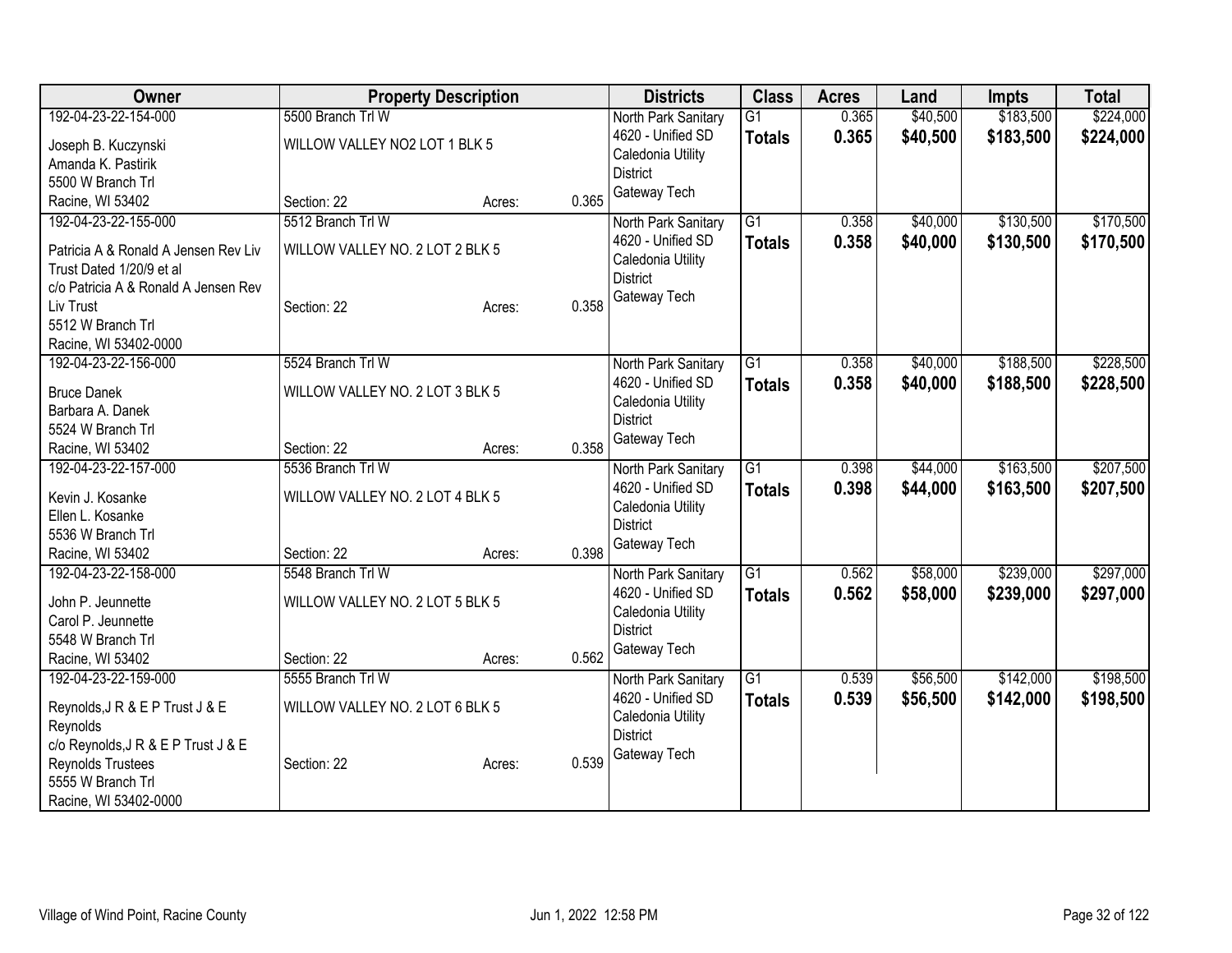| Owner                                |                                  | <b>Property Description</b> |       | <b>Districts</b>    | <b>Class</b>    | <b>Acres</b> | Land     | <b>Impts</b> | <b>Total</b> |
|--------------------------------------|----------------------------------|-----------------------------|-------|---------------------|-----------------|--------------|----------|--------------|--------------|
| 192-04-23-22-160-000                 | 5543 Branch Trl W                |                             |       | North Park Sanitary | G <sub>1</sub>  | 0.586        | \$59,500 | \$192,000    | \$251,500    |
| Steven J. Oppeneer                   | WILLOW VALLEY NO. 2 LOT 7 BLK 5  |                             |       | 4620 - Unified SD   | <b>Totals</b>   | 0.586        | \$59,500 | \$192,000    | \$251,500    |
| Martha J. Oppeneer                   |                                  |                             |       | Caledonia Utility   |                 |              |          |              |              |
| 5543 W Branch Tr                     |                                  |                             |       | <b>District</b>     |                 |              |          |              |              |
| Racine, WI 53402                     | Section: 22                      | Acres:                      | 0.586 | Gateway Tech        |                 |              |          |              |              |
| 192-04-23-22-161-000                 | 5527 Branch Trl W                |                             |       | North Park Sanitary | $\overline{G1}$ | 0.422        | \$46,500 | \$216,000    | \$262,500    |
| Jeffrey M. Slater                    | WILLOW VALLEY NO. 2 LOT 8 BLK 5  |                             |       | 4620 - Unified SD   | <b>Totals</b>   | 0.422        | \$46,500 | \$216,000    | \$262,500    |
| 5527 W Branch Trl                    |                                  |                             |       | Caledonia Utility   |                 |              |          |              |              |
| Racine, WI 53402                     |                                  |                             |       | <b>District</b>     |                 |              |          |              |              |
|                                      | Section: 22                      | Acres:                      | 0.422 | Gateway Tech        |                 |              |          |              |              |
| 192-04-23-22-162-000                 | 5515 Branch Trl W                |                             |       | North Park Sanitary | $\overline{G1}$ | 1.403        | \$80,500 | \$207,500    | \$288,000    |
| Eric G. Hilkert                      | WILLOW VALLEY NO. 2 LOT 9 BLK 5  |                             |       | 4620 - Unified SD   | <b>Totals</b>   | 1.403        | \$80,500 | \$207,500    | \$288,000    |
| Tia A. Hilkert                       |                                  |                             |       | Caledonia Utility   |                 |              |          |              |              |
| 5515 W Branch Trl                    |                                  |                             |       | <b>District</b>     |                 |              |          |              |              |
| Racine, WI 53402                     | Section: 22                      | Acres:                      | 1.403 | Gateway Tech        |                 |              |          |              |              |
| 192-04-23-22-163-000                 | 5511 Branch Trl W                |                             |       | North Park Sanitary | G1              | 0.389        | \$43,000 | \$156,000    | \$199,000    |
| Craig C. Cesario                     | WILLOW VALLEY NO. 2 LOT 10 BLK 5 |                             |       | 4620 - Unified SD   | <b>Totals</b>   | 0.389        | \$43,000 | \$156,000    | \$199,000    |
| 5511 W Branch Trl                    |                                  |                             |       | Caledonia Utility   |                 |              |          |              |              |
| Racine, WI 53402                     |                                  |                             |       | <b>District</b>     |                 |              |          |              |              |
|                                      | Section: 22                      | Acres:                      | 0.389 | Gateway Tech        |                 |              |          |              |              |
| 192-04-23-22-164-000                 | 5501 Branch Trl W                |                             |       | North Park Sanitary | $\overline{G1}$ | 0.435        | \$47,500 | \$157,000    | \$204,500    |
| Karen A. Urben                       | WILLOW VALLEY NO. 2 LOT 11 BLK 5 |                             |       | 4620 - Unified SD   | <b>Totals</b>   | 0.435        | \$47,500 | \$157,000    | \$204,500    |
| 5501 W Branch Trl                    |                                  |                             |       | Caledonia Utility   |                 |              |          |              |              |
| Racine, WI 53402                     |                                  |                             |       | <b>District</b>     |                 |              |          |              |              |
|                                      | Section: 22                      | Acres:                      | 0.435 | Gateway Tech        |                 |              |          |              |              |
| 192-04-23-22-165-000                 | 5501 Valley Trl                  |                             |       | North Park Sanitary | $\overline{G1}$ | 0.823        | \$68,500 | \$239,000    | \$307,500    |
|                                      | WILLOW VALLEY NO. 2 LOT 12 BLK 5 |                             |       | 4620 - Unified SD   | <b>Totals</b>   | 0.823        | \$68,500 | \$239,000    | \$307,500    |
| Benjamin F. Flegel<br>Dawn M. Flegel |                                  |                             |       | Caledonia Utility   |                 |              |          |              |              |
| 5501 Valley Trl                      |                                  |                             |       | <b>District</b>     |                 |              |          |              |              |
| Racine, WI 53402                     | Section: 22                      | Acres:                      | 0.823 | Gateway Tech        |                 |              |          |              |              |
| 192-04-23-22-166-000                 | 5 Raven Turn                     |                             |       | North Park Sanitary | $\overline{G1}$ | 0.613        | \$62,500 | \$200,000    | \$262,500    |
|                                      | HUNT CLUB TERRACE LOT 1          |                             |       | 4620 - Unified SD   | <b>Totals</b>   | 0.613        | \$62,500 | \$200,000    | \$262,500    |
| Andrew May<br>Britani R. May         |                                  |                             |       | Caledonia Utility   |                 |              |          |              |              |
| 5 Raven Turn                         |                                  |                             |       | <b>District</b>     |                 |              |          |              |              |
| Wind Point, WI 53402                 | Section: 22                      | Acres:                      | 0.613 | Gateway Tech        |                 |              |          |              |              |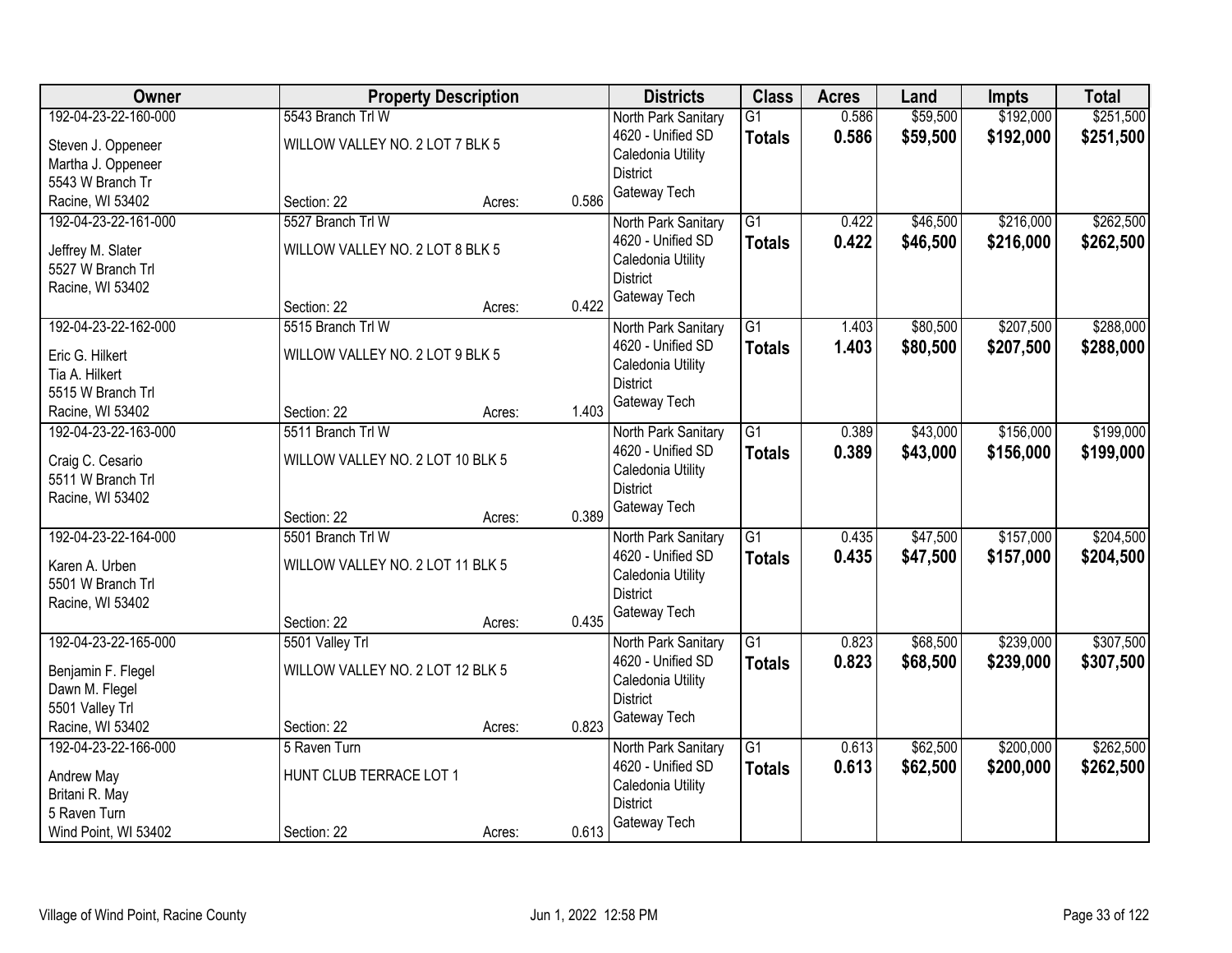| Owner                                | <b>Property Description</b>                 |        |       | <b>Districts</b>                     | <b>Class</b>    | <b>Acres</b> | Land     | <b>Impts</b> | <b>Total</b> |
|--------------------------------------|---------------------------------------------|--------|-------|--------------------------------------|-----------------|--------------|----------|--------------|--------------|
| 192-04-23-22-167-000                 | 5354 Hunt Club Rd                           |        |       | North Park Sanitary                  | $\overline{G1}$ | 0.482        | \$53,500 | \$189,500    | \$243,000    |
| Andrew Gumina                        | HUNT CLUB TERRACE LOT 2                     |        |       | 4620 - Unified SD                    | <b>Totals</b>   | 0.482        | \$53,500 | \$189,500    | \$243,000    |
| Antoinette Gumina                    |                                             |        |       | Caledonia Utility                    |                 |              |          |              |              |
| 5354 Hunt Club Rd                    |                                             |        |       | <b>District</b>                      |                 |              |          |              |              |
| Racine, WI 53402                     | Section: 22                                 | Acres: | 0.482 | Gateway Tech                         |                 |              |          |              |              |
| 192-04-23-22-168-000                 | 5356 Hunt Club Rd                           |        |       | North Park Sanitary                  | $\overline{G1}$ | 0.691        | \$67,500 | \$187,500    | \$255,000    |
|                                      |                                             |        |       | 4620 - Unified SD                    | <b>Totals</b>   | 0.691        | \$67,500 | \$187,500    | \$255,000    |
| Alan R. Klingenmeyer                 | HUNT CLUB TERRACE LOT 3                     |        |       | Caledonia Utility                    |                 |              |          |              |              |
| Michelle C. James                    |                                             |        |       | <b>District</b>                      |                 |              |          |              |              |
| 5356 Hunt Club Rd                    |                                             |        | 0.691 | Gateway Tech                         |                 |              |          |              |              |
| Wind Point, WI 53402                 | Section: 22                                 | Acres: |       |                                      |                 |              |          |              |              |
| 192-04-23-22-169-000                 | 5358 Hunt Club Rd                           |        |       | North Park Sanitary                  | G1              | 0.661        | \$65,500 | \$190,000    | \$255,500    |
| Armin L & Juanita R Clobes Revocable | HUNT CLUB TERRACE LT 4 & PT GL 1 COM NW COR |        |       | 4620 - Unified SD                    | <b>Totals</b>   | 0.661        | \$65,500 | \$190,000    | \$255,500    |
| <b>Trust Dated April</b>             | LT4 NE235 NE30 SE14 SW30 SW240 TO POB       |        |       | Caledonia Utility                    |                 |              |          |              |              |
| 5358 Hunt Club Rd                    |                                             |        |       | <b>District</b>                      |                 |              |          |              |              |
| Racine, WI 53402                     | Section: 22                                 | Acres: | 0.661 | Gateway Tech                         |                 |              |          |              |              |
| 192-04-23-22-170-000                 | 12 Raven Turn                               |        |       | North Park Sanitary                  | $\overline{G1}$ | 1.823        | \$98,000 | \$282,500    | \$380,500    |
|                                      |                                             |        |       | 4620 - Unified SD                    | <b>Totals</b>   | 1.823        | \$98,000 | \$282,500    | \$380,500    |
| Raymond S. Goodsell                  | HUNT CLUB TERRACE LOT 5                     |        |       | Caledonia Utility                    |                 |              |          |              |              |
| Pamela M. Goodsell                   |                                             |        |       | <b>District</b>                      |                 |              |          |              |              |
| 12 Raven Turn                        |                                             |        | 1.823 | Gateway Tech                         |                 |              |          |              |              |
| Racine, WI 53402                     | Section: 22                                 | Acres: |       |                                      |                 |              |          |              |              |
| 192-04-23-22-171-000                 | 10 Raven Turn                               |        |       | North Park Sanitary                  | $\overline{G1}$ | 0.926        | \$81,000 | \$389,000    | \$470,000    |
| David J. Kemper                      | HUNT CLUB TERRACE LOT 6                     |        |       | 4620 - Unified SD                    | Totals          | 0.926        | \$81,000 | \$389,000    | \$470,000    |
| Molly A. Kemper                      |                                             |        |       | Caledonia Utility<br><b>District</b> |                 |              |          |              |              |
| 10 Raven Turn                        |                                             |        |       | Gateway Tech                         |                 |              |          |              |              |
| Wind Point, WI 53402                 | Section: 22                                 | Acres: | 0.926 |                                      |                 |              |          |              |              |
| 192-04-23-22-172-000                 | 8 Raven Turn                                |        |       | North Park Sanitary                  | $\overline{G1}$ | 0.977        | \$77,500 | \$328,000    | \$405,500    |
| Phillip R. Smith                     | HUNT CLUB TERRACE LOT 7                     |        |       | 4620 - Unified SD                    | <b>Totals</b>   | 0.977        | \$77,500 | \$328,000    | \$405,500    |
| Tori L. Smith                        |                                             |        |       | Caledonia Utility                    |                 |              |          |              |              |
| 8 Raven Turn                         |                                             |        |       | <b>District</b>                      |                 |              |          |              |              |
| Racine, WI 53402                     | Section: 22                                 |        | 0.977 | Gateway Tech                         |                 |              |          |              |              |
| 192-04-23-22-173-000                 | 6 Raven Turn                                | Acres: |       |                                      | $\overline{G1}$ | 0.673        | \$65,000 | \$253,000    | \$318,000    |
|                                      |                                             |        |       | North Park Sanitary                  |                 |              |          |              |              |
| Brian M. Glines                      | HUNT CLUB TERRACE LOT 8                     |        |       | 4620 - Unified SD                    | <b>Totals</b>   | 0.673        | \$65,000 | \$253,000    | \$318,000    |
| Sarah E. Glines                      |                                             |        |       | Caledonia Utility<br><b>District</b> |                 |              |          |              |              |
| 6 Raven Turn                         |                                             |        |       |                                      |                 |              |          |              |              |
| Wind Point, WI 53402                 | Section: 22                                 | Acres: | 0.673 | Gateway Tech                         |                 |              |          |              |              |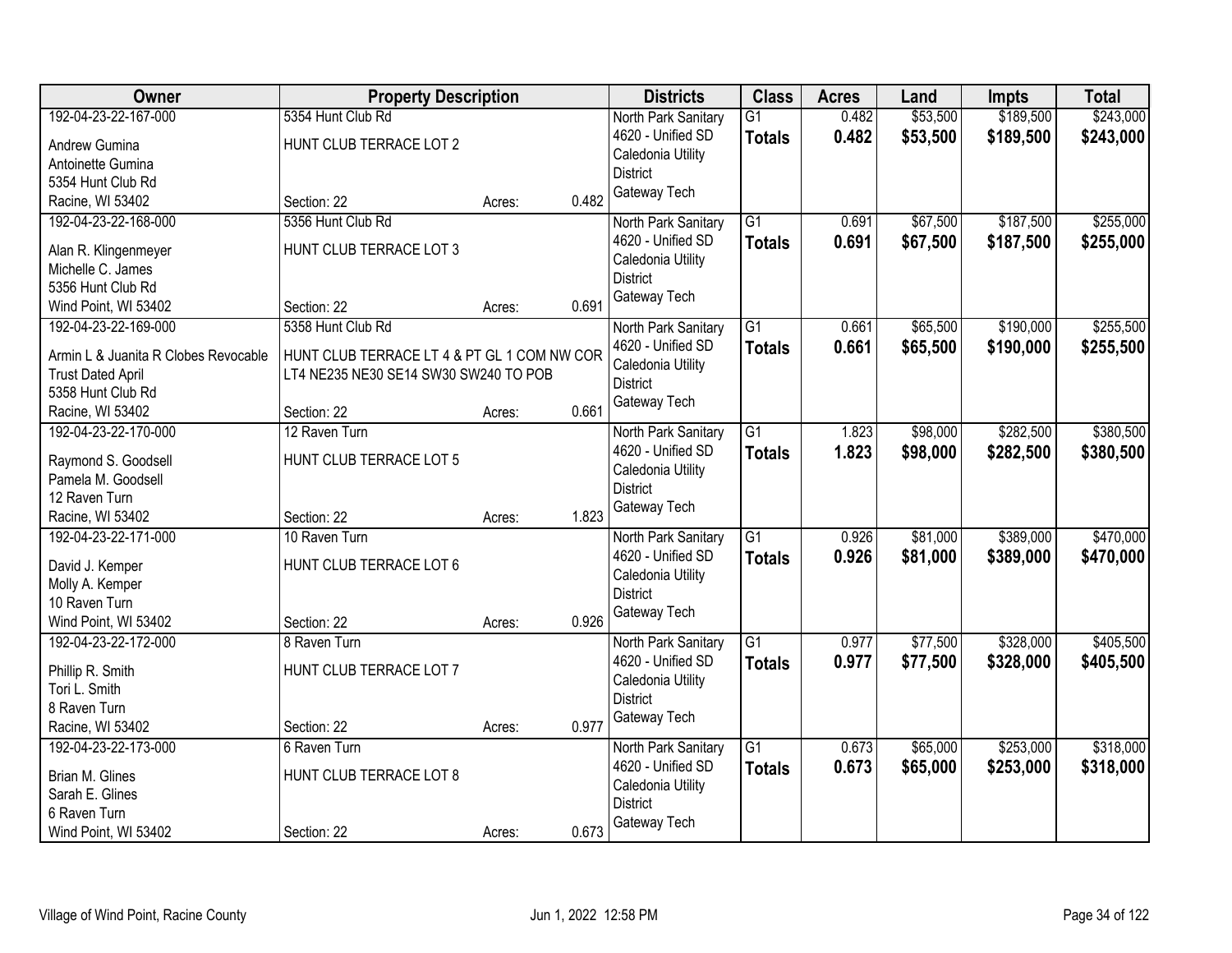| Owner                                        | <b>Property Description</b>                    | <b>Districts</b> | <b>Class</b>                         | <b>Acres</b>    | Land  | <b>Impts</b> | <b>Total</b> |           |
|----------------------------------------------|------------------------------------------------|------------------|--------------------------------------|-----------------|-------|--------------|--------------|-----------|
| 192-04-23-22-174-000                         | 4 Raven Turn                                   |                  | North Park Sanitary                  | $\overline{G1}$ | 0.550 | \$58,000     | \$200,000    | \$258,000 |
| John D. Dobersek                             | HUNT CLUB TERRACE LOT 9                        |                  | 4620 - Unified SD                    | <b>Totals</b>   | 0.550 | \$58,000     | \$200,000    | \$258,000 |
| 4 Raven Turn                                 |                                                |                  | Caledonia Utility                    |                 |       |              |              |           |
| Racine, WI 53402                             |                                                |                  | <b>District</b>                      |                 |       |              |              |           |
|                                              | Section: 22                                    | Acres:           | Gateway Tech<br>0.550                |                 |       |              |              |           |
| 192-04-23-22-175-000                         | 5360 Wind Point Rd                             |                  | North Park Sanitary                  | $\overline{G1}$ | 0.415 | \$48,500     | \$225,500    | \$274,000 |
| Gary L. Strand                               | HUNT CLUB EAST LOT 1 BLK 1                     |                  | 4620 - Unified SD                    | <b>Totals</b>   | 0.415 | \$48,500     | \$225,500    | \$274,000 |
| Gay M. Strand                                |                                                |                  | Caledonia Utility                    |                 |       |              |              |           |
| 5360 Wind Point Rd                           |                                                |                  | <b>District</b>                      |                 |       |              |              |           |
| Racine, WI 53402                             | Section: 22                                    | Acres:           | Gateway Tech<br>0.415                |                 |       |              |              |           |
| 192-04-23-22-176-000                         | 5225 Hunt Club Rd                              |                  | North Park Sanitary                  | $\overline{G1}$ | 0.744 | \$71,000     | \$300,000    | \$371,000 |
|                                              | HUNT CLUB EAST LOT 2 BLK 1 & N60 LT 3 BK 1 EXC |                  | 4620 - Unified SD                    | <b>Totals</b>   | 0.744 | \$71,000     | \$300,000    | \$371,000 |
| Angela M. Baab et al<br>c/o Lawrence D. Baab | V1554 P247                                     |                  | Caledonia Utility                    |                 |       |              |              |           |
| 5225 Hunt Club Rd                            |                                                |                  | <b>District</b>                      |                 |       |              |              |           |
| Wind Point, WI 53402                         | Section: 22                                    | Acres:           | Gateway Tech<br>0.744                |                 |       |              |              |           |
| 192-04-23-22-177-001                         | 5201 Hunt Club Rd                              |                  | North Park Sanitary                  | $\overline{G1}$ | 0.191 | \$10,500     | \$0          | \$10,500  |
|                                              |                                                |                  | 4620 - Unified SD                    | <b>Totals</b>   | 0.191 | \$10,500     | \$0          | \$10,500  |
| Dana L. Ray                                  | HUNT CLUB EAST S100' LOT 3 BLK 1 EXC V2030     |                  | Caledonia Utility                    |                 |       |              |              |           |
| 5201 Hunt Club Rd                            | P471 TO 192042322176000 IN 90 FOR 91 ROLL      |                  | <b>District</b>                      |                 |       |              |              |           |
| Racine, WI 53402                             |                                                |                  | Gateway Tech                         |                 |       |              |              |           |
|                                              | Section: 22                                    | Acres:           | 0.191                                |                 |       |              |              |           |
| 192-04-23-22-178-000                         | 5201 Hunt Club Rd                              |                  | North Park Sanitary                  | $\overline{G1}$ | 0.570 | \$54,500     | \$211,000    | \$265,500 |
| Dana L. Ray                                  | HUNT CLUB EAST LOT 4 BLK 1                     |                  | 4620 - Unified SD                    | Totals          | 0.570 | \$54,500     | \$211,000    | \$265,500 |
| 5201 Hunt Club Rd                            |                                                |                  | Caledonia Utility<br><b>District</b> |                 |       |              |              |           |
| Racine, WI 53402                             |                                                |                  | Gateway Tech                         |                 |       |              |              |           |
|                                              | Section: 22                                    | Acres:           | 0.570                                |                 |       |              |              |           |
| 192-04-23-22-179-000                         | Hunt Club Rd                                   |                  | North Park Sanitary                  | $\overline{G1}$ | 0.706 | \$54,500     | $\sqrt{6}$   | \$54,500  |
| Michael J. Macdonald                         | HUNT CLUB EAST LOT 5 BLK 1 EXC V1391P103       |                  | 4620 - Unified SD                    | <b>Totals</b>   | 0.706 | \$54,500     | \$0          | \$54,500  |
| May E. Macdonald                             |                                                |                  | Caledonia Utility                    |                 |       |              |              |           |
| 11555 W Loomis Rd                            |                                                |                  | <b>District</b>                      |                 |       |              |              |           |
| Franklin, WI 53132                           | Section: 22                                    | Acres:           | Gateway Tech<br>0.706                |                 |       |              |              |           |
| 192-04-23-22-180-000                         | 5356 Wind Point Rd                             |                  | North Park Sanitary                  | $\overline{G1}$ | 0.590 | \$61,000     | \$222,000    | \$283,000 |
| Belconis Family Revocable Trust Dated        | HUNT CLUB EAST - LOT 6&PT LOT 2 BLK 1 COM E    |                  | 4620 - Unified SD                    | <b>Totals</b>   | 0.590 | \$61,000     | \$222,000    | \$283,000 |
| April 14, 2006                               | COR LOT 2 SW88 NW141 SE110 TO POB ** TOTAL     |                  | Caledonia Utility                    |                 |       |              |              |           |
| 5356 Wind Point Rd                           | ACRES**<br>0.59                                |                  | <b>District</b>                      |                 |       |              |              |           |
| Racine, WI 53402                             | Section: 22                                    | Acres:           | Gateway Tech<br>0.590                |                 |       |              |              |           |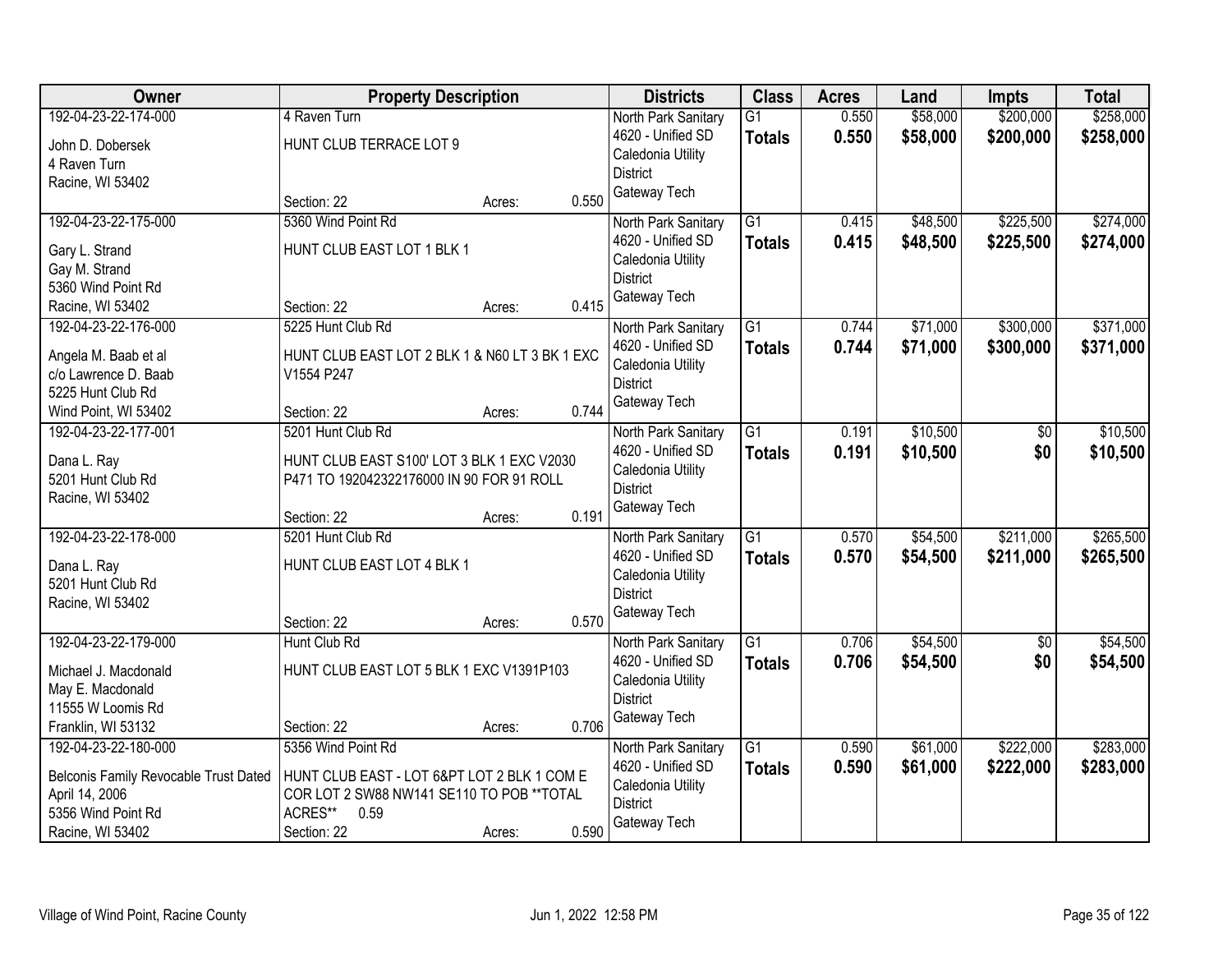| Owner                   | <b>Property Description</b>                 |        |       | <b>Districts</b>                         | <b>Class</b>    | <b>Acres</b> | Land     | <b>Impts</b> | <b>Total</b> |
|-------------------------|---------------------------------------------|--------|-------|------------------------------------------|-----------------|--------------|----------|--------------|--------------|
| 192-04-23-22-181-000    | 5350 Wind Point Rd                          |        |       | North Park Sanitary                      | $\overline{G1}$ | 0.458        | \$52,000 | \$324,000    | \$376,000    |
| Emeric W. Rokay         | HUNT CLUB EAST LOT 7 BLK 1                  |        |       | 4620 - Unified SD                        | <b>Totals</b>   | 0.458        | \$52,000 | \$324,000    | \$376,000    |
| Elizabeth C. Waterfall  |                                             |        |       | Caledonia Utility                        |                 |              |          |              |              |
| 5350 Wind Point Rd      |                                             |        |       | <b>District</b>                          |                 |              |          |              |              |
| Racine, WI 53402        | Section: 22                                 | Acres: | 0.458 | Gateway Tech                             |                 |              |          |              |              |
| 192-04-23-22-182-000    | 12 Red Wing Ln                              |        |       | North Park Sanitary                      | $\overline{G1}$ | 0.566        | \$59,500 | \$347,000    | \$406,500    |
|                         |                                             |        |       | 4620 - Unified SD                        | <b>Totals</b>   | 0.566        | \$59,500 | \$347,000    | \$406,500    |
| Ronald G. Kingen        | HUNT CLUB EAST LOT 8 BLK 1                  |        |       | Caledonia Utility                        |                 |              |          |              |              |
| Dorthy J. Kingen        |                                             |        |       | <b>District</b>                          |                 |              |          |              |              |
| 12 Red Wing Ln          |                                             |        |       | Gateway Tech                             |                 |              |          |              |              |
| Racine, WI 53402        | Section: 22                                 | Acres: | 0.566 |                                          |                 |              |          |              |              |
| 192-04-23-22-183-000    | 14 Redwing Ln                               |        |       | North Park Sanitary                      | G1              | 0.573        | \$55,000 | \$232,500    | \$287,500    |
| Edward P. Guion         | HUNT CLUB EAST LOT 9 BLK 1                  |        |       | 4620 - Unified SD                        | <b>Totals</b>   | 0.573        | \$55,000 | \$232,500    | \$287,500    |
| Camille M. Jensen Guion |                                             |        |       | Caledonia Utility                        |                 |              |          |              |              |
| 14 Redwing Ln           |                                             |        |       | <b>District</b>                          |                 |              |          |              |              |
| Racine, WI 53402        | Section: 22                                 | Acres: | 0.573 | Gateway Tech                             |                 |              |          |              |              |
| 192-04-23-22-184-000    | 16 Redwing Ln                               |        |       | North Park Sanitary                      | $\overline{G1}$ | 0.799        | \$74,000 | \$258,500    | \$332,500    |
|                         |                                             |        |       | 4620 - Unified SD                        | <b>Totals</b>   | 0.799        | \$74,000 | \$258,500    | \$332,500    |
| Steven C. Johnson       | HUNT CLUB EAST LOT 10 BLK 1, PT LOT 5 BLK 1 |        |       | Caledonia Utility                        |                 |              |          |              |              |
| Molly L. Johnson        | COM 80'W OF SE COR LOT 10, W                |        |       | <b>District</b>                          |                 |              |          |              |              |
| 16 Redwing Ln           | 84', NW112', SE25', SE100', SE 60'TO POB    |        |       | Gateway Tech                             |                 |              |          |              |              |
| Racine, WI 53402        | Section: 22                                 | Acres: | 0.799 |                                          |                 |              |          |              |              |
| 192-04-23-22-185-000    | 17 Redwing Ln                               |        |       | North Park Sanitary                      | $\overline{G1}$ | 0.490        | \$54,000 | \$257,000    | \$311,000    |
| Helen J. Pugh           | HUNT CLUB EAST LOT 11 BLK 1                 |        |       | 4620 - Unified SD                        | <b>Totals</b>   | 0.490        | \$54,000 | \$257,000    | \$311,000    |
| 17 Redwing Ln           |                                             |        |       | Caledonia Utility                        |                 |              |          |              |              |
| Racine, WI 53402        |                                             |        |       | <b>District</b>                          |                 |              |          |              |              |
|                         | Section: 22                                 | Acres: | 0.490 | Gateway Tech                             |                 |              |          |              |              |
| 192-04-23-22-186-000    | 15 Red Wing Ln                              |        |       |                                          | $\overline{G1}$ | 0.690        | \$67,500 | \$357,000    | \$424,500    |
|                         |                                             |        |       | North Park Sanitary<br>4620 - Unified SD |                 |              |          |              |              |
| Barrett A. Christiansen | HUNT CLUB EAST LOT 12 BLK 1                 |        |       | Caledonia Utility                        | <b>Totals</b>   | 0.690        | \$67,500 | \$357,000    | \$424,500    |
| Leigh H. Christiansen   |                                             |        |       | <b>District</b>                          |                 |              |          |              |              |
| 15 Redwing Ln           |                                             |        |       | Gateway Tech                             |                 |              |          |              |              |
| Racine, WI 53402        | Section: 22                                 | Acres: | 0.690 |                                          |                 |              |          |              |              |
| 192-04-23-22-187-000    | 5348 Wind Point Rd                          |        |       | North Park Sanitary                      | $\overline{G1}$ | 0.501        | \$55,000 | \$245,500    | \$300,500    |
| Michael A. Walton       | HUNT CLUB EAST LOT 13 BLK 1                 |        |       | 4620 - Unified SD                        | <b>Totals</b>   | 0.501        | \$55,000 | \$245,500    | \$300,500    |
| Elizabeth A. Walton     |                                             |        |       | Caledonia Utility                        |                 |              |          |              |              |
| 5348 Wind Point Rd      |                                             |        |       | <b>District</b>                          |                 |              |          |              |              |
| Racine, WI 53402        | Section: 22                                 | Acres: | 0.501 | Gateway Tech                             |                 |              |          |              |              |
|                         |                                             |        |       |                                          |                 |              |          |              |              |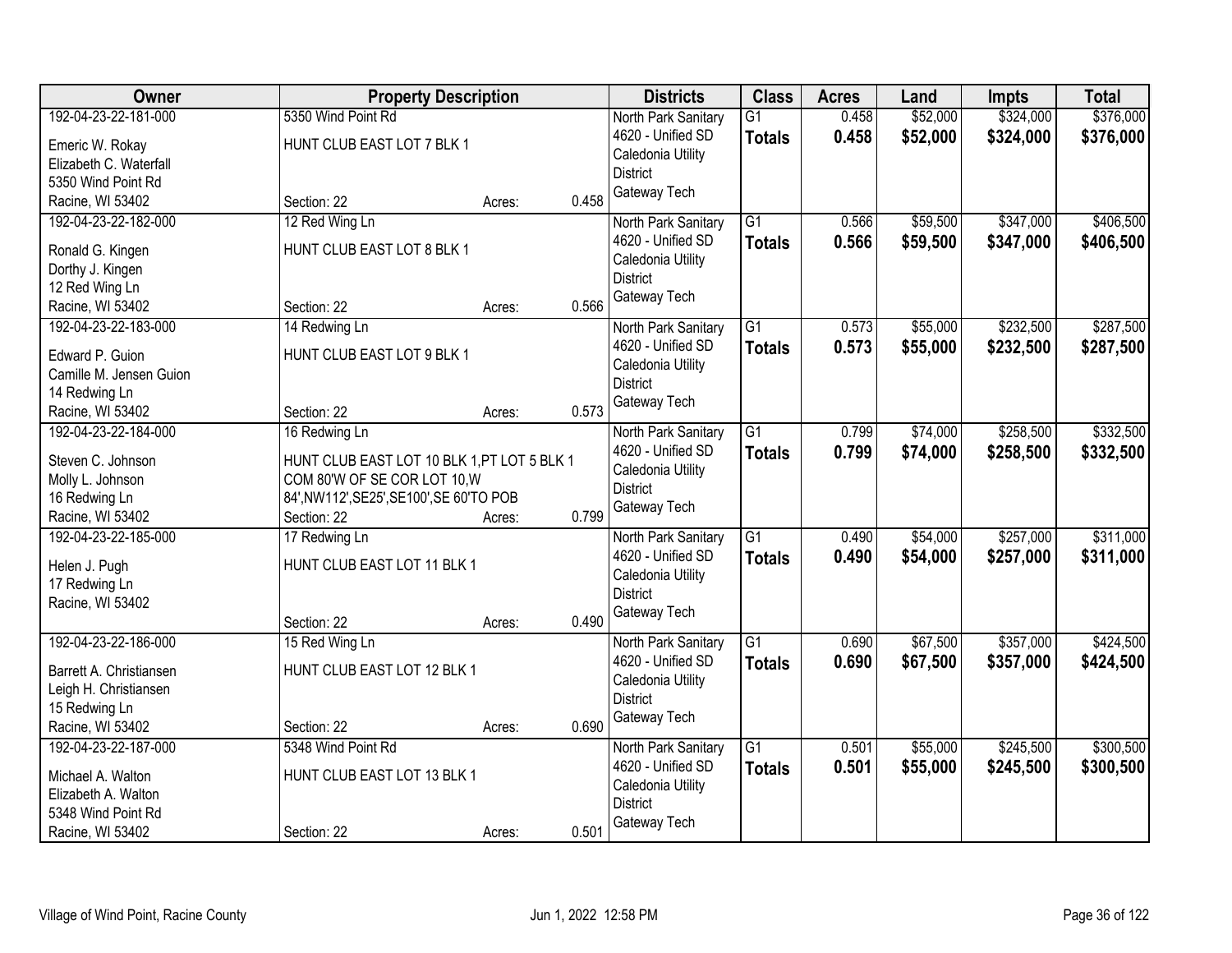| Owner                               | <b>Property Description</b>                     |        |       | <b>Districts</b>                         | <b>Class</b>    | <b>Acres</b> | Land      | <b>Impts</b> | <b>Total</b> |
|-------------------------------------|-------------------------------------------------|--------|-------|------------------------------------------|-----------------|--------------|-----------|--------------|--------------|
| 192-04-23-22-188-000                | 100 Raven Turn E                                |        |       | North Park Sanitary                      | $\overline{G1}$ | 0.772        | \$72,500  | \$275,500    | \$348,000    |
| <b>Albert Heldak</b>                | HUNT CLUB EAST LOT 1 BLK 2 & SLY 67 LOT 2 BLK 2 |        |       | 4620 - Unified SD                        | <b>Totals</b>   | 0.772        | \$72,500  | \$275,500    | \$348,000    |
| Agnieszka Z. Heldak                 |                                                 |        |       | Caledonia Utility                        |                 |              |           |              |              |
| 100 Raven Turn East                 |                                                 |        |       | <b>District</b>                          |                 |              |           |              |              |
| Wind Point, WI 53402                | Section: 22                                     | Acres: | 0.772 | Gateway Tech                             |                 |              |           |              |              |
| 192-04-23-22-190-000                | 106 Raven Turn E                                |        |       | North Park Sanitary                      | $\overline{G1}$ | 0.731        | \$111,000 | \$215,000    | \$326,000    |
|                                     |                                                 |        |       | 4620 - Unified SD                        | Totals          | 0.731        | \$111,000 | \$215,000    | \$326,000    |
| Oliver J. Kottke                    | HUNT CLUB EAST LOT 3&NLY68'LOT 2 BLK 2          |        |       | Caledonia Utility                        |                 |              |           |              |              |
| 106 Raven Turn East                 |                                                 |        |       | <b>District</b>                          |                 |              |           |              |              |
| Racine, WI 53402                    | Section: 22                                     | Acres: | 0.731 | Gateway Tech                             |                 |              |           |              |              |
| 192-04-23-22-191-000                | 5347 Wind Point Rd                              |        |       | North Park Sanitary                      | $\overline{G1}$ | 0.585        | \$60,500  | \$2,500      | \$63,000     |
|                                     |                                                 |        |       | 4620 - Unified SD                        |                 | 0.585        | \$60,500  |              |              |
| Hammes Trust & Hammes Trust Barbara | HUNT CLUB EAST LOT 1 BLK 3 & SWLY 20 LOT 2      |        |       | Caledonia Utility                        | <b>Totals</b>   |              |           | \$2,500      | \$63,000     |
| L & James R                         |                                                 |        |       | <b>District</b>                          |                 |              |           |              |              |
| 5347 Wind Point Rd                  |                                                 |        |       | Gateway Tech                             |                 |              |           |              |              |
| Racine, WI 53402                    | Section: 22                                     | Acres: | 0.585 |                                          |                 |              |           |              |              |
| 192-04-23-22-192-000                | 105 Raven Turn E                                |        |       | North Park Sanitary                      | $\overline{G1}$ | 0.559        | \$59,000  | \$6,000      | \$65,000     |
| Mark A. Reitman                     | HUNT CLUB EAST PT LTS 2 & 3 BLK 3 DAF BEG ON E  |        |       | 4620 - Unified SD                        | <b>Totals</b>   | 0.559        | \$59,000  | \$6,000      | \$65,000     |
| Janine A. Jaras                     | LN ST 20 NE OF SW COR LT 2 NE95 NELY 68 SE138   |        |       | Caledonia Utility                        |                 |              |           |              |              |
| 2909 Chatham St                     | SW 144 NW179 TO POB                             |        |       | <b>District</b>                          |                 |              |           |              |              |
| Racine, WI 53402                    | Section: 22                                     | Acres: | 0.559 | Gateway Tech                             |                 |              |           |              |              |
| 192-04-23-22-200-000                | 99 Eldorado Dr                                  |        |       | North Park Sanitary                      | $\overline{G1}$ | 0.448        | \$48,000  | \$145,500    | \$193,500    |
|                                     |                                                 |        |       | 4620 - Unified SD                        | <b>Totals</b>   | 0.448        | \$48,000  | \$145,500    | \$193,500    |
| Matthew J. Geisler                  | SANDYHURST MANOR LOT 1 BLK 1                    |        |       | Caledonia Utility                        |                 |              |           |              |              |
| Lori A. Geisler                     |                                                 |        |       | <b>District</b>                          |                 |              |           |              |              |
| 99 Eldorado Dr<br>Racine, WI 53402  | Section: 22                                     | Acres: | 0.448 | Gateway Tech                             |                 |              |           |              |              |
| 192-04-23-22-201-000                | 107 Eldorado Dr                                 |        |       |                                          | $\overline{G1}$ | 0.386        | \$42,500  | \$188,500    | \$231,000    |
|                                     |                                                 |        |       | North Park Sanitary<br>4620 - Unified SD |                 |              |           |              |              |
| Christopher A. Koontz               | SANDYHURST MANOR LOT 2 BLK 1                    |        |       | Caledonia Utility                        | <b>Totals</b>   | 0.386        | \$42,500  | \$188,500    | \$231,000    |
| 107 El Dorado Dr                    |                                                 |        |       | <b>District</b>                          |                 |              |           |              |              |
| Racine, WI 53402                    |                                                 |        |       | Gateway Tech                             |                 |              |           |              |              |
|                                     | Section: 22                                     | Acres: | 0.386 |                                          |                 |              |           |              |              |
| 192-04-23-22-202-000                | 115 Eldorado Dr                                 |        |       | North Park Sanitary                      | $\overline{G1}$ | 0.370        | \$41,000  | \$177,500    | \$218,500    |
| <b>Emily Putz</b>                   | SANDYHURST MANOR LOT 3 BLK 1                    |        |       | 4620 - Unified SD                        | Totals          | 0.370        | \$41,000  | \$177,500    | \$218,500    |
| 115 Eldorado Dr                     |                                                 |        |       | Caledonia Utility                        |                 |              |           |              |              |
| Racine, WI 53402                    |                                                 |        |       | <b>District</b>                          |                 |              |           |              |              |
|                                     | Section: 22                                     | Acres: | 0.370 | Gateway Tech                             |                 |              |           |              |              |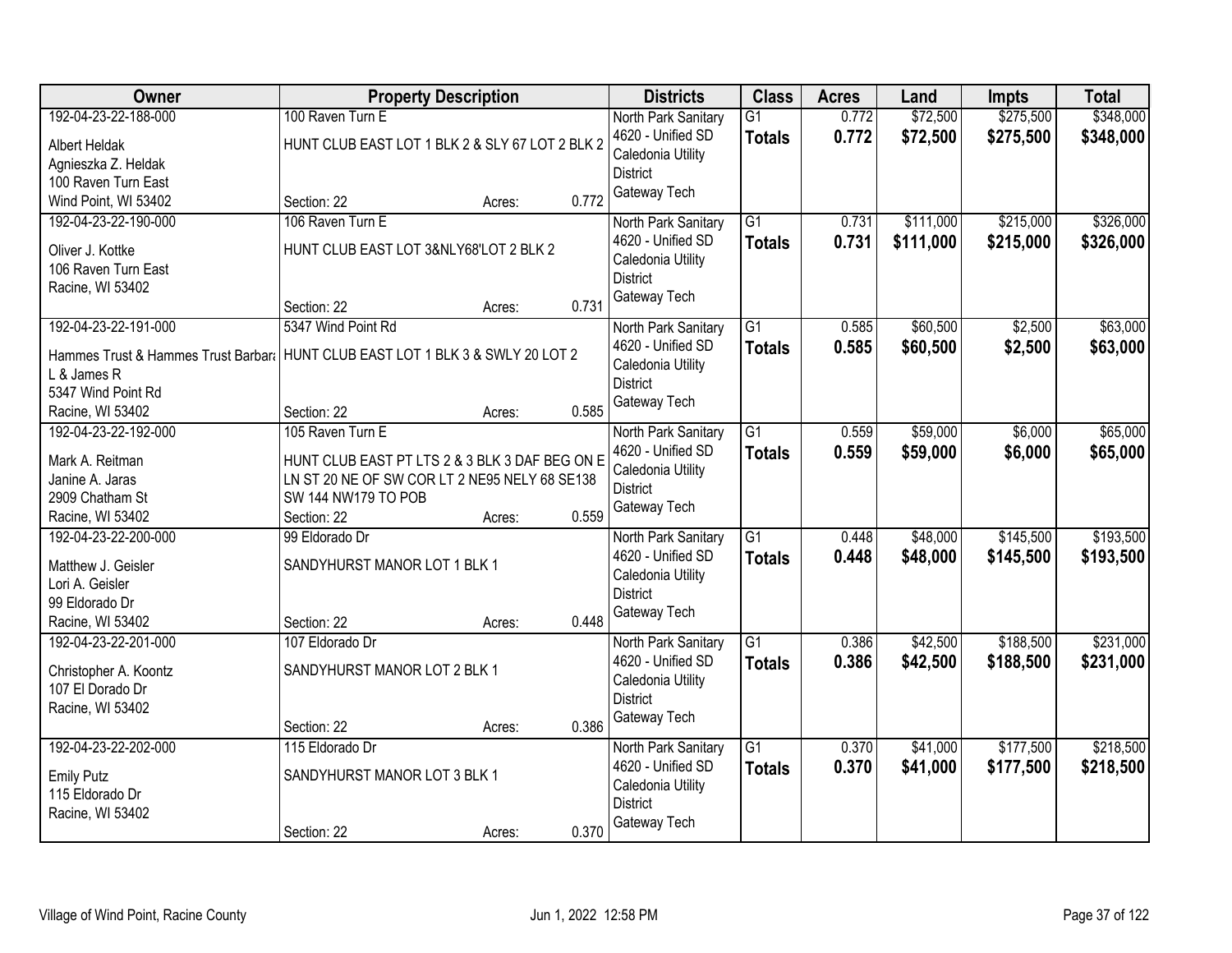| <b>Owner</b>                       |                               | <b>Property Description</b> |       | <b>Districts</b>    | <b>Class</b>    | <b>Acres</b> | Land     | Impts     | <b>Total</b> |
|------------------------------------|-------------------------------|-----------------------------|-------|---------------------|-----------------|--------------|----------|-----------|--------------|
| 192-04-23-22-203-000               | 127 Eldorado Dr               |                             |       | North Park Sanitary | $\overline{G1}$ | 0.370        | \$41,000 | \$204,500 | \$245,500    |
| Dennis Mcgoldrick                  | SANDYHURST MANOR LOT 4 BLK 1  |                             |       | 4620 - Unified SD   | <b>Totals</b>   | 0.370        | \$41,000 | \$204,500 | \$245,500    |
| Marilyn J. Mcgoldrick              |                               |                             |       | Caledonia Utility   |                 |              |          |           |              |
| 127 Eldorado Dr                    |                               |                             |       | <b>District</b>     |                 |              |          |           |              |
| Racine, WI 53402                   | Section: 22                   | Acres:                      | 0.370 | Gateway Tech        |                 |              |          |           |              |
| 192-04-23-22-204-000               | 139 Eldorado Dr               |                             |       | North Park Sanitary | $\overline{G1}$ | 0.370        | \$41,000 | \$218,500 | \$259,500    |
| Ralph Cifuno                       | SANDYHURST MANOR LOT 5 BLK 1  |                             |       | 4620 - Unified SD   | <b>Totals</b>   | 0.370        | \$41,000 | \$218,500 | \$259,500    |
| Carmela Cifuno                     |                               |                             |       | Caledonia Utility   |                 |              |          |           |              |
| 139 Eldorado Dr                    |                               |                             |       | <b>District</b>     |                 |              |          |           |              |
| Racine, WI 53402                   | Section: 22                   | Acres:                      | 0.370 | Gateway Tech        |                 |              |          |           |              |
| 192-04-23-22-205-000               | 151 Eldorado Dr               |                             |       | North Park Sanitary | $\overline{G1}$ | 0.369        | \$41,000 | \$180,500 | \$221,500    |
| Aaron M. Bixby                     | SANDYHURST MANOR LOT 6 BLK 1  |                             |       | 4620 - Unified SD   | <b>Totals</b>   | 0.369        | \$41,000 | \$180,500 | \$221,500    |
| Mary M. Bixby                      |                               |                             |       | Caledonia Utility   |                 |              |          |           |              |
| 151 Eldorado Dr                    |                               |                             |       | <b>District</b>     |                 |              |          |           |              |
| Racine, WI 53402                   | Section: 22                   | Acres:                      | 0.369 | Gateway Tech        |                 |              |          |           |              |
| 192-04-23-22-206-000               | 5138 Starlight Dr             |                             |       | North Park Sanitary | G1              | 0.364        | \$40,500 | \$184,500 | \$225,000    |
| Sam Kendall                        | SANDYHURST MANOR LOT 7 BLK 1  |                             |       | 4620 - Unified SD   | <b>Totals</b>   | 0.364        | \$40,500 | \$184,500 | \$225,000    |
| 5138 Starlight Dr                  |                               |                             |       | Caledonia Utility   |                 |              |          |           |              |
| Racine, WI 53402                   |                               |                             |       | <b>District</b>     |                 |              |          |           |              |
|                                    | Section: 22                   | Acres:                      | 0.364 | Gateway Tech        |                 |              |          |           |              |
| 192-04-23-22-207-000               | 140 Holiday Dr                |                             |       | North Park Sanitary | $\overline{G1}$ | 0.358        | \$40,000 | \$231,000 | \$271,000    |
| David N. Hartley                   | SANDYHURST MANOR LOT 8 BLK 1  |                             |       | 4620 - Unified SD   | Totals          | 0.358        | \$40,000 | \$231,000 | \$271,000    |
| Patricia O. Hartley                |                               |                             |       | Caledonia Utility   |                 |              |          |           |              |
| 140 Holiday Dr                     |                               |                             |       | <b>District</b>     |                 |              |          |           |              |
| Racine, WI 53402                   | Section: 22                   | Acres:                      | 0.358 | Gateway Tech        |                 |              |          |           |              |
| 192-04-23-22-208-000               | 122 Holiday Dr                |                             |       | North Park Sanitary | $\overline{G1}$ | 0.358        | \$40,000 | \$171,000 | \$211,000    |
| Maria M. Oolders                   | SANDYHURST MANOR LOT 9 BLK 1  |                             |       | 4620 - Unified SD   | <b>Totals</b>   | 0.358        | \$40,000 | \$171,000 | \$211,000    |
| 122 Holiday Dr                     |                               |                             |       | Caledonia Utility   |                 |              |          |           |              |
| Wind Point, WI 53402               |                               |                             |       | <b>District</b>     |                 |              |          |           |              |
|                                    | Section: 22                   | Acres:                      | 0.358 | Gateway Tech        |                 |              |          |           |              |
| 192-04-23-22-209-000               | 114 Holiday Dr                |                             |       | North Park Sanitary | $\overline{G1}$ | 0.358        | \$40,000 | \$118,500 | \$158,500    |
| Buchaklian Trust John J & Cheryl L | SANDYHURST MANOR LOT 10 BLK 1 |                             |       | 4620 - Unified SD   | <b>Totals</b>   | 0.358        | \$40,000 | \$118,500 | \$158,500    |
| 114 Holiday Dr                     |                               |                             |       | Caledonia Utility   |                 |              |          |           |              |
| Racine, WI 53402                   |                               |                             |       | <b>District</b>     |                 |              |          |           |              |
|                                    | Section: 22                   | Acres:                      | 0.358 | Gateway Tech        |                 |              |          |           |              |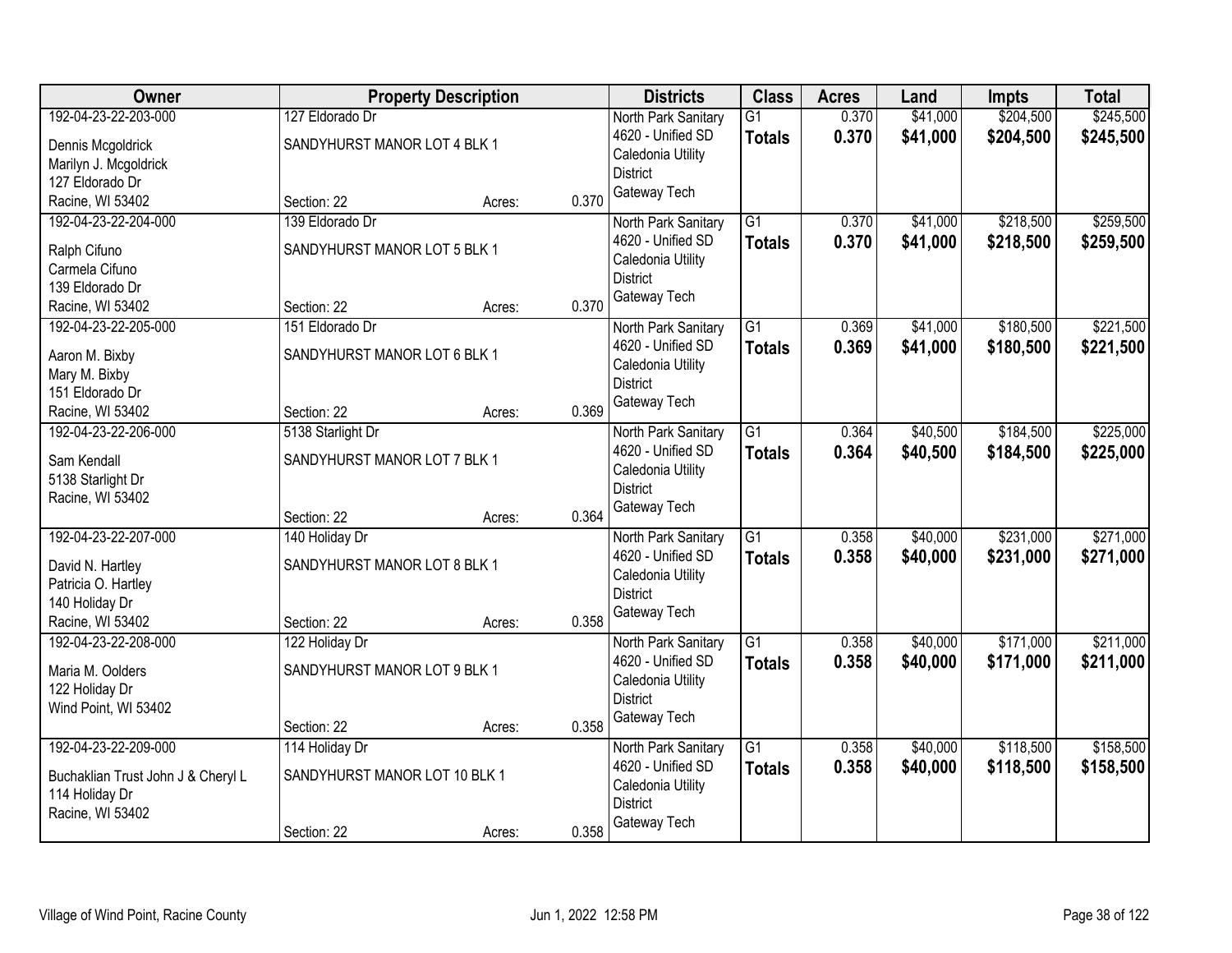| Owner                            |                               | <b>Property Description</b> |       | <b>Districts</b>                       | <b>Class</b>    | <b>Acres</b> | Land     | <b>Impts</b>   | <b>Total</b> |
|----------------------------------|-------------------------------|-----------------------------|-------|----------------------------------------|-----------------|--------------|----------|----------------|--------------|
| 192-04-23-22-210-000             | 106 Holiday Dr                |                             |       | North Park Sanitary                    | $\overline{G1}$ | 0.351        | \$39,000 | \$151,500      | \$190,500    |
| Eric R. Christensen              | SANDYHURST MANOR LOT 11 BLK 1 |                             |       | 4620 - Unified SD                      | <b>Totals</b>   | 0.351        | \$39,000 | \$151,500      | \$190,500    |
| Kimberlee S. Christensen         |                               |                             |       | Caledonia Utility                      |                 |              |          |                |              |
| 106 Holiday Dr                   |                               |                             |       | <b>District</b>                        |                 |              |          |                |              |
| Racine, WI 53402                 | Section: 22                   | Acres:                      | 0.351 | Gateway Tech                           |                 |              |          |                |              |
| 192-04-23-22-211-000             | 5142 Citation Dr              |                             |       | North Park Sanitary                    | $\overline{G1}$ | 0.451        | \$48,000 | \$199,500      | \$247,500    |
| Andre C. Antreassian             | SANDYHURST MANOR LOT 12 BLK 1 |                             |       | 4620 - Unified SD                      | <b>Totals</b>   | 0.451        | \$48,000 | \$199,500      | \$247,500    |
| Lori R. Antreassian              |                               |                             |       | Caledonia Utility                      |                 |              |          |                |              |
| 5142 Citation Dr                 |                               |                             |       | <b>District</b>                        |                 |              |          |                |              |
| Racine, WI 53402                 | Section: 22                   | Acres:                      | 0.451 | Gateway Tech                           |                 |              |          |                |              |
| 192-04-23-22-212-000             | 5130 Citation Dr              |                             |       | North Park Sanitary                    | $\overline{G1}$ | 0.354        | \$39,500 | \$175,000      | \$214,500    |
| Pettibone Revocable Trust        | SANDYHURST MANOR LOT 13 BLK 1 |                             |       | 4620 - Unified SD                      | <b>Totals</b>   | 0.354        | \$39,500 | \$175,000      | \$214,500    |
| 5130 Citation Dr                 |                               |                             |       | Caledonia Utility                      |                 |              |          |                |              |
| Racine, WI 53402                 |                               |                             |       | <b>District</b>                        |                 |              |          |                |              |
|                                  | Section: 22                   | Acres:                      | 0.354 | Gateway Tech                           |                 |              |          |                |              |
| 192-04-23-22-213-000             | 5116 Citation Dr              |                             |       | North Park Sanitary                    | G1              | 0.358        | \$26,500 | $\frac{1}{20}$ | \$26,500     |
| Richard D. Garrett               | SANDYHURST MANOR LOT 14 BLK 1 |                             |       | 4620 - Unified SD                      | <b>Totals</b>   | 0.358        | \$26,500 | \$0            | \$26,500     |
| 5116 Citation Dr                 |                               |                             |       | Caledonia Utility                      |                 |              |          |                |              |
| Wind Point, WI 53402             |                               |                             |       | <b>District</b>                        |                 |              |          |                |              |
|                                  | Section: 22                   | Acres:                      | 0.358 | Gateway Tech                           |                 |              |          |                |              |
| 192-04-23-22-214-000             | 5116 Citation Dr              |                             |       | North Park Sanitary                    | $\overline{G1}$ | 0.358        | \$40,000 | \$271,000      | \$311,000    |
|                                  |                               |                             |       | 4620 - Unified SD                      | <b>Totals</b>   | 0.358        | \$40,000 | \$271,000      | \$311,000    |
| Richard D. Garrett               | SANDYHURST MANOR LOT 15 BLK 1 |                             |       | Caledonia Utility                      |                 |              |          |                |              |
| 5116 Citation Dr                 |                               |                             |       | <b>District</b>                        |                 |              |          |                |              |
| Wind Point, WI 53402             | Section: 22                   |                             | 0.358 | Gateway Tech                           |                 |              |          |                |              |
| 192-04-23-22-215-000             | 5048 Citation Dr              | Acres:                      |       | North Park Sanitary                    | $\overline{G1}$ | 0.358        | \$40,000 | \$249,000      | \$289,000    |
|                                  |                               |                             |       | 4620 - Unified SD                      | <b>Totals</b>   | 0.358        | \$40,000 | \$249,000      | \$289,000    |
| Siegert Trust Robert F & Susan K | SANDYHURST MANOR LOT 16 BLK 1 |                             |       | Caledonia Utility                      |                 |              |          |                |              |
| 5048 Citation Dr                 |                               |                             |       | <b>District</b>                        |                 |              |          |                |              |
| Racine, WI 53402                 |                               |                             |       | Gateway Tech                           |                 |              |          |                |              |
|                                  | Section: 22                   | Acres:                      | 0.358 |                                        |                 |              |          |                |              |
| 192-04-23-22-216-000             | 5022 Citation Dr              |                             |       | North Park Sanitary                    | $\overline{G1}$ | 0.406        | \$44,000 | \$156,500      | \$200,500    |
| John E. Koors                    | SANDYHURST MANOR LOT 17 BLK 1 |                             |       | 4620 - Unified SD<br>Caledonia Utility | <b>Totals</b>   | 0.406        | \$44,000 | \$156,500      | \$200,500    |
| Mary Koors                       |                               |                             |       | <b>District</b>                        |                 |              |          |                |              |
| 5022 Citation Dr                 |                               |                             |       | Gateway Tech                           |                 |              |          |                |              |
| Racine, WI 53402                 | Section: 22                   | Acres:                      | 0.406 |                                        |                 |              |          |                |              |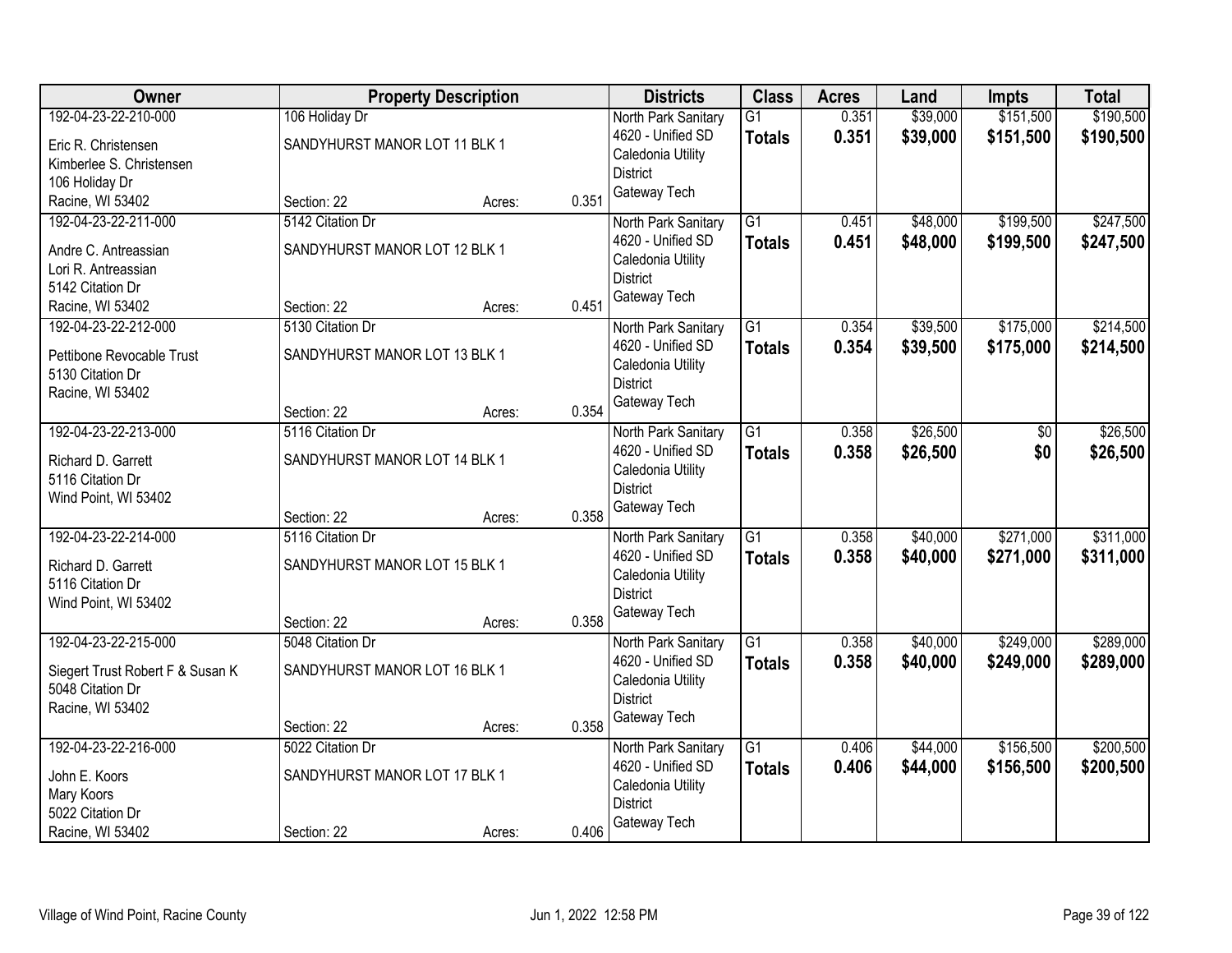| Owner                                 |                               | <b>Property Description</b> |       | <b>Districts</b>    | <b>Class</b>    | <b>Acres</b> | Land     | <b>Impts</b> | <b>Total</b> |
|---------------------------------------|-------------------------------|-----------------------------|-------|---------------------|-----------------|--------------|----------|--------------|--------------|
| 192-04-23-22-217-000                  | 101 White Sand Ln             |                             |       | North Park Sanitary | G <sub>1</sub>  | 0.467        | \$49,500 | \$139,000    | \$188,500    |
| James J & Cynthia B Olson Revocable   | SANDYHURST MANOR LOT 18 BLK 1 |                             |       | 4620 - Unified SD   | <b>Totals</b>   | 0.467        | \$49,500 | \$139,000    | \$188,500    |
| Trust                                 |                               |                             |       | Caledonia Utility   |                 |              |          |              |              |
| 101 White Sand Ln                     |                               |                             |       | <b>District</b>     |                 |              |          |              |              |
| Racine, WI 53402                      | Section: 22                   | Acres:                      | 0.467 | Gateway Tech        |                 |              |          |              |              |
| 192-04-23-22-218-000                  | 107 White Sand Ln             |                             |       | North Park Sanitary | $\overline{G1}$ | 0.394        | \$43,000 | \$147,500    | \$190,500    |
|                                       |                               |                             |       | 4620 - Unified SD   | <b>Totals</b>   | 0.394        | \$43,000 | \$147,500    | \$190,500    |
| Poquette Family Trust Dtd 10/17/2011  | SANDYHURST MANOR LOT 19 BLK 1 |                             |       | Caledonia Utility   |                 |              |          |              |              |
| 107 White Sand Ln<br>Racine, WI 53402 |                               |                             |       | <b>District</b>     |                 |              |          |              |              |
|                                       | Section: 22                   | Acres:                      | 0.394 | Gateway Tech        |                 |              |          |              |              |
| 192-04-23-22-219-000                  | 115 White Sand Ln             |                             |       | North Park Sanitary | $\overline{G1}$ | 0.378        | \$41,500 | \$208,000    | \$249,500    |
|                                       |                               |                             |       | 4620 - Unified SD   | <b>Totals</b>   | 0.378        | \$41,500 | \$208,000    | \$249,500    |
| Richard A. Pierce-Ruhland             | SANDYHURST MANOR LOT 20 BLK 1 |                             |       | Caledonia Utility   |                 |              |          |              |              |
| Susan A. Pierce-Ruhland               |                               |                             |       | <b>District</b>     |                 |              |          |              |              |
| 115 White Sand Ln E                   |                               |                             |       | Gateway Tech        |                 |              |          |              |              |
| Racine, WI 53402                      | Section: 22                   | Acres:                      | 0.378 |                     |                 |              |          |              |              |
| 192-04-23-22-220-000                  | 111 White Sand Ln             |                             |       | North Park Sanitary | G1              | 0.364        | \$40,500 | \$188,500    | \$229,000    |
| Eugene A & Jana J Gasiorkiewicz Joint | SANDYHURST MANOR LOT 21 BLK 1 |                             |       | 4620 - Unified SD   | <b>Totals</b>   | 0.364        | \$40,500 | \$188,500    | \$229,000    |
| Family Trust Date                     |                               |                             |       | Caledonia Utility   |                 |              |          |              |              |
| 111 White Sand Ln                     |                               |                             |       | <b>District</b>     |                 |              |          |              |              |
| Racine, WI 53402                      | Section: 22                   | Acres:                      | 0.364 | Gateway Tech        |                 |              |          |              |              |
| 192-04-23-22-221-000                  | 203 Eldorado Dr               |                             |       | North Park Sanitary | $\overline{G1}$ | 0.363        | \$40,500 | \$164,000    | \$204,500    |
| Jamie Aderhold                        | SANDYHURST MANOR LOT 1 BLK 2  |                             |       | 4620 - Unified SD   | Totals          | 0.363        | \$40,500 | \$164,000    | \$204,500    |
| Danielle Aderhold                     |                               |                             |       | Caledonia Utility   |                 |              |          |              |              |
| 203 Eldorado Dr                       |                               |                             |       | <b>District</b>     |                 |              |          |              |              |
| Racine, WI 53402                      | Section: 22                   | Acres:                      | 0.363 | Gateway Tech        |                 |              |          |              |              |
| 192-04-23-22-222-000                  | 5137 Starlight Dr             |                             |       | North Park Sanitary | $\overline{G1}$ | 0.358        | \$40,000 | \$172,000    | \$212,000    |
|                                       |                               |                             |       | 4620 - Unified SD   | <b>Totals</b>   | 0.358        | \$40,000 | \$172,000    | \$212,000    |
| Louis A. Bencriscutto                 | SANDYHURST MANOR LOT 2 BLK 2  |                             |       | Caledonia Utility   |                 |              |          |              |              |
| c/o Louis A. Bencriscutto             |                               |                             |       | <b>District</b>     |                 |              |          |              |              |
| 5137 Starlight Dr                     |                               |                             |       | Gateway Tech        |                 |              |          |              |              |
| Racine, WI 53402                      | Section: 22                   | Acres:                      | 0.358 |                     |                 |              |          |              |              |
| 192-04-23-22-223-000                  | 5131 Starlight Dr             |                             |       | North Park Sanitary | $\overline{G1}$ | 0.363        | \$40,500 | \$157,000    | \$197,500    |
| Steven J. Schoene                     | SANDYHURST MANOR LOT 3 BLK 2  |                             |       | 4620 - Unified SD   | <b>Totals</b>   | 0.363        | \$40,500 | \$157,000    | \$197,500    |
| Sandra J. Schoene                     |                               |                             |       | Caledonia Utility   |                 |              |          |              |              |
| 5131 Starlight Dr                     |                               |                             |       | <b>District</b>     |                 |              |          |              |              |
| Racine, WI 53402                      | Section: 22                   | Acres:                      | 0.363 | Gateway Tech        |                 |              |          |              |              |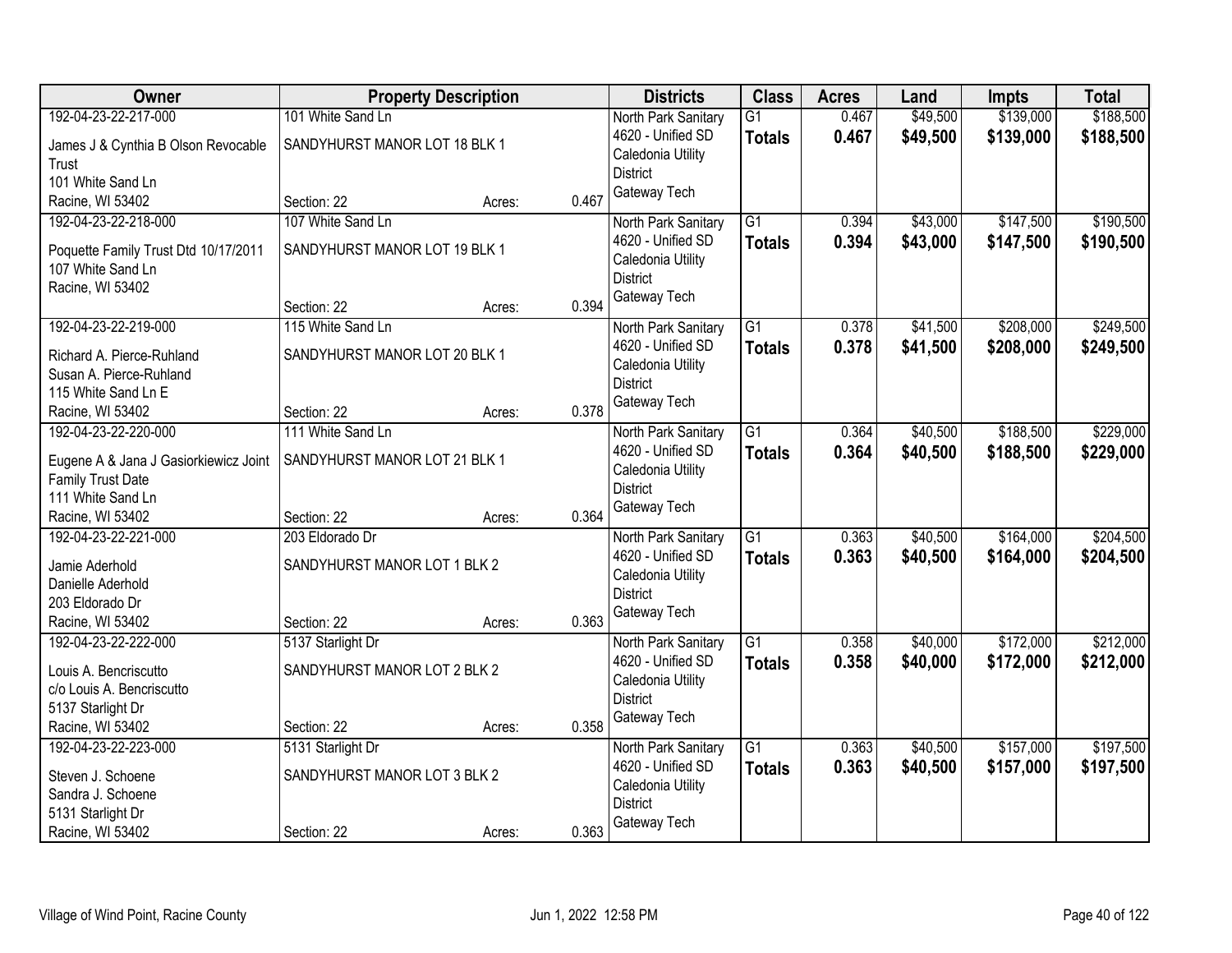| Owner                           |                              | <b>Property Description</b> |       | <b>Districts</b>                     | <b>Class</b>    | <b>Acres</b> | Land     | Impts     | <b>Total</b> |
|---------------------------------|------------------------------|-----------------------------|-------|--------------------------------------|-----------------|--------------|----------|-----------|--------------|
| 192-04-23-22-224-000            | 200 Old Pine Cir             |                             |       | North Park Sanitary                  | $\overline{G1}$ | 0.330        | \$37,000 | \$208,000 | \$245,000    |
| Charles R. Frost                | SANDYHURST MANOR LOT 4 BLK 2 |                             |       | 4620 - Unified SD                    | <b>Totals</b>   | 0.330        | \$37,000 | \$208,000 | \$245,000    |
| 200 Old Pine Cir                |                              |                             |       | Caledonia Utility                    |                 |              |          |           |              |
| Wind Point, WI 53402            |                              |                             |       | <b>District</b>                      |                 |              |          |           |              |
|                                 | Section: 22                  | Acres:                      | 0.330 | Gateway Tech                         |                 |              |          |           |              |
| 192-04-23-22-225-000            | 105 Holiday Dr               |                             |       | North Park Sanitary                  | $\overline{G1}$ | 0.352        | \$39,500 | \$190,000 | \$229,500    |
| James Dulka                     | SANDYHURST MANOR LOT 1 BLK 3 |                             |       | 4620 - Unified SD                    | <b>Totals</b>   | 0.352        | \$39,500 | \$190,000 | \$229,500    |
| 105 Holiday Dr                  |                              |                             |       | Caledonia Utility                    |                 |              |          |           |              |
| Racine, WI 53402                |                              |                             |       | <b>District</b>                      |                 |              |          |           |              |
|                                 | Section: 22                  | Acres:                      | 0.352 | Gateway Tech                         |                 |              |          |           |              |
| 192-04-23-22-226-000            | 109 Holiday Dr               |                             |       | North Park Sanitary                  | $\overline{G1}$ | 0.344        | \$38,500 | \$206,000 | \$244,500    |
| Nicholas A. Pitts               | SANDYHURST MANOR LOT 2 BLK 3 |                             |       | 4620 - Unified SD                    | <b>Totals</b>   | 0.344        | \$38,500 | \$206,000 | \$244,500    |
| Aliya J. Pitts                  |                              |                             |       | Caledonia Utility                    |                 |              |          |           |              |
| 109 Holiday Dr                  |                              |                             |       | <b>District</b>                      |                 |              |          |           |              |
| Wind Point, WI 53402            | Section: 22                  | Acres:                      | 0.344 | Gateway Tech                         |                 |              |          |           |              |
| 192-04-23-22-227-000            | 121 Holiday Dr               |                             |       | North Park Sanitary                  | G1              | 0.344        | \$38,500 | \$222,500 | \$261,000    |
| Robert J. Lindsay               | SANDYHURST MANOR LOT 3 BLK 3 |                             |       | 4620 - Unified SD                    | <b>Totals</b>   | 0.344        | \$38,500 | \$222,500 | \$261,000    |
| Jessica A. Knierim              |                              |                             |       | Caledonia Utility                    |                 |              |          |           |              |
| 121 Holiday Dr                  |                              |                             |       | <b>District</b>                      |                 |              |          |           |              |
| Racine, WI 53402                | Section: 22                  | Acres:                      | 0.344 | Gateway Tech                         |                 |              |          |           |              |
| 192-04-23-22-228-000            | 135 Holiday Dr               |                             |       | North Park Sanitary                  | $\overline{G1}$ | 0.344        | \$38,500 | \$178,500 | \$217,000    |
|                                 | SANDYHURST MANOR LOT 4 BLK 3 |                             |       | 4620 - Unified SD                    | <b>Totals</b>   | 0.344        | \$38,500 | \$178,500 | \$217,000    |
| Nalin M. Mehta<br>Usha N. Mehta |                              |                             |       | Caledonia Utility                    |                 |              |          |           |              |
| 135 Holiday Dr                  |                              |                             |       | <b>District</b>                      |                 |              |          |           |              |
| Racine, WI 53402                | Section: 22                  | Acres:                      | 0.344 | Gateway Tech                         |                 |              |          |           |              |
| 192-04-23-22-229-000            | 147 Holiday Dr               |                             |       | North Park Sanitary                  | $\overline{G1}$ | 0.364        | \$40,500 | \$192,500 | \$233,000    |
|                                 |                              |                             |       | 4620 - Unified SD                    | <b>Totals</b>   | 0.364        | \$40,500 | \$192,500 | \$233,000    |
| Kara K. Kading                  | SANDYHURST MANOR LOT 5 BLK 3 |                             |       | Caledonia Utility                    |                 |              |          |           |              |
| Philip A. Kading                |                              |                             |       | <b>District</b>                      |                 |              |          |           |              |
| 147 Holiday Dr                  |                              |                             |       | Gateway Tech                         |                 |              |          |           |              |
| Racine, WI 53402                | Section: 22                  | Acres:                      | 0.364 |                                      |                 |              |          |           |              |
| 192-04-23-22-230-000            | 150 Old Pine Cir             |                             |       | North Park Sanitary                  | $\overline{G1}$ | 0.368        | \$41,000 | \$182,000 | \$223,000    |
| Michael D. O'Laughlin           | SANDYHURST MANOR LOT 6 BLK 3 |                             |       | 4620 - Unified SD                    | <b>Totals</b>   | 0.368        | \$41,000 | \$182,000 | \$223,000    |
| Janice N. O'Laughlin            |                              |                             |       | Caledonia Utility<br><b>District</b> |                 |              |          |           |              |
| 150 Old Pine Cr                 |                              |                             |       | Gateway Tech                         |                 |              |          |           |              |
| Racine, WI 53402                | Section: 22                  | Acres:                      | 0.368 |                                      |                 |              |          |           |              |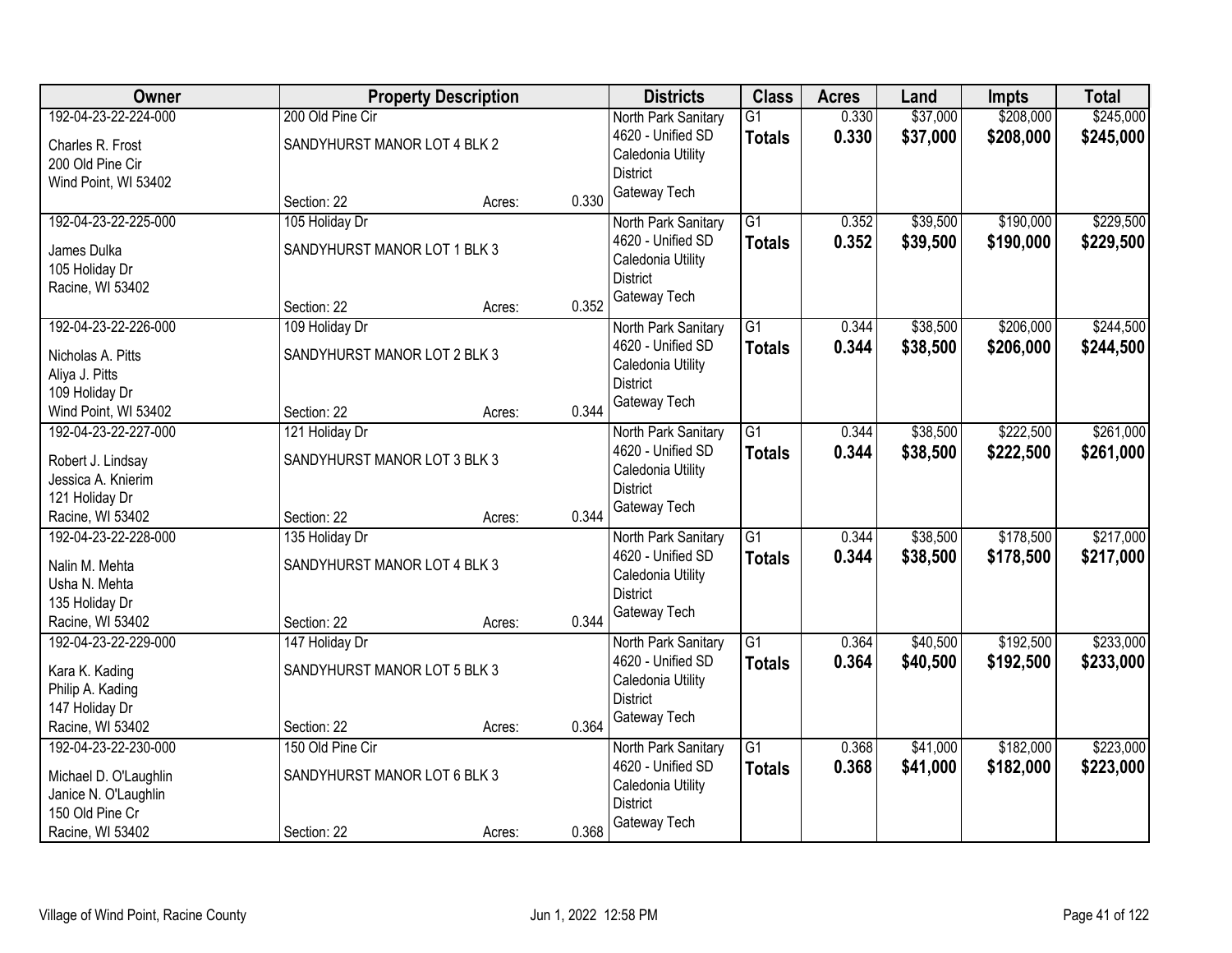| Owner                   |                               | <b>Property Description</b> |       | <b>Districts</b>                     | <b>Class</b>    | <b>Acres</b> | Land     | <b>Impts</b> | <b>Total</b> |
|-------------------------|-------------------------------|-----------------------------|-------|--------------------------------------|-----------------|--------------|----------|--------------|--------------|
| 192-04-23-22-231-000    | 138 Old Pine Cir              |                             |       | North Park Sanitary                  | $\overline{G1}$ | 0.359        | \$40,000 | \$233,000    | \$273,000    |
| Robert E. Benske        | SANDYHURST MANOR LOT 7 BLK 3  |                             |       | 4620 - Unified SD                    | <b>Totals</b>   | 0.359        | \$40,000 | \$233,000    | \$273,000    |
| Lecia J. Benske         |                               |                             |       | Caledonia Utility                    |                 |              |          |              |              |
| 138 Old Pine Cir        |                               |                             |       | <b>District</b>                      |                 |              |          |              |              |
| Racine, WI 53402        | Section: 22                   | Acres:                      | 0.359 | Gateway Tech                         |                 |              |          |              |              |
| 192-04-23-22-232-000    | 120 Old Pine Cir              |                             |       | North Park Sanitary                  | $\overline{G1}$ | 0.355        | \$39,500 | \$179,000    | \$218,500    |
| James D. Robinson       | SANDYHURST MANOR LOT 8 BLK 3  |                             |       | 4620 - Unified SD                    | <b>Totals</b>   | 0.355        | \$39,500 | \$179,000    | \$218,500    |
| Judith W. Robinson      |                               |                             |       | Caledonia Utility                    |                 |              |          |              |              |
| 120 Old Pine Cir        |                               |                             |       | <b>District</b>                      |                 |              |          |              |              |
| Racine, WI 53402        | Section: 22                   | Acres:                      | 0.355 | Gateway Tech                         |                 |              |          |              |              |
| 192-04-23-22-233-000    | 108 Old Pine Cir              |                             |       | North Park Sanitary                  | $\overline{G1}$ | 0.351        | \$39,000 | \$202,500    | \$241,500    |
|                         |                               |                             |       | 4620 - Unified SD                    | <b>Totals</b>   | 0.351        | \$39,000 | \$202,500    | \$241,500    |
| Clint W. Kuhn           | SANDYHURST MANOR LOT 9 BLK 3  |                             |       | Caledonia Utility                    |                 |              |          |              |              |
| Stephanie L. Kuhn       |                               |                             |       | <b>District</b>                      |                 |              |          |              |              |
| 108 Old Pine Cir        |                               |                             |       | Gateway Tech                         |                 |              |          |              |              |
| Racine, WI 53402        | Section: 22                   | Acres:                      | 0.351 |                                      |                 |              |          |              |              |
| 192-04-23-22-234-000    | 102 Old Pine Cir              |                             |       | North Park Sanitary                  | G1              | 0.361        | \$40,000 | \$158,500    | \$198,500    |
| Kevin J. Kegerreis      | SANDYHURST MANOR LOT 10 BLK 3 |                             |       | 4620 - Unified SD                    | <b>Totals</b>   | 0.361        | \$40,000 | \$158,500    | \$198,500    |
| 102 Old Pine Cr         |                               |                             |       | Caledonia Utility<br><b>District</b> |                 |              |          |              |              |
| Racine, WI 53402        |                               |                             |       | Gateway Tech                         |                 |              |          |              |              |
|                         | Section: 22                   | Acres:                      | 0.361 |                                      |                 |              |          |              |              |
| 192-04-23-22-235-000    | 207 Old Pine Cir              |                             |       | North Park Sanitary                  | $\overline{G1}$ | 0.488        | \$51,000 | \$164,000    | \$215,000    |
| Murphy Trust Patricia M | SANDYHURST MANOR LOT 1 BLK 4  |                             |       | 4620 - Unified SD                    | Totals          | 0.488        | \$51,000 | \$164,000    | \$215,000    |
| 207 Old Pine Cr         |                               |                             |       | Caledonia Utility                    |                 |              |          |              |              |
| Racine, WI 53402        |                               |                             |       | <b>District</b>                      |                 |              |          |              |              |
|                         | Section: 22                   | Acres:                      | 0.488 | Gateway Tech                         |                 |              |          |              |              |
| 192-04-23-22-236-000    | 149 Old Pine Cir              |                             |       | North Park Sanitary                  | $\overline{G1}$ | 0.384        | \$42,000 | \$176,000    | \$218,000    |
| Linda M. Lehrmann       | SANDYHURST MANOR LOT 2 BLK 4  |                             |       | 4620 - Unified SD                    | <b>Totals</b>   | 0.384        | \$42,000 | \$176,000    | \$218,000    |
| James R. Lehrmann       |                               |                             |       | Caledonia Utility                    |                 |              |          |              |              |
| 149 Old Pine Cir        |                               |                             |       | <b>District</b>                      |                 |              |          |              |              |
| Racine, WI 53402        | Section: 22                   | Acres:                      | 0.384 | Gateway Tech                         |                 |              |          |              |              |
| 192-04-23-22-237-000    | 141 Old Pine Cir              |                             |       | North Park Sanitary                  | $\overline{G1}$ | 0.363        | \$40,500 | \$157,500    | \$198,000    |
|                         |                               |                             |       | 4620 - Unified SD                    | <b>Totals</b>   | 0.363        | \$40,500 | \$157,500    | \$198,000    |
| Peter K. Duchac et al   | SANDYHURST MANOR LOT 3 BLK 4  |                             |       | Caledonia Utility                    |                 |              |          |              |              |
| c/o Peter K. Duchac     |                               |                             |       | <b>District</b>                      |                 |              |          |              |              |
| 141 Old Pine Cir        |                               |                             |       | Gateway Tech                         |                 |              |          |              |              |
| Racine, WI 53402        | Section: 22                   | Acres:                      | 0.363 |                                      |                 |              |          |              |              |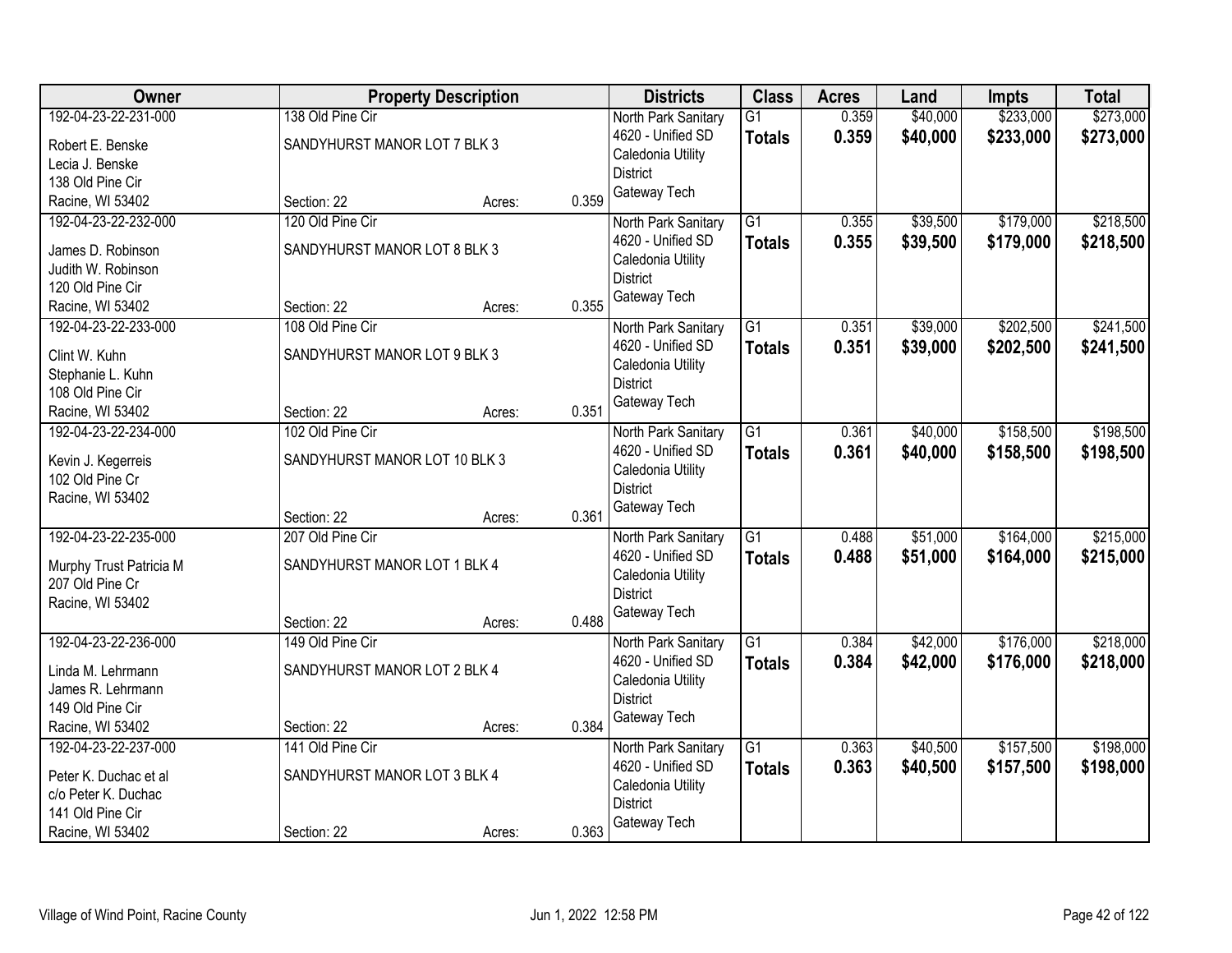| Owner                   |                               | <b>Property Description</b> |       | <b>Districts</b>                     | <b>Class</b>    | <b>Acres</b> | Land     | <b>Impts</b> | <b>Total</b> |
|-------------------------|-------------------------------|-----------------------------|-------|--------------------------------------|-----------------|--------------|----------|--------------|--------------|
| 192-04-23-22-238-000    | 135 Old Pine Cir              |                             |       | North Park Sanitary                  | $\overline{G1}$ | 0.381        | \$42,000 | \$168,500    | \$210,500    |
| James J. Trentadue      | SANDYHURST MANOR LOT 4 BLK 4  |                             |       | 4620 - Unified SD                    | <b>Totals</b>   | 0.381        | \$42,000 | \$168,500    | \$210,500    |
| Tiffanie L. Trentadue   |                               |                             |       | Caledonia Utility                    |                 |              |          |              |              |
| 135 Old Pine Cir        |                               |                             |       | <b>District</b>                      |                 |              |          |              |              |
| Racine, WI 53402        | Section: 22                   | Acres:                      | 0.381 | Gateway Tech                         |                 |              |          |              |              |
| 192-04-23-22-239-000    | 111 Old Pine Cir              |                             |       | North Park Sanitary                  | $\overline{G1}$ | 0.376        | \$41,500 | \$245,500    | \$287,000    |
|                         |                               |                             |       | 4620 - Unified SD                    | <b>Totals</b>   | 0.376        | \$41,500 | \$245,500    | \$287,000    |
| Cheryl Pedersen         | SANDYHURST MANOR LOT 5 BLK 4  |                             |       | Caledonia Utility                    |                 |              |          |              |              |
| Steve Pedersen          |                               |                             |       | <b>District</b>                      |                 |              |          |              |              |
| 111 Old Pine Cir        |                               |                             |       | Gateway Tech                         |                 |              |          |              |              |
| Racine, WI 53402        | Section: 22                   | Acres:                      | 0.376 |                                      |                 |              |          |              |              |
| 192-04-23-22-240-000    | 103 Old Pine Cir              |                             |       | North Park Sanitary                  | $\overline{G1}$ | 0.376        | \$41,500 | \$187,000    | \$228,500    |
| Justus B. Morgan        | SANDYHURST MANOR LOT 6 BLK 4  |                             |       | 4620 - Unified SD                    | <b>Totals</b>   | 0.376        | \$41,500 | \$187,000    | \$228,500    |
| Margaret J. Morgan      |                               |                             |       | Caledonia Utility                    |                 |              |          |              |              |
| 103 Old Pine Cr         |                               |                             |       | <b>District</b>                      |                 |              |          |              |              |
| Racine, WI 53402        | Section: 22                   | Acres:                      | 0.376 | Gateway Tech                         |                 |              |          |              |              |
| 192-04-23-22-241-000    | 104 White Sand Ln             |                             |       | North Park Sanitary                  | $\overline{G1}$ | 0.372        | \$41,000 | \$133,000    | \$174,000    |
|                         |                               |                             |       | 4620 - Unified SD                    | <b>Totals</b>   | 0.372        | \$41,000 | \$133,000    | \$174,000    |
| Benjamin E. Neal III    | SANDYHURST MANOR LOT 7 BLK 4  |                             |       | Caledonia Utility                    |                 |              |          |              |              |
| Catherine A. Neal       |                               |                             |       | <b>District</b>                      |                 |              |          |              |              |
| 104 White Sand Ln       |                               |                             | 0.372 | Gateway Tech                         |                 |              |          |              |              |
| Racine, WI 53402        | Section: 22                   | Acres:                      |       |                                      |                 |              |          |              |              |
| 192-04-23-22-242-000    | 112 White Sand Ln             |                             |       | North Park Sanitary                  | $\overline{G1}$ | 0.376        | \$41,500 | \$208,000    | \$249,500    |
| James M. Arens          | SANDYHURST MANOR LOT 8 BLK 4  |                             |       | 4620 - Unified SD                    | <b>Totals</b>   | 0.376        | \$41,500 | \$208,000    | \$249,500    |
| Julie A. Arens          |                               |                             |       | Caledonia Utility<br><b>District</b> |                 |              |          |              |              |
| 112 White Sand Ln       |                               |                             |       |                                      |                 |              |          |              |              |
| Racine, WI 53402        | Section: 22                   | Acres:                      | 0.376 | Gateway Tech                         |                 |              |          |              |              |
| 192-04-23-22-243-000    | 140 White Sand Ln             |                             |       | North Park Sanitary                  | $\overline{G1}$ | 0.381        | \$42,000 | \$128,500    | \$170,500    |
| Michael P. Chobanian    | SANDYHURST MANOR LOT 9 BLK 4  |                             |       | 4620 - Unified SD                    | <b>Totals</b>   | 0.381        | \$42,000 | \$128,500    | \$170,500    |
| 140 White Sand Ln       |                               |                             |       | Caledonia Utility                    |                 |              |          |              |              |
| Racine, WI 53402        |                               |                             |       | <b>District</b>                      |                 |              |          |              |              |
|                         | Section: 22                   | Acres:                      | 0.381 | Gateway Tech                         |                 |              |          |              |              |
| 192-04-23-22-244-000    | 146 White Sand Ln             |                             |       | North Park Sanitary                  | $\overline{G1}$ | 0.408        | \$44,500 | \$197,500    | \$242,000    |
|                         |                               |                             |       | 4620 - Unified SD                    | <b>Totals</b>   | 0.408        | \$44,500 | \$197,500    | \$242,000    |
| Keri J. Miller          | SANDYHURST MANOR LOT 10 BLK 4 |                             |       | Caledonia Utility                    |                 |              |          |              |              |
| Salvatore L. Pappalardo |                               |                             |       | <b>District</b>                      |                 |              |          |              |              |
| 146 White Sand Ln       |                               |                             |       | Gateway Tech                         |                 |              |          |              |              |
| Racine, WI 53402        | Section: 22                   | Acres:                      | 0.408 |                                      |                 |              |          |              |              |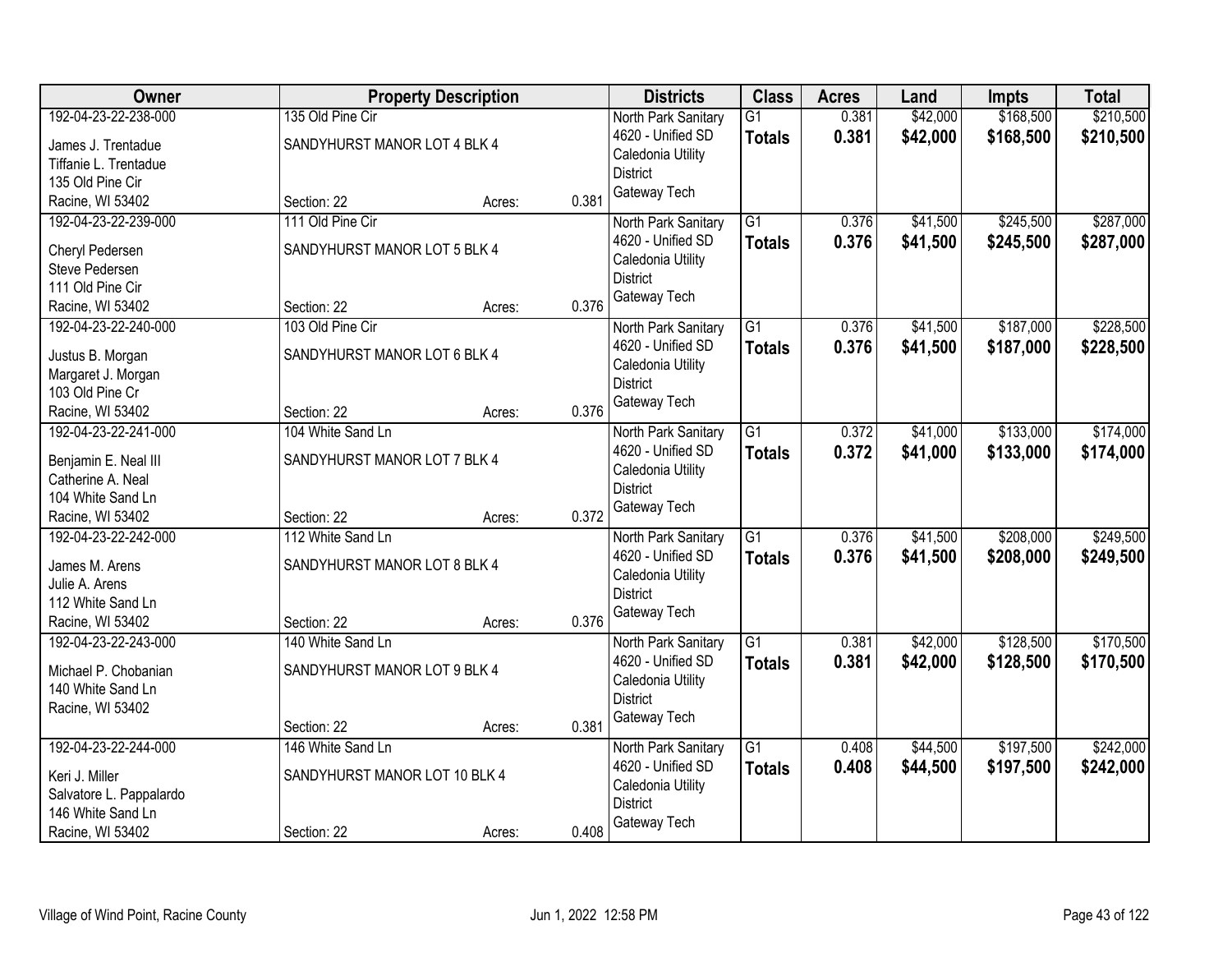| <b>Owner</b>                        |                                   | <b>Property Description</b> |       | <b>Districts</b>                     | <b>Class</b>    | <b>Acres</b> | Land     | <b>Impts</b> | <b>Total</b> |
|-------------------------------------|-----------------------------------|-----------------------------|-------|--------------------------------------|-----------------|--------------|----------|--------------|--------------|
| 192-04-23-22-245-010                | 2 Lake Pointe Cir                 |                             |       | North Park Sanitary                  | $\overline{G1}$ | 0.434        | \$50,000 | \$447,500    | \$497,500    |
| Benedetto F. Derango                | PT SW1/4 PIERSON POINT LOT 1 FROM |                             |       | 4620 - Unified SD                    | <b>Totals</b>   | 0.434        | \$50,000 | \$447,500    | \$497,500    |
| Silvana G. Derango                  | 192042322030000 IN 94 FOR 95 ROLL |                             |       | Caledonia Utility                    |                 |              |          |              |              |
| 2 Lake Pointe Cr                    |                                   |                             |       | <b>District</b>                      |                 |              |          |              |              |
| Racine, WI 53402                    | Section: 22                       | Acres:                      | 0.434 | Gateway Tech                         |                 |              |          |              |              |
| 192-04-23-22-245-020                | 4 Lake Pointe Cir                 |                             |       | North Park Sanitary                  | $\overline{G1}$ | 0.462        | \$52,000 | \$387,000    | \$439,000    |
|                                     |                                   |                             |       | 4620 - Unified SD                    | <b>Totals</b>   | 0.462        | \$52,000 | \$387,000    | \$439,000    |
| Elaine G Barry Survivors Trust      | PT SW1/4 PIERSON POINT LOT 2 FROM |                             |       | Caledonia Utility                    |                 |              |          |              |              |
| Elaine G. Barry<br>4 Lake Pointe Cr | 192042322030000 IN 94 FOR 95 ROLL |                             |       | <b>District</b>                      |                 |              |          |              |              |
| Racine, WI 53402                    | Section: 22                       | Acres:                      | 0.462 | Gateway Tech                         |                 |              |          |              |              |
| 192-04-23-22-245-030                | 6 Lake Pointe Cir                 |                             |       | North Park Sanitary                  | G1              | 0.870        | \$74,000 | \$232,500    | \$306,500    |
|                                     |                                   |                             |       | 4620 - Unified SD                    | <b>Totals</b>   | 0.870        | \$74,000 | \$232,500    | \$306,500    |
| James D & Sheryl A Meyer Revocable  | PT SW1/4 PIERSON POINT LOT 3 FROM |                             |       | Caledonia Utility                    |                 |              |          |              |              |
| Trust                               | 192042322030000 IN 94 FOR 95 ROLL |                             |       | <b>District</b>                      |                 |              |          |              |              |
| 6 Lake Pointe Cir                   |                                   |                             |       | Gateway Tech                         |                 |              |          |              |              |
| Racine, WI 53402                    | Section: 22                       | Acres:                      | 0.870 |                                      |                 |              |          |              |              |
| 192-04-23-22-245-040                | 8 Lake Pointe Cir                 |                             |       | North Park Sanitary                  | G1              | 0.792        | \$69,500 | \$394,000    | \$463,500    |
| John W. Gates                       | PT SW1/4 PIERSON POINT LOT 4 FROM |                             |       | 4620 - Unified SD                    | <b>Totals</b>   | 0.792        | \$69,500 | \$394,000    | \$463,500    |
| Jill V. Gates                       | 192042322030000 IN 94 FOR 95 ROLL |                             |       | Caledonia Utility                    |                 |              |          |              |              |
| 8 Lake Point Cr                     |                                   |                             |       | <b>District</b>                      |                 |              |          |              |              |
| Racine, WI 53402                    | Section: 22                       | Acres:                      | 0.792 | Gateway Tech                         |                 |              |          |              |              |
| 192-04-23-22-245-050                | 7 Lake Pointe Cir                 |                             |       | North Park Sanitary                  | $\overline{G1}$ | 1.212        | \$87,000 | \$76,500     | \$163,500    |
|                                     |                                   |                             |       | 4620 - Unified SD                    | <b>Totals</b>   | 1.212        | \$87,000 | \$76,500     | \$163,500    |
| Patrick G. Gaitens                  | PT SW1/4 PIERSON POINT LOT 5 FROM |                             |       | Caledonia Utility                    |                 |              |          |              |              |
| 7 Lake Pointe Cr                    | 192042322030000 IN 94 FOR 95 ROLL |                             |       | <b>District</b>                      |                 |              |          |              |              |
| Racine, WI 53402                    |                                   |                             |       | Gateway Tech                         |                 |              |          |              |              |
|                                     | Section: 22                       | Acres:                      | 1.212 |                                      |                 |              |          |              |              |
| 192-04-23-22-245-060                | 5 Lake Pointe Cir                 |                             |       | North Park Sanitary                  | $\overline{G1}$ | 0.519        | \$56,000 | \$401,500    | \$457,500    |
| Olesen Fam Trust Eric A & Lisa A    | PT SW1/4 PIERSON POINT LOT 6 FROM |                             |       | 4620 - Unified SD                    | <b>Totals</b>   | 0.519        | \$56,000 | \$401,500    | \$457,500    |
| 5 Lake Pointe Cir                   | 192042322030000 IN 94 FOR 95 ROLL |                             |       | Caledonia Utility<br><b>District</b> |                 |              |          |              |              |
| Racine, WI 53402                    |                                   |                             |       | Gateway Tech                         |                 |              |          |              |              |
|                                     | Section: 22                       | Acres:                      | 0.519 |                                      |                 |              |          |              |              |
| 192-04-23-22-245-070                | 3 Lake Pointe Cir                 |                             |       | North Park Sanitary                  | $\overline{G1}$ | 0.439        | \$50,500 | \$308,500    | \$359,000    |
| Michael W. Menzhuber                | PT SW1/4 PIERSON POINT LOT 7 FROM |                             |       | 4620 - Unified SD                    | <b>Totals</b>   | 0.439        | \$50,500 | \$308,500    | \$359,000    |
| Barbara J. Menzhuber                | 192042322030000 IN 94 FOR 95 ROLL |                             |       | Caledonia Utility                    |                 |              |          |              |              |
| 3 Lake Pointe Cir                   |                                   |                             |       | <b>District</b>                      |                 |              |          |              |              |
| Racine, WI 53402                    | Section: 22                       | Acres:                      | 0.439 | Gateway Tech                         |                 |              |          |              |              |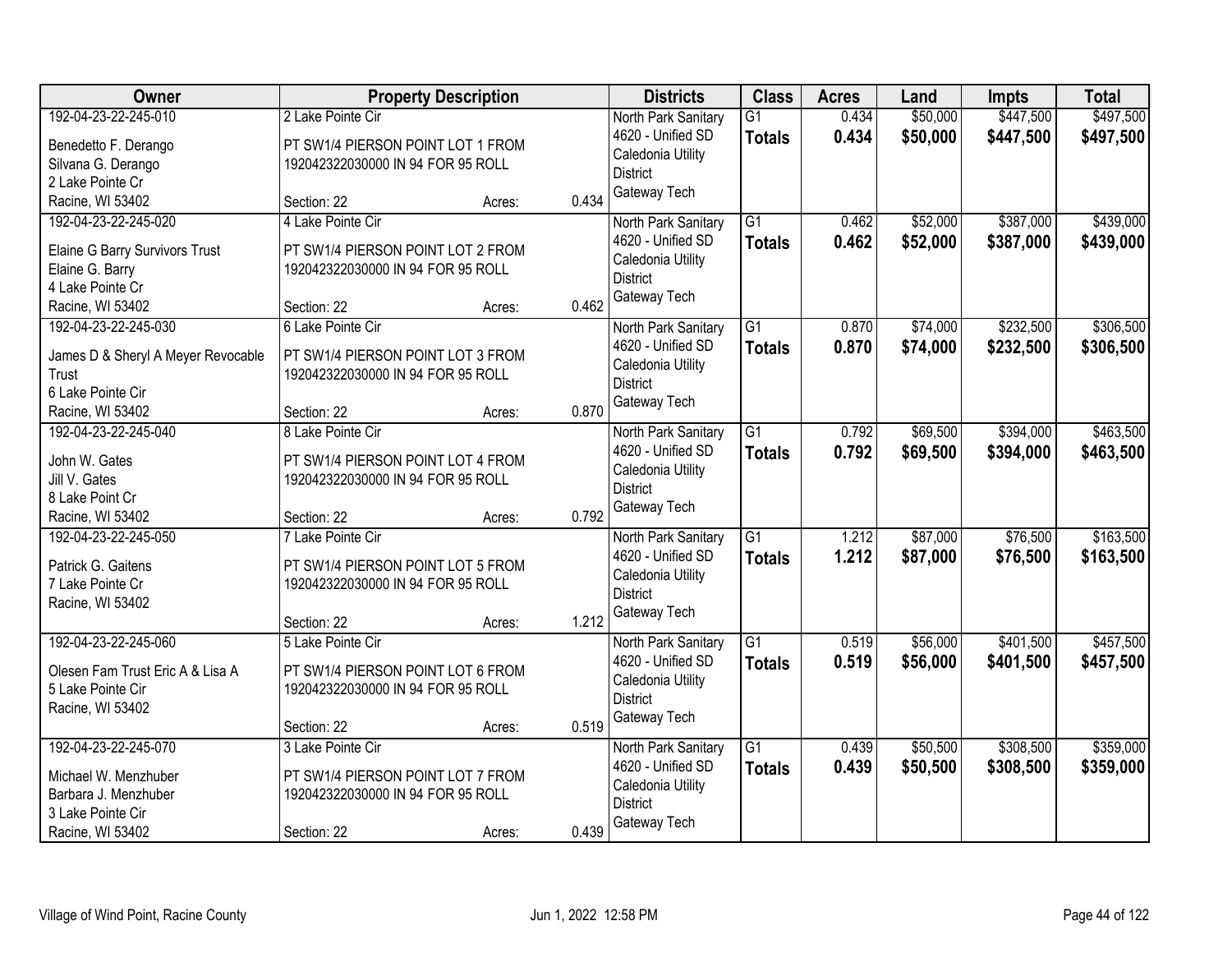| Owner                                    | <b>Property Description</b>                                      | <b>Districts</b>                         | <b>Class</b>    | <b>Acres</b> | Land      | <b>Impts</b> | <b>Total</b> |
|------------------------------------------|------------------------------------------------------------------|------------------------------------------|-----------------|--------------|-----------|--------------|--------------|
| 192-04-23-27-001-000                     | 4815 Lighthouse Dr                                               | North Park Sanitary                      | $\overline{G1}$ | 3.850        | \$589,000 | \$2,722,500  | \$3,311,500  |
| Lighthouse Drive, LLC                    | PT NE1/4 COM CEN LAKESHORE RD 220S OF N LN                       | 4620 - Unified SD                        | <b>Totals</b>   | 3.850        | \$589,000 | \$2,722,500  | \$3,311,500  |
| 4815 Lighthouse Dr                       | E565 SE TO PT 512S OF N LN W709 N TO POB & COM                   | Caledonia Utility                        |                 |              |           |              |              |
| Wind Point, WI 53402                     | 428E OF PT CL OF HWY 220S OF N SEC LN NE41 E91                   | <b>District</b>                          |                 |              |           |              |              |
|                                          | 3.850<br>Section: 27<br>Acres:                                   | Gateway Tech                             |                 |              |           |              |              |
| 192-04-23-27-002-000                     | 4825 Lighthouse Dr                                               | North Park Sanitary                      | $\overline{G1}$ | 2.520        | \$504,500 | \$560,000    | \$1,064,500  |
| Patrick E. Rooney                        | PTNE1/4 COM C/L LAKESHORE DR 20S OF N LN                         | 4620 - Unified SD                        | <b>Totals</b>   | 2.520        | \$504,500 | \$560,000    | \$1,064,500  |
| Kathleen M. Rooney                       | S203 E565 NW TO PT 20S OF N LN W485 TO POB &                     | Caledonia Utility                        |                 |              |           |              |              |
| 4825 Lighthouse Dr                       | COM CL HWY 220S OF N SEC LN E428 SW7 W419                        | <b>District</b>                          |                 |              |           |              |              |
| Racine, WI 53402                         | 2.520<br>Section: 27<br>Acres:                                   | Gateway Tech                             |                 |              |           |              |              |
| 192-04-23-27-003-000                     | 475 Windridge Dr                                                 | North Park Sanitary                      | $\overline{G1}$ | 0.550        | \$58,000  | \$320,000    | \$378,000    |
|                                          |                                                                  | 4620 - Unified SD                        | <b>Totals</b>   | 0.550        | \$58,000  | \$320,000    | \$378,000    |
| Gardetto Trust Peter A & Helga           | PT NE1/4 COM 975E 147S & 189E OF SW COR PNT                      | Caledonia Utility                        |                 |              |           |              |              |
| 475 Wind Ridge Dr<br>Racine, WI 53402    | VIEW SUB S147 E160 N147 W160 TO POB ** TOTAL<br>ACRES**<br>00.55 | District                                 |                 |              |           |              |              |
|                                          | 0.550<br>Section: 27<br>Acres:                                   | Gateway Tech                             |                 |              |           |              |              |
| 192-04-23-27-004-000                     | 4722 Lighthouse Dr                                               | North Park Sanitary                      | G1              | 0.360        | \$44,500  | \$278,000    | \$322,500    |
|                                          |                                                                  | 4620 - Unified SD                        | <b>Totals</b>   | 0.360        | \$44,500  | \$278,000    | \$322,500    |
| Lloyd L. De Jong                         | WINDRIDGE LOT 1 ** TOTAL ACRES**<br>00.36                        | Caledonia Utility                        |                 |              |           |              |              |
| Virginia A. De Jong                      |                                                                  | <b>District</b>                          |                 |              |           |              |              |
| 4722 Lighthouse Dr                       | 0.360                                                            | Gateway Tech                             |                 |              |           |              |              |
| Racine, WI 53402<br>192-04-23-27-005-000 | Section: 27<br>Acres:                                            |                                          | $\overline{G1}$ |              |           | \$212,500    | \$257,000    |
|                                          | 477 Windridge Dr                                                 | North Park Sanitary<br>4620 - Unified SD |                 | 0.361        | \$44,500  |              |              |
| Paul Villarreal                          | <b>WINDRIDGE LOT 2</b>                                           |                                          | <b>Totals</b>   | 0.361        | \$44,500  | \$212,500    | \$257,000    |
| Katherine Villarreal                     |                                                                  | Caledonia Utility<br><b>District</b>     |                 |              |           |              |              |
| 477 Windridge Dr                         |                                                                  | Gateway Tech                             |                 |              |           |              |              |
| Racine, WI 53402                         | 0.361<br>Section: 27<br>Acres:                                   |                                          |                 |              |           |              |              |
| 192-04-23-27-006-000                     | 470 Windridge Dr                                                 | North Park Sanitary                      | $\overline{G1}$ | 0.546        | \$55,000  | \$168,000    | \$223,000    |
| William T. Reid                          | <b>WINDRIDGE LOT 3</b>                                           | 4620 - Unified SD                        | <b>Totals</b>   | 0.546        | \$55,000  | \$168,000    | \$223,000    |
| Nicole Reid                              |                                                                  | Caledonia Utility                        |                 |              |           |              |              |
| 470 Windridge Dr                         |                                                                  | <b>District</b>                          |                 |              |           |              |              |
| Racine, WI 53402                         | 0.546<br>Section: 27<br>Acres:                                   | Gateway Tech                             |                 |              |           |              |              |
| 192-04-23-27-007-000                     | 4700 Lighthouse Dr                                               | North Park Sanitary                      | $\overline{G1}$ | 0.560        | \$66,500  | \$142,500    | \$209,000    |
| Schalk Family Revocable Trust            | PT NE1/4 BEG AT SW COR POINT VIEW SUB TH E975                    | 4620 - Unified SD                        | <b>Totals</b>   | 0.560        | \$66,500  | \$142,500    | \$209,000    |
| 4700 Lighthouse Dr                       | SW147 E349 TO POB TH S147 E180 N TO PT E OF                      | Caledonia Utility                        |                 |              |           |              |              |
| Wind Point, WI 53402                     | POB TH W TO POB ** TOTAL ACRES**<br>00.56                        | <b>District</b>                          |                 |              |           |              |              |
|                                          | 0.560<br>Section: 27<br>Acres:                                   | Gateway Tech                             |                 |              |           |              |              |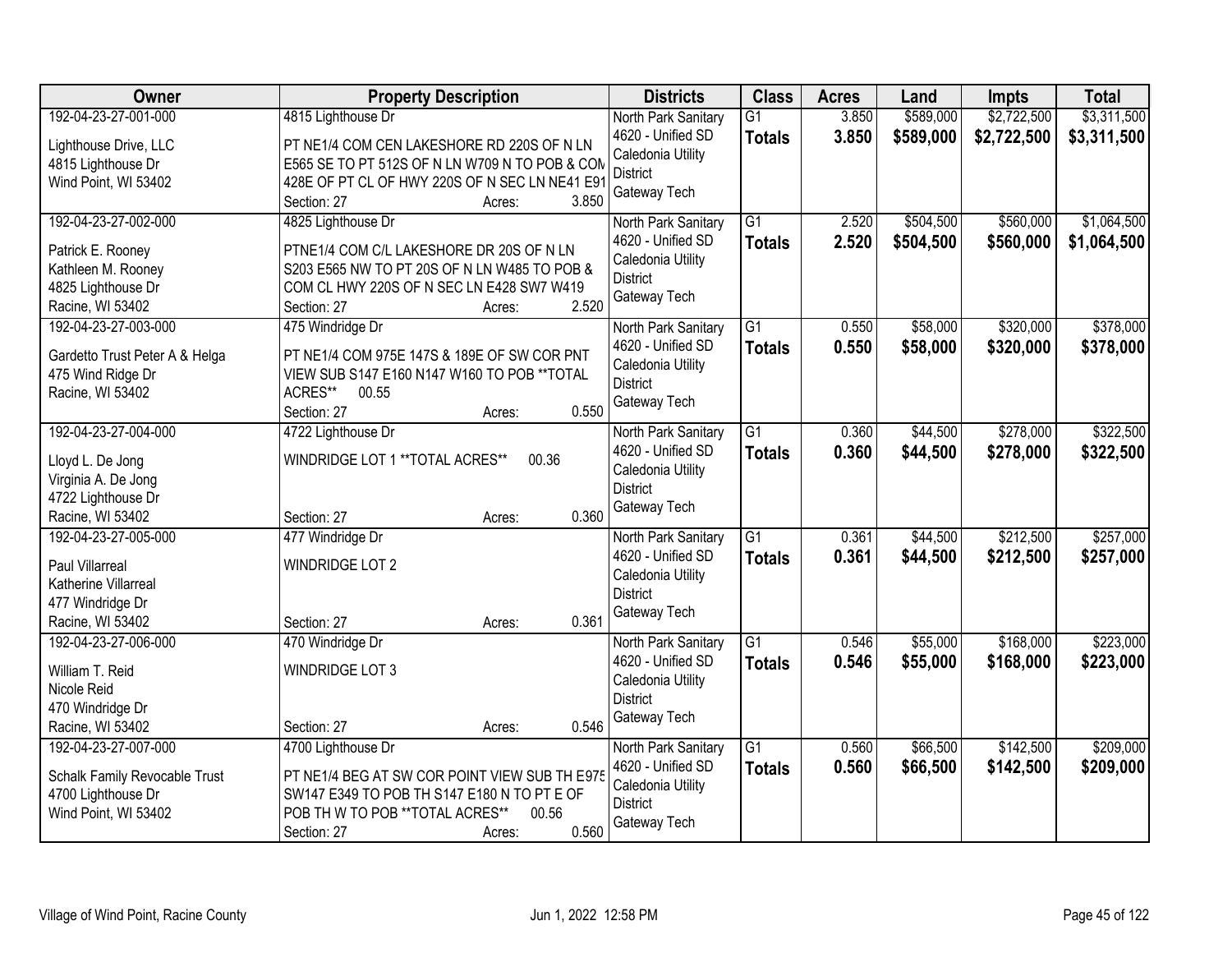| Owner                                                                                                                   | <b>Property Description</b>                                                                                                                                                                  | <b>Districts</b>                                                                                 | <b>Class</b>                     | <b>Acres</b>   | Land                   | <b>Impts</b>           | <b>Total</b>           |
|-------------------------------------------------------------------------------------------------------------------------|----------------------------------------------------------------------------------------------------------------------------------------------------------------------------------------------|--------------------------------------------------------------------------------------------------|----------------------------------|----------------|------------------------|------------------------|------------------------|
| 192-04-23-27-008-000<br>Powers Lighthouse Re, LLC<br>555 Main St Ste 500<br>Racine, WI 53403                            | 4700 James Ave<br>PT NE1/4 COM SW COR POINT VIEW SUB E649 S295<br>W649 N295 TO POB ** TOTAL ACRES**<br>4.50                                                                                  | North Park Sanitary<br>4620 - Unified SD<br>Caledonia Utility<br><b>District</b>                 | $\overline{G1}$<br><b>Totals</b> | 4.500<br>4.500 | \$172,500<br>\$172,500 | \$209,500<br>\$209,500 | \$382,000<br>\$382,000 |
|                                                                                                                         | 4.500<br>Section: 27<br>Acres:                                                                                                                                                               | Gateway Tech                                                                                     |                                  |                |                        |                        |                        |
| 192-04-23-27-009-000<br>Redtail Valley Trust<br>720 William St<br>Racine, WI 53402                                      | 4715 James Ave<br>PT NE1/4 COM SW COR POINT VIEW SUB E649 S125<br>TO POB S170 E305 NE170 W317 TO POB ** TOTAL<br>ACRES**<br>1.20 *** DEED IN ERROR***<br>1.200<br>Section: 27<br>Acres:      | North Park Sanitary<br>4620 - Unified SD<br>Caledonia Utility<br><b>District</b><br>Gateway Tech | $\overline{G1}$<br><b>Totals</b> | 1.200<br>1.200 | \$97,500<br>\$97,500   | \$324,000<br>\$324,000 | \$421,500<br>\$421,500 |
| 192-04-23-27-010-000<br>Mann Storage, LLC<br>4721 James Ave<br>Racine, WI 53402                                         | 4721 James Ave<br>PT NE1/4 COM SW COR POINT VIEW SUB E649 TO<br>POB S125 E317 NE125 W326 TO POB ** TOTAL<br>ACRES**<br>00.91<br>0.910<br>Section: 27<br>Acres:                               | North Park Sanitary<br>4620 - Unified SD<br>Caledonia Utility<br><b>District</b><br>Gateway Tech | $\overline{G1}$<br><b>Totals</b> | 0.910<br>0.910 | \$81,500<br>\$81,500   | \$155,500<br>\$155,500 | \$237,000<br>\$237,000 |
| 192-04-23-27-011-000<br>Michael Gasperi<br>Jayne W. Gasperi<br>473 Windridge Dr<br>Racine, WI 53402                     | 473 Windridge Dr<br>PT NE1/4 COM SW COR POINT VIEW SUB E975<br>SW147 TO POB SW147 E200 N147 W189 TO POB<br>**TOTAL ACRES**<br>00.65<br>0.650<br>Section: 27<br>Acres:                        | North Park Sanitary<br>4620 - Unified SD<br>Caledonia Utility<br><b>District</b><br>Gateway Tech | G1<br><b>Totals</b>              | 0.650<br>0.650 | \$64,500<br>\$64,500   | \$252,500<br>\$252,500 | \$317,000<br>\$317,000 |
| 192-04-23-27-012-003<br>Arturo Vazquez<br>Luz M. Vazquez<br>4707 Lighthouse Dr<br>Wind Point, WI 53402                  | 4707 Lighthouse Dr<br>PT NE1/4 COM NW COR S1026 E1526 S33 TO POB TH<br>E327 S262 W357 NE263 TO POB EXC V2030P191<br>**TOTAL ACRES**<br>1.61<br>1.610<br>Section: 27<br>Acres:                | North Park Sanitary<br>4620 - Unified SD<br>Caledonia Utility<br><b>District</b><br>Gateway Tech | $\overline{G1}$<br><b>Totals</b> | 1.610<br>1.610 | \$161,500<br>\$161,500 | \$497,000<br>\$497,000 | \$658,500<br>\$658,500 |
| 192-04-23-27-012-004<br>Wind Point Village of<br>c/o Wind Point Village of<br>215 Four Mile Rd<br>Racine, WI 53402-0000 | Lighthouse Dr<br>PT NE1/4 COM NW COR SEC,S<br>1026.03', E1526', S33', E327' TO<br>POB, E300', S131', W300', N 131'TO POB & R/W TAX<br>1.040<br>Section: 27<br>Acres:                         | North Park Sanitary<br>4620 - Unified SD<br>Caledonia Utility<br><b>District</b><br>Gateway Tech | $\overline{X4}$<br><b>Totals</b> | 1.040<br>1.040 | $\sqrt{50}$<br>\$0     | $\overline{50}$<br>\$0 | $\overline{50}$<br>\$0 |
| 192-04-23-27-012-010<br>Wind Point, Village of *<br>215 E 4 Mile Rd<br>Racine, WI 53402-0000                            | Lighthouse Dr<br>PT NE 1/4 COM N1/4 COR S1026 E1853 TO POB S33<br>S60 W269 W33 N60 E33 E296 TO POB EXC W33<br>R/W**DEED IN ERROR** FROM 192042327012003 IN<br>0.450<br>Section: 27<br>Acres: | North Park Sanitary<br>4620 - Unified SD<br>Caledonia Utility<br><b>District</b><br>Gateway Tech | X4<br><b>Totals</b>              | 0.450<br>0.450 | $\overline{50}$<br>\$0 | $\overline{30}$<br>\$0 | $\overline{50}$<br>\$0 |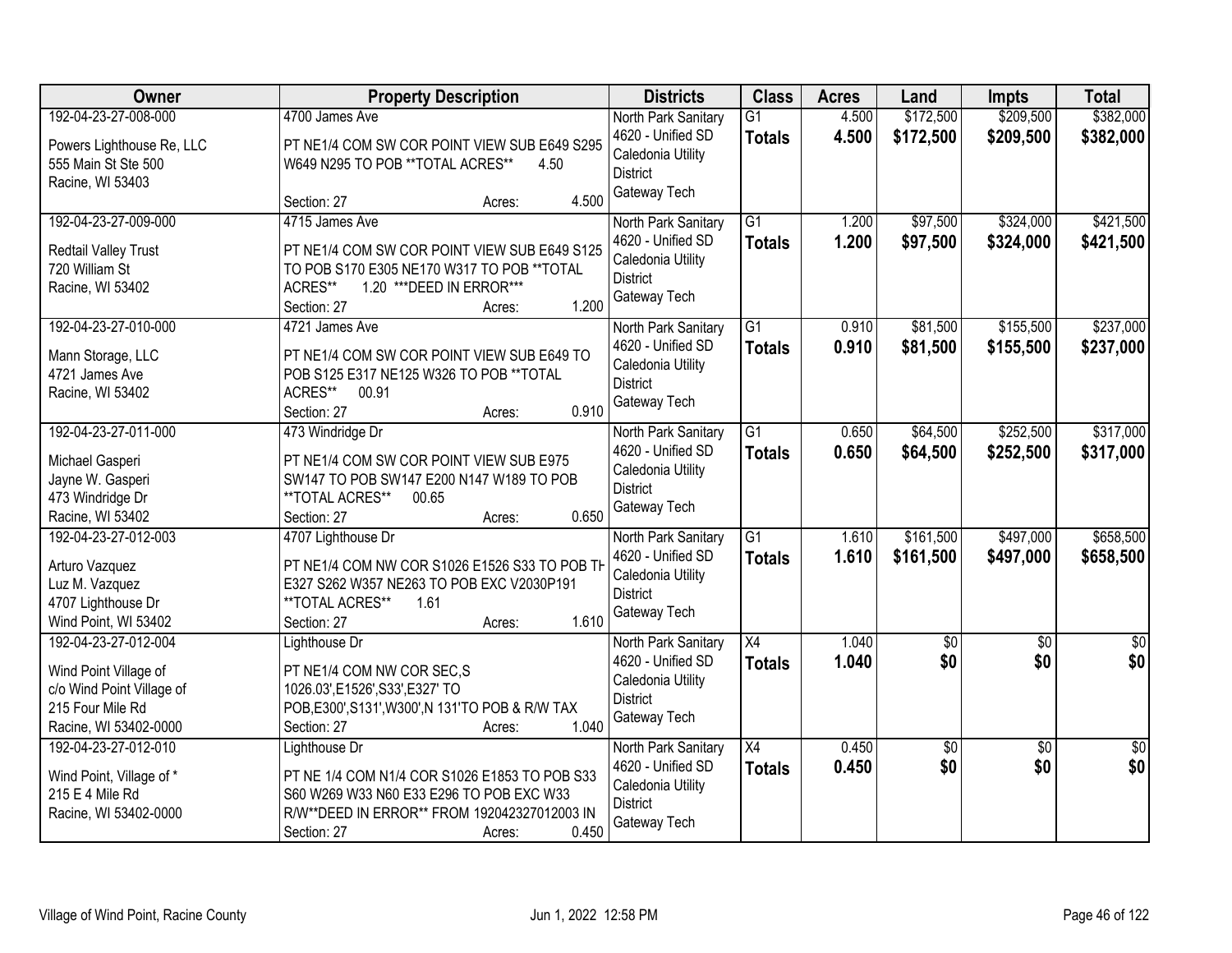| Owner                                                                                                                        | <b>Property Description</b>                                                                                                                                                                       | <b>Districts</b>                                                                                 | <b>Class</b>                     | <b>Acres</b>              | Land                      | <b>Impts</b>                  | <b>Total</b>              |
|------------------------------------------------------------------------------------------------------------------------------|---------------------------------------------------------------------------------------------------------------------------------------------------------------------------------------------------|--------------------------------------------------------------------------------------------------|----------------------------------|---------------------------|---------------------------|-------------------------------|---------------------------|
| 192-04-23-27-013-000<br>Wind Point, Village of *<br>c/o Wind Point, Village of *<br>215 E 4 Mile Rd<br>Racine, WI 53402-0000 | Lighthouse Dr<br>PT NE1/4 COM 1026'S OF NW<br>COR, E1526', S33', E627', S131' TO<br>POB, S131', W300', N131', E 300'TO POB-TAX EXEMPT<br>0.900<br>Section: 27<br>Acres:                           | North Park Sanitary<br>4620 - Unified SD<br>Caledonia Utility<br><b>District</b><br>Gateway Tech | X4<br><b>Totals</b>              | 0.900<br>0.900            | $\overline{50}$<br>\$0    | $\overline{50}$<br>\$0        | $\overline{30}$<br>\$0    |
| 192-04-23-27-014-000<br>Richard B. Britton<br>Karen A. Van Lone<br>4915 Beacon Ln<br>Racine, WI 53402                        | 4915 Beacon Ln<br>PT NE1/4 COM SW COR LOT 4 BLK 1 WIND POINT<br>SUB W21 S104 S65 E148 N169 W125 TO POB EXC<br>V2039P304 PT TO 192042327014001 IN 90 FOR 91<br>0.540<br>Section: 27<br>Acres:      | North Park Sanitary<br>4620 - Unified SD<br>Caledonia Utility<br><b>District</b><br>Gateway Tech | $\overline{G1}$<br><b>Totals</b> | 0.540<br>0.540            | \$55,500<br>\$55,500      | \$283,000<br>\$283,000        | \$338,500<br>\$338,500    |
| 192-04-23-27-014-001<br>Wind Point Village of<br>215 Four Mile Rd<br>Racine, WI 53402-0000                                   | Beacon Ln<br>PT NE1/4 BEG SW COR LT 4 BLK 1 WP S55 W22 N55<br>E21 TO POB TO 192042327014000 IN 90 FOR 91 ROLI<br>**TOTAL ACRES**<br>00.03<br>0.030<br>Section: 27<br>Acres:                       | North Park Sanitary<br>4620 - Unified SD<br>Caledonia Utility<br><b>District</b><br>Gateway Tech | X4<br><b>Totals</b>              | 0.030<br>0.030            | $\overline{50}$<br>\$0    | $\overline{50}$<br>\$0        | $\overline{50}$<br>\$0    |
| 192-04-23-27-014-002<br>Lighthouse Drive, LLC<br>4815 Lighthouse Dr<br>Wind Point, WI 53402                                  | 4820 Lighthouse Dr<br>PT NE1/4 COM C/L LIGHTHOUSE DR 324 S OF N LN<br>W282 S204 E319 NW208 TO POB & PT LOT 3 BLK 5<br>POINT VIEW SUB DAF COM SW COR LOT 4 BLK 1<br>1.450<br>Section: 27<br>Acres: | North Park Sanitary<br>4620 - Unified SD<br>Caledonia Utility<br><b>District</b><br>Gateway Tech | $\overline{G1}$<br><b>Totals</b> | 1.450<br>1.450            | \$136,500<br>\$136,500    | $\sqrt[6]{}$<br>\$0           | \$136,500<br>\$136,500    |
| 192-04-23-27-015-000<br>Smollen Trust William J & Charlotte<br>24161 Addison Place Ct<br>Bonita Springs, FL 34134            | 4830 Lighthouse Dr<br>PT NE1/4 COM 1115E OF N1/4 COR E TO C/L CTH G<br>SE TO PT 324S OF N LN W261 N324 TOPOB ** TOTAL<br>ACRES**<br>1.82<br>1.820<br>Section: 27<br>Acres:                        | North Park Sanitary<br>4620 - Unified SD<br>Caledonia Utility<br><b>District</b><br>Gateway Tech | $\overline{G1}$<br>Totals        | 1.820<br>1.820            | \$145,500<br>\$145,500    | \$176,500<br>\$176,500        | \$322,000<br>\$322,000    |
| 192-04-23-27-016-110<br>Johnson Foundation, Inc.<br>33 E 4 Mile Rd<br>Racine, WI 53402                                       | 4 Mile Rd E<br>PT NW1/4 CSM #2279 V7 P22 PCL 1 & PT PCL 2 DAF<br>BEG AT PARCEL CORNER (SEE MAP IN DEED) N177<br>SE86 SW95 TO POB EXC #2473353 FROM<br>6.510<br>Section: 27<br>Acres:              | North Park Sanitary<br>4620 - Unified SD<br>Caledonia Utility<br><b>District</b><br>Gateway Tech | $\overline{G1}$<br><b>Totals</b> | 6.510<br>6.510            | \$78,000<br>\$78,000      | $\overline{60}$<br>\$0        | \$78,000<br>\$78,000      |
| 192-04-23-27-016-120<br>Johnson Foundation, Inc.<br>33 E 4 Mile Rd<br>Racine, WI 53402                                       | 4 Mile Rd E<br>PT NW1/4 CSM #2279 V7 P22 PCL 2 & PT OF PCL 1<br>DAF COM NE COR OF PCL 2 S181 SE66SE72 SE54<br>NW37 NW89 TO POB EXC #2473534 FROM<br>10.030<br>Section: 27<br>Acres:               | North Park Sanitary<br>4620 - Unified SD<br>Caledonia Utility<br><b>District</b><br>Gateway Tech | G1<br>X4<br><b>Totals</b>        | 0.030<br>10.000<br>10.030 | \$1,000<br>\$0<br>\$1,000 | $\overline{30}$<br>\$0<br>\$0 | \$1,000<br>\$0<br>\$1,000 |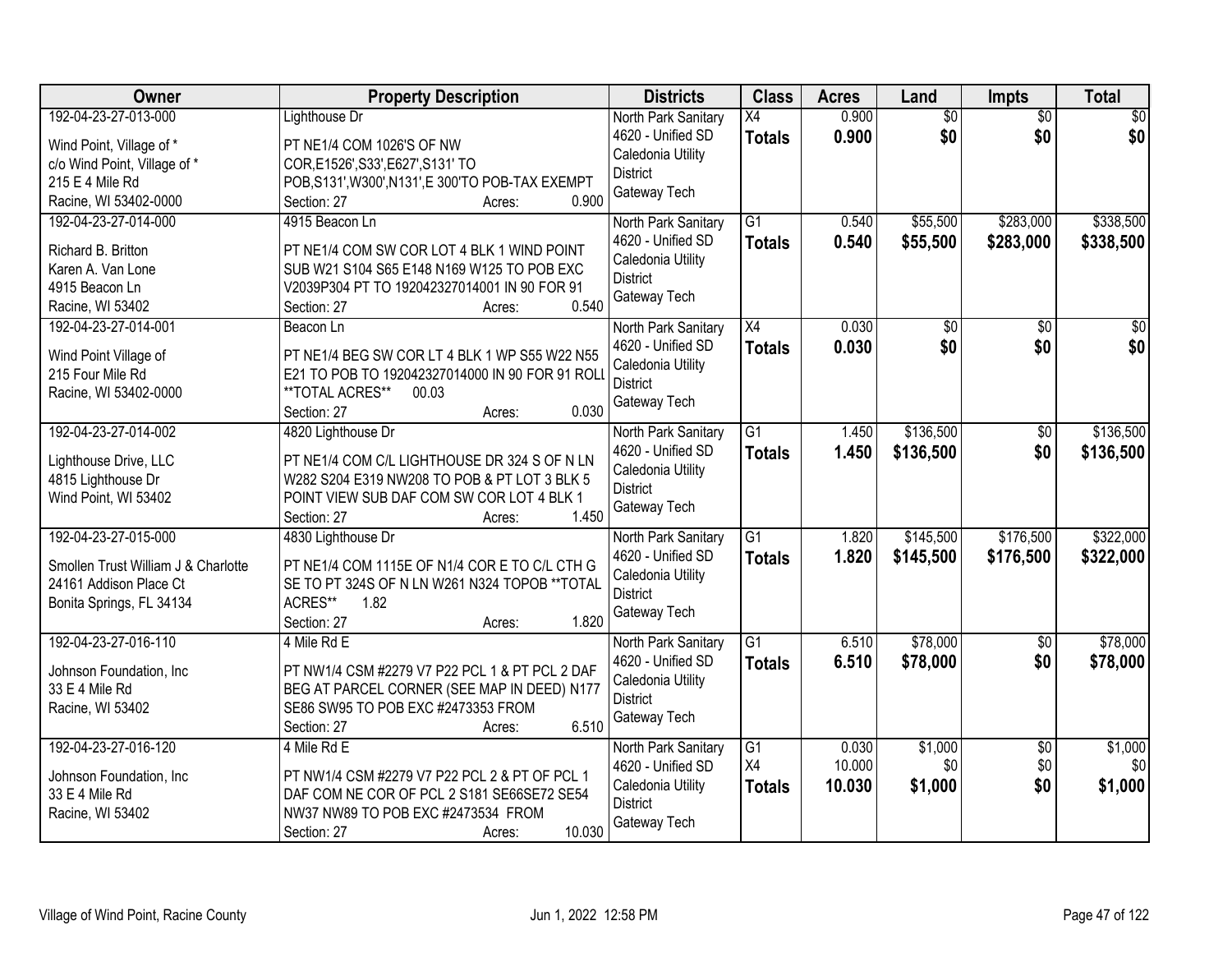| Owner                                | <b>Property Description</b>                             | <b>Districts</b>                         | <b>Class</b>    | <b>Acres</b> | Land      | <b>Impts</b>    | <b>Total</b>    |
|--------------------------------------|---------------------------------------------------------|------------------------------------------|-----------------|--------------|-----------|-----------------|-----------------|
| 192-04-23-27-016-130                 | 4 Mile Rd E                                             | North Park Sanitary                      | $\overline{G1}$ | 18.050       | \$331,500 | \$90,500        | \$422,000       |
| Johnson Foundation, Inc.             | PT NW1/4 CSM #2279 V7 P22 PCL 3 FROM                    | 4620 - Unified SD                        | <b>Totals</b>   | 18.050       | \$331,500 | \$90,500        | \$422,000       |
| 33 E 4 Mile Rd                       | 042327016020 & 016030 IN 00 FOR 01 ROLL ** TOTAL        | Caledonia Utility                        |                 |              |           |                 |                 |
| Racine, WI 53402                     | ACRES**<br>18.05                                        | <b>District</b>                          |                 |              |           |                 |                 |
|                                      | 18.050<br>Section: 27<br>Acres:                         | Gateway Tech                             |                 |              |           |                 |                 |
| 192-04-23-27-017-000                 | 215 4 Mile Rd E                                         | North Park Sanitary                      | $\overline{X4}$ | 1.810        | \$0       | $\overline{50}$ | $\overline{50}$ |
| Wind Point, Village of *             | PT NE1/4 NW1/4 COM N1/4 COR W351 TO POB S500            | 4620 - Unified SD                        | <b>Totals</b>   | 1.810        | \$0       | \$0             | \$0             |
| 215 E 4 Mile Rd                      | W275 N230 E255 N270 E20 TO POB & COM NE COR             | Caledonia Utility                        |                 |              |           |                 |                 |
| Racine, WI 53402-0000                | W351 S500 TO POB S39 W275 N39 E275 TO POB PT            | <b>District</b>                          |                 |              |           |                 |                 |
|                                      | 1.810<br>Section: 27<br>Acres:                          | Gateway Tech                             |                 |              |           |                 |                 |
| 192-04-23-27-019-000                 | 205 4 Mile Rd E                                         | North Park Sanitary                      | $\overline{G1}$ | 0.680        | \$61,500  | \$130,500       | \$192,000       |
| Debra S. Hall                        | PT NW1/4 COM 491 W OF N1/4 COR S270 W135 N270           | 4620 - Unified SD                        | <b>Totals</b>   | 0.680        | \$61,500  | \$130,500       | \$192,000       |
| 205 E 4 Mile Rd                      | E135 TO POB EXC N50 ** TOTAL ACRES**<br>00.68           | Caledonia Utility                        |                 |              |           |                 |                 |
| Wind Point, WI 53402                 |                                                         | <b>District</b>                          |                 |              |           |                 |                 |
|                                      | 0.680<br>Section: 27<br>Acres:                          | Gateway Tech                             |                 |              |           |                 |                 |
| 192-04-23-27-020-000                 | 211 4 Mile Rd E                                         | North Park Sanitary                      | G1              | 0.600        | \$57,500  | \$145,000       | \$202,500       |
|                                      |                                                         | 4620 - Unified SD                        | <b>Totals</b>   | 0.600        | \$57,500  | \$145,000       | \$202,500       |
| Wrzesinske Trust Robert R & Judith K | PT NE1/4 NW1/4 COM 371 W OF N1/4 COR S50 TO             | Caledonia Utility                        |                 |              |           |                 |                 |
| 3927 W Meadow Dr                     | POB S220 W120 N220 E120 TO POB ** TOTAL ACRES*<br>00.60 | <b>District</b>                          |                 |              |           |                 |                 |
| Glendale, AZ 85308                   | 0.600<br>Section: 27                                    | Gateway Tech                             |                 |              |           |                 |                 |
| 192-04-23-27-021-000                 | Acres:<br>165 4 Mile Rd E                               |                                          | $\overline{G1}$ | 0.812        | \$67,500  | \$151,000       | \$218,500       |
|                                      |                                                         | North Park Sanitary<br>4620 - Unified SD |                 |              |           |                 |                 |
| John L. Vanderheyden                 | PT NW1/4 COM 626W N1/4 COR S350 W196 N182 W9            | Caledonia Utility                        | <b>Totals</b>   | 0.812        | \$67,500  | \$151,000       | \$218,500       |
| Lori J. Vanderheyden                 | N168 E205 TO POB EXC E100                               | <b>District</b>                          |                 |              |           |                 |                 |
| 165 E Four Mile Rd                   |                                                         | Gateway Tech                             |                 |              |           |                 |                 |
| Racine, WI 53402                     | 0.812<br>Section: 27<br>Acres:                          |                                          |                 |              |           |                 |                 |
| 192-04-23-27-023-000                 | 195 4 Mile Rd E                                         | North Park Sanitary                      | $\overline{G1}$ | 0.800        | \$67,000  | \$149,500       | \$216,500       |
| Richard P. Jensen                    | E100 OF NW1/4 DAF COM 626 W OF N1/4 COR S350            | 4620 - Unified SD                        | <b>Totals</b>   | 0.800        | \$67,000  | \$149,500       | \$216,500       |
| 195 E 4 Mile Rd                      | W205 N350 E205 TO POB ** TOTAL ACRES**<br>00.80         | Caledonia Utility                        |                 |              |           |                 |                 |
| Racine, WI 53402                     |                                                         | <b>District</b>                          |                 |              |           |                 |                 |
|                                      | 0.800<br>Section: 27<br>Acres:                          | Gateway Tech                             |                 |              |           |                 |                 |
| 192-04-23-27-024-001                 | Lake Meadow Dr                                          | North Park Sanitary                      | $\overline{G1}$ | 3.640        | \$43,500  | $\overline{50}$ | \$43,500        |
| Johnson & Son Inc S C                | PT NW1/4-COM NW COR, S608',                             | 4620 - Unified SD                        | <b>Totals</b>   | 3.640        | \$43,500  | \$0             | \$43,500        |
| 2211 York Road - Suite 222           | E795', SE38', SE135', NE60', SE190'TO                   | Caledonia Utility                        |                 |              |           |                 |                 |
| Oak Brook, IL 60523                  | POB, SE249', SW232', SE377', S130', E154', SE136',      | <b>District</b>                          |                 |              |           |                 |                 |
|                                      | 3.640<br>Section: 27<br>Acres:                          | Gateway Tech                             |                 |              |           |                 |                 |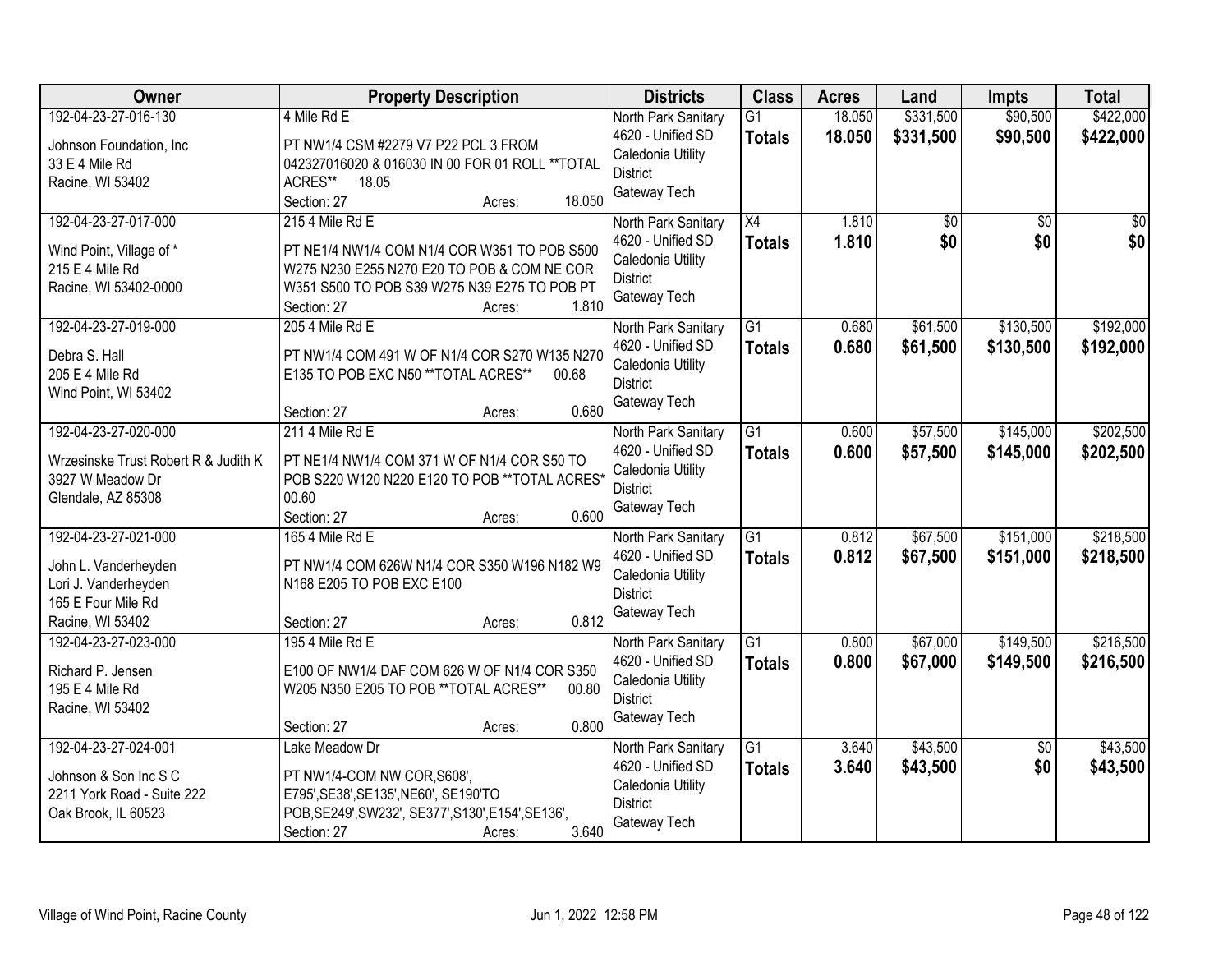| Owner<br><b>Districts</b><br><b>Class</b><br><b>Acres</b><br><b>Property Description</b><br>Land<br><b>Impts</b>                                        | <b>Total</b>    |
|---------------------------------------------------------------------------------------------------------------------------------------------------------|-----------------|
| 192-04-23-27-025-000<br>\$195,500<br>129 4 Mile Rd E<br>0.910<br>\$71,500<br>$\overline{G1}$<br>North Park Sanitary                                     | \$267,000       |
| 4620 - Unified SD<br>0.910<br>\$71,500<br>\$195,500<br><b>Totals</b><br>PT NW1/4 COM 831W OF N1/4 COR S350 W216 N350<br>David W. Thompkins              | \$267,000       |
| Caledonia Utility<br>E216 TO POB&COM N1/4 COR W831 S 168 TO POB E<br>129 E 4 Mile Rd                                                                    |                 |
| <b>District</b><br>Racine, WI 53402<br>S182 W9 N182 TO POB EXC COM 1047W OF N1/4                                                                        |                 |
| Gateway Tech<br>Section: 27<br>0.910<br>Acres:                                                                                                          |                 |
| 192-04-23-27-029-000<br>326 E 4 Mile Rd<br>$\overline{G3}$<br>24.260<br>$\sqrt{30}$<br>$\overline{50}$<br>North Park Sanitary                           | $\overline{50}$ |
| \$0<br>24.260<br>\$0<br>4620 - Unified SD<br><b>Totals</b><br>PT NW1/4 COM NW COR S608 E 795 SE38 SE135<br>Johnson & Son Inc S C Bio Research           | \$0             |
| Caledonia Utility<br>Center<br>NE60 SE190 SE249 NE140 NE162 NE60 W9 NW256                                                                               |                 |
| <b>District</b><br>2211 York Road - Suite 222<br>NW261 NE76 NE87 NW154 W1325 TO POB EXC                                                                 |                 |
| Gateway Tech<br>24.260<br>Oak Brook, IL 60523<br>Section: 27<br>Acres:                                                                                  |                 |
| \$104,500<br>192-04-23-27-031-000<br>$\overline{G1}$<br>0.470<br>\$65,500<br>215 Meriburr Ln<br>North Park Sanitary                                     | \$170,000       |
| 4620 - Unified SD<br>0.470<br>\$65,500<br>\$104,500<br><b>Totals</b>                                                                                    | \$170,000       |
| Robert J. Wortock<br>PT NW1/4 SW1/4 COM W1/4 COR<br>Caledonia Utility                                                                                   |                 |
| Gwen A. Wortock<br>E1544', SE665', NE456', NW283' TO<br><b>District</b>                                                                                 |                 |
| 215 Meriburr Ln<br>POB, NW128', NW100', SW70', SE153', NE120'TO POB<br>Gateway Tech<br>0.470<br>Section: 27<br>Racine, WI 53402<br>Acres:               |                 |
| $\overline{G1}$<br>\$107,000<br>\$287,000<br>192-04-23-27-032-000<br>4320 Lighthouse Dr<br>0.660<br>North Park Sanitary                                 | \$394,000       |
| 4620 - Unified SD<br>0.660<br>\$107,000<br>\$287,000                                                                                                    |                 |
| <b>Totals</b><br>Thomas J. Knaus Jr<br>PT LY W OF LIGHTHOUSE DR DAF-PT SW1/4 COM<br>Caledonia Utility                                                   | \$394,000       |
| Tammy L. Knaus<br>CEN SEC, W 1097', SE957', NE306'TO POB,<br><b>District</b>                                                                            |                 |
| 4320 Lighthouse Dr<br>NE135', SE293', S147', NW319' TO POB ** TOTAL<br>Gateway Tech                                                                     |                 |
| 0.660<br>Racine, WI 53402<br>Section: 27<br>Acres:                                                                                                      |                 |
| \$17,000<br>192-04-23-27-033-000<br>$\overline{G1}$<br>0.500<br>$\overline{50}$<br><b>Burrline Rd</b><br>North Park Sanitary                            | \$17,000        |
| 4620 - Unified SD<br>0.500<br>\$17,000<br>\$0<br><b>Totals</b><br>Henry C & Kathleen J Bardenhagen Rev   PT W1/2 COM 1544 E OF W1/4 COR &1109 W OF CEN  | \$17,000        |
| Caledonia Utility<br>Trust Dated 9/16/9 et al<br>SEC SE 254 TO POB SE139 NE156 NW 139 SW156 TC                                                          |                 |
| District<br>c/o Henry C & Kathleen J Bardenhagen<br>POB **TOTAL ACRES**<br>00.50                                                                        |                 |
| Gateway Tech<br><b>Rev Trust</b><br>0.500<br>Section: 27<br>Acres:                                                                                      |                 |
| 4615 N St Clair St                                                                                                                                      |                 |
| Racine, WI 53402-0000                                                                                                                                   |                 |
| 192-04-23-27-034-000<br>\$62,500<br>\$157,000<br>154 Tera Lee Ct<br>G1<br>0.430<br>North Park Sanitary                                                  | \$219,500       |
| 0.430<br>\$62,500<br>\$157,000<br>4620 - Unified SD<br><b>Totals</b><br>PT SW1/4 COM W1/4 COR E1544 SE665 NE456 NW13<br>Scholz Irrevocable Family Trust | \$219,500       |
| Caledonia Utility<br>154 Tera Lee Ct<br>TO POB NE120 SE150 SW100 NW TO PT 110 SE OF                                                                     |                 |
| <b>District</b><br>POB NW110 TO POB **TOTAL ACRES**<br>Racine, WI 53402<br>00.43                                                                        |                 |
| Gateway Tech<br>0.430<br>Section: 27<br>Acres:                                                                                                          |                 |
| \$156,500<br>192-04-23-27-035-000<br>$\overline{G1}$<br>\$74,000<br>161 Meriburr Ln<br>North Park Sanitary<br>0.610                                     | \$230,500       |
| 4620 - Unified SD<br>0.610<br>\$74,000<br>\$156,500<br><b>Totals</b><br>Fisher 2000 Trust Elizabeth Anne                                                | \$230,500       |
| PT W1/2 COM 1544E OF W1/4 COR SE943 NE156<br>Caledonia Utility<br>161 Meriburr Ln<br>NW138 TO POB NE250 NW117 SW250 SE138 TO POB                        |                 |
| <b>District</b><br>EXC #2184437 & #2369082 PT TO 192042327048000<br>Racine, WI 53402                                                                    |                 |
| Gateway Tech<br>0.610<br>Section: 27<br>Acres:                                                                                                          |                 |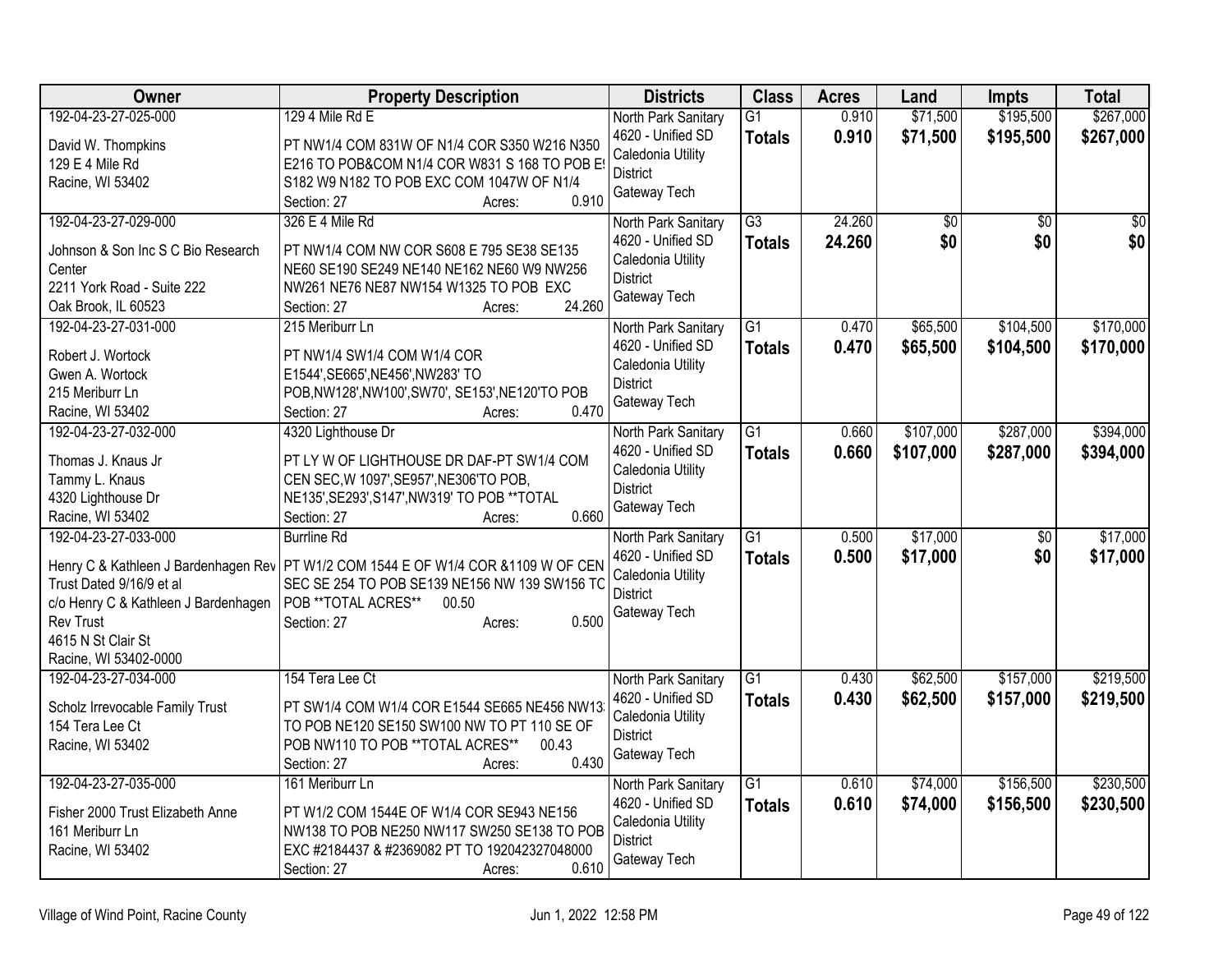| Owner                                                                                                           | <b>Property Description</b>                                                                                                                                                                   | <b>Districts</b>                                                                                 | <b>Class</b>                     | <b>Acres</b>   | Land                   | <b>Impts</b>           | <b>Total</b>           |
|-----------------------------------------------------------------------------------------------------------------|-----------------------------------------------------------------------------------------------------------------------------------------------------------------------------------------------|--------------------------------------------------------------------------------------------------|----------------------------------|----------------|------------------------|------------------------|------------------------|
| 192-04-23-27-036-000<br>James N. Proctor<br>Susan M. Proctor<br>150 Tera Lee Ct<br>Racine, WI 53402             | 150 Tera Lee Ct<br>PT W1/2COM NW COR L0T2 BLK 1 BURRFIELD SUB<br>SE278 TO POB SE133 SW150 NW83 N78 NE100 TO<br>POB **TOTAL ACRES**<br>00.43<br>0.430<br>Section: 27<br>Acres:                 | North Park Sanitary<br>4620 - Unified SD<br>Caledonia Utility<br><b>District</b><br>Gateway Tech | $\overline{G1}$<br><b>Totals</b> | 0.430<br>0.430 | \$53,000<br>\$53,000   | \$162,000<br>\$162,000 | \$215,000<br>\$215,000 |
| 192-04-23-27-037-000<br>Dian M. Gabriel<br>Jack D. Simpson<br>4318 Lighthouse Dr<br>Racine, WI 53402            | 4318 Lighthouse Dr<br>PT W1/2 COM 1109W 943SE 156 NE OF SEC CEN<br>NE150 NE108 NW117 SW250 SE138 TO POB ** TOTAL<br>ACRES**<br>00.81<br>0.810<br>Section: 27<br>Acres:                        | North Park Sanitary<br>4620 - Unified SD<br>Caledonia Utility<br><b>District</b><br>Gateway Tech | $\overline{G1}$<br><b>Totals</b> | 0.810<br>0.810 | \$83,500<br>\$83,500   | \$119,500<br>\$119,500 | \$203,000<br>\$203,000 |
| 192-04-23-27-038-000<br>Stephen W. Miller<br>Kathleen J. Miller<br>100 Meriburr Ln<br>Racine, WI 53402          | 100 Meriburr Ln<br>PT W1/2COM SE COR BURRFIELD SUB SE158 NE207<br>NE84 NW120 SW320 TO POB EXC V1937P473<br>**TOTAL ACRES**<br>00.87<br>0.870<br>Section: 27<br>Acres:                         | North Park Sanitary<br>4620 - Unified SD<br>Caledonia Utility<br><b>District</b><br>Gateway Tech | $\overline{G1}$<br><b>Totals</b> | 0.870<br>0.870 | \$71,500<br>\$71,500   | \$112,000<br>\$112,000 | \$183,500<br>\$183,500 |
| 192-04-23-27-039-000<br>Richard M. Fenkl<br>Jennifer L. Modrow-Fenkl<br>143 Tera Lee Ct<br>Wind Point, WI 53402 | 143 Tera Lee Ct<br>PT SW1/4 COM W1/4 COR E1544 SE532 NE156 TO<br>POB NE100 NW46 NW90 SW120 SE130 TO POB<br>**TOTAL ACRES**<br>00.35<br>0.345<br>Section: 27<br>Acres:                         | North Park Sanitary<br>4620 - Unified SD<br>Caledonia Utility<br><b>District</b><br>Gateway Tech | G1<br><b>Totals</b>              | 0.345<br>0.345 | \$56,500<br>\$56,500   | \$128,500<br>\$128,500 | \$185,000<br>\$185,000 |
| 192-04-23-27-040-000<br>Robin K. Pinnow<br>Donna L. Pinnow<br>147 Tera Lee Ct<br>Racine, WI 53402               | 147 Tera Lee Ct<br>PT NW1/4&SW1/4 COM W1/4 COR<br>E1544', SE665', NE156'TO POB,<br>NW133', NE100', SE78', SE83', SW150'TO POB ** TOTAL<br>0.480<br>Section: 27<br>Acres:                      | North Park Sanitary<br>4620 - Unified SD<br>Caledonia Utility<br><b>District</b><br>Gateway Tech | $\overline{G1}$<br><b>Totals</b> | 0.480<br>0.480 | \$66,500<br>\$66,500   | \$177,000<br>\$177,000 | \$243,500<br>\$243,500 |
| 192-04-23-27-041-000<br>Robert Buchanan<br>Rebecca Mcswine<br>139 Tera Lee Ct<br>Racine, WI 53402               | 139 Tera Lee Ct<br>PT NE1/4 SW1/4-COM W1/4 COR SEC E1544 SE665<br>NE156 NW263 TO POB NW125 NE120 SE125 SW120<br>TO POB & COM W1/4 COR E1936 TO POB NW5 SW12<br>0.360<br>Section: 27<br>Acres: | North Park Sanitary<br>4620 - Unified SD<br>Caledonia Utility<br><b>District</b><br>Gateway Tech | $\overline{G1}$<br><b>Totals</b> | 0.360<br>0.360 | \$57,500<br>\$57,500   | \$138,000<br>\$138,000 | \$195,500<br>\$195,500 |
| 192-04-23-27-042-000<br><b>Tonya Giver</b><br>Michael Herrmann<br>4310 Lighthouse Dr<br>Racine, WI 53402        | 4310 Lighthouse Dr<br>PT LYNG W OF HWY DAF COM CEN SEC W1097<br>SE957 NE306 TO POB SW140 SE215 N25 SE154<br>NE115 NW359 TO POB EXC #2300393 PT TO<br>0.630<br>Section: 27<br>Acres:           | North Park Sanitary<br>4620 - Unified SD<br>Caledonia Utility<br><b>District</b><br>Gateway Tech | $\overline{G1}$<br><b>Totals</b> | 0.630<br>0.630 | \$105,500<br>\$105,500 | \$122,500<br>\$122,500 | \$228,000<br>\$228,000 |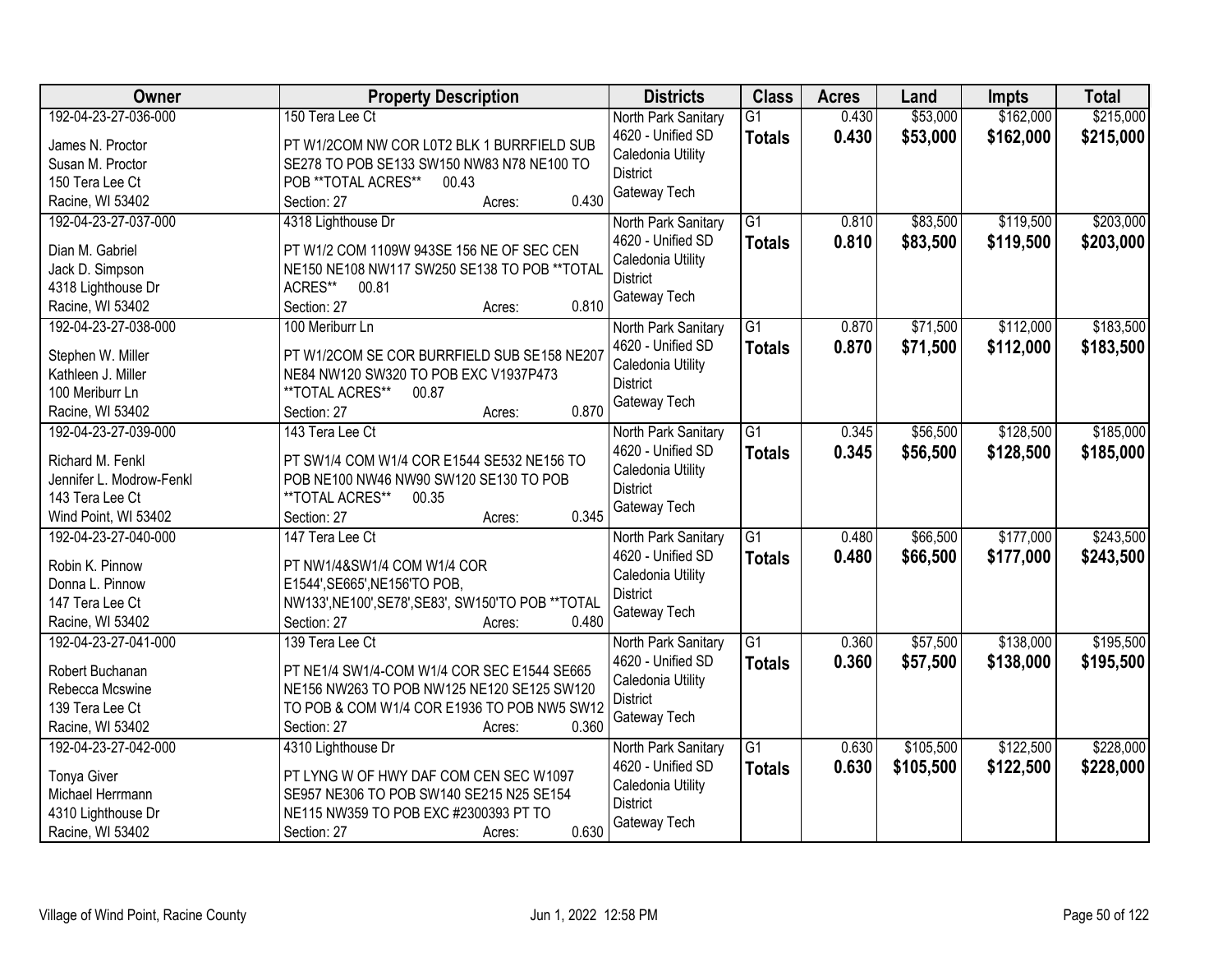| Owner                                                                                                    | <b>Property Description</b>                                                                                                                                                                         | <b>Districts</b>                                                                                 | <b>Class</b>                     | <b>Acres</b>   | Land                   | <b>Impts</b>           | <b>Total</b>           |
|----------------------------------------------------------------------------------------------------------|-----------------------------------------------------------------------------------------------------------------------------------------------------------------------------------------------------|--------------------------------------------------------------------------------------------------|----------------------------------|----------------|------------------------|------------------------|------------------------|
| 192-04-23-27-043-000<br>Andrew C. Alexander<br>152 Burrline Rd<br>Wind Point, WI 53402                   | 152 Burrline Rd<br>PT SW1/4 COM NW COR E1546 SE546 TO POB SE133<br>NE156 NW133 SW156 TO POB ** TOTAL ACRES**<br>00.48<br>0.480<br>Section: 27<br>Acres:                                             | North Park Sanitary<br>4620 - Unified SD<br>Caledonia Utility<br><b>District</b><br>Gateway Tech | $\overline{G1}$<br><b>Totals</b> | 0.480<br>0.480 | \$66,500<br>\$66,500   | \$543,500<br>\$543,500 | \$610,000<br>\$610,000 |
| 192-04-23-27-044-000<br>Jensen Family Trust Dated May 19,<br>2016<br>140 Burrline Rd<br>Racine, WI 53402 | 140 Burrline Rd<br>PT SW1/4 COM 1544E OF W1/4 COR & 1109W OF CEN<br>SEC SE393 TO POB SE138 NE156 NW138 SW156 TO<br>POB **TOTAL ACRES**<br>00.50<br>0.500<br>Section: 27<br>Acres:                   | North Park Sanitary<br>4620 - Unified SD<br>Caledonia Utility<br><b>District</b><br>Gateway Tech | $\overline{G1}$<br><b>Totals</b> | 0.500<br>0.500 | \$68,000<br>\$68,000   | \$136,500<br>\$136,500 | \$204,500<br>\$204,500 |
| 192-04-23-27-045-000<br>Paul S. Ricco<br>Emily A. Ricco<br>131 Lamplighter Dr<br>Racine, WI 53402        | 4226 Lighthouse Dr<br>PT SW1/4 COM W1/4 COR E1500 SE252 TO POB<br>SE680 SW80 SE99 SW40 SE257 SW497 NW755 N939<br>E466 TO POB & BEG AT SLY COR LOT 15 THE<br>0.620<br>Section: 27<br>Acres:          | North Park Sanitary<br>4620 - Unified SD<br>Caledonia Utility<br><b>District</b><br>Gateway Tech | $\overline{G1}$<br><b>Totals</b> | 0.620<br>0.620 | \$24,000<br>\$24,000   | $\overline{50}$<br>\$0 | \$24,000<br>\$24,000   |
| 192-04-23-27-045-010<br>Wayne T. Piontek<br>Susan R. Piontek<br>135 Lamplighter Ln<br>Racine, WI 53402   | 135 Lamplighter Ln<br>PT SW1/4 COM W1/4 COR E1500 SE1183 SW297 TO<br>POB SE127 SWLY81 NW75 NW70 NW300 NE129 SE24<br>SE67 TO POB FRPM 192042327045000 IN 08 FOR 09<br>1.250<br>Section: 27<br>Acres: | North Park Sanitary<br>4620 - Unified SD<br>Caledonia Utility<br><b>District</b><br>Gateway Tech | G1<br><b>Totals</b>              | 1.250<br>1.250 | \$180,000<br>\$180,000 | \$415,000<br>\$415,000 | \$595,000<br>\$595,000 |
| 192-04-23-27-045-101<br>William N. Roesgen<br>Joan M. Roesgen<br>101 Lamplighter Ln<br>Racine, WI 53402  | 101 Lamplighter Ln<br>THE SHORES LOT 1 FROM 042327045100 IN 87 FOR<br>88 ROLL<br>0.790<br>Section: 27<br>Acres:                                                                                     | North Park Sanitary<br>4620 - Unified SD<br>Caledonia Utility<br><b>District</b><br>Gateway Tech | $\overline{G1}$<br><b>Totals</b> | 0.790<br>0.790 | \$114,000<br>\$114,000 | \$456,500<br>\$456,500 | \$570,500<br>\$570,500 |
| 192-04-23-27-045-102<br>Darryl Babu<br>Akemi Babu<br>103 Lamplighter Ln<br>Wind Point, WI 53402          | 103 Lamplighter Ln<br>THE SHORES LOT 2 FROM 042327045100 IN 87 FOR<br>88 ROLL<br>0.550<br>Section: 27<br>Acres:                                                                                     | North Park Sanitary<br>4620 - Unified SD<br>Caledonia Utility<br><b>District</b><br>Gateway Tech | $\overline{G1}$<br><b>Totals</b> | 0.550<br>0.550 | \$75,000<br>\$75,000   | \$425,500<br>\$425,500 | \$500,500<br>\$500,500 |
| 192-04-23-27-045-103<br>Sandra M. Smith<br>William R. Smith<br>105 Lamplighter Ln<br>Racine, WI 53402    | 105 Lamplighter Ln<br>THE SHORES LOT 3 FROM 042327045100 IN 87 FOR<br>88 ROLL<br>0.550<br>Section: 27<br>Acres:                                                                                     | North Park Sanitary<br>4620 - Unified SD<br>Caledonia Utility<br><b>District</b><br>Gateway Tech | $\overline{G1}$<br><b>Totals</b> | 0.550<br>0.550 | \$75,000<br>\$75,000   | \$319,500<br>\$319,500 | \$394,500<br>\$394,500 |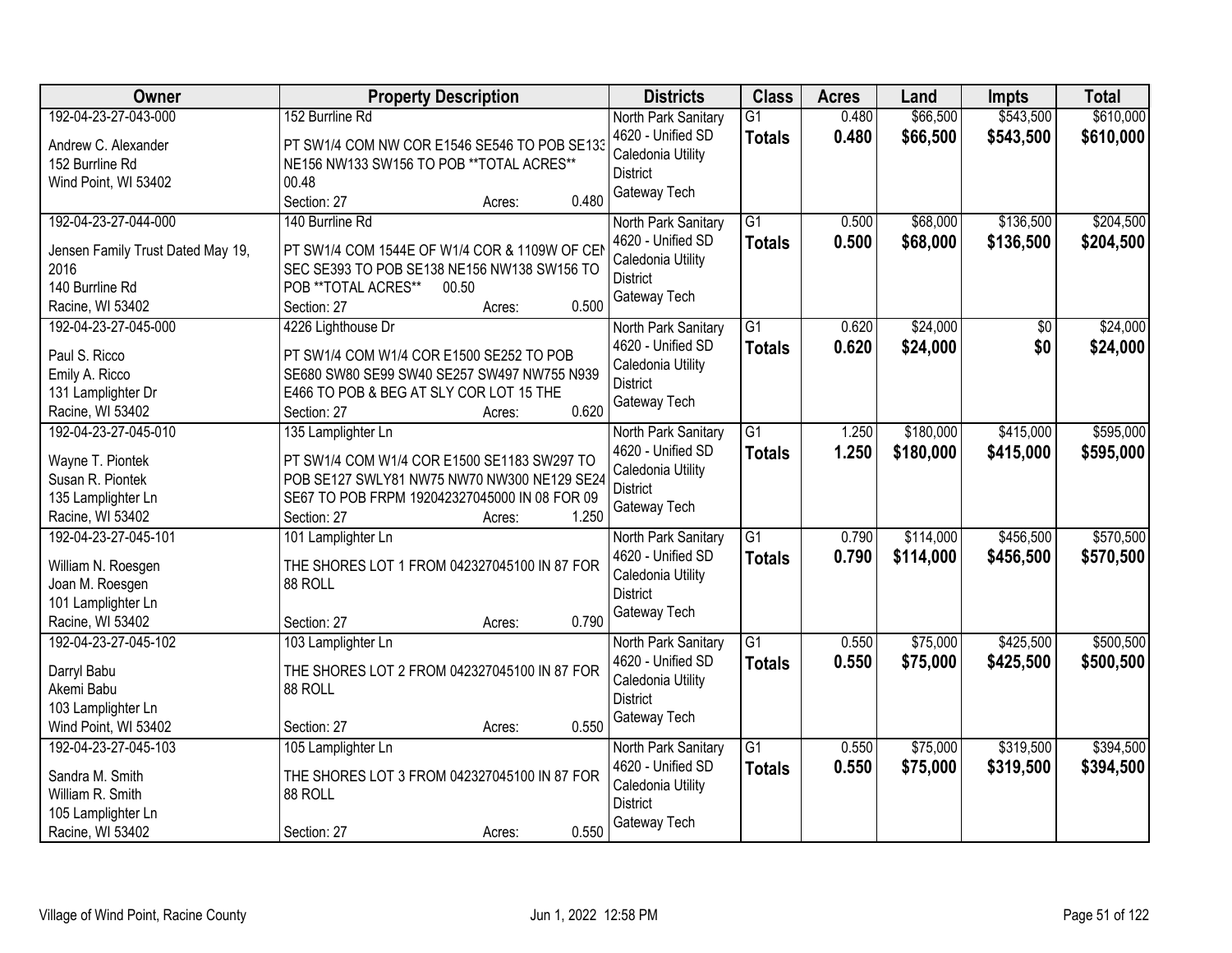| Owner                                                                                                                           | <b>Property Description</b>                                                                                      | <b>Districts</b>                                                                                 | <b>Class</b>                     | <b>Acres</b>   | Land                 | <b>Impts</b>           | <b>Total</b>           |
|---------------------------------------------------------------------------------------------------------------------------------|------------------------------------------------------------------------------------------------------------------|--------------------------------------------------------------------------------------------------|----------------------------------|----------------|----------------------|------------------------|------------------------|
| 192-04-23-27-045-104<br>David D Flegel Survivor's Trust U/A<br>Dated December 20,<br>107 Lamplighter Ln                         | 107 Lamplighter Ln<br>THE SHORES LOT 4 FROM 042327045100 IN 87 FOR<br>88 ROLL                                    | North Park Sanitary<br>4620 - Unified SD<br>Caledonia Utility<br><b>District</b>                 | $\overline{G1}$<br><b>Totals</b> | 0.653<br>0.653 | \$81,000<br>\$81,000 | \$312,000<br>\$312,000 | \$393,000<br>\$393,000 |
| Racine, WI 53402                                                                                                                | 0.653<br>Section: 27<br>Acres:                                                                                   | Gateway Tech                                                                                     |                                  |                |                      |                        |                        |
| 192-04-23-27-045-105<br>Shawn N & Dr David J Clark Revocable<br><b>Trust Dated April</b><br>109 Lamplighter<br>Racine, WI 53402 | 109 Lamplighter Ln<br>THE SHORES LOT 5 FROM 042327045100 IN 87 FOR<br>88 ROLL<br>0.717<br>Section: 27<br>Acres:  | North Park Sanitary<br>4620 - Unified SD<br>Caledonia Utility<br><b>District</b><br>Gateway Tech | $\overline{G1}$<br><b>Totals</b> | 0.717<br>0.717 | \$84,500<br>\$84,500 | \$636,000<br>\$636,000 | \$720,500<br>\$720,500 |
| 192-04-23-27-045-106<br>Raymond C. Leffler<br>Catherine M. Leffler<br>111 Lamplighter Ln<br>Racine, WI 53402                    | 111 Lamplighter Ln<br>THE SHORES LOT 6 FROM 042327045100 IN 87 FOR<br>88 ROLL<br>0.516<br>Section: 27<br>Acres:  | North Park Sanitary<br>4620 - Unified SD<br>Caledonia Utility<br><b>District</b><br>Gateway Tech | G1<br><b>Totals</b>              | 0.516<br>0.516 | \$73,500<br>\$73,500 | \$481,000<br>\$481,000 | \$554,500<br>\$554,500 |
| 192-04-23-27-045-107<br>Gregory H. Pae<br>115 Lamplighter Ln<br>Racine, WI 53402                                                | 115 Lamplighter Ln<br>THE SHORES LOT 7 FROM 042327045100 IN 87 FOR<br>88 ROLL<br>0.516<br>Section: 27<br>Acres:  | North Park Sanitary<br>4620 - Unified SD<br>Caledonia Utility<br><b>District</b><br>Gateway Tech | $\overline{G1}$<br><b>Totals</b> | 0.516<br>0.516 | \$73,500<br>\$73,500 | \$506,000<br>\$506,000 | \$579,500<br>\$579,500 |
| 192-04-23-27-045-108<br>Indur B & Maya I Wadhwani Jt Rev Trus<br>Dated 7/1/02 et al<br>117 Lamplighter Ln<br>Racine, WI 53402   | 117 Lamplighter Ln<br>THE SHORES LOT 8 FROM 042327045100 IN 87 FOR<br>88 ROLL<br>0.527<br>Section: 27<br>Acres:  | North Park Sanitary<br>4620 - Unified SD<br>Caledonia Utility<br><b>District</b><br>Gateway Tech | $\overline{G1}$<br>Totals        | 0.527<br>0.527 | \$74,000<br>\$74,000 | \$402,500<br>\$402,500 | \$476,500<br>\$476,500 |
| 192-04-23-27-045-109<br>Vijay Raj<br>119 Lamplighter Ln<br>Racine, WI 53402                                                     | 119 Lamplighter Ln<br>THE SHORES LOT 9 FROM 042327045100 IN 87 FOR<br>88 ROLL<br>0.713<br>Section: 27<br>Acres:  | North Park Sanitary<br>4620 - Unified SD<br>Caledonia Utility<br><b>District</b><br>Gateway Tech | $\overline{G1}$<br><b>Totals</b> | 0.713<br>0.713 | \$84,500<br>\$84,500 | \$369,000<br>\$369,000 | \$453,500<br>\$453,500 |
| 192-04-23-27-045-110<br>Herbert T. Johnson<br>Jan S. Johnson<br>11201 Green Park Cir<br>Tampa, FL 33626                         | 121 Lamplighter Ln<br>THE SHORES LOT 10 FROM 042327045100 IN 87 FOR<br>88 ROLL<br>0.587<br>Section: 27<br>Acres: | North Park Sanitary<br>4620 - Unified SD<br>Caledonia Utility<br><b>District</b><br>Gateway Tech | $\overline{G1}$<br><b>Totals</b> | 0.587<br>0.587 | \$77,500<br>\$77,500 | \$438,000<br>\$438,000 | \$515,500<br>\$515,500 |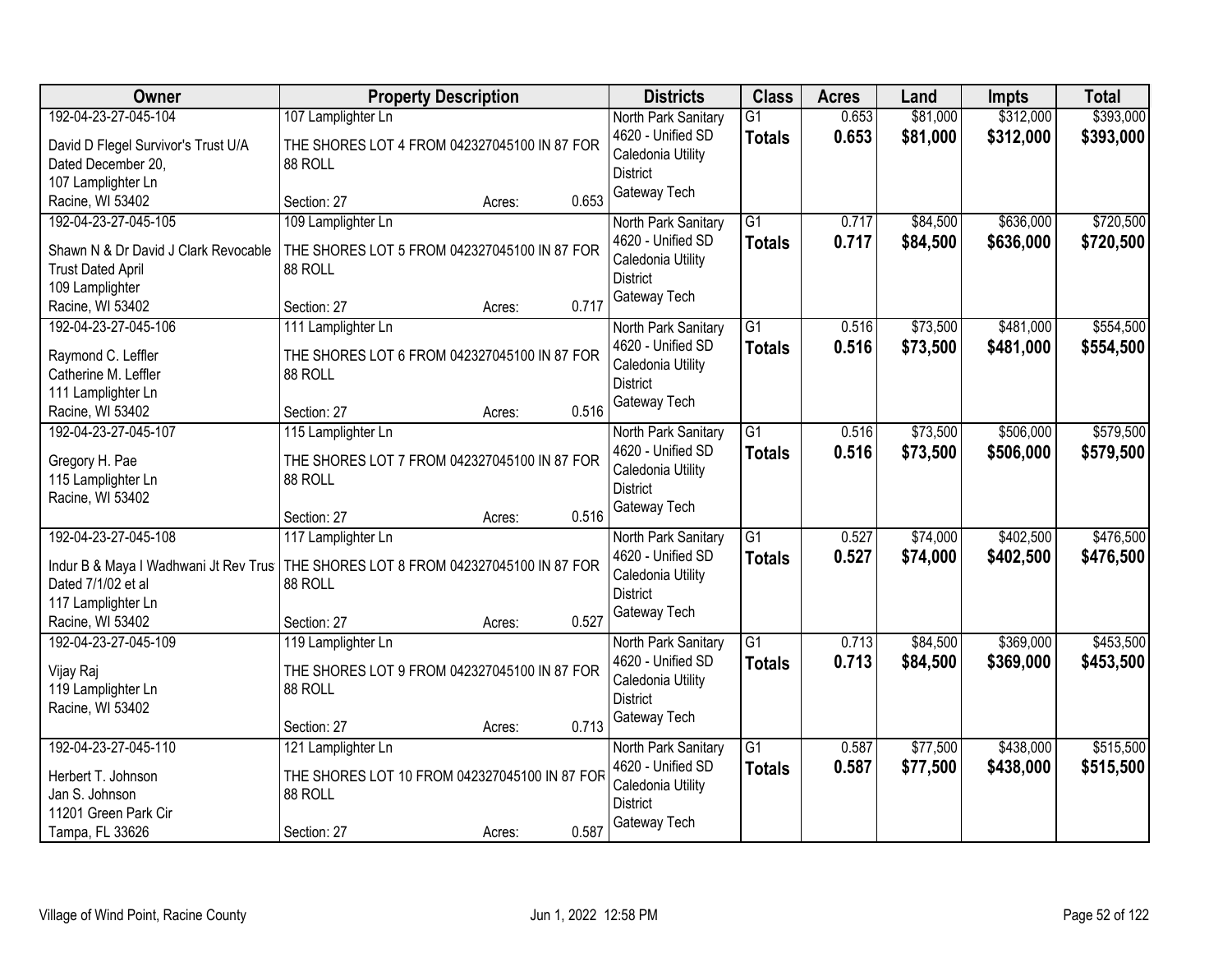| <b>Owner</b>              | <b>Property Description</b>                   | <b>Districts</b>                         | <b>Class</b>    | <b>Acres</b> | Land     | Impts     | <b>Total</b> |
|---------------------------|-----------------------------------------------|------------------------------------------|-----------------|--------------|----------|-----------|--------------|
| 192-04-23-27-045-111      | 123 Lamplighter Ln                            | North Park Sanitary                      | $\overline{G1}$ | 0.595        | \$74,000 | \$346,000 | \$420,000    |
| Jon Antonneau             | THE SHORES LOT 11 FROM 042327045100 IN 87 FOR | 4620 - Unified SD                        | <b>Totals</b>   | 0.595        | \$74,000 | \$346,000 | \$420,000    |
| Penny L. Antonneau        | 88 ROLL                                       | Caledonia Utility                        |                 |              |          |           |              |
| 123 Lamplighter Ln        |                                               | <b>District</b>                          |                 |              |          |           |              |
| Racine, WI 53402          | 0.595<br>Section: 27<br>Acres:                | Gateway Tech                             |                 |              |          |           |              |
| 192-04-23-27-045-112      | 125 Lamplighter Ln                            | North Park Sanitary                      | $\overline{G1}$ | 0.478        | \$67,500 | \$283,500 | \$351,000    |
| Braden Rudolph            | THE SHORES LOT 12 FROM 042327045100 IN 87 FOR | 4620 - Unified SD                        | <b>Totals</b>   | 0.478        | \$67,500 | \$283,500 | \$351,000    |
| Cristin Rudolph           | 88 ROLL                                       | Caledonia Utility                        |                 |              |          |           |              |
| 125 Lamplighter Ln        |                                               | <b>District</b>                          |                 |              |          |           |              |
| Wind Point, WI 53402      | 0.478<br>Section: 27<br>Acres:                | Gateway Tech                             |                 |              |          |           |              |
| 192-04-23-27-045-113      | 127 Lamplighter Ln                            |                                          | G1              | 0.482        | \$71,500 | \$365,500 | \$437,000    |
|                           |                                               | North Park Sanitary<br>4620 - Unified SD |                 | 0.482        |          |           |              |
| Lawrence E. Cullen        | THE SHORES LOT 13 FROM 042327045100 IN 87 FOR | Caledonia Utility                        | <b>Totals</b>   |              | \$71,500 | \$365,500 | \$437,000    |
| Kim Y. Cullen             | 88 ROLL                                       | <b>District</b>                          |                 |              |          |           |              |
| 127 Lamplighter Ln        |                                               | Gateway Tech                             |                 |              |          |           |              |
| Racine, WI 53402          | 0.482<br>Section: 27<br>Acres:                |                                          |                 |              |          |           |              |
| 192-04-23-27-045-114      | 129 Lamplighter Ln                            | North Park Sanitary                      | G1              | 0.484        | \$71,500 | \$304,000 | \$375,500    |
| Michelle L. Burch         | THE SHORES LOT 14 FROM 042327045100 IN 87 FOR | 4620 - Unified SD                        | <b>Totals</b>   | 0.484        | \$71,500 | \$304,000 | \$375,500    |
| Clarence L. Burch         | 88 ROLL                                       | Caledonia Utility                        |                 |              |          |           |              |
| 129 Lamplighter Ln        |                                               | <b>District</b>                          |                 |              |          |           |              |
| Racine, WI 53402          | 0.484<br>Section: 27<br>Acres:                | Gateway Tech                             |                 |              |          |           |              |
| 192-04-23-27-045-115      | 131 Lamplighter Ln                            | North Park Sanitary                      | $\overline{G1}$ | 0.580        | \$88,500 | \$382,000 | \$470,500    |
|                           |                                               | 4620 - Unified SD                        | <b>Totals</b>   | 0.580        | \$88,500 | \$382,000 | \$470,500    |
| Paul S. Ricco             | THE SHORES LOT 15 & PT SW1/4 COM SLY MOST PT  | Caledonia Utility                        |                 |              |          |           |              |
| Emily A. Ricco            | LOT 15 THE SHORES TH NE103 TO POB TH NE44     | <b>District</b>                          |                 |              |          |           |              |
| 131 Lamplighter Ln        | SE38 W60 TO POB EXC V1953P770 ** DESC REWRITE | Gateway Tech                             |                 |              |          |           |              |
| Racine, WI 53402          | 0.580<br>Section: 27<br>Acres:                |                                          |                 |              |          |           |              |
| 192-04-23-27-045-116      | 130 Lamplighter Ln                            | North Park Sanitary                      | $\overline{G1}$ | 0.693        | \$83,000 | \$684,000 | \$767,000    |
| Michael Mullane           | THE SHORES LOT 16 & COM NE COR LOT 21 SW53    | 4620 - Unified SD                        | <b>Totals</b>   | 0.693        | \$83,000 | \$684,000 | \$767,000    |
| Heidi E. Mullane          | NW117 SE141 TO POB FROM 192042327045100 IN 87 | Caledonia Utility                        |                 |              |          |           |              |
| 130 Lamplighter Ln        | FOR 88 ROLL PT FROM 192042327045121 IN 04 FOR | <b>District</b>                          |                 |              |          |           |              |
| Racine, WI 53402          | 0.693<br>Section: 27<br>Acres:                | Gateway Tech                             |                 |              |          |           |              |
| 192-04-23-27-045-117      | 128 Lamplighter Ln                            | North Park Sanitary                      | $\overline{G1}$ | 0.605        | \$78,500 | \$340,000 | \$418,500    |
|                           |                                               | 4620 - Unified SD                        | <b>Totals</b>   | 0.605        | \$78,500 | \$340,000 | \$418,500    |
| Shelton Trust Elizabeth H | THE SHORES LOT 17 FROM 042327045100 IN 87 FOR | Caledonia Utility                        |                 |              |          |           |              |
| 128 Lamplighter Ln        | 88 ROLL                                       | <b>District</b>                          |                 |              |          |           |              |
| Racine, WI 53402          |                                               | Gateway Tech                             |                 |              |          |           |              |
|                           | 0.605<br>Section: 27<br>Acres:                |                                          |                 |              |          |           |              |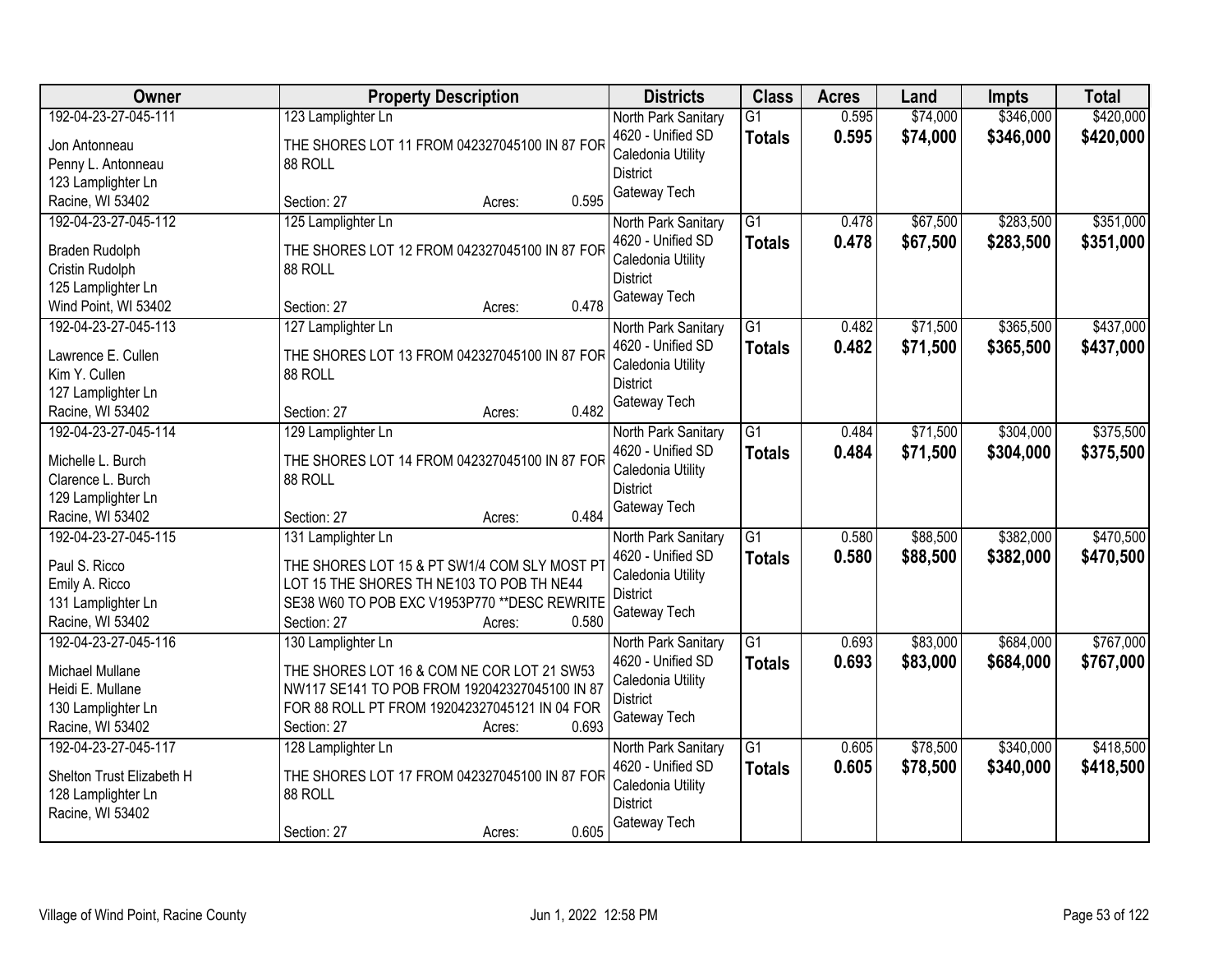| <b>Owner</b>               | <b>Property Description</b>                   | <b>Districts</b>                     | <b>Class</b>    | <b>Acres</b> | Land      | <b>Impts</b>    | <b>Total</b> |
|----------------------------|-----------------------------------------------|--------------------------------------|-----------------|--------------|-----------|-----------------|--------------|
| 192-04-23-27-045-118       | 118 Lamplighter Ln                            | North Park Sanitary                  | $\overline{G1}$ | 0.775        | \$87,500  | \$520,500       | \$608,000    |
| Dana H. Clemens            | THE SHORES LOT 18 FROM 042327045100 IN 87 FOR | 4620 - Unified SD                    | <b>Totals</b>   | 0.775        | \$87,500  | \$520,500       | \$608,000    |
| Theresa L. Clemens         | 88 ROLL                                       | Caledonia Utility                    |                 |              |           |                 |              |
| 118 Lamplighter Ln         |                                               | <b>District</b>                      |                 |              |           |                 |              |
| Wind Point, WI 53402       | 0.775<br>Section: 27<br>Acres:                | Gateway Tech                         |                 |              |           |                 |              |
| 192-04-23-27-045-119       | 114 Lamplighter Ln                            | North Park Sanitary                  | $\overline{G1}$ | 0.601        | \$78,000  | \$609,500       | \$687,500    |
|                            |                                               | 4620 - Unified SD                    | <b>Totals</b>   | 0.601        | \$78,000  | \$609,500       | \$687,500    |
| Ronald W. Steimle          | THE SHORES LOT 19 FROM 042327045100 IN 87 FOR | Caledonia Utility                    |                 |              |           |                 |              |
| Dorothy A. Steimle         | 88 ROLL                                       | <b>District</b>                      |                 |              |           |                 |              |
| 114 Lamplighter Ln         |                                               | Gateway Tech                         |                 |              |           |                 |              |
| Racine, WI 53402           | 0.601<br>Section: 27<br>Acres:                |                                      |                 |              |           |                 |              |
| 192-04-23-27-045-120       | 106 Lamplighter Ln                            | North Park Sanitary                  | $\overline{G1}$ | 0.604        | \$78,000  | \$325,000       | \$403,000    |
| Michael W. Haws            | THE SHORES LOT 20 FROM 042327045100 IN 87 FOR | 4620 - Unified SD                    | <b>Totals</b>   | 0.604        | \$78,000  | \$325,000       | \$403,000    |
| Ruth G. Haws               | 88 ROLL                                       | Caledonia Utility                    |                 |              |           |                 |              |
| 106 Lamplighter Ln         |                                               | <b>District</b>                      |                 |              |           |                 |              |
| Racine, WI 53402           | 0.604<br>Section: 27<br>Acres:                | Gateway Tech                         |                 |              |           |                 |              |
| 192-04-23-27-045-121       | 132 Lamplighter Ln                            | North Park Sanitary                  | G1              | 0.626        | \$79,500  | \$342,500       | \$422,000    |
|                            |                                               | 4620 - Unified SD                    | <b>Totals</b>   | 0.626        | \$79,500  | \$342,500       | \$422,000    |
| Monroe Michael H & Susan E | THE SHORES LOT 21 EXC #1992509 FROM           | Caledonia Utility                    |                 |              |           |                 |              |
| 132 Lamplighter Ln         | 042327045100 IN 87 FOR 88 ROLL PT TO          | <b>District</b>                      |                 |              |           |                 |              |
| Racine, WI 53402-0000      | 192042327045116 IN 04 FOR 05 ROLL<br>0.626    | Gateway Tech                         |                 |              |           |                 |              |
|                            | Section: 27<br>Acres:                         |                                      |                 |              |           |                 |              |
| 192-04-23-27-045-122       | Lamplighter Ln                                | North Park Sanitary                  | $\overline{G1}$ | 0.069        | \$100     | $\overline{50}$ | \$100        |
| The Shores Limited         | THE SHORES OL 1 FROM 042327045100 IN 87 FOR   | 4620 - Unified SD                    | <b>Totals</b>   | 0.069        | \$100     | \$0             | \$100        |
| PO Box 45202               | 88 ROLL                                       | Caledonia Utility<br><b>District</b> |                 |              |           |                 |              |
| Racine, WI 53404           |                                               |                                      |                 |              |           |                 |              |
|                            | 0.069<br>Section: 27<br>Acres:                | Gateway Tech                         |                 |              |           |                 |              |
| 192-04-23-27-045-123       | Lighthouse Dr                                 | North Park Sanitary                  | $\overline{G1}$ | 0.514        | \$100     | $\overline{50}$ | \$100        |
| Shores Limited the         | THE SHORES OL 2 FROM 042327045100 IN 87 FOR   | 4620 - Unified SD                    | <b>Totals</b>   | 0.514        | \$100     | \$0             | \$100        |
| PO Box 45202               | 88 ROLL                                       | Caledonia Utility                    |                 |              |           |                 |              |
| Racine, WI 53404           |                                               | <b>District</b>                      |                 |              |           |                 |              |
|                            | 0.514<br>Section: 27<br>Acres:                | Gateway Tech                         |                 |              |           |                 |              |
| 192-04-23-27-045-200       | 133 Lamplighter Ln                            | North Park Sanitary                  | $\overline{G1}$ | 1.160        | \$186,500 | $\overline{50}$ | \$186,500    |
|                            |                                               | 4620 - Unified SD                    | <b>Totals</b>   | 1.160        | \$186,500 | \$0             | \$186,500    |
| Stephen V. Mawn            | PT SW1/4 COM NW COR SW1/4 E1500 SE1183 SW297  | Caledonia Utility                    |                 |              |           |                 |              |
| Karen E. Mawn              | TO POB NW67 NW243 NE23 NELY80 E16 SE255 SE67  | District                             |                 |              |           |                 |              |
| 17 Ambergate Rise          | SE123 TO LAKE SWLY120 NW61 NW66 TO POB EXC    | Gateway Tech                         |                 |              |           |                 |              |
| Pittsford, NY 14534        | 1.160<br>Section: 27<br>Acres:                |                                      |                 |              |           |                 |              |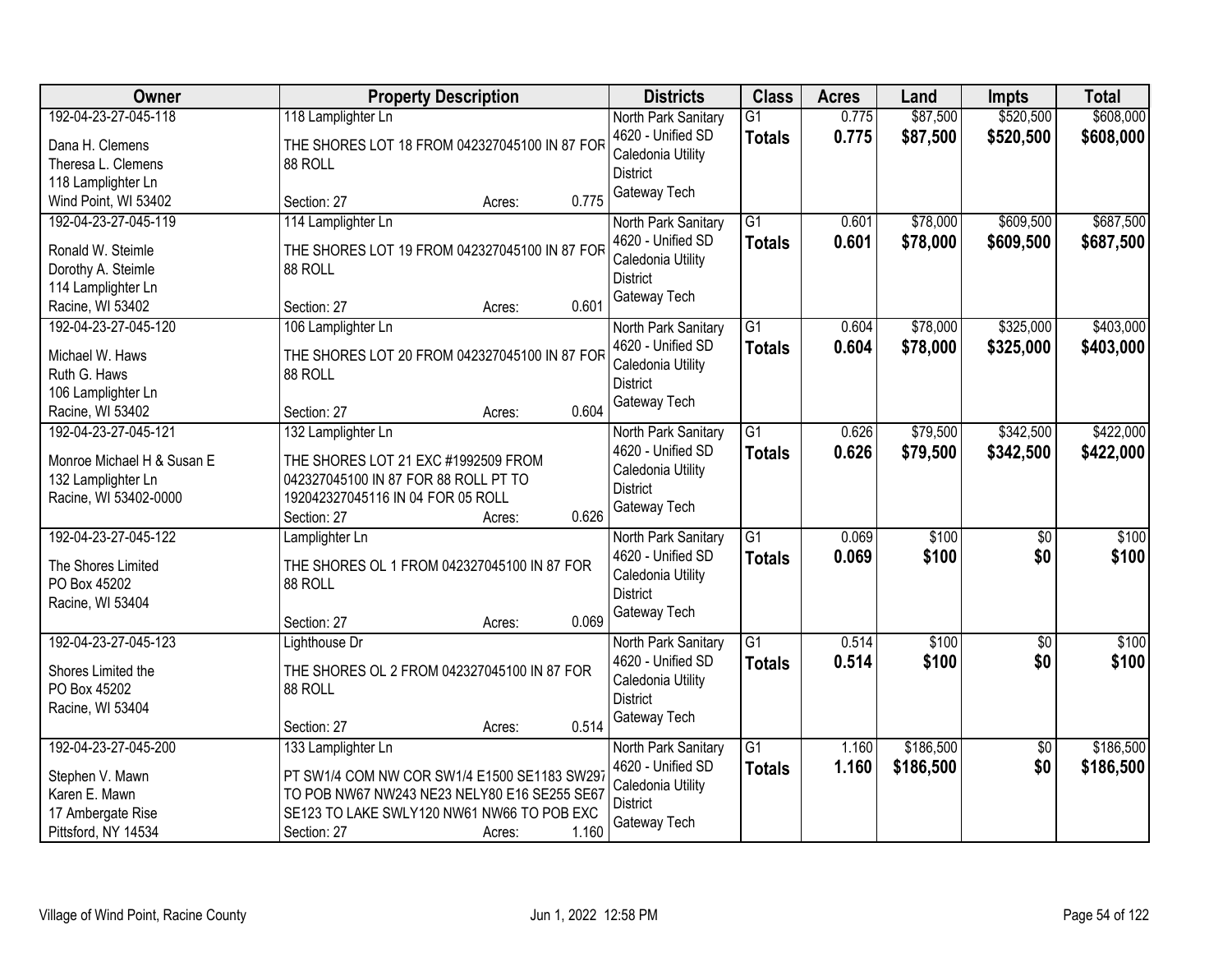| Owner                                    | <b>Property Description</b>                                         | <b>Districts</b>                         | <b>Class</b>                     | <b>Acres</b>   | Land                               | <b>Impts</b>           | <b>Total</b>           |
|------------------------------------------|---------------------------------------------------------------------|------------------------------------------|----------------------------------|----------------|------------------------------------|------------------------|------------------------|
| 192-04-23-27-046-000<br>Bart J. Becherer | 4230 Lighthouse Dr<br>PT SW1/4 COM NW COR, E1500', SE933', SE125'TO | North Park Sanitary<br>4620 - Unified SD | $\overline{G1}$<br><b>Totals</b> | 0.820<br>0.820 | \$155,000<br>\$155,000             | \$163,500<br>\$163,500 | \$318,500<br>\$318,500 |
| Cynthia D. Becherer                      | POB, SW80', SE233', NE80', NW225'TO POB& COM                        | Caledonia Utility                        |                                  |                |                                    |                        |                        |
| 4230 Lighthouse Dr                       | 1500'E OF W1/4 COR, SE 1058', SW80'TO POB, SW40', S                 | <b>District</b>                          |                                  |                |                                    |                        |                        |
| Racine, WI 53402                         | 0.820<br>Section: 27<br>Acres:                                      | Gateway Tech                             |                                  |                |                                    |                        |                        |
| 192-04-23-27-047-000                     | 183 Burrline Rd                                                     | North Park Sanitary<br>4620 - Unified SD | $\overline{G1}$<br><b>Totals</b> | 0.200<br>0.200 | \$41,500<br>\$41,500               | \$107,000<br>\$107,000 | \$148,500<br>\$148,500 |
| Kristen L. Cohen                         | PT SW1/4 COM NW COR E1500 SE933 TO POB SW80                         | Caledonia Utility                        |                                  |                |                                    |                        |                        |
| 183 Burrline Rd                          | SE125 NE80 NW125 TO POB ** TOTAL ACRES**                            | <b>District</b>                          |                                  |                |                                    |                        |                        |
| Racine, WI 53402                         | 00.20<br>0.200<br>Section: 27<br>Acres:                             | Gateway Tech                             |                                  |                |                                    |                        |                        |
| 192-04-23-27-048-000                     | 164 Burrline Rd                                                     | North Park Sanitary                      | $\overline{G1}$                  | 0.620          | \$74,500                           | \$303,000              | \$377,500              |
| Jeffrey A. Decker                        | PT SW1/4 COM 1546E 654SE OF W1/4 COR SE277                          | 4620 - Unified SD                        | <b>Totals</b>                    | 0.620          | \$74,500                           | \$303,000              | \$377,500              |
| Erin B. Decker                           | NE156 NW277 SW156 TO POB EXC E140 & COM W1/4                        | Caledonia Utility                        |                                  |                |                                    |                        |                        |
| 164 Burrline Rd                          | COR E1544 SE943 NE156 NW138 TO POB NE16                             | <b>District</b>                          |                                  |                |                                    |                        |                        |
| Racine, WI 53402                         | 0.620<br>Section: 27<br>Acres:                                      | Gateway Tech                             |                                  |                |                                    |                        |                        |
| 192-04-23-27-049-000                     | 176 Burrline Rd                                                     | North Park Sanitary                      | G1                               | 0.504          | \$68,000                           | \$153,500              | \$221,500              |
| Katherine D. Arena                       | E140'OF FLL-PT SW1/4 COM 1544'E OF NW                               | 4620 - Unified SD                        | <b>Totals</b>                    | 0.504          | \$68,000                           | \$153,500              | \$221,500              |
| 176 Burrline Rd                          | COR, SE943'TO POB, NE156', NW264', SW156', SE 264'T                 | Caledonia Utility                        |                                  |                |                                    |                        |                        |
| Racine, WI 53402                         | POB                                                                 | <b>District</b>                          |                                  |                |                                    |                        |                        |
|                                          | Section: 27<br>0.000<br>Acres:                                      | Gateway Tech                             |                                  |                |                                    |                        |                        |
| 192-04-23-27-050-000                     | 190 Burrline Rd                                                     | North Park Sanitary<br>4620 - Unified SD |                                  |                | Assessed with 192-04-23-27-070-000 |                        |                        |
| Victor A. Lamantia                       | PT S1/2-COM CEN SEC W1109 SE943 TO POB NE76                         | Caledonia Utility                        |                                  |                |                                    |                        |                        |
| Kathryn A. Lamantia                      | SE TO LK SW76 NW TO POB EXC V1719P632 EXC                           | <b>District</b>                          |                                  |                |                                    |                        |                        |
| 4245 Lighthouse Dr                       | V2435P933 #2300395 PT TO 192042327050010 IN 95                      | Gateway Tech                             |                                  |                |                                    |                        |                        |
| Racine, WI 53402                         | 0.190<br>Section: 27<br>Acres:                                      |                                          |                                  |                |                                    |                        |                        |
| 192-04-23-27-050-010                     | 190 Burrline Rd                                                     | North Park Sanitary                      | $\overline{G1}$                  | 0.380          | \$76,000                           | \$113,000              | \$189,000              |
| Myron D. Kauers                          | PT SW1/4 CEN SEC W1109 SE943 TO POB NE70                            | 4620 - Unified SD                        | <b>Totals</b>                    | 0.380          | \$76,000                           | \$113,000              | \$189,000              |
| <b>Christine Kauers</b>                  | SE196 SE33 TO INTER C/L LIGHTHOUSE DR SWLY70                        | Caledonia Utility<br><b>District</b>     |                                  |                |                                    |                        |                        |
| 190 Burrline Rd                          | NW33 NW203 TO POB FROM 192042327050000 IN 95                        | Gateway Tech                             |                                  |                |                                    |                        |                        |
| Racine, WI 53402                         | 0.380<br>Section: 27<br>Acres:                                      |                                          |                                  |                |                                    |                        |                        |
| 192-04-23-27-051-000                     | 4301 Lighthouse Dr                                                  | North Park Sanitary                      | $\overline{G1}$                  | 1.099          | \$225,000                          | \$225,000              | \$450,000              |
| Terry S. Bilton                          | TH PT OF FOL LY E OF CTH G PT SW1/4 COM CEN                         | 4620 - Unified SD                        | <b>Totals</b>                    | 1.099          | \$225,000                          | \$225,000              | \$450,000              |
| 4301 Lighthouse Dr                       | SEC W1097 SE957 NE76 TO POB NE230 NE135 SE293                       | Caledonia Utility                        |                                  |                |                                    |                        |                        |
| Racine, WI 53402                         | S377 NW389 TO POB                                                   | <b>District</b>                          |                                  |                |                                    |                        |                        |
|                                          | 0.000<br>Section: 27<br>Acres:                                      | Gateway Tech                             |                                  |                |                                    |                        |                        |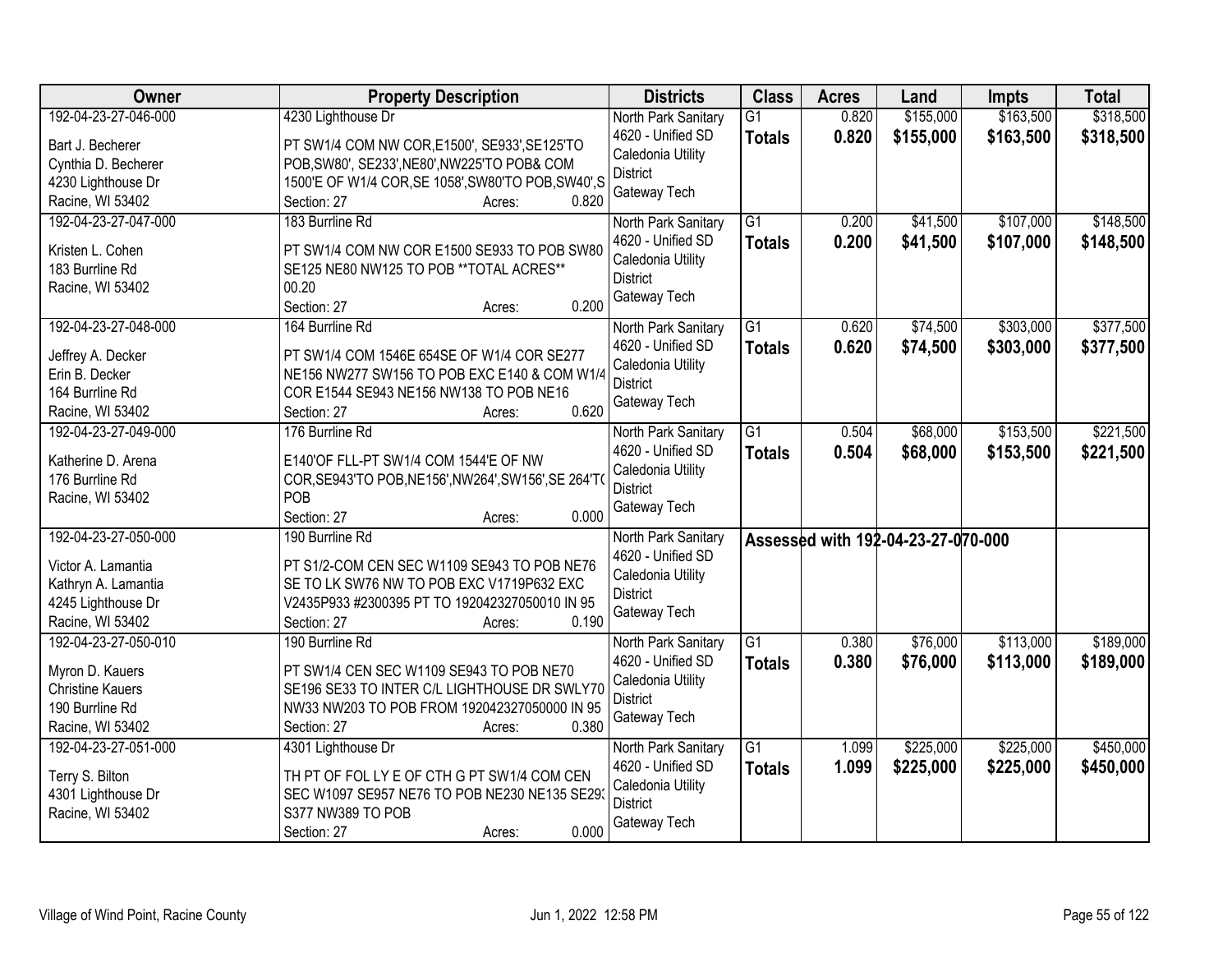| Owner                                                                                                             | <b>Property Description</b>                                                                                                                                                                   | <b>Districts</b>                                                                                 | <b>Class</b>                     | <b>Acres</b>   | Land                   | <b>Impts</b>           | <b>Total</b>           |
|-------------------------------------------------------------------------------------------------------------------|-----------------------------------------------------------------------------------------------------------------------------------------------------------------------------------------------|--------------------------------------------------------------------------------------------------|----------------------------------|----------------|------------------------|------------------------|------------------------|
| 192-04-23-27-051-002<br>Bradley J. Miller<br>4300 Lighthouse Dr                                                   | 4300 Lighthouse Dr<br>PT SW1/4-COM 1109W 943SE NE70 TO POB NE96<br>SE107 SE75 SE33 SW106 NW33 NW196 TO POB PT                                                                                 | North Park Sanitary<br>4620 - Unified SD<br>Caledonia Utility<br><b>District</b>                 | $\overline{G1}$<br><b>Totals</b> | 0.510<br>0.510 | \$99,000<br>\$99,000   | \$328,000<br>\$328,000 | \$427,000<br>\$427,000 |
| Racine, WI 53402                                                                                                  | FROM 192042327042000 & PT FROM<br>0.510<br>Section: 27<br>Acres:                                                                                                                              | Gateway Tech                                                                                     |                                  |                |                        |                        |                        |
| 192-04-23-27-052-000<br>Jean K. Wishau et al<br>c/o Wishau, Et Al<br>5215 Douglas Ave Apt 204<br>Racine, WI 53402 | 4164 Lighthouse Dr<br>PT SW1/4 COM 724S W1/4 COR SE1868 TO POB<br>SW210 SE303 NE TO PT SE OF POB NW222 TO POB<br>**TOTAL ACRES**<br>1.01<br>1.010<br>Section: 27<br>Acres:                    | North Park Sanitary<br>4620 - Unified SD<br>Caledonia Utility<br><b>District</b><br>Gateway Tech | $\overline{G1}$<br><b>Totals</b> | 1.010<br>1.010 | \$202,500<br>\$202,500 | \$0<br>\$0             | \$202,500<br>\$202,500 |
| 192-04-23-27-053-000<br>William W. Wishau<br>4164 Lighthouse Dr<br>Racine, WI 53402                               | 4130 Lighthouse Dr<br>PT SW1/4 COM 724S W1/4 COR SE1469 SW92 TO PO<br>SW92 SE265 NE105 NW331 TO POB EXC E33 ** TOTA<br>ACRES**<br>00.58<br>0.580<br>Section: 27<br>Acres:                     | North Park Sanitary<br>4620 - Unified SD<br>Caledonia Utility<br><b>District</b><br>Gateway Tech | $\overline{G1}$<br><b>Totals</b> | 0.580<br>0.580 | \$92,500<br>\$92,500   | \$51,000<br>\$51,000   | \$143,500<br>\$143,500 |
| 192-04-23-27-054-000<br>William W. Wishau<br>4164 Lighthouse Dr<br>Racine, WI 53402                               | 4164 Lighthouse Dr<br>PT SW1/4 COM 724'S OF W1/4 COR, SE1469'TO<br>POB, SW92', SE 331', NE105', NW398'TO POB EXC E33'<br>**TOTAL ACRES**<br>00.58<br>0.580<br>Section: 27<br>Acres:           | North Park Sanitary<br>4620 - Unified SD<br>Caledonia Utility<br><b>District</b><br>Gateway Tech | G1<br><b>Totals</b>              | 0.580<br>0.580 | \$92,500<br>\$92,500   | \$124,000<br>\$124,000 | \$216,500<br>\$216,500 |
| 192-04-23-27-055-000<br>Leland S & Marla L Wishau Revocable<br>Trust<br>8345 Foley Rd<br>Racine, WI 53402         | 4115 Lighthouse Dr<br>PT SW1/4 COM CEN RD 1107 N OF S LN NE193<br>SE331 S120 NW 328 W47 TO POB EXC V759P266 & P<br>SW 1/4 COM 1593N OF SW COR SE1645 TO POB<br>0.970<br>Section: 27<br>Acres: | North Park Sanitary<br>4620 - Unified SD<br>Caledonia Utility<br><b>District</b><br>Gateway Tech | $\overline{G1}$<br><b>Totals</b> | 0.970<br>0.970 | \$325,500<br>\$325,500 | \$76,000<br>\$76,000   | \$401,500<br>\$401,500 |
| 192-04-23-27-057-000<br>Phyllis M. Wishau<br>4130 Lighthouse Dr<br>Racine, WI 53402                               | 4130 Lighthouse Dr<br>PT SW1/4 COM 1048'S OF W1/4 COR SE1379 TO POB<br>SW78 SE198 NE140 NE53 NW265 TO POB ** TOTAL<br>ACRES**<br>00.62<br>0.620<br>Section: 27<br>Acres:                      | North Park Sanitary<br>4620 - Unified SD<br>Caledonia Utility<br><b>District</b><br>Gateway Tech | $\overline{G1}$<br><b>Totals</b> | 0.620<br>0.620 | \$63,000<br>\$63,000   | $\overline{50}$<br>\$0 | \$63,000<br>\$63,000   |
| 192-04-23-27-058-000<br>Jon Brocksopp<br>Victoria Brocksopp<br>3226 Michigan Blvd<br>Racine, WI 53402             | Lighthouse Dr<br>PT SW1/4 COM 1048'S OF W1/4<br>COR, SE1379', SW78'TO POB, SW<br>100', SE199', NE98', NE1', NW 198'TO POB ** TOTAL<br>0.460<br>Section: 27<br>Acres:                          | North Park Sanitary<br>4620 - Unified SD<br>Caledonia Utility<br><b>District</b><br>Gateway Tech | $\overline{G1}$<br><b>Totals</b> | 0.460<br>0.460 | \$52,000<br>\$52,000   | $\overline{30}$<br>\$0 | \$52,000<br>\$52,000   |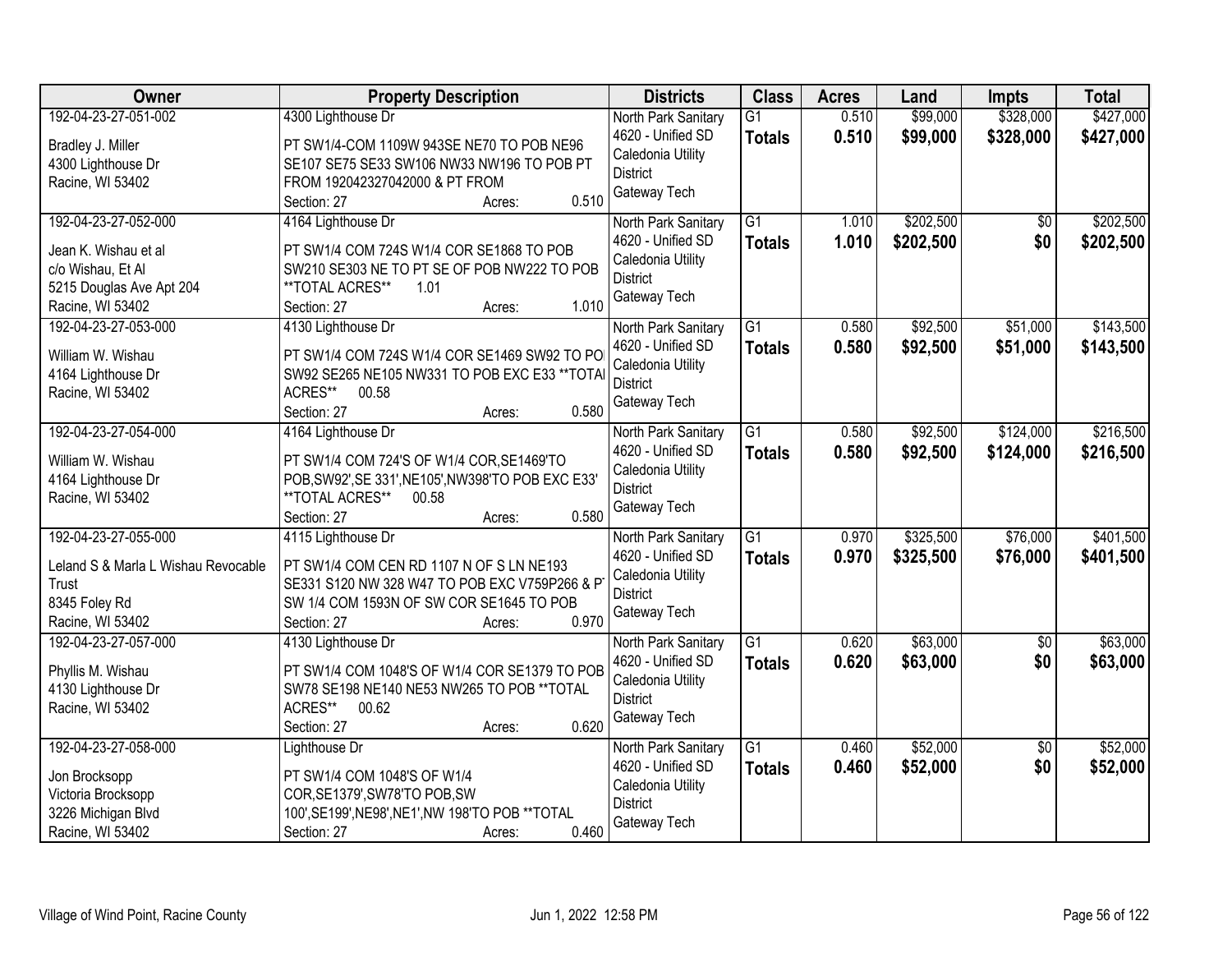| Owner                                | <b>Property Description</b>                    | <b>Districts</b>    | <b>Class</b>    | <b>Acres</b> | Land      | <b>Impts</b>    | <b>Total</b> |
|--------------------------------------|------------------------------------------------|---------------------|-----------------|--------------|-----------|-----------------|--------------|
| 192-04-23-27-059-010                 | 4101 Lighthouse Dr                             | North Park Sanitary | $\overline{G1}$ | 0.900        | \$297,000 | \$577,500       | \$874,500    |
| Michael D. Casper                    | PT SW1/4 CSM #1529 V4 P701 #1344530 PCL 1 FROM | 4620 - Unified SD   | <b>Totals</b>   | 0.900        | \$297,000 | \$577,500       | \$874,500    |
| Sharon L. Casper                     | 19204232705900 & 060000 IN 91 FOR 92 ROLL      | Caledonia Utility   |                 |              |           |                 |              |
| 4101 Lighthouse Dr                   | **TOTAL ACRES**<br>00.90                       | <b>District</b>     |                 |              |           |                 |              |
| Racine, WI 53402                     | 0.900<br>Section: 27<br>Acres:                 | Gateway Tech        |                 |              |           |                 |              |
| 192-04-23-27-059-020                 | 4105 Lighthouse Dr                             | North Park Sanitary | $\overline{G1}$ | 0.950        | \$353,500 | \$667,000       | \$1,020,500  |
|                                      |                                                | 4620 - Unified SD   | <b>Totals</b>   | 0.950        | \$353,500 | \$667,000       | \$1,020,500  |
| Elizabeth D Mcneeley Revocable Trust | PT SW1/4 CSM #1529 V4 P701 #1344530 PCL 2 FROM | Caledonia Utility   |                 |              |           |                 |              |
| Dated June 12, 200                   | 192042327059000 IN 91 FOR 92 ROLL ** TOTAL     | <b>District</b>     |                 |              |           |                 |              |
| 5432 Bending Oaks Pl                 | ACRES**<br>00.95                               | Gateway Tech        |                 |              |           |                 |              |
| Downers Grove, IL 60515              | 0.950<br>Section: 27<br>Acres:                 |                     |                 |              |           |                 |              |
| 192-04-23-27-060-000                 | 4050 Lighthouse Dr                             | North Park Sanitary | G2              | 23.280       | \$608,500 | \$157,500       | \$766,000    |
| School, Inc Prairie                  | PT SW1/4 COM SW COR, N619'TO                   | 4620 - Unified SD   | X4              | 10.000       | \$0       | \$0             | \$0          |
| 4050 Lighthouse Dr                   | POB, N1094', NE317', NE181', SE                | Caledonia Utility   | <b>Totals</b>   | 33.280       | \$608,500 | \$157,500       | \$766,000    |
| Racine, WI 53402                     | 82', NE325', NE116', NE132', E                 | <b>District</b>     |                 |              |           |                 |              |
|                                      | 33.280<br>Section: 27<br>Acres:                | Gateway Tech        |                 |              |           |                 |              |
| 192-04-23-27-062-000                 | 4077 Lighthouse Dr                             | North Park Sanitary | G1              | 0.930        | \$340,000 | \$489,000       | \$829,000    |
|                                      |                                                | 4620 - Unified SD   | <b>Totals</b>   | 0.930        | \$340,000 | \$489,000       | \$829,000    |
| Steven J. Rabinowe                   | PT SW1/4 COM 619N OF SW COR E260 E839 NE125    | Caledonia Utility   |                 |              |           |                 |              |
| Maxine K. Rabinowe                   | TO POB NE121 E426 SW TO PT E OF POB W410 TO    | <b>District</b>     |                 |              |           |                 |              |
| 4077 Lighthouse Dr                   | POB EXC LIGHTHOUSE DR ** TOTAL ACRES**         | Gateway Tech        |                 |              |           |                 |              |
| Racine, WI 53402                     | 0.930<br>Section: 27<br>Acres:                 |                     |                 |              |           |                 |              |
| 192-04-23-27-063-000                 | 4021 Lighthouse Dr                             | North Park Sanitary | $\overline{G1}$ | 2.500        | \$98,500  | \$31,000        | \$129,500    |
| The Prairie School, Inc              | PT SW1/4 COM 250 E OF SW COR N619 E1237 SW57   | 4620 - Unified SD   | G <sub>4</sub>  | 11.502       | \$2,500   | \$0             | \$2,500      |
| 4050 Lighthouse Dr                   | W 362 SW208 W384 TO POB & COM 300 N OF SW CO   | Caledonia Utility   | G <sub>5</sub>  | 0.418        | \$100     | \$0             | \$100        |
| Racine, WI 53402                     | TH N ALG W LN 319 E260 S619 W10 N300 W250 TO   | <b>District</b>     | <b>Totals</b>   | 14.420       | \$101,100 | \$31,000        | \$132,100    |
|                                      | 14.420<br>Section: 27<br>Acres:                | Gateway Tech        |                 |              |           |                 |              |
| 192-04-23-27-065-000                 | 4001 Lighthouse Dr                             | North Park Sanitary | $\overline{G1}$ | 1.500        | \$230,000 | \$130,000       | \$360,000    |
|                                      |                                                | 4620 - Unified SD   | <b>Totals</b>   | 1.500        | \$230,000 | \$130,000       | \$360,000    |
| Charles E. Manning III               | PT SW1/4 COM 634 E OF SW COR NE208 E367 S201   | Caledonia Utility   |                 |              |           |                 |              |
| Mary C. Manning                      | W376 TO POB **TOTAL ACRES**<br>1.50            | <b>District</b>     |                 |              |           |                 |              |
| 4001 Lighthouse Dr                   |                                                | Gateway Tech        |                 |              |           |                 |              |
| Racine, WI 53402                     | 1.500<br>Section: 27<br>Acres:                 |                     |                 |              |           |                 |              |
| 192-04-23-27-066-000                 | 42 3 Mile Rd                                   | North Park Sanitary | $\overline{G1}$ | 1.500        | \$87,500  | $\overline{30}$ | \$87,500     |
| The Prairie School, Inc              | PT S10A OF SW1/4 COM SW COR E250 N300 W250 S   | 4620 - Unified SD   | <b>Totals</b>   | 1.500        | \$87,500  | \$0             | \$87,500     |
| 4050 Lighthouse Dr                   | TO POB **TOTAL ACRES**<br>1.50                 | Caledonia Utility   |                 |              |           |                 |              |
| Racine, WI 53402                     |                                                | <b>District</b>     |                 |              |           |                 |              |
|                                      | 1.500<br>Section: 27<br>Acres:                 | Gateway Tech        |                 |              |           |                 |              |
|                                      |                                                |                     |                 |              |           |                 |              |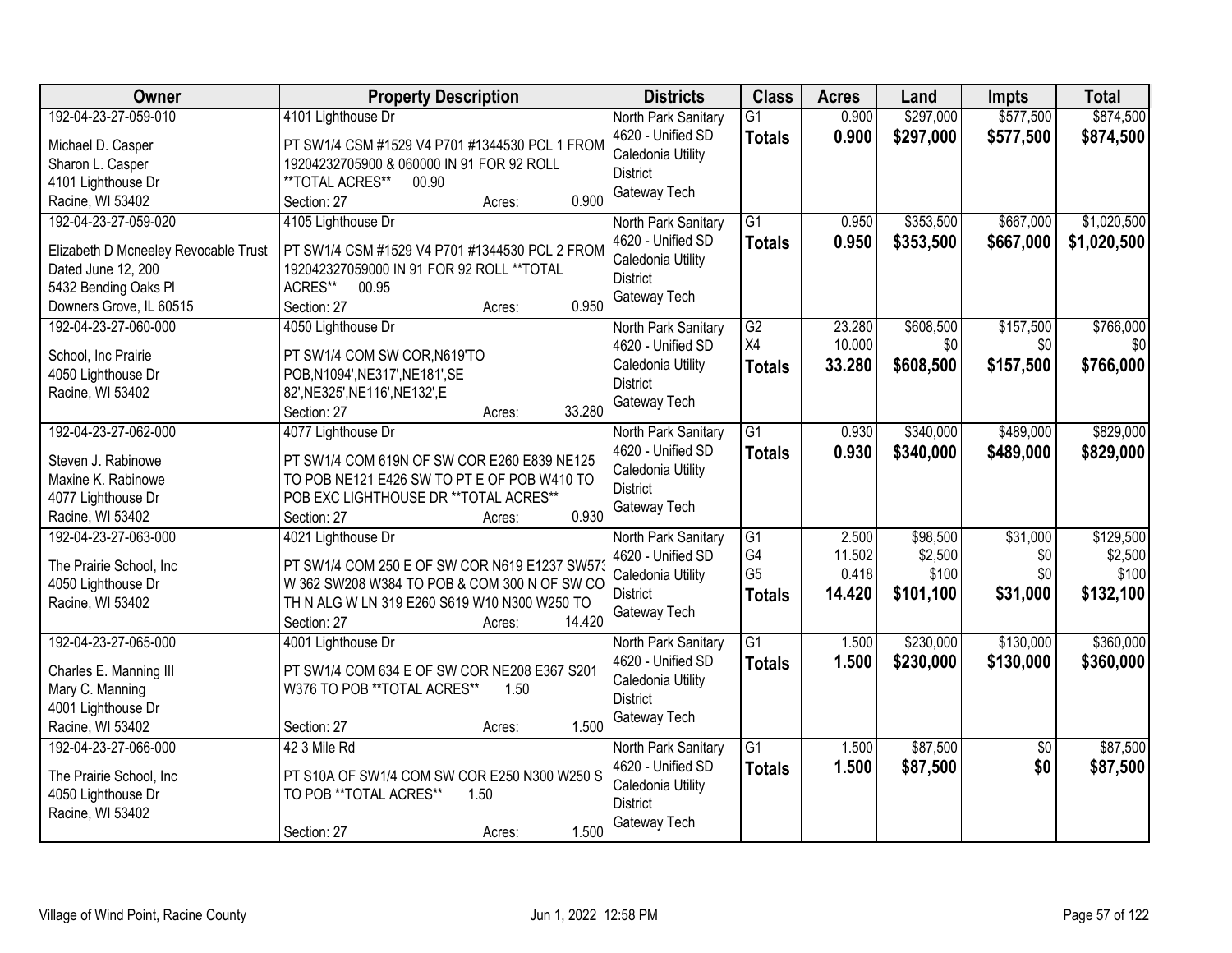| Owner                                                                                                                        | <b>Property Description</b>                                                                                                                                                                          | <b>Districts</b>                                                                                 | <b>Class</b>                         | <b>Acres</b>     | Land                   | <b>Impts</b>           | <b>Total</b>           |
|------------------------------------------------------------------------------------------------------------------------------|------------------------------------------------------------------------------------------------------------------------------------------------------------------------------------------------------|--------------------------------------------------------------------------------------------------|--------------------------------------|------------------|------------------------|------------------------|------------------------|
| 192-04-23-27-067-000<br>Village of Wind Point<br>215 E 4 Mile Rd<br>Racine, WI 53402                                         | Lighthouse Dr<br>PT NE1/4 COM 1026'S OF N LN & 1526'E OF W<br>LN, E937', S TO PT 1321'S OF N LN, W271', N<br>262', W629', N33'TO POB TAX EXEMPT ** TOTAL<br>2.230<br>Section: 27<br>Acres:           | North Park Sanitary<br>4620 - Unified SD<br>Caledonia Utility<br><b>District</b><br>Gateway Tech | X4<br><b>Totals</b>                  | 2.230<br>2.230   | $\overline{50}$<br>\$0 | $\overline{50}$<br>\$0 | $\overline{50}$<br>\$0 |
| 192-04-23-27-068-000<br>Michael O Flegel & Ann R Flegel Joint<br>Revocable Trust D<br>4025 Lighthouse Dr<br>Racine, WI 53402 | 4025 Lighthouse Dr<br>PT SW1/4 COM E LN CTH G AT S LN OF N20A OF<br>S40A NE TO PT 100N OF S LN N20A E317 SW TO PT<br>314E OF POB W TO POB ** TOTAL ACRES**<br>1.00<br>1.000<br>Section: 27<br>Acres: | North Park Sanitary<br>4620 - Unified SD<br>Caledonia Utility<br><b>District</b><br>Gateway Tech | $\overline{G1}$<br><b>Totals</b>     | 1.000<br>1.000   | \$343,500<br>\$343,500 | \$551,500<br>\$551,500 | \$895,000<br>\$895,000 |
| 192-04-23-27-069-000<br>Racine City of<br>Shoop Park                                                                         | Lighthouse Dr<br>PT NE1/4&SE1/4 COM 98'E OF CEN<br>SEC, SE201', SE60', SE104' NE TO N LN S1/2 NE1/4<br>SEC, W TO PT 98'E OF N-S1/4 LN, S 1325'TO POB -<br>54.420<br>Section: 27<br>Acres:            | North Park Sanitary<br>4620 - Unified SD<br>Caledonia Utility<br><b>District</b><br>Gateway Tech | $\overline{\chi_3}$<br><b>Totals</b> | 54.420<br>54.420 | $\overline{50}$<br>\$0 | $\overline{50}$<br>\$0 | $\overline{50}$<br>\$0 |
| 192-04-23-27-070-000<br>Victor A. Lamantia<br>Kathryn A. Lamantia<br>409 W Wing St<br>Arlington Heights, IL 60005            | 4245 Lighthouse Dr<br>PT SW1/4 COM 1109 W OF CEN SEC SE1179 TO POB<br>NE9 SE93 TO LAKE SW42 NW86 NE32 NELY1 TO POE<br>& COM 1500E OF W1/4 COR SE1241 TO POB SW6<br>0.150<br>Section: 27<br>Acres:    | North Park Sanitary<br>4620 - Unified SD<br>Caledonia Utility<br><b>District</b><br>Gateway Tech | G1<br><b>Totals</b>                  | 0.340<br>0.340   | \$214,500<br>\$214,500 | \$185,000<br>\$185,000 | \$399,500<br>\$399,500 |
| 192-04-23-27-071-000<br>Johnson Trust William C & Mary K<br>4340 Lighthouse Dr<br>Racine, WI 53402                           | 4340 Lighthouse Dr<br>PT SW1/4 COM CEN SEC TH W1109 SE943 ALG NELY<br>LN RD TH NE431 TO C/L RD & POB TH NW19 NE154<br>SE207 TO PT IN S LN RD TH SW207 NW194 TO POB<br>0.500<br>Section: 27<br>Acres: | North Park Sanitary<br>4620 - Unified SD<br>Caledonia Utility<br>District<br>Gateway Tech        | $\overline{G1}$<br><b>Totals</b>     | 0.500<br>0.500   | \$98,500<br>\$98,500   | \$225,000<br>\$225,000 | \$323,500<br>\$323,500 |
| 192-04-23-27-071-010<br>Durment Family Trust Dated September<br>15, 2017<br>4350 Lighthouse Dr<br>Racine, WI 53402           | 4350 Lighthouse Dr<br>PT SW1/4 COM CEN SEC TH W1109 SE943 ALG NELY<br>LN RD TH NE431 TO C/L RD TH NW19 TH NE154 TO<br>POB TH NW3 NE183 SE169 TO NWLY LN RD TH SW94<br>0.520<br>Section: 27<br>Acres: | North Park Sanitary<br>4620 - Unified SD<br>Caledonia Utility<br><b>District</b><br>Gateway Tech | $\overline{G1}$<br><b>Totals</b>     | 0.520<br>0.520   | \$99,500<br>\$99,500   | \$352,500<br>\$352,500 | \$452,000<br>\$452,000 |
| 192-04-23-27-071-020<br>Durment Family Trust Dated September<br>15, 2017<br>4350 Lighthouse Dr<br>Racine, WI 53402           | 4350 Lighthouse Dr<br>PT SW1/4 COM CEN SEC TH W1109 SE943 ALG NELY<br>LN RD TH NE431 SE194 TO S LN RD TH NE262<br>SE63+- TO SHORE TH SW246+- TO PT C/L RD EXT<br>0.380<br>Section: 27<br>Acres:      | North Park Sanitary<br>4620 - Unified SD<br>Caledonia Utility<br><b>District</b><br>Gateway Tech | $\overline{G1}$<br><b>Totals</b>     | 0.380<br>0.380   | \$63,000<br>\$63,000   | $\overline{50}$<br>\$0 | \$63,000<br>\$63,000   |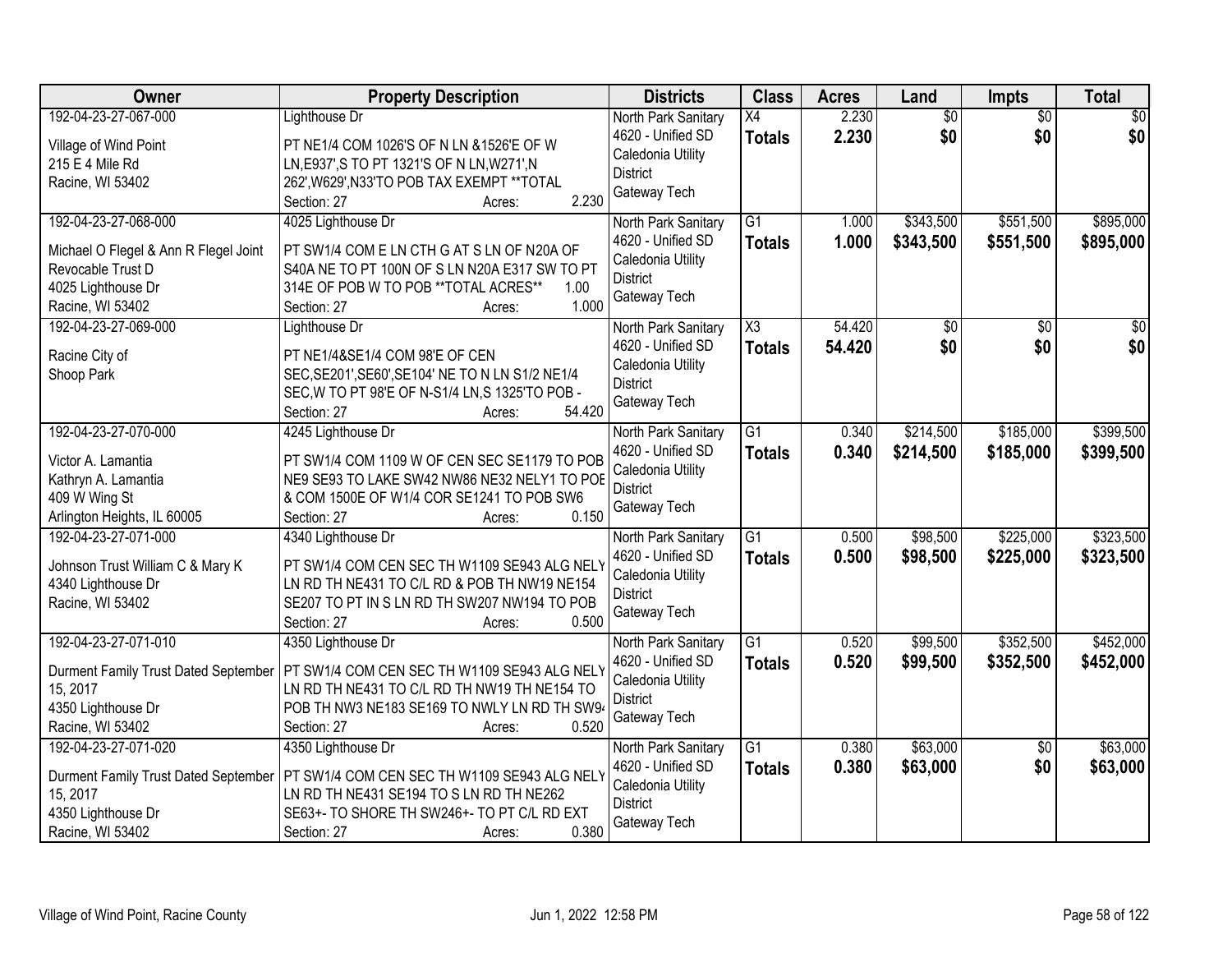| Owner                                                                                                    | <b>Property Description</b>                                 |        |       | <b>Districts</b>                                                                                 | <b>Class</b>                     | <b>Acres</b>   | Land                 | <b>Impts</b>           | <b>Total</b>           |
|----------------------------------------------------------------------------------------------------------|-------------------------------------------------------------|--------|-------|--------------------------------------------------------------------------------------------------|----------------------------------|----------------|----------------------|------------------------|------------------------|
| 192-04-23-27-072-000<br>Daryl R. Klemm<br>Vicktorian R. Alcala<br>4939 Beacon Ln                         | 4939 Beacon Ln<br>WIND POINT LOTS 1 & 2 BLK 1               |        |       | North Park Sanitary<br>4620 - Unified SD<br>Caledonia Utility<br><b>District</b>                 | $\overline{G1}$<br><b>Totals</b> | 0.401<br>0.401 | \$45,500<br>\$45,500 | \$183,500<br>\$183,500 | \$229,000<br>\$229,000 |
| Wind Point, WI 53402                                                                                     | Section: 27                                                 | Acres: | 0.401 | Gateway Tech                                                                                     |                                  |                |                      |                        |                        |
| 192-04-23-27-073-000<br>David J. Brennan<br>Lindsay M. Brennan<br>4919 Beacon Ln<br>Wind Point, WI 53402 | 4919 Beacon Ln<br>WIND POINT LTS 3 & 4 BLK 1<br>Section: 27 | Acres: | 0.386 | North Park Sanitary<br>4620 - Unified SD<br>Caledonia Utility<br><b>District</b><br>Gateway Tech | $\overline{G1}$<br><b>Totals</b> | 0.386<br>0.386 | \$44,500<br>\$44,500 | \$173,500<br>\$173,500 | \$218,000<br>\$218,000 |
| 192-04-23-27-074-000<br>Jeffrey T. Horbinski<br>4949 Beacon Ln<br>Racine, WI 53402                       | 4940 Beacon Ln<br>WIND POINT LOT 1 BLK 2<br>Section: 27     | Acres: | 0.244 | North Park Sanitary<br>4620 - Unified SD<br>Caledonia Utility<br><b>District</b><br>Gateway Tech | $\overline{G1}$<br><b>Totals</b> | 0.244<br>0.244 | \$32,500<br>\$32,500 | \$192,000<br>\$192,000 | \$224,500<br>\$224,500 |
| 192-04-23-27-075-000<br>Daniel R. Exner<br>Jayne M. Exner<br>4922 Beacon Ln<br>Racine, WI 53402          | 4922 Beacon Ln<br>WIND POINT LOT 2 BLK 2<br>Section: 27     | Acres: | 0.244 | North Park Sanitary<br>4620 - Unified SD<br>Caledonia Utility<br><b>District</b><br>Gateway Tech | G1<br><b>Totals</b>              | 0.244<br>0.244 | \$32,500<br>\$32,500 | \$0<br>\$0             | \$32,500<br>\$32,500   |
| 192-04-23-27-076-000<br>Daniel R. Exner<br>Jayne M. Exner<br>4922 Beacon Ln<br>Racine, WI 53402          | 4922 Beacon Ln<br>WIND POINT LOT 3 BLK 2<br>Section: 27     | Acres: | 0.244 | North Park Sanitary<br>4620 - Unified SD<br>Caledonia Utility<br><b>District</b><br>Gateway Tech | $\overline{G1}$<br>Totals        | 0.244<br>0.244 | \$32,500<br>\$32,500 | \$145,000<br>\$145,000 | \$177,500<br>\$177,500 |
| 192-04-23-27-077-000<br>Kurt Despin<br>1104 Silent Sundy Ct<br>Racine, WI 53402                          | 4918 Beacon Ln<br>WIND POINT LOT 4 & 5 BLK 2<br>Section: 27 | Acres: | 0.485 | North Park Sanitary<br>4620 - Unified SD<br>Caledonia Utility<br><b>District</b><br>Gateway Tech | $\overline{G1}$<br><b>Totals</b> | 0.485<br>0.485 | \$52,500<br>\$52,500 | \$120,500<br>\$120,500 | \$173,000<br>\$173,000 |
| 192-04-23-27-078-000<br>Scott L. Hanson<br>Meredith L. Hanson<br>4915 James Ave<br>Racine, WI 53402      | 4915 James Ave<br>WIND POINT LOT 6 & 7 BLK 2<br>Section: 27 | Acres: | 0.485 | North Park Sanitary<br>4620 - Unified SD<br>Caledonia Utility<br><b>District</b><br>Gateway Tech | $\overline{G1}$<br><b>Totals</b> | 0.485<br>0.485 | \$52,500<br>\$52,500 | \$132,000<br>\$132,000 | \$184,500<br>\$184,500 |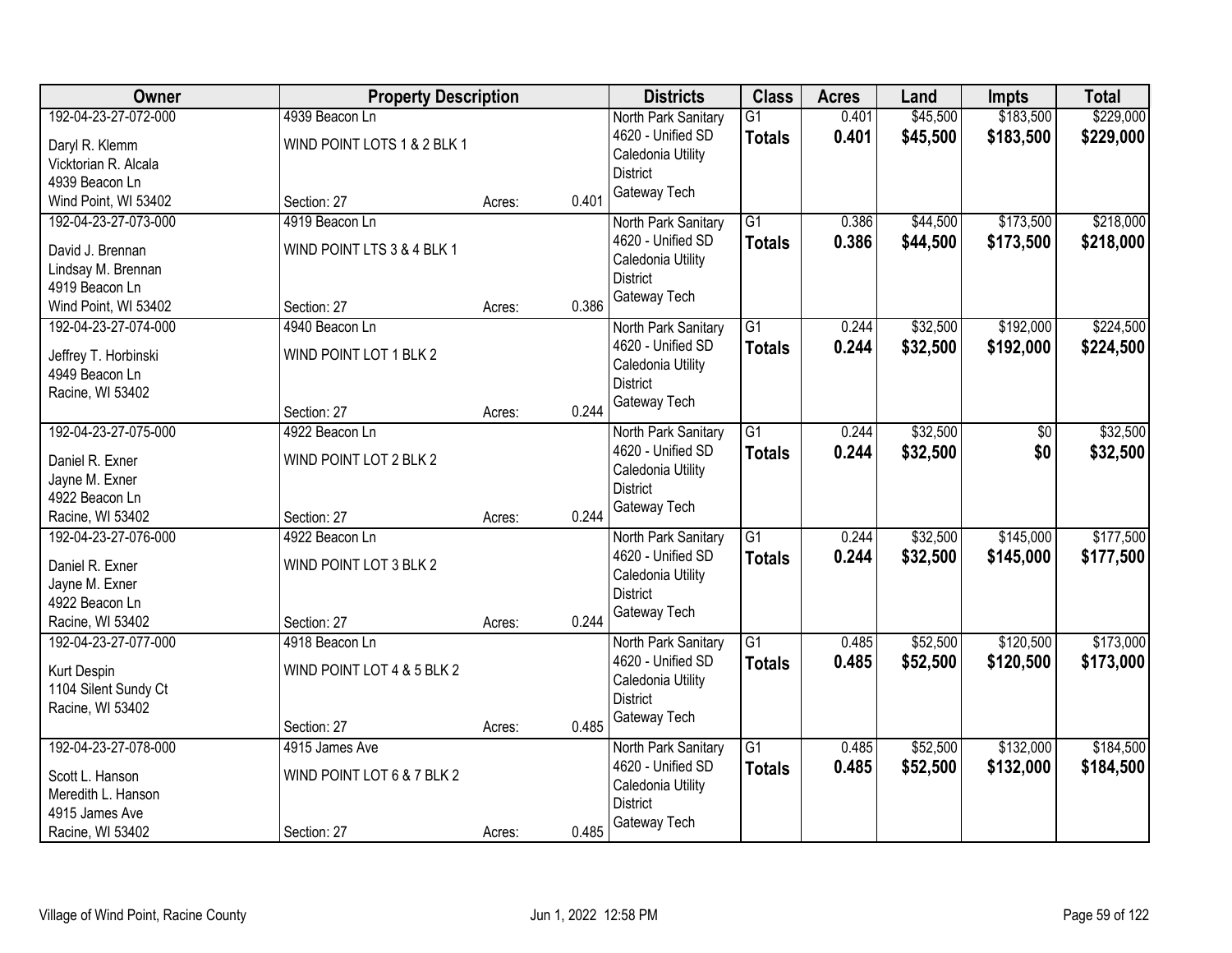| Owner                                                                                                  | <b>Property Description</b>                                          |                 | <b>Districts</b>                                                                                 | <b>Class</b>                     | <b>Acres</b>   | Land                 | <b>Impts</b>           | <b>Total</b>           |
|--------------------------------------------------------------------------------------------------------|----------------------------------------------------------------------|-----------------|--------------------------------------------------------------------------------------------------|----------------------------------|----------------|----------------------|------------------------|------------------------|
| 192-04-23-27-079-000<br>Amanda M. Prindl<br>Frank A. Prindl                                            | 4925 James Ave<br>WIND POINT LOT 8 BLK 2 EXC N6'                     |                 | North Park Sanitary<br>4620 - Unified SD<br>Caledonia Utility<br><b>District</b>                 | $\overline{G1}$<br><b>Totals</b> | 0.224<br>0.224 | \$30,000<br>\$30,000 | \$79,500<br>\$79,500   | \$109,500<br>\$109,500 |
| 4925 James Ave<br>Wind Point, WI 53402                                                                 | Section: 27                                                          | 0.224<br>Acres: | Gateway Tech                                                                                     |                                  |                |                      |                        |                        |
| 192-04-23-27-080-000<br>Joseph Ramirez<br>4935 James Ave<br>Racine, WI 53402                           | 4935 James Ave<br>WIND POINT S64 LT 9 & N6 LT 8 BLK 2<br>Section: 27 | 0.224<br>Acres: | North Park Sanitary<br>4620 - Unified SD<br>Caledonia Utility<br><b>District</b><br>Gateway Tech | $\overline{G1}$<br><b>Totals</b> | 0.224<br>0.224 | \$30,000<br>\$30,000 | \$130,000<br>\$130,000 | \$160,000<br>\$160,000 |
| 192-04-23-27-081-000<br>James A. Moczynski<br>415 E 4 Mile Rd<br>Racine, WI 53402                      | 415 4 Mile Rd E<br>WIND POINT N12'LOT 9, LOT 10 BLK 2<br>Section: 27 | 0.287<br>Acres: | North Park Sanitary<br>4620 - Unified SD<br>Caledonia Utility<br><b>District</b><br>Gateway Tech | $\overline{G1}$<br><b>Totals</b> | 0.287<br>0.287 | \$36,500<br>\$36,500 | \$106,500<br>\$106,500 | \$143,000<br>\$143,000 |
| 192-04-23-27-082-000<br>Abel Fraga<br>4950 James Ave<br>Racine, WI 53402                               | 4950 James Ave<br>WIND POINT LOT 1 BLK 3<br>Section: 27              | 0.218<br>Acres: | North Park Sanitary<br>4620 - Unified SD<br>Caledonia Utility<br><b>District</b><br>Gateway Tech | $\overline{G1}$<br><b>Totals</b> | 0.218<br>0.218 | \$29,000<br>\$29,000 | \$125,500<br>\$125,500 | \$154,500<br>\$154,500 |
| 192-04-23-27-083-000<br>Michael S. Thompson<br>Carol J. Thompson<br>4940 James Ave<br>Racine, WI 53402 | 4940 James Ave<br>WIND POINT LOT 2 BLK 3<br>Section: 27              | 0.218<br>Acres: | North Park Sanitary<br>4620 - Unified SD<br>Caledonia Utility<br><b>District</b><br>Gateway Tech | $\overline{G1}$<br><b>Totals</b> | 0.218<br>0.218 | \$29,000<br>\$29,000 | \$78,000<br>\$78,000   | \$107,000<br>\$107,000 |
| 192-04-23-27-084-000<br>Thomas M. Schissel<br>4930 James Ave<br>Racine, WI 53402                       | 4930 James Ave<br>WIND POINT LOT 3 BLK 3<br>Section: 27              | 0.218<br>Acres: | North Park Sanitary<br>4620 - Unified SD<br>Caledonia Utility<br><b>District</b><br>Gateway Tech | $\overline{G1}$<br><b>Totals</b> | 0.218<br>0.218 | \$29,000<br>\$29,000 | \$126,000<br>\$126,000 | \$155,000<br>\$155,000 |
| 192-04-23-27-085-000<br>Ernesto D. Nuno<br>4920 James Ave<br>Racine, WI 53402                          | 4920 James Ave<br>WIND POINT LOT 4 BLK 3<br>Section: 27              | 0.218<br>Acres: | North Park Sanitary<br>4620 - Unified SD<br>Caledonia Utility<br><b>District</b><br>Gateway Tech | $\overline{G1}$<br><b>Totals</b> | 0.218<br>0.218 | \$29,000<br>\$29,000 | \$88,500<br>\$88,500   | \$117,500<br>\$117,500 |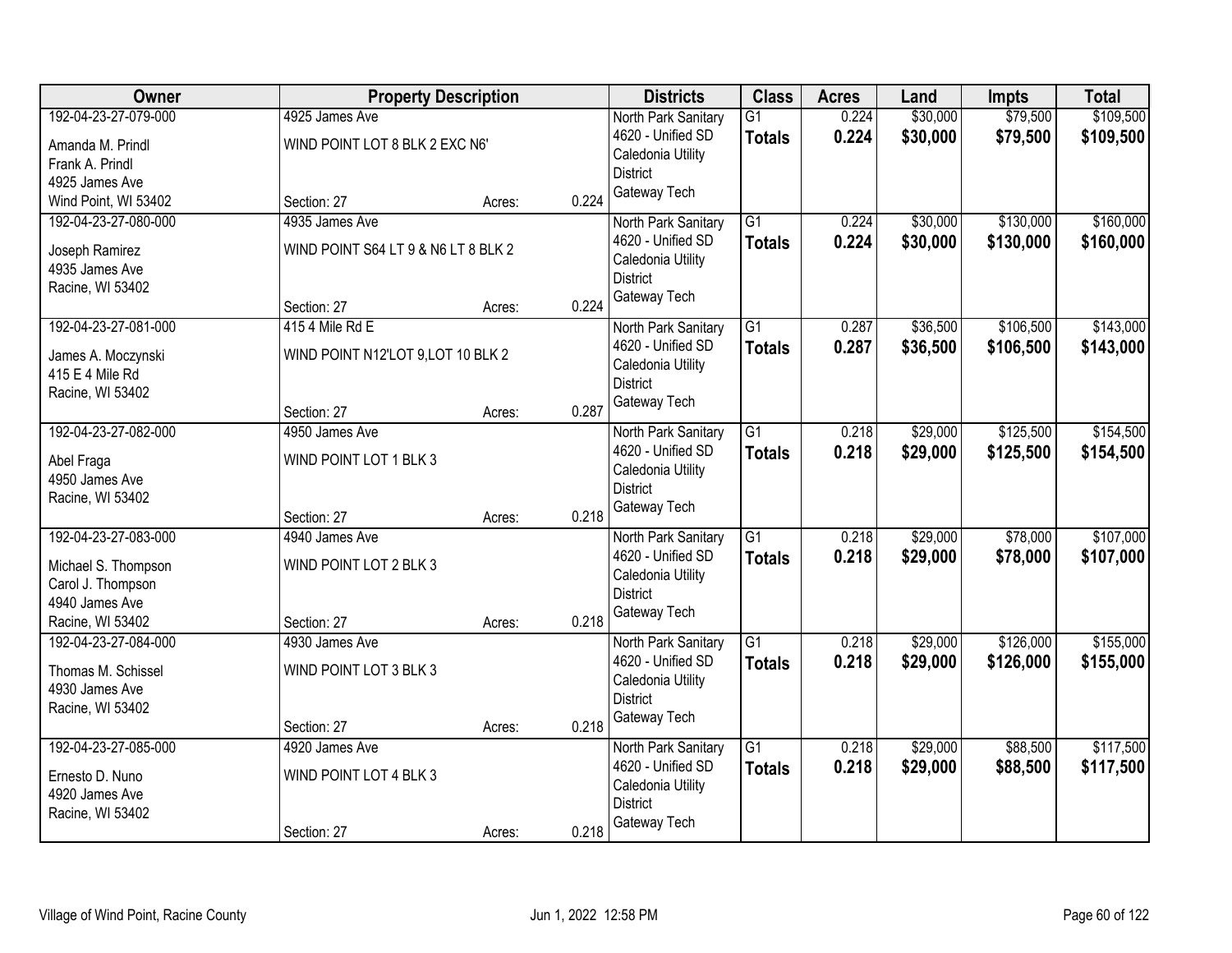| Owner                            | <b>Property Description</b>          |        |       | <b>Districts</b>                     | <b>Class</b>    | <b>Acres</b> | Land     | <b>Impts</b> | <b>Total</b> |
|----------------------------------|--------------------------------------|--------|-------|--------------------------------------|-----------------|--------------|----------|--------------|--------------|
| 192-04-23-27-086-000             | 4910 James Ave                       |        |       | North Park Sanitary                  | $\overline{G1}$ | 0.215        | \$29,000 | \$97,000     | \$126,000    |
| Nicholas M. Lipor                | WIND POINT LOT 5 BLK 3               |        |       | 4620 - Unified SD                    | <b>Totals</b>   | 0.215        | \$29,000 | \$97,000     | \$126,000    |
| Li Lipor                         |                                      |        |       | Caledonia Utility                    |                 |              |          |              |              |
| 4910 James Ave                   |                                      |        |       | <b>District</b>                      |                 |              |          |              |              |
| Racine, WI 53402                 | Section: 27                          | Acres: | 0.215 | Gateway Tech                         |                 |              |          |              |              |
| 192-04-23-27-087-000             | 4909 Joan Ave                        |        |       | North Park Sanitary                  | $\overline{G1}$ | 0.215        | \$29,000 | \$164,000    | \$193,000    |
|                                  |                                      |        |       | 4620 - Unified SD                    | <b>Totals</b>   | 0.215        | \$29,000 | \$164,000    | \$193,000    |
| Sommer Rev Trust Mark O & Bonnie | WIND POINT LOT 6 BLK 3 4909 JOAN AVE |        |       | Caledonia Utility                    |                 |              |          |              |              |
| 4909 Joan Ave                    |                                      |        |       | <b>District</b>                      |                 |              |          |              |              |
| Racine, WI 53402                 |                                      |        |       | Gateway Tech                         |                 |              |          |              |              |
|                                  | Section: 27                          | Acres: | 0.215 |                                      |                 |              |          |              |              |
| 192-04-23-27-088-000             | 4911 Joan Ave                        |        |       | North Park Sanitary                  | G1              | 0.218        | \$29,000 | \$135,500    | \$164,500    |
| Joseph J. Renguette              | WIND POINT LOT 7 BLK 3               |        |       | 4620 - Unified SD                    | <b>Totals</b>   | 0.218        | \$29,000 | \$135,500    | \$164,500    |
| Teresa J. Renguette              |                                      |        |       | Caledonia Utility                    |                 |              |          |              |              |
| 4911 Joan Ave                    |                                      |        |       | <b>District</b>                      |                 |              |          |              |              |
| Racine, WI 53402                 | Section: 27                          | Acres: | 0.218 | Gateway Tech                         |                 |              |          |              |              |
| 192-04-23-27-089-000             | 4925 Joan Ave                        |        |       | North Park Sanitary                  | $\overline{G1}$ | 0.218        | \$29,000 | \$75,000     | \$104,000    |
|                                  |                                      |        |       | 4620 - Unified SD                    | <b>Totals</b>   | 0.218        | \$29,000 | \$75,000     | \$104,000    |
| Corey M. Oakland                 | WIND POINT LOT 8 BLK 3               |        |       | Caledonia Utility                    |                 |              |          |              |              |
| Laura P. Oakland                 |                                      |        |       | <b>District</b>                      |                 |              |          |              |              |
| 4925 Joan Ave                    |                                      |        |       | Gateway Tech                         |                 |              |          |              |              |
| Racine, WI 53402                 | Section: 27                          | Acres: | 0.218 |                                      |                 |              |          |              |              |
| 192-04-23-27-090-000             | 4931 Joan Ave                        |        |       | North Park Sanitary                  | $\overline{G1}$ | 0.218        | \$29,000 | \$83,000     | \$112,000    |
| Shannon Skarzynski               | WIND POINT LOT 9 BLK 3               |        |       | 4620 - Unified SD                    | Totals          | 0.218        | \$29,000 | \$83,000     | \$112,000    |
| Evelyn M. Gerum                  |                                      |        |       | Caledonia Utility                    |                 |              |          |              |              |
| 4931 Joan Ave                    |                                      |        |       | <b>District</b>                      |                 |              |          |              |              |
| Racine, WI 53402                 | Section: 27                          | Acres: | 0.218 | Gateway Tech                         |                 |              |          |              |              |
| 192-04-23-27-091-000             | 301 4 Mile Rd E                      |        |       | North Park Sanitary                  | $\overline{G1}$ | 0.218        | \$29,000 | \$104,500    | \$133,500    |
|                                  |                                      |        |       | 4620 - Unified SD                    | <b>Totals</b>   | 0.218        | \$29,000 | \$104,500    | \$133,500    |
| Dan Kogutkiewicz                 | WIND POINT LOT 10 BLK 3              |        |       | Caledonia Utility                    |                 |              |          |              |              |
| 301 E 4 Mile Rd                  |                                      |        |       | <b>District</b>                      |                 |              |          |              |              |
| Racine, WI 53402                 |                                      |        | 0.218 | Gateway Tech                         |                 |              |          |              |              |
| 192-04-23-27-092-000             | Section: 27<br>241 4 Mile Rd E       | Acres: |       |                                      |                 |              | \$32,000 |              | \$118,000    |
|                                  |                                      |        |       | North Park Sanitary                  | $\overline{G1}$ | 0.241        |          | \$86,000     |              |
| Joshua Valles                    | WIND POINT LOT 1 & N8 LOT 2 BLK 4    |        |       | 4620 - Unified SD                    | <b>Totals</b>   | 0.241        | \$32,000 | \$86,000     | \$118,000    |
| Gina Valles                      |                                      |        |       | Caledonia Utility<br><b>District</b> |                 |              |          |              |              |
| 241 E 4 Mile Rd                  |                                      |        |       |                                      |                 |              |          |              |              |
| Wind Point, WI 53402             | Section: 27                          | Acres: | 0.241 | Gateway Tech                         |                 |              |          |              |              |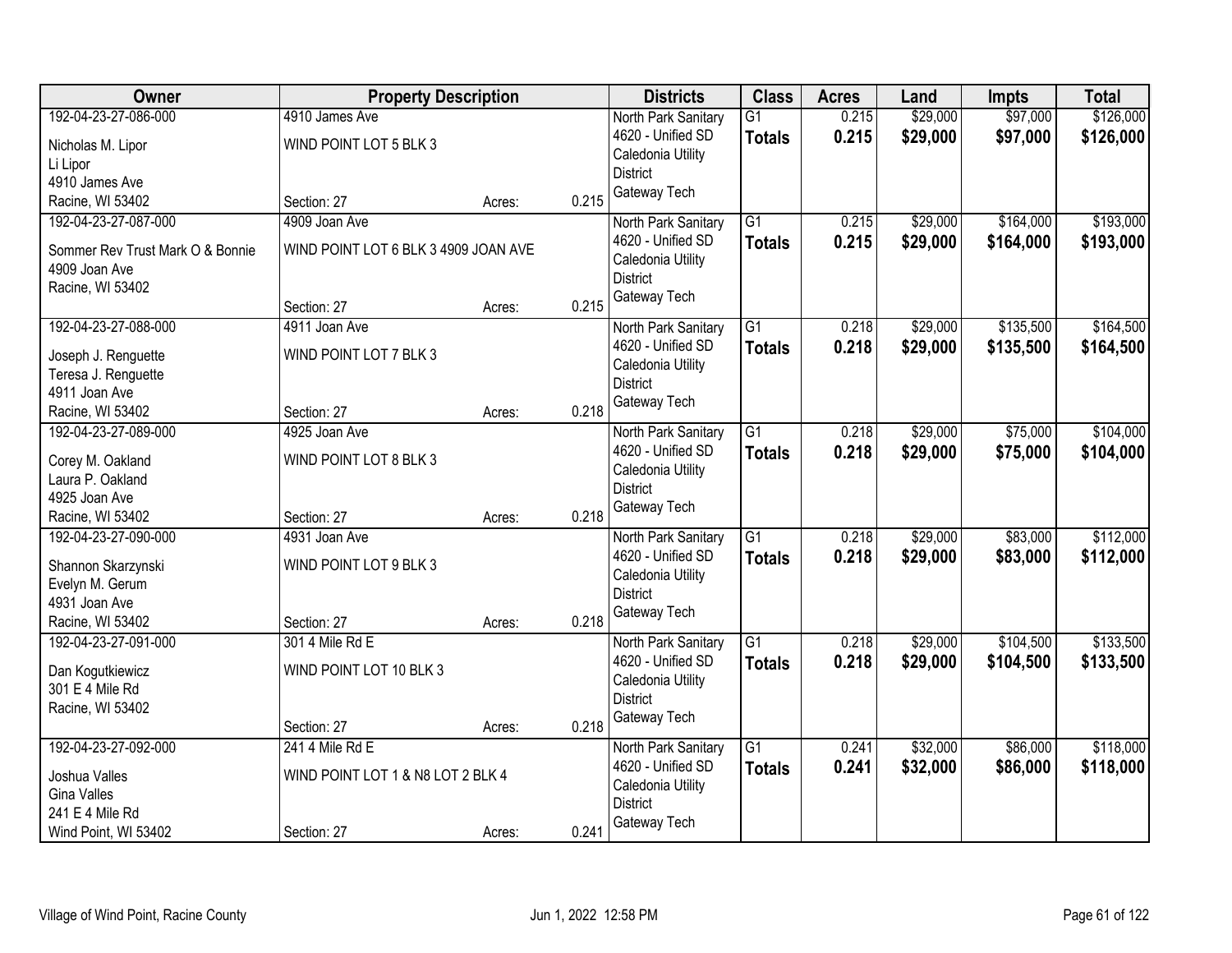| Owner                                                                                                    | <b>Property Description</b>                                |        |       | <b>Districts</b>                                                                                 | <b>Class</b>                     | <b>Acres</b>   | Land                 | <b>Impts</b>           | <b>Total</b>           |
|----------------------------------------------------------------------------------------------------------|------------------------------------------------------------|--------|-------|--------------------------------------------------------------------------------------------------|----------------------------------|----------------|----------------------|------------------------|------------------------|
| 192-04-23-27-093-000<br>Jacob Clearfield<br>Rose Clearfield<br>4930 Joan Ave                             | 4930 Joan Ave<br>WIND POINT S68 LOT 2 BLK 4                |        |       | North Park Sanitary<br>4620 - Unified SD<br>Caledonia Utility<br><b>District</b>                 | $\overline{G1}$<br><b>Totals</b> | 0.195<br>0.195 | \$26,000<br>\$26,000 | \$119,500<br>\$119,500 | \$145,500<br>\$145,500 |
| Racine, WI 53402                                                                                         | Section: 27                                                | Acres: | 0.195 | Gateway Tech                                                                                     |                                  |                |                      |                        |                        |
| 192-04-23-27-094-000<br>Kari H. Hohnl<br>4920 Joan Ave<br>Racine, WI 53402                               | 4920 Joan Ave<br>WIND POINT LOT 3 BLK 4<br>Section: 27     | Acres: | 0.218 | North Park Sanitary<br>4620 - Unified SD<br>Caledonia Utility<br><b>District</b><br>Gateway Tech | $\overline{G1}$<br><b>Totals</b> | 0.218<br>0.218 | \$29,000<br>\$29,000 | \$79,500<br>\$79,500   | \$108,500<br>\$108,500 |
| 192-04-23-27-095-000<br>Gloria B. Delarosa<br>4912 Joan Ave<br>Racine, WI 53042                          | 4912 Joan Ave<br>WIND POINT LOT 4 BLK 4<br>Section: 27     | Acres: | 0.218 | North Park Sanitary<br>4620 - Unified SD<br>Caledonia Utility<br><b>District</b><br>Gateway Tech | $\overline{G1}$<br><b>Totals</b> | 0.218<br>0.218 | \$29,000<br>\$29,000 | \$113,000<br>\$113,000 | \$142,000<br>\$142,000 |
| 192-04-23-27-096-000<br>Michele Y. Kline<br>4908 Joan Ave<br>Racine, WI 53402                            | 4908 Joan Ave<br>WIND POINT LOT 5 BLK 4<br>Section: 27     | Acres: | 0.215 | North Park Sanitary<br>4620 - Unified SD<br>Caledonia Utility<br><b>District</b><br>Gateway Tech | G1<br><b>Totals</b>              | 0.215<br>0.215 | \$29,000<br>\$29,000 | \$124,000<br>\$124,000 | \$153,000<br>\$153,000 |
| 192-04-23-27-097-000<br>Keith G. Young<br>4915 N Fairway Dr<br>Racine, WI 53402                          | 4915 Fairway Dr N<br>WIND POINT LOT 6 BLK 4<br>Section: 27 | Acres: | 0.215 | North Park Sanitary<br>4620 - Unified SD<br>Caledonia Utility<br><b>District</b><br>Gateway Tech | $\overline{G1}$<br><b>Totals</b> | 0.215<br>0.215 | \$29,000<br>\$29,000 | \$86,500<br>\$86,500   | \$115,500<br>\$115,500 |
| 192-04-23-27-098-000<br>Thomas R. Rivers<br>Constance M. Rivers<br>4929 N Fairway Dr<br>Racine, WI 53402 | 4929 Fairway Dr<br>WIND POINT LOT 7 BLK 4<br>Section: 27   | Acres: | 0.218 | North Park Sanitary<br>4620 - Unified SD<br>Caledonia Utility<br><b>District</b><br>Gateway Tech | $\overline{G1}$<br><b>Totals</b> | 0.218<br>0.218 | \$29,000<br>\$29,000 | \$102,000<br>\$102,000 | \$131,000<br>\$131,000 |
| 192-04-23-27-099-000<br>Kellsey Schmitz<br>4935 N Fairway Dr<br>Racine, WI 53402                         | 4935 Fairway Dr<br>WIND POINT LOT 8 BLK 4<br>Section: 27   | Acres: | 0.218 | North Park Sanitary<br>4620 - Unified SD<br>Caledonia Utility<br><b>District</b><br>Gateway Tech | $\overline{G1}$<br><b>Totals</b> | 0.218<br>0.218 | \$29,000<br>\$29,000 | \$131,000<br>\$131,000 | \$160,000<br>\$160,000 |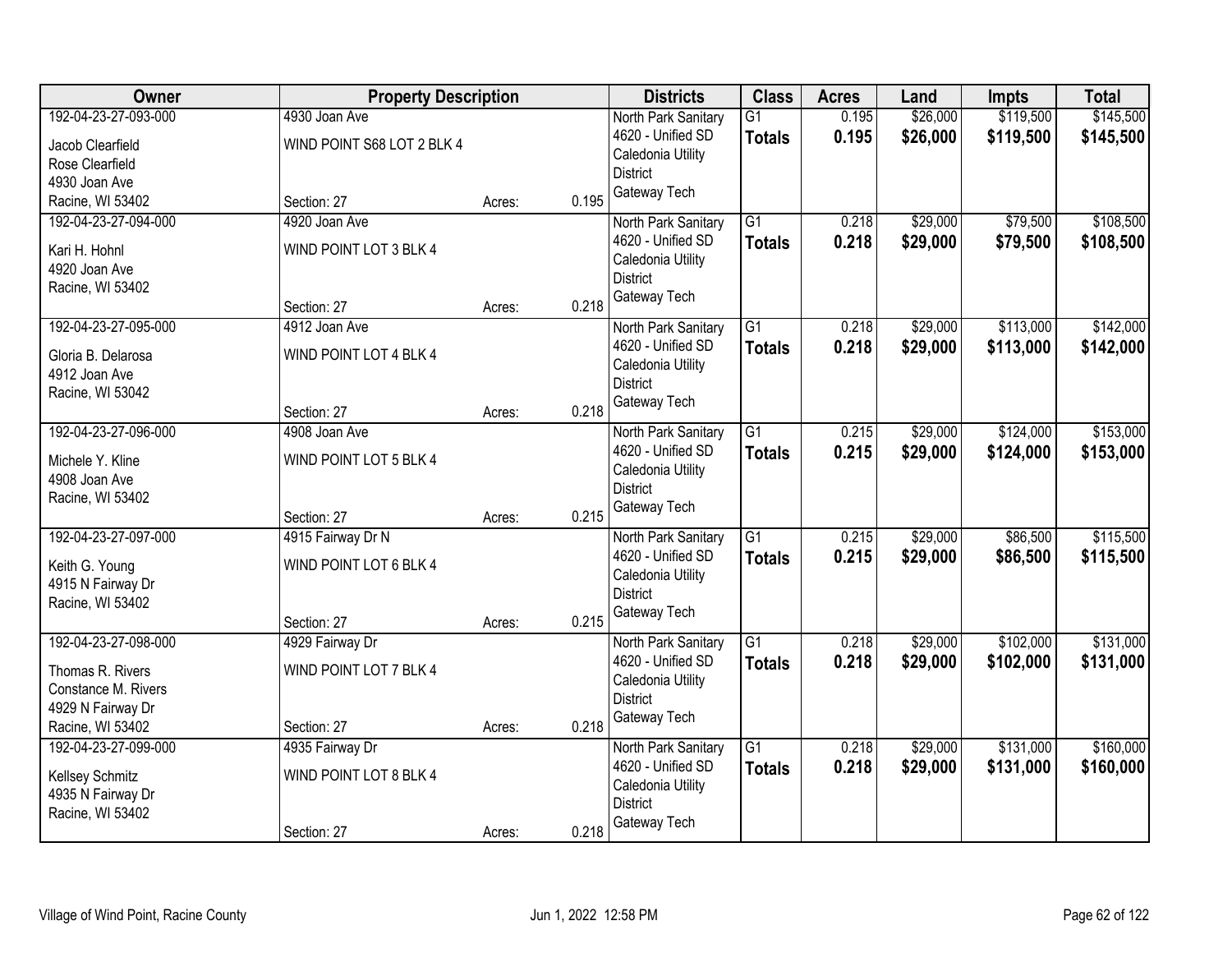| Owner                                                                                                                             | <b>Property Description</b>                                                                                                                                                                       | <b>Districts</b>                                                                                 | <b>Class</b>                     | <b>Acres</b>     | Land                   | <b>Impts</b>           | <b>Total</b>           |
|-----------------------------------------------------------------------------------------------------------------------------------|---------------------------------------------------------------------------------------------------------------------------------------------------------------------------------------------------|--------------------------------------------------------------------------------------------------|----------------------------------|------------------|------------------------|------------------------|------------------------|
| 192-04-23-27-100-000<br>Jacob S. Clearfield<br>Rose C. Clearfield<br>5118 Parkplace                                               | 237 4 Mile Rd E<br>WIND POINT LOT 9 & 10 BLK 4                                                                                                                                                    | North Park Sanitary<br>4620 - Unified SD<br>Caledonia Utility<br><b>District</b>                 | $\overline{G1}$<br><b>Totals</b> | 0.436<br>0.436   | \$48,500<br>\$48,500   | \$118,000<br>\$118,000 | \$166,500<br>\$166,500 |
| Racine, WI 53402                                                                                                                  | 0.436<br>Section: 27<br>Acres:                                                                                                                                                                    | Gateway Tech                                                                                     |                                  |                  |                        |                        |                        |
| 192-04-23-27-101-000<br>Powers Lighthouse Re, LLC<br>555 Main St Ste 500<br>Racine, WI 53403                                      | 4400 Lighthouse Dr<br>COM 1494E NW COR SEC S795 E488 TO POB E667<br>S528 E98 S1325 SE201 SE60 SE91 SE13 SW220 NW4<br>NW455 NW278 NW734 W99 N321 E210 N471 NE16<br>27.820<br>Section: 27<br>Acres: | North Park Sanitary<br>4620 - Unified SD<br>Caledonia Utility<br><b>District</b><br>Gateway Tech | $\overline{G1}$<br><b>Totals</b> | 27.820<br>27.820 | \$492,000<br>\$492,000 | \$0<br>\$0             | \$492,000<br>\$492,000 |
| 192-04-23-27-102-000<br>Wind Point, Village of *<br>215 E 4 Mile Rd<br>Racine, WI 53402-0000                                      | 4 Mile Rd E<br>PT NW1/4 COM N1/4 COR, W351' S795', E351', N795'TO<br>POB TAX EXEMPT ** TOTAL ACRES**<br>6.41<br>6.410<br>Section: 27<br>Acres:                                                    | North Park Sanitary<br>4620 - Unified SD<br>Caledonia Utility<br><b>District</b><br>Gateway Tech | X4<br><b>Totals</b>              | 6.410<br>6.410   | $\overline{50}$<br>\$0 | $\overline{50}$<br>\$0 | $\overline{30}$<br>\$0 |
| 192-04-23-27-103-000<br>Darrell N Murphy Family Trust<br>Marylyn K Murphy Family Trust<br>218 Hollow Creek Rd<br>Racine, WI 53402 | 218 Hollow Creek Rd<br>POINT VIEW SUB W120 LOT 1 BLK 1 & UNDIV 1/34 INT<br>IN OL A EXC S10 OL A<br>0.330<br>Section: 27<br>Acres:                                                                 | North Park Sanitary<br>4620 - Unified SD<br>Caledonia Utility<br><b>District</b><br>Gateway Tech | $\overline{G1}$<br><b>Totals</b> | 0.330<br>0.330   | \$47,000<br>\$47,000   | \$149,500<br>\$149,500 | \$196,500<br>\$196,500 |
| 192-04-23-27-104-000<br>John M Hays Trust Dated March 14,<br>2019<br>222 Hollow Creek Rd<br>Racine, WI 53402                      | 222 Hollow Creek Rd<br>POINT VIEW SUB LOT 1 BLK 1 EXC W120 & E30 &<br>UNDIV 1/34 INT IN OL A EXC S10 OL A V1291P22<br>0.358<br>Section: 27<br>Acres:                                              | North Park Sanitary<br>4620 - Unified SD<br>Caledonia Utility<br><b>District</b><br>Gateway Tech | $\overline{G1}$<br>Totals        | 0.358<br>0.358   | \$49,500<br>\$49,500   | \$161,000<br>\$161,000 | \$210,500<br>\$210,500 |
| 192-04-23-27-105-000<br>David N. Gandee<br>Robbynne L. Gandee<br>312 Hollow Creek Rd<br>Wind Point, WI 53402                      | 312 Hollow Creek Rd<br>POINT VIEW SUB E1/2 LOT 2 BLK 1 & UNDIV 1/34 INT<br>IN OL A EXC S10 OL A V1291P37<br>0.426<br>Section: 27<br>Acres:                                                        | North Park Sanitary<br>4620 - Unified SD<br>Caledonia Utility<br><b>District</b><br>Gateway Tech | $\overline{G1}$<br><b>Totals</b> | 0.426<br>0.426   | \$56,000<br>\$56,000   | \$112,000<br>\$112,000 | \$168,000<br>\$168,000 |
| 192-04-23-27-106-000<br>Thomas P. Surendonk<br>Albert A. Surendonk<br>308 Hollow Creek Rd<br>Racine, WI 53402                     | 308 Hollow Creek Rd<br>POINT VIEW SUB W1/2 LT 2 BLK 1 & UNDIV 1/34 INT<br>IN OL A EXC S10 OL A V1291P33 *** TOD IN ERROR**<br>0.427<br>Section: 27<br>Acres:                                      | North Park Sanitary<br>4620 - Unified SD<br>Caledonia Utility<br><b>District</b><br>Gateway Tech | $\overline{G1}$<br><b>Totals</b> | 0.427<br>0.427   | \$56,000<br>\$56,000   | \$168,000<br>\$168,000 | \$224,000<br>\$224,000 |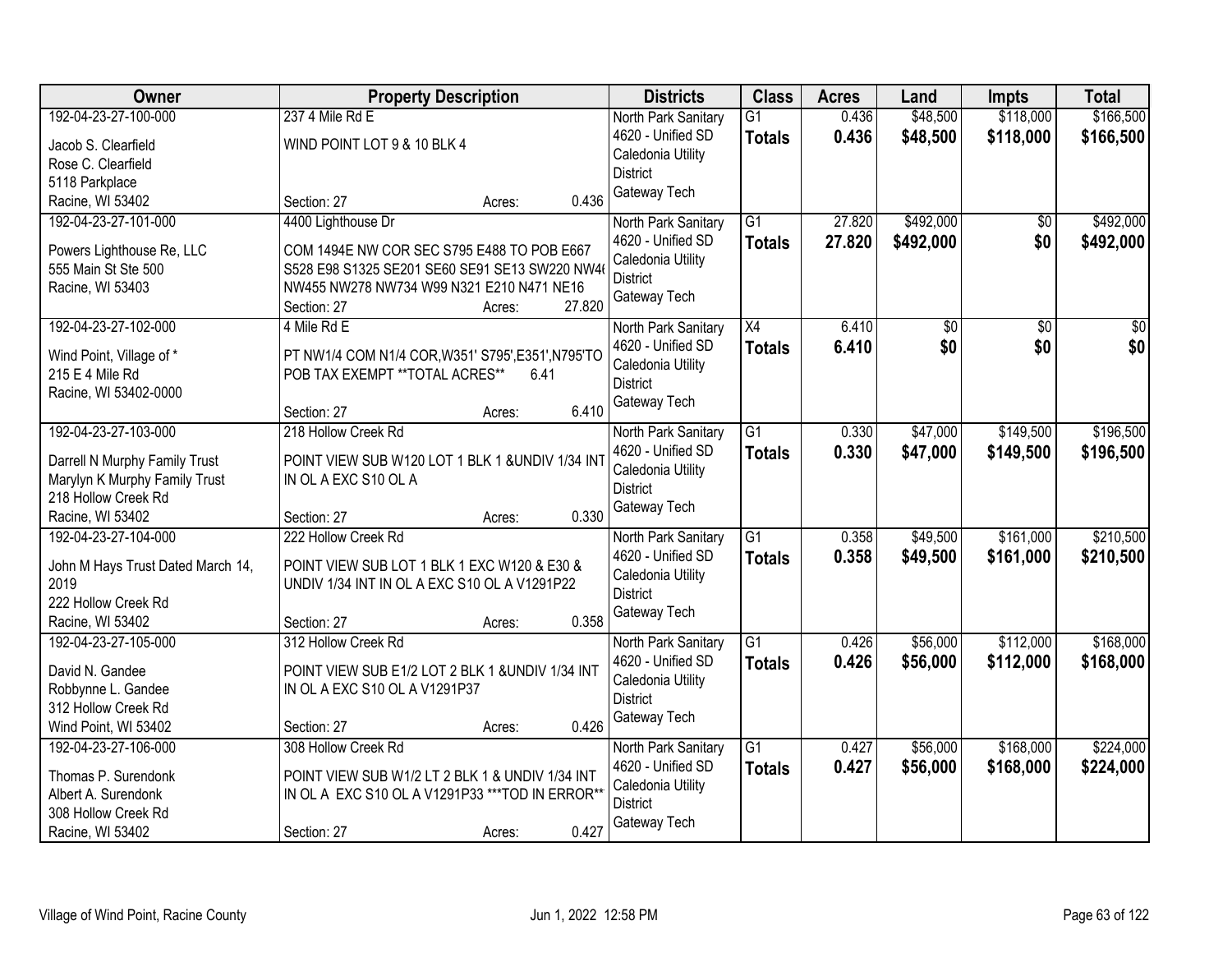| Owner                                                                                                           | <b>Property Description</b>                                                                                                             | <b>Districts</b>                                                                                 | <b>Class</b>                     | <b>Acres</b>   | Land                 | <b>Impts</b>           | <b>Total</b>           |
|-----------------------------------------------------------------------------------------------------------------|-----------------------------------------------------------------------------------------------------------------------------------------|--------------------------------------------------------------------------------------------------|----------------------------------|----------------|----------------------|------------------------|------------------------|
| 192-04-23-27-107-000<br>Radwill Trust Albert Thomas<br>215 Hollow Creek Rd<br>Racine, WI 53402                  | 215 Hollow Creek Rd<br>POINT VIEW SUB W1/2 LT 1 BLK 2 &UNDIV 1/34 INT IN<br>OL A EXC S10 OL A V1291P24                                  | North Park Sanitary<br>4620 - Unified SD<br>Caledonia Utility<br><b>District</b>                 | $\overline{G1}$<br><b>Totals</b> | 0.401<br>0.401 | \$53,500<br>\$53,500 | \$208,000<br>\$208,000 | \$261,500<br>\$261,500 |
|                                                                                                                 | 0.401<br>Section: 27<br>Acres:                                                                                                          | Gateway Tech                                                                                     |                                  |                |                      |                        |                        |
| 192-04-23-27-108-000<br>Bentz Revocable Trust Ronald E &<br>Shelia M<br>221 Hollow Creek Rd<br>Racine, WI 53402 | 221 Hollow Creek Rd<br>POINT VIEW SUB E1/2LOT 1 BLK2 &UNDIV 1/34 INT IN<br>OL A EXC S10 OL A V1291P39<br>0.401<br>Section: 27<br>Acres: | North Park Sanitary<br>4620 - Unified SD<br>Caledonia Utility<br><b>District</b><br>Gateway Tech | $\overline{G1}$<br><b>Totals</b> | 0.401<br>0.401 | \$53,500<br>\$53,500 | \$133,500<br>\$133,500 | \$187,000<br>\$187,000 |
| 192-04-23-27-109-000<br>Donta White<br>Olga White<br>238 E Point View Dr<br>Racine, WI 53402                    | 238 Point Vw Dr E<br>POINT VIEW SUB W1/2 LOT 2 BLK 2<br>0.401<br>Section: 27<br>Acres:                                                  | North Park Sanitary<br>4620 - Unified SD<br>Caledonia Utility<br><b>District</b><br>Gateway Tech | $\overline{G1}$<br><b>Totals</b> | 0.401<br>0.401 | \$53,500<br>\$53,500 | \$146,500<br>\$146,500 | \$200,000<br>\$200,000 |
| 192-04-23-27-110-000<br>Rolly C. Peckus<br>Margaret A. Peckus<br>310 E Point View Dr<br>Racine, WI 53402        | 310 Point Vw Dr E<br>POINT VIEW SUB E1/2LOT 2 BLK 2 &UNDIV 1/34 INT<br>IN OL A EXC S10 OL A V1291P34<br>0.401<br>Section: 27<br>Acres:  | North Park Sanitary<br>4620 - Unified SD<br>Caledonia Utility<br><b>District</b><br>Gateway Tech | $\overline{G1}$<br><b>Totals</b> | 0.401<br>0.401 | \$53,500<br>\$53,500 | \$132,500<br>\$132,500 | \$186,000<br>\$186,000 |
| 192-04-23-27-111-000<br>Thomas H. Kreuser<br>Carol J. Kreuser<br>320 E Point View Dr<br>Racine, WI 53402        | 320 Point Vw Dr E<br>POINT VIEW SUB W1/2LOT 3 BLK 2 &UNDIV 1/34 INT<br>IN OL A EXC S10 OL A V1291P30<br>0.401<br>Section: 27<br>Acres:  | North Park Sanitary<br>4620 - Unified SD<br>Caledonia Utility<br><b>District</b><br>Gateway Tech | $\overline{G1}$<br><b>Totals</b> | 0.401<br>0.401 | \$53,500<br>\$53,500 | \$139,500<br>\$139,500 | \$193,000<br>\$193,000 |
| 192-04-23-27-112-000<br>Terry L. Maier<br>350 E Point View Dr<br>Racine, WI 53402                               | 350 Point Vw Dr E<br>POINT VIEW SUB E1/2 LOT 3 BLK 2 &UNDIV 1/34 INT<br>IN OL A EXC S10 LO A V1291P25<br>0.401<br>Section: 27<br>Acres: | North Park Sanitary<br>4620 - Unified SD<br>Caledonia Utility<br><b>District</b><br>Gateway Tech | $\overline{G1}$<br><b>Totals</b> | 0.401<br>0.401 | \$53,500<br>\$53,500 | \$129,500<br>\$129,500 | \$183,000<br>\$183,000 |
| 192-04-23-27-113-000<br>Pierre A. Husson<br>Inge Husson<br>333 Hollow Creek Rd<br>Racine, WI 53402              | 333 Hollow Creek Rd<br>POINT VIEW SUB E1/2LOT 4 BLK 2 &UNDIV 1/34 INT<br>IN OL A EXC V1291P28<br>0.401<br>Section: 27<br>Acres:         | North Park Sanitary<br>4620 - Unified SD<br>Caledonia Utility<br><b>District</b><br>Gateway Tech | $\overline{G1}$<br><b>Totals</b> | 0.401<br>0.401 | \$53,500<br>\$53,500 | \$229,000<br>\$229,000 | \$282,500<br>\$282,500 |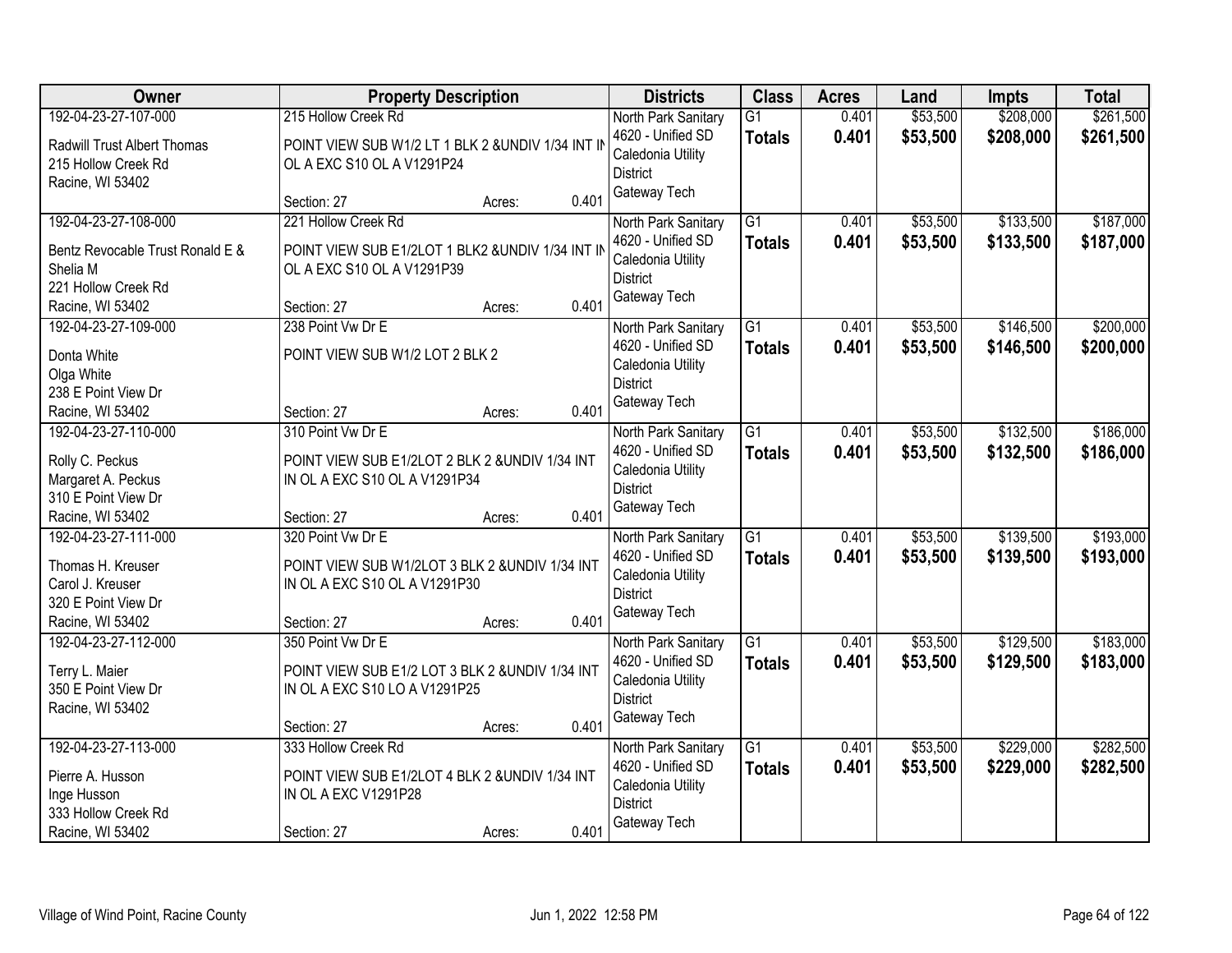| Owner                                                                                                    | <b>Property Description</b>                                                                                                                                                                               | <b>Districts</b>                                                                                 | <b>Class</b>                     | <b>Acres</b>   | Land                 | <b>Impts</b>           | <b>Total</b>           |
|----------------------------------------------------------------------------------------------------------|-----------------------------------------------------------------------------------------------------------------------------------------------------------------------------------------------------------|--------------------------------------------------------------------------------------------------|----------------------------------|----------------|----------------------|------------------------|------------------------|
| 192-04-23-27-114-000<br><b>Timothy Mc Guire</b><br>305 Hollow Creek Rd<br>Racine, WI 53402               | 305 Hollow Creek Rd<br>POINT VIEW SUB W1/2 LT 4 BLK 2 &UNDIV 1/34 INT<br>OL A EXC S10 OL A V1291P042                                                                                                      | North Park Sanitary<br>4620 - Unified SD<br>Caledonia Utility<br><b>District</b>                 | $\overline{G1}$<br><b>Totals</b> | 0.401<br>0.401 | \$53,500<br>\$53,500 | \$154,000<br>\$154,000 | \$207,500<br>\$207,500 |
|                                                                                                          | 0.401<br>Section: 27<br>Acres:                                                                                                                                                                            | Gateway Tech                                                                                     |                                  |                |                      |                        |                        |
| 192-04-23-27-115-000<br>Tobias Trust Richard L & Joan<br>309 E Point View Dr<br>Racine, WI 53402         | 309 Point Vw Dr E<br>POINT VIEW SUB E1/2 LOT 1 BLK 3 &UNDIV 1/34 INT<br>IN OL A EXC S10 OL A<br>0.447<br>Section: 27<br>Acres:                                                                            | North Park Sanitary<br>4620 - Unified SD<br>Caledonia Utility<br><b>District</b><br>Gateway Tech | $\overline{G1}$<br><b>Totals</b> | 0.447<br>0.447 | \$57,500<br>\$57,500 | \$193,000<br>\$193,000 | \$250,500<br>\$250,500 |
| 192-04-23-27-116-000<br><b>Graham Terry</b><br>Linda R. Terry<br>235 E Point View Dr<br>Racine, WI 53402 | 235 Point Vw Dr E<br>POINT VIEW SUB W1/2 LOT 1 BLK 3 &UNDIV 1/34 INT<br>IN OL A EXC S10 OL A V1291P36<br>0.406<br>Section: 27<br>Acres:                                                                   | North Park Sanitary<br>4620 - Unified SD<br>Caledonia Utility<br><b>District</b><br>Gateway Tech | $\overline{G1}$<br><b>Totals</b> | 0.406<br>0.406 | \$54,000<br>\$54,000 | \$156,500<br>\$156,500 | \$210,500<br>\$210,500 |
| 192-04-23-27-117-000<br>Kim A. Poehlman<br>363 E Point View Dr<br>Racine, WI 53402                       | 363 Point Vw Dr E<br>POINT VIEW SUB E1/2 LOT 2 BLK 3 &UNDIV 1/34 INT<br>IN OL A EXC S10 OL A V1291P27<br>0.447<br>Section: 27<br>Acres:                                                                   | North Park Sanitary<br>4620 - Unified SD<br>Caledonia Utility<br><b>District</b><br>Gateway Tech | $\overline{G1}$<br><b>Totals</b> | 0.447<br>0.447 | \$57,500<br>\$57,500 | \$133,000<br>\$133,000 | \$190,500<br>\$190,500 |
| 192-04-23-27-118-000<br>Rebecca A. Wishau<br>303 E Point View Dr<br>Wind Point, WI 53402                 | 303 Point Vw Dr E<br>POINT VIEW SUB W1/2 LOT 2 BLK 3 &UNDIV 1/34 INT<br>IN OL A EXC S10 OL A V1291P29 *** TJT IN ERROR***<br>0.406<br>Section: 27<br>Acres:                                               | North Park Sanitary<br>4620 - Unified SD<br>Caledonia Utility<br><b>District</b><br>Gateway Tech | $\overline{G1}$<br><b>Totals</b> | 0.406<br>0.406 | \$54,000<br>\$54,000 | \$147,500<br>\$147,500 | \$201,500<br>\$201,500 |
| 192-04-23-27-120-000<br>James C. Randal<br>Jane M. Randal<br>8 Cherrywood Ct<br>Racine, WI 53402         | 471 Hollow Creek Rd<br>POINT VIEW SUB LOT 1 & 2 BLK 4 &UNDIV 2/17 INT<br>IN OL A EXC S10 OL A V1291 P31 EXC DOC#789409<br>PT FROM 192042327119000 IN 2020 FOR 2021 ROLL<br>0.800<br>Section: 27<br>Acres: | North Park Sanitary<br>4620 - Unified SD<br>Caledonia Utility<br><b>District</b><br>Gateway Tech | $\overline{G1}$<br><b>Totals</b> | 0.800<br>0.800 | \$81,000<br>\$81,000 | \$168,500<br>\$168,500 | \$249,500<br>\$249,500 |
| 192-04-23-27-121-000<br>Daniel J. Vaccaro<br>Dawn P. Vaccaro<br>4760 Lighthouse Dr<br>Racine, WI 53402   | 4760 Lighthouse Dr<br>POINT VIEW SUB-LOT 3 BLK 4 EXC W100 & PT LOT 4<br>BLK 4 COM SE COR LOT 3 W48 TO POB W104 S6 E86<br>NE4 NE15 TO POB & PT LOT 4 BLK 4 COM NE COR<br>0.387<br>Section: 27<br>Acres:    | North Park Sanitary<br>4620 - Unified SD<br>Caledonia Utility<br>District<br>Gateway Tech        | $\overline{G1}$<br><b>Totals</b> | 0.387<br>0.387 | \$52,500<br>\$52,500 | \$349,000<br>\$349,000 | \$401,500<br>\$401,500 |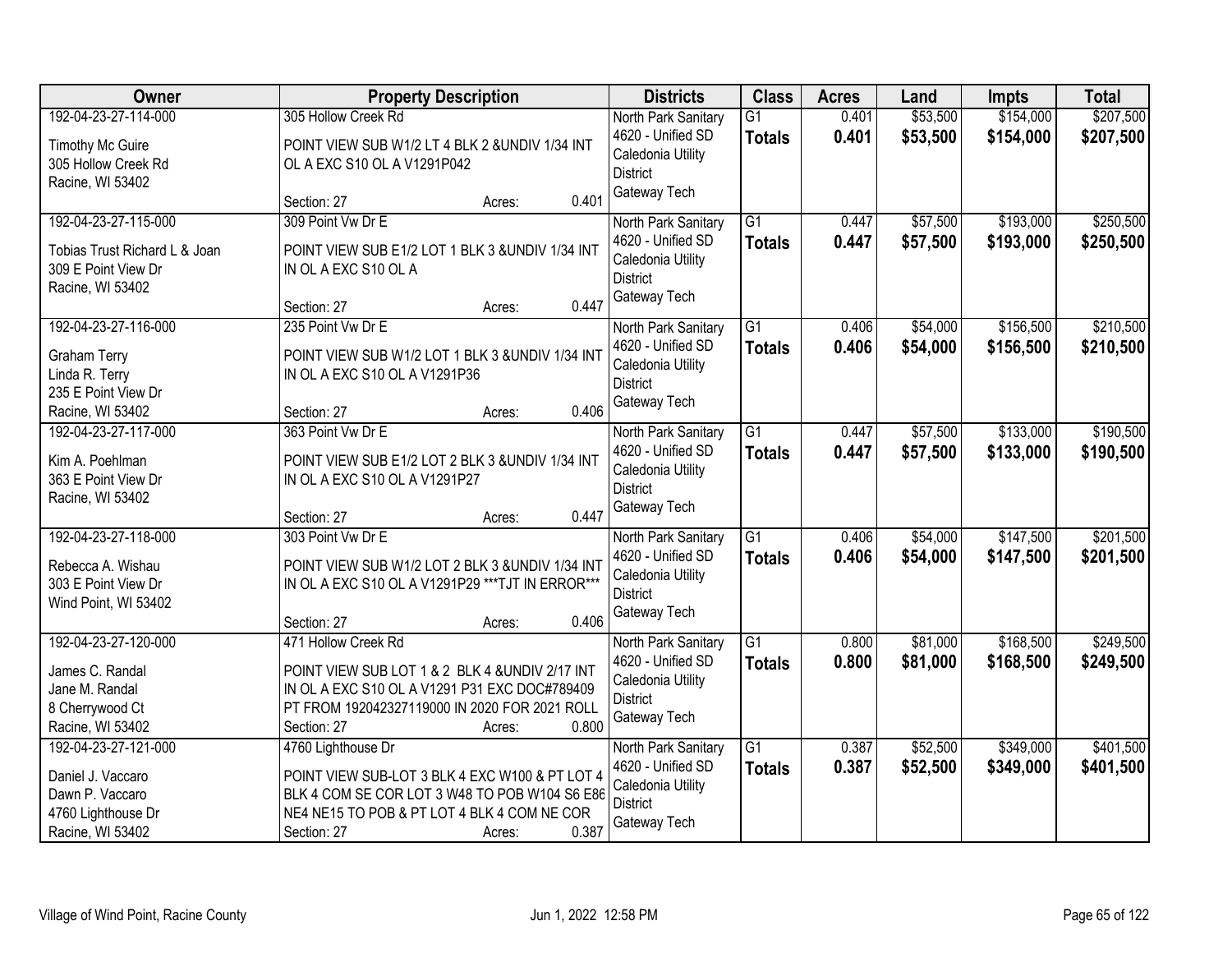| Owner                       | <b>Property Description</b>                                                                  | <b>Districts</b>                     | <b>Class</b>    | <b>Acres</b> | Land     | <b>Impts</b> | <b>Total</b> |
|-----------------------------|----------------------------------------------------------------------------------------------|--------------------------------------|-----------------|--------------|----------|--------------|--------------|
| 192-04-23-27-122-000        | 4750 Lighthouse Dr                                                                           | North Park Sanitary                  | $\overline{G1}$ | 0.427        | \$56,000 | \$132,500    | \$188,500    |
| Mark A. Dorf                | POINT VIEW SUB - LOT 4 BLK 4 EXC W100 &PT LOT 5                                              | 4620 - Unified SD                    | <b>Totals</b>   | 0.427        | \$56,000 | \$132,500    | \$188,500    |
| PO Box 9214                 | BLK 4 COM SE COR LOT 4 W168 S30 NE171 NW6 TO                                                 | Caledonia Utility                    |                 |              |          |              |              |
| Coppell, TX 75019           | POB & UNDIV 1/17 INT IN OL A EXC V1398 P430& EXC                                             | <b>District</b>                      |                 |              |          |              |              |
|                             | 0.427<br>Section: 27<br>Acres:                                                               | Gateway Tech                         |                 |              |          |              |              |
| 192-04-23-27-123-000        | 501 Hollow Creek Rd                                                                          | North Park Sanitary                  | $\overline{G1}$ | 0.459        | \$59,000 | \$196,000    | \$255,000    |
| Sever R. Antonescu-Turcu    | POINT VIEW SUB W100 LOTS 3&4 BLK 4& PT LOT 5                                                 | 4620 - Unified SD                    | <b>Totals</b>   | 0.459        | \$59,000 | \$196,000    | \$255,000    |
| Andreea L. Antonescu-Turcu  | BLK 4 COM SW COR LT4 E100 TO POB S30 SW56                                                    | Caledonia Utility                    |                 |              |          |              |              |
| 501 Hollow Creek Rd         | NW38 E60 TO POB&PT LOT 2 BLK 4 BEG NE COR LT2                                                | <b>District</b>                      |                 |              |          |              |              |
| Racine, WI 53402            | 0.459<br>Section: 27<br>Acres:                                                               | Gateway Tech                         |                 |              |          |              |              |
| 192-04-23-27-124-000        | 4738 Lighthouse Dr                                                                           | North Park Sanitary                  | $\overline{G1}$ | 0.634        | \$71,000 | \$124,000    | \$195,000    |
|                             |                                                                                              | 4620 - Unified SD                    | <b>Totals</b>   | 0.634        | \$71,000 | \$124,000    | \$195,000    |
| Hammes Revocable Trust      | POINT VIEW SUB PT LT 5 BK4 COM 30 FT NW OF SE                                                | Caledonia Utility                    |                 |              |          |              |              |
| 4738 Lighthouse Dr          | COR LT 5 NW143 SW228 SE 112 E204 TO POB                                                      | <b>District</b>                      |                 |              |          |              |              |
| Racine, WI 53402            | &UNDIV 1/51 INT IN OL A EXC S10 OL A V1291P44                                                | Gateway Tech                         |                 |              |          |              |              |
|                             | 0.634<br>Section: 27<br>Acres:                                                               |                                      |                 |              |          |              |              |
| 192-04-23-27-125-000        | 468 Windridge Dr                                                                             | North Park Sanitary                  | G1              | 1.323        | \$89,500 | \$382,000    | \$471,500    |
| Kevin J. Cookman            | POINT VIEW SUB - PT LOT 5 BLK 4 COM NW COR                                                   | 4620 - Unified SD                    | <b>Totals</b>   | 1.323        | \$89,500 | \$382,000    | \$471,500    |
| Noel L. Cookman             | E264 SE150 E204 S30 W507 N180 TO POB & UNDIV                                                 | Caledonia Utility<br><b>District</b> |                 |              |          |              |              |
| 468 Windridge Dr            | 2/51 INT IN OL A EXC S10 OL A V1291P22                                                       | Gateway Tech                         |                 |              |          |              |              |
| Racine, WI 53402            | 1.323<br>Section: 27<br>Acres:                                                               |                                      |                 |              |          |              |              |
| 192-04-23-27-126-000        | 4729 James Ave                                                                               | North Park Sanitary                  | $\overline{G1}$ | 0.862        | \$81,000 | \$230,000    | \$311,000    |
| Edward L. Palladino         | POINT VIEW SUB LOT 6 BLK 4 & S10 OL A AS DESC                                                | 4620 - Unified SD                    | <b>Totals</b>   | 0.862        | \$81,000 | \$230,000    | \$311,000    |
| Paula A. Palladino          | IN V1291P22-44 &UNDIV 1/17 INT IN OL A                                                       | Caledonia Utility                    |                 |              |          |              |              |
| 4729 James Ave              |                                                                                              | <b>District</b>                      |                 |              |          |              |              |
| Racine, WI 53402            | 0.862<br>Section: 27<br>Acres:                                                               | Gateway Tech                         |                 |              |          |              |              |
| 192-04-23-27-127-000        | 440 Hollow Creek Rd                                                                          | North Park Sanitary                  | G1              | 0.814        | \$81,500 | \$184,000    | \$265,500    |
|                             |                                                                                              | 4620 - Unified SD                    | <b>Totals</b>   | 0.814        | \$81,500 | \$184,000    | \$265,500    |
| Blood Trust David & Marilyn | POINT VIEW SUB-LOT 1 EXC W 110 BLK 5 & PT NE1/<br>COM NW COR S429 E790 TO POB E177 S100 W177 | Caledonia Utility                    |                 |              |          |              |              |
| 440 Hollow Creek Rd         | N100 TO POB & UNDIV 1/34 INT IN OL A EXC S10 OL                                              | <b>District</b>                      |                 |              |          |              |              |
| Racine, WI 53402            | 0.814<br>Section: 27                                                                         | Gateway Tech                         |                 |              |          |              |              |
| 192-04-23-27-128-000        | Acres:<br>4905 James Ave                                                                     | North Park Sanitary                  | $\overline{G1}$ | 0.575        | \$67,500 | \$164,000    | \$231,500    |
|                             |                                                                                              | 4620 - Unified SD                    |                 | 0.575        | \$67,500 | \$164,000    |              |
| Arlene Fetek                | POINT VIEW SUB - W110 LOT 1 BLK 5&PT NE1/4 COM                                               | Caledonia Utility                    | <b>Totals</b>   |              |          |              | \$231,500    |
| 4905 James Ave              | NW COR S 429 E649 TO POB E140 S100 W140 N100                                                 | <b>District</b>                      |                 |              |          |              |              |
| Racine, WI 53402            | TO POB & UNDIV 1/34 INT IN OL A EXC S10 OL A                                                 | Gateway Tech                         |                 |              |          |              |              |
|                             | 0.575<br>Section: 27<br>Acres:                                                               |                                      |                 |              |          |              |              |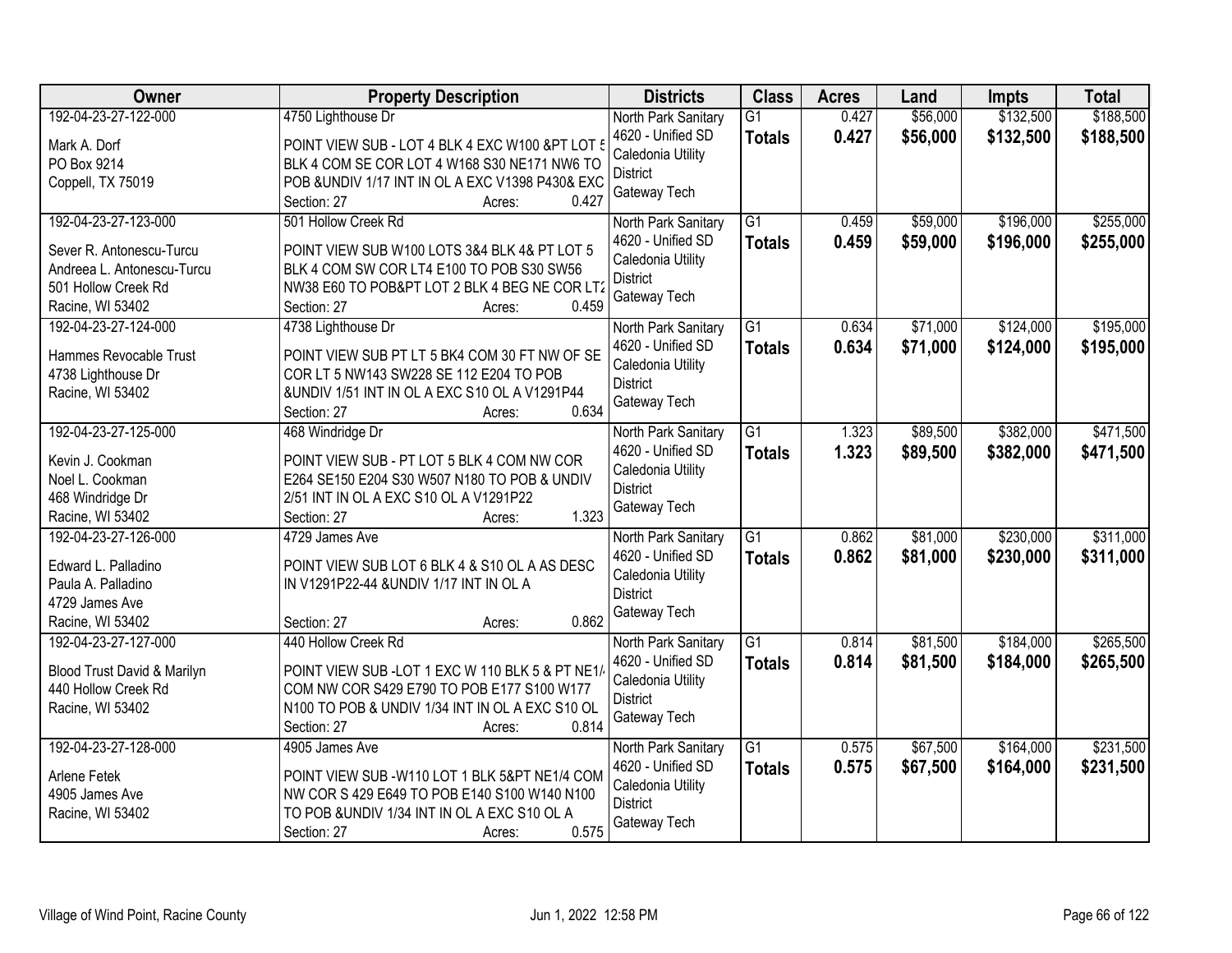| <b>Owner</b>                                                                                              | <b>Property Description</b>                                                                                                                                                                                | <b>Districts</b>                                                                                 | <b>Class</b>                     | <b>Acres</b>   | Land                   | Impts                  | <b>Total</b>           |
|-----------------------------------------------------------------------------------------------------------|------------------------------------------------------------------------------------------------------------------------------------------------------------------------------------------------------------|--------------------------------------------------------------------------------------------------|----------------------------------|----------------|------------------------|------------------------|------------------------|
| 192-04-23-27-129-000<br>Stanley W. Pate<br>Dorothy I. Pate<br>480 Hollow Creek Rd<br>Wind Point, WI 53402 | 480 Hollow Creek Rd<br>POINT VIEW SUB LOT 2 BLK 5 EXC W152 &UNDIV IN<br>IN OL A EXC S10 OL A V1291P22 ** TOTAL ACRES**<br>00.09<br>0.090<br>Section: 27<br>Acres:                                          | North Park Sanitary<br>4620 - Unified SD<br>Caledonia Utility<br><b>District</b><br>Gateway Tech | $\overline{G1}$<br><b>Totals</b> | 0.090<br>0.090 | \$8,500<br>\$8,500     | $\overline{50}$<br>\$0 | \$8,500<br>\$8,500     |
| 192-04-23-27-129-010<br>Daniel J. Stong<br>Rosa Stong<br>466 Hollow Creek Rd<br>Racine, WI 53402          | 466 Hollow Creek Rd<br>POINT VIEW LT 2 EXC ELY 40 & UNDIV 1/17 INT OL A<br>EXC S10 OL A V1291P22 & COM AT PT 37 E OF SE<br>COR LT 5 BLK 2 WD PT S65 TO POB E148 S35 W148<br>0.470<br>Section: 27<br>Acres: | North Park Sanitary<br>4620 - Unified SD<br>Caledonia Utility<br><b>District</b><br>Gateway Tech | $\overline{G1}$<br><b>Totals</b> | 0.470<br>0.470 | \$59,500<br>\$59,500   | \$400,000<br>\$400,000 | \$459,500<br>\$459,500 |
| 192-04-23-27-130-000<br>Stanley W. Pate<br>Dorothy I. Pate<br>480 Hollow Creek Rd<br>Wind Point, WI 53402 | 480 Hollow Creek Rd<br>POINT VIEW SUB LOT 3 BLK 5 &UNDIV 1/17 INT IN OI<br>A EXC S10 OL A V1291 P22 EXC V2026P315<br>0.340<br>Section: 27<br>Acres:                                                        | North Park Sanitary<br>4620 - Unified SD<br>Caledonia Utility<br><b>District</b><br>Gateway Tech | $\overline{G1}$<br><b>Totals</b> | 0.340<br>0.340 | \$48,000<br>\$48,000   | \$338,000<br>\$338,000 | \$386,000<br>\$386,000 |
| 192-04-23-27-131-000<br>Lighthouse Drive, LLC<br>4815 Lighthouse Dr<br>Wind Point, WI 53402               | 4815 Lighthouse Dr<br>TOWER CIRCLE SUB LOT 1<br>0.517<br>Section: 27<br>Acres:                                                                                                                             | North Park Sanitary<br>4620 - Unified SD<br>Caledonia Utility<br><b>District</b><br>Gateway Tech | $\overline{G1}$<br><b>Totals</b> | 0.517<br>0.517 | \$99,500<br>\$99,500   | $\sqrt[6]{3}$<br>\$0   | \$99,500<br>\$99,500   |
| 192-04-23-27-132-000<br>Lighthouse Drive, LLC<br>4815 Lighthouse Dr<br>Wind Point, WI 53402               | 4815 Lighthouse Dr<br>TOWER CIRCLE SUB LOT 2 EXC V2635P51 PT TO<br>192042327132001 IN 97 FOR 98 ROLL<br>0.856<br>Section: 27<br>Acres:                                                                     | North Park Sanitary<br>4620 - Unified SD<br>Caledonia Utility<br><b>District</b><br>Gateway Tech | $\overline{G1}$<br><b>Totals</b> | 0.856<br>0.856 | \$117,500<br>\$117,500 | $\overline{50}$<br>\$0 | \$117,500<br>\$117,500 |
| 192-04-23-27-133-000<br>Lighthouse Drive, LLC<br>4815 Lighthouse Dr<br>Wind Point, WI 53402               | 630 Tower Cir<br>TOWER CIRCLE SUB LOT 3<br>0.591<br>Section: 27<br>Acres:                                                                                                                                  | North Park Sanitary<br>4620 - Unified SD<br>Caledonia Utility<br><b>District</b><br>Gateway Tech | $\overline{G1}$<br><b>Totals</b> | 0.591<br>0.591 | \$103,500<br>\$103,500 | $\sqrt{6}$<br>\$0      | \$103,500<br>\$103,500 |
| 192-04-23-27-134-000<br>Lighthouse Drive, LLC<br>4815 Lighthouse Dr<br>Wind Point, WI 53402               | 4815 Lighthouse Dr<br>TOWER CIRCLE SUB LOT 4 EXC V1977P613<br>0.594<br>Section: 27<br>Acres:                                                                                                               | North Park Sanitary<br>4620 - Unified SD<br>Caledonia Utility<br><b>District</b><br>Gateway Tech | $\overline{G1}$<br><b>Totals</b> | 0.594<br>0.594 | \$309,000<br>\$309,000 | $\overline{50}$<br>\$0 | \$309,000<br>\$309,000 |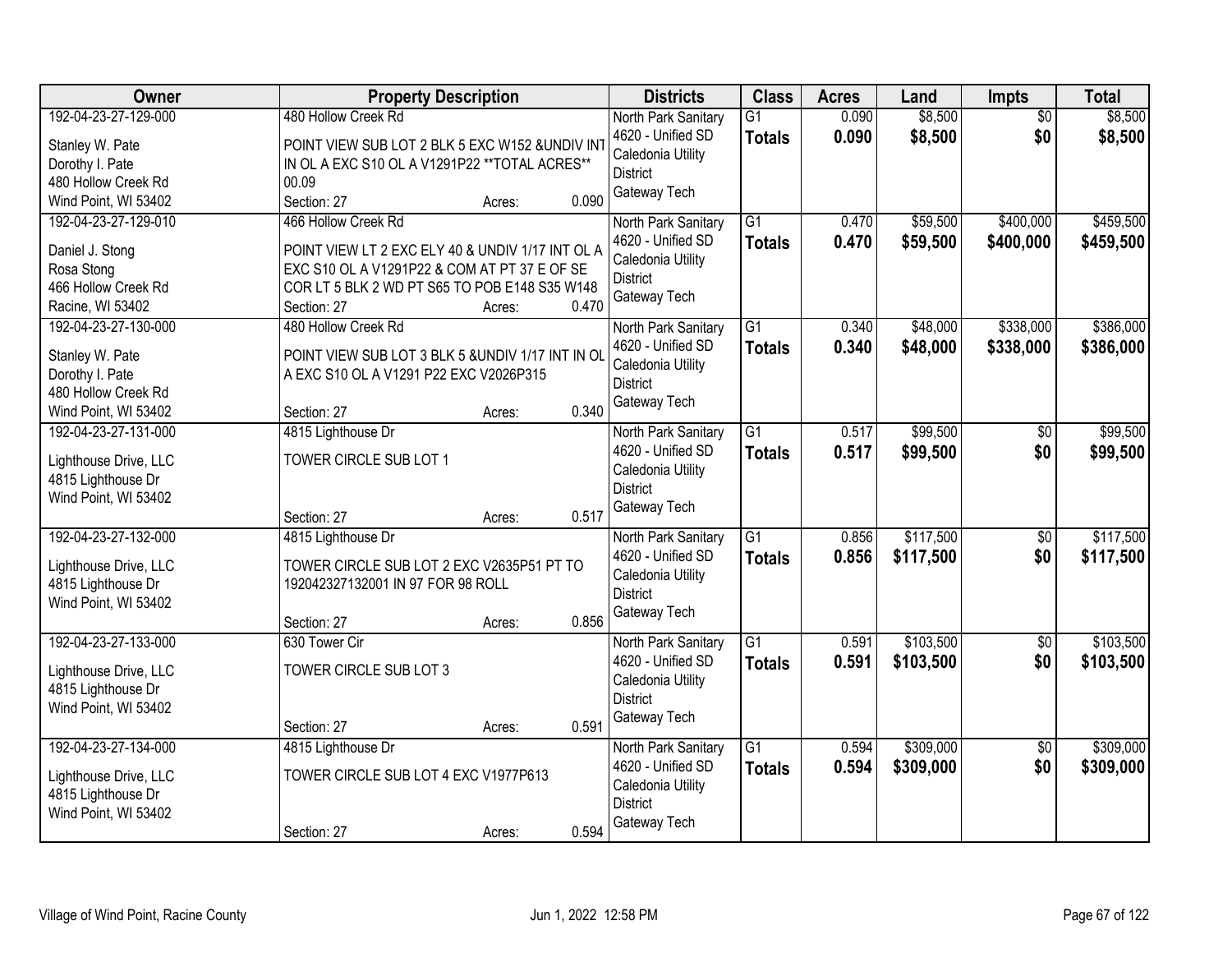| \$1,321,000<br>\$347,500<br>\$973,500<br>192-04-23-27-135-000<br>641 Tower Cir<br>$\overline{G1}$<br>0.681<br>North Park Sanitary<br>4620 - Unified SD<br>0.681<br>\$347,500<br>\$973,500<br>\$1,321,000<br><b>Totals</b><br>SIm Properties, LLC<br>TOWER CIRCLE SUB LT 5 & PT LT 4 DAF BEG SW<br>Caledonia Utility<br>555 Main St Ste 500<br>COR LT 4 NE 204 SE12 SW208 TO POB<br><b>District</b><br>Racine, WI 53403<br>Gateway Tech<br>0.681<br>Section: 27<br>Acres:<br>\$921,500<br>\$1,305,500<br>192-04-23-27-136-000<br>645 Tower Cir<br>North Park Sanitary<br>$\overline{G1}$<br>\$384,000<br>0.817<br>4620 - Unified SD<br>0.817<br>\$384,000<br>\$921,500<br>\$1,305,500<br><b>Totals</b><br>TOWER CIRCLE SUB LOT 6 &PT OUTLOT A<br>Daniel H. Reisdorf<br>Caledonia Utility<br>Kristine A. Reisdorf<br><b>District</b><br>645 Tower Cir<br>Gateway Tech<br>0.817<br>Section: 27<br>Racine, WI 53402<br>Acres:<br>\$275,500<br>\$608,500<br>192-04-23-27-137-000<br>701 Tower Cir<br>G1<br>\$333,000<br>North Park Sanitary<br>0.910<br>4620 - Unified SD<br>\$333,000<br>\$275,500<br>0.910<br>\$608,500<br><b>Totals</b><br>TOWER CIRCLE SUB LOT 7<br>Ralph Bencricutto<br>Caledonia Utility<br>701 Tower Cir<br><b>District</b><br>Racine, WI 53402<br>Gateway Tech<br>0.910<br>Section: 27<br>Acres:<br>\$317,000<br>192-04-23-27-138-000<br>$\overline{G1}$<br>\$100,500<br>\$417,500<br>707 Tower Cir<br>0.539<br>North Park Sanitary<br>4620 - Unified SD<br>0.539<br>\$100,500<br>\$317,000<br><b>Totals</b><br>\$417,500<br>TOWER CIRCLE SUB LOT 8<br>Jacob W. Stack<br>Caledonia Utility<br>Amanda B. Stack<br><b>District</b><br>707 Tower Cir<br>Gateway Tech<br>0.539<br>Racine, WI 53402<br>Section: 27<br>Acres:<br>$\overline{G1}$<br>\$211,000<br>192-04-23-27-139-000<br>711 Tower Cir<br>0.533<br>\$100,500<br>North Park Sanitary<br>4620 - Unified SD<br>0.533<br><b>Totals</b><br>\$100,500<br>\$211,000<br>\$311,500<br>Seth M. Pearson<br>TOWER CIRCLE SUB LOT 9<br>Caledonia Utility<br>Andrea L. Pearson<br><b>District</b><br>711 Tower Cir<br>Gateway Tech<br>0.533<br>Wind Point, WI 53402<br>Section: 27<br>Acres:<br>$\overline{G1}$<br>\$102,500<br>\$298,500<br>192-04-23-27-140-000<br>715 Tower Cir<br>0.577<br>North Park Sanitary<br>4620 - Unified SD<br>0.577<br>\$102,500<br>\$298,500<br><b>Totals</b><br>TOWER CIRCLE SUB LOT 10<br>Grace D. Murphy et al<br>Caledonia Utility<br>c/o Wm Mark H H. Murphy<br><b>District</b><br>715 Tower Cir<br>Gateway Tech<br>0.577<br>Racine, WI 53402-0000<br>Section: 27<br>Acres:<br>\$170,000<br>\$231,000<br>$\overline{G1}$<br>\$61,000<br>192-04-23-27-186-000<br>211 Meriburr Ln<br>0.407<br>North Park Sanitary<br>0.407<br>\$61,000<br>\$170,000<br>\$231,000<br>4620 - Unified SD<br><b>Totals</b><br>BURRFIELD SUB LOT 1 BLK 1<br>Joyce Skrzypchak<br>Caledonia Utility<br>211 Meriburr Ln<br><b>District</b><br>Racine, WI 53402 | Owner | <b>Property Description</b> |  | <b>Districts</b> | <b>Class</b> | <b>Acres</b> | Land | <b>Impts</b> | <b>Total</b> |
|----------------------------------------------------------------------------------------------------------------------------------------------------------------------------------------------------------------------------------------------------------------------------------------------------------------------------------------------------------------------------------------------------------------------------------------------------------------------------------------------------------------------------------------------------------------------------------------------------------------------------------------------------------------------------------------------------------------------------------------------------------------------------------------------------------------------------------------------------------------------------------------------------------------------------------------------------------------------------------------------------------------------------------------------------------------------------------------------------------------------------------------------------------------------------------------------------------------------------------------------------------------------------------------------------------------------------------------------------------------------------------------------------------------------------------------------------------------------------------------------------------------------------------------------------------------------------------------------------------------------------------------------------------------------------------------------------------------------------------------------------------------------------------------------------------------------------------------------------------------------------------------------------------------------------------------------------------------------------------------------------------------------------------------------------------------------------------------------------------------------------------------------------------------------------------------------------------------------------------------------------------------------------------------------------------------------------------------------------------------------------------------------------------------------------------------------------------------------------------------------------------------------------------------------------------------------------------------------------------------------------------------------------------------------------------------------------------------------------------------------------------------------------------------------------------------------------------------------------------------------------------------------------------------------------------------|-------|-----------------------------|--|------------------|--------------|--------------|------|--------------|--------------|
|                                                                                                                                                                                                                                                                                                                                                                                                                                                                                                                                                                                                                                                                                                                                                                                                                                                                                                                                                                                                                                                                                                                                                                                                                                                                                                                                                                                                                                                                                                                                                                                                                                                                                                                                                                                                                                                                                                                                                                                                                                                                                                                                                                                                                                                                                                                                                                                                                                                                                                                                                                                                                                                                                                                                                                                                                                                                                                                                        |       |                             |  |                  |              |              |      |              |              |
|                                                                                                                                                                                                                                                                                                                                                                                                                                                                                                                                                                                                                                                                                                                                                                                                                                                                                                                                                                                                                                                                                                                                                                                                                                                                                                                                                                                                                                                                                                                                                                                                                                                                                                                                                                                                                                                                                                                                                                                                                                                                                                                                                                                                                                                                                                                                                                                                                                                                                                                                                                                                                                                                                                                                                                                                                                                                                                                                        |       |                             |  |                  |              |              |      |              |              |
|                                                                                                                                                                                                                                                                                                                                                                                                                                                                                                                                                                                                                                                                                                                                                                                                                                                                                                                                                                                                                                                                                                                                                                                                                                                                                                                                                                                                                                                                                                                                                                                                                                                                                                                                                                                                                                                                                                                                                                                                                                                                                                                                                                                                                                                                                                                                                                                                                                                                                                                                                                                                                                                                                                                                                                                                                                                                                                                                        |       |                             |  |                  |              |              |      |              |              |
|                                                                                                                                                                                                                                                                                                                                                                                                                                                                                                                                                                                                                                                                                                                                                                                                                                                                                                                                                                                                                                                                                                                                                                                                                                                                                                                                                                                                                                                                                                                                                                                                                                                                                                                                                                                                                                                                                                                                                                                                                                                                                                                                                                                                                                                                                                                                                                                                                                                                                                                                                                                                                                                                                                                                                                                                                                                                                                                                        |       |                             |  |                  |              |              |      |              |              |
|                                                                                                                                                                                                                                                                                                                                                                                                                                                                                                                                                                                                                                                                                                                                                                                                                                                                                                                                                                                                                                                                                                                                                                                                                                                                                                                                                                                                                                                                                                                                                                                                                                                                                                                                                                                                                                                                                                                                                                                                                                                                                                                                                                                                                                                                                                                                                                                                                                                                                                                                                                                                                                                                                                                                                                                                                                                                                                                                        |       |                             |  |                  |              |              |      |              |              |
|                                                                                                                                                                                                                                                                                                                                                                                                                                                                                                                                                                                                                                                                                                                                                                                                                                                                                                                                                                                                                                                                                                                                                                                                                                                                                                                                                                                                                                                                                                                                                                                                                                                                                                                                                                                                                                                                                                                                                                                                                                                                                                                                                                                                                                                                                                                                                                                                                                                                                                                                                                                                                                                                                                                                                                                                                                                                                                                                        |       |                             |  |                  |              |              |      |              |              |
|                                                                                                                                                                                                                                                                                                                                                                                                                                                                                                                                                                                                                                                                                                                                                                                                                                                                                                                                                                                                                                                                                                                                                                                                                                                                                                                                                                                                                                                                                                                                                                                                                                                                                                                                                                                                                                                                                                                                                                                                                                                                                                                                                                                                                                                                                                                                                                                                                                                                                                                                                                                                                                                                                                                                                                                                                                                                                                                                        |       |                             |  |                  |              |              |      |              |              |
|                                                                                                                                                                                                                                                                                                                                                                                                                                                                                                                                                                                                                                                                                                                                                                                                                                                                                                                                                                                                                                                                                                                                                                                                                                                                                                                                                                                                                                                                                                                                                                                                                                                                                                                                                                                                                                                                                                                                                                                                                                                                                                                                                                                                                                                                                                                                                                                                                                                                                                                                                                                                                                                                                                                                                                                                                                                                                                                                        |       |                             |  |                  |              |              |      |              |              |
|                                                                                                                                                                                                                                                                                                                                                                                                                                                                                                                                                                                                                                                                                                                                                                                                                                                                                                                                                                                                                                                                                                                                                                                                                                                                                                                                                                                                                                                                                                                                                                                                                                                                                                                                                                                                                                                                                                                                                                                                                                                                                                                                                                                                                                                                                                                                                                                                                                                                                                                                                                                                                                                                                                                                                                                                                                                                                                                                        |       |                             |  |                  |              |              |      |              |              |
|                                                                                                                                                                                                                                                                                                                                                                                                                                                                                                                                                                                                                                                                                                                                                                                                                                                                                                                                                                                                                                                                                                                                                                                                                                                                                                                                                                                                                                                                                                                                                                                                                                                                                                                                                                                                                                                                                                                                                                                                                                                                                                                                                                                                                                                                                                                                                                                                                                                                                                                                                                                                                                                                                                                                                                                                                                                                                                                                        |       |                             |  |                  |              |              |      |              |              |
|                                                                                                                                                                                                                                                                                                                                                                                                                                                                                                                                                                                                                                                                                                                                                                                                                                                                                                                                                                                                                                                                                                                                                                                                                                                                                                                                                                                                                                                                                                                                                                                                                                                                                                                                                                                                                                                                                                                                                                                                                                                                                                                                                                                                                                                                                                                                                                                                                                                                                                                                                                                                                                                                                                                                                                                                                                                                                                                                        |       |                             |  |                  |              |              |      |              |              |
| \$311,500<br>\$401,000<br>\$401,000                                                                                                                                                                                                                                                                                                                                                                                                                                                                                                                                                                                                                                                                                                                                                                                                                                                                                                                                                                                                                                                                                                                                                                                                                                                                                                                                                                                                                                                                                                                                                                                                                                                                                                                                                                                                                                                                                                                                                                                                                                                                                                                                                                                                                                                                                                                                                                                                                                                                                                                                                                                                                                                                                                                                                                                                                                                                                                    |       |                             |  |                  |              |              |      |              |              |
|                                                                                                                                                                                                                                                                                                                                                                                                                                                                                                                                                                                                                                                                                                                                                                                                                                                                                                                                                                                                                                                                                                                                                                                                                                                                                                                                                                                                                                                                                                                                                                                                                                                                                                                                                                                                                                                                                                                                                                                                                                                                                                                                                                                                                                                                                                                                                                                                                                                                                                                                                                                                                                                                                                                                                                                                                                                                                                                                        |       |                             |  |                  |              |              |      |              |              |
|                                                                                                                                                                                                                                                                                                                                                                                                                                                                                                                                                                                                                                                                                                                                                                                                                                                                                                                                                                                                                                                                                                                                                                                                                                                                                                                                                                                                                                                                                                                                                                                                                                                                                                                                                                                                                                                                                                                                                                                                                                                                                                                                                                                                                                                                                                                                                                                                                                                                                                                                                                                                                                                                                                                                                                                                                                                                                                                                        |       |                             |  |                  |              |              |      |              |              |
|                                                                                                                                                                                                                                                                                                                                                                                                                                                                                                                                                                                                                                                                                                                                                                                                                                                                                                                                                                                                                                                                                                                                                                                                                                                                                                                                                                                                                                                                                                                                                                                                                                                                                                                                                                                                                                                                                                                                                                                                                                                                                                                                                                                                                                                                                                                                                                                                                                                                                                                                                                                                                                                                                                                                                                                                                                                                                                                                        |       |                             |  |                  |              |              |      |              |              |
|                                                                                                                                                                                                                                                                                                                                                                                                                                                                                                                                                                                                                                                                                                                                                                                                                                                                                                                                                                                                                                                                                                                                                                                                                                                                                                                                                                                                                                                                                                                                                                                                                                                                                                                                                                                                                                                                                                                                                                                                                                                                                                                                                                                                                                                                                                                                                                                                                                                                                                                                                                                                                                                                                                                                                                                                                                                                                                                                        |       |                             |  |                  |              |              |      |              |              |
|                                                                                                                                                                                                                                                                                                                                                                                                                                                                                                                                                                                                                                                                                                                                                                                                                                                                                                                                                                                                                                                                                                                                                                                                                                                                                                                                                                                                                                                                                                                                                                                                                                                                                                                                                                                                                                                                                                                                                                                                                                                                                                                                                                                                                                                                                                                                                                                                                                                                                                                                                                                                                                                                                                                                                                                                                                                                                                                                        |       |                             |  |                  |              |              |      |              |              |
|                                                                                                                                                                                                                                                                                                                                                                                                                                                                                                                                                                                                                                                                                                                                                                                                                                                                                                                                                                                                                                                                                                                                                                                                                                                                                                                                                                                                                                                                                                                                                                                                                                                                                                                                                                                                                                                                                                                                                                                                                                                                                                                                                                                                                                                                                                                                                                                                                                                                                                                                                                                                                                                                                                                                                                                                                                                                                                                                        |       |                             |  |                  |              |              |      |              |              |
|                                                                                                                                                                                                                                                                                                                                                                                                                                                                                                                                                                                                                                                                                                                                                                                                                                                                                                                                                                                                                                                                                                                                                                                                                                                                                                                                                                                                                                                                                                                                                                                                                                                                                                                                                                                                                                                                                                                                                                                                                                                                                                                                                                                                                                                                                                                                                                                                                                                                                                                                                                                                                                                                                                                                                                                                                                                                                                                                        |       |                             |  |                  |              |              |      |              |              |
|                                                                                                                                                                                                                                                                                                                                                                                                                                                                                                                                                                                                                                                                                                                                                                                                                                                                                                                                                                                                                                                                                                                                                                                                                                                                                                                                                                                                                                                                                                                                                                                                                                                                                                                                                                                                                                                                                                                                                                                                                                                                                                                                                                                                                                                                                                                                                                                                                                                                                                                                                                                                                                                                                                                                                                                                                                                                                                                                        |       |                             |  |                  |              |              |      |              |              |
|                                                                                                                                                                                                                                                                                                                                                                                                                                                                                                                                                                                                                                                                                                                                                                                                                                                                                                                                                                                                                                                                                                                                                                                                                                                                                                                                                                                                                                                                                                                                                                                                                                                                                                                                                                                                                                                                                                                                                                                                                                                                                                                                                                                                                                                                                                                                                                                                                                                                                                                                                                                                                                                                                                                                                                                                                                                                                                                                        |       |                             |  |                  |              |              |      |              |              |
|                                                                                                                                                                                                                                                                                                                                                                                                                                                                                                                                                                                                                                                                                                                                                                                                                                                                                                                                                                                                                                                                                                                                                                                                                                                                                                                                                                                                                                                                                                                                                                                                                                                                                                                                                                                                                                                                                                                                                                                                                                                                                                                                                                                                                                                                                                                                                                                                                                                                                                                                                                                                                                                                                                                                                                                                                                                                                                                                        |       |                             |  |                  |              |              |      |              |              |
|                                                                                                                                                                                                                                                                                                                                                                                                                                                                                                                                                                                                                                                                                                                                                                                                                                                                                                                                                                                                                                                                                                                                                                                                                                                                                                                                                                                                                                                                                                                                                                                                                                                                                                                                                                                                                                                                                                                                                                                                                                                                                                                                                                                                                                                                                                                                                                                                                                                                                                                                                                                                                                                                                                                                                                                                                                                                                                                                        |       |                             |  |                  |              |              |      |              |              |
|                                                                                                                                                                                                                                                                                                                                                                                                                                                                                                                                                                                                                                                                                                                                                                                                                                                                                                                                                                                                                                                                                                                                                                                                                                                                                                                                                                                                                                                                                                                                                                                                                                                                                                                                                                                                                                                                                                                                                                                                                                                                                                                                                                                                                                                                                                                                                                                                                                                                                                                                                                                                                                                                                                                                                                                                                                                                                                                                        |       |                             |  |                  |              |              |      |              |              |
|                                                                                                                                                                                                                                                                                                                                                                                                                                                                                                                                                                                                                                                                                                                                                                                                                                                                                                                                                                                                                                                                                                                                                                                                                                                                                                                                                                                                                                                                                                                                                                                                                                                                                                                                                                                                                                                                                                                                                                                                                                                                                                                                                                                                                                                                                                                                                                                                                                                                                                                                                                                                                                                                                                                                                                                                                                                                                                                                        |       |                             |  |                  |              |              |      |              |              |
|                                                                                                                                                                                                                                                                                                                                                                                                                                                                                                                                                                                                                                                                                                                                                                                                                                                                                                                                                                                                                                                                                                                                                                                                                                                                                                                                                                                                                                                                                                                                                                                                                                                                                                                                                                                                                                                                                                                                                                                                                                                                                                                                                                                                                                                                                                                                                                                                                                                                                                                                                                                                                                                                                                                                                                                                                                                                                                                                        |       |                             |  |                  |              |              |      |              |              |
|                                                                                                                                                                                                                                                                                                                                                                                                                                                                                                                                                                                                                                                                                                                                                                                                                                                                                                                                                                                                                                                                                                                                                                                                                                                                                                                                                                                                                                                                                                                                                                                                                                                                                                                                                                                                                                                                                                                                                                                                                                                                                                                                                                                                                                                                                                                                                                                                                                                                                                                                                                                                                                                                                                                                                                                                                                                                                                                                        |       |                             |  |                  |              |              |      |              |              |
|                                                                                                                                                                                                                                                                                                                                                                                                                                                                                                                                                                                                                                                                                                                                                                                                                                                                                                                                                                                                                                                                                                                                                                                                                                                                                                                                                                                                                                                                                                                                                                                                                                                                                                                                                                                                                                                                                                                                                                                                                                                                                                                                                                                                                                                                                                                                                                                                                                                                                                                                                                                                                                                                                                                                                                                                                                                                                                                                        |       |                             |  |                  |              |              |      |              |              |
|                                                                                                                                                                                                                                                                                                                                                                                                                                                                                                                                                                                                                                                                                                                                                                                                                                                                                                                                                                                                                                                                                                                                                                                                                                                                                                                                                                                                                                                                                                                                                                                                                                                                                                                                                                                                                                                                                                                                                                                                                                                                                                                                                                                                                                                                                                                                                                                                                                                                                                                                                                                                                                                                                                                                                                                                                                                                                                                                        |       |                             |  |                  |              |              |      |              |              |
|                                                                                                                                                                                                                                                                                                                                                                                                                                                                                                                                                                                                                                                                                                                                                                                                                                                                                                                                                                                                                                                                                                                                                                                                                                                                                                                                                                                                                                                                                                                                                                                                                                                                                                                                                                                                                                                                                                                                                                                                                                                                                                                                                                                                                                                                                                                                                                                                                                                                                                                                                                                                                                                                                                                                                                                                                                                                                                                                        |       |                             |  |                  |              |              |      |              |              |
|                                                                                                                                                                                                                                                                                                                                                                                                                                                                                                                                                                                                                                                                                                                                                                                                                                                                                                                                                                                                                                                                                                                                                                                                                                                                                                                                                                                                                                                                                                                                                                                                                                                                                                                                                                                                                                                                                                                                                                                                                                                                                                                                                                                                                                                                                                                                                                                                                                                                                                                                                                                                                                                                                                                                                                                                                                                                                                                                        |       |                             |  |                  |              |              |      |              |              |
| 0.407<br>Section: 27<br>Acres:                                                                                                                                                                                                                                                                                                                                                                                                                                                                                                                                                                                                                                                                                                                                                                                                                                                                                                                                                                                                                                                                                                                                                                                                                                                                                                                                                                                                                                                                                                                                                                                                                                                                                                                                                                                                                                                                                                                                                                                                                                                                                                                                                                                                                                                                                                                                                                                                                                                                                                                                                                                                                                                                                                                                                                                                                                                                                                         |       |                             |  | Gateway Tech     |              |              |      |              |              |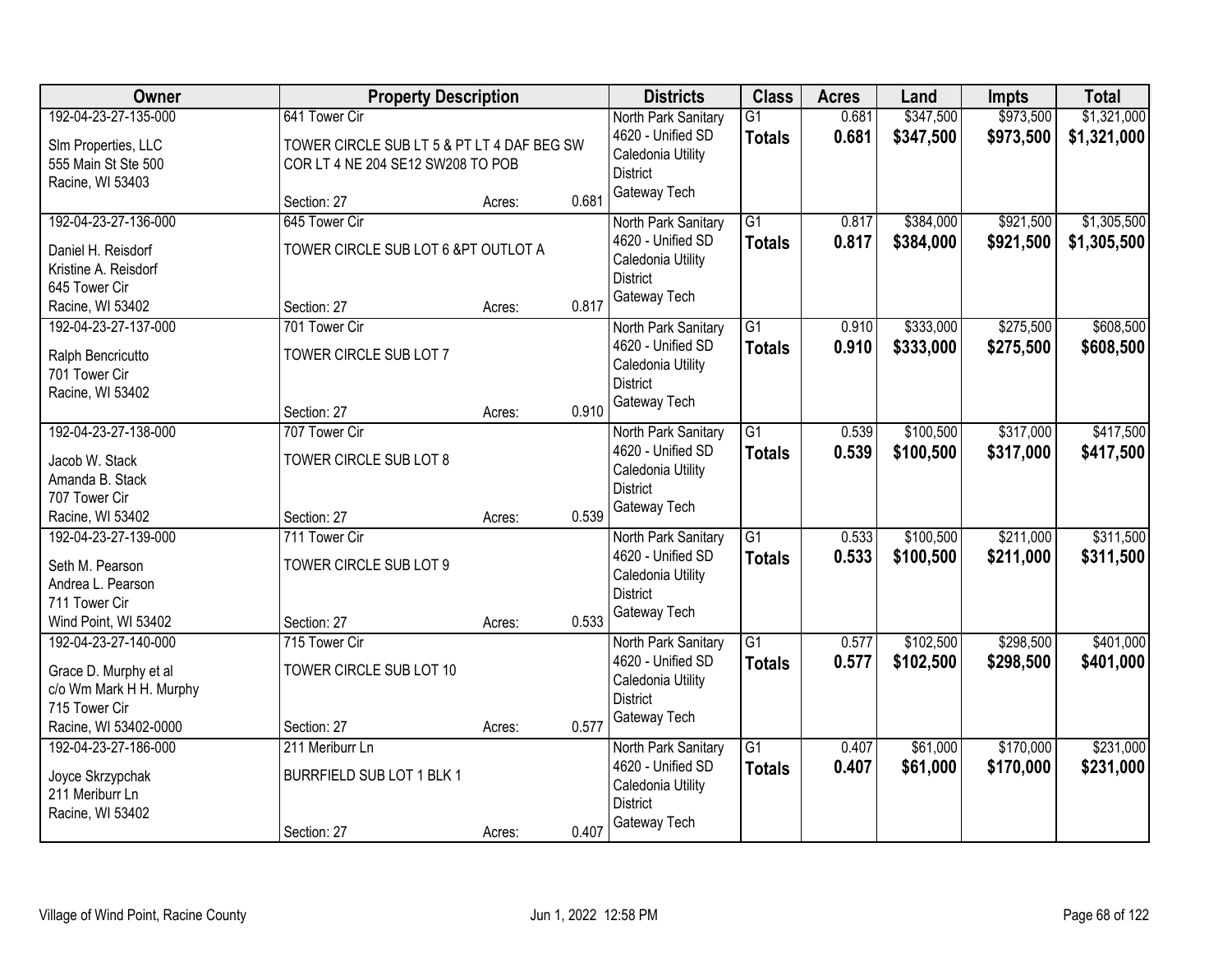| <b>Owner</b>                            | <b>Property Description</b>                 |        |       | <b>Districts</b>                       | <b>Class</b>    | <b>Acres</b> | Land     | <b>Impts</b> | <b>Total</b> |
|-----------------------------------------|---------------------------------------------|--------|-------|----------------------------------------|-----------------|--------------|----------|--------------|--------------|
| 192-04-23-27-187-000                    | 239 Meriburr Ln                             |        |       | North Park Sanitary                    | $\overline{G1}$ | 0.510        | \$68,500 | \$146,000    | \$214,500    |
| Barbara L. Stevenson                    | BURRFIELD SUB LOT 2 BLK 1                   |        |       | 4620 - Unified SD                      | <b>Totals</b>   | 0.510        | \$68,500 | \$146,000    | \$214,500    |
| 239 Meriburr Ln                         |                                             |        |       | Caledonia Utility                      |                 |              |          |              |              |
| Racine, WI 53402                        |                                             |        |       | <b>District</b>                        |                 |              |          |              |              |
|                                         | Section: 27                                 | Acres: | 0.510 | Gateway Tech                           |                 |              |          |              |              |
| 192-04-23-27-188-000                    | 272 Meriburr Ln                             |        |       | North Park Sanitary                    | $\overline{G1}$ | 0.448        | \$64,000 | \$195,500    | \$259,500    |
| Greenebaum Family Trust Ben & Nancy     | BURRFIELD SUB LOT 1 BLK 2                   |        |       | 4620 - Unified SD<br>Caledonia Utility | <b>Totals</b>   | 0.448        | \$64,000 | \$195,500    | \$259,500    |
| 272 Meriburr Ln                         |                                             |        |       | <b>District</b>                        |                 |              |          |              |              |
| Racine, WI 53402                        | Section: 27                                 | Acres: | 0.448 | Gateway Tech                           |                 |              |          |              |              |
| 192-04-23-27-189-000                    | 262 Meriburr Ln                             |        |       | North Park Sanitary                    | $\overline{G1}$ | 0.545        | \$70,500 | \$158,000    | \$228,500    |
|                                         | BURRFIELD SUB LOT 2 BLK 2                   |        |       | 4620 - Unified SD                      | <b>Totals</b>   | 0.545        | \$70,500 | \$158,000    | \$228,500    |
| Louis J. Handziak<br>Marian L. Handziak |                                             |        |       | Caledonia Utility                      |                 |              |          |              |              |
| 262 Meriburr Ln                         |                                             |        |       | <b>District</b>                        |                 |              |          |              |              |
| Racine, WI 53402                        | Section: 27                                 | Acres: | 0.545 | Gateway Tech                           |                 |              |          |              |              |
| 192-04-23-27-190-000                    | 252 Meriburr Ln                             |        |       | North Park Sanitary                    | G1              | 0.589        | \$72,500 | \$201,500    | \$274,000    |
|                                         |                                             |        |       | 4620 - Unified SD                      | <b>Totals</b>   | 0.589        | \$72,500 | \$201,500    | \$274,000    |
| Shawn F. Lawrence                       | BURRFIELD SUB - LOT 3 BLK 2 &PT LOT 4 BLK 2 |        |       | Caledonia Utility                      |                 |              |          |              |              |
| Jodi A. Lawrence                        | COM SE COR NE208 SE84 SW186 TO POB          |        |       | <b>District</b>                        |                 |              |          |              |              |
| 252 Meriburr Ln<br>Racine, WI 53402     |                                             |        | 0.589 | Gateway Tech                           |                 |              |          |              |              |
| 192-04-23-27-191-000                    | Section: 27<br>242 Meriburr Ln              | Acres: |       | North Park Sanitary                    | $\overline{G1}$ | 0.551        | \$70,500 | \$124,000    | \$194,500    |
|                                         |                                             |        |       | 4620 - Unified SD                      | Totals          | 0.551        | \$70,500 | \$124,000    | \$194,500    |
| Shirley F Heck Revocable Trust          | BURRFIELD SUB LOT 4 BLK 2 EXC V963P569      |        |       | Caledonia Utility                      |                 |              |          |              |              |
| 242 Meriburr Ln                         |                                             |        |       | <b>District</b>                        |                 |              |          |              |              |
| Racine, WI 53402                        |                                             |        |       | Gateway Tech                           |                 |              |          |              |              |
|                                         | Section: 27                                 | Acres: | 0.551 |                                        |                 |              |          |              |              |
| 192-04-23-27-192-000                    | 232 Meriburr Ln                             |        |       | North Park Sanitary                    | $\overline{G1}$ | 0.482        | \$66,500 | \$176,000    | \$242,500    |
| Brian J. Brusha                         | BURRFIELD SUB LOT 5 BLK 2                   |        |       | 4620 - Unified SD                      | <b>Totals</b>   | 0.482        | \$66,500 | \$176,000    | \$242,500    |
| Brenda G. Brusha                        |                                             |        |       | Caledonia Utility                      |                 |              |          |              |              |
| 232 Meriburr Ln                         |                                             |        |       | <b>District</b>                        |                 |              |          |              |              |
| Racine, WI 53402                        | Section: 27                                 | Acres: | 0.482 | Gateway Tech                           |                 |              |          |              |              |
| 192-04-23-27-193-001                    | 222 Meriburr Ln                             |        |       | North Park Sanitary                    | $\overline{G1}$ | 0.430        | \$62,500 | \$176,500    | \$239,000    |
| Dennis Scheffler                        | BURRFIELD SUB LOT 6 BLK 2 ** TOTAL ACRES**  |        |       | 4620 - Unified SD                      | <b>Totals</b>   | 0.430        | \$62,500 | \$176,500    | \$239,000    |
| Barbara Scheffler                       | 0.43                                        |        |       | Caledonia Utility                      |                 |              |          |              |              |
| 222 Meriburr Ln                         |                                             |        |       | <b>District</b>                        |                 |              |          |              |              |
| Racine, WI 53402                        | Section: 27                                 | Acres: | 0.430 | Gateway Tech                           |                 |              |          |              |              |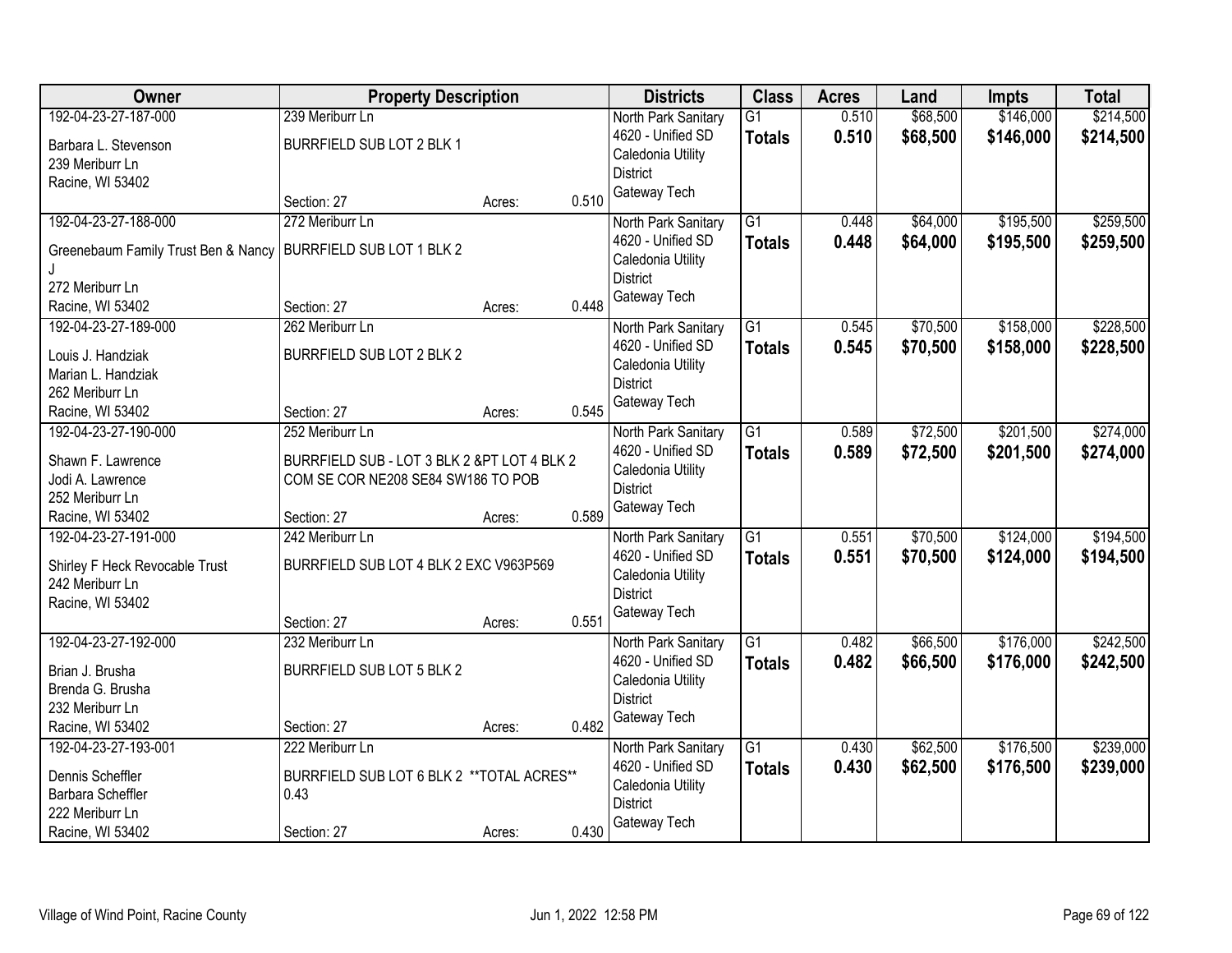| Owner                                              | <b>Property Description</b>      |        |       | <b>Districts</b>    | <b>Class</b>    | <b>Acres</b> | Land     | <b>Impts</b> | <b>Total</b> |
|----------------------------------------------------|----------------------------------|--------|-------|---------------------|-----------------|--------------|----------|--------------|--------------|
| 192-04-23-27-193-010                               | 220 Meriburr Ln                  |        |       | North Park Sanitary | $\overline{G1}$ | 0.644        | \$75,500 | \$252,500    | \$328,000    |
| Amy L. Piehler et al                               | BURRFIELD SUB ADD #1 LOT 1 BLK 3 |        |       | 4620 - Unified SD   | <b>Totals</b>   | 0.644        | \$75,500 | \$252,500    | \$328,000    |
| c/o J T. Piehler                                   |                                  |        |       | Caledonia Utility   |                 |              |          |              |              |
| 220 Meriburr Ln                                    |                                  |        |       | <b>District</b>     |                 |              |          |              |              |
| Racine, WI 53402-0000                              | Section: 27                      | Acres: | 0.644 | Gateway Tech        |                 |              |          |              |              |
| 192-04-23-27-193-015                               | 131 Tera Lee Ct                  |        |       | North Park Sanitary | $\overline{G1}$ | 0.525        | \$69,000 | \$245,000    | \$314,000    |
|                                                    | BURRFIELD SUB ADD #1 LOT 2 BLK 3 |        |       | 4620 - Unified SD   | <b>Totals</b>   | 0.525        | \$69,000 | \$245,000    | \$314,000    |
| Bensman/Weisenberger Trust William D<br>& Pamela J |                                  |        |       | Caledonia Utility   |                 |              |          |              |              |
| 131 Tera Lee Ct                                    |                                  |        |       | <b>District</b>     |                 |              |          |              |              |
| Racine, WI 53402                                   | Section: 27                      | Acres: | 0.525 | Gateway Tech        |                 |              |          |              |              |
| 192-04-23-27-193-020                               | 135 Tera Lee Ct                  |        |       | North Park Sanitary | $\overline{G1}$ | 0.407        | \$61,000 | \$208,000    | \$269,000    |
|                                                    |                                  |        |       | 4620 - Unified SD   | <b>Totals</b>   | 0.407        | \$61,000 | \$208,000    | \$269,000    |
| Robert C. Loppnow                                  | BURRFIELD SUB ADD #1 LOT 3 BLK 3 |        |       | Caledonia Utility   |                 |              |          |              |              |
| 135 Tera Lee Ct                                    |                                  |        |       | <b>District</b>     |                 |              |          |              |              |
| Racine, WI 53402                                   |                                  |        |       | Gateway Tech        |                 |              |          |              |              |
|                                                    | Section: 27                      | Acres: | 0.407 |                     |                 |              |          |              |              |
| 192-04-23-27-194-000                               | 101 Bayfield Dr                  |        |       | North Park Sanitary | G1              | 4.619        | \$100    | \$0          | \$100        |
| Wind Meadows Corp                                  | MEADOW LAKE ADDITION NO 1 LOT 15 |        |       | 4620 - Unified SD   | <b>Totals</b>   | 4.619        | \$100    | \$0          | \$100        |
| 6939 Marioner Dr                                   |                                  |        |       | Caledonia Utility   |                 |              |          |              |              |
| Racine, WI 53406-0000                              |                                  |        |       | <b>District</b>     |                 |              |          |              |              |
|                                                    | Section: 27                      | Acres: | 4.619 | Gateway Tech        |                 |              |          |              |              |
| 192-04-23-27-195-000                               | 1 Shorewood Ct                   |        |       | North Park Sanitary | $\overline{G1}$ | 0.252        | \$49,000 | \$210,500    | \$259,500    |
| Andrew J. Twist                                    | MEADOW LAKE ADDITION NO 1 LOT 16 |        |       | 4620 - Unified SD   | <b>Totals</b>   | 0.252        | \$49,000 | \$210,500    | \$259,500    |
| Jennifer J. Twist                                  |                                  |        |       | Caledonia Utility   |                 |              |          |              |              |
| 1 Shorewood Ct                                     |                                  |        |       | <b>District</b>     |                 |              |          |              |              |
| Racine, WI 53402                                   | Section: 27                      | Acres: | 0.252 | Gateway Tech        |                 |              |          |              |              |
| 192-04-23-27-196-000                               | 3 Shorewood Ct                   |        |       | North Park Sanitary | $\overline{G1}$ | 0.234        | \$46,000 | \$229,500    | \$275,500    |
|                                                    |                                  |        |       | 4620 - Unified SD   | <b>Totals</b>   | 0.234        | \$46,000 | \$229,500    | \$275,500    |
| Mark A. Jossart                                    | MEADOW LAKE ADDITION NO 1 LOT 17 |        |       | Caledonia Utility   |                 |              |          |              |              |
| Debra J. Jossart                                   |                                  |        |       | <b>District</b>     |                 |              |          |              |              |
| 3 Shorewood Ct                                     |                                  |        |       | Gateway Tech        |                 |              |          |              |              |
| Racine, WI 53402                                   | Section: 27                      | Acres: | 0.234 |                     |                 |              |          |              |              |
| 192-04-23-27-197-000                               | 5 Shorewood Ct                   |        |       | North Park Sanitary | $\overline{G1}$ | 0.339        | \$54,500 | \$229,000    | \$283,500    |
| Bryan Soderblom                                    | MEADOW LAKE ADDITION NO 1 LOT 18 |        |       | 4620 - Unified SD   | <b>Totals</b>   | 0.339        | \$54,500 | \$229,000    | \$283,500    |
| Miranda Soderblom                                  |                                  |        |       | Caledonia Utility   |                 |              |          |              |              |
| 5 Shorewood Ct                                     |                                  |        |       | <b>District</b>     |                 |              |          |              |              |
| Racine, WI 53402                                   | Section: 27                      | Acres: | 0.339 | Gateway Tech        |                 |              |          |              |              |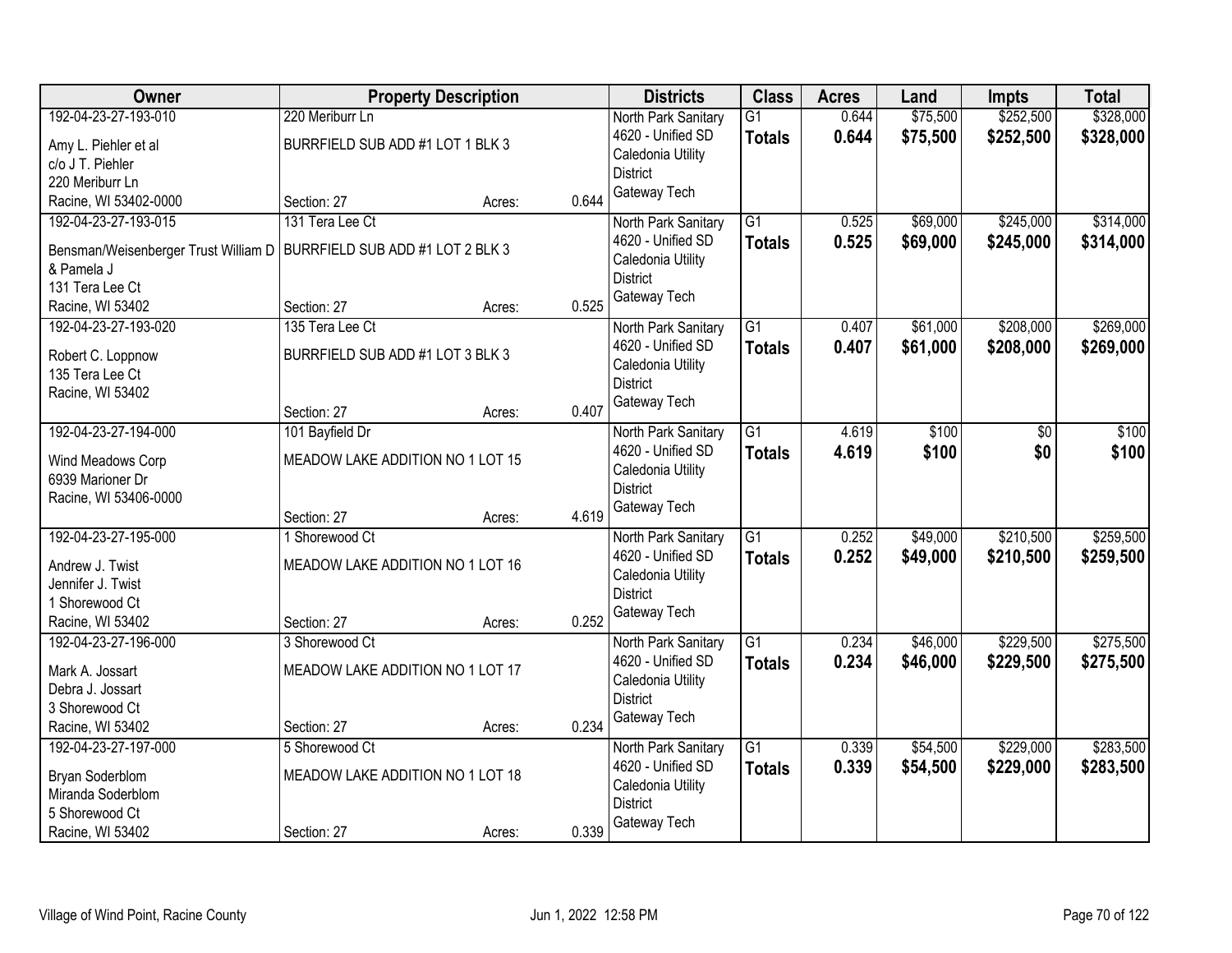| Owner                                                                                                 |                                                                  | <b>Property Description</b> |       | <b>Districts</b>                                                                                 | <b>Class</b>                     | <b>Acres</b>   | Land                 | Impts                  | <b>Total</b>           |
|-------------------------------------------------------------------------------------------------------|------------------------------------------------------------------|-----------------------------|-------|--------------------------------------------------------------------------------------------------|----------------------------------|----------------|----------------------|------------------------|------------------------|
| 192-04-23-27-198-000                                                                                  | 8 Shorewood Ct                                                   |                             |       | North Park Sanitary                                                                              | $\overline{G1}$                  | 0.377          | \$56,500             | \$204,500              | \$261,000              |
| Theodore R. Anderson<br>8 Shorewood Ct<br>Racine, WI 53402                                            | MEADOW LAKE ADDITION NO 1 LOT 19                                 |                             |       | 4620 - Unified SD<br>Caledonia Utility<br><b>District</b>                                        | <b>Totals</b>                    | 0.377          | \$56,500             | \$204,500              | \$261,000              |
|                                                                                                       | Section: 27                                                      | Acres:                      | 0.377 | Gateway Tech                                                                                     |                                  |                |                      |                        |                        |
| 192-04-23-27-199-000                                                                                  | 6 Shorewood Ct                                                   |                             |       | North Park Sanitary                                                                              | $\overline{G1}$                  | 0.305          | \$52,500             | \$229,000              | \$281,500              |
| Stephen C. Lamberton<br>Jacqueline Lamberton<br>6 Shorewood Ct                                        | MEADOW LAKE ADDITION NO 1 LOT 20                                 |                             |       | 4620 - Unified SD<br>Caledonia Utility<br><b>District</b>                                        | <b>Totals</b>                    | 0.305          | \$52,500             | \$229,000              | \$281,500              |
| Racine, WI 53402                                                                                      | Section: 27                                                      | Acres:                      | 0.305 | Gateway Tech                                                                                     |                                  |                |                      |                        |                        |
| 192-04-23-27-200-000                                                                                  | 4 Shorewood Ct                                                   |                             |       | North Park Sanitary                                                                              | G1                               | 0.303          | \$52,000             | \$149,500              | \$201,500              |
| Dimarco Survivors Trust Janet F<br>4 Shorewood Ct<br>Racine, WI 53402                                 | MEADOW LAKE ADDITION NO 1 LOT 21                                 |                             |       | 4620 - Unified SD<br>Caledonia Utility<br><b>District</b>                                        | <b>Totals</b>                    | 0.303          | \$52,000             | \$149,500              | \$201,500              |
|                                                                                                       | Section: 27                                                      | Acres:                      | 0.303 | Gateway Tech                                                                                     |                                  |                |                      |                        |                        |
| 192-04-23-27-201-000                                                                                  | 2 Shorewood Ct                                                   |                             |       | North Park Sanitary                                                                              | $\overline{G1}$                  | 0.340          | \$54,500             | \$193,500              | \$248,000              |
| Daniel Wade<br>Christina J. Wade                                                                      | MEADOW LAKE ADDITION NO 1 LOT 22                                 |                             |       | 4620 - Unified SD<br>Caledonia Utility<br><b>District</b>                                        | <b>Totals</b>                    | 0.340          | \$54,500             | \$193,500              | \$248,000              |
| 2 Shorewood Ct<br>Racine, WI 53402                                                                    | Section: 27                                                      | Acres:                      | 0.340 | Gateway Tech                                                                                     |                                  |                |                      |                        |                        |
| 192-04-23-27-210-000                                                                                  | 1 Pinewood Ct                                                    |                             |       | North Park Sanitary                                                                              | $\overline{G1}$                  | 0.338          | \$54,500             | \$158,000              | \$212,500              |
| Darrel E. Allen Sr<br>1 Pinewood Ct<br>Racine, WI 53402                                               | MEADOW WOOD ADDITION NO 1 LOT 25                                 |                             |       | 4620 - Unified SD<br>Caledonia Utility<br><b>District</b><br>Gateway Tech                        | <b>Totals</b>                    | 0.338          | \$54,500             | \$158,000              | \$212,500              |
|                                                                                                       | Section: 27                                                      | Acres:                      | 0.338 |                                                                                                  |                                  |                |                      |                        |                        |
| 192-04-23-27-211-000<br>Timothy R. Monfeli<br>Roseann M. Monfeli<br>3 Pinewood Ct<br>Racine, WI 53402 | 3 Pinewood Ct<br>MEADOW WOOD ADDITION NO 1 LOT 26<br>Section: 27 | Acres:                      | 0.330 | North Park Sanitary<br>4620 - Unified SD<br>Caledonia Utility<br><b>District</b><br>Gateway Tech | $\overline{G1}$<br><b>Totals</b> | 0.330<br>0.330 | \$54,000<br>\$54,000 | \$168,000<br>\$168,000 | \$222,000<br>\$222,000 |
| 192-04-23-27-212-000                                                                                  | 5 Pinewood Ct                                                    |                             |       | North Park Sanitary                                                                              | $\overline{G1}$                  | 0.326          | \$53,500             | \$209,500              | \$263,000              |
| Harriet J. Taylor<br>5 Pinewood Ct<br>Wind Point, WI 53402                                            | MEADOW WOOD ADDITION NO 1 LOT 27                                 |                             |       | 4620 - Unified SD<br>Caledonia Utility<br><b>District</b><br>Gateway Tech                        | <b>Totals</b>                    | 0.326          | \$53,500             | \$209,500              | \$263,000              |
|                                                                                                       | Section: 27                                                      | Acres:                      | 0.326 |                                                                                                  |                                  |                |                      |                        |                        |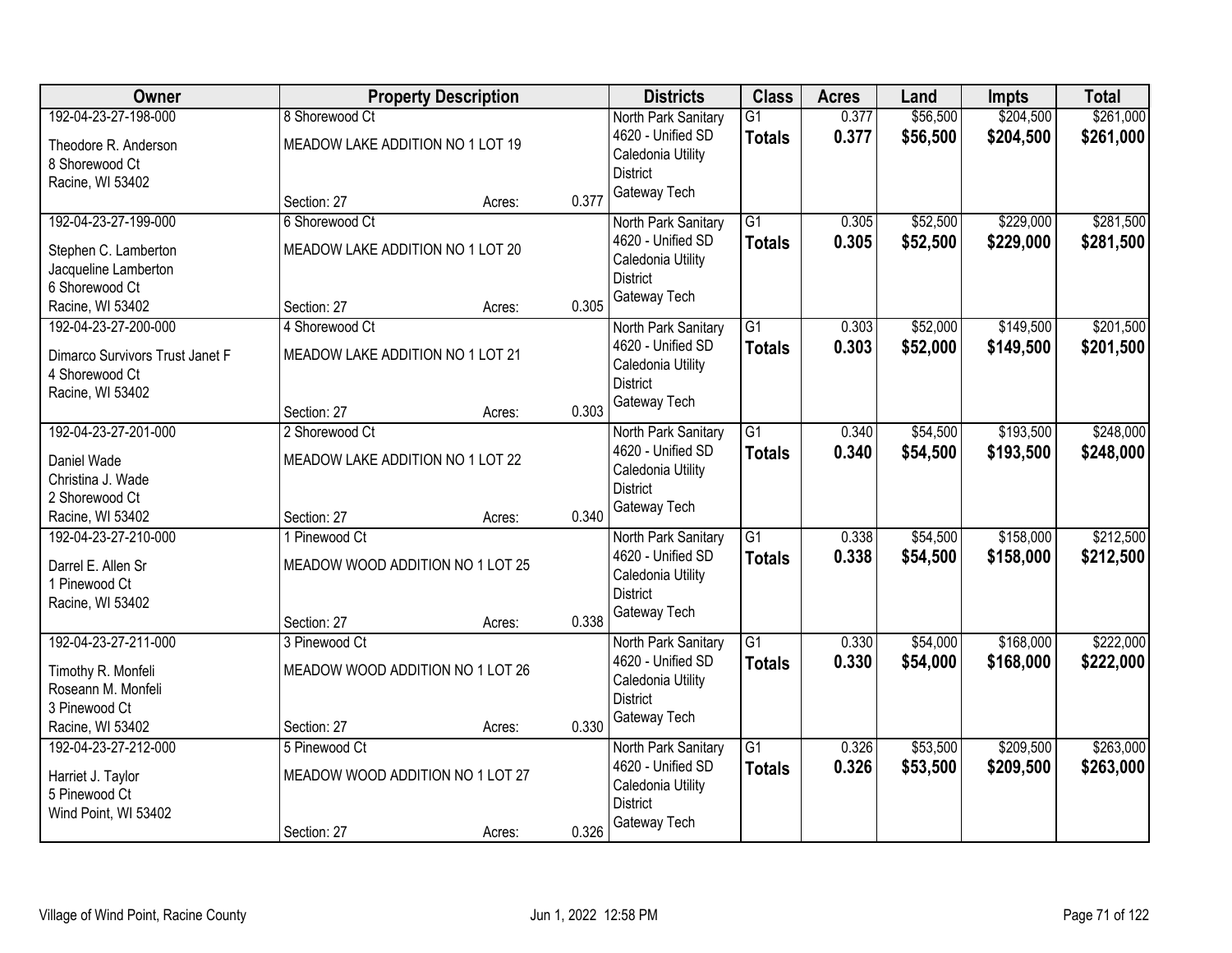| <b>Class</b><br>Owner<br><b>Districts</b><br><b>Acres</b><br><b>Property Description</b><br>Land<br><b>Impts</b>                               | <b>Total</b> |
|------------------------------------------------------------------------------------------------------------------------------------------------|--------------|
| \$51,500<br>\$195,500<br>192-04-23-27-213-000<br>7 Pinewood Ct<br>$\overline{G1}$<br>0.293<br>North Park Sanitary                              | \$247,000    |
| 0.293<br>4620 - Unified SD<br>\$51,500<br>\$195,500<br><b>Totals</b><br>MEADOW WOOD ADDITION NO 1 LOT 28<br>Mcdermott Rev Trust                | \$247,000    |
| Caledonia Utility<br>c/o Mcdermott Revocable                                                                                                   |              |
| <b>District</b><br>7 Pinewood Ct                                                                                                               |              |
| Gateway Tech<br>0.293<br>Racine, WI 53402<br>Section: 27<br>Acres:                                                                             |              |
| \$262,000<br>192-04-23-27-214-000<br>9 Pinewood Ct<br>$\overline{G1}$<br>0.307<br>\$52,500<br>North Park Sanitary                              | \$314,500    |
| 4620 - Unified SD<br>0.307<br>\$52,500<br>\$262,000<br><b>Totals</b>                                                                           | \$314,500    |
| MEADOW WOOD ADDITION NO 1 LOT 29<br>Leslie Maria Cone Hertz Revocable<br>Caledonia Utility                                                     |              |
| <b>Trust Dated October 9</b><br><b>District</b><br>9 Pinewood Ct                                                                               |              |
| Gateway Tech<br>0.307<br>Section: 27                                                                                                           |              |
| Racine, WI 53402<br>Acres:<br>\$53,000<br>\$219,000<br>192-04-23-27-215-000<br>10 Pinewood Ct<br>G1<br>0.317                                   | \$272,000    |
| North Park Sanitary<br>4620 - Unified SD                                                                                                       |              |
| 0.317<br>\$53,000<br>\$219,000<br><b>Totals</b><br>MEADOW WOOD ADDITION NO 1 LOT 30<br>Thomas C Johnson & Linda K Johnson<br>Caledonia Utility | \$272,000    |
| Revocable Trust Date<br><b>District</b>                                                                                                        |              |
| 10 Pinewood Ct<br>Gateway Tech                                                                                                                 |              |
| 0.317<br>Racine, WI 53402<br>Section: 27<br>Acres:                                                                                             |              |
| $\overline{G1}$<br>0.252<br>\$49,000<br>\$202,000<br>192-04-23-27-224-000<br>11 Greenwood Ct<br>North Park Sanitary                            | \$251,000    |
| 4620 - Unified SD<br>0.252<br>\$49,000<br>\$202,000<br><b>Totals</b><br>MEADOW WOOD ADDITION NO 1 LOT 40<br>Martha Viviane De Lima Arcanjo     | \$251,000    |
| Caledonia Utility<br>11 Greenwood Ct                                                                                                           |              |
| <b>District</b><br>Racine, WI 53402                                                                                                            |              |
| Gateway Tech<br>0.252<br>Section: 27<br>Acres:                                                                                                 |              |
| $\overline{G1}$<br>\$187,000<br>192-04-23-27-225-000<br>0.234<br>\$46,000<br>13 Greenwood Ct<br>North Park Sanitary                            | \$233,000    |
| 4620 - Unified SD<br>0.234<br>\$187,000<br><b>Totals</b><br>\$46,000                                                                           | \$233,000    |
| MEADOW WOOD ADDITION NO 1 LOT 41<br>Stephanie M. Hoffman<br>Caledonia Utility                                                                  |              |
| Scott D. Hoffman<br><b>District</b>                                                                                                            |              |
| 13 Greenwood Ct<br>Gateway Tech                                                                                                                |              |
| 0.234<br>Racine, WI 53402<br>Section: 27<br>Acres:                                                                                             |              |
| $\overline{G1}$<br>\$52,000<br>\$210,500<br>192-04-23-27-226-000<br>0.303<br>15 Greenwood Ct<br>North Park Sanitary                            | \$262,500    |
| \$52,000<br>4620 - Unified SD<br>0.303<br>\$210,500<br><b>Totals</b><br>MEADOW WOOD ADDITION NO 1 LOT 42<br>Hestin Leroy Richards Trust Dated  | \$262,500    |
| Caledonia Utility<br>March 7, 2016                                                                                                             |              |
| <b>District</b><br>15 Greenwood Ct                                                                                                             |              |
| Gateway Tech<br>0.303<br>Racine, WI 53402<br>Section: 27<br>Acres:                                                                             |              |
| \$270,500<br>192-04-23-27-227-001<br>$\overline{G1}$<br>\$54,000<br>16 Greenwood Ct<br>0.331<br>North Park Sanitary                            | \$324,500    |
| 0.331<br>\$54,000<br>4620 - Unified SD<br>\$270,500<br><b>Totals</b><br>MEADOW WOOD ADDITION NO 1 LOT 43<br>Joseph R. Wilczynski               | \$324,500    |
| Caledonia Utility<br>Sharon I. Wilczynski                                                                                                      |              |
| <b>District</b><br>16 Greenwood Ct                                                                                                             |              |
| Gateway Tech<br>0.331<br>Racine, WI 53402<br>Section: 27<br>Acres:                                                                             |              |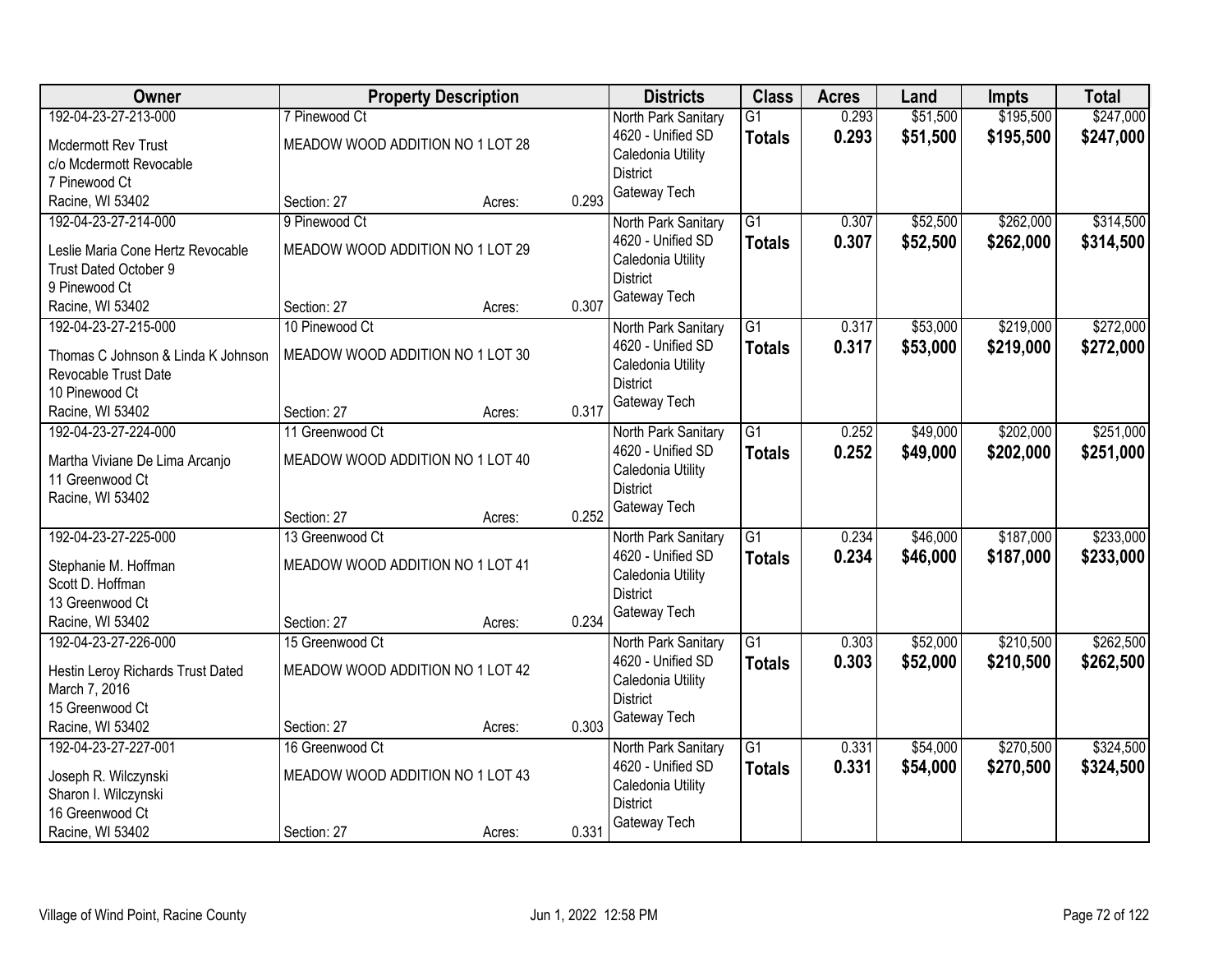| Owner                                                                                                           | <b>Property Description</b>                                                                                                     | <b>Districts</b>                                                                                 | <b>Class</b>                     | <b>Acres</b>     | Land                 | Impts                  | <b>Total</b>           |
|-----------------------------------------------------------------------------------------------------------------|---------------------------------------------------------------------------------------------------------------------------------|--------------------------------------------------------------------------------------------------|----------------------------------|------------------|----------------------|------------------------|------------------------|
| 192-04-23-27-227-010<br>Wind Meadows Corp<br>6939 Marioner Dr<br>Racine, WI 53406-0000                          | 101 Bayfield Dr<br>MEADOW WOOD ADDITION NO 1 OUTLOT 7 K/A<br>LEISURE CENTER                                                     | North Park Sanitary<br>4620 - Unified SD<br>Caledonia Utility<br><b>District</b>                 | $\overline{G1}$<br><b>Totals</b> | 10.554<br>10.554 | \$60,000<br>\$60,000 | \$235,500<br>\$235,500 | \$295,500<br>\$295,500 |
|                                                                                                                 | 10.554<br>Section: 27<br>Acres:                                                                                                 | Gateway Tech                                                                                     |                                  |                  |                      |                        |                        |
| 192-04-23-27-231-000<br>Mukarram Mukhtar<br>Arooj Mukarram<br>2 Redwood Ct<br>Racine, WI 53402                  | 2 Redwood Ct<br>CEDARWOOD LOT 1 & INT IN OUTLOTS 1,2&3<br>0.371<br>Section: 27<br>Acres:                                        | North Park Sanitary<br>4620 - Unified SD<br>Caledonia Utility<br><b>District</b><br>Gateway Tech | G1<br><b>Totals</b>              | 0.371<br>0.371   | \$56,500<br>\$56,500 | \$231,000<br>\$231,000 | \$287,500<br>\$287,500 |
| 192-04-23-27-232-000<br>Chad Swedberg<br>Jennifer Swedberg<br>4 Redwood Ct<br>Racine, WI 53402                  | 4 Redwood Ct<br>CEDARWOOD LOT 2 & INT IN OUTLOTS 1,2 &3 - 4<br>REDWOOD CT<br>0.365<br>Section: 27<br>Acres:                     | North Park Sanitary<br>4620 - Unified SD<br>Caledonia Utility<br><b>District</b><br>Gateway Tech | $\overline{G1}$<br><b>Totals</b> | 0.365<br>0.365   | \$56,000<br>\$56,000 | \$287,500<br>\$287,500 | \$343,500<br>\$343,500 |
| 192-04-23-27-233-000<br>Daniel Sabanosh<br>Rachel Sabanosh<br>6 Redwood Ct<br>Racine, WI 53402                  | 6 Redwood Ct<br>CEDARWOOD LOT 3 & INT IN OUTLOTS 1,2 & 3<br>0.427<br>Section: 27<br>Acres:                                      | North Park Sanitary<br>4620 - Unified SD<br>Caledonia Utility<br><b>District</b><br>Gateway Tech | $\overline{G1}$<br><b>Totals</b> | 0.427<br>0.427   | \$59,500<br>\$59,500 | \$246,000<br>\$246,000 | \$305,500<br>\$305,500 |
| 192-04-23-27-234-000<br>Shawn M. Burwell<br>Angie L. Burwell<br>8 Redwood Ct<br>Wind Point, WI 53402            | 8 Redwood Ct<br>CEDARWOOD LOT 4 & INT IN OUTLOTS 1,2&3<br>0.404<br>Section: 27<br>Acres:                                        | North Park Sanitary<br>4620 - Unified SD<br>Caledonia Utility<br><b>District</b><br>Gateway Tech | $\overline{G1}$<br><b>Totals</b> | 0.404<br>0.404   | \$58,500<br>\$58,500 | \$276,000<br>\$276,000 | \$334,500<br>\$334,500 |
| 192-04-23-27-235-000<br>Robert W. Brown<br>Susan M. Steinbrueck<br>10 Redwood Ct<br>Racine, WI 53402            | 10 Redwood Ct<br>CEDARWOOD LOT 5 & INT IN OUTLOTS 1,2 & 3<br>0.381<br>Section: 27<br>Acres:                                     | North Park Sanitary<br>4620 - Unified SD<br>Caledonia Utility<br><b>District</b><br>Gateway Tech | $\overline{G1}$<br><b>Totals</b> | 0.381<br>0.381   | \$57,000<br>\$57,000 | \$201,000<br>\$201,000 | \$258,000<br>\$258,000 |
| 192-04-23-27-236-000<br>20, 2008 (As Resta<br>c/o Knuteson Revocable Trust<br>12 Redwood Ct<br>Racine, WI 53402 | 12 Redwood Ct<br>Knuteson Revocable Trust U/A/D March CEDARWOOD LOT 6 & INT IN OUTLOTS 1,2 +3<br>0.376<br>Section: 27<br>Acres: | North Park Sanitary<br>4620 - Unified SD<br>Caledonia Utility<br><b>District</b><br>Gateway Tech | $\overline{G1}$<br><b>Totals</b> | 0.376<br>0.376   | \$56,500<br>\$56,500 | \$259,000<br>\$259,000 | \$315,500<br>\$315,500 |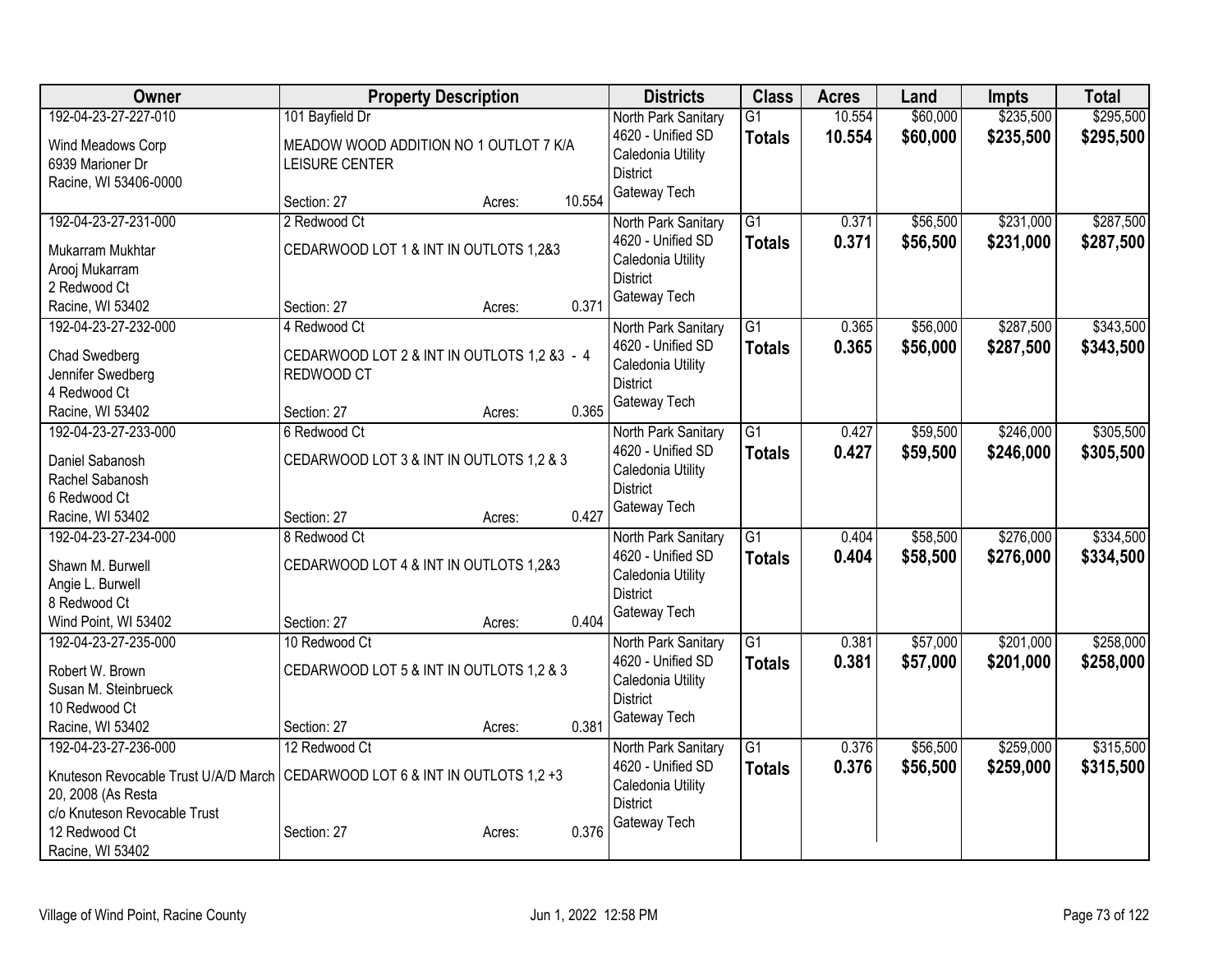| <b>Class</b><br><b>Owner</b><br><b>Acres</b><br><b>Property Description</b><br>Land<br><b>Impts</b>                                               |           |
|---------------------------------------------------------------------------------------------------------------------------------------------------|-----------|
| \$69,000<br>\$275,500<br>192-04-23-27-237-000<br>14 Redwood Ct<br>$\overline{G1}$<br>0.616<br>North Park Sanitary                                 | \$344,500 |
| 0.616<br>\$69,000<br>4620 - Unified SD<br>\$275,500<br><b>Totals</b><br>CEDARWOOD LOT 7 & INT IN OUTLOTS 1,2&3<br>Robin D. Polzin                 | \$344,500 |
| Caledonia Utility<br>14 Redwood Ct                                                                                                                |           |
| <b>District</b><br>Wind Point, WI 53402                                                                                                           |           |
| Gateway Tech<br>0.616<br>Section: 27<br>Acres:                                                                                                    |           |
| \$256,500<br>192-04-23-27-238-000<br>13 Redwood Ct<br>$\overline{G1}$<br>\$59,000<br>North Park Sanitary<br>0.416                                 | \$315,500 |
| 4620 - Unified SD<br>0.416<br>\$59,000<br>\$256,500<br><b>Totals</b><br>CEDARWOOD LOT 8 & INT IN OUTLOTS 1,2 & 3<br>George A. Perdikaris          | \$315,500 |
| Caledonia Utility<br>Georgia G. Perdikaris                                                                                                        |           |
| <b>District</b><br>13 Redwood Ct                                                                                                                  |           |
| Gateway Tech<br>0.416<br>Racine, WI 53402<br>Section: 27<br>Acres:                                                                                |           |
| 192-04-23-27-239-000<br>\$294,000<br>G1<br>\$61,500<br>11 Redwood Ct<br>0.459<br>North Park Sanitary                                              | \$355,500 |
| 4620 - Unified SD<br>0.459<br>\$61,500<br>\$294,000<br><b>Totals</b><br>CEDARWOOD LOT 9 & INT IN OUTLOTS 1 2 3<br>Stephen Hogan                   | \$355,500 |
| Caledonia Utility<br>Jane A. Hogan                                                                                                                |           |
| <b>District</b><br>11 Redwood Ct                                                                                                                  |           |
| Gateway Tech<br>0.459<br>Racine, WI 53402<br>Section: 27<br>Acres:                                                                                |           |
| \$57,500<br>\$210,000<br>192-04-23-27-240-000<br>9 Redwood Ct<br>G1<br>0.393<br>North Park Sanitary                                               | \$267,500 |
| 4620 - Unified SD<br>0.393<br>\$57,500<br>\$210,000<br><b>Totals</b>                                                                              | \$267,500 |
| CEDARWOOD LOT 10 & INT IN OUTLOTS 1,2 & 3<br>Daniel B. Spaulding<br>Caledonia Utility                                                             |           |
| Sara C. Spaulding<br><b>District</b>                                                                                                              |           |
| 9 Redwood Ct<br>Gateway Tech                                                                                                                      |           |
| 0.393<br>Racine, WI 53402<br>Section: 27<br>Acres:                                                                                                |           |
| \$262,500<br>192-04-23-27-241-000<br>$\overline{G1}$<br>\$58,000<br>7 Redwood Ct<br>0.403<br>North Park Sanitary                                  | \$320,500 |
| 4620 - Unified SD<br>0.403<br>\$58,000<br>\$262,500<br><b>Totals</b><br>Daniel T. Ropiak<br>CEDARWOOD LOT 11 & N3 LOT 12 & INT IN OTLTS 1         | \$320,500 |
| Caledonia Utility<br>2 & 3<br>Melissa A. Ropiak<br><b>District</b>                                                                                |           |
| 7 Redwood Ct<br>Gateway Tech                                                                                                                      |           |
| 0.403<br>Racine, WI 53402<br>Section: 27<br>Acres:                                                                                                |           |
| $\overline{G1}$<br>\$253,000<br>192-04-23-27-242-000<br>0.359<br>\$55,500<br>5 Redwood Ct<br>North Park Sanitary                                  | \$308,500 |
| 4620 - Unified SD<br>0.359<br>\$55,500<br>\$253,000<br><b>Totals</b><br>CEDARWOOD LOT 12 EXC N3' IN V1771P370 & INT IN<br>Constantin A. Tousis    | \$308,500 |
| Caledonia Utility<br>229 Emerald Dr<br>OUTLOTS 1,2&3                                                                                              |           |
| <b>District</b><br>Mt Pleasant, WI 53406                                                                                                          |           |
| Gateway Tech<br>0.359<br>Section: 27<br>Acres:                                                                                                    |           |
| \$237,500<br>192-04-23-27-243-000<br>\$56,000<br>3 Redwood Ct<br>$\overline{G1}$<br>0.363<br>North Park Sanitary                                  | \$293,500 |
| 0.363<br>\$56,000<br>\$237,500<br>4620 - Unified SD<br><b>Totals</b><br>CEDARWOOD LOT 13 & INT IN OUTLOTS 1,2&3<br>Riekena Trust Dated 10/14/2021 | \$293,500 |
| Caledonia Utility<br>3 Redwood Ct                                                                                                                 |           |
| <b>District</b><br>Racine, WI 53402                                                                                                               |           |
| Gateway Tech<br>0.363<br>Section: 27<br>Acres:                                                                                                    |           |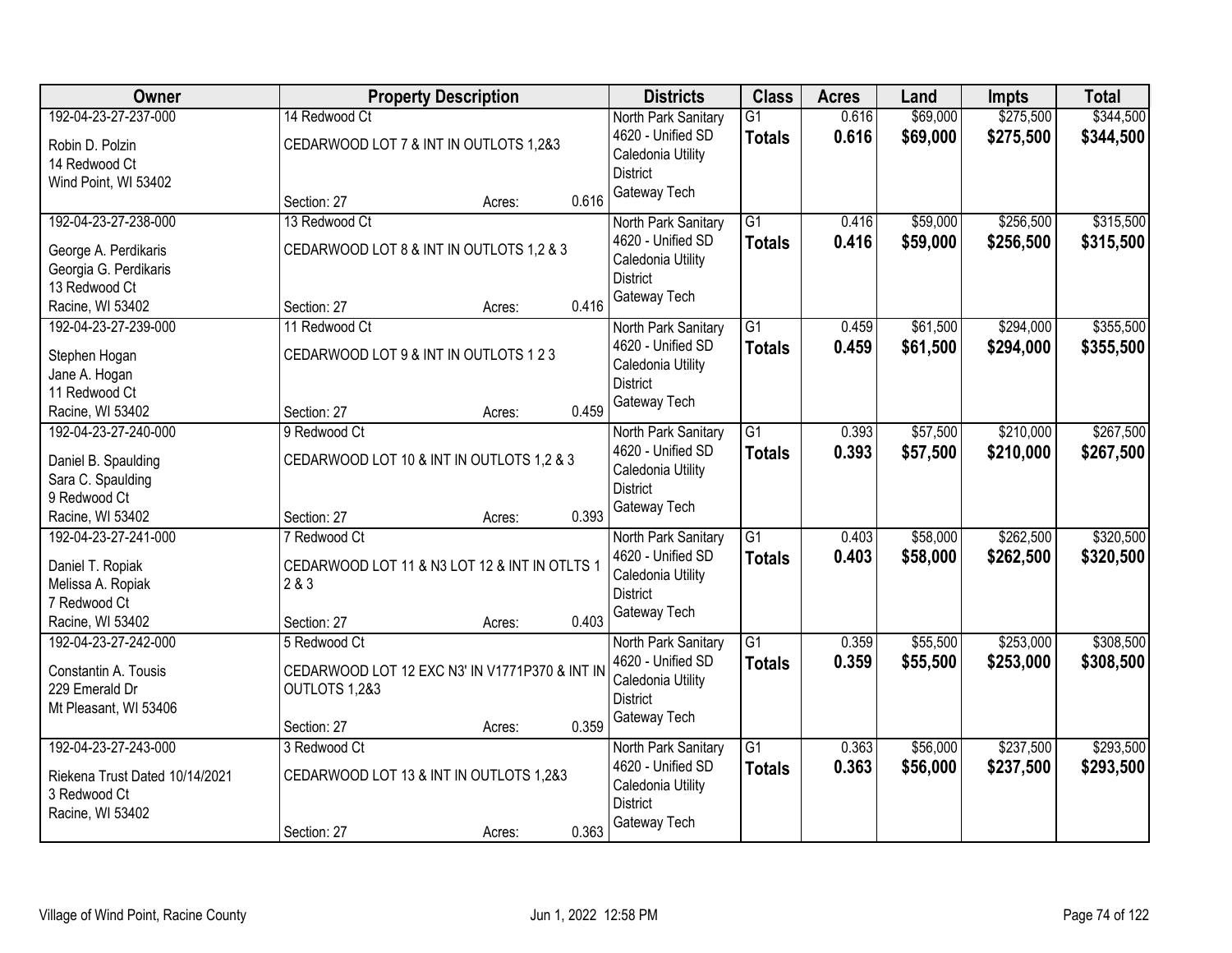| Owner                                                                          | <b>Property Description</b>                 |                 | <b>Districts</b>    | <b>Class</b>    | <b>Acres</b> | Land     | <b>Impts</b> | <b>Total</b> |
|--------------------------------------------------------------------------------|---------------------------------------------|-----------------|---------------------|-----------------|--------------|----------|--------------|--------------|
| 192-04-23-27-244-000                                                           | 1 Redwood Ct                                |                 | North Park Sanitary | $\overline{G1}$ | 0.371        | \$56,500 | \$228,000    | \$284,500    |
| Alex N. Haapaniemi                                                             | CEDARWOOD LOT 14 & INT IN OUTLOTS 1,2 +3    |                 | 4620 - Unified SD   | <b>Totals</b>   | 0.371        | \$56,500 | \$228,000    | \$284,500    |
| Carol J. Haapaniemi                                                            |                                             |                 | Caledonia Utility   |                 |              |          |              |              |
| 1 Redwood Ct                                                                   |                                             |                 | <b>District</b>     |                 |              |          |              |              |
| Racine, WI 53402                                                               | Section: 27                                 | 0.371<br>Acres: | Gateway Tech        |                 |              |          |              |              |
| 192-04-23-27-245-000                                                           | 2 Cedarwood Ct                              |                 | North Park Sanitary | $\overline{G1}$ | 0.353        | \$55,000 | \$245,500    | \$300,500    |
| Christopher Hartley                                                            | CEDARWOOD LOT 15 & INT IN OUTLOTS 1,2&3     |                 | 4620 - Unified SD   | <b>Totals</b>   | 0.353        | \$55,000 | \$245,500    | \$300,500    |
| Kira Hartley                                                                   |                                             |                 | Caledonia Utility   |                 |              |          |              |              |
| 2 Cedarwood Ct                                                                 |                                             |                 | <b>District</b>     |                 |              |          |              |              |
| Wind Point, WI 53402                                                           | Section: 27                                 | 0.353<br>Acres: | Gateway Tech        |                 |              |          |              |              |
| 192-04-23-27-246-000                                                           | 4 Cedarwood Ct                              |                 | North Park Sanitary | $\overline{G1}$ | 0.360        | \$55,500 | \$231,000    | \$286,500    |
| Ashley A. Mielcarek et al                                                      | CEDARWOOD LOT 16 & INT IN OUTLOTS 1, 2&3    |                 | 4620 - Unified SD   | <b>Totals</b>   | 0.360        | \$55,500 | \$231,000    | \$286,500    |
| c/o Johnnie A. Mielcarek                                                       |                                             |                 | Caledonia Utility   |                 |              |          |              |              |
| 4 Cedarwood Ct                                                                 |                                             |                 | <b>District</b>     |                 |              |          |              |              |
| Wind Point, WI 53402                                                           | Section: 27                                 | 0.360<br>Acres: | Gateway Tech        |                 |              |          |              |              |
| 192-04-23-27-247-000                                                           | 6 Cedarwood Ct                              |                 | North Park Sanitary | G1              | 0.343        | \$54,500 | \$216,000    | \$270,500    |
| Jeffrey Fahrenbacher                                                           | CEDARWOOD LOT 17 & INT IN OUTLOTS 1,2&3     |                 | 4620 - Unified SD   | <b>Totals</b>   | 0.343        | \$54,500 | \$216,000    | \$270,500    |
| Jennifer Maller-Fahrenbacher                                                   |                                             |                 | Caledonia Utility   |                 |              |          |              |              |
| 6 Cedarwood Ct                                                                 |                                             |                 | <b>District</b>     |                 |              |          |              |              |
| Racine, WI 53402                                                               | Section: 27                                 | 0.343<br>Acres: | Gateway Tech        |                 |              |          |              |              |
| 192-04-23-27-248-000                                                           | 8 Cedarwood Ct                              |                 | North Park Sanitary | $\overline{G1}$ | 0.415        | \$59,000 | \$290,000    | \$349,000    |
|                                                                                | CEDARWOOD LOT 18 & INT IN OUTLOTS 1 & 2 & 3 |                 | 4620 - Unified SD   | <b>Totals</b>   | 0.415        | \$59,000 | \$290,000    | \$349,000    |
| Michael J. Helding<br>Esther M. Helding                                        |                                             |                 | Caledonia Utility   |                 |              |          |              |              |
| 8 Cedarwood Ct                                                                 |                                             |                 | <b>District</b>     |                 |              |          |              |              |
| Racine, WI 53402                                                               | Section: 27                                 | 0.415<br>Acres: | Gateway Tech        |                 |              |          |              |              |
| 192-04-23-27-249-000                                                           | 10 Cedarwood Ct                             |                 | North Park Sanitary | $\overline{G1}$ | 0.364        | \$56,000 | \$251,500    | \$307,500    |
|                                                                                |                                             |                 | 4620 - Unified SD   | <b>Totals</b>   | 0.364        | \$56,000 | \$251,500    | \$307,500    |
| Peter R & Laura A Reynolds Joint Famil CEDARWOOD LOT 19 & INT IN OUTLOTS 1,2&3 |                                             |                 | Caledonia Utility   |                 |              |          |              |              |
| <b>Trust Dated Sep</b><br>10 Cedarwood Ct                                      |                                             |                 | <b>District</b>     |                 |              |          |              |              |
| Racine, WI 53402-0000                                                          | Section: 27                                 | 0.364<br>Acres: | Gateway Tech        |                 |              |          |              |              |
| 192-04-23-27-250-000                                                           | 12 Cedarwood Ct                             |                 | North Park Sanitary | $\overline{G1}$ | 0.555        | \$66,500 | \$289,500    | \$356,000    |
|                                                                                |                                             |                 | 4620 - Unified SD   | <b>Totals</b>   | 0.555        | \$66,500 | \$289,500    | \$356,000    |
| Mark W. Leeder                                                                 | CEDARWOOD LOT 20 & INT IN OUTLOTS 1 2 & 3   |                 | Caledonia Utility   |                 |              |          |              |              |
| Melissa A. Leeder                                                              |                                             |                 | <b>District</b>     |                 |              |          |              |              |
| 12 Cedarwood Ct<br>Racine, WI 53402                                            |                                             | 0.555           | Gateway Tech        |                 |              |          |              |              |
|                                                                                | Section: 27                                 | Acres:          |                     |                 |              |          |              |              |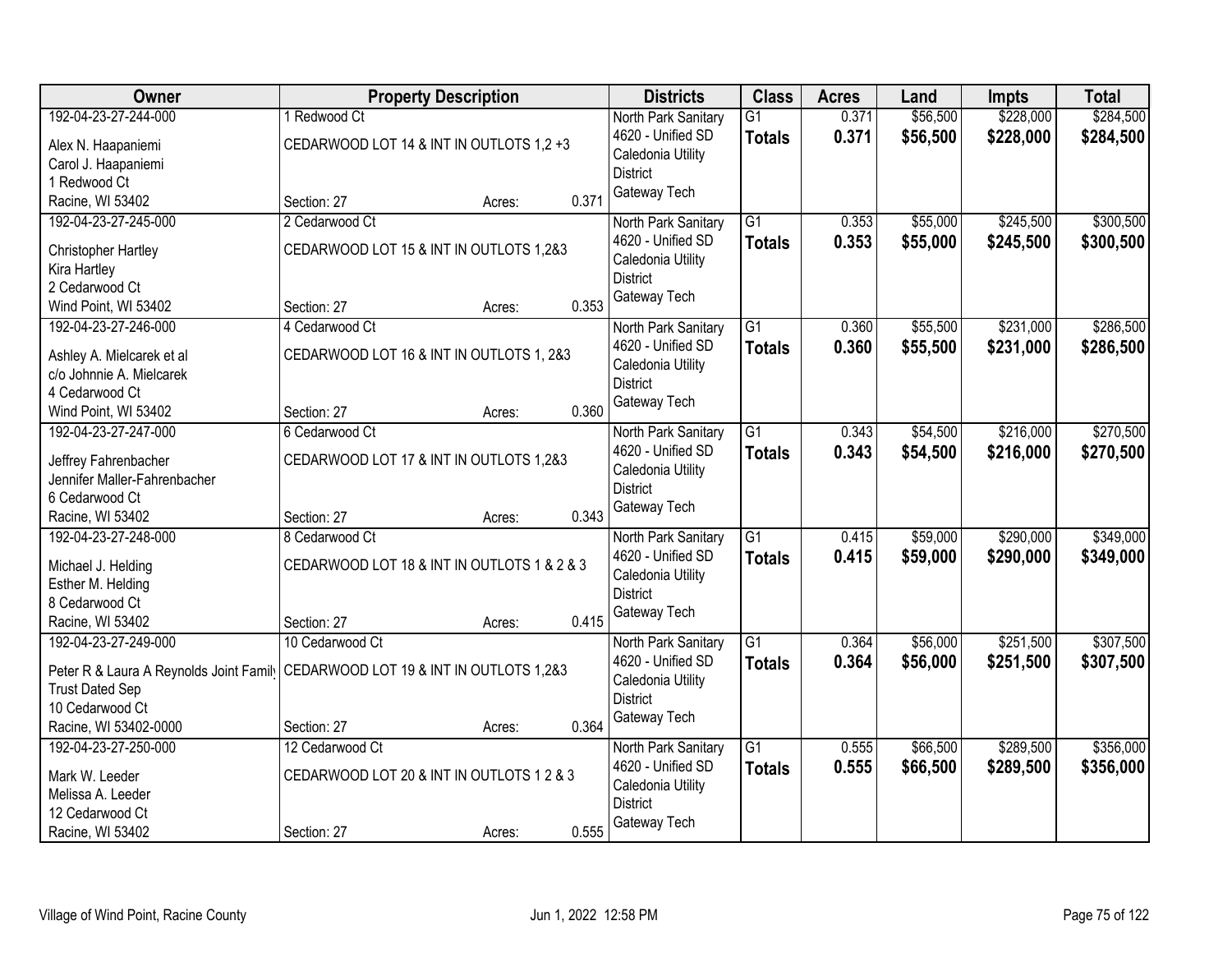| Owner                                      | <b>Property Description</b>               |        |       | <b>Districts</b>                     | <b>Class</b>    | <b>Acres</b> | Land     | Impts     | <b>Total</b> |
|--------------------------------------------|-------------------------------------------|--------|-------|--------------------------------------|-----------------|--------------|----------|-----------|--------------|
| 192-04-23-27-251-000                       | 14 Cedarwood Ct                           |        |       | North Park Sanitary                  | G <sub>1</sub>  | 0.365        | \$56,000 | \$213,500 | \$269,500    |
| Wallace Trust James N & Carole M           | CEDARWOOD LOT 21 & INT IN OUTLOTS 1,2 & 3 |        |       | 4620 - Unified SD                    | <b>Totals</b>   | 0.365        | \$56,000 | \$213,500 | \$269,500    |
| 14 Cedarwood Ct                            |                                           |        |       | Caledonia Utility<br><b>District</b> |                 |              |          |           |              |
| Racine, WI 53402                           |                                           |        |       | Gateway Tech                         |                 |              |          |           |              |
|                                            | Section: 27                               | Acres: | 0.365 |                                      |                 |              |          |           |              |
| 192-04-23-27-252-000                       | 11 Cedarwood Ct                           |        |       | North Park Sanitary                  | $\overline{G1}$ | 0.444        | \$60,500 | \$227,000 | \$287,500    |
| David S & Barbara S Isaacson Revoc         | CEDARWOOD LOT 22 & INT IN OUTLOTS 1,2&3   |        |       | 4620 - Unified SD                    | <b>Totals</b>   | 0.444        | \$60,500 | \$227,000 | \$287,500    |
| Trust                                      |                                           |        |       | Caledonia Utility                    |                 |              |          |           |              |
| 11 Cedarwood Ct                            |                                           |        |       | <b>District</b>                      |                 |              |          |           |              |
| Racine, WI 53402                           | Section: 27                               | Acres: | 0.444 | Gateway Tech                         |                 |              |          |           |              |
| 192-04-23-27-253-000                       | 9 Cedarwood Ct                            |        |       | North Park Sanitary                  | $\overline{G1}$ | 0.405        | \$58,500 | \$322,000 | \$380,500    |
| Drew A. Franklin                           | CEDARWOOD LOT 23 & INT IN OUTLOTS 1 2 & 3 |        |       | 4620 - Unified SD                    | <b>Totals</b>   | 0.405        | \$58,500 | \$322,000 | \$380,500    |
| Beverly A. Franklin                        |                                           |        |       | Caledonia Utility                    |                 |              |          |           |              |
| 9 Cedarwood Ct                             |                                           |        |       | <b>District</b>                      |                 |              |          |           |              |
| Racine, WI 53402-0000                      | Section: 27                               | Acres: | 0.405 | Gateway Tech                         |                 |              |          |           |              |
| 192-04-23-27-254-000                       | 7 Cedarwood Ct                            |        |       | North Park Sanitary                  | G1              | 0.413        | \$59,000 | \$290,000 | \$349,000    |
| Clinton R. Olley                           | CEDARWOOD LOT 24 & INT IN OUTLOTS 1,2&3   |        |       | 4620 - Unified SD                    | <b>Totals</b>   | 0.413        | \$59,000 | \$290,000 | \$349,000    |
| Elizabeth A. Olley                         |                                           |        |       | Caledonia Utility                    |                 |              |          |           |              |
| 7 Cedarwood Ct                             |                                           |        |       | <b>District</b>                      |                 |              |          |           |              |
| Racine, WI 53402                           | Section: 27                               | Acres: | 0.413 | Gateway Tech                         |                 |              |          |           |              |
| 192-04-23-27-255-000                       | 5 Cedarwood Ct                            |        |       | North Park Sanitary                  | $\overline{G1}$ | 0.439        | \$60,500 | \$275,500 | \$336,000    |
| Kevin J. Zlevor                            | CEDARWOOD LOT 25 & INT IN OUTLOTS 1,2&3   |        |       | 4620 - Unified SD                    | <b>Totals</b>   | 0.439        | \$60,500 | \$275,500 | \$336,000    |
| Kimberly A. Zlevor                         |                                           |        |       | Caledonia Utility                    |                 |              |          |           |              |
| 5 Cedarwood Ct                             |                                           |        |       | <b>District</b>                      |                 |              |          |           |              |
| Racine, WI 53402                           | Section: 27                               | Acres: | 0.439 | Gateway Tech                         |                 |              |          |           |              |
| 192-04-23-27-256-000                       | 3 Cedarwood Ct                            |        |       | North Park Sanitary                  | $\overline{G1}$ | 0.439        | \$60,500 | \$262,000 | \$322,500    |
| Michael Rupnow                             | CEDARWOOD LOT 26 & INT IN OUTLOTS 1,2 & 3 |        |       | 4620 - Unified SD                    | <b>Totals</b>   | 0.439        | \$60,500 | \$262,000 | \$322,500    |
| Juliet Rupnow                              |                                           |        |       | Caledonia Utility                    |                 |              |          |           |              |
| 3 Cedarwood Ct                             |                                           |        |       | <b>District</b>                      |                 |              |          |           |              |
| Racine, WI 53402                           | Section: 27                               | Acres: | 0.439 | Gateway Tech                         |                 |              |          |           |              |
| 192-04-23-27-257-000                       | 1 Cedarwood Ct                            |        |       | North Park Sanitary                  | $\overline{G1}$ | 0.409        | \$58,500 | \$236,500 | \$295,000    |
|                                            | CEDARWOOD LOT 27 & INT IN OUTLOTS 1,2&3   |        |       | 4620 - Unified SD                    | <b>Totals</b>   | 0.409        | \$58,500 | \$236,500 | \$295,000    |
| Kevin J & Mary L Wagers Revocable<br>Trust |                                           |        |       | Caledonia Utility                    |                 |              |          |           |              |
| 1 Cedarwood Ct                             |                                           |        |       | <b>District</b>                      |                 |              |          |           |              |
| Racine, WI 53402                           | Section: 27                               | Acres: | 0.409 | Gateway Tech                         |                 |              |          |           |              |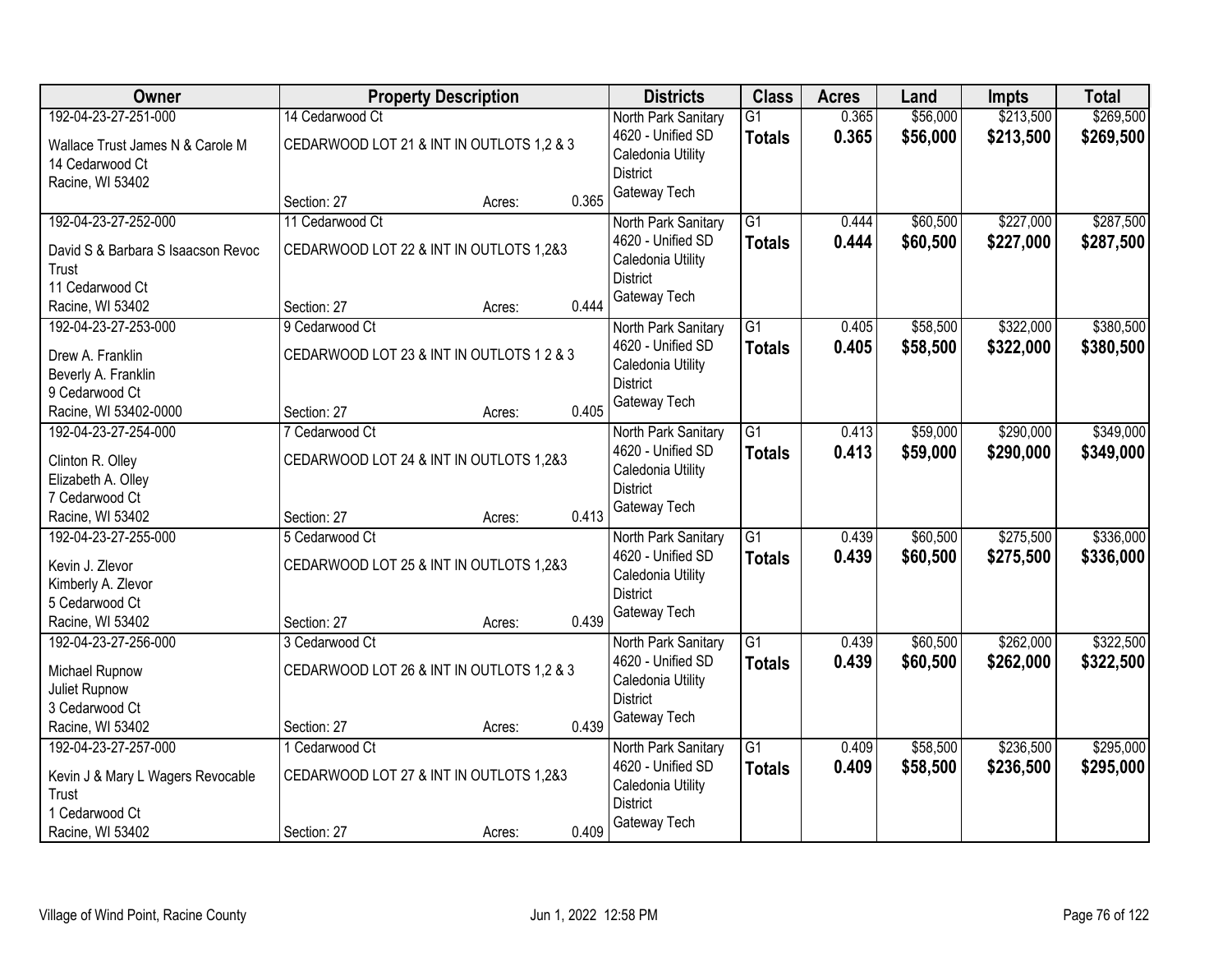| Owner                                | <b>Property Description</b> |        |       | <b>Districts</b>                     | <b>Class</b>    | <b>Acres</b> | Land     | <b>Impts</b>    | <b>Total</b> |
|--------------------------------------|-----------------------------|--------|-------|--------------------------------------|-----------------|--------------|----------|-----------------|--------------|
| 192-04-23-27-257-500                 | Lake Meadow Dr              |        |       | North Park Sanitary                  | $\overline{G1}$ | 0.187        | \$100    | $\overline{50}$ | \$100        |
| Wind Meadows Corp                    | MEADOW LAKE EAST OUTLOT 1   |        |       | 4620 - Unified SD                    | <b>Totals</b>   | 0.187        | \$100    | \$0             | \$100        |
| 6939 Marioner Dr                     |                             |        |       | Caledonia Utility                    |                 |              |          |                 |              |
| Racine, WI 53406-0000                |                             |        |       | <b>District</b>                      |                 |              |          |                 |              |
|                                      | Section: 27                 | Acres: | 0.187 | Gateway Tech                         |                 |              |          |                 |              |
| 192-04-23-27-257-501                 | 1 Sprucewood Ct             |        |       | North Park Sanitary                  | $\overline{G1}$ | 0.387        | \$57,000 | \$284,500       | \$341,500    |
| Palm Revocable Trust U/A Dated March | MEADOW LAKE EAST LOT 1      |        |       | 4620 - Unified SD                    | <b>Totals</b>   | 0.387        | \$57,000 | \$284,500       | \$341,500    |
| 9, 1995 As Amended                   |                             |        |       | Caledonia Utility                    |                 |              |          |                 |              |
| 1 Sprucewood Ct                      |                             |        |       | <b>District</b>                      |                 |              |          |                 |              |
| Racine, WI 53402                     | Section: 27                 | Acres: | 0.387 | Gateway Tech                         |                 |              |          |                 |              |
| 192-04-23-27-257-502                 | 2 Sprucewood Ct             |        |       | North Park Sanitary                  | G1              | 0.371        | \$56,500 | \$324,000       | \$380,500    |
| Carver Trust Veronica G              | MEADOW LAKE EAST LOT 2      |        |       | 4620 - Unified SD                    | <b>Totals</b>   | 0.371        | \$56,500 | \$324,000       | \$380,500    |
| 2 Sprucewood Ct                      |                             |        |       | Caledonia Utility                    |                 |              |          |                 |              |
| Racine, WI 53402                     |                             |        |       | <b>District</b>                      |                 |              |          |                 |              |
|                                      | Section: 27                 | Acres: | 0.371 | Gateway Tech                         |                 |              |          |                 |              |
| 192-04-23-27-257-503                 | 3 Sprucewood Ct             |        |       | North Park Sanitary                  | $\overline{G1}$ | 0.411        | \$58,500 | \$236,500       | \$295,000    |
|                                      |                             |        |       | 4620 - Unified SD                    | <b>Totals</b>   | 0.411        | \$58,500 | \$236,500       | \$295,000    |
| Michael Stohler                      | MEADOW LAKE EAST LOT 3      |        |       | Caledonia Utility                    |                 |              |          |                 |              |
| Rachel Stohler<br>1225 Farwell Dr    |                             |        |       | <b>District</b>                      |                 |              |          |                 |              |
| Madison, WI 53704-0000               | Section: 27                 | Acres: | 0.411 | Gateway Tech                         |                 |              |          |                 |              |
| 192-04-23-27-257-504                 | 4 Sprucewood Ct             |        |       | North Park Sanitary                  | $\overline{G1}$ | 0.424        | \$59,500 | \$323,000       | \$382,500    |
|                                      |                             |        |       | 4620 - Unified SD                    |                 | 0.424        | \$59,500 | \$323,000       | \$382,500    |
| Gregg S. Maki                        | MEADOW LAKE EAST LOT 4      |        |       | Caledonia Utility                    | <b>Totals</b>   |              |          |                 |              |
| Theresa A. Maki                      |                             |        |       | <b>District</b>                      |                 |              |          |                 |              |
| 4 Sprucewood Ct                      |                             |        |       | Gateway Tech                         |                 |              |          |                 |              |
| Racine, WI 53402-0000                | Section: 27                 | Acres: | 0.424 |                                      |                 |              |          |                 |              |
| 192-04-23-27-257-505                 | 5 Sprucewood Ct             |        |       | North Park Sanitary                  | $\overline{G1}$ | 0.496        | \$64,000 | \$256,000       | \$320,000    |
| Ronald R. Ernst                      | MEADOW LAKE EAST LOT 5      |        |       | 4620 - Unified SD                    | <b>Totals</b>   | 0.496        | \$64,000 | \$256,000       | \$320,000    |
| Jeanne A. Ernst                      |                             |        |       | Caledonia Utility<br><b>District</b> |                 |              |          |                 |              |
| 5 Sprucewood Ct                      |                             |        |       |                                      |                 |              |          |                 |              |
| Racine, WI 53402                     | Section: 27                 | Acres: | 0.496 | Gateway Tech                         |                 |              |          |                 |              |
| 192-04-23-27-257-506                 | 6 Sprucewood Ct             |        |       | North Park Sanitary                  | $\overline{G1}$ | 0.543        | \$66,000 | \$297,000       | \$363,000    |
| Swager Revocable Trust Dated         | MEADOW LAKE EAST LOT 6      |        |       | 4620 - Unified SD                    | <b>Totals</b>   | 0.543        | \$66,000 | \$297,000       | \$363,000    |
| 10/26/1999                           |                             |        |       | Caledonia Utility                    |                 |              |          |                 |              |
| 6 Sprucewood Ct                      |                             |        |       | <b>District</b>                      |                 |              |          |                 |              |
| Racine, WI 53402                     | Section: 27                 | Acres: | 0.543 | Gateway Tech                         |                 |              |          |                 |              |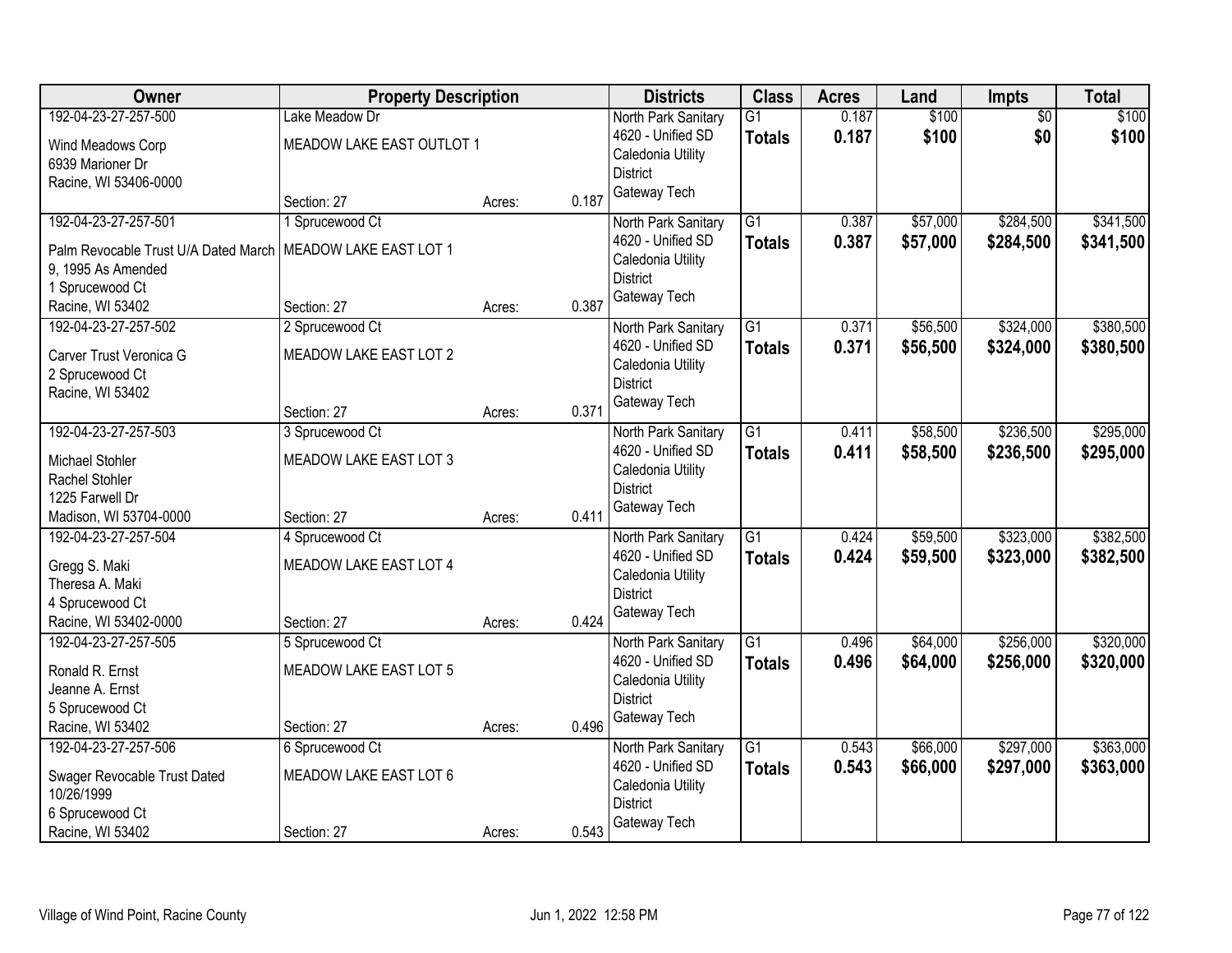| Owner                                   | <b>Property Description</b> |        |       | <b>Districts</b>                         | <b>Class</b>                    | <b>Acres</b>   | Land                 | Impts                  | <b>Total</b>           |
|-----------------------------------------|-----------------------------|--------|-------|------------------------------------------|---------------------------------|----------------|----------------------|------------------------|------------------------|
| 192-04-23-27-257-507                    | 7 Sprucewood Ct             |        |       | North Park Sanitary<br>4620 - Unified SD | G <sub>1</sub><br><b>Totals</b> | 0.488<br>0.488 | \$63,500<br>\$63,500 | \$229,000<br>\$229,000 | \$292,500<br>\$292,500 |
| Matthew J. Gorbaty                      | MEADOW LAKE EAST LOT 7      |        |       | Caledonia Utility                        |                                 |                |                      |                        |                        |
| Genevieve A. Gorbaty<br>7 Sprucewood Ct |                             |        |       | <b>District</b>                          |                                 |                |                      |                        |                        |
| Wind Point, WI 53402                    | Section: 27                 | Acres: | 0.488 | Gateway Tech                             |                                 |                |                      |                        |                        |
| 192-04-23-27-257-508                    | 8 Sprucewood Ct             |        |       | North Park Sanitary                      | $\overline{G1}$                 | 0.441          | \$60,500             | \$273,500              | \$334,000              |
|                                         |                             |        |       | 4620 - Unified SD                        | <b>Totals</b>                   | 0.441          | \$60,500             | \$273,500              | \$334,000              |
| Damon Jackson                           | MEADOW LAKE EAST LOT 8      |        |       | Caledonia Utility                        |                                 |                |                      |                        |                        |
| 8 Sprucewood Ct<br>Wind Point, WI 53402 |                             |        |       | <b>District</b>                          |                                 |                |                      |                        |                        |
|                                         | Section: 27                 | Acres: | 0.441 | Gateway Tech                             |                                 |                |                      |                        |                        |
| 192-04-23-27-257-509                    | 9 Sprucewood Ct             |        |       | North Park Sanitary                      | $\overline{G1}$                 | 0.386          | \$57,000             | \$288,500              | \$345,500              |
|                                         |                             |        |       | 4620 - Unified SD                        | <b>Totals</b>                   | 0.386          | \$57,000             | \$288,500              | \$345,500              |
| Julius Andriusis                        | MEADOW LAKE EAST LOT 9      |        |       | Caledonia Utility                        |                                 |                |                      |                        |                        |
| Nijole Andriusis<br>9 Sprucewood Ct     |                             |        |       | <b>District</b>                          |                                 |                |                      |                        |                        |
| Racine, WI 53402                        | Section: 27                 | Acres: | 0.386 | Gateway Tech                             |                                 |                |                      |                        |                        |
| 192-04-23-27-257-510                    | 10 Sprucewood Ct            |        |       | North Park Sanitary                      | G1                              | 0.420          | \$59,000             | \$268,500              | \$327,500              |
|                                         |                             |        |       | 4620 - Unified SD                        | <b>Totals</b>                   | 0.420          | \$59,000             | \$268,500              | \$327,500              |
| Edward J Oshiro & Mary J Panyk Oshiro   | MEADOW LAKE EAST LOT 10     |        |       | Caledonia Utility                        |                                 |                |                      |                        |                        |
| Rev Trust et al<br>10 Sprucewood Ct     |                             |        |       | <b>District</b>                          |                                 |                |                      |                        |                        |
| Racine, WI 53402-0000                   | Section: 27                 | Acres: | 0.420 | Gateway Tech                             |                                 |                |                      |                        |                        |
| 192-04-23-27-257-511                    | 11 Sprucewood Ct            |        |       | North Park Sanitary                      | $\overline{G1}$                 | 0.523          | \$65,000             | \$278,500              | \$343,500              |
|                                         |                             |        |       | 4620 - Unified SD                        | <b>Totals</b>                   | 0.523          | \$65,000             | \$278,500              | \$343,500              |
| Stoltenberg Trust Dated August 12, 200  | MEADOW LAKE EAST LOT 11     |        |       | Caledonia Utility                        |                                 |                |                      |                        |                        |
| 11 Sprucewood Ct                        |                             |        |       | <b>District</b>                          |                                 |                |                      |                        |                        |
| Racine, WI 53402                        |                             |        |       | Gateway Tech                             |                                 |                |                      |                        |                        |
|                                         | Section: 27                 | Acres: | 0.523 |                                          |                                 |                |                      |                        |                        |
| 192-04-23-27-257-512                    | 4525 Lake Meadow Dr         |        |       | North Park Sanitary<br>4620 - Unified SD | $\overline{G1}$                 | 0.440<br>0.440 | \$60,500             | \$310,500              | \$371,000              |
| James R. Kastenholz                     | MEADOW LAKE EAST LOT 12     |        |       | Caledonia Utility                        | <b>Totals</b>                   |                | \$60,500             | \$310,500              | \$371,000              |
| Deborah L. Kastenholz                   |                             |        |       | <b>District</b>                          |                                 |                |                      |                        |                        |
| 4525 Lake Meadow Dr                     |                             |        |       | Gateway Tech                             |                                 |                |                      |                        |                        |
| Racine, WI 53402                        | Section: 27                 | Acres: | 0.440 |                                          |                                 |                |                      |                        |                        |
| 192-04-23-27-257-513                    | 15 Applewood Ct             |        |       | North Park Sanitary                      | $\overline{G1}$                 | 0.431          | \$60,000             | \$329,500              | \$389,500              |
| David M. Timmerman                      | MEADOW LAKE EAST LOT 13     |        |       | 4620 - Unified SD                        | <b>Totals</b>                   | 0.431          | \$60,000             | \$329,500              | \$389,500              |
| Mary L. Timmerman                       |                             |        |       | Caledonia Utility                        |                                 |                |                      |                        |                        |
| 15 Applewood Ct                         |                             |        |       | <b>District</b><br>Gateway Tech          |                                 |                |                      |                        |                        |
| Racine, WI 53402                        | Section: 27                 | Acres: | 0.431 |                                          |                                 |                |                      |                        |                        |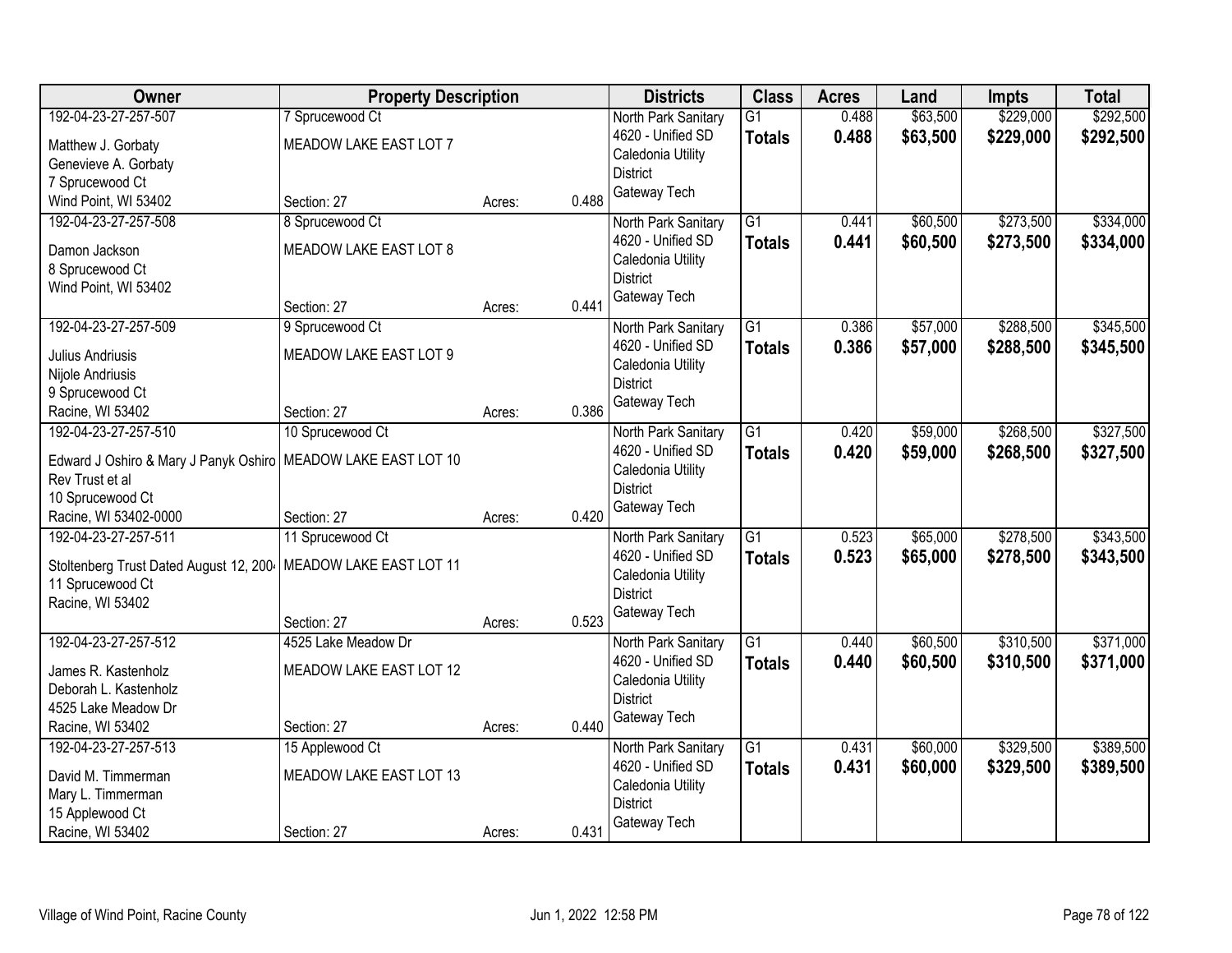| Owner                                           | <b>Property Description</b>      |                 | <b>Districts</b>    | <b>Class</b>    | <b>Acres</b> | Land     | Impts     | <b>Total</b> |
|-------------------------------------------------|----------------------------------|-----------------|---------------------|-----------------|--------------|----------|-----------|--------------|
| 192-04-23-27-257-514                            | 14 Applewood Ct                  |                 | North Park Sanitary | $\overline{G1}$ | 0.463        | \$62,000 | \$371,000 | \$433,000    |
| Giovanni Quattrone                              | MEADOW LAKE EAST LOT 14          |                 | 4620 - Unified SD   | <b>Totals</b>   | 0.463        | \$62,000 | \$371,000 | \$433,000    |
| Francesca Bollani                               |                                  |                 | Caledonia Utility   |                 |              |          |           |              |
| 14 Applewood Ct                                 |                                  |                 | <b>District</b>     |                 |              |          |           |              |
| Racine, WI 53402                                | Section: 27                      | 0.463<br>Acres: | Gateway Tech        |                 |              |          |           |              |
| 192-04-23-27-257-515                            | 12 Applewood Ct                  |                 | North Park Sanitary | $\overline{G1}$ | 0.431        | \$60,000 | \$264,500 | \$324,500    |
| Christopher R. Leberfing                        | MEADOW LAKE EAST LOT 15          |                 | 4620 - Unified SD   | <b>Totals</b>   | 0.431        | \$60,000 | \$264,500 | \$324,500    |
| Krista M. Leberfing                             |                                  |                 | Caledonia Utility   |                 |              |          |           |              |
| 12 Applewood Ct                                 |                                  |                 | <b>District</b>     |                 |              |          |           |              |
| Wind Point, WI 53402                            | Section: 27                      | 0.431<br>Acres: | Gateway Tech        |                 |              |          |           |              |
| 192-04-23-27-257-516                            | 4601 Lake Meadow Dr              |                 | North Park Sanitary | $\overline{G1}$ | 0.405        | \$58,500 | \$299,500 | \$358,000    |
| Nicole Gustafson                                | MEADOW LAKE EAST LOT 16          |                 | 4620 - Unified SD   | <b>Totals</b>   | 0.405        | \$58,500 | \$299,500 | \$358,000    |
| 4601 Lake Meadow Dr                             |                                  |                 | Caledonia Utility   |                 |              |          |           |              |
| Racine, WI 53402                                |                                  |                 | <b>District</b>     |                 |              |          |           |              |
|                                                 | Section: 27                      | 0.405<br>Acres: | Gateway Tech        |                 |              |          |           |              |
| 192-04-23-27-257-517                            | 4457 Lake Meadow Dr              |                 | North Park Sanitary | G1              | 0.501        | \$64,000 | \$264,500 | \$328,500    |
| <b>Mark Peters</b>                              | MEADOW LAKE EAST ADD NO 1 LOT 17 |                 | 4620 - Unified SD   | <b>Totals</b>   | 0.501        | \$64,000 | \$264,500 | \$328,500    |
| Patricia O'Connell                              |                                  |                 | Caledonia Utility   |                 |              |          |           |              |
| 4457 Lake Meadow Dr                             |                                  |                 | <b>District</b>     |                 |              |          |           |              |
| Racine, WI 53402                                | Section: 27                      | 0.501<br>Acres: | Gateway Tech        |                 |              |          |           |              |
| 192-04-23-27-257-518                            | 4423 Lake Meadow Dr              |                 | North Park Sanitary | $\overline{G1}$ | 0.427        | \$59,500 | \$234,500 | \$294,000    |
|                                                 | MEADOW LAKE EAST ADD NO 1 LOT 18 |                 | 4620 - Unified SD   | <b>Totals</b>   | 0.427        | \$59,500 | \$234,500 | \$294,000    |
| Strome Revocable Trust Roger D &<br>Martha Faye |                                  |                 | Caledonia Utility   |                 |              |          |           |              |
| 4423 Lake Meadow Dr                             |                                  |                 | <b>District</b>     |                 |              |          |           |              |
| Racine, WI 53402                                | Section: 27                      | 0.427<br>Acres: | Gateway Tech        |                 |              |          |           |              |
| 192-04-23-27-257-519                            | 4389 Lake Meadow Dr              |                 | North Park Sanitary | $\overline{G1}$ | 0.428        | \$59,500 | \$342,500 | \$402,000    |
|                                                 |                                  |                 | 4620 - Unified SD   | <b>Totals</b>   | 0.428        | \$59,500 | \$342,500 | \$402,000    |
| Rybicki Trust Raymond J                         | MEADOW LAKE EAST ADD NO 1 LOT 19 |                 | Caledonia Utility   |                 |              |          |           |              |
| 4389 Lake Meadow Dr                             |                                  |                 | <b>District</b>     |                 |              |          |           |              |
| Racine, WI 53402                                | Section: 27                      | 0.428<br>Acres: | Gateway Tech        |                 |              |          |           |              |
| 192-04-23-27-257-520                            | 4355 Lake Meadow Dr              |                 | North Park Sanitary | $\overline{G1}$ | 0.428        | \$59,500 | \$260,000 | \$319,500    |
|                                                 |                                  |                 | 4620 - Unified SD   | <b>Totals</b>   | 0.428        | \$59,500 | \$260,000 | \$319,500    |
| Mark E. Leopold et al                           | MEADOW LAKE EAST ADD NO 1 LOT 20 |                 | Caledonia Utility   |                 |              |          |           |              |
| c/o Mark E. Leopold<br>4355 Lake Meadow Dr      |                                  |                 | <b>District</b>     |                 |              |          |           |              |
| Racine, WI 53402-0000                           | Section: 27                      | 0.428<br>Acres: | Gateway Tech        |                 |              |          |           |              |
|                                                 |                                  |                 |                     |                 |              |          |           |              |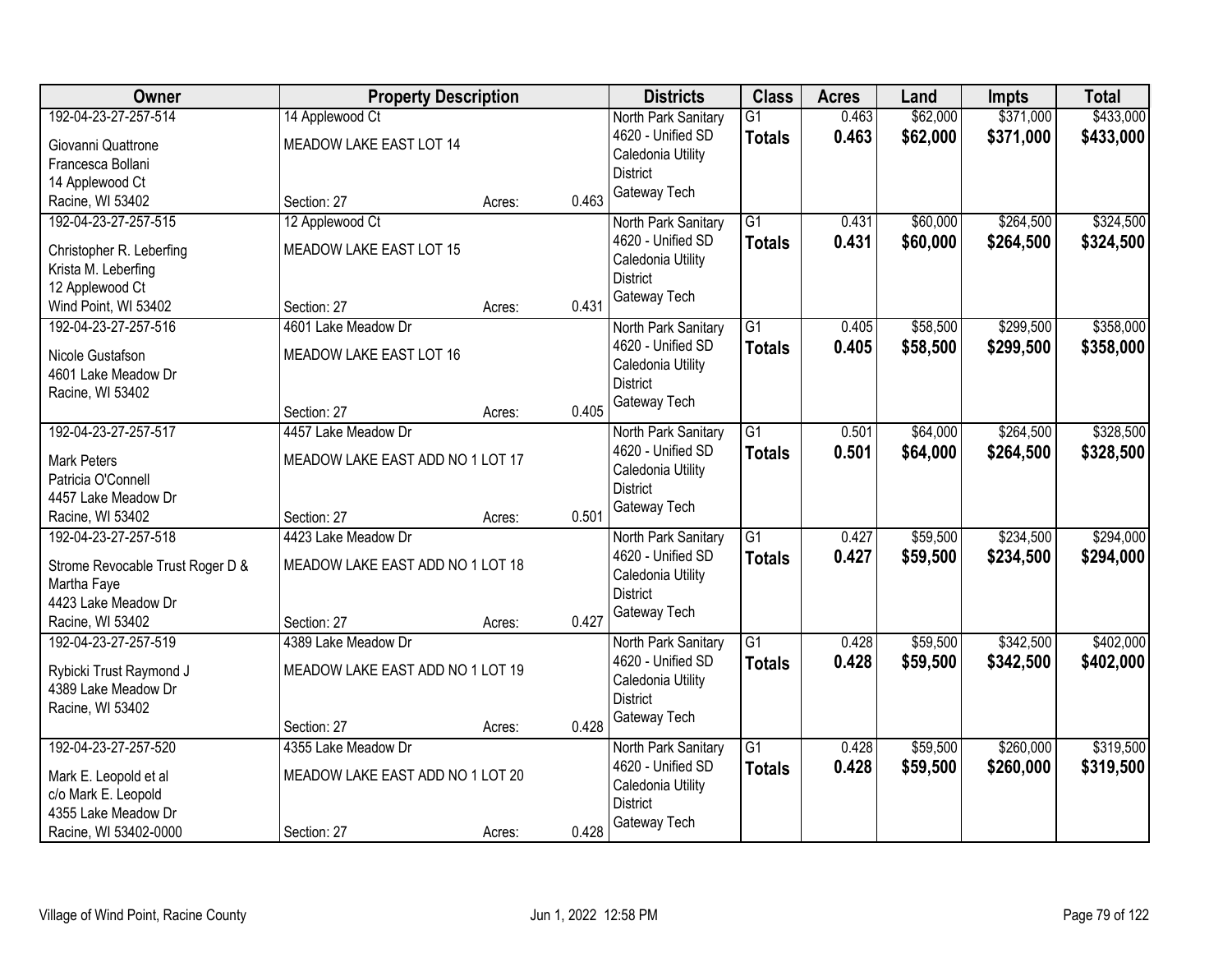| Owner                                     | <b>Property Description</b>           |                 | <b>Districts</b>                     | <b>Class</b>    | <b>Acres</b> | Land     | <b>Impts</b> | <b>Total</b> |
|-------------------------------------------|---------------------------------------|-----------------|--------------------------------------|-----------------|--------------|----------|--------------|--------------|
| 192-04-23-27-257-521                      | 4321 Lake Meadow Dr                   |                 | North Park Sanitary                  | $\overline{G1}$ | 0.428        | \$59,500 | \$208,500    | \$268,000    |
| Michael D. Wolf                           | MEADOW LAKE EAST ADD NO 1 LOT 21      |                 | 4620 - Unified SD                    | <b>Totals</b>   | 0.428        | \$59,500 | \$208,500    | \$268,000    |
| Angela H. Wolf                            |                                       |                 | Caledonia Utility                    |                 |              |          |              |              |
| 4321 Lake Meadow Dr                       |                                       |                 | <b>District</b>                      |                 |              |          |              |              |
| Racine, WI 53402                          | Section: 27                           | 0.428<br>Acres: | Gateway Tech                         |                 |              |          |              |              |
| 192-04-23-27-257-522                      | 4287 Lake Meadow Dr                   |                 | North Park Sanitary                  | $\overline{G1}$ | 0.428        | \$59,500 | \$235,500    | \$295,000    |
|                                           |                                       |                 | 4620 - Unified SD                    | <b>Totals</b>   | 0.428        | \$59,500 | \$235,500    | \$295,000    |
| Jose H. Nogueira Filho et al              | MEADOW LAKE EAST ADD NO 1 LOT 22      |                 | Caledonia Utility                    |                 |              |          |              |              |
| c/o Jose Heitor Soutto M Nogueira Filho   |                                       |                 | <b>District</b>                      |                 |              |          |              |              |
| 4287 Lake Meadow Dr                       |                                       |                 | Gateway Tech                         |                 |              |          |              |              |
| Racine, WI 53402                          | Section: 27                           | 0.428<br>Acres: |                                      |                 |              |          |              |              |
| 192-04-23-27-257-523                      | 4253 Lake Meadow Dr                   |                 | North Park Sanitary                  | $\overline{G1}$ | 0.496        | \$64,000 | \$217,500    | \$281,500    |
| Benjamin T. White                         | MEADOW LAKE EAST ADD NO 1 LOT 23      |                 | 4620 - Unified SD                    | <b>Totals</b>   | 0.496        | \$64,000 | \$217,500    | \$281,500    |
| Kathleen A. White                         |                                       |                 | Caledonia Utility<br><b>District</b> |                 |              |          |              |              |
| 4253 Lake Meadow Dr                       |                                       |                 |                                      |                 |              |          |              |              |
| Racine, WI 53402                          | Section: 27                           | Acres:          | Gateway Tech<br>0.496                |                 |              |          |              |              |
| 192-04-23-27-257-524                      | 4219 Lake Meadow Dr                   |                 | North Park Sanitary                  | G1              | 0.522        | \$65,000 | \$225,000    | \$290,000    |
|                                           | MEADOW LAKE EAST ADD NO 1 LOT 24      |                 | 4620 - Unified SD                    | <b>Totals</b>   | 0.522        | \$65,000 | \$225,000    | \$290,000    |
| Cory A. Washkevich<br>4219 Lake Meadow Dr |                                       |                 | Caledonia Utility                    |                 |              |          |              |              |
| Racine, WI 53402                          |                                       |                 | <b>District</b>                      |                 |              |          |              |              |
|                                           | Section: 27                           | 0.522<br>Acres: | Gateway Tech                         |                 |              |          |              |              |
| 192-04-23-27-257-525                      | 4185 Lake Meadow Dr                   |                 | North Park Sanitary                  | $\overline{G1}$ | 0.801        | \$77,000 | \$261,000    | \$338,000    |
|                                           |                                       |                 | 4620 - Unified SD                    | <b>Totals</b>   | 0.801        | \$77,000 | \$261,000    | \$338,000    |
| Kenneth A. Moehle                         | MEADOW LAKE EAST ADD NO 1 LOT 25      |                 | Caledonia Utility                    |                 |              |          |              |              |
| Sandra Moehle                             |                                       |                 | <b>District</b>                      |                 |              |          |              |              |
| 4185 Lake Meadow Dr                       |                                       |                 | Gateway Tech                         |                 |              |          |              |              |
| Racine, WI 53402                          | Section: 27                           | 0.801<br>Acres: |                                      |                 |              |          |              |              |
| 192-04-23-27-257-526                      | 4145 Lake Meadow Dr                   |                 | North Park Sanitary                  | $\overline{G1}$ | 0.723        | \$74,000 | \$315,500    | \$389,500    |
| Ratnang Desai                             | MEADOW LAKE EAST ADD NO 1 LOT 26      |                 | 4620 - Unified SD                    | <b>Totals</b>   | 0.723        | \$74,000 | \$315,500    | \$389,500    |
| Shital Anjaria                            |                                       |                 | Caledonia Utility                    |                 |              |          |              |              |
| 4145 Lake Meadow Dr                       |                                       |                 | <b>District</b>                      |                 |              |          |              |              |
| Racine, WI 53402                          | Section: 27                           | Acres:          | Gateway Tech<br>0.723                |                 |              |          |              |              |
| 192-04-23-27-257-528                      | 1 Ironwood Ct                         |                 | North Park Sanitary                  | $\overline{G1}$ | 0.441        | \$60,500 | \$257,500    | \$318,000    |
|                                           |                                       |                 | 4620 - Unified SD                    | <b>Totals</b>   | 0.441        | \$60,500 | \$257,500    | \$318,000    |
| Evan P. Thompson                          | MEADOW LAKE EAST ADD NO 2 LOT 27 FROM |                 | Caledonia Utility                    |                 |              |          |              |              |
| Anne E. Thompson<br>1 Ironwood Ct         | 042328029000 IN 86                    |                 | <b>District</b>                      |                 |              |          |              |              |
| Wind Point, WI 53402                      | Section: 27                           | 0.441           | Gateway Tech                         |                 |              |          |              |              |
|                                           |                                       | Acres:          |                                      |                 |              |          |              |              |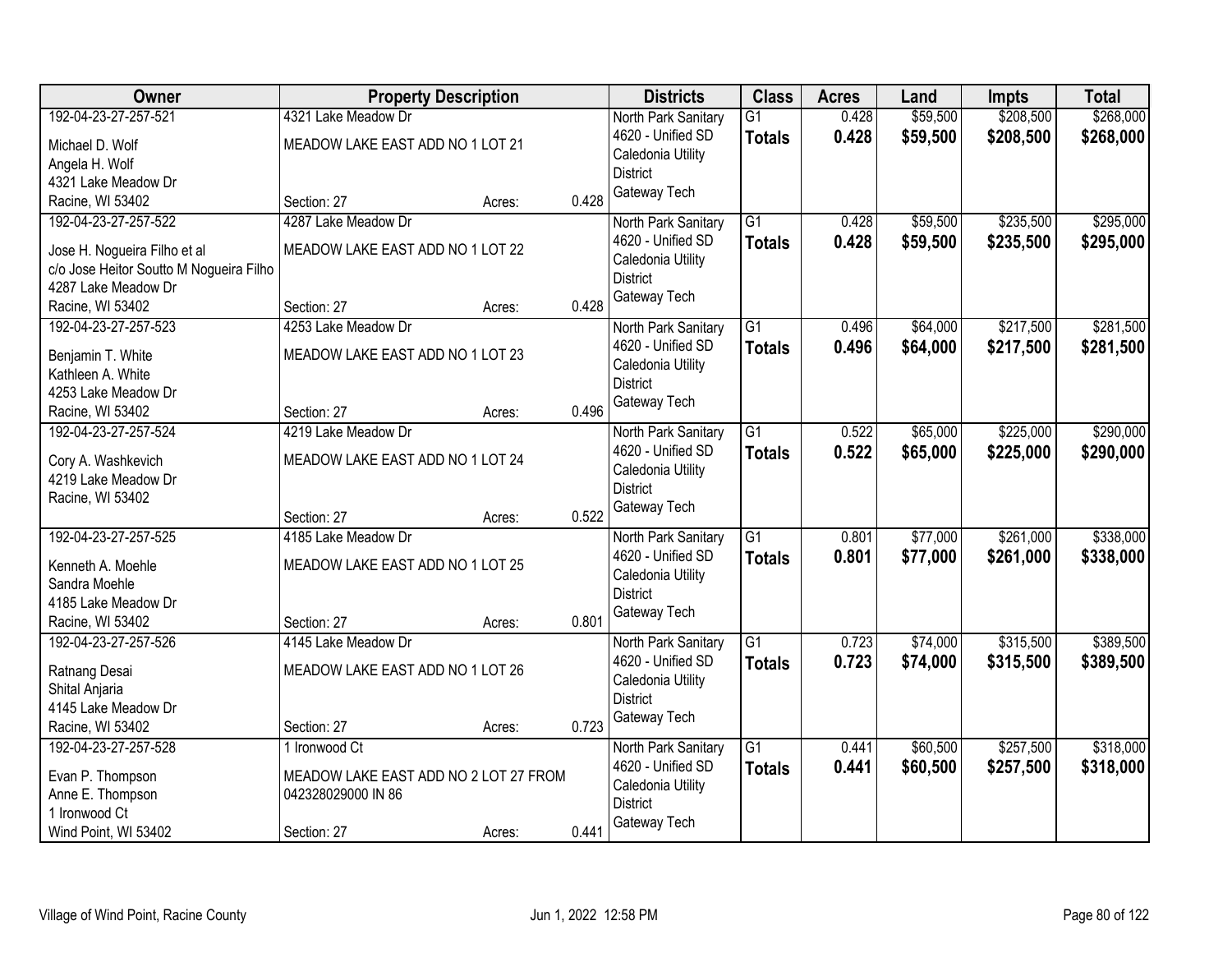| Owner                                                | <b>Property Description</b>             |                 | <b>Districts</b>                         | <b>Class</b>                     | <b>Acres</b>   | Land                 | <b>Impts</b>           | <b>Total</b>           |
|------------------------------------------------------|-----------------------------------------|-----------------|------------------------------------------|----------------------------------|----------------|----------------------|------------------------|------------------------|
| 192-04-23-27-257-530                                 | 2 Ironwood Ct                           |                 | North Park Sanitary<br>4620 - Unified SD | $\overline{G1}$<br><b>Totals</b> | 0.445<br>0.445 | \$60,500<br>\$60,500 | \$306,000<br>\$306,000 | \$366,500<br>\$366,500 |
| Charles Kaprelian                                    | MEADOW LAKE ESTATE ADD NO 2 LOT 28 FROM |                 | Caledonia Utility                        |                                  |                |                      |                        |                        |
| Judith Kaprelian                                     | 042328029000 IN 86                      |                 | <b>District</b>                          |                                  |                |                      |                        |                        |
| 2 Ironwood Ct                                        |                                         |                 | Gateway Tech                             |                                  |                |                      |                        |                        |
| Racine, WI 53402                                     | Section: 27                             | 0.445<br>Acres: |                                          |                                  |                |                      |                        |                        |
| 192-04-23-27-257-532                                 | 3 Ironwood Ct                           |                 | North Park Sanitary                      | $\overline{G1}$                  | 0.436          | \$60,000             | \$310,500              | \$370,500              |
| Matthew Horton                                       | MEADOW LAKE EAST ADD NO 2 LOT 29 FROM   |                 | 4620 - Unified SD                        | <b>Totals</b>                    | 0.436          | \$60,000             | \$310,500              | \$370,500              |
| Alyson Horton                                        | 042328029000 IN 86                      |                 | Caledonia Utility                        |                                  |                |                      |                        |                        |
| 3 Ironwood Ct                                        |                                         |                 | <b>District</b>                          |                                  |                |                      |                        |                        |
| Racine, WI 53402                                     | Section: 27                             | 0.436<br>Acres: | Gateway Tech                             |                                  |                |                      |                        |                        |
| 192-04-23-27-257-534                                 | 4 Ironwood Ct                           |                 | North Park Sanitary                      | G1                               | 0.420          | \$59,000             | \$318,500              | \$377,500              |
|                                                      | MEADOW LAKE EAST ADD NO 2 LOT 30 FROM   |                 | 4620 - Unified SD                        | <b>Totals</b>                    | 0.420          | \$59,000             | \$318,500              | \$377,500              |
| Brouillard Trust Dated May 11, 2001<br>4 Ironwood Ct | 042328029000 IN 86                      |                 | Caledonia Utility                        |                                  |                |                      |                        |                        |
| Racine, WI 53402                                     |                                         |                 | <b>District</b>                          |                                  |                |                      |                        |                        |
|                                                      | Section: 27                             | 0.420<br>Acres: | Gateway Tech                             |                                  |                |                      |                        |                        |
| 192-04-23-27-257-536                                 | 5 Ironwood Ct                           |                 | North Park Sanitary                      | $\overline{G1}$                  | 0.451          | \$61,000             | \$333,500              | \$394,500              |
|                                                      |                                         |                 | 4620 - Unified SD                        | <b>Totals</b>                    | 0.451          | \$61,000             | \$333,500              | \$394,500              |
| George Oess                                          | MEADOW LAKE EAST ADD NO 2 LOT 31 FROM   |                 | Caledonia Utility                        |                                  |                |                      |                        |                        |
| Monica Oess                                          | 042328029000 IN 86                      |                 | <b>District</b>                          |                                  |                |                      |                        |                        |
| 5 Ironwood Ct                                        |                                         |                 | Gateway Tech                             |                                  |                |                      |                        |                        |
| Racine, WI 53402                                     | Section: 27                             | 0.451<br>Acres: |                                          |                                  |                |                      |                        |                        |
| 192-04-23-27-257-538                                 | 6 Ironwood Ct                           |                 | North Park Sanitary                      | $\overline{G1}$                  | 0.527          | \$65,000             | \$323,500              | \$388,500              |
| Ginestel & Place Rev Trust Marcel F &                | MEADOW LAKE EAST ADD NO 2 LOT 32 FROM   |                 | 4620 - Unified SD                        | <b>Totals</b>                    | 0.527          | \$65,000             | \$323,500              | \$388,500              |
| Alicia A                                             | 042328029000 IN 86                      |                 | Caledonia Utility                        |                                  |                |                      |                        |                        |
| 6 Ironwood Ct                                        |                                         |                 | <b>District</b>                          |                                  |                |                      |                        |                        |
| Racine, WI 53402                                     | Section: 27                             | 0.527<br>Acres: | Gateway Tech                             |                                  |                |                      |                        |                        |
| 192-04-23-27-257-540                                 | 7 Ironwood Ct                           |                 | North Park Sanitary                      | $\overline{G1}$                  | 0.419          | \$59,000             | \$297,500              | \$356,500              |
| Irrevocable Chen Family Trust                        | MEADOW LAKE EAST ADD NO 2 LOT 33 FROM   |                 | 4620 - Unified SD                        | <b>Totals</b>                    | 0.419          | \$59,000             | \$297,500              | \$356,500              |
| 7 Ironwood Ct                                        | 042328029000 IN 86                      |                 | Caledonia Utility                        |                                  |                |                      |                        |                        |
| Racine, WI 53402                                     |                                         |                 | <b>District</b>                          |                                  |                |                      |                        |                        |
|                                                      | Section: 27                             | 0.419<br>Acres: | Gateway Tech                             |                                  |                |                      |                        |                        |
| 192-04-23-27-257-542                                 | 8 Ironwood Ct                           |                 | North Park Sanitary                      | $\overline{G1}$                  | 0.512          | \$64,500             | \$297,000              | \$361,500              |
|                                                      |                                         |                 | 4620 - Unified SD                        | <b>Totals</b>                    | 0.512          | \$64,500             | \$297,000              | \$361,500              |
| Darryl Boston                                        | MEADOW LAKE EAST NO 2 LOT 34 FROM       |                 | Caledonia Utility                        |                                  |                |                      |                        |                        |
| 8 Ironwood Ct                                        | 042328029000 IN 86                      |                 | <b>District</b>                          |                                  |                |                      |                        |                        |
| Wind Point, WI 53402                                 |                                         |                 | Gateway Tech                             |                                  |                |                      |                        |                        |
|                                                      | Section: 27                             | 0.512<br>Acres: |                                          |                                  |                |                      |                        |                        |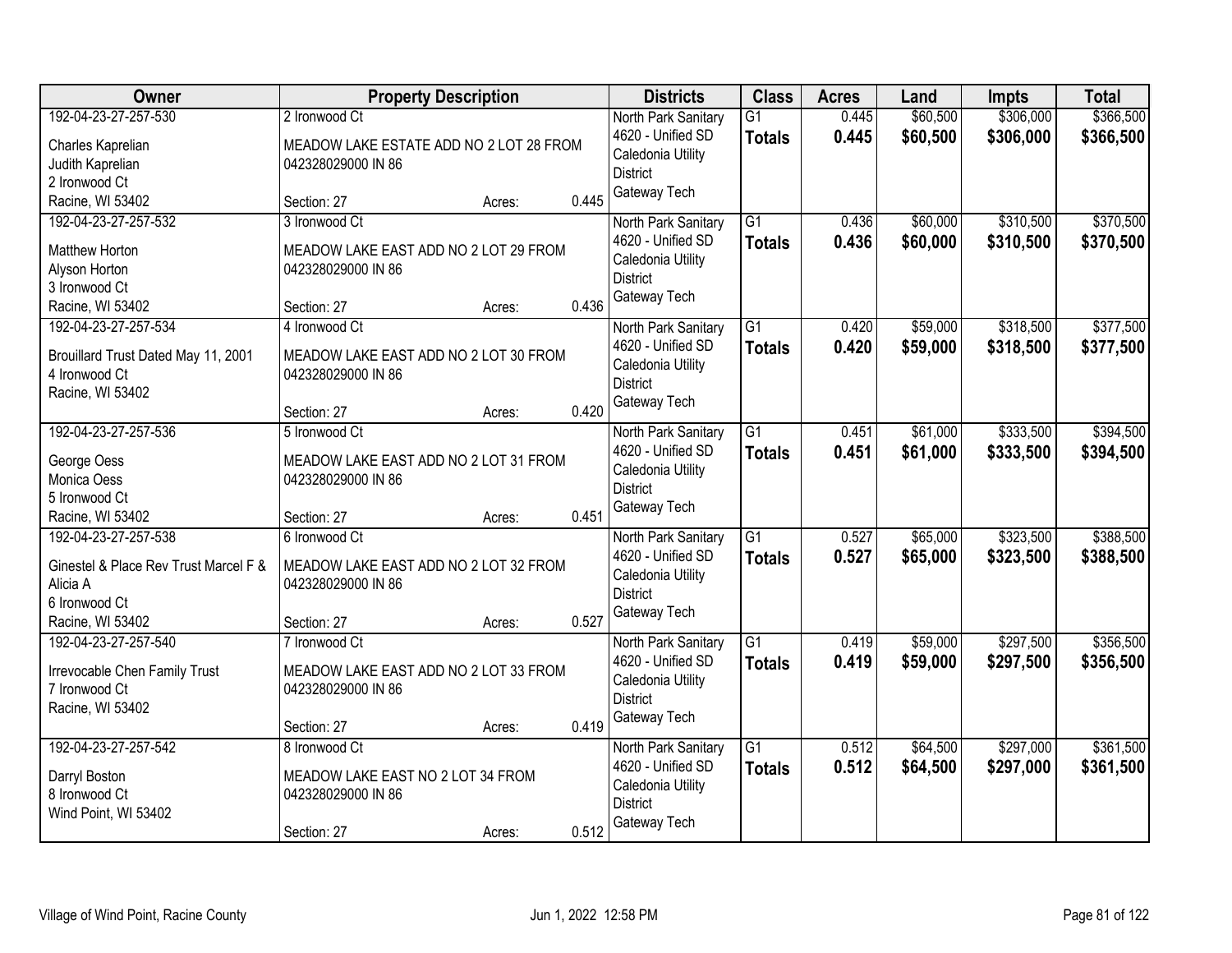| Owner                  | <b>Property Description</b>                         | <b>Districts</b>                     | <b>Class</b>    | <b>Acres</b> | Land      | <b>Impts</b>    | <b>Total</b> |
|------------------------|-----------------------------------------------------|--------------------------------------|-----------------|--------------|-----------|-----------------|--------------|
| 192-04-23-27-257-544   | 9 Ironwood Ct                                       | North Park Sanitary                  | $\overline{G1}$ | 0.362        | \$55,500  | \$307,000       | \$362,500    |
| Richard R. Ruffo       | MEADOW LAKE EAST NO 2 LOT 35 FROM                   | 4620 - Unified SD                    | <b>Totals</b>   | 0.362        | \$55,500  | \$307,000       | \$362,500    |
| Diane L. Ruffo         | 042328029000 IN 86                                  | Caledonia Utility                    |                 |              |           |                 |              |
| 9 Ironwood Ct          |                                                     | <b>District</b>                      |                 |              |           |                 |              |
| Racine, WI 53402       | 0.362<br>Section: 27<br>Acres:                      | Gateway Tech                         |                 |              |           |                 |              |
| 192-04-23-27-257-546   | 10 Ironwood Ct                                      | North Park Sanitary                  | $\overline{G1}$ | 0.382        | \$57,000  | \$277,000       | \$334,000    |
|                        |                                                     | 4620 - Unified SD                    | <b>Totals</b>   | 0.382        | \$57,000  | \$277,000       | \$334,000    |
| Michelle Hlavacek      | MEADOW LAKE EAST NO 2 LOT 36 FROM                   | Caledonia Utility                    |                 |              |           |                 |              |
| Bennet Hoffman         | 042328029000 IN 86                                  | <b>District</b>                      |                 |              |           |                 |              |
| 10 Ironwood Ct         | 0.382                                               | Gateway Tech                         |                 |              |           |                 |              |
| Racine, WI 53402       | Section: 27<br>Acres:                               |                                      |                 |              |           | \$279,500       | \$337,000    |
| 192-04-23-27-257-548   | 11 Ironwood Ct                                      | North Park Sanitary                  | G1              | 0.388        | \$57,500  |                 |              |
| Bradley W. Folkert     | MEADOW LAKE EAST ADD NO 2 LOT 37 FROM               | 4620 - Unified SD                    | <b>Totals</b>   | 0.388        | \$57,500  | \$279,500       | \$337,000    |
| Karla R. Folkert       | 042328029000 IN 86                                  | Caledonia Utility<br><b>District</b> |                 |              |           |                 |              |
| 11 Ironwood Ct         |                                                     | Gateway Tech                         |                 |              |           |                 |              |
| Racine, WI 53402       | 0.388<br>Section: 27<br>Acres:                      |                                      |                 |              |           |                 |              |
| 192-04-23-27-257-550   | Lake Meadow Dr                                      | North Park Sanitary                  | $\overline{G1}$ | 3.469        | \$100     | \$0             | \$100        |
| Wind Meadows Corp      | MEADOW LAKE EAST ADD NO 2 OUTLOT 2 FROM             | 4620 - Unified SD                    | <b>Totals</b>   | 3.469        | \$100     | \$0             | \$100        |
| 6939 Marioner Dr       | 042328029000 IN 86                                  | Caledonia Utility                    |                 |              |           |                 |              |
| Racine, WI 53406-0000  |                                                     | <b>District</b>                      |                 |              |           |                 |              |
|                        | 3.469<br>Section: 27<br>Acres:                      | Gateway Tech                         |                 |              |           |                 |              |
| 192-04-23-28-001-000   | Jonsue Ln                                           | North Park Sanitary                  | $\overline{G2}$ | 8.820        | \$176,400 | $\overline{50}$ | \$176,400    |
|                        |                                                     | 4620 - Unified SD                    |                 | 8.820        | \$176,400 | \$0             | \$176,400    |
| Tng 28, LLC            | PT NE1/4 COM 330'S OF NE                            | Caledonia Utility                    | <b>Totals</b>   |              |           |                 |              |
| 8338 Corporate Dr #300 | COR, W663', S290', E662', N290' TO POB&COM 620'S OF | <b>District</b>                      |                 |              |           |                 |              |
| Racine, WI 53406       | NE COR, W662', S290', E661', N290'TO POB ** TOTAL   | Gateway Tech                         |                 |              |           |                 |              |
|                        | 8.820<br>Section: 28<br>Acres:                      |                                      |                 |              |           |                 |              |
| 192-04-23-28-002-000   | Jonsue Ln                                           | North Park Sanitary                  | $\overline{G2}$ | 5.000        | \$50,000  | $\overline{60}$ | \$50,000     |
| Tng 28, LLC            | PT NE1/4 COM 910'S OF NE                            | 4620 - Unified SD                    | <b>Totals</b>   | 5.000        | \$50,000  | \$0             | \$50,000     |
| 8338 Corporate Dr #300 | COR, W661', S329', E659', N329' TO POB ** TOTAL     | Caledonia Utility                    |                 |              |           |                 |              |
| Racine, WI 53406       | ACRES**<br>5.00                                     | <b>District</b>                      |                 |              |           |                 |              |
|                        | 5.000<br>Section: 28<br>Acres:                      | Gateway Tech                         |                 |              |           |                 |              |
| 192-04-23-28-003-000   | 4503 Main St N                                      | North Park Sanitary                  | $\overline{G1}$ | 3.980        | \$149,500 | \$226,500       | \$376,000    |
|                        |                                                     | 4620 - Unified SD                    | <b>Totals</b>   | 3.980        | \$149,500 | \$226,500       | \$376,000    |
| Lucinda A. Barrett     | PT NE1/4 COM 1324 E OF CEN SEC E877 N300 W877       | Caledonia Utility                    |                 |              |           |                 |              |
| 4503 N Main St         | S300 TO POB EXC V1226P115 ** TOTAL ACRES**          | <b>District</b>                      |                 |              |           |                 |              |
| Racine, WI 53402       | 3.98                                                | Gateway Tech                         |                 |              |           |                 |              |
|                        | 3.980<br>Section: 28<br>Acres:                      |                                      |                 |              |           |                 |              |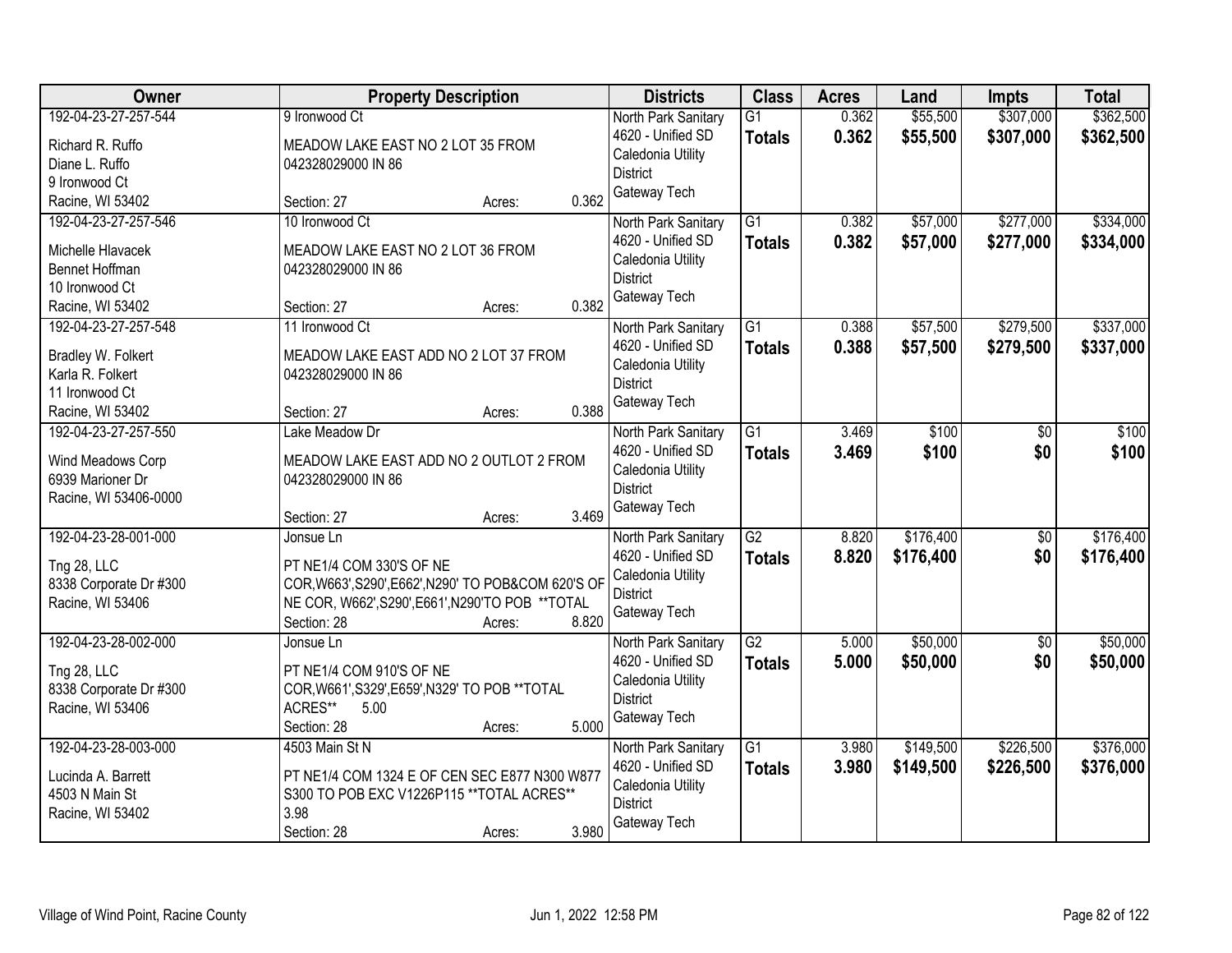| Owner                                                                                                                      | <b>Property Description</b>                                                                                                                                                                       | <b>Districts</b>                                                                                 | <b>Class</b>                     | <b>Acres</b>   | Land                   | <b>Impts</b>           | <b>Total</b>            |
|----------------------------------------------------------------------------------------------------------------------------|---------------------------------------------------------------------------------------------------------------------------------------------------------------------------------------------------|--------------------------------------------------------------------------------------------------|----------------------------------|----------------|------------------------|------------------------|-------------------------|
| 192-04-23-28-004-101<br>Kew Investments, LLC<br>C/O 4317 Highway 38<br>Franksville, WI 53126                               | 4403 Main St N<br>PT SE1/4CSM 3455 DOC#2598441LOT 1 FROM<br>192042328004100 IN 2021 FOR 2022 ROLL ** TOTAL<br>ACRES** 0.342<br>0.342<br>Section: 28<br>Acres:                                     | North Park Sanitary<br>4620 - Unified SD<br>Caledonia Utility<br><b>District</b><br>Gateway Tech | $\overline{G1}$<br><b>Totals</b> | 0.342<br>0.342 | \$25,500<br>\$25,500   | \$10,000<br>\$10,000   | \$35,500<br>\$35,500    |
| 192-04-23-28-004-102<br>Kew Investments, LLC<br>C/O 4317 Highway 38<br>Franksville, WI 53126                               | 330 Deepwood Dr<br>PT SE1/4CSM 3455 DOC#2598441LOT 2 FROM<br>192042328004100 IN 2021 FOR 2022 ROLL ** TOTAL<br>ACRES** 0.329<br>0.329<br>Section: 28<br>Acres:                                    | North Park Sanitary<br>4620 - Unified SD<br>Caledonia Utility<br><b>District</b><br>Gateway Tech | $\overline{G1}$<br><b>Totals</b> | 0.329<br>0.329 | \$24,500<br>\$24,500   | $\overline{50}$<br>\$0 | \$24,500<br>\$24,500    |
| 192-04-23-28-004-103<br>Kew Investments, LLC<br>C/O 4317 Highway 38<br>Franksville, WI 53126                               | 332 Deepwood Dr<br>PT SE1/4CSM 3455 DOC#2598441LOT 3 FROM<br>192042328004100 IN 2021 FOR 2022 ROLL ** TOTAL<br>ACRES** 0.329<br>0.329<br>Section: 28<br>Acres:                                    | North Park Sanitary<br>4620 - Unified SD<br>Caledonia Utility<br><b>District</b><br>Gateway Tech | $\overline{G1}$<br><b>Totals</b> | 0.329<br>0.329 | \$24,500<br>\$24,500   | $\overline{50}$<br>\$0 | \$24,500<br>\$24,500    |
| 192-04-23-28-004-104<br>Kew Investments, LLC<br>C/O 4317 Highway 38<br>Franksville, WI 53126                               | 334 Deepwood Dr<br>PT SE1/4CSM 3455 DOC#2598441LOT 4 FROM<br>192042328004100 IN 2021 FOR 2022 ROLL ** TOTAL<br>ACRES** 0.329<br>0.329<br>Section: 28<br>Acres:                                    | North Park Sanitary<br>4620 - Unified SD<br>Caledonia Utility<br><b>District</b><br>Gateway Tech | $\overline{G1}$<br><b>Totals</b> | 0.329<br>0.329 | \$24,500<br>\$24,500   | \$0<br>\$0             | \$24,500<br>\$24,500    |
| 192-04-23-28-004-200<br>Village of Wind Point<br>215 E 4 Mile Rd<br>Racine, WI 53402                                       | 336 Deepwood Dr<br>PT SE1/4CSM 3454 DOC#2598436OUTLOT 1 FROM<br>192042328004000 IN 2021 FOR 2022 ROLL *** TOTAL<br>ACRES** 3.446<br>3.446<br>Section: 28<br>Acres:                                | North Park Sanitary<br>4620 - Unified SD<br>Caledonia Utility<br><b>District</b><br>Gateway Tech | $\overline{X4}$<br><b>Totals</b> | 3.446<br>3.446 | $\overline{50}$<br>\$0 | $\overline{50}$<br>\$0 | $\overline{\$0}$<br>\$0 |
| 192-04-23-28-005-000<br>Victoria A. Kosterman et al<br>c/o Albertj J. Kosterman<br>4343 N Main St<br>Racine, WI 53402-0000 | 4325 Main St N<br>S100 OF W300 OF FLL PT N1/2 SE1/4 COM 1323E OF<br>CEN SEC S430 TO POB E991 S251 W991 N251 TO<br>POB & COM 1323E & 681S CEN SEC S168 E990 N168<br>0.870<br>Section: 28<br>Acres: | North Park Sanitary<br>4620 - Unified SD<br>Caledonia Utility<br><b>District</b><br>Gateway Tech | $\overline{G1}$<br><b>Totals</b> | 0.870<br>0.870 | \$69,500<br>\$69,500   | $\overline{50}$<br>\$0 | \$69,500<br>\$69,500    |
| 192-04-23-28-005-010<br>Eric Wichman<br>Tara Wichman<br>4343 N Main St<br>Racine, WI 53402                                 | 4343 Main St N<br>S100 OF W300 OF FLL PT N1/2 SE1/4 COM 1323E OF<br>CEN SEC S430 TO POB E991 S251 W991 N251 TO<br>POB & COM 1323E & 681S CEN SEC S168 E990 N168<br>3.655<br>Section: 28<br>Acres: | North Park Sanitary<br>4620 - Unified SD<br>Caledonia Utility<br><b>District</b><br>Gateway Tech | $\overline{G1}$<br><b>Totals</b> | 3.655<br>3.655 | \$107,500<br>\$107,500 | \$321,000<br>\$321,000 | \$428,500<br>\$428,500  |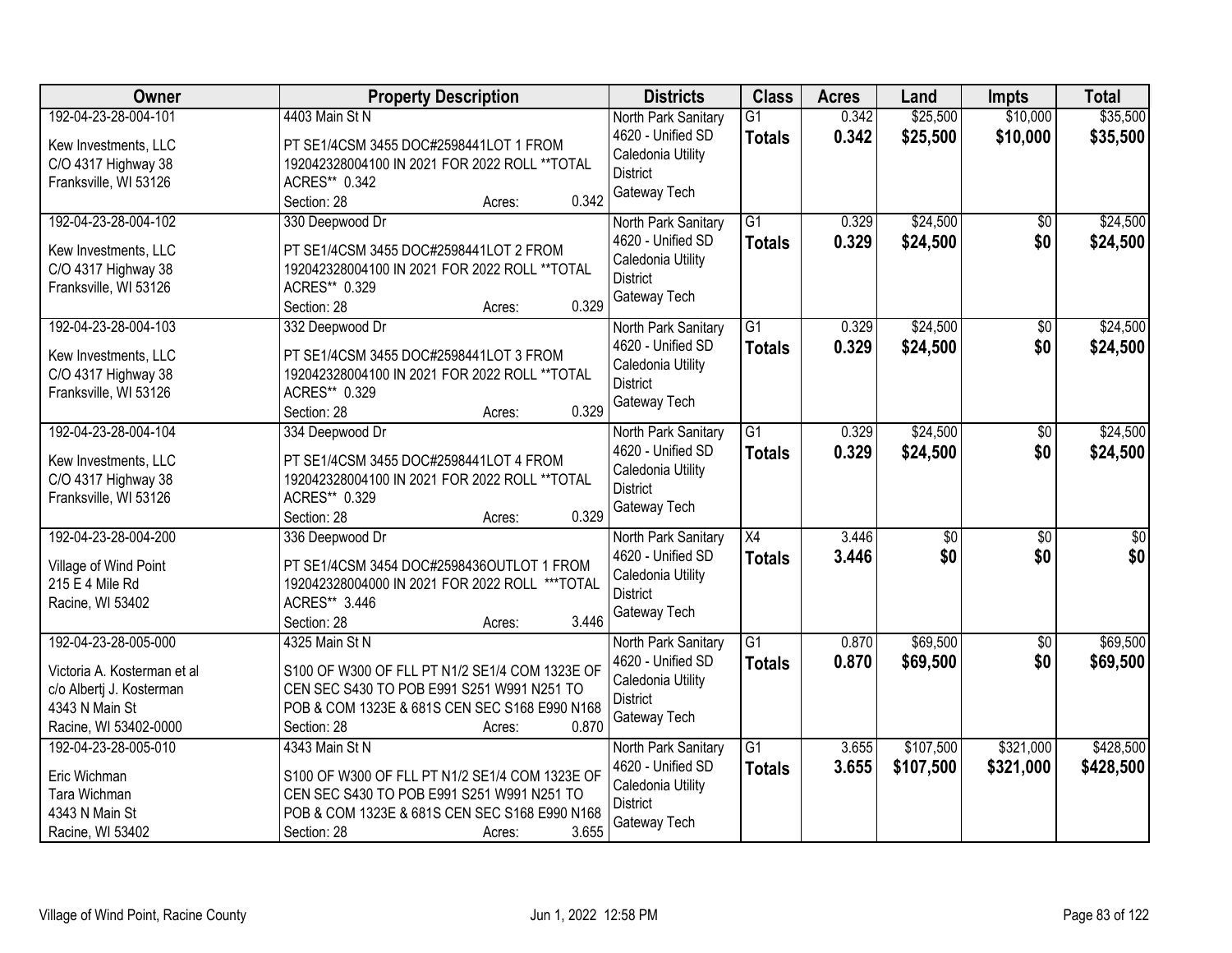| Owner                                                                                                      | <b>Property Description</b>                                                                                                                                                             | <b>Districts</b>                                                                                 | <b>Class</b>                     | <b>Acres</b>   | Land                   | <b>Impts</b>           | <b>Total</b>           |
|------------------------------------------------------------------------------------------------------------|-----------------------------------------------------------------------------------------------------------------------------------------------------------------------------------------|--------------------------------------------------------------------------------------------------|----------------------------------|----------------|------------------------|------------------------|------------------------|
| 192-04-23-28-006-000<br>Johnson & Son Inc S C<br>2211 York Road - Suite 222<br>Oak Brook, IL 60523         | 128 3 Mile Rd<br>PT SE1/4 BEG AT SE COR TH W114 TO POB TH N676<br>W214 S676 E214 TO POB EXC S33 ** TOTAL ACRES**<br>3.35<br>3.350<br>Section: 28<br>Acres:                              | North Park Sanitary<br>4620 - Unified SD<br>Caledonia Utility<br><b>District</b><br>Gateway Tech | $\overline{G2}$<br><b>Totals</b> | 3.350<br>3.350 | \$393,000<br>\$393,000 | \$11,000<br>\$11,000   | \$404,000<br>\$404,000 |
| 192-04-23-28-007-000<br><b>Theresa Marcus</b><br>4945 N Main St<br>Racine, WI 53402                        | 4945 Main St N<br>PT E1/2OF N20A OF NE1/4 COM INT N LN NE1/4&W<br>LN E1/2 NE 1/4, S330', E132', N330', W132' TO POB<br>**TOTAL ACRES**<br>1.00<br>1.000<br>Section: 28<br>Acres:        | North Park Sanitary<br>4620 - Unified SD<br>Caledonia Utility<br><b>District</b><br>Gateway Tech | $\overline{G1}$<br><b>Totals</b> | 1.000<br>1.000 | \$75,000<br>\$75,000   | \$148,000<br>\$148,000 | \$223,000<br>\$223,000 |
| 192-04-23-28-008-000<br>Aleksander Cukich<br>5305 Wind Point Rd<br>Racine, WI 53402                        | 327 4 Mile Rd<br>PT E1/2OF N20A OF NE1/4 COM 132 E OF W LN E1/2<br>S330 E 132 N330 W132 TO POB ** TOTAL ACRES**<br>1.00<br>1.000<br>Section: 28<br>Acres:                               | North Park Sanitary<br>4620 - Unified SD<br>Caledonia Utility<br><b>District</b><br>Gateway Tech | $\overline{G1}$<br><b>Totals</b> | 1.000<br>1.000 | \$75,000<br>\$75,000   | \$111,000<br>\$111,000 | \$186,000<br>\$186,000 |
| 192-04-23-28-009-000<br>Dennis P. Cecchini<br>Kathleen M. Cecchini<br>315 Four Mile Rd<br>Racine, WI 53402 | 315 4 Mile Rd<br>PT E1/2 OF N20A OF NE1/4COM 264'E OF NW<br>COR, E132', S330' W132', N330'TO POB K/A PCL 3<br>**TOTAL ACRES**<br>1.00<br>1.000<br>Section: 28<br>Acres:                 | North Park Sanitary<br>4620 - Unified SD<br>Caledonia Utility<br><b>District</b><br>Gateway Tech | G1<br><b>Totals</b>              | 1.000<br>1.000 | \$75,000<br>\$75,000   | \$259,500<br>\$259,500 | \$334,500<br>\$334,500 |
| 192-04-23-28-010-000<br>Jeffrey P. Jorgenson<br>Kathryn A. Jorgenson<br>303 4 Mile Rd<br>Racine, WI 53402  | 303 4 Mile Rd<br>PT E1/2OF N20A OF NE1/4 COM NW COR, E396'TO<br>POB, E132', S 330', W132', N330'TO POB ** TOTAL<br>ACRES**<br>1.00<br>1.000<br>Section: 28<br>Acres:                    | North Park Sanitary<br>4620 - Unified SD<br>Caledonia Utility<br><b>District</b><br>Gateway Tech | $\overline{G1}$<br><b>Totals</b> | 1.000<br>1.000 | \$75,000<br>\$75,000   | \$196,000<br>\$196,000 | \$271,000<br>\$271,000 |
| 192-04-23-28-011-000<br>Michael J. Olson<br>Stephanie M. Olson<br>233 4 Mile Rd<br>Racine, WI 53402        | 233 4 Mile Rd<br>PT E1/2 N20A OF NE1/4COM528 FT E OF NW COR<br>E132 S330 W132 N330 TO POB (K/A ACRE 5<br>SEBASTIANS UNREC D) ** TOTAL ACRES**<br>1.00<br>1.000<br>Section: 28<br>Acres: | North Park Sanitary<br>4620 - Unified SD<br>Caledonia Utility<br><b>District</b><br>Gateway Tech | $\overline{G1}$<br><b>Totals</b> | 1.000<br>1.000 | \$75,000<br>\$75,000   | \$135,000<br>\$135,000 | \$210,000<br>\$210,000 |
| 192-04-23-28-012-000<br>Gail Y. Katt<br>223 Four Mile Rd<br>Racine, WI 53402                               | 223 4 Mile Rd<br>PT NE1/4 NE1/4 COM 660 E OF NW COR S330 E132<br>N330 W132 TO POB ** TOTAL ACRES**<br>1.00<br>1.000<br>Section: 28<br>Acres:                                            | North Park Sanitary<br>4620 - Unified SD<br>Caledonia Utility<br><b>District</b><br>Gateway Tech | $\overline{G1}$<br><b>Totals</b> | 1.000<br>1.000 | \$75,000<br>\$75,000   | \$102,500<br>\$102,500 | \$177,500<br>\$177,500 |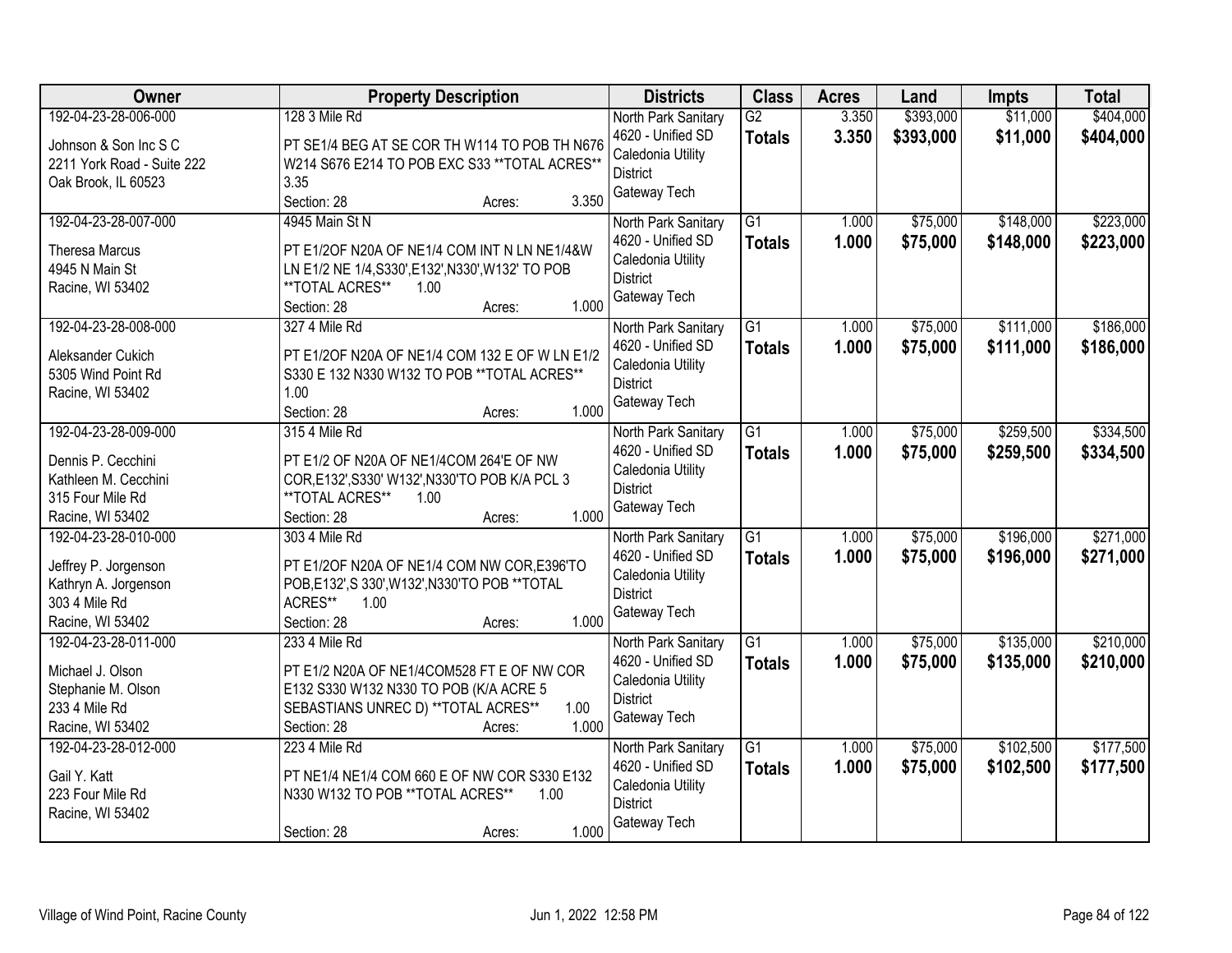| Owner                                                                                                          | <b>Property Description</b>                                                                                                                                                                          | <b>Districts</b>                                                                                 | <b>Class</b>                     | <b>Acres</b>   | Land                 | <b>Impts</b>           | <b>Total</b>           |
|----------------------------------------------------------------------------------------------------------------|------------------------------------------------------------------------------------------------------------------------------------------------------------------------------------------------------|--------------------------------------------------------------------------------------------------|----------------------------------|----------------|----------------------|------------------------|------------------------|
| 192-04-23-28-013-001<br>William R. Halliday<br>Carol J. Halliday<br>141 4 Mile Rd                              | 141 4 Mile Rd<br>PT NE1/4-BEG 201 W OF NE COR S330 W130 N330<br>E130 TO POB **TOTAL ACRES**<br>0.98                                                                                                  | North Park Sanitary<br>4620 - Unified SD<br>Caledonia Utility<br><b>District</b>                 | $\overline{G1}$<br><b>Totals</b> | 0.980<br>0.980 | \$74,000<br>\$74,000 | \$270,000<br>\$270,000 | \$344,000<br>\$344,000 |
| Racine, WI 53402                                                                                               | 0.980<br>Section: 28<br>Acres:                                                                                                                                                                       | Gateway Tech                                                                                     |                                  |                |                      |                        |                        |
| 192-04-23-28-014-000<br>George A. Lambert<br>Jamie D. Lambert<br>121 4 Mile Rd<br>Racine, WI 53402             | 121 4 Mile Rd<br>PT E1/2 N20A NE1/4 COM 101 E OF NE COR S40 S127<br>S162 W98 N289 N40 E100 TO POB EXC RD ** TOTAL<br>ACRES**<br>00.75<br>0.750<br>Section: 28<br>Acres:                              | North Park Sanitary<br>4620 - Unified SD<br>Caledonia Utility<br><b>District</b><br>Gateway Tech | $\overline{G1}$<br><b>Totals</b> | 0.750<br>0.750 | \$64,500<br>\$64,500 | \$185,500<br>\$185,500 | \$250,000<br>\$250,000 |
| 192-04-23-28-014-001<br>Ashley K. Mejia Cruz<br>Esmeralda Mejia Jaramillo<br>115 4 Mile Rd<br>Racine, WI 53402 | 115 4 Mile Rd<br>PT E1/2N20A NE1/4COM NE COR<br>S40', S289', W103', N162', N127 N40', E101.52'TO POB<br>EXC RD ** TOTAL ACRES**<br>00.68<br>0.680<br>Section: 28<br>Acres:                           | North Park Sanitary<br>4620 - Unified SD<br>Caledonia Utility<br><b>District</b><br>Gateway Tech | $\overline{G1}$<br><b>Totals</b> | 0.680<br>0.680 | \$61,500<br>\$61,500 | \$94,500<br>\$94,500   | \$156,000<br>\$156,000 |
| 192-04-23-28-015-000<br>Andrew W. Host<br>326 Jonsue Ln<br>Wind Point, WI 53402                                | 326 Jonsue Ln<br>PT NE1/4 COM ON CEN LN N MAIN ST 330'S OF N LN<br>SEC, E 217'TO POB, E110', S290', W110 FT, N289'TO POE<br>EXC V597P656 ** TOTAL ACRES**<br>00.65<br>0.650<br>Section: 28<br>Acres: | North Park Sanitary<br>4620 - Unified SD<br>Caledonia Utility<br>District<br>Gateway Tech        | G1<br><b>Totals</b>              | 0.650<br>0.650 | \$60,000<br>\$60,000 | \$140,500<br>\$140,500 | \$200,500<br>\$200,500 |
| 192-04-23-28-016-000<br>Nicole M. Pfeifer<br>314 Jonsue Ln<br>Racine, WI 53402                                 | 314 Jonsue Ln<br>PT NE1/4 COM C/L N MAIN ST 330 S OF N LN E327<br>TO POB E110 S290 W110 N290 TO POB EXC S33<br>**TOTAL ACRES**<br>00.65<br>0.650<br>Section: 28<br>Acres:                            | North Park Sanitary<br>4620 - Unified SD<br>Caledonia Utility<br><b>District</b><br>Gateway Tech | $\overline{G1}$<br><b>Totals</b> | 0.650<br>0.650 | \$60,000<br>\$60,000 | \$147,000<br>\$147,000 | \$207,000<br>\$207,000 |
| 192-04-23-28-017-000<br>Robert L. Appleton<br>Susan G. Appleton<br>4921 N Main St<br>Racine, WI 53402          | 4921 Main St N<br>PT S35A OF N55A OF NE1/4 COM INT N LN SEC & N<br>MAIN ST S330 TO POB E217 S100 W217 N100 TO POE<br>**TOTAL ACRES**<br>00.50<br>0.500<br>Section: 28<br>Acres:                      | North Park Sanitary<br>4620 - Unified SD<br>Caledonia Utility<br><b>District</b><br>Gateway Tech | $\overline{G1}$<br><b>Totals</b> | 0.500<br>0.500 | \$52,500<br>\$52,500 | \$122,500<br>\$122,500 | \$175,000<br>\$175,000 |
| 192-04-23-28-018-000<br>Manuel V. Zuinga Jr<br>Grace Zuinga<br>340 Jonsue Ln<br>Racine, WI 53402               | 340 Jonsue Ln<br>PT NE1/4 COM N LN SEC & C/L N MAIN S430 TO POB<br>E217 S 189 W217 N189 TO POB EXC S33 ** TOTAL<br>ACRES**<br>00.79<br>0.790<br>Section: 28<br>Acres:                                | North Park Sanitary<br>4620 - Unified SD<br>Caledonia Utility<br><b>District</b><br>Gateway Tech | $\overline{G1}$<br><b>Totals</b> | 0.790<br>0.790 | \$66,500<br>\$66,500 | \$133,000<br>\$133,000 | \$199,500<br>\$199,500 |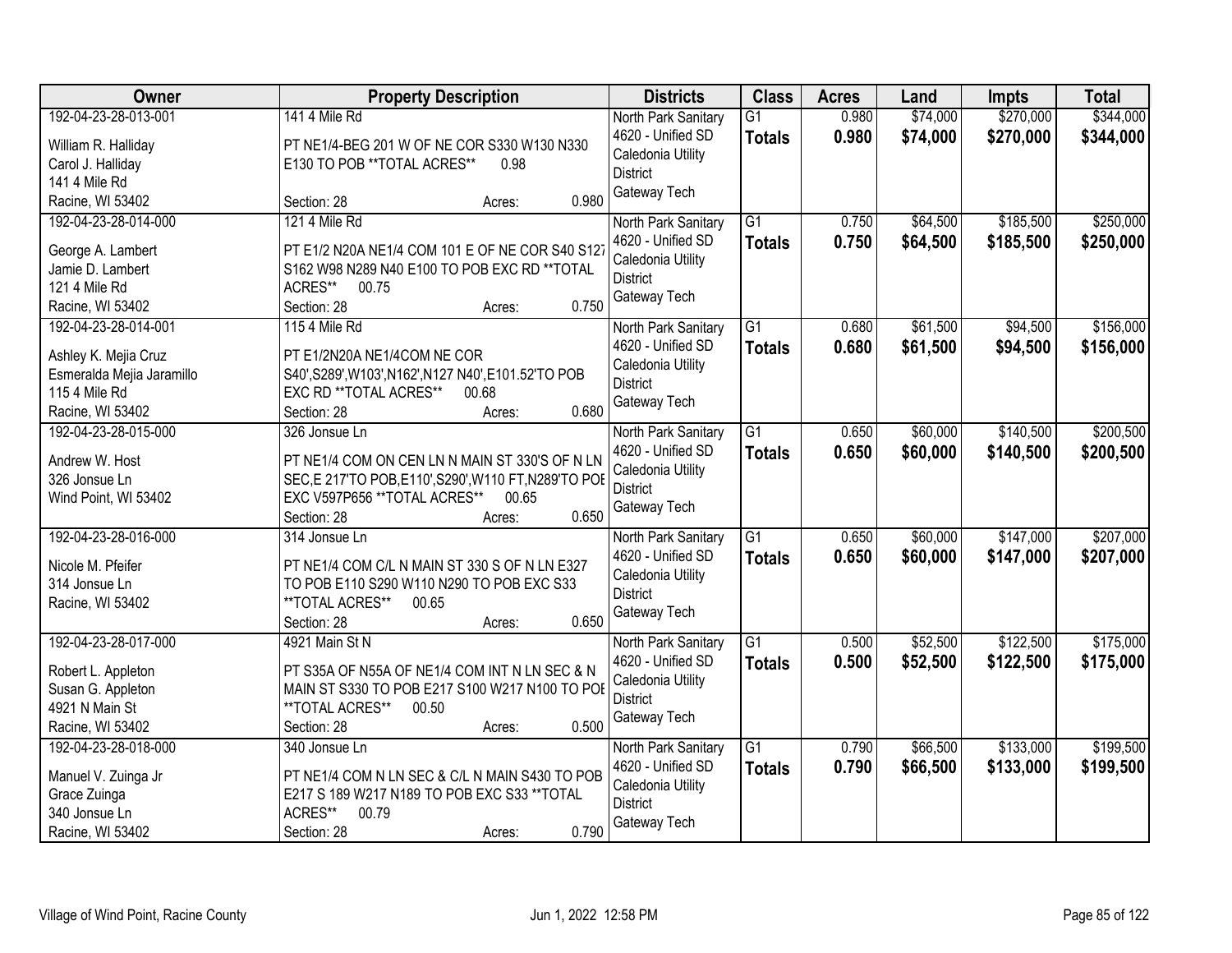| Owner                            | <b>Property Description</b>                    |        |       | <b>Districts</b>    | <b>Class</b>    | <b>Acres</b> | Land     | <b>Impts</b> | <b>Total</b> |
|----------------------------------|------------------------------------------------|--------|-------|---------------------|-----------------|--------------|----------|--------------|--------------|
| 192-04-23-28-019-000             | 300 Jonsue Ln                                  |        |       | North Park Sanitary | $\overline{G1}$ | 0.680        | \$61,500 | \$152,000    | \$213,500    |
| Sarkis Revocable Trust Michael T | PTNE1/4 COM NW COR S330 E663 TO POB W115       |        |       | 4620 - Unified SD   | <b>Totals</b>   | 0.680        | \$61,500 | \$152,000    | \$213,500    |
| 300 Jonsue Ln                    | S290 E114 N290 TO POB EXC S33 ** TOTAL ACRES** |        |       | Caledonia Utility   |                 |              |          |              |              |
| Racine, WI 53402                 | 00.68                                          |        |       | <b>District</b>     |                 |              |          |              |              |
|                                  | Section: 28                                    | Acres: | 0.680 | Gateway Tech        |                 |              |          |              |              |
| 192-04-23-28-020-000             | 302 Jonsue Ln                                  |        |       | North Park Sanitary | $\overline{G1}$ | 0.650        | \$60,000 | \$143,500    | \$203,500    |
| Justin Jacob                     | PT NE1/4 COM INT N LN SEC&N MAIN ST S330 E437  |        |       | 4620 - Unified SD   | <b>Totals</b>   | 0.650        | \$60,000 | \$143,500    | \$203,500    |
| Alysia Jacob                     | TO POB E110 S257 W110 N257 TO POB ** TOTAL     |        |       | Caledonia Utility   |                 |              |          |              |              |
| 302 Jonsue Ln                    | ACRES**<br>00.65                               |        |       | <b>District</b>     |                 |              |          |              |              |
| Racine, WI 53402                 | Section: 28                                    | Acres: | 0.650 | Gateway Tech        |                 |              |          |              |              |
| 192-04-23-28-021-000             | 4841 Main St N                                 |        |       | North Park Sanitary | G1              | 0.362        | \$39,000 | \$162,500    | \$201,500    |
|                                  |                                                |        |       | 4620 - Unified SD   | <b>Totals</b>   | 0.362        | \$39,000 | \$162,500    | \$201,500    |
| <b>Berthold Gontek</b>           | VILLAGE VIEW LOT 1                             |        |       | Caledonia Utility   |                 |              |          |              |              |
| 4841 N Main St                   |                                                |        |       | <b>District</b>     |                 |              |          |              |              |
| Racine, WI 53402                 |                                                |        |       | Gateway Tech        |                 |              |          |              |              |
|                                  | Section: 28                                    | Acres: | 0.362 |                     |                 |              |          |              |              |
| 192-04-23-28-022-000             | 4901 Main St N                                 |        |       | North Park Sanitary | $\overline{G1}$ | 0.357        | \$38,500 | \$126,500    | \$165,000    |
| Frederick Obernbeger             | <b>VILLAGE VIEW LOT 2</b>                      |        |       | 4620 - Unified SD   | <b>Totals</b>   | 0.357        | \$38,500 | \$126,500    | \$165,000    |
| Amy Obernbeger                   |                                                |        |       | Caledonia Utility   |                 |              |          |              |              |
| 4901 N Main St                   |                                                |        |       | <b>District</b>     |                 |              |          |              |              |
| Racine, WI 53402                 | Section: 28                                    | Acres: | 0.357 | Gateway Tech        |                 |              |          |              |              |
| 192-04-23-28-023-000             | 321 Jonsue Ln                                  |        |       | North Park Sanitary | $\overline{G1}$ | 0.320        | \$34,500 | \$154,500    | \$189,000    |
| Robert T. Stepien                | VILLAGE VIEW LOT 3                             |        |       | 4620 - Unified SD   | <b>Totals</b>   | 0.320        | \$34,500 | \$154,500    | \$189,000    |
| Dawn D. Stepien                  |                                                |        |       | Caledonia Utility   |                 |              |          |              |              |
| 321 Jonsue Ln                    |                                                |        |       | <b>District</b>     |                 |              |          |              |              |
| Racine, WI 53402                 | Section: 28                                    | Acres: | 0.320 | Gateway Tech        |                 |              |          |              |              |
| 192-04-23-28-024-000             | 4840 Chatham Cir N                             |        |       | North Park Sanitary | $\overline{G1}$ | 0.368        | \$39,500 | \$149,000    | \$188,500    |
|                                  |                                                |        |       | 4620 - Unified SD   | <b>Totals</b>   | 0.368        | \$39,500 | \$149,000    | \$188,500    |
| Dan E. Enright                   | <b>VILLAGE VIEW LOT 4</b>                      |        |       | Caledonia Utility   |                 |              |          |              |              |
| Renee F. Enright                 |                                                |        |       | <b>District</b>     |                 |              |          |              |              |
| 4840 N Chatham Cir               |                                                |        |       | Gateway Tech        |                 |              |          |              |              |
| Racine, WI 53402                 | Section: 28                                    | Acres: | 0.368 |                     |                 |              |          |              |              |
| 192-04-23-28-025-000             | 4839 Chatham Cir N                             |        |       | North Park Sanitary | $\overline{G1}$ | 0.367        | \$39,500 | \$137,500    | \$177,000    |
| Patrick J. Mc Cray               | <b>VILLAGE VIEW LOT 5</b>                      |        |       | 4620 - Unified SD   | <b>Totals</b>   | 0.367        | \$39,500 | \$137,500    | \$177,000    |
| Cynthia A. Mc Cray               |                                                |        |       | Caledonia Utility   |                 |              |          |              |              |
| 4839 N Chatham Cr                |                                                |        |       | <b>District</b>     |                 |              |          |              |              |
| Racine, WI 53402                 | Section: 28                                    | Acres: | 0.367 | Gateway Tech        |                 |              |          |              |              |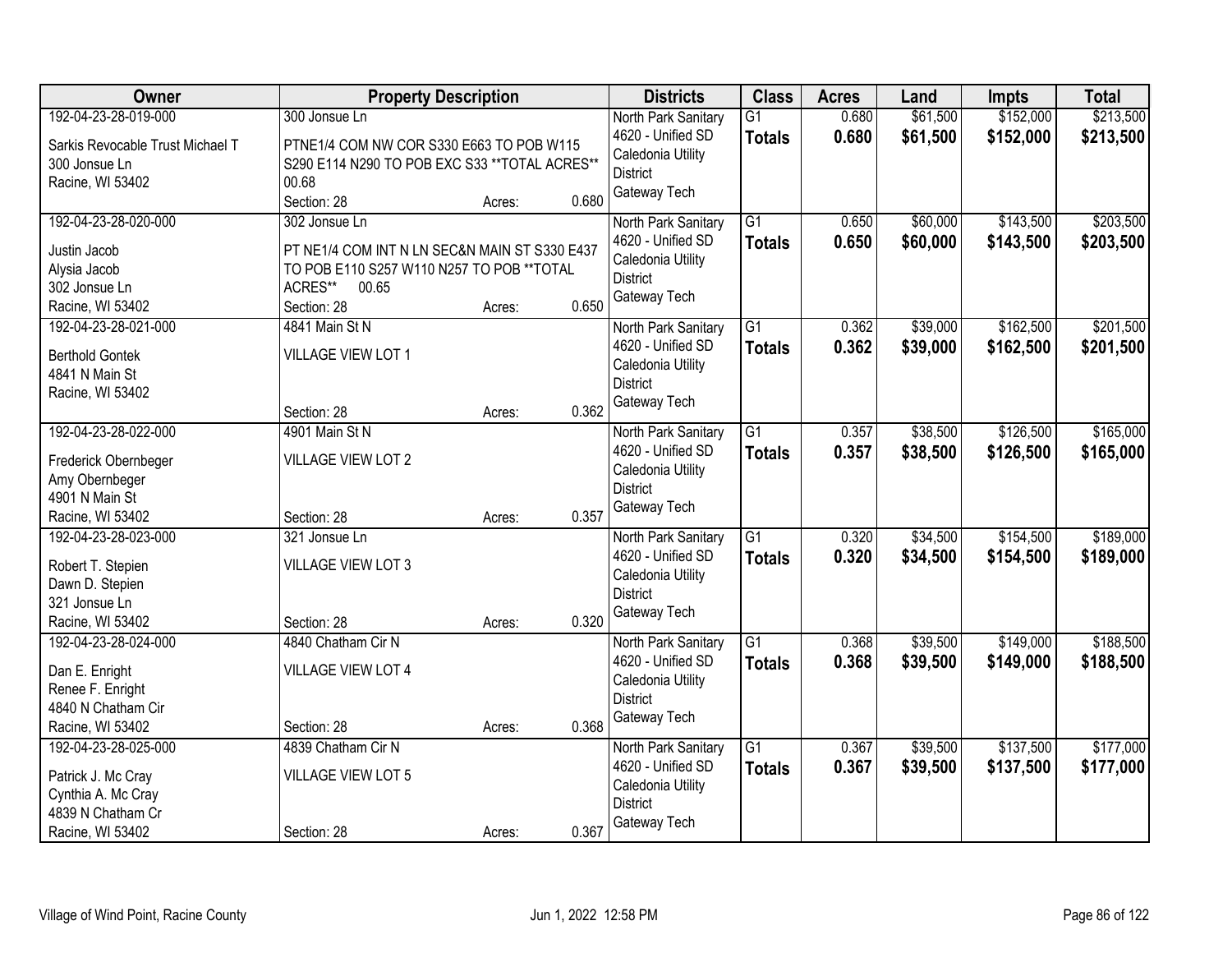| Owner                      | <b>Property Description</b>                                 |       | <b>Districts</b>                     | <b>Class</b>    | <b>Acres</b> | Land     | <b>Impts</b>    | <b>Total</b> |
|----------------------------|-------------------------------------------------------------|-------|--------------------------------------|-----------------|--------------|----------|-----------------|--------------|
| 192-04-23-28-026-000       | 311 Jonsue Ln                                               |       | North Park Sanitary                  | $\overline{G1}$ | 0.320        | \$34,500 | \$132,000       | \$166,500    |
| Knute W. Reichel           | VILLAGE VIEW LOT 6                                          |       | 4620 - Unified SD                    | <b>Totals</b>   | 0.320        | \$34,500 | \$132,000       | \$166,500    |
| Diane R. Kegley-Reichel    |                                                             |       | Caledonia Utility                    |                 |              |          |                 |              |
| 311 Jonsue Ln              |                                                             |       | <b>District</b>                      |                 |              |          |                 |              |
| Racine, WI 53402           | Section: 28<br>Acres:                                       | 0.320 | Gateway Tech                         |                 |              |          |                 |              |
| 192-04-23-28-027-000       | 305 Jonsue Ln                                               |       | North Park Sanitary                  | $\overline{G1}$ | 0.489        | \$51,500 | \$162,000       | \$213,500    |
|                            |                                                             |       | 4620 - Unified SD                    | <b>Totals</b>   | 0.489        | \$51,500 | \$162,000       | \$213,500    |
| Peter J. Eitel             | VILLAGE VIEW LOT 7                                          |       | Caledonia Utility                    |                 |              |          |                 |              |
| Nancy E. Eitel             |                                                             |       | <b>District</b>                      |                 |              |          |                 |              |
| 305 Jonsue Ln              |                                                             |       | Gateway Tech                         |                 |              |          |                 |              |
| Racine, WI 53402           | Section: 28<br>Acres:                                       | 0.489 |                                      |                 |              |          |                 |              |
| 192-04-23-28-028-000       | 301 Jonsue Ln                                               |       | North Park Sanitary                  | G1              | 0.673        | \$61,000 | \$214,000       | \$275,000    |
| Shin (Yoo) in Ja           | <b>VILLAGE VIEW LOT 8</b>                                   |       | 4620 - Unified SD                    | <b>Totals</b>   | 0.673        | \$61,000 | \$214,000       | \$275,000    |
| 301 Jonsue Ln              |                                                             |       | Caledonia Utility                    |                 |              |          |                 |              |
| Racine, WI 53402           |                                                             |       | <b>District</b>                      |                 |              |          |                 |              |
|                            | Section: 28<br>Acres:                                       | 0.673 | Gateway Tech                         |                 |              |          |                 |              |
| 192-04-23-28-029-000       | Main St N                                                   |       | North Park Sanitary                  | G1              | 0.290        | \$100    | \$0             | \$100        |
|                            |                                                             |       | 4620 - Unified SD                    | <b>Totals</b>   | 0.290        | \$100    | \$0             | \$100        |
| S C Johnson & Son, Inc.    | PT E1/2E1/2SEC28&W1/2SEC27 REC V1137P27 EXC                 |       | Caledonia Utility                    |                 |              |          |                 |              |
| 2211 York Road - Suite 222 | V1342P75& PTS PLATTED, EXC V1519P391,                       |       | <b>District</b>                      |                 |              |          |                 |              |
| Oak Brook, IL 60523        | V1543P390, V1556P271, V1611 P118, EXC MEADOW<br>Section: 28 | 0.290 | Gateway Tech                         |                 |              |          |                 |              |
| 192-04-23-28-029-010       | Acres:<br>3 Mile Rd                                         |       |                                      | $\overline{G1}$ | 1.920        | \$47,000 | $\overline{50}$ | \$47,000     |
|                            |                                                             |       | North Park Sanitary                  |                 |              |          |                 |              |
| S C Johnson & Son, Inc     | PT E1/2 SE1/4 COM SE COR W114 N676 NE150 S771               |       | 4620 - Unified SD                    | <b>Totals</b>   | 1.920        | \$47,000 | \$0             | \$47,000     |
| 2211 York Road - Suite 222 | TO POB EXC RD R/W FROM 192042328029000 IN 01                |       | Caledonia Utility<br><b>District</b> |                 |              |          |                 |              |
| Oak Brook, IL 60523        | FOR 02 ROLL ** TOTAL ACRES**<br>1.92                        |       | Gateway Tech                         |                 |              |          |                 |              |
|                            | Section: 28<br>Acres:                                       | 1.920 |                                      |                 |              |          |                 |              |
| 192-04-23-28-029-101       | 141 Parkfield Ct W                                          |       | North Park Sanitary                  | $\overline{G1}$ | 0.096        | \$18,000 | \$264,000       | \$282,000    |
| Michael P. Arts            | PT SE1/4 PRAIRIE MEADOW HOMES OF WIND                       |       | 4620 - Unified SD                    | <b>Totals</b>   | 0.096        | \$18,000 | \$264,000       | \$282,000    |
| Susan R. Arts              | MEADOWS LOT 1 FROM 192042328029000 IN 04 FOR                |       | Caledonia Utility                    |                 |              |          |                 |              |
| 141 W Parkfield Ct         | 05 ROLL                                                     |       | <b>District</b>                      |                 |              |          |                 |              |
| Wind Point, WI 53402       | Section: 28<br>Acres:                                       | 0.096 | Gateway Tech                         |                 |              |          |                 |              |
| 192-04-23-28-029-102       | 142 Parkfield Ct W                                          |       | North Park Sanitary                  | $\overline{G1}$ | 0.083        | \$18,000 | \$233,500       | \$251,500    |
|                            |                                                             |       | 4620 - Unified SD                    | <b>Totals</b>   | 0.083        | \$18,000 | \$233,500       | \$251,500    |
| Robert Ottum               | PT SE1/4 PRAIRIE MEADOW HOMES OF WIND                       |       | Caledonia Utility                    |                 |              |          |                 |              |
| Holly Ottum                | MEADOWS LOT 2 & COM SE COR LOT 2 N9 TO POB                  |       | <b>District</b>                      |                 |              |          |                 |              |
| 142 W Parkfield Ct         | N20 E6 S20 W6 TO POB FROM 192042328029000 IN                |       | Gateway Tech                         |                 |              |          |                 |              |
| Racine, WI 53402           | Section: 28<br>Acres:                                       | 0.083 |                                      |                 |              |          |                 |              |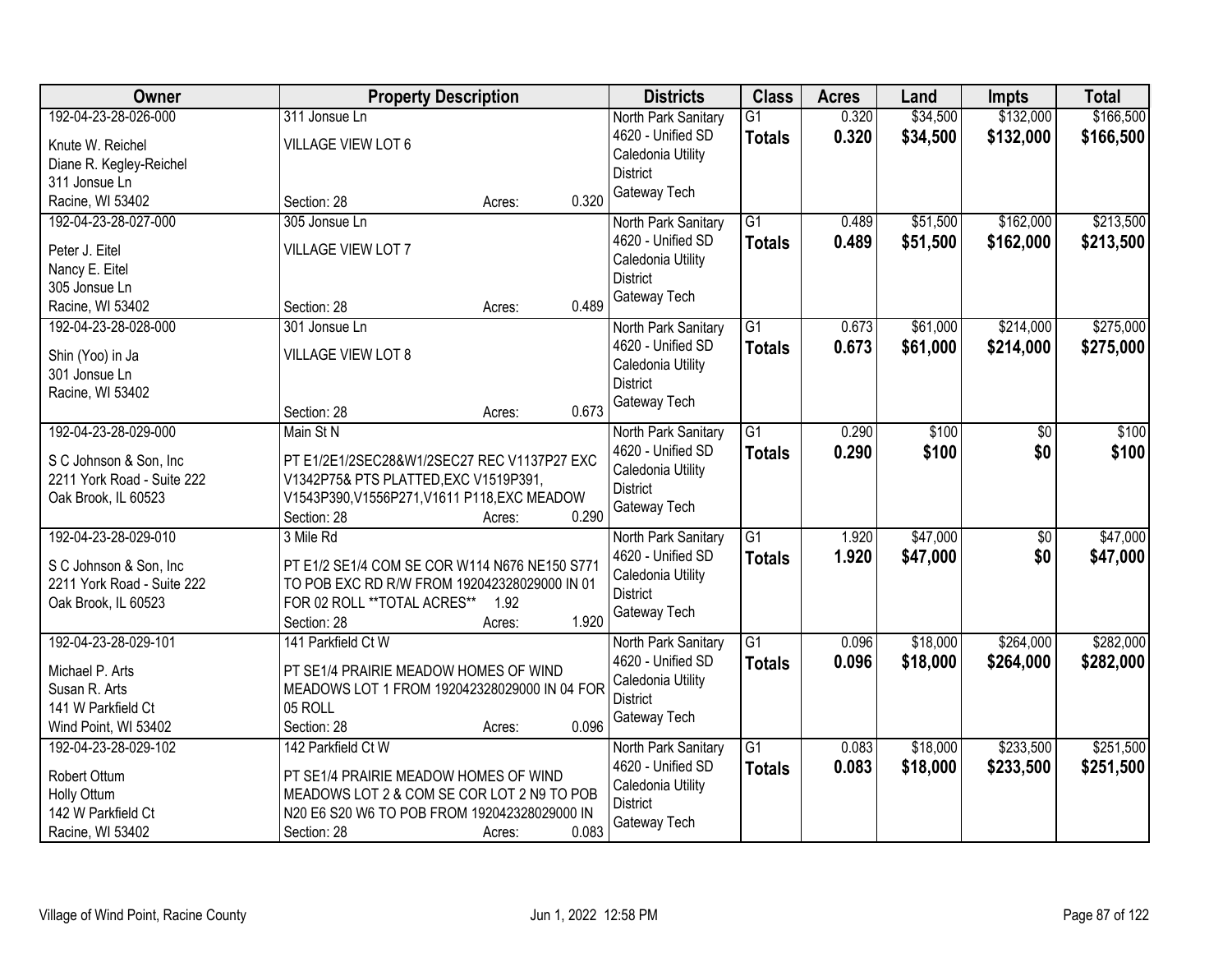| Owner                                   | <b>Property Description</b>                  | <b>Districts</b>                     | <b>Class</b>    | <b>Acres</b> | Land     | <b>Impts</b> | <b>Total</b> |
|-----------------------------------------|----------------------------------------------|--------------------------------------|-----------------|--------------|----------|--------------|--------------|
| 192-04-23-28-029-103                    | 143 Parkfield Ct W                           | North Park Sanitary                  | $\overline{G1}$ | 0.087        | \$18,000 | \$252,500    | \$270,500    |
| Randleman Trust Robert S & Carol M      | PT SE1/4 PRAIRIE MEADOW HOMES OF WIND        | 4620 - Unified SD                    | <b>Totals</b>   | 0.087        | \$18,000 | \$252,500    | \$270,500    |
| 143 W Parkfield Ct                      | MEADOWS LOT 3 FROM 192042328029000 IN 04 FOR | Caledonia Utility<br><b>District</b> |                 |              |          |              |              |
| Racine, WI 53402                        | 05 ROLL                                      | Gateway Tech                         |                 |              |          |              |              |
|                                         | Section: 28<br>0.087<br>Acres:               |                                      |                 |              |          |              |              |
| 192-04-23-28-029-104                    | 144 Parkfield Ct W                           | North Park Sanitary                  | $\overline{G1}$ | 0.086        | \$18,000 | \$247,000    | \$265,000    |
| Jane Karas                              | PT SE1/4 PRAIRIE MEADOW HOMES OF WIND        | 4620 - Unified SD                    | <b>Totals</b>   | 0.086        | \$18,000 | \$247,000    | \$265,000    |
| 144 W Parkfield Ct                      | MEADOWS LOT 4 & COM SE COR LOT 4 N9 TO POB   | Caledonia Utility<br><b>District</b> |                 |              |          |              |              |
| Racine, WI 53402                        | N20 E6 S20 W6 TO POB FROM 192042328029000 IN | Gateway Tech                         |                 |              |          |              |              |
|                                         | 0.086<br>Section: 28<br>Acres:               |                                      |                 |              |          |              |              |
| 192-04-23-28-029-105                    | 145 Parkfield Ct W                           | North Park Sanitary                  | $\overline{G1}$ | 0.087        | \$18,000 | \$291,000    | \$309,000    |
| Cape Trust                              | PT SE1/4 PRAIRIE MEADOW HOMES OF WIND        | 4620 - Unified SD                    | <b>Totals</b>   | 0.087        | \$18,000 | \$291,000    | \$309,000    |
| PO Box 64142                            | MEADOWS LOT 5 FROM 192042328029000 IN 04 FOR | Caledonia Utility<br><b>District</b> |                 |              |          |              |              |
| St Paul, MN 55164                       | 05 ROLL                                      | Gateway Tech                         |                 |              |          |              |              |
|                                         | 0.087<br>Section: 28<br>Acres:               |                                      |                 |              |          |              |              |
| 192-04-23-28-029-106                    | 146 Parkfield Ct W                           | North Park Sanitary                  | $\overline{G1}$ | 0.080        | \$18,000 | \$251,500    | \$269,500    |
| Ericson Trust Mary M                    | PT SE1/4 PRAIRIE MEADOW HOMES OF WIND        | 4620 - Unified SD                    | <b>Totals</b>   | 0.080        | \$18,000 | \$251,500    | \$269,500    |
| 146 W Parkfield Ct                      | MEADOWS LOT 6 FROM 192042328029000 IN 04 FOR | Caledonia Utility<br><b>District</b> |                 |              |          |              |              |
| Racine, WI 53402                        | 05 ROLL                                      | Gateway Tech                         |                 |              |          |              |              |
|                                         | 0.080<br>Section: 28<br>Acres:               |                                      |                 |              |          |              |              |
| 192-04-23-28-029-107                    | 147 Parkfield Ct W                           | North Park Sanitary                  | $\overline{G1}$ | 0.080        | \$18,000 | \$243,500    | \$261,500    |
| Elizabeth Aw Haworth Family Trust et al | PT SE1/4 PRAIRIE MEADOW HOMES OF WIND        | 4620 - Unified SD                    | <b>Totals</b>   | 0.080        | \$18,000 | \$243,500    | \$261,500    |
| c/o Thomas H Haworth Family Trust       | MEADOWS LOT 7 & COM SW COR LOT 7 E9 TO POB   | Caledonia Utility                    |                 |              |          |              |              |
| 2/22/22                                 | E20 S6 W20 N6 TO POB FROM 192042328029000 IN | <b>District</b><br>Gateway Tech      |                 |              |          |              |              |
| C/O 147 W Parkfield Court               | 0.080<br>Section: 28<br>Acres:               |                                      |                 |              |          |              |              |
| Racine, WI 53402                        |                                              |                                      |                 |              |          |              |              |
| 192-04-23-28-029-108                    | 148 Parkfield Ct W                           | North Park Sanitary                  | $\overline{G1}$ | 0.086        | \$18,000 | \$238,500    | \$256,500    |
| Linda I Schubring Trust Dated May 24,   | PT SE1/4 PRAIRIE MEADOW HOMES OF WIND        | 4620 - Unified SD                    | <b>Totals</b>   | 0.086        | \$18,000 | \$238,500    | \$256,500    |
| 2018                                    | MEADOWS LOT 8 FROM 192042328029000 IN 04 FOR | Caledonia Utility<br><b>District</b> |                 |              |          |              |              |
| 148 W Parkfield Ct                      | 05 ROLL                                      | Gateway Tech                         |                 |              |          |              |              |
| Racine, WI 53402                        | 0.086<br>Section: 28<br>Acres:               |                                      |                 |              |          |              |              |
| 192-04-23-28-029-109                    | 149 Parkfield Ct W                           | North Park Sanitary                  | $\overline{G1}$ | 0.077        | \$18,000 | \$234,500    | \$252,500    |
| John Barry Stutt Family Trust Dated     | PT SE1/4 PRAIRIE MEADOW HOMES OF WIND        | 4620 - Unified SD                    | <b>Totals</b>   | 0.077        | \$18,000 | \$234,500    | \$252,500    |
| 5/30/02 et al                           | MEADOWS LOT 9 & COM SW COR LOT 9 E9 TO POB   | Caledonia Utility                    |                 |              |          |              |              |
| c/o John Barry Stutt Family Trust       | E20 S6 W20 N6 TO POB FROM 192042328029000 &  | <b>District</b><br>Gateway Tech      |                 |              |          |              |              |
| 149 W Parkfield Ct                      | Section: 28<br>0.077<br>Acres:               |                                      |                 |              |          |              |              |
| Racine, WI 53402-0000                   |                                              |                                      |                 |              |          |              |              |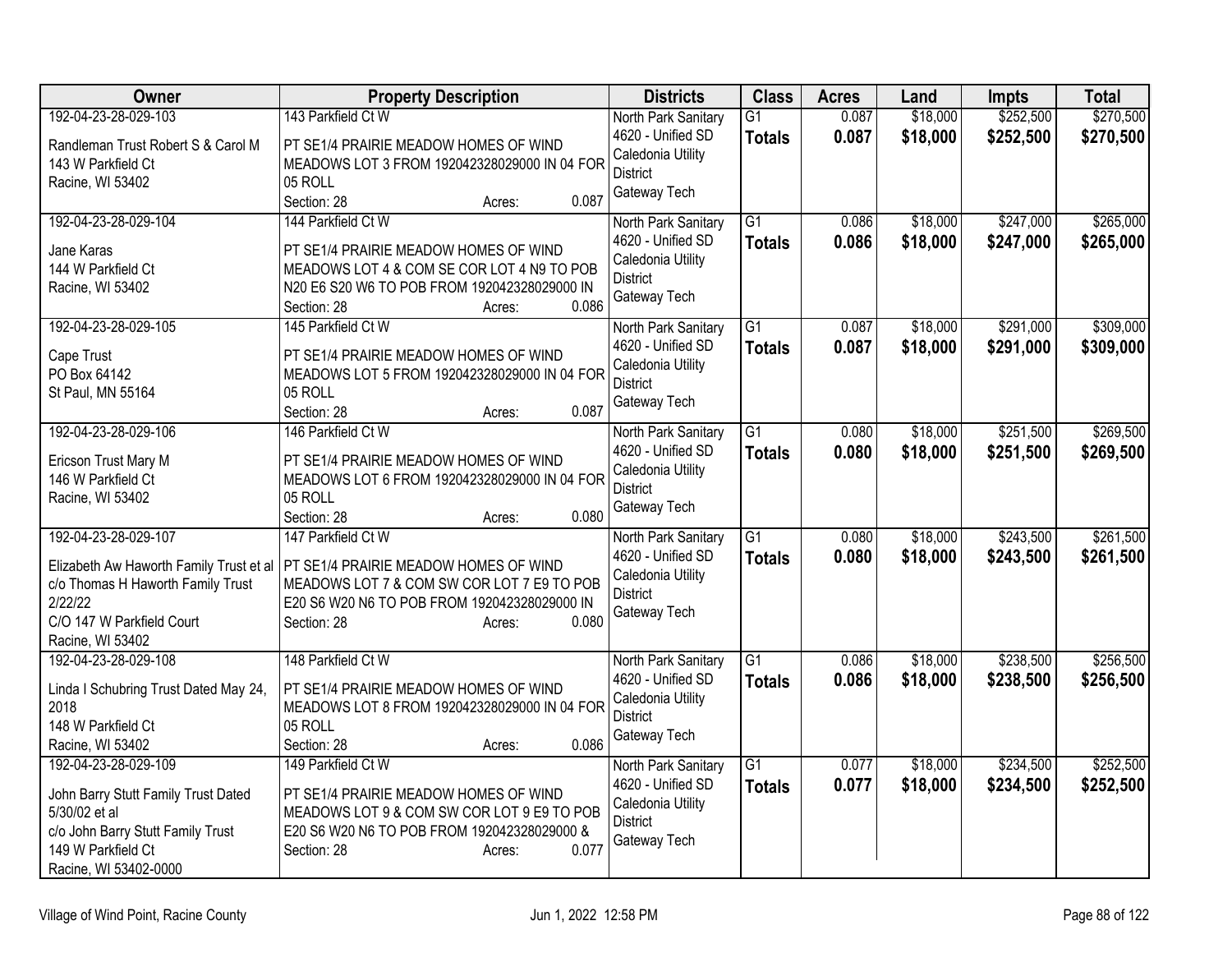| Owner                                | <b>Property Description</b>                                                         | <b>Districts</b>                     | <b>Class</b>    | <b>Acres</b> | Land     | <b>Impts</b> | <b>Total</b> |
|--------------------------------------|-------------------------------------------------------------------------------------|--------------------------------------|-----------------|--------------|----------|--------------|--------------|
| 192-04-23-28-029-110                 | 150 Parkfield Ct W                                                                  | North Park Sanitary                  | $\overline{G1}$ | 0.072        | \$18,000 | \$218,000    | \$236,000    |
| James J. Kroll                       | PT SE1/4 PRAIRIE MEADOW HOMES OF WIND                                               | 4620 - Unified SD                    | <b>Totals</b>   | 0.072        | \$18,000 | \$218,000    | \$236,000    |
| Ellen K. Kroll                       | MEADOWS LOT 10 FROM 192042328031000 IN 04                                           | Caledonia Utility                    |                 |              |          |              |              |
| 150 W Parkfield Ct                   | FOR 05 ROLL                                                                         | <b>District</b>                      |                 |              |          |              |              |
| Racine, WI 53402                     | 0.072<br>Section: 28<br>Acres:                                                      | Gateway Tech                         |                 |              |          |              |              |
| 192-04-23-28-029-111                 | 151 Parkfield Ct W                                                                  | North Park Sanitary                  | $\overline{G1}$ | 0.087        | \$18,000 | \$271,000    | \$289,000    |
|                                      |                                                                                     | 4620 - Unified SD                    | <b>Totals</b>   | 0.087        | \$18,000 | \$271,000    | \$289,000    |
| John R. Chapman                      | PT SE1/4 PRAIRIE MEADOW HOMES OF WIND<br>MEADOWS LOT 11 & PT OL2 DAF COM NW COR LOT | Caledonia Utility                    |                 |              |          |              |              |
| Eunice Chapman<br>151 W Parkfield Ct | 11 S24 TO POB S43 W13 N43 E13 TO POB FROM                                           | <b>District</b>                      |                 |              |          |              |              |
| Wind Point, WI 53402                 | 0.087<br>Section: 28<br>Acres:                                                      | Gateway Tech                         |                 |              |          |              |              |
| 192-04-23-28-029-112                 | 152 Parkfield Ct W                                                                  | North Park Sanitary                  | G1              | 0.084        | \$18,000 | \$237,000    | \$255,000    |
|                                      |                                                                                     | 4620 - Unified SD                    | <b>Totals</b>   | 0.084        | \$18,000 | \$237,000    | \$255,000    |
| Van Susteren Trust Marcia F          | PT SE1/4 PRAIRIE MEADOW HOMES OF WIND                                               | Caledonia Utility                    |                 |              |          |              |              |
| 152 W Parkfield Ct                   | MEADOWS LOT 12 FROM 192042328031000 IN 04                                           | <b>District</b>                      |                 |              |          |              |              |
| Racine, WI 53402                     | FOR 05 ROLL                                                                         | Gateway Tech                         |                 |              |          |              |              |
|                                      | 0.084<br>Section: 28<br>Acres:                                                      |                                      |                 |              |          |              |              |
| 192-04-23-28-029-113                 | 153 Parkfield Ct W                                                                  | North Park Sanitary                  | G1              | 0.089        | \$18,000 | \$246,500    | \$264,500    |
| Ray Nelson                           | PT SE1/4 PRAIRIE MEADOW HOMES OF WIND                                               | 4620 - Unified SD                    | <b>Totals</b>   | 0.089        | \$18,000 | \$246,500    | \$264,500    |
| Alice Nelson                         | MEADOWS LOT 13 FROM 192042328031000 IN 04                                           | Caledonia Utility                    |                 |              |          |              |              |
| 153 W Parkfield Ct                   | FOR 05 ROLL                                                                         | <b>District</b>                      |                 |              |          |              |              |
| Racine, WI 53402                     | 0.089<br>Section: 28<br>Acres:                                                      | Gateway Tech                         |                 |              |          |              |              |
| 192-04-23-28-029-114                 | 154 Parkfield Ct W                                                                  | North Park Sanitary                  | $\overline{G1}$ | 0.089        | \$18,000 | \$266,500    | \$284,500    |
| Ronnie T. Robinson                   | PT SE1/4 PRAIRIE MEADOW HOMES OF WIND                                               | 4620 - Unified SD                    | <b>Totals</b>   | 0.089        | \$18,000 | \$266,500    | \$284,500    |
| Margaret J. Robinson                 | MEADOWS LOT 14 FROM 192042328031000 IN 04                                           | Caledonia Utility                    |                 |              |          |              |              |
| 154 Parkfield West Ct                | FOR 05 ROLL                                                                         | <b>District</b>                      |                 |              |          |              |              |
| Wind Point, WI 53402                 | 0.089<br>Section: 28<br>Acres:                                                      | Gateway Tech                         |                 |              |          |              |              |
| 192-04-23-28-029-115                 | 155 Parkfield Ct W                                                                  | North Park Sanitary                  | $\overline{G1}$ | 0.091        | \$18,000 | \$245,000    | \$263,000    |
|                                      |                                                                                     | 4620 - Unified SD                    | <b>Totals</b>   | 0.091        | \$18,000 | \$245,000    | \$263,000    |
| Matthew Rinehart et al               | PT SE1/4 PRAIRIE MEADOW HOMES OF WIND                                               | Caledonia Utility                    |                 |              |          |              |              |
| 155 W Parkfield Ct                   | MEADOWS LOT 15 & COM NW COR LOT 15 S9 TO                                            | <b>District</b>                      |                 |              |          |              |              |
| Racine, WI 53402                     | POB S20 W6 N20 E6 TO POB FROM 192042328031000                                       | Gateway Tech                         |                 |              |          |              |              |
|                                      | 0.091<br>Section: 28<br>Acres:                                                      |                                      |                 |              |          |              |              |
| 192-04-23-28-029-116                 | 156 Parkfield Ct W                                                                  | North Park Sanitary                  | $\overline{G1}$ | 0.082        | \$18,000 | \$283,500    | \$301,500    |
| Sullivan Trust Virginia              | PT SE1/4 PRAIRIE MEADOW HOMES OF WIND                                               | 4620 - Unified SD                    | <b>Totals</b>   | 0.082        | \$18,000 | \$283,500    | \$301,500    |
| 156 W Parkfield Ct                   | MEADOWS LOT 16 FROM 192042328031000 IN 04                                           | Caledonia Utility<br><b>District</b> |                 |              |          |              |              |
| Racine, WI 53402                     | FOR 05 ROLL                                                                         |                                      |                 |              |          |              |              |
|                                      | 0.082<br>Section: 28<br>Acres:                                                      | Gateway Tech                         |                 |              |          |              |              |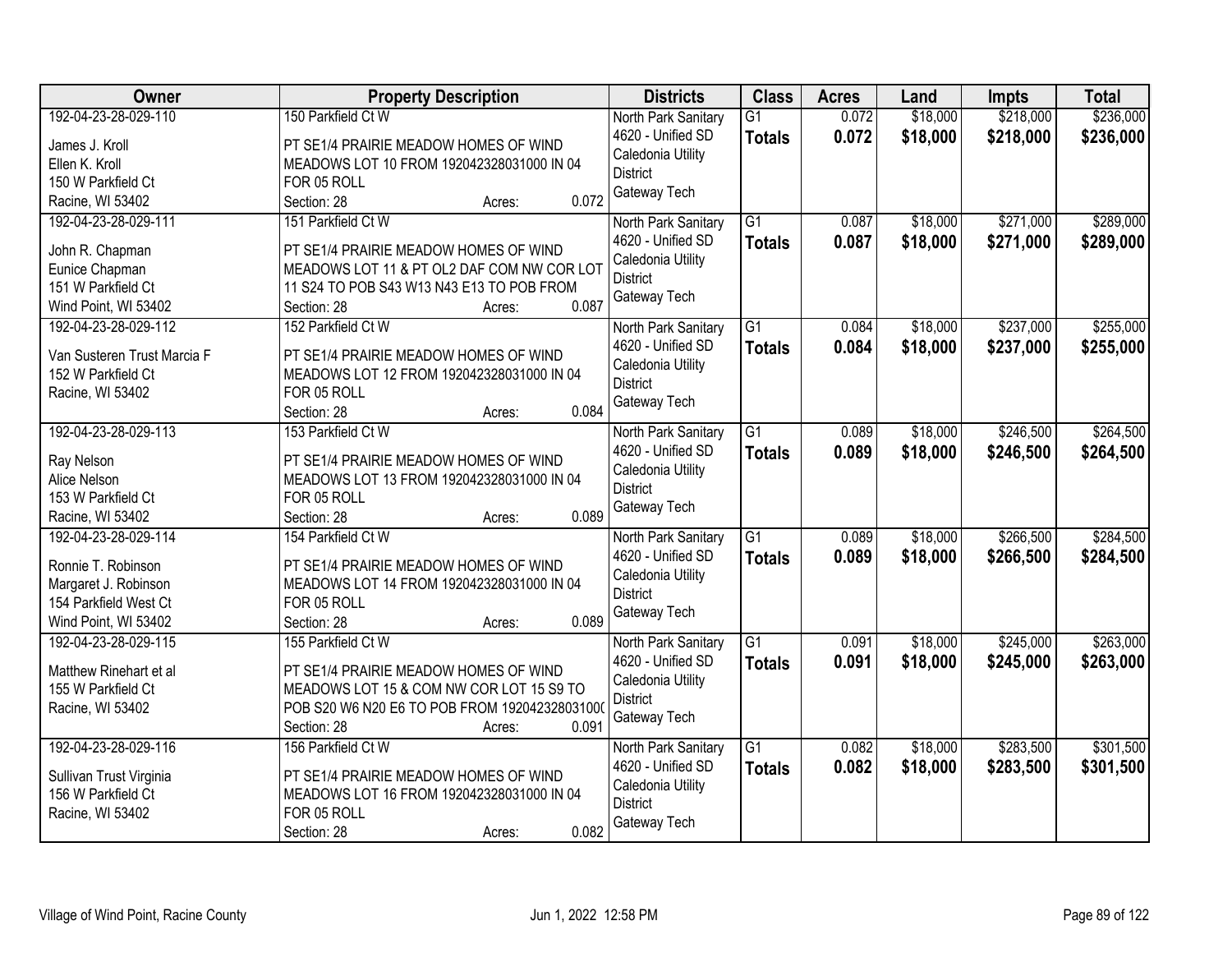| Owner                                                                                                          | <b>Property Description</b>                                                                                                                                                         | <b>Districts</b>                                                                                 | <b>Class</b>                     | <b>Acres</b>   | Land                   | <b>Impts</b>               | <b>Total</b>               |
|----------------------------------------------------------------------------------------------------------------|-------------------------------------------------------------------------------------------------------------------------------------------------------------------------------------|--------------------------------------------------------------------------------------------------|----------------------------------|----------------|------------------------|----------------------------|----------------------------|
| 192-04-23-28-029-117<br>Wind Meadows Corp<br>6939 Marioner Dr<br>Racine, WI 53406-0000                         | Parkfield Ct W<br>PT SE1/4 PRAIRIE MEADOW HOMES OF WIND<br>MEADOWS OUTLOT 2 EXC #2104201 #2114158<br>#2114159 #2115408 FROM 192042328031000 IN 04<br>1.048<br>Section: 28<br>Acres: | North Park Sanitary<br>4620 - Unified SD<br>Caledonia Utility<br><b>District</b><br>Gateway Tech | $\overline{G1}$<br><b>Totals</b> | 1.048<br>1.048 | \$100<br>\$100         | $\overline{50}$<br>\$0     | \$100<br>\$100             |
| 192-04-23-28-029-118<br>Wind Meadows Corp<br>6939 Marioner Dr<br>Racine, WI 53406-0000                         | Parkfield Ct W<br>PT SE1/4 PRAIRIE MEADOW HOMES OF WIND<br>MEADOWS OUTLOT 3 EXC #2114156 #2114157<br>FROM 192042328031000 IN 04 FOR 05 ROLL PT TO<br>0.340<br>Section: 28<br>Acres: | North Park Sanitary<br>4620 - Unified SD<br>Caledonia Utility<br><b>District</b><br>Gateway Tech | $\overline{G1}$<br><b>Totals</b> | 0.340<br>0.340 | \$100<br>\$100         | $\overline{50}$<br>\$0     | \$100<br>\$100             |
| 192-04-23-28-029-119<br>Wind Meadows Corp<br>6939 Marioner Dr<br>Racine, WI 53406-0000                         | Parkfield Ct W<br>PT SE1/4 PRAIRIE MEADOW HOMES OF WIND<br>MEADOWS OUTLOT 1 FROM 192042328031000 IN 04<br>FOR 05 ROLL<br>0.612<br>Section: 28<br>Acres:                             | North Park Sanitary<br>4620 - Unified SD<br>Caledonia Utility<br><b>District</b><br>Gateway Tech | $\overline{G1}$<br><b>Totals</b> | 0.612<br>0.612 | \$100<br>\$100         | $\overline{50}$<br>\$0     | \$100<br>\$100             |
| 192-04-23-28-030-011<br>Corporation Johnson Redevelopment<br>2211 York Road - Suite 222<br>Oak Brook, IL 60523 | Main St N<br>PT SE1/4 WIND MEADOWS OFFICE CONDO UNIT<br>4041 FROM 192042328030010 & 030020 IN 2011 FOR<br>2012 ROLL<br>3.109<br>Section: 28<br>Acres:                               | North Park Sanitary<br>4620 - Unified SD<br>Caledonia Utility<br><b>District</b><br>Gateway Tech | $\overline{G2}$<br><b>Totals</b> | 3.109<br>3.109 | \$312,800<br>\$312,800 | \$1,852,500<br>\$1,852,500 | \$2,165,300<br>\$2,165,300 |
| 192-04-23-28-030-021<br>Johnson Redevelopment Corp<br>2211 York Road - Suite 222<br>Oak Brook, IL 60523        | 4061 N Main St Unit 200<br>PT SE1/4 WIND MEADOWS OFFICE CONDO UNIT<br>4061 FROM 192042328030010 & 030020 IN 2011 FOR<br>2012 ROLL<br>1.472<br>Section: 28<br>Acres:                 | North Park Sanitary<br>4620 - Unified SD<br>Caledonia Utility<br><b>District</b><br>Gateway Tech | $\overline{G2}$<br><b>Totals</b> | 1.472<br>1.472 | \$148,000<br>\$148,000 | \$665,000<br>\$665,000     | \$813,000<br>\$813,000     |
| 192-04-23-28-030-030<br>Heritage Bank & Trust<br>555 Main St Ste 460<br>Racine, WI 53403                       | 4001 Main St N<br>PT SE1/4 CSM #2360 V7P300 LOT 3 FROM<br>192042328030000-033005 & 033006 IN 01 FOR 02<br>ROLL ** TOTAL ACRES** 2.10<br>2.100<br>Section: 28<br>Acres:              | North Park Sanitary<br>4620 - Unified SD<br>Caledonia Utility<br><b>District</b><br>Gateway Tech | $\overline{G2}$<br><b>Totals</b> | 2.100<br>2.100 | \$362,000<br>\$362,000 | \$843,000<br>\$843,000     | \$1,205,000<br>\$1,205,000 |
| 192-04-23-28-030-040<br>Heritage Bank & Trust<br>555 Main St Ste 460<br>Racine, WI 53403                       | Main St N<br>PT SE1/4 CSM #2360 V7P300 LOT 4 FROM<br>192042328033003-033004 & 033006 IN 01 FOR 02<br>ROLL ** TOTAL ACRES**<br>1.18<br>1.180<br>Section: 28<br>Acres:                | North Park Sanitary<br>4620 - Unified SD<br>Caledonia Utility<br><b>District</b><br>Gateway Tech | G2<br><b>Totals</b>              | 1.180<br>1.180 | \$163,000<br>\$163,000 | \$10,000<br>\$10,000       | \$173,000<br>\$173,000     |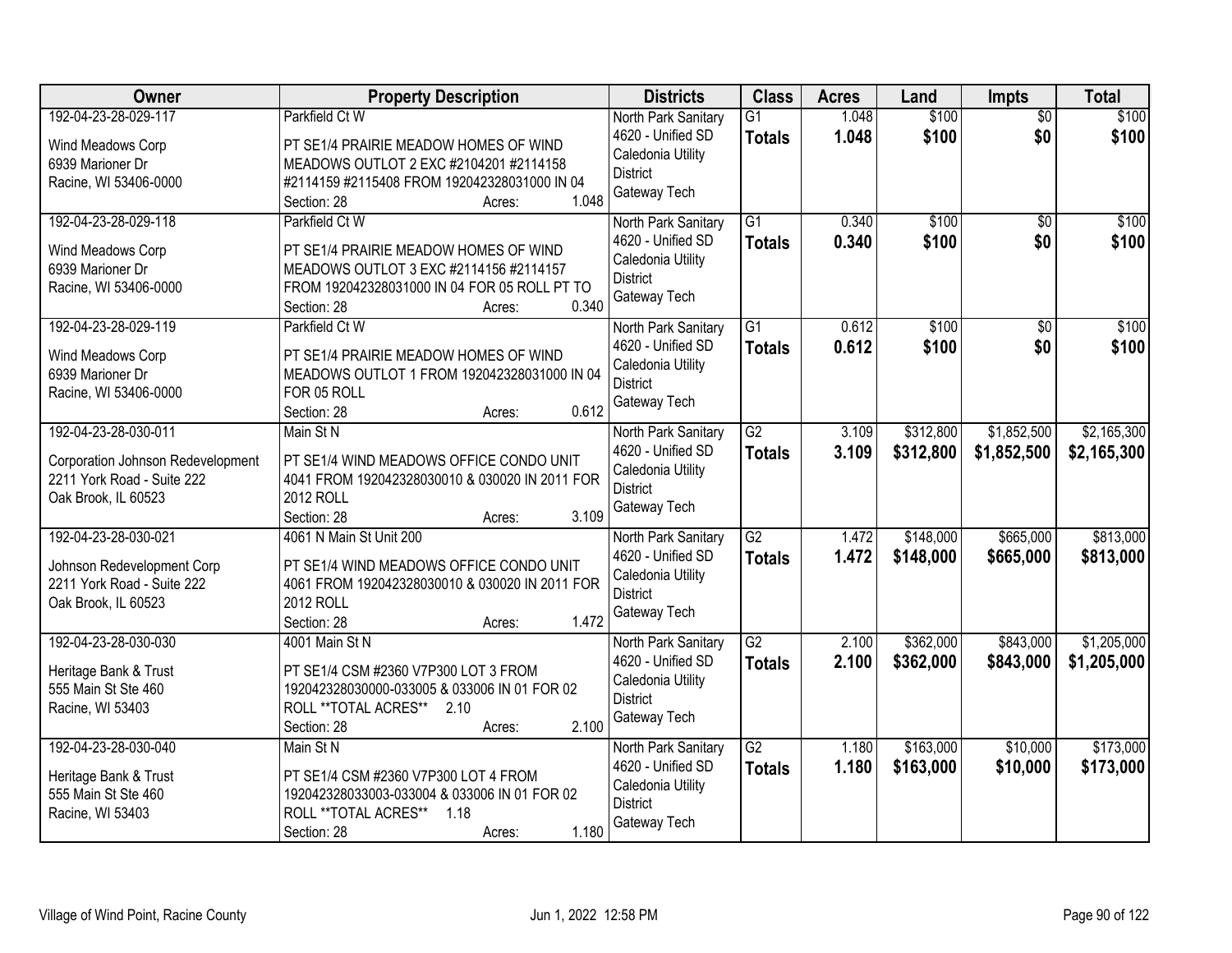| <b>Owner</b>                                      | <b>Property Description</b>                         |        |       | <b>Districts</b>                     | <b>Class</b>    | <b>Acres</b> | Land      | Impts       | <b>Total</b> |
|---------------------------------------------------|-----------------------------------------------------|--------|-------|--------------------------------------|-----------------|--------------|-----------|-------------|--------------|
| 192-04-23-28-033-000                              | 222 3 Mile Rd                                       |        |       | North Park Sanitary                  | $\overline{G2}$ | 6.020        | \$523,500 | \$2,787,500 | \$3,311,000  |
| Johnson & Son Inc S C                             | PT SE1/4 COM SE COR, W329'TO                        |        |       | 4620 - Unified SD                    | <b>Totals</b>   | 6.020        | \$523,500 | \$2,787,500 | \$3,311,000  |
| 2211 York Road - Suite 222                        | POB, N676', SW288', W200', S524 FT, E440'TO POB EXC |        |       | Caledonia Utility                    |                 |              |           |             |              |
| Oak Brook, IL 60523                               | RD&COM SE COR SEC, W329', N50', W440' TO            |        |       | <b>District</b>                      |                 |              |           |             |              |
|                                                   | Section: 28                                         | Acres: | 6.020 | Gateway Tech                         |                 |              |           |             |              |
| 192-04-23-28-033-012                              | 1 Beechwood Ct                                      |        |       | North Park Sanitary                  | $\overline{G1}$ | 0.385        | \$57,000  | \$183,000   | \$240,000    |
| Eric J. Herrmann                                  | BEECHWOOD LOT 1 &INT IN OUTLOTS 1,2,3               |        |       | 4620 - Unified SD                    | <b>Totals</b>   | 0.385        | \$57,000  | \$183,000   | \$240,000    |
| Paula L. Herrmann                                 |                                                     |        |       | Caledonia Utility                    |                 |              |           |             |              |
| 1 Beechwood Ct                                    |                                                     |        |       | <b>District</b>                      |                 |              |           |             |              |
| Racine, WI 53402                                  | Section: 28                                         | Acres: | 0.385 | Gateway Tech                         |                 |              |           |             |              |
| 192-04-23-28-033-013                              | 3 Beechwood Ct                                      |        |       | North Park Sanitary                  | G1              | 0.353        | \$55,000  | \$225,000   | \$280,000    |
| Scott R & Cindy R Sellers Revocable               | BEECHWOOD LOT 2 & INT IN OUTLOTS 1,2,3              |        |       | 4620 - Unified SD                    | <b>Totals</b>   | 0.353        | \$55,000  | \$225,000   | \$280,000    |
| Trust                                             |                                                     |        |       | Caledonia Utility                    |                 |              |           |             |              |
| 3 Beechwood Ct                                    |                                                     |        |       | <b>District</b>                      |                 |              |           |             |              |
| Racine, WI 53402                                  | Section: 28                                         | Acres: | 0.353 | Gateway Tech                         |                 |              |           |             |              |
| 192-04-23-28-033-014                              | 5 Beechwood Ct                                      |        |       | North Park Sanitary                  | G1              | 0.377        | \$56,500  | \$246,000   | \$302,500    |
|                                                   |                                                     |        |       | 4620 - Unified SD                    | <b>Totals</b>   | 0.377        | \$56,500  | \$246,000   | \$302,500    |
| Marani Trust Daniel J & Ellen E<br>5 Beechwood Ct | BEECHWOOD LOT 3 & INT IN OUTLOTS 1,2,3              |        |       | Caledonia Utility                    |                 |              |           |             |              |
| Racine, WI 53402                                  |                                                     |        |       | <b>District</b>                      |                 |              |           |             |              |
|                                                   | Section: 28                                         | Acres: | 0.377 | Gateway Tech                         |                 |              |           |             |              |
| 192-04-23-28-033-015                              | 7 Beechwood Ct                                      |        |       | North Park Sanitary                  | $\overline{G1}$ | 0.499        | \$64,000  | \$178,500   | \$242,500    |
|                                                   |                                                     |        |       | 4620 - Unified SD                    | <b>Totals</b>   | 0.499        | \$64,000  | \$178,500   | \$242,500    |
| Kristina Nairn                                    | BEECHWOOD LOT 4 & INT IN OUTLOTS 1,2,3              |        |       | Caledonia Utility                    |                 |              |           |             |              |
| 7 Beechwood Ct                                    |                                                     |        |       | <b>District</b>                      |                 |              |           |             |              |
| Wind Point, WI 53402                              |                                                     |        |       | Gateway Tech                         |                 |              |           |             |              |
|                                                   | Section: 28                                         | Acres: | 0.499 |                                      |                 |              |           |             |              |
| 192-04-23-28-033-016                              | 9 Beechwood Ct                                      |        |       | North Park Sanitary                  | $\overline{G1}$ | 0.549        | \$66,000  | \$223,500   | \$289,500    |
| Marcus A. White                                   | BEECHWOOD LOT 5 & INT IN OUTLOTS 1,2,3              |        |       | 4620 - Unified SD                    | <b>Totals</b>   | 0.549        | \$66,000  | \$223,500   | \$289,500    |
| Ann M. White                                      |                                                     |        |       | Caledonia Utility<br><b>District</b> |                 |              |           |             |              |
| 9 Beechwood Ct                                    |                                                     |        |       | Gateway Tech                         |                 |              |           |             |              |
| Wind Point, WI 53402                              | Section: 28                                         | Acres: | 0.549 |                                      |                 |              |           |             |              |
| 192-04-23-28-033-017                              | 10 Beechwood Ct                                     |        |       | North Park Sanitary                  | $\overline{G1}$ | 0.647        | \$70,500  | \$204,000   | \$274,500    |
| Don J. Jensen                                     | BEECHWOOD LOT 6 & INT IN OUTLOTS 1,2,3              |        |       | 4620 - Unified SD                    | <b>Totals</b>   | 0.647        | \$70,500  | \$204,000   | \$274,500    |
| Paula R. Jensen                                   |                                                     |        |       | Caledonia Utility                    |                 |              |           |             |              |
| 10 Beechwood Ct                                   |                                                     |        |       | <b>District</b>                      |                 |              |           |             |              |
| Racine, WI 53402                                  | Section: 28                                         | Acres: | 0.647 | Gateway Tech                         |                 |              |           |             |              |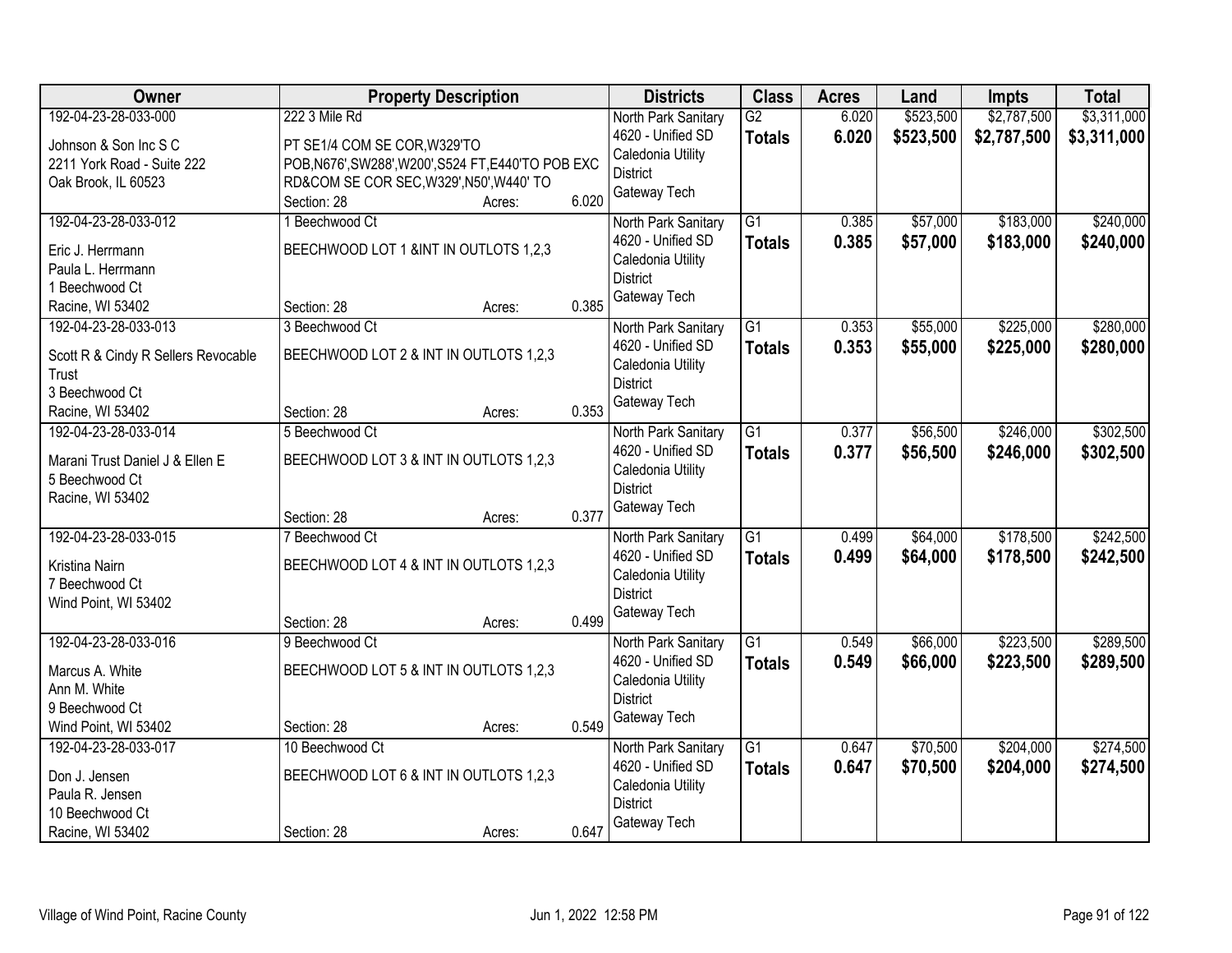| Owner                       |                                         | <b>Property Description</b> |       | <b>Districts</b>                | <b>Class</b>    | <b>Acres</b> | Land     | <b>Impts</b> | <b>Total</b> |
|-----------------------------|-----------------------------------------|-----------------------------|-------|---------------------------------|-----------------|--------------|----------|--------------|--------------|
| 192-04-23-28-033-018        | 8 Beechwood Ct                          |                             |       | North Park Sanitary             | $\overline{G1}$ | 0.522        | \$65,000 | \$228,500    | \$293,500    |
| Kristine M. Rossiter-Slamka | BEECHWOOD LOT 7                         |                             |       | 4620 - Unified SD               | <b>Totals</b>   | 0.522        | \$65,000 | \$228,500    | \$293,500    |
| 8 Beechwood Ct              |                                         |                             |       | Caledonia Utility               |                 |              |          |              |              |
| Racine, WI 53402            |                                         |                             |       | <b>District</b><br>Gateway Tech |                 |              |          |              |              |
|                             | Section: 28                             | Acres:                      | 0.522 |                                 |                 |              |          |              |              |
| 192-04-23-28-033-019        | 6 Beechwood Ct                          |                             |       | North Park Sanitary             | $\overline{G1}$ | 0.404        | \$58,500 | \$208,000    | \$266,500    |
| Eduardo J. Garcia-Novelli   | BEECHWOOD LOT 8 & INT IN OUTLOTS 1,2,3  |                             |       | 4620 - Unified SD               | <b>Totals</b>   | 0.404        | \$58,500 | \$208,000    | \$266,500    |
| Maria F. Fiocchi            |                                         |                             |       | Caledonia Utility               |                 |              |          |              |              |
| 6 Beechwood Ct              |                                         |                             |       | <b>District</b><br>Gateway Tech |                 |              |          |              |              |
| Racine, WI 53402            | Section: 28                             | Acres:                      | 0.404 |                                 |                 |              |          |              |              |
| 192-04-23-28-033-020        | 4 Beechwood Ct                          |                             |       | North Park Sanitary             | G1              | 0.424        | \$59,500 | \$196,500    | \$256,000    |
| Jon Huffman                 | BEECHWOOD LOT 9 & INT IN OUTLOTS 1 2 3  |                             |       | 4620 - Unified SD               | <b>Totals</b>   | 0.424        | \$59,500 | \$196,500    | \$256,000    |
| Melissa Huffman             |                                         |                             |       | Caledonia Utility               |                 |              |          |              |              |
| 4 Beechwood Ct              |                                         |                             |       | <b>District</b>                 |                 |              |          |              |              |
| Racine, WI 53402            | Section: 28                             | Acres:                      | 0.424 | Gateway Tech                    |                 |              |          |              |              |
| 192-04-23-28-033-021        | 2 Beechwood Ct                          |                             |       | North Park Sanitary             | $\overline{G1}$ | 0.404        | \$58,500 | \$236,000    | \$294,500    |
| Christopher M. Ettner       | BEECHWOOD LOT 10 & INT IN OUTLOTS 1,2,3 |                             |       | 4620 - Unified SD               | <b>Totals</b>   | 0.404        | \$58,500 | \$236,000    | \$294,500    |
| 2 Beechwood Ct              |                                         |                             |       | Caledonia Utility               |                 |              |          |              |              |
| Racine, WI 53402            |                                         |                             |       | <b>District</b>                 |                 |              |          |              |              |
|                             | Section: 28                             | Acres:                      | 0.404 | Gateway Tech                    |                 |              |          |              |              |
| 192-04-23-28-033-025        | 2 Cherrywood Ct                         |                             |       | North Park Sanitary             | $\overline{G1}$ | 0.404        | \$58,500 | \$208,000    | \$266,500    |
| Todd M. Neustifter          | CHERRYWOOD LOT 1 & INT IN OUTLOTS 1,2,3 |                             |       | 4620 - Unified SD               | <b>Totals</b>   | 0.404        | \$58,500 | \$208,000    | \$266,500    |
| 2 Cherrywood Ct             |                                         |                             |       | Caledonia Utility               |                 |              |          |              |              |
| Racine, WI 53402            |                                         |                             |       | <b>District</b>                 |                 |              |          |              |              |
|                             | Section: 28                             | Acres:                      | 0.404 | Gateway Tech                    |                 |              |          |              |              |
| 192-04-23-28-033-026        | 4 Cherrywood Ct                         |                             |       | North Park Sanitary             | $\overline{G1}$ | 0.404        | \$58,500 | \$191,500    | \$250,000    |
| Ryan J. Sieker              | CHERRYWOOD LOT 2 & INT IN OUTLOTS 1,2,3 |                             |       | 4620 - Unified SD               | <b>Totals</b>   | 0.404        | \$58,500 | \$191,500    | \$250,000    |
| Amanda M. Sieker            |                                         |                             |       | Caledonia Utility               |                 |              |          |              |              |
| 4 Cherrywood Ct             |                                         |                             |       | <b>District</b>                 |                 |              |          |              |              |
| Racine, WI 53402            | Section: 28                             | Acres:                      | 0.404 | Gateway Tech                    |                 |              |          |              |              |
| 192-04-23-28-033-027        | 6 Cherrywood Ct                         |                             |       | North Park Sanitary             | $\overline{G1}$ | 0.430        | \$60,000 | \$249,000    | \$309,000    |
| Robert S. Flancher          | CHERRYWOOD LOT 3 & INT IN OUTLOTS 1,2,3 |                             |       | 4620 - Unified SD               | <b>Totals</b>   | 0.430        | \$60,000 | \$249,000    | \$309,000    |
| Faye M. Flancher            |                                         |                             |       | Caledonia Utility               |                 |              |          |              |              |
| 6 Cherrywood Ct             |                                         |                             |       | <b>District</b>                 |                 |              |          |              |              |
| Racine, WI 53402            | Section: 28                             | Acres:                      | 0.430 | Gateway Tech                    |                 |              |          |              |              |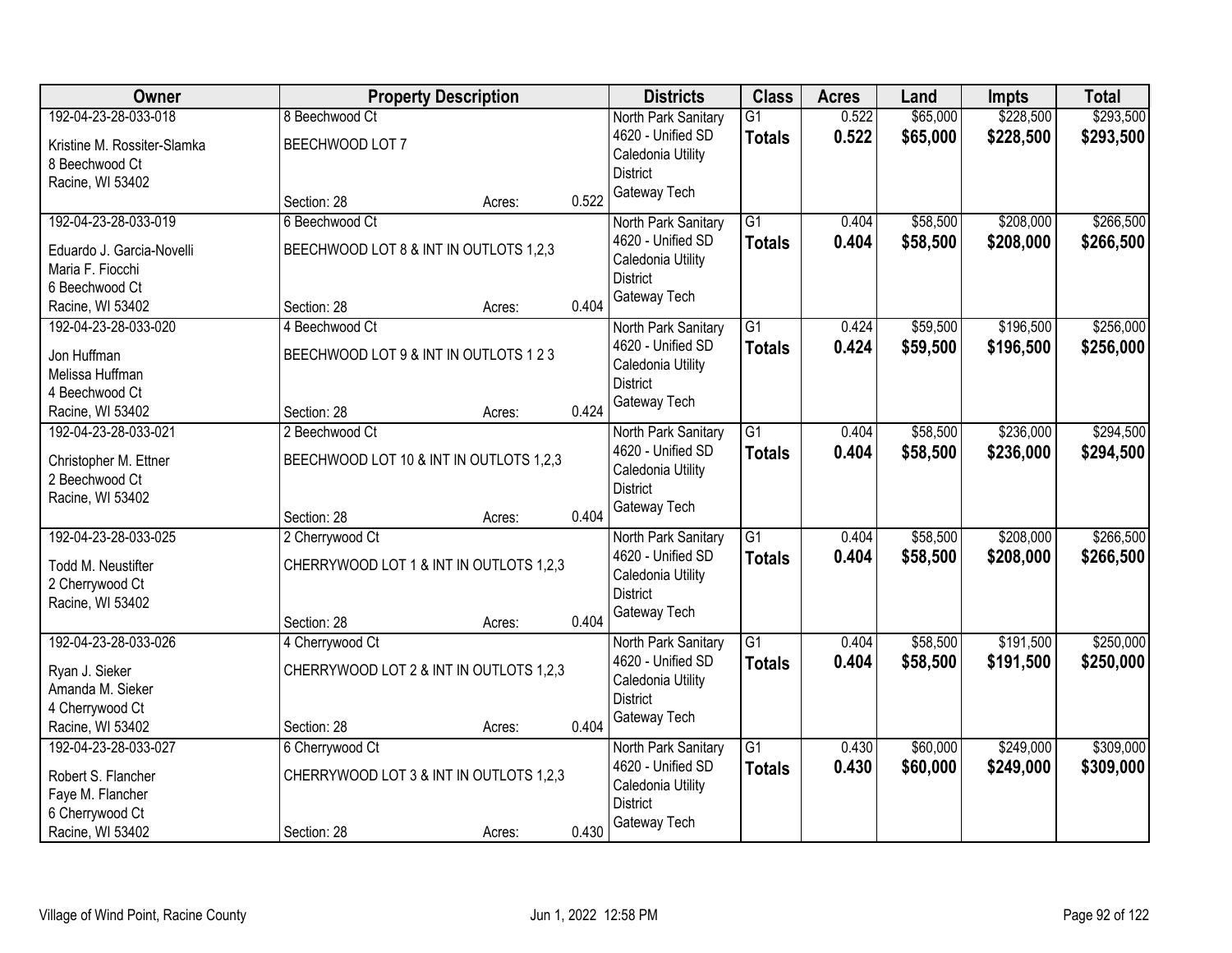| Owner                                    | <b>Property Description</b>              | <b>Districts</b>                         | <b>Class</b>    | <b>Acres</b> | Land     | Impts     | <b>Total</b> |
|------------------------------------------|------------------------------------------|------------------------------------------|-----------------|--------------|----------|-----------|--------------|
| 192-04-23-28-033-028                     | 8 Cherrywood Ct                          | North Park Sanitary                      | $\overline{G1}$ | 0.390        | \$57,500 | \$230,500 | \$288,000    |
| James C. Randal                          | CHERRYWOOD LOT 4 & INT IN OUTLOTS 1,2, 3 | 4620 - Unified SD                        | <b>Totals</b>   | 0.390        | \$57,500 | \$230,500 | \$288,000    |
| Jane M. Randal                           |                                          | Caledonia Utility                        |                 |              |          |           |              |
| 8 Cherrywood Ct                          |                                          | <b>District</b>                          |                 |              |          |           |              |
| Racine, WI 53402                         | 0.390<br>Section: 28<br>Acres:           | Gateway Tech                             |                 |              |          |           |              |
| 192-04-23-28-033-029                     | 10 Cherrywood Ct                         | North Park Sanitary                      | $\overline{G1}$ | 0.411        | \$58,500 | \$203,000 | \$261,500    |
| Samuel J. Modder                         | CHERRYWOOD LOT 5 & INT IN OUTLOTS 1,2,3  | 4620 - Unified SD                        | <b>Totals</b>   | 0.411        | \$58,500 | \$203,000 | \$261,500    |
| Elizabeth A. Modder                      |                                          | Caledonia Utility                        |                 |              |          |           |              |
| 10 Cherrywood Ct                         |                                          | <b>District</b>                          |                 |              |          |           |              |
| Racine, WI 53402                         | 0.411<br>Section: 28<br>Acres:           | Gateway Tech                             |                 |              |          |           |              |
| 192-04-23-28-033-030                     | 12 Cherrywood Ct                         | North Park Sanitary                      | $\overline{G1}$ | 0.495        | \$63,500 | \$189,000 | \$252,500    |
| Robert J. Grady                          | CHERRYWOOD LOT 6 & INT IN OUTLOTS 1,2,3  | 4620 - Unified SD                        | <b>Totals</b>   | 0.495        | \$63,500 | \$189,000 | \$252,500    |
| Pamela A. Grady                          |                                          | Caledonia Utility                        |                 |              |          |           |              |
| 12 Cherrywood Ct                         |                                          | <b>District</b>                          |                 |              |          |           |              |
| Racine, WI 53402                         | 0.495<br>Section: 28<br>Acres:           | Gateway Tech                             |                 |              |          |           |              |
| 192-04-23-28-033-031                     | 14 Cherrywood Ct                         | North Park Sanitary                      | $\overline{G1}$ | 0.529        | \$65,500 | \$191,500 | \$257,000    |
|                                          |                                          | 4620 - Unified SD                        | <b>Totals</b>   | 0.529        | \$65,500 | \$191,500 | \$257,000    |
| Zackary Boyd                             | CHERRYWOOD LOT 7 & INT IN OUTLOTS 1,2,3  | Caledonia Utility                        |                 |              |          |           |              |
| 14 Cherrywood Ct<br>Racine, WI 53402     |                                          | <b>District</b>                          |                 |              |          |           |              |
|                                          | 0.529<br>Section: 28<br>Acres:           | Gateway Tech                             |                 |              |          |           |              |
| 192-04-23-28-033-032                     | 13 Cherrywood Ct                         | North Park Sanitary                      | $\overline{G1}$ | 0.466        | \$62,000 | \$255,000 | \$317,000    |
|                                          |                                          | 4620 - Unified SD                        | <b>Totals</b>   | 0.466        | \$62,000 | \$255,000 | \$317,000    |
| Rahul Saxena                             | CHERRYWOOD LOT 8 & INT IN OUTLOTS 1,2,3  | Caledonia Utility                        |                 |              |          |           |              |
| Rebecca J. Saxena                        |                                          | <b>District</b>                          |                 |              |          |           |              |
| 13 Cherrywood Ct                         | 0.466                                    | Gateway Tech                             |                 |              |          |           |              |
| Racine, WI 53402<br>192-04-23-28-033-033 | Section: 28<br>Acres:                    |                                          | $\overline{G1}$ |              | \$81,000 | \$198,500 | \$279,500    |
|                                          | 11 Cherrywood Ct                         | North Park Sanitary<br>4620 - Unified SD |                 | 0.904        |          |           |              |
| Jacqueline E. Kelble                     | CHERRYWOOD LOT 9 & INT IN OUTLOTS 1,2,3  | Caledonia Utility                        | <b>Totals</b>   | 0.904        | \$81,000 | \$198,500 | \$279,500    |
| 11 Cherrywood Ct                         |                                          | <b>District</b>                          |                 |              |          |           |              |
| Racine, WI 53405                         |                                          | Gateway Tech                             |                 |              |          |           |              |
|                                          | 0.904<br>Section: 28<br>Acres:           |                                          |                 |              |          |           |              |
| 192-04-23-28-033-034                     | 9 Cherrywood Ct                          | North Park Sanitary                      | $\overline{G1}$ | 0.599        | \$68,500 | \$215,500 | \$284,000    |
| Matthew J. Perz                          | CHERRYWOOD LOT 10 &INT IN OUTLOTS 1,2,3  | 4620 - Unified SD                        | <b>Totals</b>   | 0.599        | \$68,500 | \$215,500 | \$284,000    |
| Andrea K. Rufo                           |                                          | Caledonia Utility<br><b>District</b>     |                 |              |          |           |              |
| 9 Cherrywood Ct                          |                                          | Gateway Tech                             |                 |              |          |           |              |
| Wind Point, WI 53402                     | 0.599<br>Section: 28<br>Acres:           |                                          |                 |              |          |           |              |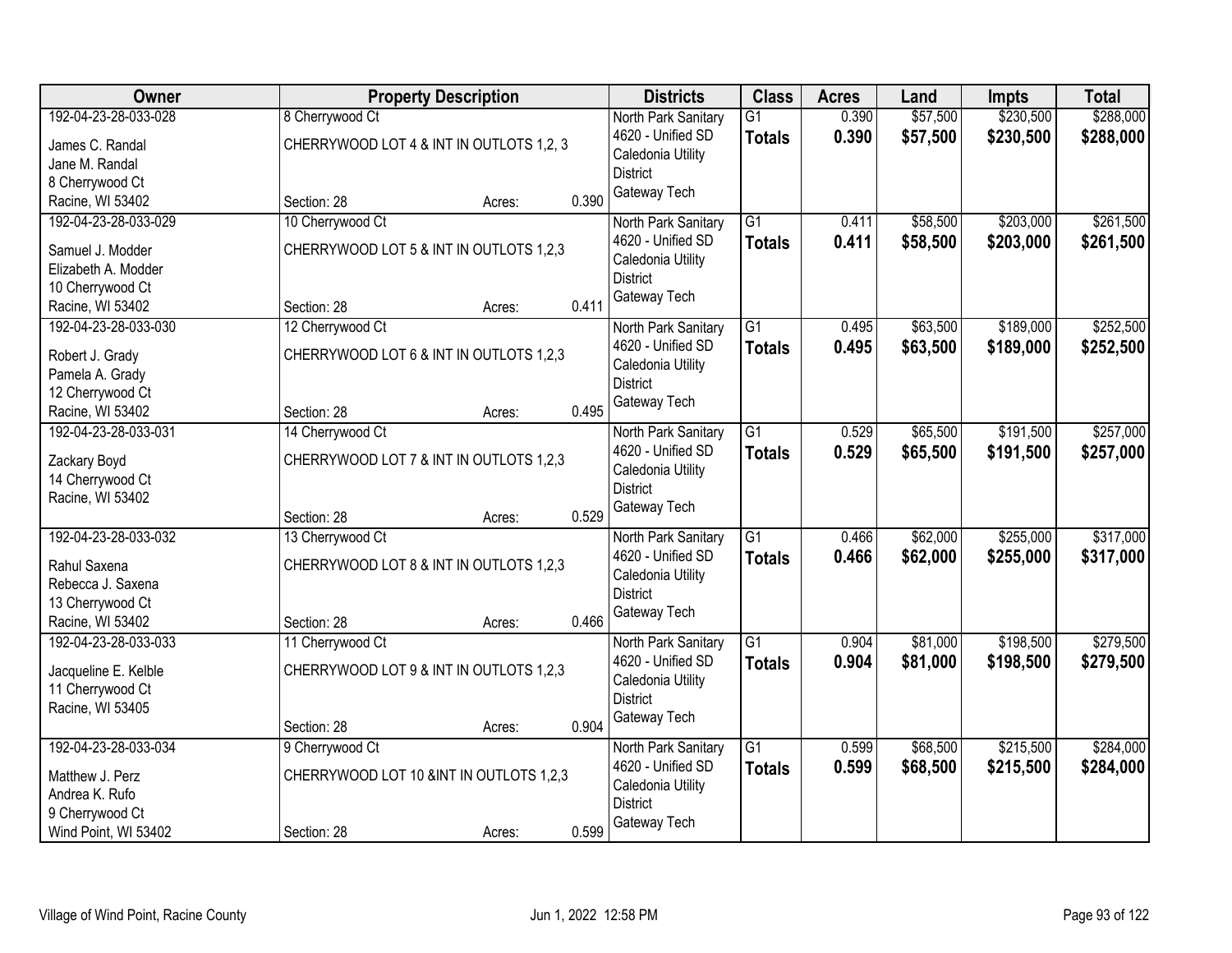| Owner                                                                                                    |                                                             | <b>Property Description</b> |       | <b>Districts</b>                                                                                 | <b>Class</b>                     | <b>Acres</b>   | Land                 | Impts                  | <b>Total</b>           |
|----------------------------------------------------------------------------------------------------------|-------------------------------------------------------------|-----------------------------|-------|--------------------------------------------------------------------------------------------------|----------------------------------|----------------|----------------------|------------------------|------------------------|
| 192-04-23-28-033-035                                                                                     | 7 Cherrywood Ct                                             |                             |       | North Park Sanitary                                                                              | G <sub>1</sub>                   | 0.421          | \$59,500             | \$249,500              | \$309,000              |
| Renee G. Tahmazian<br>7 Cherrywood Ct<br>Racine, WI 53402                                                | CHERRYWOOD LOT 11 & INT IN OUTLOTS 1, 2,3                   |                             |       | 4620 - Unified SD<br>Caledonia Utility<br><b>District</b>                                        | <b>Totals</b>                    | 0.421          | \$59,500             | \$249,500              | \$309,000              |
|                                                                                                          | Section: 28                                                 | Acres:                      | 0.421 | Gateway Tech                                                                                     |                                  |                |                      |                        |                        |
| 192-04-23-28-033-036                                                                                     | 5 Cherrywood Ct                                             |                             |       | North Park Sanitary                                                                              | $\overline{G1}$                  | 0.404          | \$58,500             | \$192,000              | \$250,500              |
| Mary B. Sterbin<br>5 Cherrywood Ct<br>Racine, WI 53402                                                   | CHERRYWOOD OF WIND MEADOWS LOT 12 & INT IN<br>OUTLOTS 1,2,3 |                             |       | 4620 - Unified SD<br>Caledonia Utility<br><b>District</b><br>Gateway Tech                        | <b>Totals</b>                    | 0.404          | \$58,500             | \$192,000              | \$250,500              |
|                                                                                                          | Section: 28                                                 | Acres:                      | 0.404 |                                                                                                  |                                  |                |                      |                        |                        |
| 192-04-23-28-033-037                                                                                     | 3 Cherrywood Ct                                             |                             |       | North Park Sanitary                                                                              | $\overline{G1}$                  | 0.404          | \$58,500             | \$206,500              | \$265,000              |
| Julia A. Oas<br>Donald L. Gloo<br>3 Cherrywood Ct                                                        | CHERRYWOOD LOT 13 & INT IN OUTLOTS 1,2,3                    |                             |       | 4620 - Unified SD<br>Caledonia Utility<br><b>District</b>                                        | <b>Totals</b>                    | 0.404          | \$58,500             | \$206,500              | \$265,000              |
| Racine, WI 53402                                                                                         | Section: 28                                                 | Acres:                      | 0.404 | Gateway Tech                                                                                     |                                  |                |                      |                        |                        |
| 192-04-23-28-033-038                                                                                     | 1 Cherrywood Ct                                             |                             |       | North Park Sanitary                                                                              | G1                               | 0.404          | \$58,500             | \$213,500              | \$272,000              |
| Eulia Y. Kazachenko<br>William Boyd<br>1 Cherrywood Ct                                                   | CHERRYWOOD LOT 14 & INT IN OUTLOTS 1,2,3                    |                             |       | 4620 - Unified SD<br>Caledonia Utility<br><b>District</b>                                        | <b>Totals</b>                    | 0.404          | \$58,500             | \$213,500              | \$272,000              |
| Racine, WI 53402                                                                                         | Section: 28                                                 | Acres:                      | 0.404 | Gateway Tech                                                                                     |                                  |                |                      |                        |                        |
| 192-04-23-28-033-050<br>Paul M. Machmeier<br>Catherine P. Machmeier<br>8 Pinewood Ct<br>Racine, WI 53402 | 8 Pinewood Ct<br>GREENWOOD LOT 1<br>Section: 28             | Acres:                      | 0.340 | North Park Sanitary<br>4620 - Unified SD<br>Caledonia Utility<br><b>District</b><br>Gateway Tech | $\overline{G1}$<br><b>Totals</b> | 0.340<br>0.340 | \$54,500<br>\$54,500 | \$162,500<br>\$162,500 | \$217,000<br>\$217,000 |
| 192-04-23-28-033-051                                                                                     | 6 Pinewood Ct                                               |                             |       | North Park Sanitary                                                                              | $\overline{G1}$                  | 0.385          | \$57,000             | \$232,500              | \$289,500              |
| Raffi D. Karapetian<br>Silva A. Karapetian<br>6 Pinewood Ct<br>Racine, WI 53402                          | GREENWOOD LOT 2<br>Section: 28                              | Acres:                      | 0.385 | 4620 - Unified SD<br>Caledonia Utility<br><b>District</b><br>Gateway Tech                        | <b>Totals</b>                    | 0.385          | \$57,000             | \$232,500              | \$289,500              |
| 192-04-23-28-033-052                                                                                     | 2 Pinewood Ct                                               |                             |       | North Park Sanitary                                                                              | $\overline{G1}$                  | 0.385          | \$57,000             | \$193,000              | \$250,000              |
| John E. Warren<br>Carmen J. Warren<br>2 Pinewood Ct                                                      | GREENWOOD LOT 3                                             |                             |       | 4620 - Unified SD<br>Caledonia Utility<br><b>District</b><br>Gateway Tech                        | <b>Totals</b>                    | 0.385          | \$57,000             | \$193,000              | \$250,000              |
| Racine, WI 53402                                                                                         | Section: 28                                                 | Acres:                      | 0.385 |                                                                                                  |                                  |                |                      |                        |                        |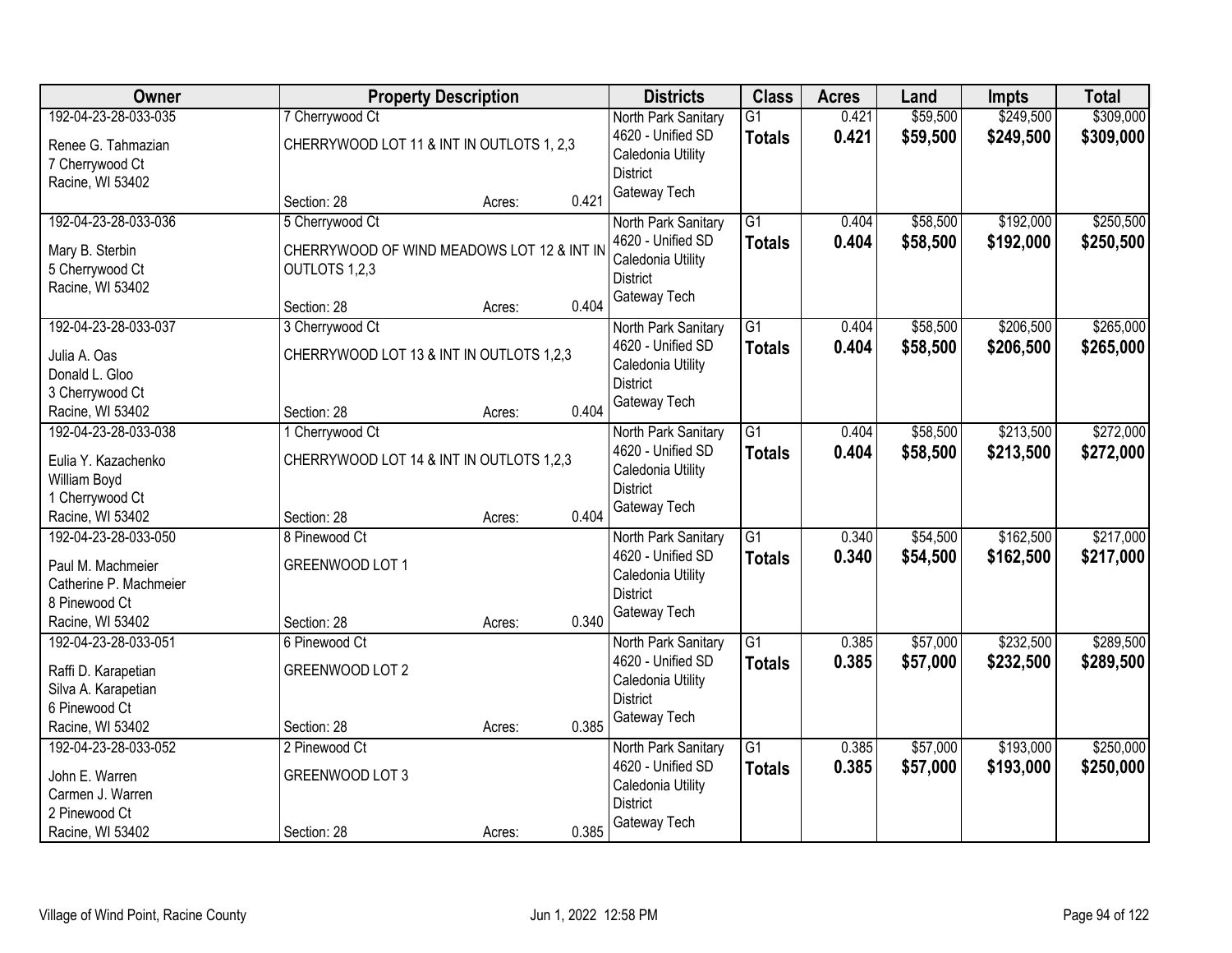| Owner                                | <b>Property Description</b>               |                 | <b>Districts</b>                         | <b>Class</b>    | <b>Acres</b> | Land     | <b>Impts</b> | <b>Total</b> |
|--------------------------------------|-------------------------------------------|-----------------|------------------------------------------|-----------------|--------------|----------|--------------|--------------|
| 192-04-23-28-034-000                 | 3 Greenwood Ct                            |                 | North Park Sanitary                      | $\overline{G1}$ | 0.415        | \$59,000 | \$165,000    | \$224,000    |
| Thomas W. Sparks et al               | GREENWOOD LOT 4                           |                 | 4620 - Unified SD                        | <b>Totals</b>   | 0.415        | \$59,000 | \$165,000    | \$224,000    |
| c/o Thomas W. Sparks                 |                                           |                 | Caledonia Utility                        |                 |              |          |              |              |
| 3 Greenwood Ct                       |                                           |                 | <b>District</b>                          |                 |              |          |              |              |
| Racine, WI 53402                     | Section: 28                               | 0.415<br>Acres: | Gateway Tech                             |                 |              |          |              |              |
| 192-04-23-28-034-001                 | 5 Greenwood Ct                            |                 | North Park Sanitary                      | $\overline{G1}$ | 0.369        | \$56,000 | \$217,500    | \$273,500    |
| Charles E. Maragos                   | GREENWOOD LOT 5                           |                 | 4620 - Unified SD                        | <b>Totals</b>   | 0.369        | \$56,000 | \$217,500    | \$273,500    |
| Sheila J. Maragos                    |                                           |                 | Caledonia Utility                        |                 |              |          |              |              |
| 5 Greenwood Ct                       |                                           |                 | <b>District</b>                          |                 |              |          |              |              |
| Racine, WI 53402                     | Section: 28                               | 0.369<br>Acres: | Gateway Tech                             |                 |              |          |              |              |
| 192-04-23-28-034-002                 | 7 Greenwood Ct                            |                 | North Park Sanitary                      | G1              | 0.357        | \$55,500 | \$201,000    | \$256,500    |
|                                      |                                           |                 | 4620 - Unified SD                        | <b>Totals</b>   | 0.357        | \$55,500 | \$201,000    | \$256,500    |
| Alex Sherbinow                       | GREENWOOD LOT 6                           |                 | Caledonia Utility                        |                 |              |          |              |              |
| 7 Greenwood Ct                       |                                           |                 | <b>District</b>                          |                 |              |          |              |              |
| Wind Point, WI 53402                 |                                           |                 | Gateway Tech                             |                 |              |          |              |              |
|                                      | Section: 28                               | 0.357<br>Acres: |                                          |                 |              |          |              |              |
| 192-04-23-28-034-003                 | 9 Greenwood Ct                            |                 | North Park Sanitary                      | $\overline{G1}$ | 0.387        | \$57,000 | \$214,000    | \$271,000    |
| Carmen A Gaspero Sr &/or Catherine A | GREENWOOD LOT 7                           |                 | 4620 - Unified SD                        | <b>Totals</b>   | 0.387        | \$57,000 | \$214,000    | \$271,000    |
| Gaspero Living Tru                   |                                           |                 | Caledonia Utility                        |                 |              |          |              |              |
| 9 Greenwood Ct                       |                                           |                 | <b>District</b>                          |                 |              |          |              |              |
| Wind Point, WI 53402                 | Section: 28                               | 0.387<br>Acres: | Gateway Tech                             |                 |              |          |              |              |
| 192-04-23-28-036-000                 | 14 Greenwood Ct                           |                 | North Park Sanitary                      | $\overline{G1}$ | 0.333        | \$54,000 | \$236,000    | \$290,000    |
| Kurt E. Maxey                        | GREENWOOD - LOT 8&PT LOT 9 COM SW COR LOT |                 | 4620 - Unified SD                        | <b>Totals</b>   | 0.333        | \$54,000 | \$236,000    | \$290,000    |
| Katherine J. Maxey                   | 9, NE120', NW6 FT, SW120', SE6'TO POB     |                 | Caledonia Utility                        |                 |              |          |              |              |
| 14 Greenwood Ct                      |                                           |                 | <b>District</b>                          |                 |              |          |              |              |
| Racine, WI 53402                     | Section: 28                               | 0.333<br>Acres: | Gateway Tech                             |                 |              |          |              |              |
| 192-04-23-28-037-000                 | 12 Greenwood Ct                           |                 | North Park Sanitary                      | $\overline{G1}$ | 0.368        | \$56,000 | \$186,500    | \$242,500    |
|                                      |                                           |                 | 4620 - Unified SD                        | <b>Totals</b>   | 0.368        | \$56,000 | \$186,500    | \$242,500    |
| Jogrim Grotmol                       | GREENWOOD OF WIND MEADOWS LOT 9 EXC       |                 | Caledonia Utility                        |                 |              |          |              |              |
| Lisa A. Piche<br>12 Greenwood Ct     | V1424P273                                 |                 | <b>District</b>                          |                 |              |          |              |              |
| Racine, WI 53402                     | Section: 28                               | 0.368           | Gateway Tech                             |                 |              |          |              |              |
| 192-04-23-28-038-000                 | 8 Greenwood Ct                            | Acres:          |                                          | $\overline{G1}$ | 0.435        | \$60,000 | \$195,000    | \$255,000    |
|                                      |                                           |                 | North Park Sanitary<br>4620 - Unified SD |                 | 0.435        |          |              |              |
| Cecelia M. Heck                      | GREENWOOD LOT 10                          |                 | Caledonia Utility                        | <b>Totals</b>   |              | \$60,000 | \$195,000    | \$255,000    |
| 8 Greenwood Ct                       |                                           |                 | <b>District</b>                          |                 |              |          |              |              |
| Racine, WI 53402                     |                                           |                 | Gateway Tech                             |                 |              |          |              |              |
|                                      | Section: 28                               | 0.435<br>Acres: |                                          |                 |              |          |              |              |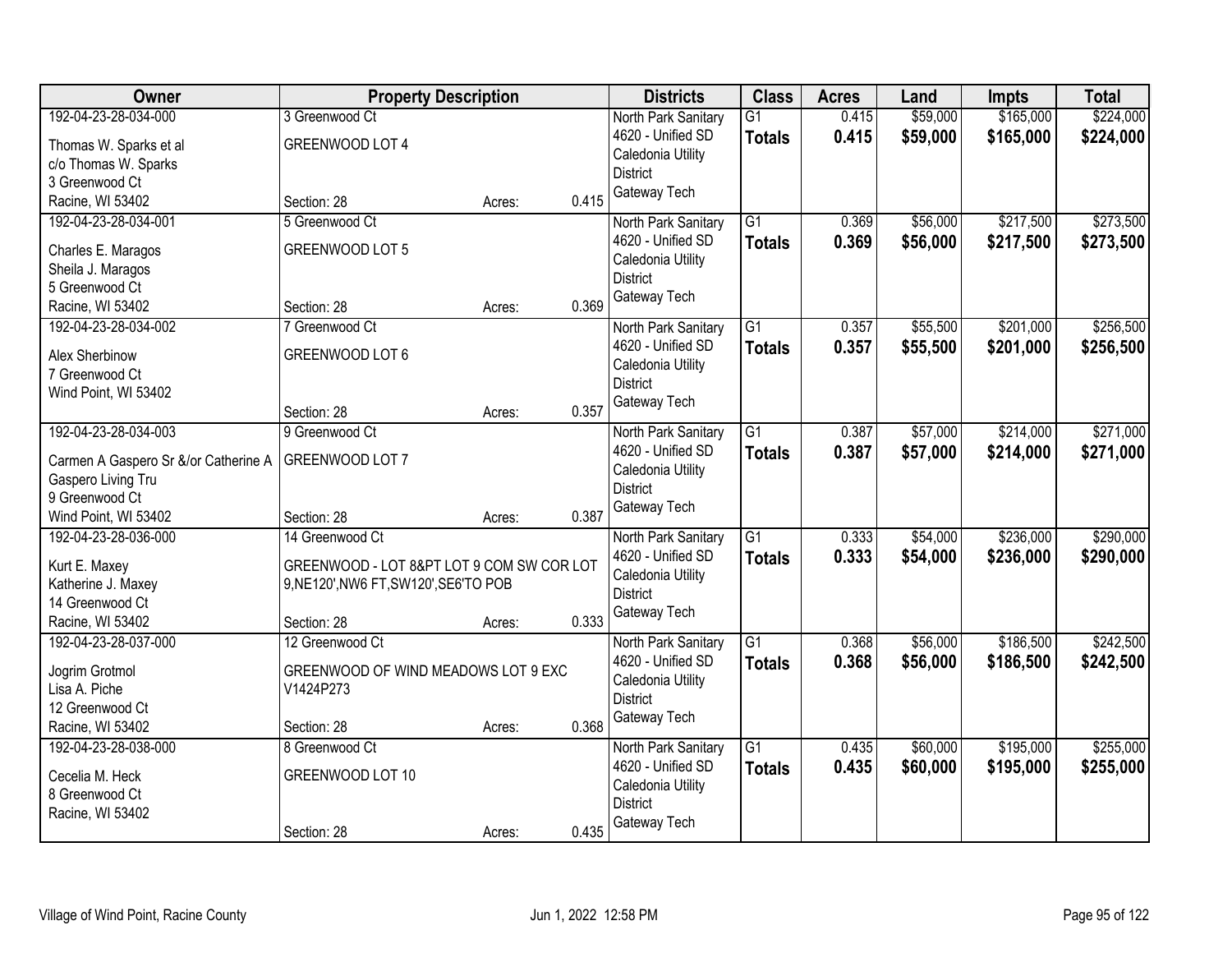| Owner                               | <b>Property Description</b> |        |       | <b>Districts</b>                         | <b>Class</b>    | <b>Acres</b> | Land     | <b>Impts</b> | <b>Total</b> |
|-------------------------------------|-----------------------------|--------|-------|------------------------------------------|-----------------|--------------|----------|--------------|--------------|
| 192-04-23-28-040-000                | 6 Greenwood Ct              |        |       | North Park Sanitary                      | $\overline{G1}$ | 0.375        | \$56,500 | \$157,000    | \$213,500    |
| James R. Westfall                   | GREENWOOD LOT 11            |        |       | 4620 - Unified SD                        | <b>Totals</b>   | 0.375        | \$56,500 | \$157,000    | \$213,500    |
| Cheryl E. Westfall                  |                             |        |       | Caledonia Utility                        |                 |              |          |              |              |
| 6 Greenwood Ct                      |                             |        |       | <b>District</b>                          |                 |              |          |              |              |
| Racine, WI 53402                    | Section: 28                 | Acres: | 0.375 | Gateway Tech                             |                 |              |          |              |              |
| 192-04-23-28-041-000                | 4 Greenwood Ct              |        |       | North Park Sanitary                      | $\overline{G1}$ | 0.370        | \$56,000 | \$180,500    | \$236,500    |
| Peter G. Koleske                    | GREENWOOD LOT 12            |        |       | 4620 - Unified SD                        | <b>Totals</b>   | 0.370        | \$56,000 | \$180,500    | \$236,500    |
| Lisa S. Koleske                     |                             |        |       | Caledonia Utility                        |                 |              |          |              |              |
| 4 Greenwood Ct                      |                             |        |       | <b>District</b>                          |                 |              |          |              |              |
| Racine, WI 53402                    | Section: 28                 | Acres: | 0.370 | Gateway Tech                             |                 |              |          |              |              |
| 192-04-23-28-042-000                | 3 Sandalwood Ct             |        |       | North Park Sanitary                      | G1              | 0.411        | \$58,500 | \$197,000    | \$255,500    |
|                                     |                             |        |       | 4620 - Unified SD                        | <b>Totals</b>   | 0.411        | \$58,500 | \$197,000    | \$255,500    |
| Michael Klug                        | GREENWOOD LOT 13            |        |       | Caledonia Utility                        |                 |              |          |              |              |
| Barbara Klug                        |                             |        |       | <b>District</b>                          |                 |              |          |              |              |
| 3 Sandalwood Ct<br>Racine, WI 53402 | Section: 28                 |        | 0.411 | Gateway Tech                             |                 |              |          |              |              |
| 192-04-23-28-043-000                | 5 Sandalwood Ct             | Acres: |       |                                          | $\overline{G1}$ |              | \$58,500 | \$201,000    | \$259,500    |
|                                     |                             |        |       | North Park Sanitary<br>4620 - Unified SD |                 | 0.406        |          |              |              |
| Sean Christofferson                 | GREENWOOD LOT 14            |        |       | Caledonia Utility                        | <b>Totals</b>   | 0.406        | \$58,500 | \$201,000    | \$259,500    |
| Jessica Kwapil                      |                             |        |       | <b>District</b>                          |                 |              |          |              |              |
| 5 Sandalwood Ct                     |                             |        |       | Gateway Tech                             |                 |              |          |              |              |
| Racine, WI 53402                    | Section: 28                 | Acres: | 0.406 |                                          |                 |              |          |              |              |
| 192-04-23-28-045-000                | 7 Sandalwood Ct             |        |       | North Park Sanitary                      | $\overline{G1}$ | 0.436        | \$60,000 | \$209,000    | \$269,000    |
| Chui G. Muro                        | GREENWOOD LOT 15            |        |       | 4620 - Unified SD                        | <b>Totals</b>   | 0.436        | \$60,000 | \$209,000    | \$269,000    |
| 7 Sandalwood Ct                     |                             |        |       | Caledonia Utility                        |                 |              |          |              |              |
| Racine, WI 53402                    |                             |        |       | <b>District</b>                          |                 |              |          |              |              |
|                                     | Section: 28                 | Acres: | 0.436 | Gateway Tech                             |                 |              |          |              |              |
| 192-04-23-28-046-000                | 9 Sandalwood Ct             |        |       | North Park Sanitary                      | $\overline{G1}$ | 0.419        | \$59,000 | \$281,500    | \$340,500    |
| <b>Buchaklian Trust Margaret</b>    | GREENWOOD LOT 16            |        |       | 4620 - Unified SD                        | <b>Totals</b>   | 0.419        | \$59,000 | \$281,500    | \$340,500    |
| 9 Sandalwood Ct                     |                             |        |       | Caledonia Utility                        |                 |              |          |              |              |
| Racine, WI 53402                    |                             |        |       | <b>District</b>                          |                 |              |          |              |              |
|                                     | Section: 28                 | Acres: | 0.419 | Gateway Tech                             |                 |              |          |              |              |
| 192-04-23-28-047-000                | 11 Sandalwood Ct            |        |       | North Park Sanitary                      | $\overline{G1}$ | 0.397        | \$58,000 | \$189,500    | \$247,500    |
|                                     |                             |        |       | 4620 - Unified SD                        | <b>Totals</b>   | 0.397        | \$58,000 | \$189,500    | \$247,500    |
| Robert O. Wittke Jr                 | GREENWOOD LOT 17            |        |       | Caledonia Utility                        |                 |              |          |              |              |
| Alison J. Mccullough                |                             |        |       | <b>District</b>                          |                 |              |          |              |              |
| 11 Sandalwood Cy                    |                             |        | 0.397 | Gateway Tech                             |                 |              |          |              |              |
| Racine, WI 53402                    | Section: 28                 | Acres: |       |                                          |                 |              |          |              |              |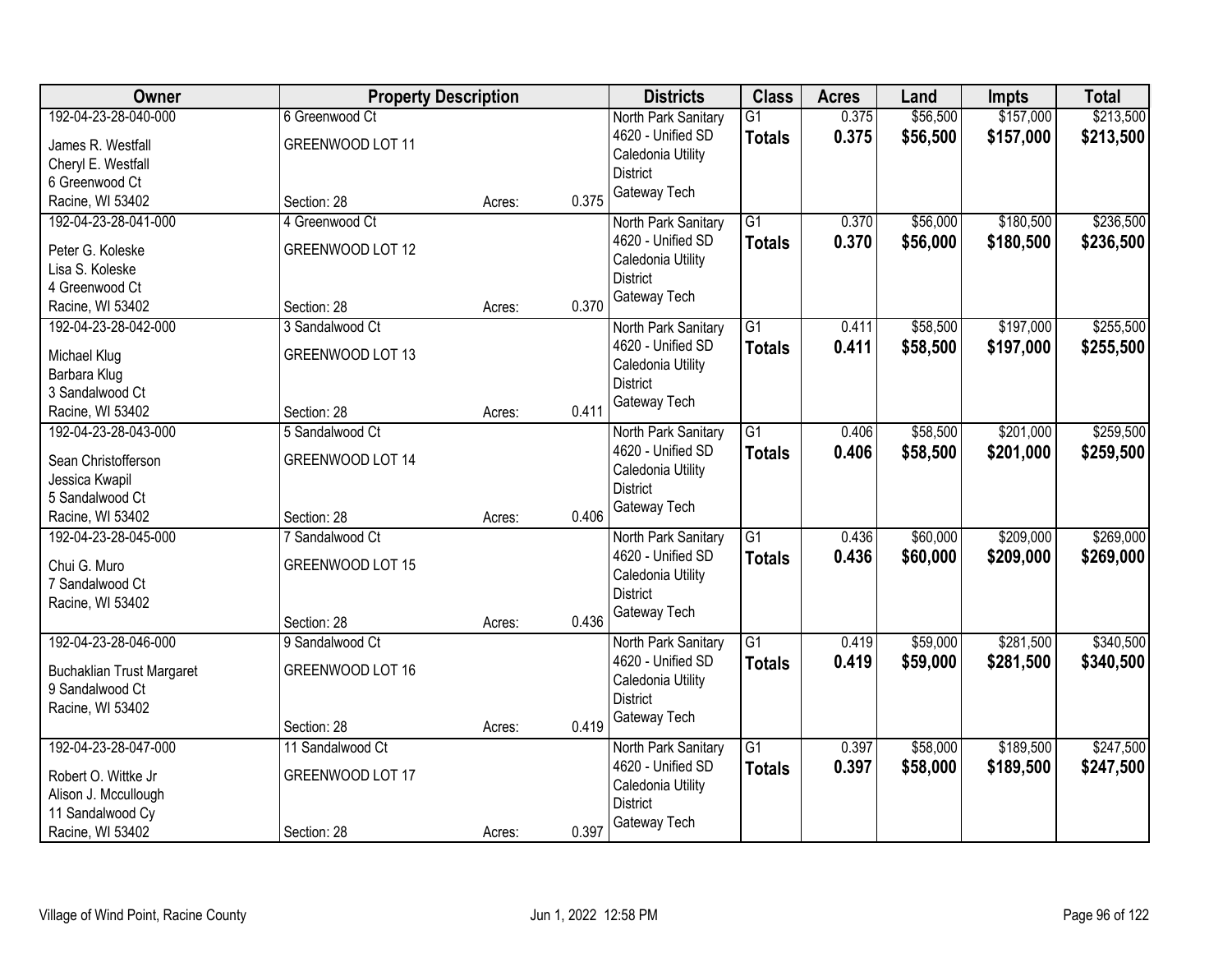| Owner                                  | <b>Property Description</b> |        |       | <b>Districts</b>                       | <b>Class</b>    | <b>Acres</b> | Land     | <b>Impts</b> | <b>Total</b> |
|----------------------------------------|-----------------------------|--------|-------|----------------------------------------|-----------------|--------------|----------|--------------|--------------|
| 192-04-23-28-048-000                   | 12 Sandalwood Ct            |        |       | North Park Sanitary                    | $\overline{G1}$ | 0.361        | \$55,500 | \$167,000    | \$222,500    |
| Dwyer Living Trust Dated 1/19/01 et al | GREENWOOD LOT 18            |        |       | 4620 - Unified SD<br>Caledonia Utility | <b>Totals</b>   | 0.361        | \$55,500 | \$167,000    | \$222,500    |
| 12 Sandalwood Ct<br>Racine, WI 53402   |                             |        |       | <b>District</b>                        |                 |              |          |              |              |
|                                        | Section: 28                 | Acres: | 0.361 | Gateway Tech                           |                 |              |          |              |              |
| 192-04-23-28-049-000                   | 10 Sandalwood Ct            |        |       | North Park Sanitary                    | $\overline{G1}$ | 0.401        | \$58,000 | \$187,000    | \$245,000    |
| Arthur S. Rothschild                   | GREENWOOD LOT 19            |        |       | 4620 - Unified SD                      | <b>Totals</b>   | 0.401        | \$58,000 | \$187,000    | \$245,000    |
| Vikki A. Rothschild                    |                             |        |       | Caledonia Utility                      |                 |              |          |              |              |
| 10 Sandalwood Ct                       |                             |        |       | <b>District</b>                        |                 |              |          |              |              |
| Racine, WI 53402                       | Section: 28                 | Acres: | 0.401 | Gateway Tech                           |                 |              |          |              |              |
| 192-04-23-28-050-000                   | 8 Sandalwood Ct             |        |       | North Park Sanitary                    | $\overline{G1}$ | 0.413        | \$59,000 | \$210,000    | \$269,000    |
| Elizabeth T. Castor                    | GREENWOOD LOT 20            |        |       | 4620 - Unified SD                      | <b>Totals</b>   | 0.413        | \$59,000 | \$210,000    | \$269,000    |
| 8 Sandalwood Ct                        |                             |        |       | Caledonia Utility                      |                 |              |          |              |              |
| Racine, WI 53402                       |                             |        |       | <b>District</b>                        |                 |              |          |              |              |
|                                        | Section: 28                 | Acres: | 0.413 | Gateway Tech                           |                 |              |          |              |              |
| 192-04-23-28-051-000                   | 6 Sandalwood Ct             |        |       | North Park Sanitary                    | G1              | 0.404        | \$58,500 | \$199,000    | \$257,500    |
| Brian L. Lucareli                      | GREENWOOD LOT 21            |        |       | 4620 - Unified SD                      | <b>Totals</b>   | 0.404        | \$58,500 | \$199,000    | \$257,500    |
| Amy J. Lucareli                        |                             |        |       | Caledonia Utility                      |                 |              |          |              |              |
| 6 Sandalwood Ct                        |                             |        |       | <b>District</b>                        |                 |              |          |              |              |
| Racine, WI 53402                       | Section: 28                 | Acres: | 0.404 | Gateway Tech                           |                 |              |          |              |              |
| 192-04-23-28-052-000                   | 4 Sandalwood Ct             |        |       | North Park Sanitary                    | $\overline{G1}$ | 0.432        | \$60,000 | \$213,500    | \$273,500    |
|                                        | GREENWOOD LOT 22            |        |       | 4620 - Unified SD                      | <b>Totals</b>   | 0.432        | \$60,000 | \$213,500    | \$273,500    |
| Kimberly A. Warner<br>4 Sandalwood Ct  |                             |        |       | Caledonia Utility                      |                 |              |          |              |              |
| Racine, WI 53402                       |                             |        |       | <b>District</b>                        |                 |              |          |              |              |
|                                        | Section: 28                 | Acres: | 0.432 | Gateway Tech                           |                 |              |          |              |              |
| 192-04-23-28-054-000                   | 1 Birchwood Ct              |        |       | North Park Sanitary                    | $\overline{G1}$ | 0.303        | \$52,000 | \$168,500    | \$220,500    |
| Richard L. Anderson                    | GREENWOOD LOT 23            |        |       | 4620 - Unified SD                      | <b>Totals</b>   | 0.303        | \$52,000 | \$168,500    | \$220,500    |
| 1 Birchwood Ct                         |                             |        |       | Caledonia Utility                      |                 |              |          |              |              |
| Racine, WI 53402                       |                             |        |       | <b>District</b>                        |                 |              |          |              |              |
|                                        | Section: 28                 | Acres: | 0.303 | Gateway Tech                           |                 |              |          |              |              |
| 192-04-23-28-055-000                   | 2 Birchwood Ct              |        |       | North Park Sanitary                    | $\overline{G1}$ | 0.328        | \$53,500 | \$209,000    | \$262,500    |
| Mark W. Edmunds                        | GREENWOOD LOT 24            |        |       | 4620 - Unified SD                      | <b>Totals</b>   | 0.328        | \$53,500 | \$209,000    | \$262,500    |
| 2 Birchwood Ct                         |                             |        |       | Caledonia Utility                      |                 |              |          |              |              |
| Racine, WI 53402                       |                             |        |       | <b>District</b>                        |                 |              |          |              |              |
|                                        | Section: 28                 | Acres: | 0.328 | Gateway Tech                           |                 |              |          |              |              |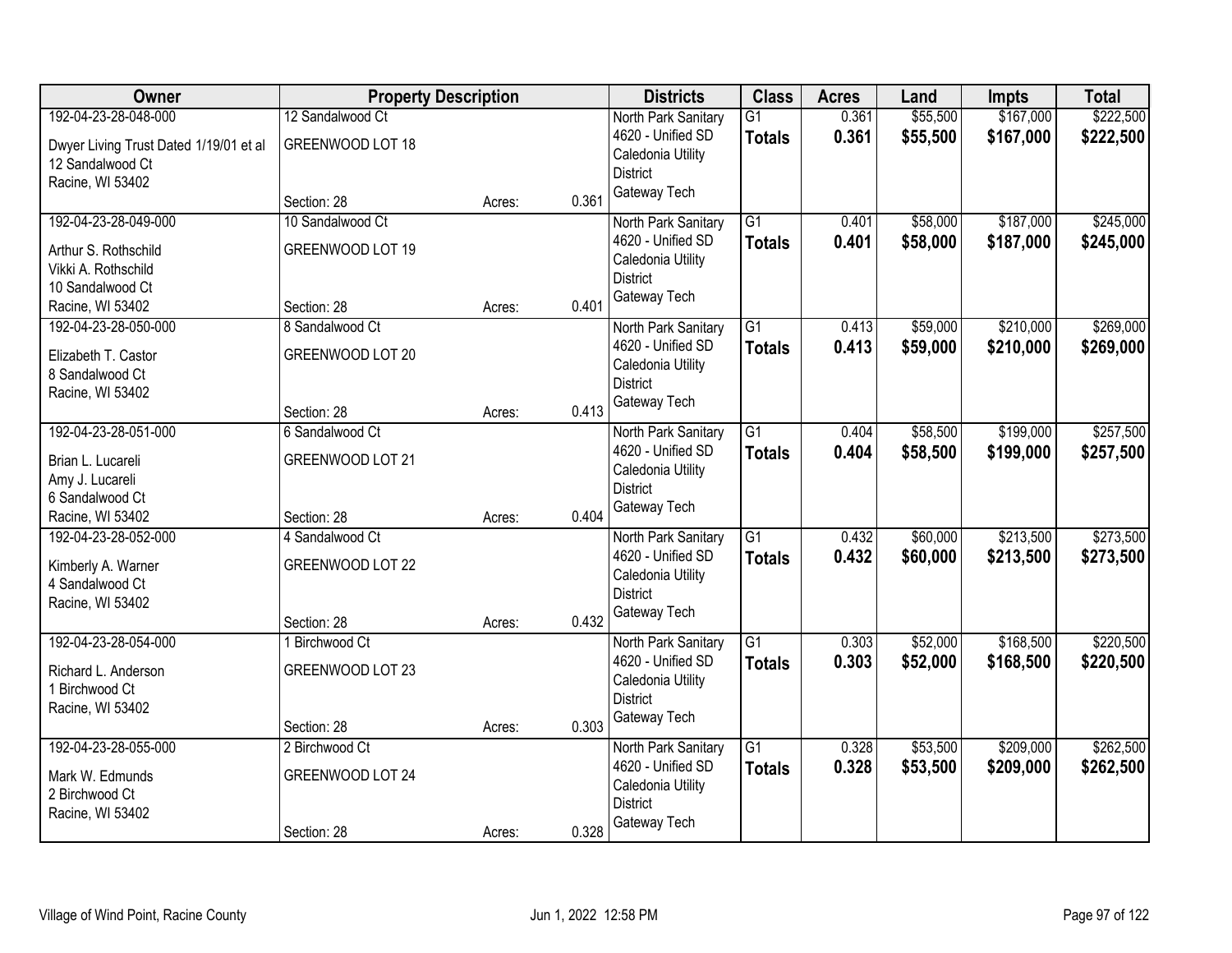| 192-04-23-28-056-000<br>\$184,500<br>3 Birchwood Ct<br>$\overline{G1}$<br>0.448<br>North Park Sanitary<br>4620 - Unified SD<br>0.448<br>\$61,000<br>\$184,500<br><b>Totals</b><br>GREENWOOD OF WIND MEADOWS LOT 25<br><b>Blake Scheffer</b><br>Caledonia Utility<br>Erin Scheffer<br><b>District</b><br>3 Birchwood Ct<br>Gateway Tech<br>0.448<br>Racine, WI 53402<br>Section: 28<br>Acres:<br>\$200,000<br>192-04-23-28-058-000<br>$\overline{G1}$<br>0.518<br>\$65,000<br>4 Birchwood Ct<br>North Park Sanitary<br>0.518<br>4620 - Unified SD<br>\$65,000<br>\$200,000<br><b>Totals</b><br>GREENWOOD LOT 26<br><b>Matthew Adams</b><br>Caledonia Utility<br>Samantha Adams<br><b>District</b> | Owner          | <b>Property Description</b> |  | <b>Districts</b> | <b>Class</b> | <b>Acres</b> | Land     | <b>Impts</b> | <b>Total</b> |
|--------------------------------------------------------------------------------------------------------------------------------------------------------------------------------------------------------------------------------------------------------------------------------------------------------------------------------------------------------------------------------------------------------------------------------------------------------------------------------------------------------------------------------------------------------------------------------------------------------------------------------------------------------------------------------------------------|----------------|-----------------------------|--|------------------|--------------|--------------|----------|--------------|--------------|
|                                                                                                                                                                                                                                                                                                                                                                                                                                                                                                                                                                                                                                                                                                  |                |                             |  |                  |              |              | \$61,000 |              | \$245,500    |
|                                                                                                                                                                                                                                                                                                                                                                                                                                                                                                                                                                                                                                                                                                  |                |                             |  |                  |              |              |          |              | \$245,500    |
|                                                                                                                                                                                                                                                                                                                                                                                                                                                                                                                                                                                                                                                                                                  |                |                             |  |                  |              |              |          |              |              |
|                                                                                                                                                                                                                                                                                                                                                                                                                                                                                                                                                                                                                                                                                                  |                |                             |  |                  |              |              |          |              |              |
|                                                                                                                                                                                                                                                                                                                                                                                                                                                                                                                                                                                                                                                                                                  |                |                             |  |                  |              |              |          |              |              |
|                                                                                                                                                                                                                                                                                                                                                                                                                                                                                                                                                                                                                                                                                                  |                |                             |  |                  |              |              |          |              | \$265,000    |
|                                                                                                                                                                                                                                                                                                                                                                                                                                                                                                                                                                                                                                                                                                  |                |                             |  |                  |              |              |          |              | \$265,000    |
|                                                                                                                                                                                                                                                                                                                                                                                                                                                                                                                                                                                                                                                                                                  |                |                             |  |                  |              |              |          |              |              |
|                                                                                                                                                                                                                                                                                                                                                                                                                                                                                                                                                                                                                                                                                                  | 4 Birchwood Ct |                             |  |                  |              |              |          |              |              |
| Gateway Tech<br>0.518<br>Section: 28<br>Racine, WI 53402<br>Acres:                                                                                                                                                                                                                                                                                                                                                                                                                                                                                                                                                                                                                               |                |                             |  |                  |              |              |          |              |              |
| \$220,500<br>192-04-23-28-059-000<br>G1<br>0.351<br>\$55,000<br>5 Birchwood Ct<br>North Park Sanitary                                                                                                                                                                                                                                                                                                                                                                                                                                                                                                                                                                                            |                |                             |  |                  |              |              |          |              | \$275,500    |
| 4620 - Unified SD<br>0.351<br>\$55,000<br>\$220,500<br><b>Totals</b>                                                                                                                                                                                                                                                                                                                                                                                                                                                                                                                                                                                                                             |                |                             |  |                  |              |              |          |              | \$275,500    |
| GREENWOOD LOT 27<br>Sherman Johnson<br>Caledonia Utility                                                                                                                                                                                                                                                                                                                                                                                                                                                                                                                                                                                                                                         |                |                             |  |                  |              |              |          |              |              |
| Corritha Johnson<br><b>District</b>                                                                                                                                                                                                                                                                                                                                                                                                                                                                                                                                                                                                                                                              |                |                             |  |                  |              |              |          |              |              |
| 5 Birchwood Ct<br>Gateway Tech                                                                                                                                                                                                                                                                                                                                                                                                                                                                                                                                                                                                                                                                   |                |                             |  |                  |              |              |          |              |              |
| 0.351<br>Wind Point, WI 53402<br>Section: 28<br>Acres:                                                                                                                                                                                                                                                                                                                                                                                                                                                                                                                                                                                                                                           |                |                             |  |                  |              |              |          |              |              |
| 192-04-23-28-060-000<br>$\overline{G1}$<br>0.392<br>\$57,500<br>\$241,000<br>6 Birchwood Ct<br>North Park Sanitary                                                                                                                                                                                                                                                                                                                                                                                                                                                                                                                                                                               |                |                             |  |                  |              |              |          |              | \$298,500    |
| 4620 - Unified SD<br>0.392<br>\$57,500<br>\$241,000<br><b>Totals</b><br>GREENWOOD LOT 28<br>Charles A. Christiano                                                                                                                                                                                                                                                                                                                                                                                                                                                                                                                                                                                |                |                             |  |                  |              |              |          |              | \$298,500    |
| Caledonia Utility<br>Diane E. Christiano                                                                                                                                                                                                                                                                                                                                                                                                                                                                                                                                                                                                                                                         |                |                             |  |                  |              |              |          |              |              |
| <b>District</b><br>6 Birchwood Ct                                                                                                                                                                                                                                                                                                                                                                                                                                                                                                                                                                                                                                                                |                |                             |  |                  |              |              |          |              |              |
| Gateway Tech<br>0.392<br>Racine, WI 53402<br>Section: 28<br>Acres:                                                                                                                                                                                                                                                                                                                                                                                                                                                                                                                                                                                                                               |                |                             |  |                  |              |              |          |              |              |
| $\overline{G1}$<br>\$192,500<br>192-04-23-28-061-000<br>0.378<br>\$56,500<br>7 Birchwood Ct<br>North Park Sanitary                                                                                                                                                                                                                                                                                                                                                                                                                                                                                                                                                                               |                |                             |  |                  |              |              |          |              | \$249,000    |
| 4620 - Unified SD<br>0.378<br>\$56,500<br>\$192,500<br><b>Totals</b>                                                                                                                                                                                                                                                                                                                                                                                                                                                                                                                                                                                                                             |                |                             |  |                  |              |              |          |              | \$249,000    |
| GREENWOOD LOT 29<br>Shannon Wucherer et al<br>Caledonia Utility                                                                                                                                                                                                                                                                                                                                                                                                                                                                                                                                                                                                                                  |                |                             |  |                  |              |              |          |              |              |
| c/o Nicholas J. Wucherer<br><b>District</b>                                                                                                                                                                                                                                                                                                                                                                                                                                                                                                                                                                                                                                                      |                |                             |  |                  |              |              |          |              |              |
| 7 Birchwood Ct<br>Gateway Tech                                                                                                                                                                                                                                                                                                                                                                                                                                                                                                                                                                                                                                                                   |                |                             |  |                  |              |              |          |              |              |
| 0.378<br>Wind Point, WI 53402<br>Section: 28<br>Acres:                                                                                                                                                                                                                                                                                                                                                                                                                                                                                                                                                                                                                                           |                |                             |  |                  |              |              |          |              |              |
| $\overline{G1}$<br>\$55,000<br>\$248,000<br>192-04-23-28-062-000<br>0.347<br>1 Maplewood Ct<br>North Park Sanitary                                                                                                                                                                                                                                                                                                                                                                                                                                                                                                                                                                               |                |                             |  |                  |              |              |          |              | \$303,000    |
| 4620 - Unified SD<br>0.347<br>\$55,000<br>\$248,000<br><b>Totals</b><br>GREENWOOD LOT 30<br>Mark J. Mc Cleary                                                                                                                                                                                                                                                                                                                                                                                                                                                                                                                                                                                    |                |                             |  |                  |              |              |          |              | \$303,000    |
| Caledonia Utility<br>Kathleen T. Mc Cleary                                                                                                                                                                                                                                                                                                                                                                                                                                                                                                                                                                                                                                                       |                |                             |  |                  |              |              |          |              |              |
| <b>District</b><br>1 Maplewood Ct                                                                                                                                                                                                                                                                                                                                                                                                                                                                                                                                                                                                                                                                |                |                             |  |                  |              |              |          |              |              |
| Gateway Tech<br>0.347<br>Racine, WI 53402<br>Section: 28<br>Acres:                                                                                                                                                                                                                                                                                                                                                                                                                                                                                                                                                                                                                               |                |                             |  |                  |              |              |          |              |              |
| $\overline{G1}$<br>\$53,000<br>\$201,000<br>192-04-23-28-063-000<br>2 Maplewood Ct<br>0.318<br>North Park Sanitary                                                                                                                                                                                                                                                                                                                                                                                                                                                                                                                                                                               |                |                             |  |                  |              |              |          |              | \$254,000    |
| 0.318<br>\$53,000<br>4620 - Unified SD<br>\$201,000<br><b>Totals</b><br>GREENWOOD LOT 31<br>Nicholas B. Comande                                                                                                                                                                                                                                                                                                                                                                                                                                                                                                                                                                                  |                |                             |  |                  |              |              |          |              | \$254,000    |
| Caledonia Utility<br>Lisa C. Comande                                                                                                                                                                                                                                                                                                                                                                                                                                                                                                                                                                                                                                                             |                |                             |  |                  |              |              |          |              |              |
| <b>District</b><br>2 Maplewood Ct                                                                                                                                                                                                                                                                                                                                                                                                                                                                                                                                                                                                                                                                |                |                             |  |                  |              |              |          |              |              |
| Gateway Tech<br>0.318<br>Racine, WI 53402<br>Section: 28<br>Acres:                                                                                                                                                                                                                                                                                                                                                                                                                                                                                                                                                                                                                               |                |                             |  |                  |              |              |          |              |              |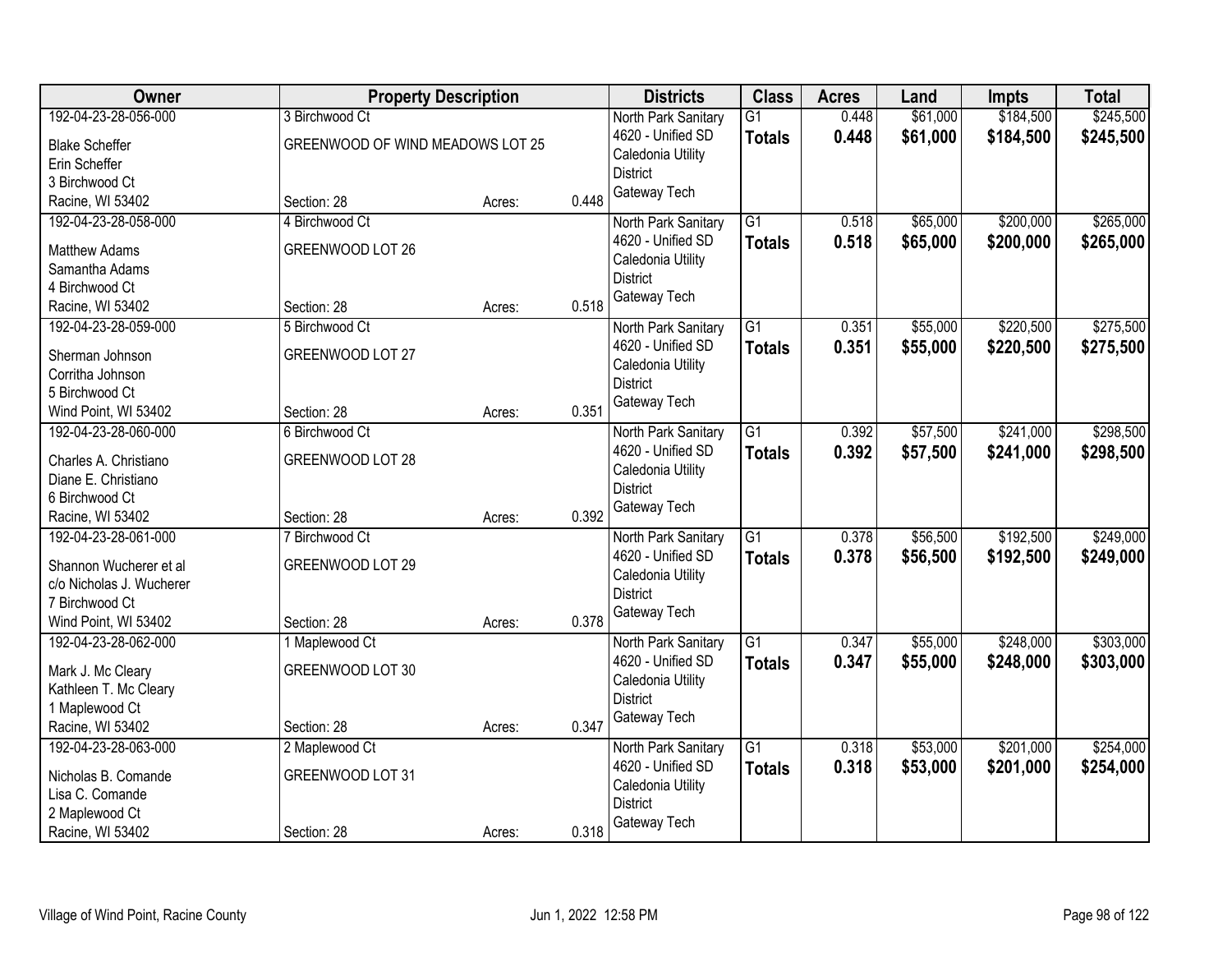| Owner                                    |                               | <b>Property Description</b> |       | <b>Districts</b>                | <b>Class</b>    | <b>Acres</b> | Land     | <b>Impts</b> | <b>Total</b> |
|------------------------------------------|-------------------------------|-----------------------------|-------|---------------------------------|-----------------|--------------|----------|--------------|--------------|
| 192-04-23-28-064-000                     | 3 Maplewood Ct                |                             |       | North Park Sanitary             | $\overline{G1}$ | 0.403        | \$58,000 | \$278,500    | \$336,500    |
| Robert R. Bartholomew                    | GREENWOOD LOT 32              |                             |       | 4620 - Unified SD               | <b>Totals</b>   | 0.403        | \$58,000 | \$278,500    | \$336,500    |
| Bridget E. Keenan-Bartholomew            |                               |                             |       | Caledonia Utility               |                 |              |          |              |              |
| 3 Maplewood Ct                           |                               |                             |       | <b>District</b>                 |                 |              |          |              |              |
| Wind Point, WI 53402                     | Section: 28                   | Acres:                      | 0.403 | Gateway Tech                    |                 |              |          |              |              |
| 192-04-23-28-065-001                     | 4 Maplewood Ct                |                             |       | North Park Sanitary             | $\overline{G1}$ | 0.444        | \$60,500 | \$271,000    | \$331,500    |
| Iryna Nielsen et al                      | GREENWOOD LOT 33              |                             |       | 4620 - Unified SD               | <b>Totals</b>   | 0.444        | \$60,500 | \$271,000    | \$331,500    |
| c/o Alex J. Nielsen                      |                               |                             |       | Caledonia Utility               |                 |              |          |              |              |
| 1224 Wolf St                             |                               |                             |       | <b>District</b>                 |                 |              |          |              |              |
| Racine, WI 53402                         | Section: 28                   | Acres:                      | 0.444 | Gateway Tech                    |                 |              |          |              |              |
| 192-04-23-28-065-002                     | 5 Maplewood Ct                |                             |       | North Park Sanitary             | G1              | 0.401        | \$58,000 | \$214,500    | \$272,500    |
|                                          |                               |                             |       | 4620 - Unified SD               | <b>Totals</b>   | 0.401        | \$58,000 | \$214,500    | \$272,500    |
| Joseph A. Costabile                      | GREENWOOD LOT 34              |                             |       | Caledonia Utility               |                 |              |          |              |              |
| 5 Maplewood Ct                           |                               |                             |       | <b>District</b>                 |                 |              |          |              |              |
| Wind Point, WI 53402                     | Section: 28                   | Acres:                      | 0.401 | Gateway Tech                    |                 |              |          |              |              |
| 192-04-23-28-065-003                     | 6 Maplewood Ct                |                             |       | North Park Sanitary             | $\overline{G1}$ | 0.477        | \$62,500 | \$196,000    | \$258,500    |
|                                          |                               |                             |       | 4620 - Unified SD               | <b>Totals</b>   | 0.477        | \$62,500 | \$196,000    | \$258,500    |
| Jack A. Ramage                           | GREENWOOD LOT 35              |                             |       | Caledonia Utility               |                 |              |          |              |              |
| Cathrine C. Ramage                       |                               |                             |       | <b>District</b>                 |                 |              |          |              |              |
| 6 Maplewood Ct                           |                               |                             |       | Gateway Tech                    |                 |              |          |              |              |
| Racine, WI 53402                         | Section: 28                   | Acres:                      | 0.477 |                                 |                 |              |          |              |              |
| 192-04-23-28-065-004                     | 7 Maplewood Ct                |                             |       | North Park Sanitary             | $\overline{G1}$ | 0.401        | \$58,000 | \$222,500    | \$280,500    |
| Nolan A. Hughes                          | GREENWOOD LOT 36              |                             |       | 4620 - Unified SD               | <b>Totals</b>   | 0.401        | \$58,000 | \$222,500    | \$280,500    |
| 7 Maplewood Ct                           |                               |                             |       | Caledonia Utility               |                 |              |          |              |              |
| Racine, WI 53402                         |                               |                             |       | <b>District</b><br>Gateway Tech |                 |              |          |              |              |
|                                          | Section: 28                   | Acres:                      | 0.401 |                                 |                 |              |          |              |              |
| 192-04-23-28-066-000                     | 8 Maplewood Ct                |                             |       | North Park Sanitary             | $\overline{G1}$ | 0.329        | \$54,000 | \$180,500    | \$234,500    |
| Daniel R. Warren                         | GREENWOOD LOT 37              |                             |       | 4620 - Unified SD               | <b>Totals</b>   | 0.329        | \$54,000 | \$180,500    | \$234,500    |
| Lynn M. Warren                           |                               |                             |       | Caledonia Utility               |                 |              |          |              |              |
| 8 Maplewood Ct                           |                               |                             |       | <b>District</b>                 |                 |              |          |              |              |
| Racine, WI 53402                         | Section: 28                   | Acres:                      | 0.329 | Gateway Tech                    |                 |              |          |              |              |
| 192-04-23-28-067-000                     | 13 Sandalwood Ct              |                             |       | North Park Sanitary             | $\overline{G1}$ | 0.395        | \$57,500 | \$201,500    | \$259,000    |
|                                          |                               |                             |       | 4620 - Unified SD               | <b>Totals</b>   | 0.395        | \$57,500 | \$201,500    | \$259,000    |
| John R. Carpenter                        | OAKWOOD OF WIND MEADOWS LOT 1 |                             |       | Caledonia Utility               |                 |              |          |              |              |
| Theresa L. Carpenter<br>13 Sandalwood Ct |                               |                             |       | <b>District</b>                 |                 |              |          |              |              |
| Racine, WI 53402                         | Section: 28                   | Acres:                      | 0.395 | Gateway Tech                    |                 |              |          |              |              |
|                                          |                               |                             |       |                                 |                 |              |          |              |              |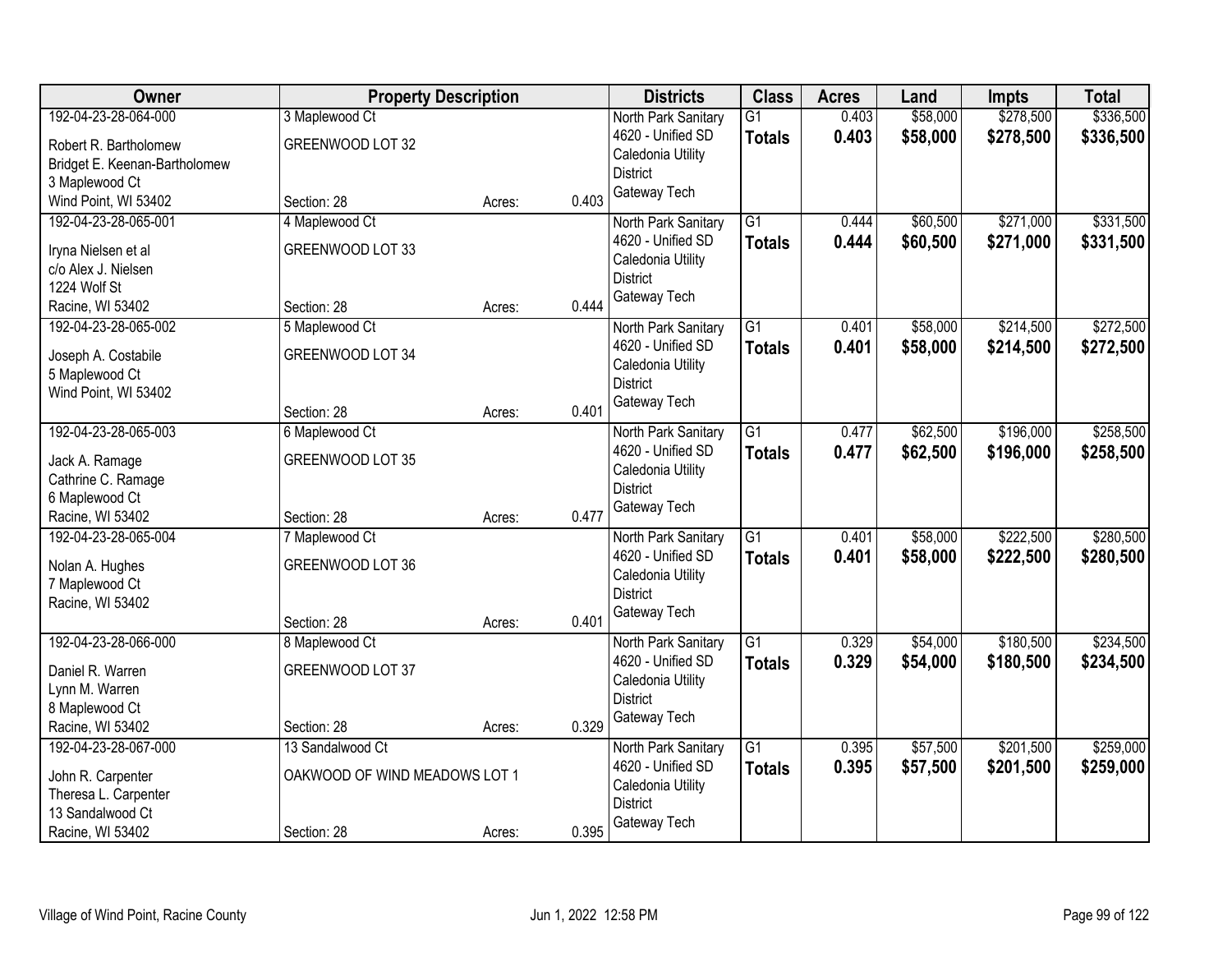| <b>Owner</b>                        |                                          | <b>Property Description</b> |       | <b>Districts</b>    | <b>Class</b>    | <b>Acres</b> | Land     | <b>Impts</b> | <b>Total</b> |
|-------------------------------------|------------------------------------------|-----------------------------|-------|---------------------|-----------------|--------------|----------|--------------|--------------|
| 192-04-23-28-069-000                | 15 Sandalwood Ct                         |                             |       | North Park Sanitary | $\overline{G1}$ | 0.430        | \$60,000 | \$125,500    | \$185,500    |
| Bryan M. Campbell                   | OAKWOOD LOT 2                            |                             |       | 4620 - Unified SD   | <b>Totals</b>   | 0.430        | \$60,000 | \$125,500    | \$185,500    |
| Brenda J. Thompson                  |                                          |                             |       | Caledonia Utility   |                 |              |          |              |              |
| 15 Sandalwood Ct                    |                                          |                             |       | <b>District</b>     |                 |              |          |              |              |
| Racine, WI 53402                    | Section: 28                              | Acres:                      | 0.430 | Gateway Tech        |                 |              |          |              |              |
| 192-04-23-28-070-000                | 17 Sandalwood Ct                         |                             |       | North Park Sanitary | $\overline{G1}$ | 0.418        | \$59,000 | \$148,500    | \$207,500    |
| Richard T. Vallin                   | OAKWOOD LOT 3                            |                             |       | 4620 - Unified SD   | <b>Totals</b>   | 0.418        | \$59,000 | \$148,500    | \$207,500    |
| 17 Sandalwood Ct                    |                                          |                             |       | Caledonia Utility   |                 |              |          |              |              |
| Racine, WI 53402                    |                                          |                             |       | <b>District</b>     |                 |              |          |              |              |
|                                     | Section: 28                              | Acres:                      | 0.418 | Gateway Tech        |                 |              |          |              |              |
| 192-04-23-28-071-000                | 18 Sandalwood Ct                         |                             |       | North Park Sanitary | G1              | 0.397        | \$58,000 | \$214,500    | \$272,500    |
| Lance H. Mier                       | OAKWOOD LOT 4                            |                             |       | 4620 - Unified SD   | <b>Totals</b>   | 0.397        | \$58,000 | \$214,500    | \$272,500    |
| 18 Sandalwood Ct                    |                                          |                             |       | Caledonia Utility   |                 |              |          |              |              |
| Racine, WI 53402                    |                                          |                             |       | <b>District</b>     |                 |              |          |              |              |
|                                     | Section: 28                              | Acres:                      | 0.397 | Gateway Tech        |                 |              |          |              |              |
| 192-04-23-28-072-000                | 16 Sandalwood Ct                         |                             |       | North Park Sanitary | G1              | 0.428        | \$59,500 | \$245,500    | \$305,000    |
| Jason Mazurkiewicz                  | OAKWOOD LOT 5                            |                             |       | 4620 - Unified SD   | <b>Totals</b>   | 0.428        | \$59,500 | \$245,500    | \$305,000    |
| Jessica Mazurkiewicz                |                                          |                             |       | Caledonia Utility   |                 |              |          |              |              |
| 16 Sandalwood Ct                    |                                          |                             |       | <b>District</b>     |                 |              |          |              |              |
| Racine, WI 53402                    | Section: 28                              | Acres:                      | 0.428 | Gateway Tech        |                 |              |          |              |              |
| 192-04-23-28-074-000                | 14 Sandalwood Ct                         |                             |       | North Park Sanitary | $\overline{G1}$ | 0.386        | \$57,000 | \$194,000    | \$251,000    |
|                                     |                                          |                             |       | 4620 - Unified SD   | <b>Totals</b>   | 0.386        | \$57,000 | \$194,000    | \$251,000    |
| Herbert B. Beighley                 | OAKWOOD LOT 6                            |                             |       | Caledonia Utility   |                 |              |          |              |              |
| Melody A. Beighley                  |                                          |                             |       | <b>District</b>     |                 |              |          |              |              |
| 14 Sandalwood Ct                    |                                          |                             |       | Gateway Tech        |                 |              |          |              |              |
| Racine, WI 53402                    | Section: 28                              | Acres:                      | 0.386 |                     |                 |              |          |              |              |
| 192-04-23-28-074-005                | 1 Deepwood Dr                            |                             |       | North Park Sanitary | $\overline{G1}$ | 0.057        | \$18,000 | \$209,000    | \$227,000    |
| Debra M Meltzer Rev Trust Dated May | WIND MEADOWS GARDEN CONDO UNIT A-1 GROUP |                             |       | 4620 - Unified SD   | <b>Totals</b>   | 0.057        | \$18,000 | \$209,000    | \$227,000    |
| 8, 1997                             | 1 & 1/6 INT IN V1493P348                 |                             |       | Caledonia Utility   |                 |              |          |              |              |
| 1 Deepwood Drive A-1                |                                          |                             |       | <b>District</b>     |                 |              |          |              |              |
| Racine, WI 53402                    | Section: 28                              | Acres:                      | 0.057 | Gateway Tech        |                 |              |          |              |              |
| 192-04-23-28-074-006                | 1 Deepwood Dr                            |                             |       | North Park Sanitary | $\overline{G1}$ | 1.033        | \$18,000 | \$112,000    | \$130,000    |
| Kai C. Kamakian                     | WIND MEADOWS GARDEN CONDO UNIT B-1 GROUP |                             |       | 4620 - Unified SD   | <b>Totals</b>   | 1.033        | \$18,000 | \$112,000    | \$130,000    |
| 1 Deepwood Dr                       | 1 & 1/6 INT IN V1493P348                 |                             |       | Caledonia Utility   |                 |              |          |              |              |
| Racine, WI 53402                    |                                          |                             |       | <b>District</b>     |                 |              |          |              |              |
|                                     | Section: 28                              | Acres:                      | 0.000 | Gateway Tech        |                 |              |          |              |              |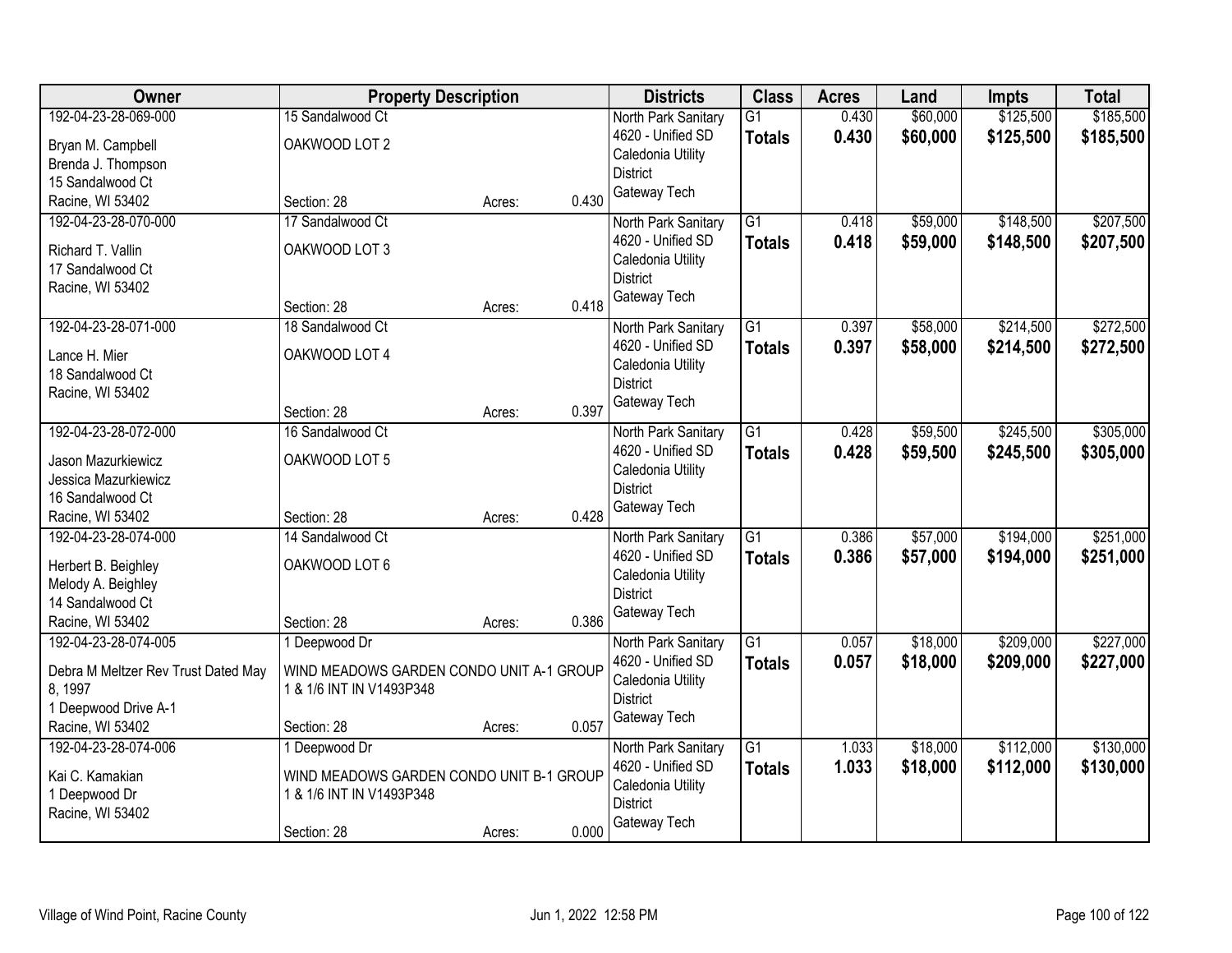| Owner                               |                                                                             | <b>Property Description</b> |       | <b>Districts</b>                     | <b>Class</b>    | <b>Acres</b> | Land     | <b>Impts</b> | <b>Total</b> |
|-------------------------------------|-----------------------------------------------------------------------------|-----------------------------|-------|--------------------------------------|-----------------|--------------|----------|--------------|--------------|
| 192-04-23-28-074-007                | 1 Deepwood Dr                                                               |                             |       | North Park Sanitary                  | $\overline{G1}$ | 1.033        | \$18,000 | \$118,000    | \$136,000    |
| Margaret M. Fliss                   | WIND MEADOWS GARDEN CONDO UNIT B-2 GROUP                                    |                             |       | 4620 - Unified SD                    | <b>Totals</b>   | 1.033        | \$18,000 | \$118,000    | \$136,000    |
| 1 Deepwood Dr B2                    | 1 & 1/6 INT IN V1493P384                                                    |                             |       | Caledonia Utility<br><b>District</b> |                 |              |          |              |              |
| Racine, WI 53402                    |                                                                             |                             |       | Gateway Tech                         |                 |              |          |              |              |
|                                     | Section: 28                                                                 | Acres:                      | 0.000 |                                      |                 |              |          |              |              |
| 192-04-23-28-074-008                | 1 Deepwood Dr                                                               |                             |       | North Park Sanitary                  | $\overline{G1}$ | 1.033        | \$18,000 | \$134,500    | \$152,500    |
| Carole J Richard 2016 Living Trust  | WIND MEADOWS GARDEN CONDO UNIT C-1 GROUP                                    |                             |       | 4620 - Unified SD                    | <b>Totals</b>   | 1.033        | \$18,000 | \$134,500    | \$152,500    |
| Dated August 22, 201                | 1 & 1/6 INT IN V1493P348                                                    |                             |       | Caledonia Utility<br><b>District</b> |                 |              |          |              |              |
| 1 Deepwood Dr Unit c                |                                                                             |                             |       | Gateway Tech                         |                 |              |          |              |              |
| Wind Point, WI 53402                | Section: 28                                                                 | Acres:                      | 0.000 |                                      |                 |              |          |              |              |
| 192-04-23-28-074-009                | 1 Deepwood Dr                                                               |                             |       | North Park Sanitary                  | $\overline{G1}$ | 1.033        | \$18,000 | \$123,000    | \$141,000    |
| Kim D. Creuziger                    | WIND MEADOWS GARDEN CONDO UNIT C-2 GROUP                                    |                             |       | 4620 - Unified SD                    | <b>Totals</b>   | 1.033        | \$18,000 | \$123,000    | \$141,000    |
| 1 Deepwood Dr                       | 1 & 1/6 INT IN V1493P348                                                    |                             |       | Caledonia Utility                    |                 |              |          |              |              |
| Racine, WI 53402                    |                                                                             |                             |       | <b>District</b>                      |                 |              |          |              |              |
|                                     | Section: 28                                                                 | Acres:                      | 0.000 | Gateway Tech                         |                 |              |          |              |              |
| 192-04-23-28-074-010                | 1 Deepwood Dr                                                               |                             |       | North Park Sanitary                  | G1              | 1.033        | \$18,000 | \$122,500    | \$140,500    |
| Dan M. Crispin                      | WIND MEADOWS GARDEN CONDO UNIT C-3 GROUP                                    |                             |       | 4620 - Unified SD                    | <b>Totals</b>   | 1.033        | \$18,000 | \$122,500    | \$140,500    |
| Patricia A. Crispin                 | 1 & 1/6 INT IN V1493P348                                                    |                             |       | Caledonia Utility                    |                 |              |          |              |              |
| 1 Deepwood Dr #c3                   |                                                                             |                             |       | <b>District</b>                      |                 |              |          |              |              |
| Racine, WI 53402                    | Section: 28                                                                 | Acres:                      | 0.000 | Gateway Tech                         |                 |              |          |              |              |
| 192-04-23-28-074-050                | 21 Stonewood Ct                                                             |                             |       | North Park Sanitary                  | $\overline{G1}$ | 0.057        | \$18,000 | \$123,500    | \$141,500    |
| Mg Condominium, LLC                 | STONEWOOD EAST PATIO COURT LOT 21 & UNDIV                                   |                             |       | 4620 - Unified SD                    | Totals          | 0.057        | \$18,000 | \$123,500    | \$141,500    |
| 1000 N Water St                     | INT OL 20                                                                   |                             |       | Caledonia Utility                    |                 |              |          |              |              |
| Suite 950                           |                                                                             |                             |       | <b>District</b>                      |                 |              |          |              |              |
| Milwaukee, WI 53202                 | Section: 28                                                                 | Acres:                      | 0.057 | Gateway Tech                         |                 |              |          |              |              |
| 192-04-23-28-074-051                | 22 Stonewood Ct                                                             |                             |       | North Park Sanitary                  | $\overline{G1}$ | 0.073        | \$18,000 | \$152,500    | \$170,500    |
| Marc D. Elsmo                       | STONEWOOD EAST PATIO COURT LOT 22 & UNDIV                                   |                             |       | 4620 - Unified SD                    | <b>Totals</b>   | 0.073        | \$18,000 | \$152,500    | \$170,500    |
| Joanne Elsmo                        | INT OL 20                                                                   |                             |       | Caledonia Utility                    |                 |              |          |              |              |
| 22 Stonewood Ct                     |                                                                             |                             |       | <b>District</b>                      |                 |              |          |              |              |
| Racine, WI 53402                    | Section: 28                                                                 | Acres:                      | 0.073 | Gateway Tech                         |                 |              |          |              |              |
| 192-04-23-28-074-052                | 23 Stonewood Ct                                                             |                             |       | North Park Sanitary                  | $\overline{G1}$ | 0.069        | \$18,000 | \$151,500    | \$169,500    |
|                                     |                                                                             |                             |       | 4620 - Unified SD                    | <b>Totals</b>   | 0.069        | \$18,000 | \$151,500    | \$169,500    |
| Robert W. Hardy<br>Barbara J. Hardy | STONEWOOD EAST PATIO COURT LOT 23 & UNDIV<br>INT OL 20 *** DEED IN ERROR*** |                             |       | Caledonia Utility                    |                 |              |          |              |              |
| 23 Stonewood Ct                     |                                                                             |                             |       | <b>District</b>                      |                 |              |          |              |              |
| Racine, WI 53402                    | Section: 28                                                                 | Acres:                      | 0.069 | Gateway Tech                         |                 |              |          |              |              |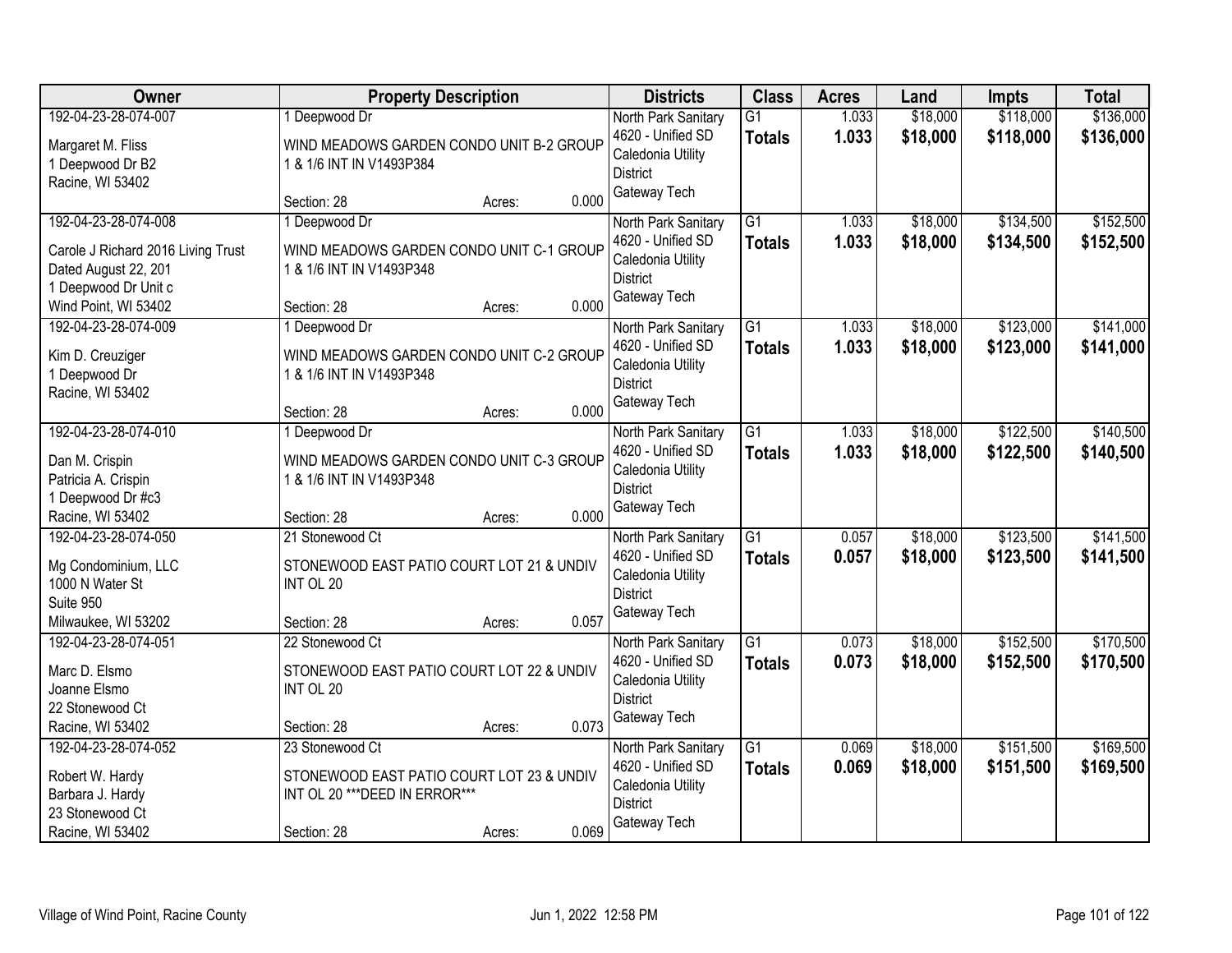| Owner                                                          | <b>Property Description</b>                                                    | <b>Districts</b>                                          | <b>Class</b>    | <b>Acres</b> | Land     | <b>Impts</b> | <b>Total</b> |
|----------------------------------------------------------------|--------------------------------------------------------------------------------|-----------------------------------------------------------|-----------------|--------------|----------|--------------|--------------|
| 192-04-23-28-074-053                                           | 24 Stonewood Ct                                                                | North Park Sanitary                                       | $\overline{G1}$ | 0.069        | \$18,000 | \$113,000    | \$131,000    |
| David A. Augustynek<br>650 Price St<br>Calumet City, IL 60409  | STONEWOOD EAST PATIO COURT LOT 24 & UNDIV<br>INT OL 20                         | 4620 - Unified SD<br>Caledonia Utility<br><b>District</b> | <b>Totals</b>   | 0.069        | \$18,000 | \$113,000    | \$131,000    |
|                                                                | 0.069<br>Section: 28<br>Acres:                                                 | Gateway Tech                                              |                 |              |          |              |              |
| 192-04-23-28-074-054                                           | 25 Stonewood Ct                                                                | North Park Sanitary                                       | $\overline{G1}$ | 0.065        | \$18,000 | \$141,000    | \$159,000    |
| Kathleen B. Gueldenzopf<br>25 Stonewood Ct<br>Racine, WI 53402 | STONEWOOD EAST PATIO COURT LOT 25 & UNDIV<br>INT OL 20                         | 4620 - Unified SD<br>Caledonia Utility<br><b>District</b> | <b>Totals</b>   | 0.065        | \$18,000 | \$141,000    | \$159,000    |
|                                                                | 0.065<br>Section: 28<br>Acres:                                                 | Gateway Tech                                              |                 |              |          |              |              |
| 192-04-23-28-074-055                                           | 26 Stonewood Ct                                                                | North Park Sanitary                                       | G1              | 0.078        | \$18,000 | \$151,000    | \$169,000    |
| Claudia M. Simonson<br>26 Stonewood Ct<br>Racine, WI 53402     | STONEWOOD EAST PATIO COURT LOT 26 & UNDIV<br>INT OL 20                         | 4620 - Unified SD<br>Caledonia Utility<br><b>District</b> | <b>Totals</b>   | 0.078        | \$18,000 | \$151,000    | \$169,000    |
|                                                                | 0.078<br>Section: 28<br>Acres:                                                 | Gateway Tech                                              |                 |              |          |              |              |
| 192-04-23-28-074-056                                           | 27 Stonewood Ct                                                                | North Park Sanitary                                       | $\overline{G1}$ | 0.065        | \$18,000 | \$147,000    | \$165,000    |
| Simonson Trust Nancy A<br>27 Stonewood Ct<br>Racine, WI 53402  | STONEWOOD EAST PATIO COURT LOT 27 & UNDIV<br>INT OL 20                         | 4620 - Unified SD<br>Caledonia Utility<br><b>District</b> | <b>Totals</b>   | 0.065        | \$18,000 | \$147,000    | \$165,000    |
|                                                                | 0.065<br>Section: 28<br>Acres:                                                 | Gateway Tech                                              |                 |              |          |              |              |
| 192-04-23-28-074-070                                           | 92 Woodfield Ct                                                                | North Park Sanitary                                       | $\overline{G1}$ | 0.065        | \$18,000 | \$155,000    | \$173,000    |
| Jill E. Fletcher                                               | <b>LOT 92</b><br>WOODFIELD NORTH-WEST PATIO COURT                              | 4620 - Unified SD                                         | <b>Totals</b>   | 0.065        | \$18,000 | \$155,000    | \$173,000    |
| 92 Woodfield Ct                                                | & UNDIV INT IN OL 90 & 91                                                      | Caledonia Utility<br><b>District</b>                      |                 |              |          |              |              |
| Racine, WI 53402                                               | 0.065<br>Section: 28<br>Acres:                                                 | Gateway Tech                                              |                 |              |          |              |              |
| 192-04-23-28-074-071                                           | 93 Woodfield Ct                                                                | North Park Sanitary                                       | $\overline{G1}$ | 0.064        | \$18,000 | \$138,500    | \$156,500    |
| Carol L. Riekena<br>93 Woodfield Ct<br>Racine, WI 53402        | WOODFIELD NORTH-WEST PATIO COURT<br>LOT 93<br>& UNDIV INT IN OL 90 & 91        | 4620 - Unified SD<br>Caledonia Utility<br><b>District</b> | <b>Totals</b>   | 0.064        | \$18,000 | \$138,500    | \$156,500    |
|                                                                | 0.064<br>Section: 28<br>Acres:                                                 | Gateway Tech                                              |                 |              |          |              |              |
| 192-04-23-28-074-072                                           | 94 Woodfield Ct                                                                | North Park Sanitary                                       | $\overline{G1}$ | 0.081        | \$18,000 | \$159,500    | \$177,500    |
| Kathryn M. Parker<br>94 Woodfield Ct<br>Racine, WI 53402       | WOODFIELD NORTH-WEST PATIO COURT<br><b>LOT 94</b><br>& UNDIV INT IN OL 90 & 91 | 4620 - Unified SD<br>Caledonia Utility<br><b>District</b> | <b>Totals</b>   | 0.081        | \$18,000 | \$159,500    | \$177,500    |
|                                                                | 0.081<br>Section: 28<br>Acres:                                                 | Gateway Tech                                              |                 |              |          |              |              |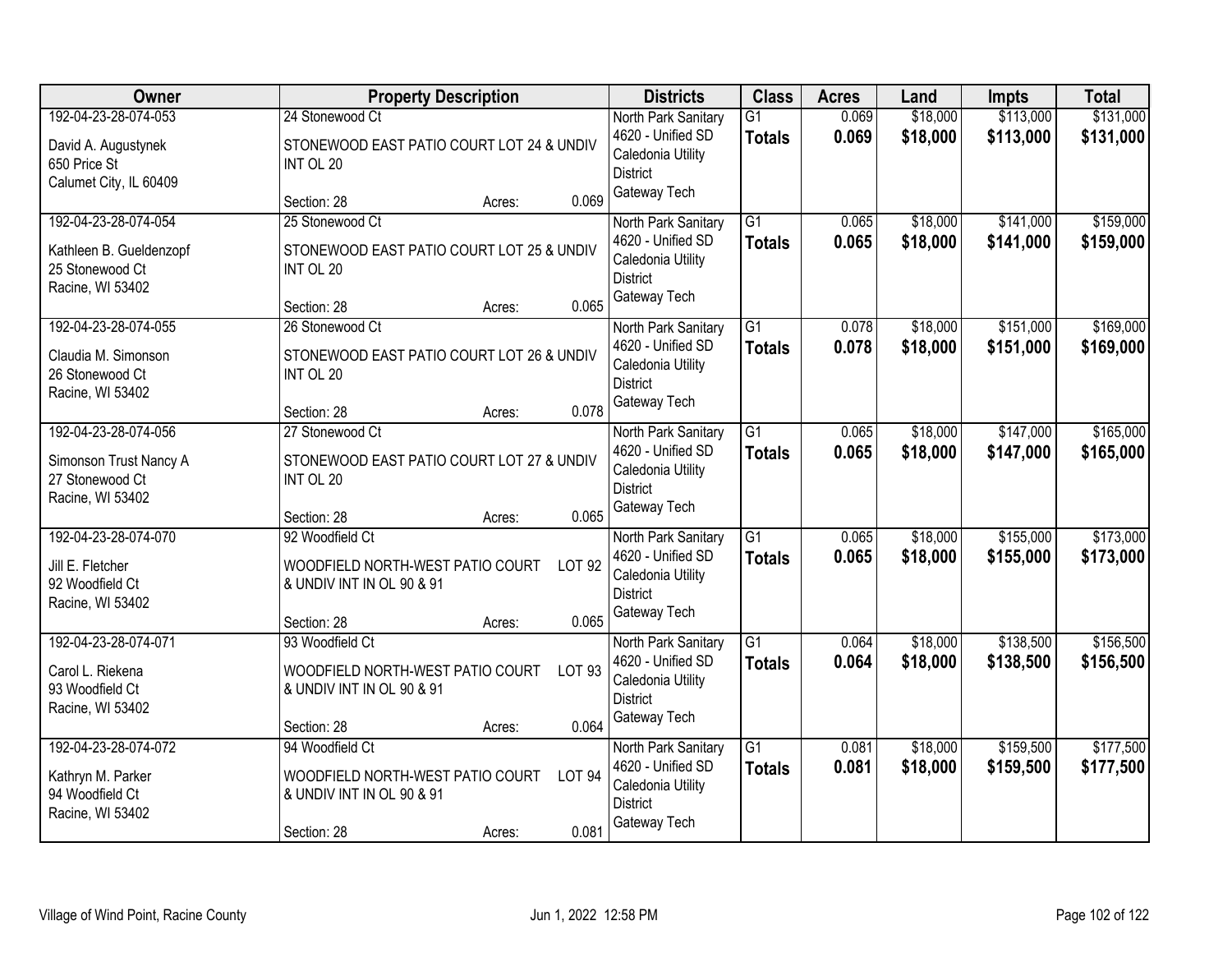| Owner                                              | <b>Property Description</b>                                             |               | <b>Districts</b>    | <b>Class</b>    | <b>Acres</b> | Land     | <b>Impts</b> | <b>Total</b> |
|----------------------------------------------------|-------------------------------------------------------------------------|---------------|---------------------|-----------------|--------------|----------|--------------|--------------|
| 192-04-23-28-074-073                               | 95 Woodfield Ct                                                         |               | North Park Sanitary | $\overline{G1}$ | 0.077        | \$18,000 | \$151,500    | \$169,500    |
| Steven J. Miley                                    | WOODFIELD NORTH-WEST PATIO COURT LOT 95 &                               |               | 4620 - Unified SD   | <b>Totals</b>   | 0.077        | \$18,000 | \$151,500    | \$169,500    |
| Cynthia M. Miley                                   | UNDIV INT IN OL 90 & 91                                                 |               | Caledonia Utility   |                 |              |          |              |              |
| 95 Woodfield Ct                                    |                                                                         |               | <b>District</b>     |                 |              |          |              |              |
| Racine, WI 53402                                   | Section: 28<br>Acres:                                                   | 0.077         | Gateway Tech        |                 |              |          |              |              |
| 192-04-23-28-074-074                               | 96 Woodfield Ct                                                         |               | North Park Sanitary | $\overline{G1}$ | 0.080        | \$18,000 | \$148,000    | \$166,000    |
| Stephen A. Clementi                                | WOODFIELD NORTH-WEST PATIO COURT                                        | <b>LOT 96</b> | 4620 - Unified SD   | <b>Totals</b>   | 0.080        | \$18,000 | \$148,000    | \$166,000    |
| Jean T. Clementi                                   | & UNDIV INT IN OL 90 & 91                                               |               | Caledonia Utility   |                 |              |          |              |              |
| 96 Woodfield Ct                                    |                                                                         |               | <b>District</b>     |                 |              |          |              |              |
| Racine, WI 53402                                   | Section: 28<br>Acres:                                                   | 0.080         | Gateway Tech        |                 |              |          |              |              |
| 192-04-23-28-074-075                               | 97 Woodfield Ct                                                         |               | North Park Sanitary | $\overline{G1}$ | 0.076        | \$18,000 | \$167,500    | \$185,500    |
| Ronald L. Gayhart                                  | WOODFIELD NORTH-WEST PATIO COURT                                        | <b>LOT 97</b> | 4620 - Unified SD   | <b>Totals</b>   | 0.076        | \$18,000 | \$167,500    | \$185,500    |
| Glenda R. Gayhart                                  | & UNDIV INT IN OL 90 & 91                                               |               | Caledonia Utility   |                 |              |          |              |              |
| 97 Woodfield Ct                                    |                                                                         |               | <b>District</b>     |                 |              |          |              |              |
| Racine, WI 53402                                   | Section: 28<br>Acres:                                                   | 0.076         | Gateway Tech        |                 |              |          |              |              |
| 192-04-23-28-074-076                               | 98 Woodfield Ct                                                         |               | North Park Sanitary | $\overline{G1}$ | 0.062        | \$18,000 | \$129,500    | \$147,500    |
|                                                    | WOODFIELD NORTH-WEST PATIO COURT                                        | <b>LOT 98</b> | 4620 - Unified SD   | Totals          | 0.062        | \$18,000 | \$129,500    | \$147,500    |
| Anthony Ranieri<br>Mary Ranieri                    | & UNDIV INT IN OL 90 & 91                                               |               | Caledonia Utility   |                 |              |          |              |              |
| 98 Woodfield Ct                                    |                                                                         |               | <b>District</b>     |                 |              |          |              |              |
| Wind Point, WI 53402                               | Section: 28<br>Acres:                                                   | 0.062         | Gateway Tech        |                 |              |          |              |              |
| 192-04-23-28-074-080                               | 102 Woodfield Ct                                                        |               | North Park Sanitary | $\overline{G1}$ | 0.078        | \$18,000 | \$179,500    | \$197,500    |
|                                                    |                                                                         |               | 4620 - Unified SD   | Totals          | 0.078        | \$18,000 | \$179,500    | \$197,500    |
| Marilyn Rothschild Rev Liv Trust Dated<br>12/13/68 | WOODFIELD NORTH-EAST PATIO COURT LOT 102<br>& UNDIV INT IN OL 100 & 101 |               | Caledonia Utility   |                 |              |          |              |              |
| c/o Marilyn Rothschild Rev Liv T Rust              |                                                                         |               | <b>District</b>     |                 |              |          |              |              |
| Dated 12/13/68                                     | Section: 28<br>Acres:                                                   | 0.078         | Gateway Tech        |                 |              |          |              |              |
| 102 Woodfield Ct                                   |                                                                         |               |                     |                 |              |          |              |              |
| Racine, WI 53402-0000                              |                                                                         |               |                     |                 |              |          |              |              |
| 192-04-23-28-074-081                               | 103 Woodfield Ct                                                        |               | North Park Sanitary | $\overline{G1}$ | 0.063        | \$18,000 | \$118,000    | \$136,000    |
| David L. Hess                                      | WOODFIELD NORTH-EAST PATIO COURT LOT 103                                |               | 4620 - Unified SD   | <b>Totals</b>   | 0.063        | \$18,000 | \$118,000    | \$136,000    |
| 103 Woodfield Ct                                   | & UNDIV INT IN OL 100 & 101                                             |               | Caledonia Utility   |                 |              |          |              |              |
| Racine, WI 53402                                   |                                                                         |               | <b>District</b>     |                 |              |          |              |              |
|                                                    | Section: 28<br>Acres:                                                   | 0.063         | Gateway Tech        |                 |              |          |              |              |
| 192-04-23-28-074-082                               | 104 Woodfield Ct                                                        |               | North Park Sanitary | $\overline{G1}$ | 0.082        | \$18,000 | \$157,000    | \$175,000    |
|                                                    |                                                                         |               | 4620 - Unified SD   | <b>Totals</b>   | 0.082        | \$18,000 | \$157,000    | \$175,000    |
| Robert F. Lunde<br>104 Woodfield Ct                | WOODFIELD NORTH-EAST PATIO COURT LOT 104<br>& UNDIV INT IN OL 100 & 101 |               | Caledonia Utility   |                 |              |          |              |              |
| Racine, WI 53402                                   |                                                                         |               | <b>District</b>     |                 |              |          |              |              |
|                                                    | Section: 28<br>Acres:                                                   | 0.082         | Gateway Tech        |                 |              |          |              |              |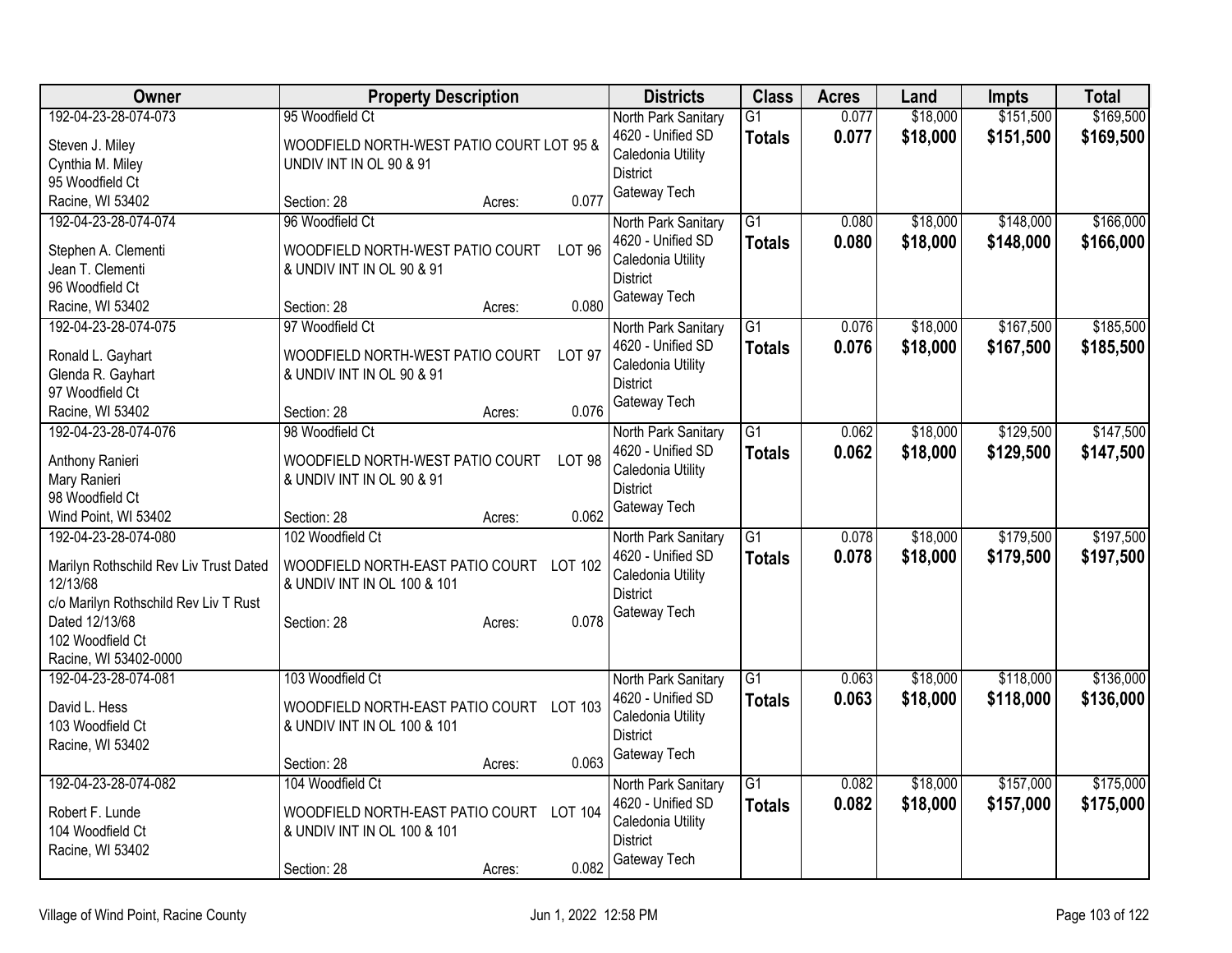| Owner                                 | <b>Property Description</b>                                     |                | <b>Districts</b>                     | <b>Class</b>    | <b>Acres</b> | Land     | <b>Impts</b> | <b>Total</b> |
|---------------------------------------|-----------------------------------------------------------------|----------------|--------------------------------------|-----------------|--------------|----------|--------------|--------------|
| 192-04-23-28-074-083                  | 105 Woodfield Ct                                                |                | North Park Sanitary                  | $\overline{G1}$ | 0.060        | \$18,000 | \$116,000    | \$134,000    |
| Courtney Leisen                       | WOODFIELD NORTH-EAST PATIO COURT                                | LOT 105        | 4620 - Unified SD                    | <b>Totals</b>   | 0.060        | \$18,000 | \$116,000    | \$134,000    |
| 105 Woodfield Ct                      | & UNDIV INT IN OL 100 & 101                                     |                | Caledonia Utility                    |                 |              |          |              |              |
| Racine, WI 53402                      |                                                                 |                | <b>District</b>                      |                 |              |          |              |              |
|                                       | Section: 28<br>Acres:                                           | 0.060          | Gateway Tech                         |                 |              |          |              |              |
| 192-04-23-28-074-084                  | 106 Woodfield Ct                                                |                | North Park Sanitary                  | $\overline{G1}$ | 0.064        | \$18,000 | \$158,500    | \$176,500    |
| Mary W. Josten                        | WOODFIELD NORTH-EAST PATIO COURT LOT 106                        |                | 4620 - Unified SD                    | <b>Totals</b>   | 0.064        | \$18,000 | \$158,500    | \$176,500    |
| 106 Woodfield Ct                      | & UNDIV INT IN OL 100 & 101                                     |                | Caledonia Utility                    |                 |              |          |              |              |
| Racine, WI 53402                      |                                                                 |                | <b>District</b>                      |                 |              |          |              |              |
|                                       | Section: 28<br>Acres:                                           | 0.064          | Gateway Tech                         |                 |              |          |              |              |
| 192-04-23-28-074-085                  | 107 Woodfield Ct                                                |                | North Park Sanitary                  | G1              | 0.076        | \$18,000 | \$156,000    | \$174,000    |
| Kenneth J. Fox                        | WOODFIELD NORTH-EAST PATIO COURT                                | <b>LOT 107</b> | 4620 - Unified SD                    | <b>Totals</b>   | 0.076        | \$18,000 | \$156,000    | \$174,000    |
| Susan M. Fox                          | & UNDIV INT IN OL 100 & 101                                     |                | Caledonia Utility                    |                 |              |          |              |              |
| 107 Woodfield Ct                      |                                                                 |                | <b>District</b>                      |                 |              |          |              |              |
| Racine, WI 53402                      | Section: 28<br>Acres:                                           | 0.076          | Gateway Tech                         |                 |              |          |              |              |
| 192-04-23-28-074-086                  | 108 Woodfield Ct                                                |                | North Park Sanitary                  | G1              | 0.061        | \$18,000 | \$124,500    | \$142,500    |
|                                       |                                                                 |                | 4620 - Unified SD                    | <b>Totals</b>   | 0.061        | \$18,000 | \$124,500    | \$142,500    |
| Mary A. Konsin<br>108 Woodfield Ct    | WOODFIELD NORTH-EAST PATIO COURT<br>& UNDIV INT IN OL 100 & 101 | <b>LOT 108</b> | Caledonia Utility                    |                 |              |          |              |              |
| Racine, WI 53402-0000                 |                                                                 |                | <b>District</b>                      |                 |              |          |              |              |
|                                       | Section: 28<br>Acres:                                           | 0.061          | Gateway Tech                         |                 |              |          |              |              |
| 192-04-23-28-074-090                  | 112 Woodfield Ct                                                |                | North Park Sanitary                  | $\overline{G1}$ | 0.065        | \$18,000 | \$176,500    | \$194,500    |
|                                       |                                                                 |                | 4620 - Unified SD                    | <b>Totals</b>   | 0.065        | \$18,000 | \$176,500    | \$194,500    |
| Lloyd Robert Stohler Revocable Living | WOODFIELD SOUTH-EAST PATIO COURT LOT 112                        |                | Caledonia Utility                    |                 |              |          |              |              |
| Trust Dated 2/14/                     | & UNDIV INT IN OL 110 & 111                                     |                | <b>District</b>                      |                 |              |          |              |              |
| 3503 Saddlebrook Ct                   |                                                                 |                | Gateway Tech                         |                 |              |          |              |              |
| Bloomington, IN 47401                 | Section: 28<br>Acres:                                           | 0.065          |                                      |                 |              |          |              |              |
| 192-04-23-28-074-091                  | 113 Woodfield Ct                                                |                | North Park Sanitary                  | $\overline{G1}$ | 0.063        | \$18,000 | \$141,500    | \$159,500    |
| Mark A. Nelson                        | WOODFIELD SOUTH-EAST PATIO COURT LOT 113                        |                | 4620 - Unified SD                    | <b>Totals</b>   | 0.063        | \$18,000 | \$141,500    | \$159,500    |
| Jeannine M. Nelson                    | & UNDIV INT IN OL 110 & 111                                     |                | Caledonia Utility<br><b>District</b> |                 |              |          |              |              |
| 113 Woodfield Ct                      |                                                                 |                | Gateway Tech                         |                 |              |          |              |              |
| Racine, WI 53402                      | Section: 28<br>Acres:                                           | 0.063          |                                      |                 |              |          |              |              |
| 192-04-23-28-074-092                  | 114 Woodfield Ct                                                |                | North Park Sanitary                  | $\overline{G1}$ | 0.088        | \$18,000 | \$178,000    | \$196,000    |
| Gerald & Susan Greenfield Revocable   | WOODFIELD SOUTH-EAST PATIO COURT LOT 114 &                      |                | 4620 - Unified SD                    | <b>Totals</b>   | 0.088        | \$18,000 | \$178,000    | \$196,000    |
| <b>Trust Dated January</b>            | <b>UNDIV INT IN OL 110 &amp; 111</b>                            |                | Caledonia Utility                    |                 |              |          |              |              |
| 114 Woodfield Ct                      |                                                                 |                | <b>District</b>                      |                 |              |          |              |              |
| Racine, WI 53402                      | Section: 28<br>Acres:                                           | 0.088          | Gateway Tech                         |                 |              |          |              |              |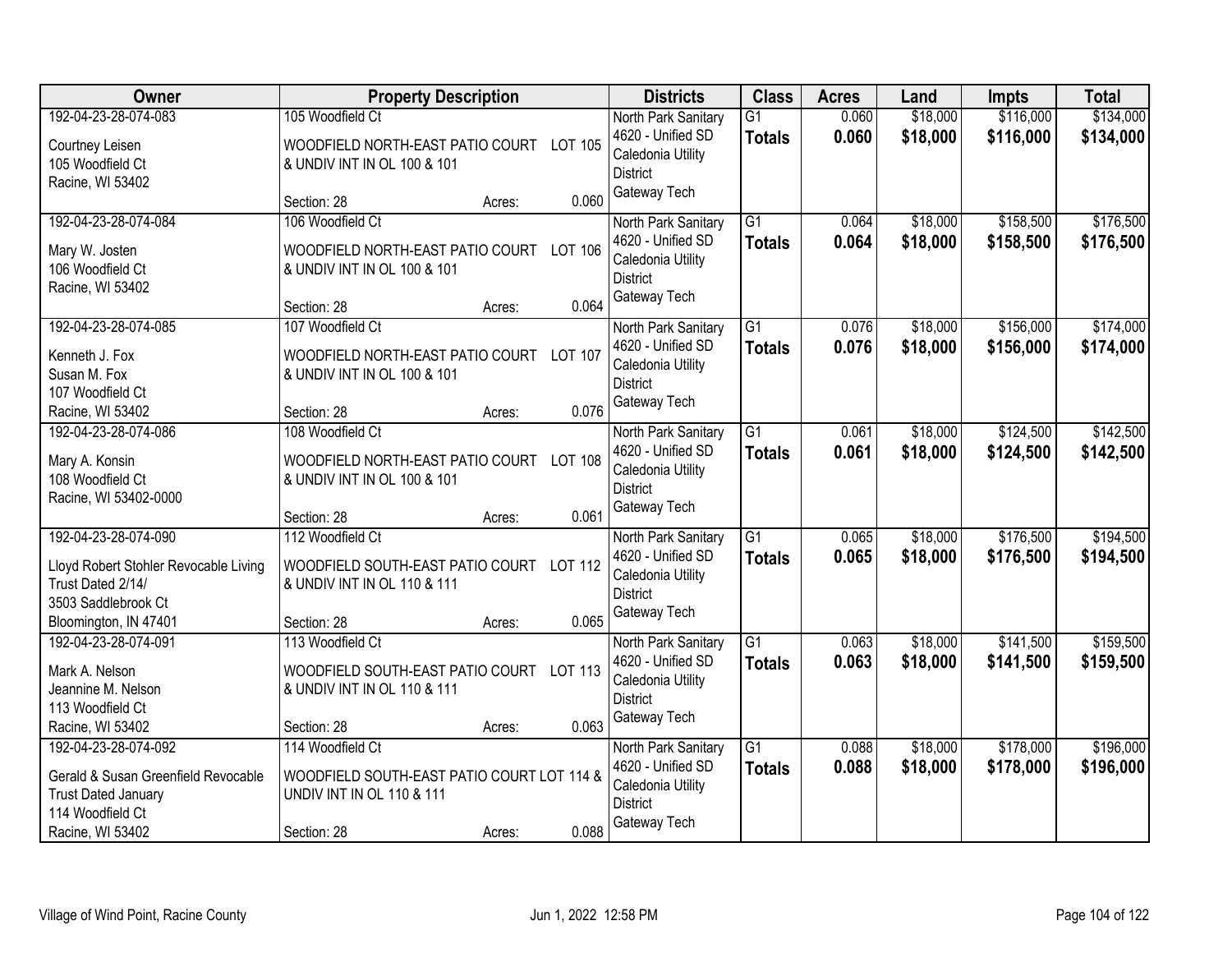| Owner                                             |                                                                 | <b>Property Description</b> |                | <b>Districts</b>                       | <b>Class</b>    | <b>Acres</b> | Land     | <b>Impts</b> | <b>Total</b> |
|---------------------------------------------------|-----------------------------------------------------------------|-----------------------------|----------------|----------------------------------------|-----------------|--------------|----------|--------------|--------------|
| 192-04-23-28-074-093                              | 115 Woodfield Ct                                                |                             |                | North Park Sanitary                    | $\overline{G1}$ | 0.058        | \$18,000 | \$135,500    | \$153,500    |
| Louis Lesperance                                  | WOODFIELD SOUTH-EAST PATIO COURT LOT 115                        |                             |                | 4620 - Unified SD                      | <b>Totals</b>   | 0.058        | \$18,000 | \$135,500    | \$153,500    |
| Susan Lesperance                                  | & UNDIV INT IN OL 110 & 111                                     |                             |                | Caledonia Utility                      |                 |              |          |              |              |
| 115 Woodfield Ct                                  |                                                                 |                             |                | <b>District</b><br>Gateway Tech        |                 |              |          |              |              |
| Racine, WI 53402                                  | Section: 28                                                     | Acres:                      | 0.058          |                                        |                 |              |          |              |              |
| 192-04-23-28-074-094                              | 116 Woodfield Ct                                                |                             |                | North Park Sanitary                    | $\overline{G1}$ | 0.068        | \$18,000 | \$138,000    | \$156,000    |
| Rebecca Stohler                                   | WOODFIELD SOUTH-EAST PATIO COURT                                |                             | LOT 116        | 4620 - Unified SD                      | <b>Totals</b>   | 0.068        | \$18,000 | \$138,000    | \$156,000    |
| Julianne Jamel                                    | & UNDIV INT IN OL 110 & 111                                     |                             |                | Caledonia Utility                      |                 |              |          |              |              |
| 116 Woodfield Ct                                  |                                                                 |                             |                | <b>District</b>                        |                 |              |          |              |              |
| Wind Point, WI 53401                              | Section: 28                                                     | Acres:                      | 0.068          | Gateway Tech                           |                 |              |          |              |              |
| 192-04-23-28-074-095                              | 117 Woodfield Ct                                                |                             |                | North Park Sanitary                    | G1              | 0.072        | \$18,000 | \$123,000    | \$141,000    |
| Debra S. Debra S                                  | WOODFIELD SOUTH-EAST PATIO COURT                                |                             | <b>LOT 117</b> | 4620 - Unified SD                      | <b>Totals</b>   | 0.072        | \$18,000 | \$123,000    | \$141,000    |
| c/o Truckey Debra S                               | & UNDIV INT IN OL 110 & 111                                     |                             |                | Caledonia Utility                      |                 |              |          |              |              |
| 117 Woodfield Ct                                  |                                                                 |                             |                | <b>District</b>                        |                 |              |          |              |              |
| Racine, WI 53402-0000                             | Section: 28                                                     | Acres:                      | 0.072          | Gateway Tech                           |                 |              |          |              |              |
| 192-04-23-28-074-096                              | 118 Woodfield Ct                                                |                             |                | North Park Sanitary                    | $\overline{G1}$ | 0.066        | \$18,000 | \$122,000    | \$140,000    |
|                                                   |                                                                 |                             |                | 4620 - Unified SD                      | <b>Totals</b>   | 0.066        | \$18,000 | \$122,000    | \$140,000    |
| Theresa R. Battles<br>118 Woodfield Ct            | WOODFIELD SOUTH-EAST PATIO COURT<br>& UNDIV INT IN OL 110 & 111 |                             | <b>LOT 118</b> | Caledonia Utility                      |                 |              |          |              |              |
| Racine, WI 53402                                  |                                                                 |                             |                | <b>District</b>                        |                 |              |          |              |              |
|                                                   | Section: 28                                                     | Acres:                      | 0.066          | Gateway Tech                           |                 |              |          |              |              |
| 192-04-23-28-074-100                              | 70 Woodfield Ct                                                 |                             |                | North Park Sanitary                    | $\overline{G1}$ | 0.077        | \$18,000 | \$154,000    | \$172,000    |
|                                                   |                                                                 |                             |                | 4620 - Unified SD                      | Totals          | 0.077        | \$18,000 | \$154,000    | \$172,000    |
| Pomeday Trust Dated 2/9/03 et al                  | WOODFIELD WEST PATIO COURT LOT 70 & UNDIV                       |                             |                | Caledonia Utility                      |                 |              |          |              |              |
| c/o Pomeday Trust Dated 2/6/03<br>70 Woodfield Ct | INT IN OL 70,71,72 EXC #2127010                                 |                             |                | <b>District</b>                        |                 |              |          |              |              |
| Racine, WI 53402-0000                             | Section: 28                                                     | Acres:                      | 0.077          | Gateway Tech                           |                 |              |          |              |              |
| 192-04-23-28-074-101                              | 71 Woodfield Ct                                                 |                             |                | North Park Sanitary                    | $\overline{G1}$ | 0.079        | \$18,000 | \$141,000    | \$159,000    |
|                                                   |                                                                 |                             |                | 4620 - Unified SD                      | <b>Totals</b>   | 0.079        | \$18,000 | \$141,000    | \$159,000    |
| Lynne M. Kirk                                     | WOODFIELD WEST PATIO COURT LOT 71 & UNDIV                       |                             |                | Caledonia Utility                      |                 |              |          |              |              |
| 12 Stirrup Cup Ct                                 | INT IN OL 70,71,72 EXC #2127010                                 |                             |                | <b>District</b>                        |                 |              |          |              |              |
| St Charles, IL 60174                              |                                                                 |                             |                | Gateway Tech                           |                 |              |          |              |              |
|                                                   | Section: 28                                                     | Acres:                      | 0.079          |                                        |                 |              |          |              |              |
| 192-04-23-28-074-102                              | 72 Woodfield Ct                                                 |                             |                | North Park Sanitary                    | $\overline{G1}$ | 0.063        | \$18,000 | \$119,000    | \$137,000    |
| Robert D. Wiesner                                 | WOODFIELD WEST PATIO COURT LOT 72 & UNDIV                       |                             |                | 4620 - Unified SD<br>Caledonia Utility | <b>Totals</b>   | 0.063        | \$18,000 | \$119,000    | \$137,000    |
| Deborah A. Wiesner                                | INT IN OL 70,71,72 EXC #2141073                                 |                             |                | <b>District</b>                        |                 |              |          |              |              |
| 72 Woodfield                                      |                                                                 |                             |                | Gateway Tech                           |                 |              |          |              |              |
| Racine, WI 53402                                  | Section: 28                                                     | Acres:                      | 0.063          |                                        |                 |              |          |              |              |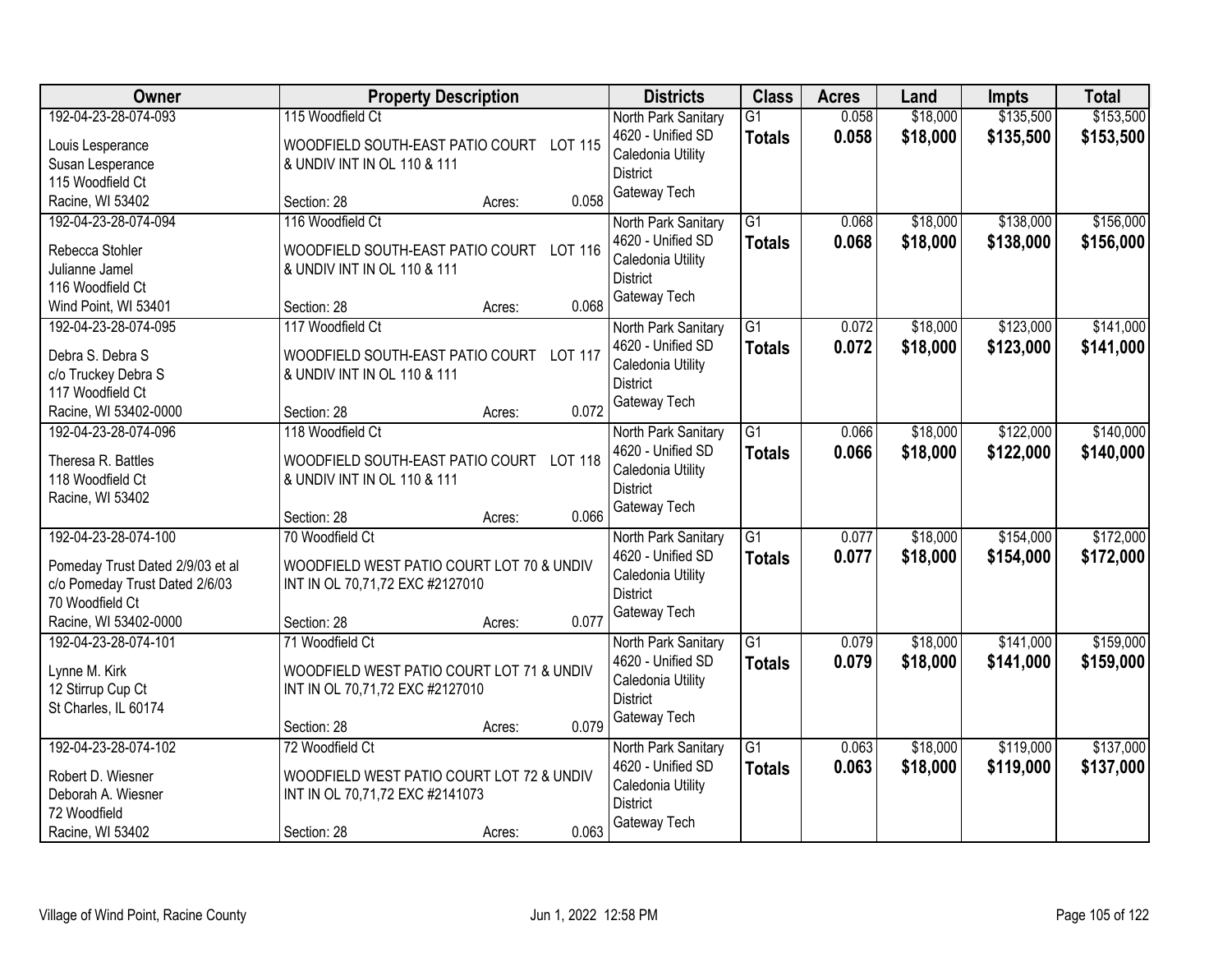| Owner                                                                                                 | <b>Property Description</b>                                                                                                                           | <b>Districts</b>                                                                                 | <b>Class</b>                     | <b>Acres</b>   | Land                 | <b>Impts</b>           | <b>Total</b>           |
|-------------------------------------------------------------------------------------------------------|-------------------------------------------------------------------------------------------------------------------------------------------------------|--------------------------------------------------------------------------------------------------|----------------------------------|----------------|----------------------|------------------------|------------------------|
| 192-04-23-28-074-103<br>Todd J. Norman<br>Linda S. Norman<br>5035 Valley Trl                          | 73 Woodfield Ct<br>WOODFIELD WEST PATIO COURT LOT 73 & UNDIV<br>INT IN OL 70,71,72 EXC #2127010                                                       | North Park Sanitary<br>4620 - Unified SD<br>Caledonia Utility<br><b>District</b>                 | $\overline{G1}$<br><b>Totals</b> | 0.089<br>0.089 | \$18,000<br>\$18,000 | \$127,500<br>\$127,500 | \$145,500<br>\$145,500 |
| Racine, WI 53402                                                                                      | 0.089<br>Section: 28<br>Acres:                                                                                                                        | Gateway Tech                                                                                     |                                  |                |                      |                        |                        |
| 192-04-23-28-074-104<br>Corrine S. Merry<br>74 Woodfield Ct<br>Racine, WI 53402                       | 74 Woodfield Ct<br>WOODFIELD WEST PATIO COURT LOT 74 & UNDIV<br>INT IN OL 70,71,72 EXC #2127010<br>0.077<br>Section: 28<br>Acres:                     | North Park Sanitary<br>4620 - Unified SD<br>Caledonia Utility<br><b>District</b><br>Gateway Tech | $\overline{G1}$<br><b>Totals</b> | 0.077<br>0.077 | \$18,000<br>\$18,000 | \$146,500<br>\$146,500 | \$164,500<br>\$164,500 |
| 192-04-23-28-074-105<br>Jean E. Hamata<br>75 Woodfield Ct<br>Racine, WI 53402                         | 75 Woodfield Ct<br>WOODFIELD WEST PATIO COURT LOT 75 & UNDIV<br>INT IN OL 70,71,72 EXC #2127010<br>0.088<br>Section: 28<br>Acres:                     | North Park Sanitary<br>4620 - Unified SD<br>Caledonia Utility<br><b>District</b><br>Gateway Tech | G1<br><b>Totals</b>              | 0.088<br>0.088 | \$18,000<br>\$18,000 | \$142,000<br>\$142,000 | \$160,000<br>\$160,000 |
| 192-04-23-28-074-106<br>Dennis A. Barclay<br>Rennee M. Barclay<br>76 Woodfield Ct<br>Racine, WI 53402 | 76 Woodfield Ct<br>WOODFIELD WEST PATIO COURT LOT 76 & UNDIV<br>INT IN OL 70,71,72 EXC #2127010 *** TJT IN ERROR***<br>0.065<br>Section: 28<br>Acres: | North Park Sanitary<br>4620 - Unified SD<br>Caledonia Utility<br><b>District</b><br>Gateway Tech | G1<br><b>Totals</b>              | 0.065<br>0.065 | \$18,000<br>\$18,000 | \$139,500<br>\$139,500 | \$157,500<br>\$157,500 |
| 192-04-23-28-074-107<br>Julie Hunley<br>Sally Nuciforo<br>77 Woodfield Ct<br>Wind Point, WI 53402     | 77 Woodfield Ct<br>WOODFIELD WEST PATIO COURT LOT 77 & UNDIV<br>INT IN OL 70,71,72 EXC #2127010<br>0.096<br>Section: 28<br>Acres:                     | North Park Sanitary<br>4620 - Unified SD<br>Caledonia Utility<br><b>District</b><br>Gateway Tech | $\overline{G1}$<br><b>Totals</b> | 0.096<br>0.096 | \$18,000<br>\$18,000 | \$192,500<br>\$192,500 | \$210,500<br>\$210,500 |
| 192-04-23-28-074-108<br>Donald F. Allen II<br>Sherry L. Allen<br>78 Woodfield Ct<br>Racine, WI 53402  | 78 Woodfield Ct<br>WOODFIELD WEST PATIO COURT LOT 78 & UNDIV<br>INT IN OL 70,71,72 EXC #2127010<br>0.077<br>Section: 28<br>Acres:                     | North Park Sanitary<br>4620 - Unified SD<br>Caledonia Utility<br><b>District</b><br>Gateway Tech | $\overline{G1}$<br><b>Totals</b> | 0.077<br>0.077 | \$18,000<br>\$18,000 | \$167,000<br>\$167,000 | \$185,000<br>\$185,000 |
| 192-04-23-28-074-109<br>William F. May<br>Gayle A. May<br>79 Woodfield Ct<br>Racine, WI 53402         | 79 Woodfield Ct<br>WOODFIELD WEST PATIO COURT LOT 79 & UNDIV<br>INT IN OL 70,71,72 EXC #2127010<br>0.106<br>Section: 28<br>Acres:                     | North Park Sanitary<br>4620 - Unified SD<br>Caledonia Utility<br><b>District</b><br>Gateway Tech | $\overline{G1}$<br><b>Totals</b> | 0.106<br>0.106 | \$18,000<br>\$18,000 | \$156,000<br>\$156,000 | \$174,000<br>\$174,000 |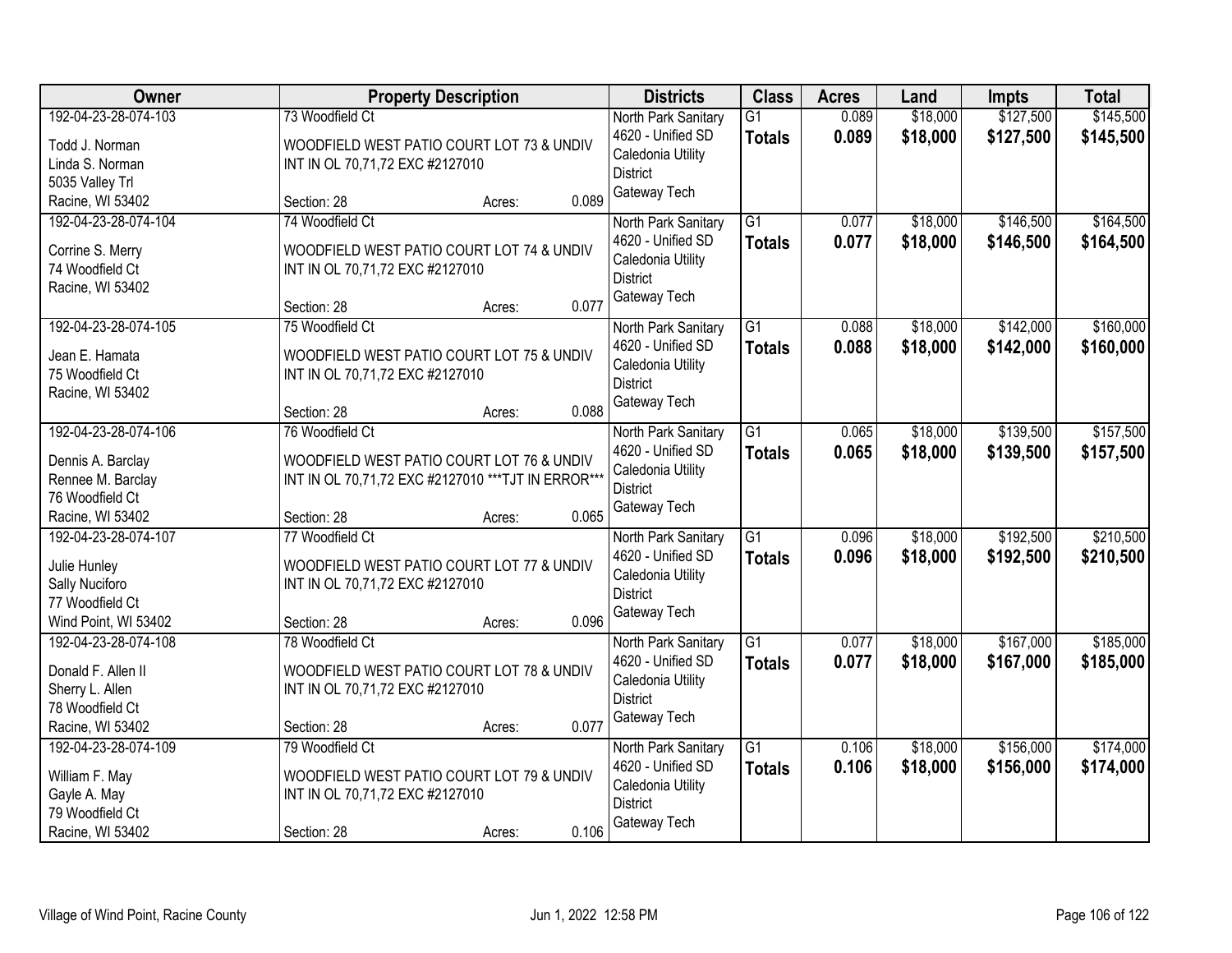| Owner                                                                                                                                  | <b>Property Description</b>                                                                                                   | <b>Districts</b>                                                                                 | <b>Class</b>                     | <b>Acres</b>   | Land                 | <b>Impts</b>           | <b>Total</b>           |
|----------------------------------------------------------------------------------------------------------------------------------------|-------------------------------------------------------------------------------------------------------------------------------|--------------------------------------------------------------------------------------------------|----------------------------------|----------------|----------------------|------------------------|------------------------|
| 192-04-23-28-074-110<br>Michael Gorichanaz<br>Elizabeth Gorichanaz<br>82 Woodfield Ct                                                  | 82 Woodfield Ct<br>WOODFIELD SOUTH PATIO COURT LOT 82 & UNDIV<br><b>INT IN OL 80&amp;81</b>                                   | North Park Sanitary<br>4620 - Unified SD<br>Caledonia Utility<br><b>District</b>                 | $\overline{G1}$<br><b>Totals</b> | 0.068<br>0.068 | \$18,000<br>\$18,000 | \$154,000<br>\$154,000 | \$172,000<br>\$172,000 |
| Racine, WI 53402                                                                                                                       | 0.068<br>Section: 28<br>Acres:                                                                                                | Gateway Tech                                                                                     |                                  |                |                      |                        |                        |
| 192-04-23-28-074-111<br>Richard F. Benson<br>Brenda L. Trumbauer<br>83 Woodfield Ct<br>Racine, WI 53402                                | 83 Woodfield Ct<br>WOODFIELD SOUTH PATIO COURT LOT 83 & UNDIV<br><b>INT IN OL 80&amp;81</b><br>0.071<br>Section: 28<br>Acres: | North Park Sanitary<br>4620 - Unified SD<br>Caledonia Utility<br><b>District</b><br>Gateway Tech | $\overline{G1}$<br><b>Totals</b> | 0.071<br>0.071 | \$18,000<br>\$18,000 | \$166,500<br>\$166,500 | \$184,500<br>\$184,500 |
| 192-04-23-28-074-112<br>Declaration of Trust of Elizabeth A Hopp<br>Dated Septemb<br>84 Woodfield Ct<br>Racine, WI 53402               | 84 Woodfield Ct<br>WOODFIELD SOUTH PATIO COURT LOT 84 & UNDIV<br><b>INT IN OL 80&amp;81</b><br>0.065<br>Section: 28<br>Acres: | North Park Sanitary<br>4620 - Unified SD<br>Caledonia Utility<br><b>District</b><br>Gateway Tech | G1<br><b>Totals</b>              | 0.065<br>0.065 | \$18,000<br>\$18,000 | \$182,000<br>\$182,000 | \$200,000<br>\$200,000 |
| 192-04-23-28-074-113<br>Lamberton Trust Rita E<br>85 Woodfield Ct<br>Racine, WI 53402                                                  | 85 Woodfield Ct<br>WOODFIELD SOUTH PATIO COURT LOT 85 & UNDIV<br><b>INT IN OL 80&amp;81</b><br>0.065<br>Section: 28<br>Acres: | North Park Sanitary<br>4620 - Unified SD<br>Caledonia Utility<br><b>District</b><br>Gateway Tech | G1<br><b>Totals</b>              | 0.065<br>0.065 | \$18,000<br>\$18,000 | \$135,500<br>\$135,500 | \$153,500<br>\$153,500 |
| 192-04-23-28-074-114<br>Gary P Lipor & Geraldine D Lipor Joint<br>Revocable Living<br>16500 Kelly Cove Dr #2873<br>Ft. Myers, FL 33908 | 86 Woodfield Ct<br>WOODFIELD SOUTH PATIO COURT LOT 86 & UNDIV<br><b>INT IN OL 80&amp;81</b><br>0.079<br>Section: 28<br>Acres: | North Park Sanitary<br>4620 - Unified SD<br>Caledonia Utility<br><b>District</b><br>Gateway Tech | $\overline{G1}$<br><b>Totals</b> | 0.079<br>0.079 | \$18,000<br>\$18,000 | \$144,000<br>\$144,000 | \$162,000<br>\$162,000 |
| 192-04-23-28-074-115<br>James Hooten<br>87 Woodfield Ct<br>Racine, WI 53402                                                            | 87 Woodfield Ct<br>WOODFIELD SOUTH PATIO COURT LOT 87 & UNDIV<br><b>INT IN OL 80&amp;81</b><br>0.062<br>Section: 28<br>Acres: | North Park Sanitary<br>4620 - Unified SD<br>Caledonia Utility<br><b>District</b><br>Gateway Tech | $\overline{G1}$<br><b>Totals</b> | 0.062<br>0.062 | \$18,000<br>\$18,000 | \$121,000<br>\$121,000 | \$139,000<br>\$139,000 |
| 192-04-23-28-074-116<br>Nicholas R. Recupero<br>Karen A. Recupero<br>88 Woodfield Ct<br>Racine, WI 53402                               | 88 Woodfield Ct<br>WOODFIELD SOUTH PATIO COURT LOT 88 & UNDIV<br><b>INT IN OL 80&amp;81</b><br>0.076<br>Section: 28<br>Acres: | North Park Sanitary<br>4620 - Unified SD<br>Caledonia Utility<br><b>District</b><br>Gateway Tech | $\overline{G1}$<br><b>Totals</b> | 0.076<br>0.076 | \$18,000<br>\$18,000 | \$157,500<br>\$157,500 | \$175,500<br>\$175,500 |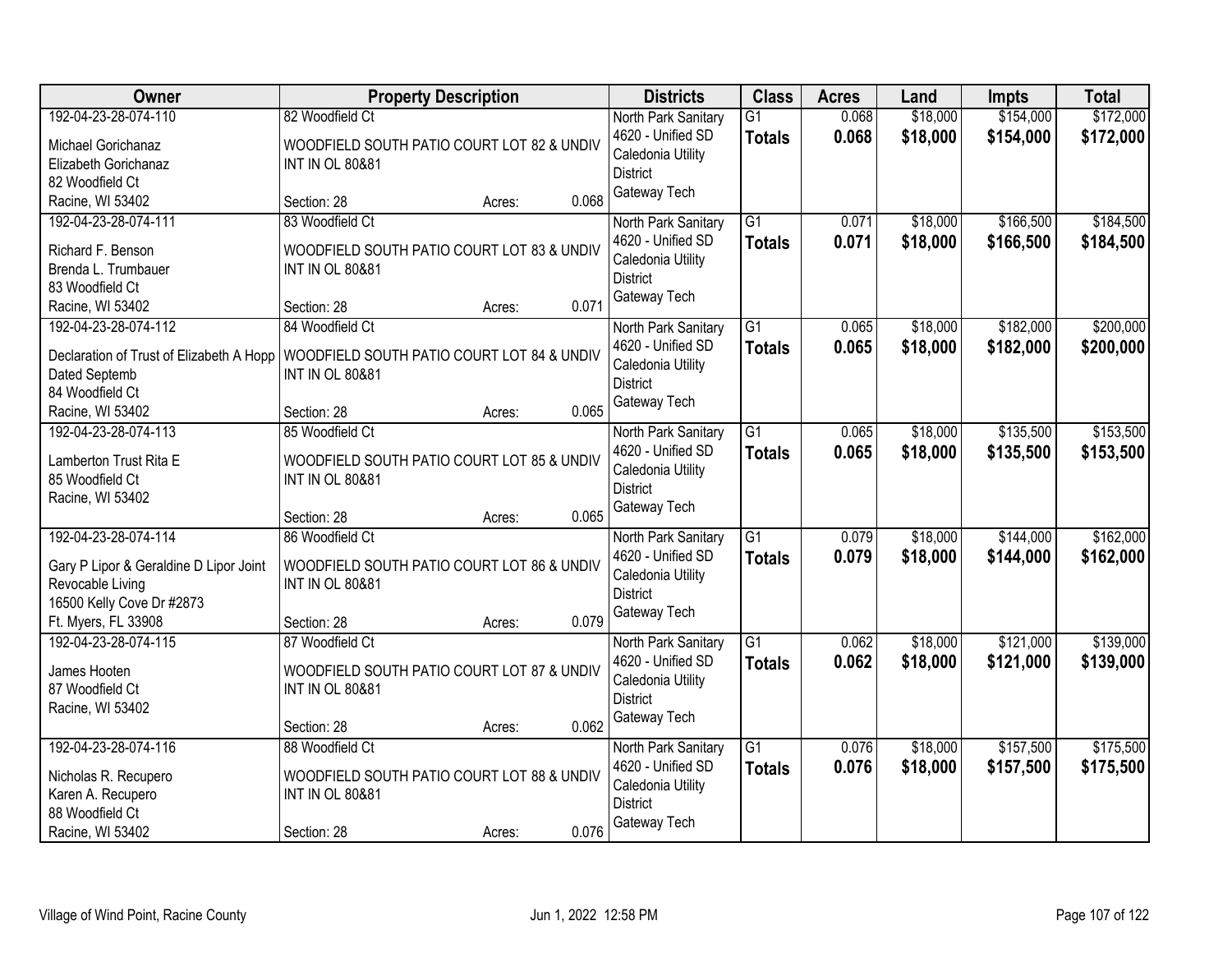| Owner                                                                                                       | <b>Property Description</b>                                                                                          | <b>Districts</b>                                                                                 | <b>Class</b>                     | <b>Acres</b>   | Land                 | <b>Impts</b>           | <b>Total</b>           |
|-------------------------------------------------------------------------------------------------------------|----------------------------------------------------------------------------------------------------------------------|--------------------------------------------------------------------------------------------------|----------------------------------|----------------|----------------------|------------------------|------------------------|
| 192-04-23-28-075-000<br>Grayce Christensen<br>121 W Campus Ct<br>Racine, WI 53402                           | 121 Campus Ct W<br>CAMPUS DRIVE PATIO COURT LOT 121 & UNDIV INT<br>IN OL 120 & 121                                   | North Park Sanitary<br>4620 - Unified SD<br>Caledonia Utility<br><b>District</b>                 | $\overline{G1}$<br><b>Totals</b> | 0.051<br>0.051 | \$18,000<br>\$18,000 | \$119,500<br>\$119,500 | \$137,500<br>\$137,500 |
|                                                                                                             | 0.051<br>Section: 28<br>Acres:                                                                                       | Gateway Tech                                                                                     |                                  |                |                      |                        |                        |
| 192-04-23-28-076-000<br>Jill A. Sturino<br>122 W Campus Ct<br>Racine, WI 53402                              | 122 Campus Ct W<br>CAMPUS DRIVE PATIO COURT LOT 122 & UNDIV INT<br>IN OL 120 & 121<br>0.077<br>Section: 28<br>Acres: | North Park Sanitary<br>4620 - Unified SD<br>Caledonia Utility<br><b>District</b><br>Gateway Tech | $\overline{G1}$<br><b>Totals</b> | 0.077<br>0.077 | \$18,000<br>\$18,000 | \$147,000<br>\$147,000 | \$165,000<br>\$165,000 |
| 192-04-23-28-077-000<br>Peter D. Johnson<br>Nancy A. Johnson<br>123 W Campus Ct<br>Wind Point, WI 53402     | 123 Campus Ct W<br>CAMPUS DRIVE PATIO COURT LOT 123 UNDIV INT<br>IN OL 120 & 121<br>0.067<br>Section: 28<br>Acres:   | North Park Sanitary<br>4620 - Unified SD<br>Caledonia Utility<br><b>District</b><br>Gateway Tech | $\overline{G1}$<br><b>Totals</b> | 0.067<br>0.067 | \$18,000<br>\$18,000 | \$146,500<br>\$146,500 | \$164,500<br>\$164,500 |
| 192-04-23-28-078-000<br>David C. Peters<br>Ellen L. Peters<br>124 W Campus Ct<br>Racine, WI 53402           | 124 Campus Ct W<br>CAMPUS DRIVE PATIO COURT LOT 124 & UNDIV INT<br>IN OL 120 & 121<br>0.079<br>Section: 28<br>Acres: | North Park Sanitary<br>4620 - Unified SD<br>Caledonia Utility<br><b>District</b><br>Gateway Tech | $\overline{G1}$<br><b>Totals</b> | 0.079<br>0.079 | \$18,000<br>\$18,000 | \$132,500<br>\$132,500 | \$150,500<br>\$150,500 |
| 192-04-23-28-079-000<br>Joseph Cronin<br>Jennifer Cronin<br>125 W Campus Ct<br>Wind Point, WI 53402         | 125 Campus Ct W<br>CAMPUS DRIVE PATIO COURT LOT 125 & UNDIV INT<br>IN OL 120 & 121<br>0.054<br>Section: 28<br>Acres: | North Park Sanitary<br>4620 - Unified SD<br>Caledonia Utility<br><b>District</b><br>Gateway Tech | $\overline{G1}$<br><b>Totals</b> | 0.054<br>0.054 | \$18,000<br>\$18,000 | \$112,500<br>\$112,500 | \$130,500<br>\$130,500 |
| 192-04-23-28-080-000<br><b>Betty Family Revocable Trust</b><br>126 W Campus Dr<br>Racine, WI 53402          | 126 Campus Ct W<br>CAMPUS DRIVE PATIO COURT LOT 126 & UNDIV INT<br>IN OL 120 & 121<br>0.080<br>Section: 28<br>Acres: | North Park Sanitary<br>4620 - Unified SD<br>Caledonia Utility<br><b>District</b><br>Gateway Tech | $\overline{G1}$<br><b>Totals</b> | 0.080<br>0.080 | \$18,000<br>\$18,000 | \$136,000<br>\$136,000 | \$154,000<br>\$154,000 |
| 192-04-23-28-081-000<br>Gilbert J. Berthelsen<br>Santa A. Berthelsen<br>127 W Campus Ct<br>Racine, WI 53402 | 127 Campus Ct W<br>CAMPUS DRIVE PATIO COURT LOT 127 & UNDIV INT<br>IN OL 120 & 121<br>0.073<br>Section: 28<br>Acres: | North Park Sanitary<br>4620 - Unified SD<br>Caledonia Utility<br><b>District</b><br>Gateway Tech | $\overline{G1}$<br><b>Totals</b> | 0.073<br>0.073 | \$18,000<br>\$18,000 | \$148,000<br>\$148,000 | \$166,000<br>\$166,000 |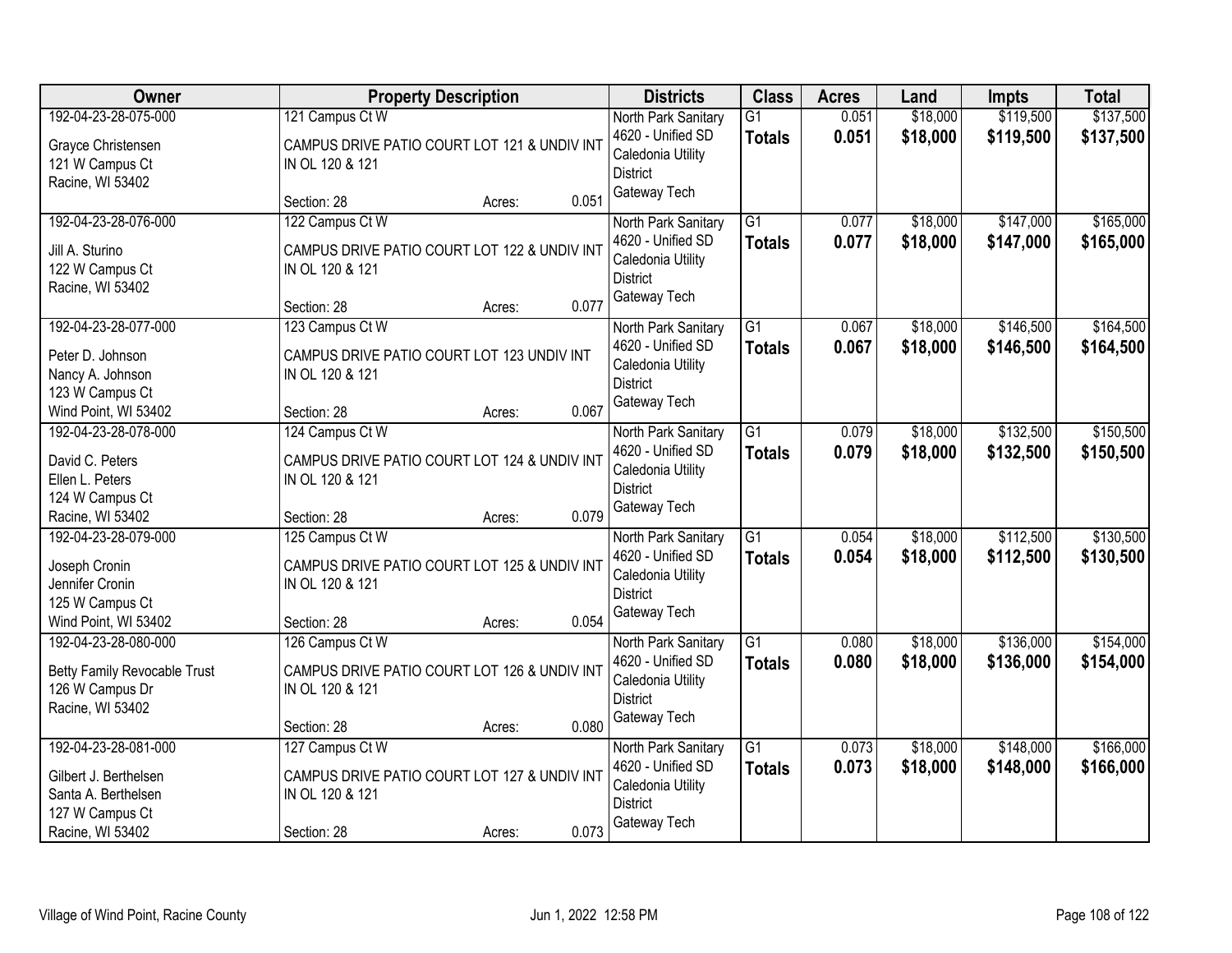| <b>Owner</b>                          | <b>Property Description</b>                                                 |        | <b>Districts</b>                         | <b>Class</b>                     | <b>Acres</b>   | Land                 | <b>Impts</b>           | <b>Total</b>           |
|---------------------------------------|-----------------------------------------------------------------------------|--------|------------------------------------------|----------------------------------|----------------|----------------------|------------------------|------------------------|
| 192-04-23-28-082-000                  | 128 Campus Ct W                                                             |        | North Park Sanitary<br>4620 - Unified SD | $\overline{G1}$<br><b>Totals</b> | 0.069<br>0.069 | \$18,000<br>\$18,000 | \$129,000<br>\$129,000 | \$147,000<br>\$147,000 |
| Joseph A. Baubonis<br>128 Campus Dr   | CAMPUS DRIVE PATIO COURT LOT 128 & UNDIV INT<br>IN OL 120 & 121             |        | Caledonia Utility                        |                                  |                |                      |                        |                        |
| Racine, WI 53402                      |                                                                             |        | <b>District</b>                          |                                  |                |                      |                        |                        |
|                                       | Section: 28                                                                 | Acres: | Gateway Tech<br>0.069                    |                                  |                |                      |                        |                        |
| 192-04-23-28-083-000                  | 132 Lakefield Ct                                                            |        | North Park Sanitary                      | $\overline{G1}$                  | 0.069          | \$18,000             | \$155,500              | \$173,500              |
| Mary C Dawson Revocable Living Trust  | LAKEFIELD N PATIO COURT LOT 132 & UNDIV INT IN                              |        | 4620 - Unified SD                        | <b>Totals</b>                    | 0.069          | \$18,000             | \$155,500              | \$173,500              |
| Dated December 15.                    | OL 130 & 131 & OL 132 ** DEED IN ERROR**                                    |        | Caledonia Utility                        |                                  |                |                      |                        |                        |
| 132 Lakefield Ct                      |                                                                             |        | <b>District</b>                          |                                  |                |                      |                        |                        |
| Racine, WI 53402                      | Section: 28                                                                 | Acres: | Gateway Tech<br>0.069                    |                                  |                |                      |                        |                        |
| 192-04-23-28-084-000                  | 133 Lakefield Ct                                                            |        | North Park Sanitary                      | G1                               | 0.056          | \$18,000             | \$116,000              | \$134,000              |
| Patricia M. Anderson                  | LAKEFIELD N. PATIO COURT LOT 133 & UNDIV INT                                |        | 4620 - Unified SD                        | <b>Totals</b>                    | 0.056          | \$18,000             | \$116,000              | \$134,000              |
| 133 Lakefield Ct                      | IN OL 130 & OL 131 & OL 132                                                 |        | Caledonia Utility                        |                                  |                |                      |                        |                        |
| Racine, WI 53402                      |                                                                             |        | <b>District</b>                          |                                  |                |                      |                        |                        |
|                                       | Section: 28                                                                 | Acres: | Gateway Tech<br>0.056                    |                                  |                |                      |                        |                        |
| 192-04-23-28-085-000                  | 134 Lakefield Ct                                                            |        | North Park Sanitary                      | $\overline{G1}$                  | 0.074          | \$18,000             | \$160,000              | \$178,000              |
|                                       |                                                                             |        | 4620 - Unified SD                        | <b>Totals</b>                    | 0.074          | \$18,000             | \$160,000              | \$178,000              |
| Stephen M. Decker<br>134 Lakefield Ct | LAKEFIELD N. PATIO COURT LOT 134 & UNDIV INT<br>IN OL 130 & OL 131 & OL 132 |        | Caledonia Utility                        |                                  |                |                      |                        |                        |
| Racine, WI 53402-0000                 |                                                                             |        | <b>District</b>                          |                                  |                |                      |                        |                        |
|                                       | Section: 28                                                                 | Acres: | Gateway Tech<br>0.074                    |                                  |                |                      |                        |                        |
| 192-04-23-28-086-000                  | 135 Lakefield Ct                                                            |        | North Park Sanitary                      | $\overline{G1}$                  | 0.071          | \$18,000             | \$132,500              | \$150,500              |
|                                       |                                                                             |        | 4620 - Unified SD                        | <b>Totals</b>                    | 0.071          | \$18,000             | \$132,500              | \$150,500              |
| Michael A. Graham                     | LAKEFIELD N. PATIO COURT LOT 135 & UNDIV INT                                |        | Caledonia Utility                        |                                  |                |                      |                        |                        |
| Linda M. Graham                       | IN OL 130, OL 131 & OL 132                                                  |        | <b>District</b>                          |                                  |                |                      |                        |                        |
| 135 Lakefield Ct<br>Racine, WI 53402  | Section: 28                                                                 | Acres: | Gateway Tech<br>0.071                    |                                  |                |                      |                        |                        |
| 192-04-23-28-087-000                  | 136 Lakefield Ct                                                            |        | North Park Sanitary                      | $\overline{G1}$                  | 0.067          | \$18,000             | \$135,500              | \$153,500              |
|                                       |                                                                             |        | 4620 - Unified SD                        | <b>Totals</b>                    | 0.067          | \$18,000             | \$135,500              | \$153,500              |
| Antonio C. Caballero                  | LAKEFIELD NORTH PATIO COURT LOT 136 & UNDIV                                 |        | Caledonia Utility                        |                                  |                |                      |                        |                        |
| Fraulein R. Caballero                 | INT IN OL 130, OL 131 & OL 132                                              |        | <b>District</b>                          |                                  |                |                      |                        |                        |
| 136 Lakefield Ct                      |                                                                             |        | Gateway Tech                             |                                  |                |                      |                        |                        |
| Racine, WI 53402                      | Section: 28                                                                 | Acres: | 0.067                                    |                                  |                |                      |                        |                        |
| 192-04-23-28-088-000                  | 137 Lakefield Ct                                                            |        | North Park Sanitary<br>4620 - Unified SD | $\overline{G1}$                  | 0.054          | \$18,000             | \$118,500              | \$136,500              |
| Judith Burton                         | LAKEFIELD N. PATIO COURT LOT 137 & UNDIV INT                                |        | Caledonia Utility                        | <b>Totals</b>                    | 0.054          | \$18,000             | \$118,500              | \$136,500              |
| 137 Lakefield Ct                      | IN OL 130, OL 131 & OL 132                                                  |        | <b>District</b>                          |                                  |                |                      |                        |                        |
| Racine, WI 53402                      |                                                                             |        | Gateway Tech                             |                                  |                |                      |                        |                        |
|                                       | Section: 28                                                                 | Acres: | 0.054                                    |                                  |                |                      |                        |                        |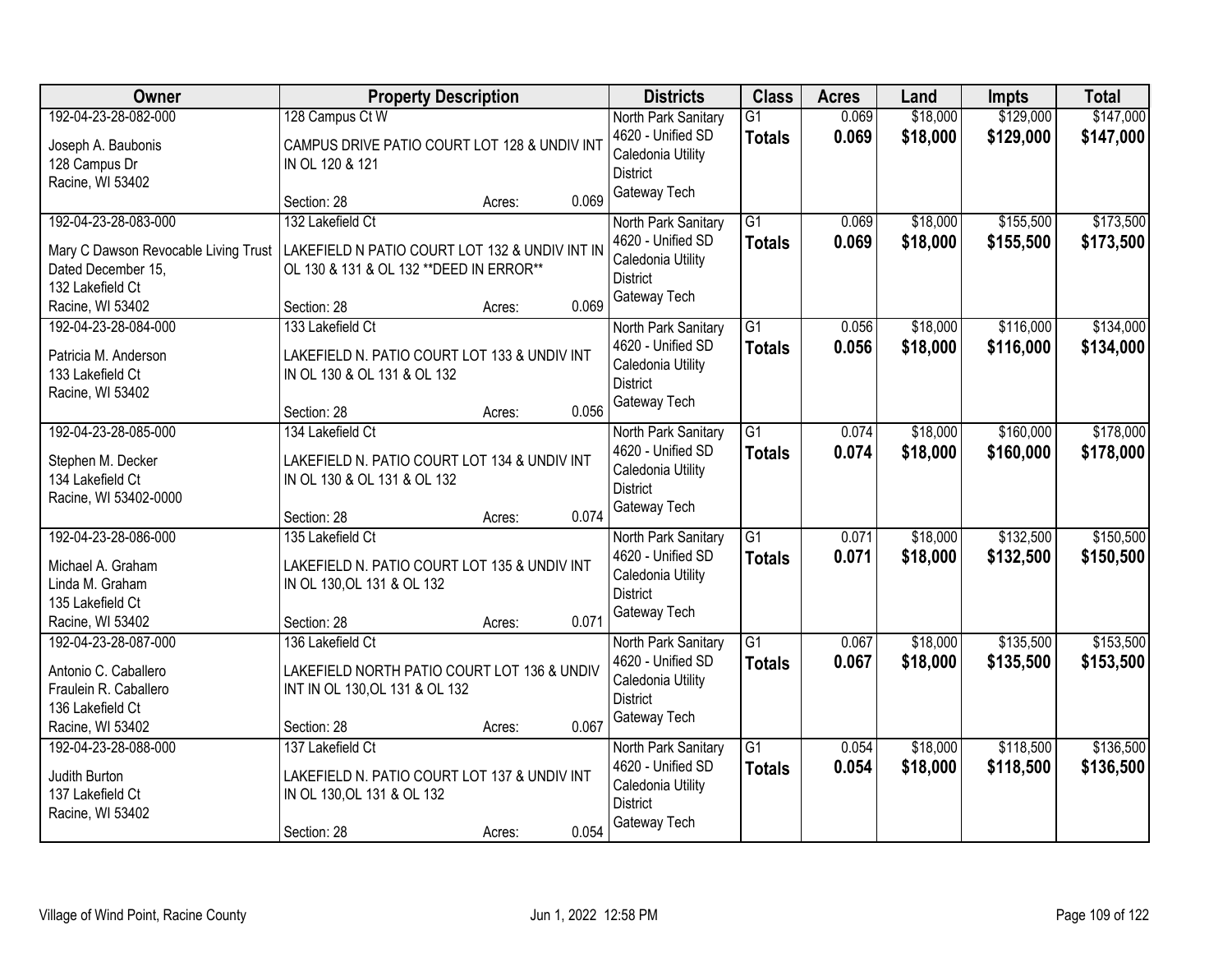| <b>Owner</b>                                                                                              | <b>Property Description</b>                                                                                                      |       | <b>Districts</b>                                                                                 | <b>Class</b>                     | <b>Acres</b>   | Land                 | <b>Impts</b>           | <b>Total</b>           |
|-----------------------------------------------------------------------------------------------------------|----------------------------------------------------------------------------------------------------------------------------------|-------|--------------------------------------------------------------------------------------------------|----------------------------------|----------------|----------------------|------------------------|------------------------|
| 192-04-23-28-089-000<br>Theodore M. Amet<br>138 Lakefield Ct<br>Racine, WI 53402                          | 138 Lakefield Ct<br>LAKEFIELD N. PATIO COURT LOT 138 & UNDIV INT<br>IN OL 130, OL 131 & OL 132                                   |       | North Park Sanitary<br>4620 - Unified SD<br>Caledonia Utility<br><b>District</b>                 | $\overline{G1}$<br><b>Totals</b> | 0.059<br>0.059 | \$18,000<br>\$18,000 | \$132,500<br>\$132,500 | \$150,500<br>\$150,500 |
|                                                                                                           | Section: 28<br>Acres:                                                                                                            | 0.059 | Gateway Tech                                                                                     |                                  |                |                      |                        |                        |
| 192-04-23-28-090-000<br>Marcia V Boucher 2018 Revocable Trus<br>142 Lakefield Ct<br>Racine, WI 53402      | 142 Lakefield Ct<br>LAKEFIELD S. PATIO COURT LOT 142 & UNDIV INT<br>IN OL 140, OL 141 & OL 142<br>Section: 28<br>Acres:          | 0.086 | North Park Sanitary<br>4620 - Unified SD<br>Caledonia Utility<br><b>District</b><br>Gateway Tech | $\overline{G1}$<br><b>Totals</b> | 0.086<br>0.086 | \$18,000<br>\$18,000 | \$208,000<br>\$208,000 | \$226,000<br>\$226,000 |
| 192-04-23-28-091-000<br>Elton R. Rushlau<br>143 Lakefield Ct<br>Wind Point, WI 53402                      | 143 Lakefield Ct<br>LAKEFIELD S PATIO COURT LOT 143 & UNDIV INT IN<br>OL 140 OL 141 & OL 142<br>Section: 28<br>Acres:            | 0.072 | North Park Sanitary<br>4620 - Unified SD<br>Caledonia Utility<br><b>District</b><br>Gateway Tech | G1<br><b>Totals</b>              | 0.072<br>0.072 | \$18,000<br>\$18,000 | \$157,500<br>\$157,500 | \$175,500<br>\$175,500 |
| 192-04-23-28-092-000<br>Kathleen J. Crawford<br>144 Lakefield Ct<br>Racine, WI 53402                      | 144 Lakefield Ct<br>LAKEFIELD S. PATIO COURT LOT 144 & UNDIV INT<br>IN OL 140 & OL 141 & OL 142<br>Section: 28                   | 0.064 | North Park Sanitary<br>4620 - Unified SD<br>Caledonia Utility<br><b>District</b><br>Gateway Tech | G1<br><b>Totals</b>              | 0.064<br>0.064 | \$18,000<br>\$18,000 | \$162,000<br>\$162,000 | \$180,000<br>\$180,000 |
| 192-04-23-28-093-000<br>Curtis W. Nordquist<br>Virginia Nordquist<br>145 Lakefield Ct<br>Racine, WI 53402 | Acres:<br>145 Lakefield Ct<br>LAKEFIELD S PATIO COURT LOT 145 & UNDIV INT IN<br>OL 140, OL 141 & OL 142<br>Section: 28<br>Acres: | 0.055 | North Park Sanitary<br>4620 - Unified SD<br>Caledonia Utility<br><b>District</b><br>Gateway Tech | $\overline{G1}$<br><b>Totals</b> | 0.055<br>0.055 | \$18,000<br>\$18,000 | \$127,500<br>\$127,500 | \$145,500<br>\$145,500 |
| 192-04-23-28-094-000<br>Ellen E. Walfoort<br>146 Lakefield Ct<br>Racine, WI 53402                         | 146 Lakefield Ct<br>LAKEFIELD S. PATIO COURT LOT 146 & UNDIV INT<br>IN OL 140, OL 141 & OL142<br>Section: 28<br>Acres:           | 0.068 | North Park Sanitary<br>4620 - Unified SD<br>Caledonia Utility<br><b>District</b><br>Gateway Tech | $\overline{G1}$<br><b>Totals</b> | 0.068<br>0.068 | \$18,000<br>\$18,000 | \$125,500<br>\$125,500 | \$143,500<br>\$143,500 |
| 192-04-23-28-095-000<br>Janet Wefler<br>147 Lakefield Ct<br>Racine, WI 53402                              | 147 Lakefield Ct<br>LAKEFIELD SOUTH PATIO COURT LOT 147 & UNDIV<br>INT IN OL 140 OL 141 & OL 142<br>Section: 28<br>Acres:        | 0.063 | North Park Sanitary<br>4620 - Unified SD<br>Caledonia Utility<br><b>District</b><br>Gateway Tech | $\overline{G1}$<br><b>Totals</b> | 0.063<br>0.063 | \$18,000<br>\$18,000 | \$137,500<br>\$137,500 | \$155,500<br>\$155,500 |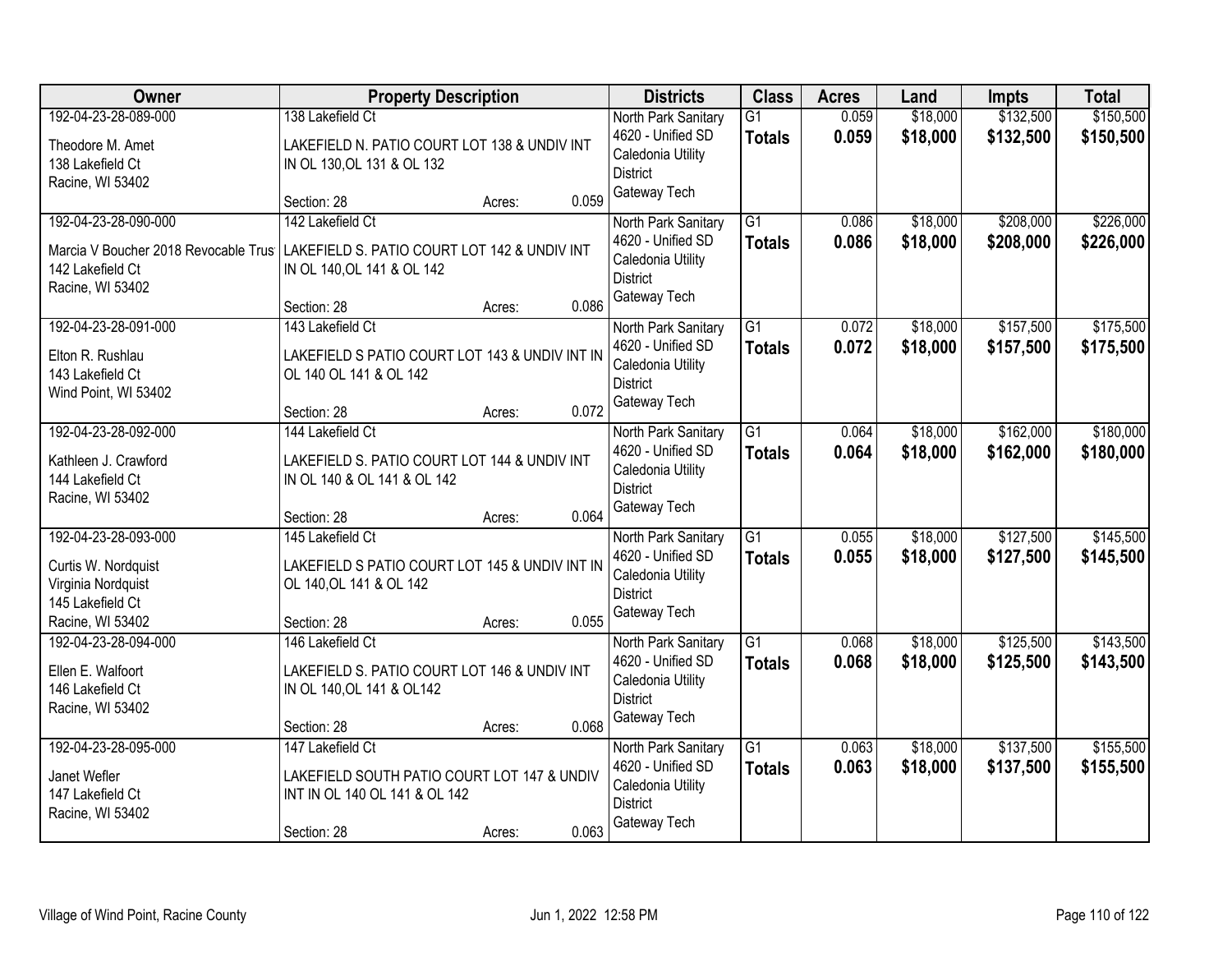| Owner                                                                                                        | <b>Property Description</b>                                                                                       |       | <b>Districts</b>                                                                                 | <b>Class</b>                     | <b>Acres</b>   | Land                 | <b>Impts</b>           | <b>Total</b>           |
|--------------------------------------------------------------------------------------------------------------|-------------------------------------------------------------------------------------------------------------------|-------|--------------------------------------------------------------------------------------------------|----------------------------------|----------------|----------------------|------------------------|------------------------|
| 192-04-23-28-096-000<br>Daniel Krueger<br>Lara Kazarian<br>148 Lakefield Ct                                  | 148 Lakefield Ct<br>LAKEFIELD S PATIO COURT LOT 148 & UNDIV INT IN<br>OL 140 OL 141 & OL 142                      |       | North Park Sanitary<br>4620 - Unified SD<br>Caledonia Utility<br><b>District</b>                 | $\overline{G1}$<br><b>Totals</b> | 0.078<br>0.078 | \$18,000<br>\$18,000 | \$127,000<br>\$127,000 | \$145,000<br>\$145,000 |
| Racine, WI 53402                                                                                             | Section: 28<br>Acres:                                                                                             | 0.078 | Gateway Tech                                                                                     |                                  |                |                      |                        |                        |
| 192-04-23-28-097-000<br>Nancy Knilans Pokrywki<br>151 Lakefield Ct<br>Wind Point, WI 53402                   | 151 Lakefield Ct<br>LAKEFIELD WEST PATIO COURT LOT 151 & UNDIV<br>INT IN OL 150 & OL 151<br>Section: 28<br>Acres: | 0.079 | North Park Sanitary<br>4620 - Unified SD<br>Caledonia Utility<br><b>District</b><br>Gateway Tech | $\overline{G1}$<br><b>Totals</b> | 0.079<br>0.079 | \$18,000<br>\$18,000 | \$136,500<br>\$136,500 | \$154,500<br>\$154,500 |
| 192-04-23-28-098-000<br>Cwz Trust Dated March 9, 2011<br>459 William St<br>Racine, WI 53402                  | 152 Lakefield Ct<br>LAKEFIELD WEST PATIO COURT LOT 152 & UNDIV<br>INT IN OL 150 & OL 151<br>Section: 28<br>Acres: | 0.064 | North Park Sanitary<br>4620 - Unified SD<br>Caledonia Utility<br><b>District</b><br>Gateway Tech | $\overline{G1}$<br><b>Totals</b> | 0.064<br>0.064 | \$18,000<br>\$18,000 | \$150,500<br>\$150,500 | \$168,500<br>\$168,500 |
| 192-04-23-28-099-000<br>Tamara J. Sandberg<br>153 Lakefield Ct<br>Wind Point, WI 53402                       | 153 Lakefield Ct<br>LAKEFIELD WEST PATIO COURT LOT 153 & UNDIV<br>INT IN OL 150 & OL 151<br>Section: 28<br>Acres: | 0.059 | North Park Sanitary<br>4620 - Unified SD<br>Caledonia Utility<br><b>District</b><br>Gateway Tech | G1<br><b>Totals</b>              | 0.059<br>0.059 | \$18,000<br>\$18,000 | \$127,000<br>\$127,000 | \$145,000<br>\$145,000 |
| 192-04-23-28-100-000<br>Jamie E. Seitz<br>154 Lakefield Ct<br>Wind Point, WI 53402                           | 154 Lakefield Ct<br>LAKEFIELD WEST PATIO COURT LOT 154 & UNDIV<br>INT IN OL 150 & OL 151<br>Section: 28<br>Acres: | 0.050 | North Park Sanitary<br>4620 - Unified SD<br>Caledonia Utility<br><b>District</b><br>Gateway Tech | $\overline{G1}$<br><b>Totals</b> | 0.050<br>0.050 | \$18,000<br>\$18,000 | \$114,000<br>\$114,000 | \$132,000<br>\$132,000 |
| 192-04-23-28-101-000<br>Greulich Trust & Greulich Etal et al<br>155 Lakefield Ct<br>Racine, WI 53402         | 155 Lakefield Ct<br>LAKEFIELD WEST PATIO COURT LOT 155 & UNDIV<br>INT IN OL 150 & OL 151<br>Section: 28<br>Acres: | 0.078 | North Park Sanitary<br>4620 - Unified SD<br>Caledonia Utility<br><b>District</b><br>Gateway Tech | G1<br><b>Totals</b>              | 0.078<br>0.078 | \$18,000<br>\$18,000 | \$158,500<br>\$158,500 | \$176,500<br>\$176,500 |
| 192-04-23-28-102-000<br>Parker M. Elaine<br>c/o Parker Elaine M<br>156 Lakefield Ct<br>Racine, WI 53402-0000 | 156 Lakefield Ct<br>LAKEFIELD WEST PATIO COURT LOT 156 & UNDIV<br>INT IN OL 150 & OL 151<br>Section: 28<br>Acres: | 0.072 | North Park Sanitary<br>4620 - Unified SD<br>Caledonia Utility<br><b>District</b><br>Gateway Tech | $\overline{G1}$<br><b>Totals</b> | 0.072<br>0.072 | \$18,000<br>\$18,000 | \$137,000<br>\$137,000 | \$155,000<br>\$155,000 |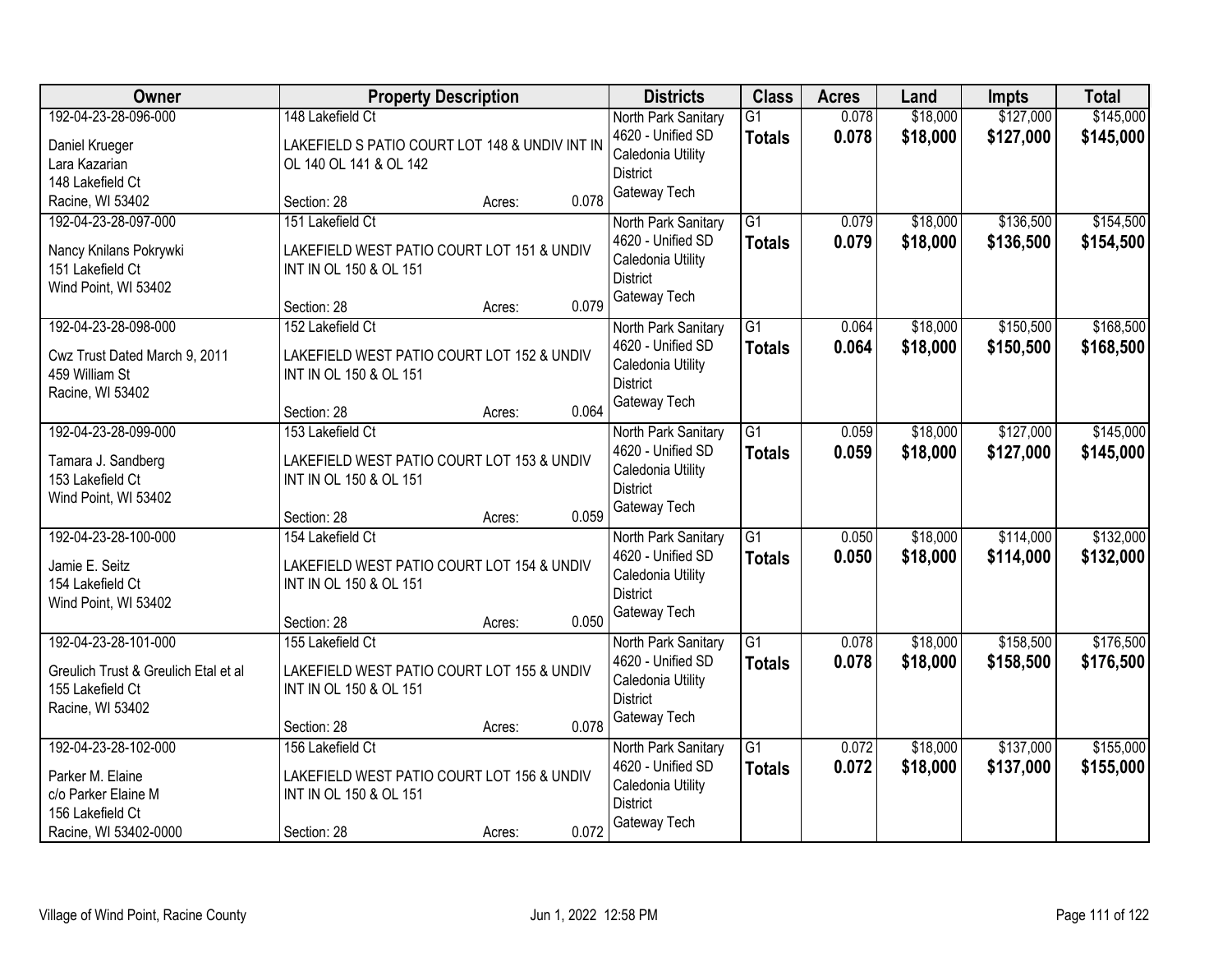| Owner                                                                                                           | <b>Property Description</b>                                                                                             | <b>Districts</b>                                                                                 | <b>Class</b>                     | <b>Acres</b>   | Land                 | <b>Impts</b>           | <b>Total</b>           |
|-----------------------------------------------------------------------------------------------------------------|-------------------------------------------------------------------------------------------------------------------------|--------------------------------------------------------------------------------------------------|----------------------------------|----------------|----------------------|------------------------|------------------------|
| 192-04-23-28-103-000<br>Millennium Revocable Living Trust of<br>Barbara M Kirby &<br>14571 Grande Cay Cir #3209 | 157 Lakefield Ct<br>LAKEFIELD WEST PATIO COURT LOT 157 & UNDIV<br>INT IN OL 150 & OL 151                                | North Park Sanitary<br>4620 - Unified SD<br>Caledonia Utility<br><b>District</b>                 | $\overline{G1}$<br><b>Totals</b> | 0.089<br>0.089 | \$18,000<br>\$18,000 | \$135,000<br>\$135,000 | \$153,000<br>\$153,000 |
| Ft Myers, FL 33908                                                                                              | 0.089<br>Section: 28<br>Acres:                                                                                          | Gateway Tech                                                                                     |                                  |                |                      |                        |                        |
| 192-04-23-28-104-000<br>Sosi Kazarian<br>158 Lakefield Ct<br>Racine, WI 53402                                   | 158 Lakefield Ct<br>LAKEFIELD WEST PATIO COURT LOT 158 & UNDIV<br>INT IN OL 150 & 151<br>0.077<br>Section: 28<br>Acres: | North Park Sanitary<br>4620 - Unified SD<br>Caledonia Utility<br><b>District</b><br>Gateway Tech | $\overline{G1}$<br><b>Totals</b> | 0.077<br>0.077 | \$18,000<br>\$18,000 | \$110,500<br>\$110,500 | \$128,500<br>\$128,500 |
| 192-04-23-28-105-000<br>Alice Y. Oliver<br>30 Stonewood Ct<br>Racine, WI 53402                                  | 30 Stonewood Ct<br>STONEWOOD WEST PATIO COURT LOT 30 &UNDIV<br>INT IN OUTLOT 30<br>0.088<br>Section: 28<br>Acres:       | North Park Sanitary<br>4620 - Unified SD<br>Caledonia Utility<br><b>District</b><br>Gateway Tech | $\overline{G1}$<br><b>Totals</b> | 0.088<br>0.088 | \$18,000<br>\$18,000 | \$163,000<br>\$163,000 | \$181,000<br>\$181,000 |
| 192-04-23-28-106-000<br>Jeffrey C. Nitz<br>Cinthia A. Nitz<br>31 Stonewood Ct<br>Racine, WI 53402               | 31 Stonewood Ct<br>STONEWOOD WEST PATIO COURT LOT 31 & UNDIV<br>INT IN OUTLOT 30<br>0.065<br>Section: 28<br>Acres:      | North Park Sanitary<br>4620 - Unified SD<br>Caledonia Utility<br><b>District</b><br>Gateway Tech | $\overline{G1}$<br><b>Totals</b> | 0.065<br>0.065 | \$18,000<br>\$18,000 | \$133,000<br>\$133,000 | \$151,000<br>\$151,000 |
| 192-04-23-28-107-000<br>Kyle A. Kwiatkowski<br>32 Stonewood Ct<br>Racine, WI 53402                              | 32 Stonewood Ct<br>STONEWOOD WEST PATIO COURT LOT 32 & UNDIV<br>INT IN OUTLOT 30<br>0.096<br>Section: 28<br>Acres:      | North Park Sanitary<br>4620 - Unified SD<br>Caledonia Utility<br><b>District</b><br>Gateway Tech | $\overline{G1}$<br><b>Totals</b> | 0.096<br>0.096 | \$18,000<br>\$18,000 | \$134,000<br>\$134,000 | \$152,000<br>\$152,000 |
| 192-04-23-28-108-000<br>Christine M. Tofte<br>33 Stonewood Ct<br>Racine, WI 53402                               | 33 Stonewood Ct<br>STONEWOOD WEST PATIO COURT LOT 33 & UNDIV<br>INT IN OUTLOT 30<br>0.077<br>Section: 28<br>Acres:      | North Park Sanitary<br>4620 - Unified SD<br>Caledonia Utility<br><b>District</b><br>Gateway Tech | $\overline{G1}$<br><b>Totals</b> | 0.077<br>0.077 | \$18,000<br>\$18,000 | \$143,500<br>\$143,500 | \$161,500<br>\$161,500 |
| 192-04-23-28-109-000<br>Samuel M. Duchac<br>34 Stonewood Ct<br>Racine, WI 53402                                 | 34 Stonewood Ct<br>STONEWOOD WEST PATIO COURT LOT 34 & UNDIV<br>INT IN OUTLOT 30<br>0.106<br>Section: 28<br>Acres:      | North Park Sanitary<br>4620 - Unified SD<br>Caledonia Utility<br><b>District</b><br>Gateway Tech | $\overline{G1}$<br><b>Totals</b> | 0.106<br>0.106 | \$18,000<br>\$18,000 | \$126,500<br>\$126,500 | \$144,500<br>\$144,500 |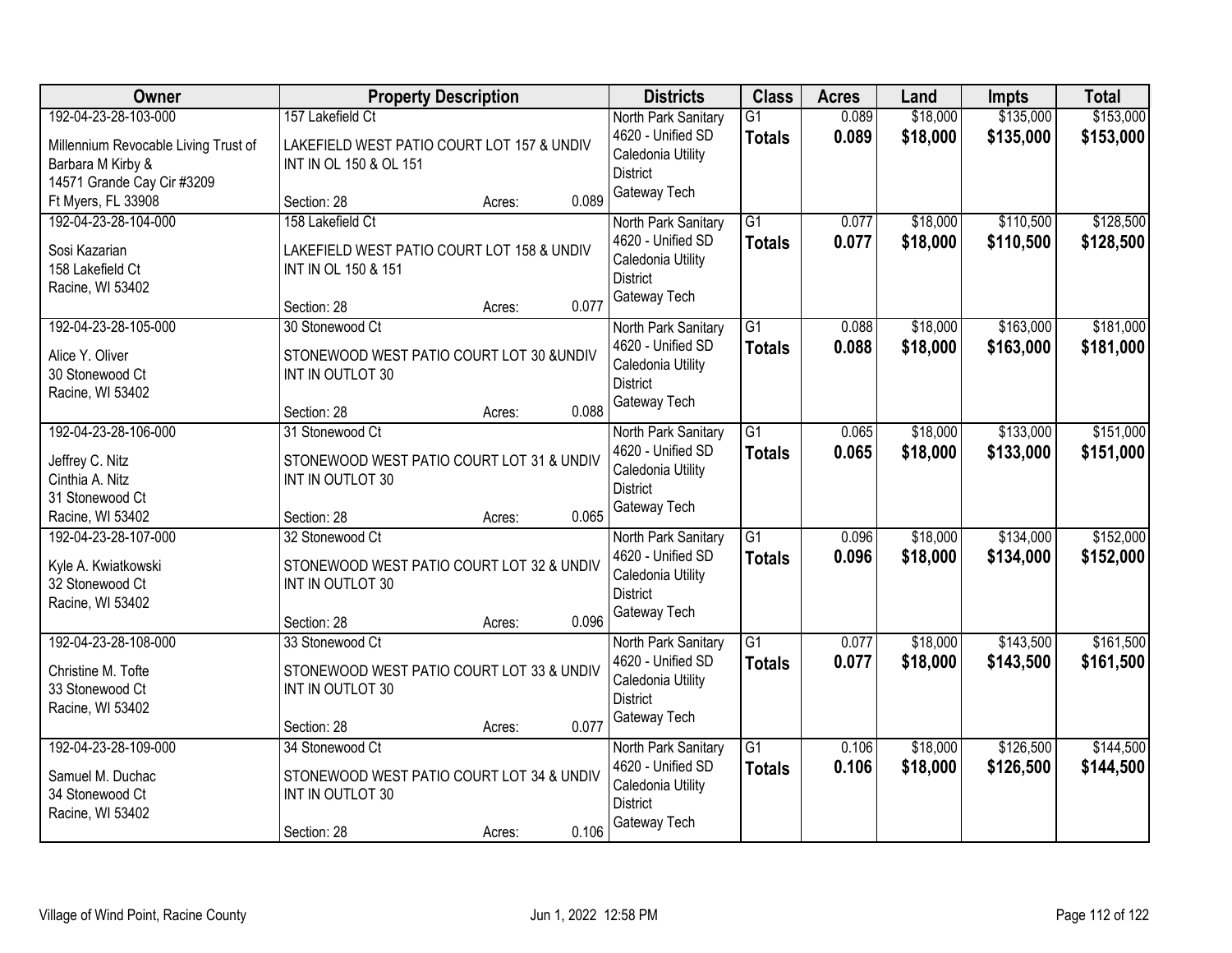| Owner                                                                                                       | <b>Property Description</b>                                                                                               | <b>Districts</b>                                                                                 | <b>Class</b>                     | <b>Acres</b>   | Land                 | <b>Impts</b>           | <b>Total</b>           |
|-------------------------------------------------------------------------------------------------------------|---------------------------------------------------------------------------------------------------------------------------|--------------------------------------------------------------------------------------------------|----------------------------------|----------------|----------------------|------------------------|------------------------|
| 192-04-23-28-110-000<br>Kira A. Benkert<br>35 Stonewood Ct<br>Racine, WI 53402                              | 35 Stonewood Ct<br>STONEWOOD WEST PATIO COURT LOT 35 & UNDIV<br>INT IN OUTLOT 30                                          | North Park Sanitary<br>4620 - Unified SD<br>Caledonia Utility<br><b>District</b>                 | $\overline{G1}$<br><b>Totals</b> | 0.068<br>0.068 | \$18,000<br>\$18,000 | \$144,500<br>\$144,500 | \$162,500<br>\$162,500 |
|                                                                                                             | 0.068<br>Section: 28<br>Acres:                                                                                            | Gateway Tech                                                                                     |                                  |                |                      |                        |                        |
| 192-04-23-28-111-000<br>Carolyn J. Johnson<br>36 Stonewood Ct<br>Racine, WI 53402                           | 36 Stonewood Ct<br>STONEWOOD WEST PATIO COURT LOT 36 & UNDIV<br>INT IN OUTLOT 30<br>0.071<br>Section: 28<br>Acres:        | North Park Sanitary<br>4620 - Unified SD<br>Caledonia Utility<br><b>District</b><br>Gateway Tech | $\overline{G1}$<br><b>Totals</b> | 0.071<br>0.071 | \$18,000<br>\$18,000 | \$135,500<br>\$135,500 | \$153,500<br>\$153,500 |
| 192-04-23-28-112-000<br>Edith F. Christman<br>37 Stonewood Ct<br>Racine, WI 53402                           | 37 Stonewood Ct<br>STONEWOOD WEST PATIO COURT LOT 37 & UNDIV<br>INT IN OUTLOT 30<br>0.065<br>Section: 28<br>Acres:        | North Park Sanitary<br>4620 - Unified SD<br>Caledonia Utility<br><b>District</b><br>Gateway Tech | G1<br><b>Totals</b>              | 0.065<br>0.065 | \$18,000<br>\$18,000 | \$193,000<br>\$193,000 | \$211,000<br>\$211,000 |
| 192-04-23-28-113-000<br>Derf A. Simes<br>38 Stonewood Ct<br>Wind Point, WI 53402                            | 38 Stonewood Ct<br>STONEWOOD WEST PATIO COURT LOT 38 & UNDIV<br>INT IN OUTLOT 30<br>0.065<br>Section: 28<br>Acres:        | North Park Sanitary<br>4620 - Unified SD<br>Caledonia Utility<br><b>District</b><br>Gateway Tech | $\overline{G1}$<br><b>Totals</b> | 0.065<br>0.065 | \$18,000<br>\$18,000 | \$174,000<br>\$174,000 | \$192,000<br>\$192,000 |
| 192-04-23-28-114-000<br>Kathleen Marian Trust Dated March 9.<br>2021<br>39 Stonewood Ct<br>Racine, WI 53402 | 39 Stonewood Ct<br>STONEWOOD WEST PATIO COURT LOT 39 & UNDIV<br>INT IN OUTLOT 30<br>0.086<br>Section: 28<br>Acres:        | North Park Sanitary<br>4620 - Unified SD<br>Caledonia Utility<br><b>District</b><br>Gateway Tech | $\overline{G1}$<br><b>Totals</b> | 0.086<br>0.086 | \$18,000<br>\$18,000 | \$143,500<br>\$143,500 | \$161,500<br>\$161,500 |
| 192-04-23-28-120-001<br>James L. Arndt<br>40 Parkwood Ct<br>Racine, WI 53402                                | 40 Parkwood Ct<br>PARKWOOD PATIO COURT LOT 40 & UNDIV INT IN<br><b>OUTLOTS 40,41,42</b><br>0.080<br>Section: 28<br>Acres: | North Park Sanitary<br>4620 - Unified SD<br>Caledonia Utility<br><b>District</b><br>Gateway Tech | $\overline{G1}$<br><b>Totals</b> | 0.080<br>0.080 | \$18,000<br>\$18,000 | \$138,000<br>\$138,000 | \$156,000<br>\$156,000 |
| 192-04-23-28-120-002<br>Michelle M. Cebula<br>41 Parkwood Ct<br>Wind Point, WI 53402                        | 41 Parkwood Ct<br>PARKWOOD PATIO COURT LOT 41 & UNDIV INT IN<br><b>OUTLOTS 40,41,42</b><br>0.078<br>Section: 28<br>Acres: | North Park Sanitary<br>4620 - Unified SD<br>Caledonia Utility<br><b>District</b><br>Gateway Tech | $\overline{G1}$<br><b>Totals</b> | 0.078<br>0.078 | \$18,000<br>\$18,000 | \$182,500<br>\$182,500 | \$200,500<br>\$200,500 |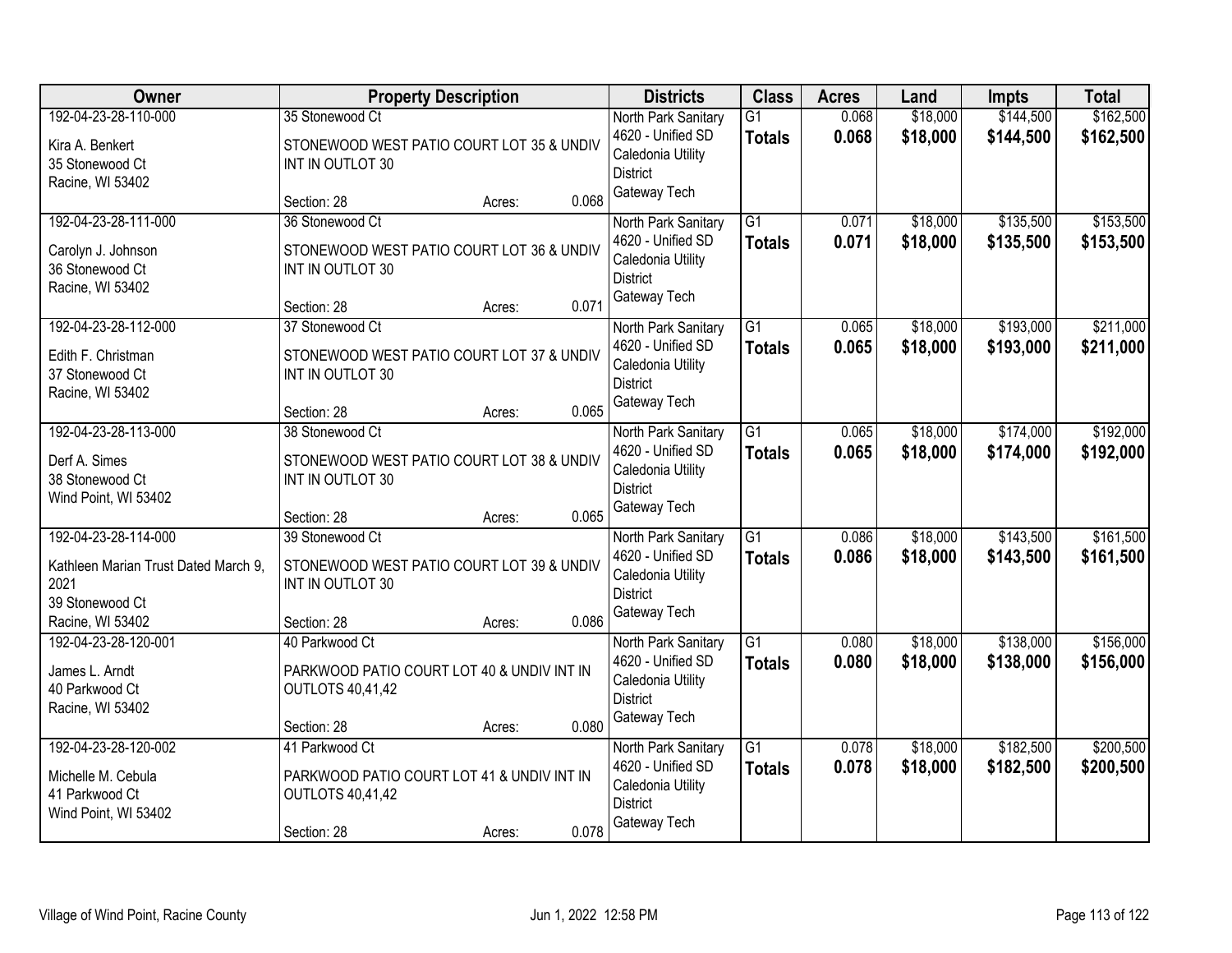| Owner                                                                                                  | <b>Property Description</b>                                                                                        |        | <b>Districts</b>                                                                                          | <b>Class</b>                     | <b>Acres</b>   | Land                 | <b>Impts</b>           | <b>Total</b>           |
|--------------------------------------------------------------------------------------------------------|--------------------------------------------------------------------------------------------------------------------|--------|-----------------------------------------------------------------------------------------------------------|----------------------------------|----------------|----------------------|------------------------|------------------------|
| 192-04-23-28-120-003<br>Gail F. Becker et al<br>c/o Jerome J. Becker<br>42 Parkwood Ct                 | 42 Parkwood Ct<br>PARKWOOD PATIO COURT LOT 42 & UNDIV INT IN<br><b>OUTLOTS 40,41,42</b>                            |        | North Park Sanitary<br>4620 - Unified SD<br>Caledonia Utility<br><b>District</b>                          | $\overline{G1}$<br><b>Totals</b> | 0.078<br>0.078 | \$18,000<br>\$18,000 | \$143,000<br>\$143,000 | \$161,000<br>\$161,000 |
| Racine, WI 53402                                                                                       | Section: 28                                                                                                        | Acres: | Gateway Tech<br>0.078                                                                                     |                                  |                |                      |                        |                        |
| 192-04-23-28-120-004<br>Denis J. Navratil<br>Zainab D. Navratil<br>43 Parkwood Ct<br>Racine, WI 53402  | 43 Parkwood Ct<br>PARKWOOD PATIO COURT LOT 43 & UNDIV INT IN<br><b>OUTLOTS 40,41,42</b><br>Section: 28             | Acres: | North Park Sanitary<br>4620 - Unified SD<br>Caledonia Utility<br><b>District</b><br>Gateway Tech<br>0.090 | $\overline{G1}$<br><b>Totals</b> | 0.090<br>0.090 | \$18,000<br>\$18,000 | \$133,500<br>\$133,500 | \$151,500<br>\$151,500 |
| 192-04-23-28-120-005<br>Rachel S. Rohlf<br>44 Parkwood Ct<br>Racine, WI 53402-0000                     | 44 Parkwood Ct<br>PARKWOOD PATIO COURT-LOT 44 &UNDIV INT IN<br><b>OUTLOTS 40,41 &amp;42</b><br>Section: 28         | Acres: | North Park Sanitary<br>4620 - Unified SD<br>Caledonia Utility<br><b>District</b><br>Gateway Tech<br>0.065 | $\overline{G1}$<br><b>Totals</b> | 0.065<br>0.065 | \$18,000<br>\$18,000 | \$119,000<br>\$119,000 | \$137,000<br>\$137,000 |
| 192-04-23-28-120-006<br>Deborah A. Krimmer<br>45 Parkwood Ct<br>Racine, WI 53402                       | 45 Parkwood Ct<br>PARKWOOD PATIO COURT LOT 45 & UNDIV INT IN<br><b>OUTLOTS 40 41 42</b><br>Section: 28             | Acres: | North Park Sanitary<br>4620 - Unified SD<br>Caledonia Utility<br><b>District</b><br>Gateway Tech<br>0.082 | G1<br><b>Totals</b>              | 0.082<br>0.082 | \$18,000<br>\$18,000 | \$158,000<br>\$158,000 | \$176,000<br>\$176,000 |
| 192-04-23-28-120-007<br>Marshall P. Chovan<br>Mary E. Chovan<br>46 Parkwood Ct<br>Racine, WI 53402     | 46 Parkwood Ct<br>PARKWOOD PATIO COURT LOT 46 & UNDIV INT IN<br><b>OUTLOTS 40 &amp; 41 &amp; 42</b><br>Section: 28 | Acres: | North Park Sanitary<br>4620 - Unified SD<br>Caledonia Utility<br><b>District</b><br>Gateway Tech<br>0.073 | $\overline{G1}$<br><b>Totals</b> | 0.073<br>0.073 | \$18,000<br>\$18,000 | \$161,500<br>\$161,500 | \$179,500<br>\$179,500 |
| 192-04-23-28-120-008<br>Lois M. Bauman<br>47 Parkwood Ct<br>Racine, WI 53402                           | 47 Parkwood Ct<br>PARKWOOD PATIO COURT LOT 47 & UNDIV INT IN<br><b>OUTLOTS 40,41,42</b><br>Section: 28             | Acres: | North Park Sanitary<br>4620 - Unified SD<br>Caledonia Utility<br><b>District</b><br>Gateway Tech<br>0.076 | $\overline{G1}$<br><b>Totals</b> | 0.076<br>0.076 | \$18,000<br>\$18,000 | \$137,000<br>\$137,000 | \$155,000<br>\$155,000 |
| 192-04-23-28-120-009<br>Barbara A. Schoeffel<br>Jon M. Schoeffel<br>48 Parkwood Ct<br>Racine, WI 53402 | 48 Parkwood Ct<br>PARKWOOD PATIO COURT LOT 48 & UNDIV INT IN<br><b>OUTLOTS 40 41 42</b><br>Section: 28             | Acres: | North Park Sanitary<br>4620 - Unified SD<br>Caledonia Utility<br><b>District</b><br>Gateway Tech<br>0.086 | $\overline{G1}$<br><b>Totals</b> | 0.086<br>0.086 | \$18,000<br>\$18,000 | \$139,500<br>\$139,500 | \$157,500<br>\$157,500 |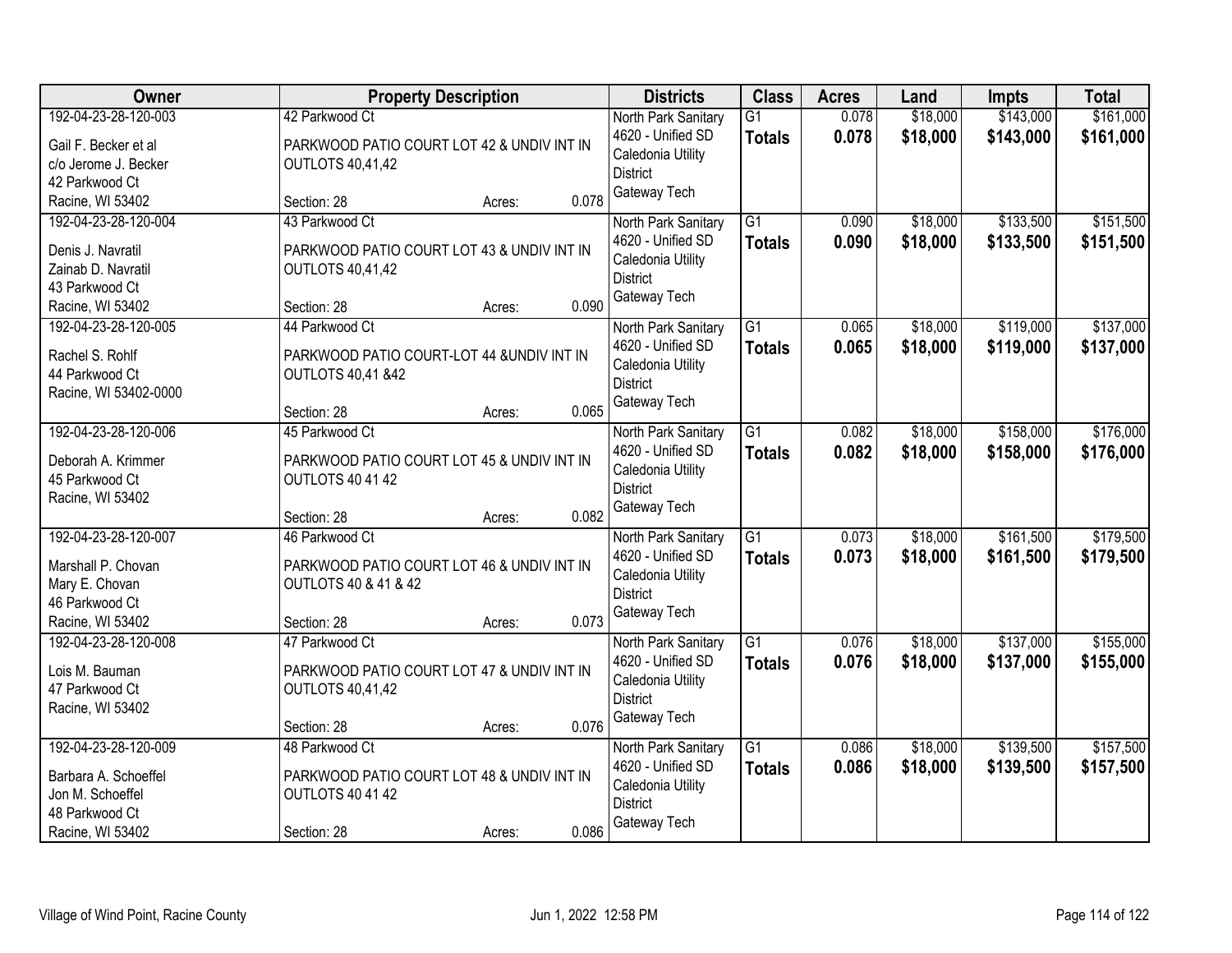| Owner                                                    | <b>Property Description</b>                                          |       | <b>Districts</b>                | <b>Class</b>    | <b>Acres</b> | Land     | <b>Impts</b> | <b>Total</b> |
|----------------------------------------------------------|----------------------------------------------------------------------|-------|---------------------------------|-----------------|--------------|----------|--------------|--------------|
| 192-04-23-28-120-010                                     | 49 Parkwood Ct                                                       |       | North Park Sanitary             | $\overline{G1}$ | 0.087        | \$18,000 | \$165,500    | \$183,500    |
| Hammes Revocable Trust Barbara L                         | PARKWOOD PATIO COURT LOT 49 & UNDIV INT IN                           |       | 4620 - Unified SD               | <b>Totals</b>   | 0.087        | \$18,000 | \$165,500    | \$183,500    |
| 49 Parkwood Ct                                           | OUTLOTS 40,41,42 {                                                   |       | Caledonia Utility               |                 |              |          |              |              |
| Racine, WI 53402                                         |                                                                      |       | <b>District</b><br>Gateway Tech |                 |              |          |              |              |
|                                                          | Section: 28<br>Acres:                                                | 0.087 |                                 |                 |              |          |              |              |
| 192-04-23-28-120-011                                     | 50 Parkwood Ct                                                       |       | North Park Sanitary             | $\overline{G1}$ | 0.077        | \$18,000 | \$148,000    | \$166,000    |
| John S. Rowland                                          | PARKWOOD PATIO COURT LOT 50 & UNDIV INT IN                           |       | 4620 - Unified SD               | <b>Totals</b>   | 0.077        | \$18,000 | \$148,000    | \$166,000    |
| 50 Parkwood Ct                                           | <b>OUTLOTS 40 41 42</b>                                              |       | Caledonia Utility               |                 |              |          |              |              |
| Racine, WI 53402                                         |                                                                      |       | <b>District</b>                 |                 |              |          |              |              |
|                                                          | Section: 28<br>Acres:                                                | 0.077 | Gateway Tech                    |                 |              |          |              |              |
| 192-04-23-28-120-012                                     | 51 Parkwood Ct                                                       |       | North Park Sanitary             | $\overline{G1}$ | 0.085        | \$18,000 | \$135,500    | \$153,500    |
| Rosa E. Flegel                                           | PARKWOOD PATIO COURT LOT 51 & UNDIV INT IN                           |       | 4620 - Unified SD               | Totals          | 0.085        | \$18,000 | \$135,500    | \$153,500    |
| 51 Parkwood Ct                                           | <b>OUTLOTS 40,41,42</b>                                              |       | Caledonia Utility               |                 |              |          |              |              |
| Racine, WI 53402                                         |                                                                      |       | <b>District</b>                 |                 |              |          |              |              |
|                                                          | Section: 28<br>Acres:                                                | 0.085 | Gateway Tech                    |                 |              |          |              |              |
| 192-04-23-28-121-011                                     | 11 Lakewood Dr                                                       |       | North Park Sanitary             | $\overline{G1}$ | 0.145        | \$18,000 | \$209,500    | \$227,500    |
| Renee F. Ristic                                          | LAKEWOOD WEST MANOR HOMES LOT 11 & INT IN                            |       | 4620 - Unified SD               | Totals          | 0.145        | \$18,000 | \$209,500    | \$227,500    |
| Dejan Ristic                                             | <b>OUTLOTS 11,12,13</b>                                              |       | Caledonia Utility               |                 |              |          |              |              |
| 508 Maple Ave                                            |                                                                      |       | <b>District</b>                 |                 |              |          |              |              |
| Willow Springs, IL 60480                                 | Section: 28<br>Acres:                                                | 0.145 | Gateway Tech                    |                 |              |          |              |              |
| 192-04-23-28-121-012                                     | 12 Lakewood Dr                                                       |       | North Park Sanitary             | $\overline{G1}$ | 0.170        | \$18,000 | \$221,000    | \$239,000    |
|                                                          |                                                                      |       | 4620 - Unified SD               | <b>Totals</b>   | 0.170        | \$18,000 | \$221,000    | \$239,000    |
| Michael Palazzola Rev Trust Under<br>Agrmt Dated 11/9/04 | LAKEWOOD WEST MANOR HOMES LOT 12 & INT IN<br><b>OUTLOTS 11,12,13</b> |       | Caledonia Utility               |                 |              |          |              |              |
| Laura A Palazzola Rev Trust Under                        |                                                                      |       | <b>District</b>                 |                 |              |          |              |              |
| Agrmt Dated 11/9/04                                      | Section: 28<br>Acres:                                                | 0.170 | Gateway Tech                    |                 |              |          |              |              |
| 3586 Enterprise Dr                                       |                                                                      |       |                                 |                 |              |          |              |              |
| The Villages, FL 32163                                   |                                                                      |       |                                 |                 |              |          |              |              |
| 192-04-23-28-121-013                                     | 13 Lakewood Dr                                                       |       | North Park Sanitary             | $\overline{G1}$ | 0.092        | \$18,000 | \$209,000    | \$227,000    |
| Thomas C. Braunreiter                                    | LAKEWOOD WEST MANOR HOMES LOT 13 & INT IN                            |       | 4620 - Unified SD               | Totals          | 0.092        | \$18,000 | \$209,000    | \$227,000    |
| 13 Lakewood Dr                                           | <b>OUTLOTS 11,12,13</b>                                              |       | Caledonia Utility               |                 |              |          |              |              |
| Racine, WI 53402                                         |                                                                      |       | <b>District</b>                 |                 |              |          |              |              |
|                                                          | Section: 28<br>Acres:                                                | 0.092 | Gateway Tech                    |                 |              |          |              |              |
| 192-04-23-28-121-014                                     | 14 Lakewood Dr                                                       |       | North Park Sanitary             | $\overline{G1}$ | 0.092        | \$18,000 | \$204,000    | \$222,000    |
| David R. Nehring                                         | LAKEWOOD WEST MANOR HOMES LOT 14 & INT IN                            |       | 4620 - Unified SD               | <b>Totals</b>   | 0.092        | \$18,000 | \$204,000    | \$222,000    |
| Sharon K. Nehring                                        | <b>OUTLOTS 11 12 &amp; 13</b>                                        |       | Caledonia Utility               |                 |              |          |              |              |
| 14 Lakewood Dr                                           |                                                                      |       | <b>District</b>                 |                 |              |          |              |              |
| Racine, WI 53402                                         | Section: 28<br>Acres:                                                | 0.092 | Gateway Tech                    |                 |              |          |              |              |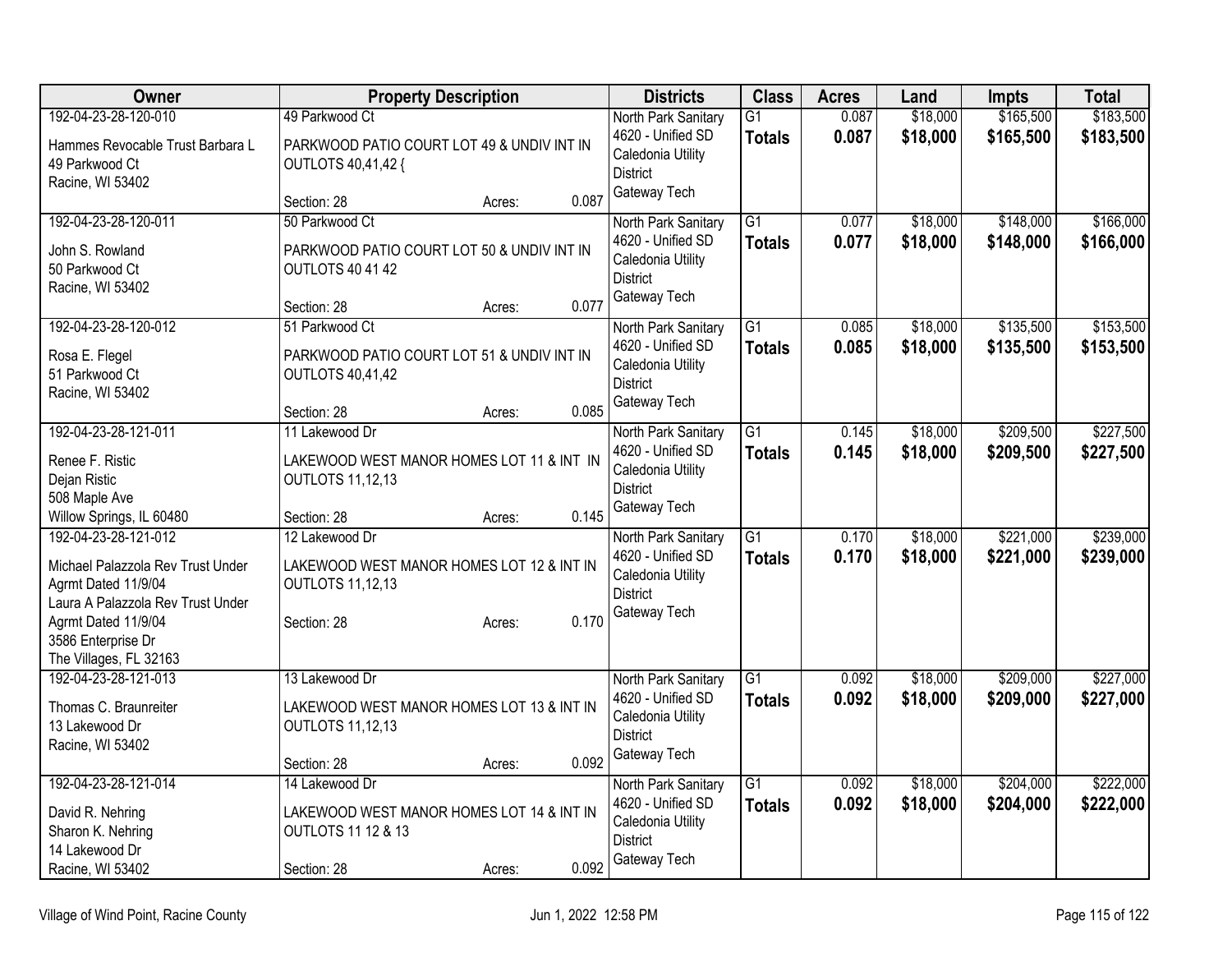| Owner                                                                                                     | <b>Property Description</b>                                                                                              | <b>Districts</b>                                                                                 | <b>Class</b>                     | <b>Acres</b>   | Land                 | <b>Impts</b>           | <b>Total</b>           |
|-----------------------------------------------------------------------------------------------------------|--------------------------------------------------------------------------------------------------------------------------|--------------------------------------------------------------------------------------------------|----------------------------------|----------------|----------------------|------------------------|------------------------|
| 192-04-23-28-121-015<br>Blaine A. Metzger<br>Mary E. Metzger<br>573 Wedgewood Way                         | 15 Lakewood Dr<br>LAKEWOOD WEST MANOR HOMES LOT 15 & INT IN<br><b>OUTLOTS 11 12 13</b>                                   | North Park Sanitary<br>4620 - Unified SD<br>Caledonia Utility<br><b>District</b>                 | $\overline{G1}$<br><b>Totals</b> | 0.109<br>0.109 | \$18,000<br>\$18,000 | \$249,500<br>\$249,500 | \$267,500<br>\$267,500 |
| Racine, WI 53402                                                                                          | 0.109<br>Section: 28<br>Acres:                                                                                           | Gateway Tech                                                                                     |                                  |                |                      |                        |                        |
| 192-04-23-28-121-016<br>Dennis J. Flynn<br>Patricia L. Flynn<br>16 Lakewood Dr<br>Racine, WI 53402        | 16 Lakewood Dr<br>LAKEWOOD WEST MANOR HOMES LOT 16 & INT IN<br><b>OUTLOTS 11,12,13</b><br>0.177<br>Section: 28<br>Acres: | North Park Sanitary<br>4620 - Unified SD<br>Caledonia Utility<br><b>District</b><br>Gateway Tech | $\overline{G1}$<br><b>Totals</b> | 0.177<br>0.177 | \$18,000<br>\$18,000 | \$270,000<br>\$270,000 | \$288,000<br>\$288,000 |
| 192-04-23-28-121-021<br>John G. Kopulos<br>21 Lakewood Dr<br>Racine, WI 53402                             | 21 Lakewood Dr<br>LAKEWOOD NORTH MANOR HOMES LOT 21 & INT IN<br>OUTLOTS 20&21<br>0.186<br>Section: 28<br>Acres:          | North Park Sanitary<br>4620 - Unified SD<br>Caledonia Utility<br><b>District</b><br>Gateway Tech | $\overline{G1}$<br><b>Totals</b> | 0.186<br>0.186 | \$18,000<br>\$18,000 | \$207,000<br>\$207,000 | \$225,000<br>\$225,000 |
| 192-04-23-28-121-022<br>Richard M. Painter<br>Edith L. Painter<br>22 Lakewood Cir<br>Wind Point, WI 53402 | 22 Lakewood Dr<br>LAKEWOOD NORTH MANOR HOMES LOT 22 & INT IN<br>OUTLOTS 20&21<br>0.212<br>Section: 28<br>Acres:          | North Park Sanitary<br>4620 - Unified SD<br>Caledonia Utility<br><b>District</b><br>Gateway Tech | $\overline{G1}$<br><b>Totals</b> | 0.212<br>0.212 | \$18,000<br>\$18,000 | \$224,000<br>\$224,000 | \$242,000<br>\$242,000 |
| 192-04-23-28-121-023<br>Kelly A. Kruse<br>23 Lakewood Dr<br>Racine, WI 53402                              | 23 Lakewood Dr<br>LAKEWOOD NORTH MANOR HOMES LOT 23 & INT IN<br>OUTLOTS 20&21<br>0.111<br>Section: 28<br>Acres:          | North Park Sanitary<br>4620 - Unified SD<br>Caledonia Utility<br><b>District</b><br>Gateway Tech | $\overline{G1}$<br><b>Totals</b> | 0.111<br>0.111 | \$18,000<br>\$18,000 | \$230,500<br>\$230,500 | \$248,500<br>\$248,500 |
| 192-04-23-28-121-024<br>Good Trust Alice D<br>24 Lakewood Dr<br>Racine, WI 53402                          | 24 Lakewood Dr<br>LAKEWOOD NORTH MANOR HOMES LOT 24 & INT IN<br>OUTLOTS 20&21<br>0.196<br>Section: 28<br>Acres:          | North Park Sanitary<br>4620 - Unified SD<br>Caledonia Utility<br><b>District</b><br>Gateway Tech | $\overline{G1}$<br><b>Totals</b> | 0.196<br>0.196 | \$65,500<br>\$65,500 | \$241,500<br>\$241,500 | \$307,000<br>\$307,000 |
| 192-04-23-28-121-025<br>Robert Smith<br>Patricia A. Smith<br>25 Lakewood Dr<br>Racine, WI 53402           | 25 Lakewood Dr<br>LAKEWOOD NORTH MANOR HOMES LOT 25 & INT IN<br>OUTLOTS 20&21<br>0.162<br>Section: 28<br>Acres:          | North Park Sanitary<br>4620 - Unified SD<br>Caledonia Utility<br><b>District</b><br>Gateway Tech | $\overline{G1}$<br><b>Totals</b> | 0.162<br>0.162 | \$65,500<br>\$65,500 | \$239,500<br>\$239,500 | \$305,000<br>\$305,000 |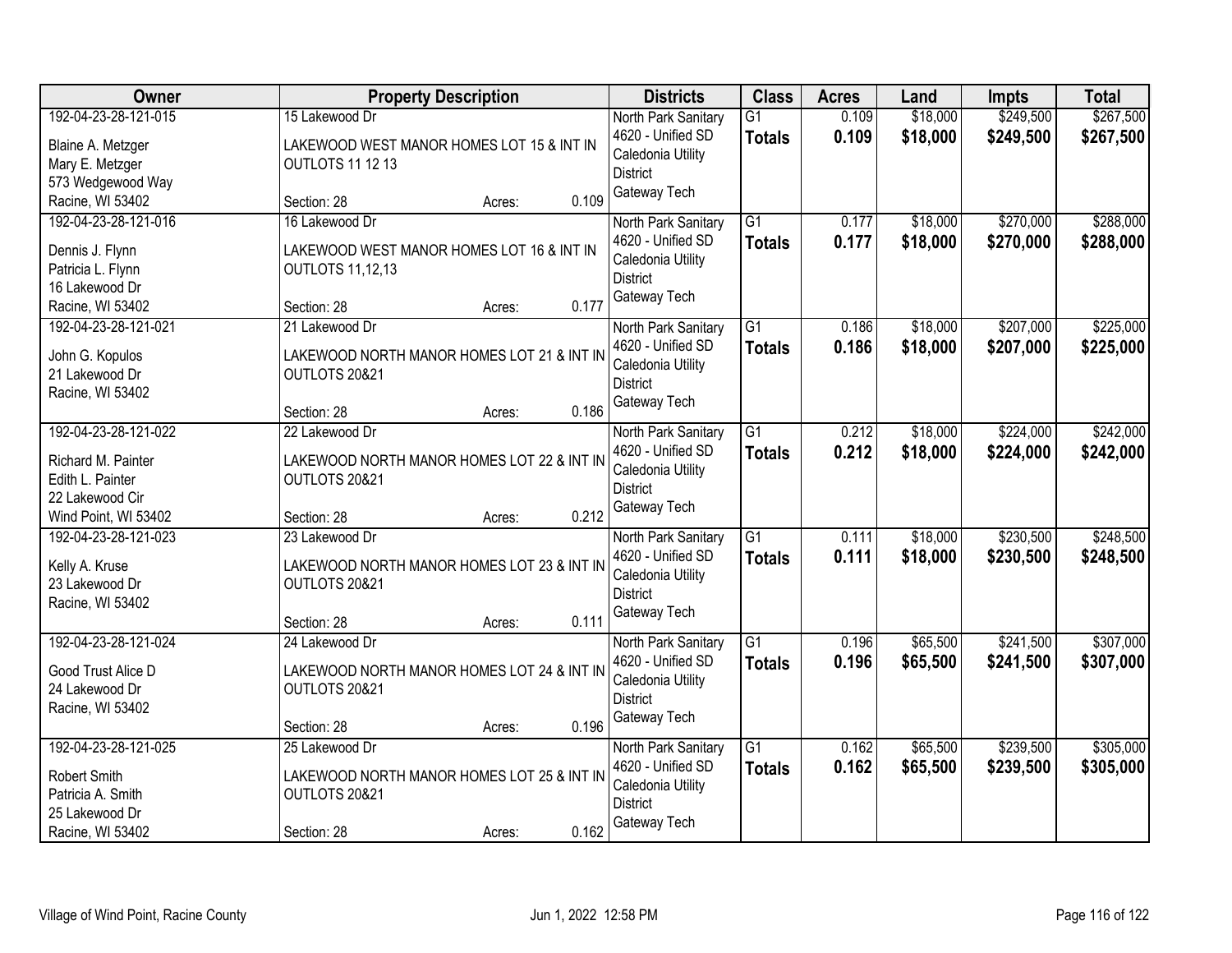| Owner                                   | <b>Property Description</b>                | <b>Districts</b>                         | <b>Class</b>    | <b>Acres</b> | Land            | <b>Impts</b> | <b>Total</b> |
|-----------------------------------------|--------------------------------------------|------------------------------------------|-----------------|--------------|-----------------|--------------|--------------|
| 192-04-23-28-121-026                    | 26 Lakewood Dr                             | North Park Sanitary                      | $\overline{G1}$ | 0.115        | \$65,500        | \$208,000    | \$273,500    |
| Michael J Willmering 2018 Revocable     | LAKEWOOD NORTH MANOR HOMES LOT 26 & INT IN | 4620 - Unified SD                        | <b>Totals</b>   | 0.115        | \$65,500        | \$208,000    | \$273,500    |
| Trust Dated 9/25/20 et al               | OUTLOTS 20&21                              | Caledonia Utility                        |                 |              |                 |              |              |
| c/o Michael J Willmering 2018 Rev Tr Dt |                                            | <b>District</b>                          |                 |              |                 |              |              |
| 9/25/2018                               | 0.115<br>Section: 28<br>Acres:             | Gateway Tech                             |                 |              |                 |              |              |
| 26 Lakewood Dr                          |                                            |                                          |                 |              |                 |              |              |
| Wind Point, WI 53402                    |                                            |                                          |                 |              |                 |              |              |
| 192-04-23-28-121-031                    | 31 Lakewood Dr                             | North Park Sanitary                      | $\overline{G1}$ | 0.176        | \$65,500        | \$212,000    | \$277,500    |
| Sarah Reynolds Revocable Trust 2016     | LAKEWOOD SOUTH MANOR HOMES LOT 31 & INT IN | 4620 - Unified SD                        | <b>Totals</b>   | 0.176        | \$65,500        | \$212,000    | \$277,500    |
| Dated November 10,                      | <b>OUTLOTS 30,31&amp;32</b>                | Caledonia Utility                        |                 |              |                 |              |              |
| 31 Lakewood Dr                          |                                            | <b>District</b>                          |                 |              |                 |              |              |
| Racine, WI 53402                        | 0.176<br>Section: 28<br>Acres:             | Gateway Tech                             |                 |              |                 |              |              |
| 192-04-23-28-121-032                    | 32 Lakewood Dr                             | North Park Sanitary                      | G1              | 0.127        | \$65,500        | \$213,500    | \$279,000    |
|                                         |                                            | 4620 - Unified SD                        | <b>Totals</b>   | 0.127        | \$65,500        | \$213,500    | \$279,000    |
| James Aceto                             | LAKEWOOD SOUTH MANOR HOMES LOT 32 & INT IN | Caledonia Utility                        |                 |              |                 |              |              |
| Maria E. Aceto                          | <b>OUTLOTS 30,31&amp;32</b>                | <b>District</b>                          |                 |              |                 |              |              |
| 32 Lakewood Dr<br>Racine, WI 53402      | 0.127<br>Section: 28<br>Acres:             | Gateway Tech                             |                 |              |                 |              |              |
| 192-04-23-28-121-033                    | 33 Lakewood Dr                             |                                          | G <sub>1</sub>  | 0.124        | \$18,000        | \$202,500    | \$220,500    |
|                                         |                                            | North Park Sanitary<br>4620 - Unified SD |                 |              |                 |              |              |
| John Polodna                            | LAKEWOOD SOUTH MANOR HOMES LOT 33 & INT IN | Caledonia Utility                        | <b>Totals</b>   | 0.124        | \$18,000        | \$202,500    | \$220,500    |
| Karen Mathis                            | <b>OUTLOTS 30,31&amp;32</b>                | <b>District</b>                          |                 |              |                 |              |              |
| 33 Lakewood Dr                          |                                            | Gateway Tech                             |                 |              |                 |              |              |
| Racine, WI 53402                        | 0.124<br>Section: 28<br>Acres:             |                                          |                 |              |                 |              |              |
| 192-04-23-28-121-034                    | 34 Lakewood Dr                             | North Park Sanitary                      | $\overline{G1}$ | 0.195        | \$18,000        | \$249,000    | \$267,000    |
| Emily S. Mueller                        | LAKEWOOD SOUTH MANOR HOMES LOT 34 & INT IN | 4620 - Unified SD                        | <b>Totals</b>   | 0.195        | \$18,000        | \$249,000    | \$267,000    |
| 34 Lakewood Dr                          | <b>OUTLOTS 30,31&amp;32</b>                | Caledonia Utility                        |                 |              |                 |              |              |
| Racine, WI 53402                        |                                            | <b>District</b>                          |                 |              |                 |              |              |
|                                         | 0.195<br>Section: 28<br>Acres:             | Gateway Tech                             |                 |              |                 |              |              |
| 192-04-23-28-121-035                    | Lakewood Dr                                | North Park Sanitary                      | X4              | 0.000        | $\overline{60}$ | $\sqrt{$0}$  | \$0          |
| Wind Point, Village of *                | LAKEWOOD SOUTH MANOR HOMES LAKEWOOD DR     | 4620 - Unified SD                        | <b>Totals</b>   | 0.000        | \$0             | \$0          | \$0          |
| 215 E 4 Mile Rd                         | EXT IN PT OUTLOT 30                        | Caledonia Utility                        |                 |              |                 |              |              |
| Racine, WI 53402-0000                   |                                            | <b>District</b>                          |                 |              |                 |              |              |
|                                         | 0.000<br>Section: 28<br>Acres:             | Gateway Tech                             |                 |              |                 |              |              |
| 192-04-23-28-121-041                    | 41 Campus Ct E                             | North Park Sanitary                      | $\overline{G1}$ | 0.191        | \$18,000        | \$223,500    | \$241,500    |
|                                         |                                            | 4620 - Unified SD                        | <b>Totals</b>   | 0.191        | \$18,000        | \$223,500    | \$241,500    |
| Albert J. Kosterman                     | LAKEWOOD EAST MANOR HOMES LOT 41 & INT IN  | Caledonia Utility                        |                 |              |                 |              |              |
| Victoria A. Kosterman                   | OUTLOTS 40&41                              | <b>District</b>                          |                 |              |                 |              |              |
| 41 E Campus Ct                          |                                            | Gateway Tech                             |                 |              |                 |              |              |
| Racine, WI 53402                        | 0.191<br>Section: 28<br>Acres:             |                                          |                 |              |                 |              |              |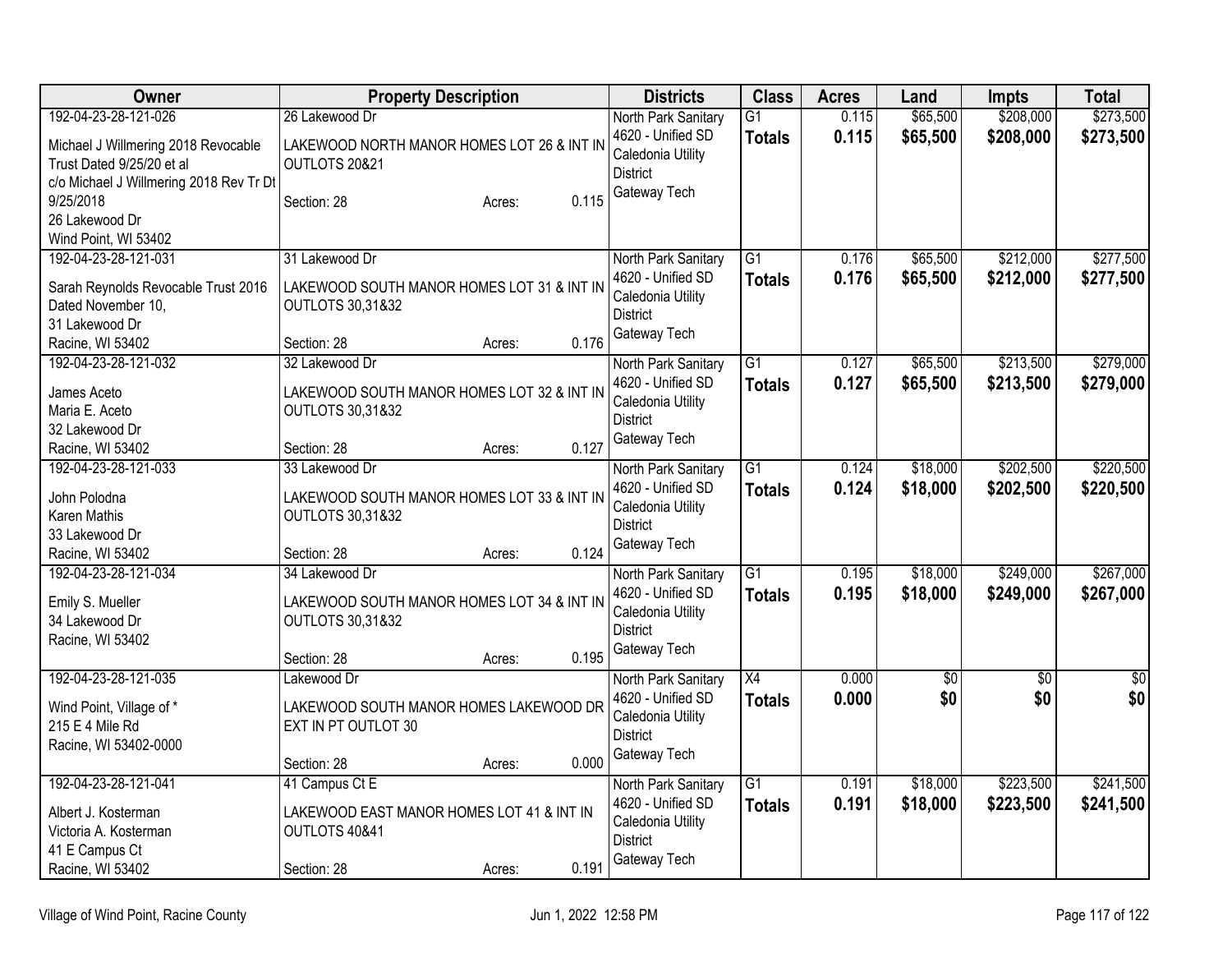| <b>Owner</b>                    | <b>Property Description</b>                    |        |       | <b>Districts</b>    | <b>Class</b>    | <b>Acres</b> | Land     | <b>Impts</b> | <b>Total</b> |
|---------------------------------|------------------------------------------------|--------|-------|---------------------|-----------------|--------------|----------|--------------|--------------|
| 192-04-23-28-121-042            | 42 Campus Ct E                                 |        |       | North Park Sanitary | $\overline{G1}$ | 0.139        | \$18,000 | \$205,000    | \$223,000    |
| Jacinta A. Woelbing             | LAKEWOOD EAST MANOR HOMES LOT 42 & INT IN      |        |       | 4620 - Unified SD   | <b>Totals</b>   | 0.139        | \$18,000 | \$205,000    | \$223,000    |
| 42 E Campus Ct                  | OUTLOTS 40&41                                  |        |       | Caledonia Utility   |                 |              |          |              |              |
| Racine, WI 53402                |                                                |        |       | <b>District</b>     |                 |              |          |              |              |
|                                 | Section: 28                                    | Acres: | 0.139 | Gateway Tech        |                 |              |          |              |              |
| 192-04-23-28-121-043            | 43 Campus Ct E                                 |        |       | North Park Sanitary | $\overline{G1}$ | 0.188        | \$65,500 | \$210,500    | \$276,000    |
| Curt G. Pruitt                  | LAKEWOOD EAST MANOR HOMES LOT 43 & INT IN      |        |       | 4620 - Unified SD   | <b>Totals</b>   | 0.188        | \$65,500 | \$210,500    | \$276,000    |
| Susan Lange Pruitt              | OUTLOT 40                                      |        |       | Caledonia Utility   |                 |              |          |              |              |
| 43 E Campus Ct                  |                                                |        |       | <b>District</b>     |                 |              |          |              |              |
| Racine, WI 53402                | Section: 28                                    | Acres: | 0.188 | Gateway Tech        |                 |              |          |              |              |
| 192-04-23-28-121-044            | 44 Campus Ct E                                 |        |       | North Park Sanitary | $\overline{G1}$ | 0.121        | \$65,500 | \$238,000    | \$303,500    |
| Philip H. Eckert                | LAKEWOOD EAST MANOR HOMES LOT 44 & INT IN      |        |       | 4620 - Unified SD   | <b>Totals</b>   | 0.121        | \$65,500 | \$238,000    | \$303,500    |
| Virginia B. Eckert              | OUTLOTS 40&41                                  |        |       | Caledonia Utility   |                 |              |          |              |              |
| 44 E Campus Ct                  |                                                |        |       | <b>District</b>     |                 |              |          |              |              |
| Racine, WI 53402                | Section: 28                                    | Acres: | 0.121 | Gateway Tech        |                 |              |          |              |              |
| 192-04-23-28-121-045            | 45 Campus Ct E                                 |        |       | North Park Sanitary | G1              | 0.180        | \$65,500 | \$192,000    | \$257,500    |
| Michael J. Rohrer               | LAKEWOOD EAST MANOR HOMES LOT 45 & INT IN      |        |       | 4620 - Unified SD   | <b>Totals</b>   | 0.180        | \$65,500 | \$192,000    | \$257,500    |
| Beth A. Worzella                | OUTLOTS 40& 41                                 |        |       | Caledonia Utility   |                 |              |          |              |              |
| 45 Campus Ct E                  |                                                |        |       | <b>District</b>     |                 |              |          |              |              |
| Wind Point, WI 53402            | Section: 28                                    | Acres: | 0.180 | Gateway Tech        |                 |              |          |              |              |
| 192-04-23-28-122-001            | 131 Parkfield Ct E                             |        |       | North Park Sanitary | $\overline{G1}$ | 0.127        | \$36,000 | \$191,500    | \$227,500    |
| Milton C. Habeck Jr             | VILLAGE HOMES NORTH-EAST LOT 1 & LOT 2 & INT   |        |       | 4620 - Unified SD   | <b>Totals</b>   | 0.127        | \$36,000 | \$191,500    | \$227,500    |
| 131 E Parkfield Ct              | IN OUTLOTS 1-5 PT FROM 192042328122002 IN 2020 |        |       | Caledonia Utility   |                 |              |          |              |              |
| Racine, WI 53402                | <b>FOR 2021 ROLL</b>                           |        |       | <b>District</b>     |                 |              |          |              |              |
|                                 | Section: 28                                    | Acres: | 0.000 | Gateway Tech        |                 |              |          |              |              |
| 192-04-23-28-122-003            | 133 Parkfield Ct E                             |        |       | North Park Sanitary | $\overline{G1}$ | 0.045        | \$18,000 | \$109,500    | \$127,500    |
| Janet S Hoffman Revoc Trust Dtd | VILLAGE HOMES NORTH-EAST LOT 3 & INT IN        |        |       | 4620 - Unified SD   | <b>Totals</b>   | 0.045        | \$18,000 | \$109,500    | \$127,500    |
| 2/1/2000                        | <b>OUTLOTS 1-5</b>                             |        |       | Caledonia Utility   |                 |              |          |              |              |
| 2875 S Ellen St                 |                                                |        |       | <b>District</b>     |                 |              |          |              |              |
| Milwaukee, WI 53207             | Section: 28                                    | Acres: | 0.045 | Gateway Tech        |                 |              |          |              |              |
| 192-04-23-28-122-004            | 134 Parkfield Ct E                             |        |       | North Park Sanitary | $\overline{G1}$ | 0.056        | \$18,000 | \$130,500    | \$148,500    |
| Kathleen A. Gehr                | VILLAGE HOMES NORTH-EAST LOT 4 & INT IN        |        |       | 4620 - Unified SD   | <b>Totals</b>   | 0.056        | \$18,000 | \$130,500    | \$148,500    |
| 134 E Parkfield Ct              | <b>OUTLOTS 1-5</b>                             |        |       | Caledonia Utility   |                 |              |          |              |              |
| Racine, WI 53402                |                                                |        |       | <b>District</b>     |                 |              |          |              |              |
|                                 | Section: 28                                    | Acres: | 0.056 | Gateway Tech        |                 |              |          |              |              |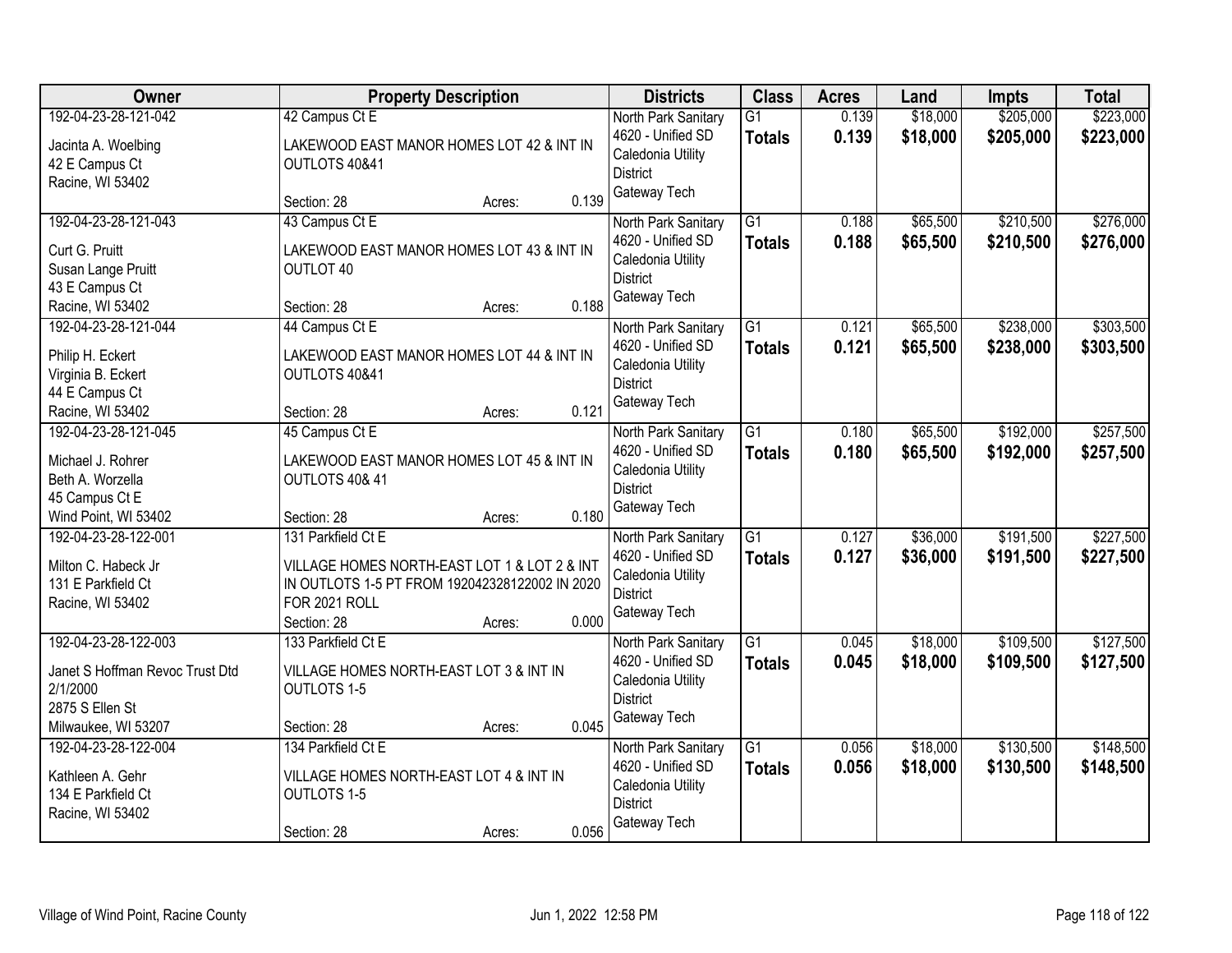| <b>Owner</b>                                  | <b>Property Description</b>                                    |        |       | <b>Districts</b>                       | <b>Class</b>    | <b>Acres</b> | Land     | <b>Impts</b> | <b>Total</b> |
|-----------------------------------------------|----------------------------------------------------------------|--------|-------|----------------------------------------|-----------------|--------------|----------|--------------|--------------|
| 192-04-23-28-122-005                          | 121 Parkfield Ct E                                             |        |       | North Park Sanitary                    | $\overline{G1}$ | 0.060        | \$18,000 | \$132,500    | \$150,500    |
| Fredric W. Wheary                             | VILLAGE HOMES NORTH-EAST LOT 5 & INT IN                        |        |       | 4620 - Unified SD                      | <b>Totals</b>   | 0.060        | \$18,000 | \$132,500    | \$150,500    |
| Carol A. Schmidt                              | <b>OUTLOTS 1-5</b>                                             |        |       | Caledonia Utility                      |                 |              |          |              |              |
| 121 E Parkfield Ct                            |                                                                |        |       | <b>District</b>                        |                 |              |          |              |              |
| Wind Point, WI 53402                          | Section: 28                                                    | Acres: | 0.060 | Gateway Tech                           |                 |              |          |              |              |
| 192-04-23-28-122-006                          | 122 Parkfield Ct E                                             |        |       | North Park Sanitary                    | $\overline{G1}$ | 0.050        | \$18,000 | \$109,500    | \$127,500    |
| Carol R. Miller Voss                          | VILLAGE HOMES NORTH-EAST LOT 6 & INT IN                        |        |       | 4620 - Unified SD                      | <b>Totals</b>   | 0.050        | \$18,000 | \$109,500    | \$127,500    |
| c/o Carol R. Miller Voss                      | <b>OUTLOTS 1-5</b>                                             |        |       | Caledonia Utility                      |                 |              |          |              |              |
| 122 E Parkfield Ct                            |                                                                |        |       | <b>District</b>                        |                 |              |          |              |              |
| Racine, WI 53402                              | Section: 28                                                    | Acres: | 0.050 | Gateway Tech                           |                 |              |          |              |              |
| 192-04-23-28-122-007                          | 123 Parkfield Ct E                                             |        |       | North Park Sanitary                    | $\overline{G1}$ | 0.050        | \$18,000 | \$109,000    | \$127,000    |
|                                               |                                                                |        |       | 4620 - Unified SD                      | <b>Totals</b>   | 0.050        | \$18,000 | \$109,000    | \$127,000    |
| Rosalyn T. Knoth                              | VILLAGE HOMES NORTH-EAST LOT 7 & INT IN                        |        |       | Caledonia Utility                      |                 |              |          |              |              |
| 123 E Parkfield Ct                            | <b>OUTLOTS 1-5</b>                                             |        |       | <b>District</b>                        |                 |              |          |              |              |
| Wind Point, WI 53402                          |                                                                |        |       | Gateway Tech                           |                 |              |          |              |              |
|                                               | Section: 28                                                    | Acres: | 0.050 |                                        |                 |              |          |              |              |
| 192-04-23-28-122-008                          | 124 Parkfield Ct E                                             |        |       | North Park Sanitary                    | G1              | 0.088        | \$18,000 | \$125,500    | \$143,500    |
| Oleg Latyshev                                 | VILLAGE HOMES NORTH-EAST LOT 8 & INT IN                        |        |       | 4620 - Unified SD<br>Caledonia Utility | <b>Totals</b>   | 0.088        | \$18,000 | \$125,500    | \$143,500    |
| Olena Latysheva                               | <b>OUTLOTS 1-5</b>                                             |        |       | <b>District</b>                        |                 |              |          |              |              |
| 124 E Parkfield Ct                            |                                                                |        |       | Gateway Tech                           |                 |              |          |              |              |
| Wind Point, WI 53402                          | Section: 28                                                    | Acres: | 0.088 |                                        |                 |              |          |              |              |
| 192-04-23-28-122-009                          | 81 Parkfield Ct E                                              |        |       | North Park Sanitary                    | $\overline{G1}$ | 0.060        | \$18,000 | \$130,500    | \$148,500    |
| Sally A. Madden                               | VILLAGE HOMES NORTH-EAST LOT 9 & INT IN                        |        |       | 4620 - Unified SD                      | <b>Totals</b>   | 0.060        | \$18,000 | \$130,500    | \$148,500    |
| 81 E Parkfield Ct                             | <b>OUTLOTS 1-5</b>                                             |        |       | Caledonia Utility                      |                 |              |          |              |              |
| Racine, WI 53402                              |                                                                |        |       | <b>District</b>                        |                 |              |          |              |              |
|                                               | Section: 28                                                    | Acres: | 0.060 | Gateway Tech                           |                 |              |          |              |              |
| 192-04-23-28-122-010                          | 82 Parkfield Ct E                                              |        |       | North Park Sanitary                    | $\overline{G1}$ | 0.049        | \$18,000 | \$113,500    | \$131,500    |
| Joseph J. Fox                                 | VILLAGE HOMES NORTH-EAST LOT 10 & INT IN                       |        |       | 4620 - Unified SD                      | <b>Totals</b>   | 0.049        | \$18,000 | \$113,500    | \$131,500    |
| Sandra P. Fox                                 | <b>OUTLOTS 1-5</b>                                             |        |       | Caledonia Utility                      |                 |              |          |              |              |
| 82 E Parkfield Ct                             |                                                                |        |       | <b>District</b>                        |                 |              |          |              |              |
| Racine, WI 53402                              | Section: 28                                                    | Acres: | 0.049 | Gateway Tech                           |                 |              |          |              |              |
| 192-04-23-28-122-011                          | 83 Parkfield Ct E                                              |        |       | North Park Sanitary                    | $\overline{G1}$ | 0.049        | \$18,000 | \$109,500    | \$127,500    |
|                                               |                                                                |        |       | 4620 - Unified SD                      | <b>Totals</b>   | 0.049        | \$18,000 | \$109,500    | \$127,500    |
| Mary C Swanson Trust Stated August 1,<br>2019 | VILLAGE HOMES NORTH-EAST LOT 11 & INT IN<br><b>OUTLOTS 1-5</b> |        |       | Caledonia Utility                      |                 |              |          |              |              |
| 83 E Parkfield Ct                             |                                                                |        |       | <b>District</b>                        |                 |              |          |              |              |
| Wind Point, WI 53402                          | Section: 28                                                    | Acres: | 0.049 | Gateway Tech                           |                 |              |          |              |              |
|                                               |                                                                |        |       |                                        |                 |              |          |              |              |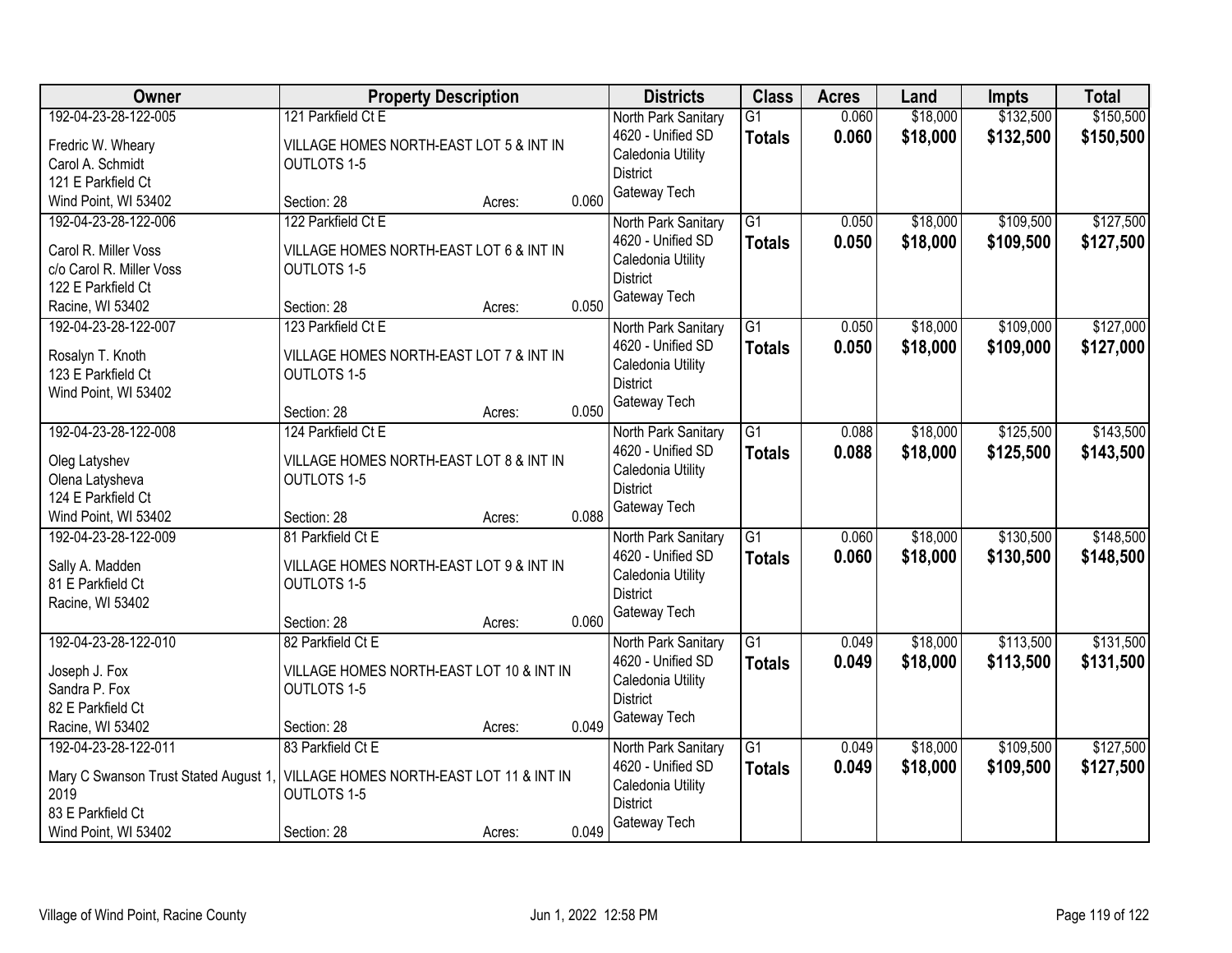| Owner                        | <b>Property Description</b>              |                 | <b>Districts</b>                       | <b>Class</b>    | <b>Acres</b> | Land     | <b>Impts</b> | <b>Total</b> |
|------------------------------|------------------------------------------|-----------------|----------------------------------------|-----------------|--------------|----------|--------------|--------------|
| 192-04-23-28-122-012         | 84 Parkfield Ct E                        |                 | North Park Sanitary                    | $\overline{G1}$ | 0.087        | \$18,000 | \$122,500    | \$140,500    |
| Marsha R. Connet             | VILLAGE HOMES NORTH-EAST LOT 12 & INT IN |                 | 4620 - Unified SD<br>Caledonia Utility | <b>Totals</b>   | 0.087        | \$18,000 | \$122,500    | \$140,500    |
| 84 E Parkfield Ct            | <b>OUTLOTS 1-5</b>                       |                 | <b>District</b>                        |                 |              |          |              |              |
| Racine, WI 53402             | Section: 28                              | 0.087<br>Acres: | Gateway Tech                           |                 |              |          |              |              |
| 192-04-23-28-122-013         | 71 Parkfield Ct E                        |                 | North Park Sanitary                    | $\overline{G1}$ | 0.059        | \$18,000 | \$140,000    | \$158,000    |
| Clarke Family Trust Sharon L | VILLAGE HOMES NORTH-EAST LOT 13 & INT IN |                 | 4620 - Unified SD                      | <b>Totals</b>   | 0.059        | \$18,000 | \$140,000    | \$158,000    |
| 71 E Parkfield Ct            | OUTLOTS 1-5                              |                 | Caledonia Utility                      |                 |              |          |              |              |
| Racine, WI 53402             |                                          |                 | <b>District</b>                        |                 |              |          |              |              |
|                              | Section: 28                              | 0.059<br>Acres: | Gateway Tech                           |                 |              |          |              |              |
| 192-04-23-28-122-014         | 72 Parkfield Ct E                        |                 | North Park Sanitary                    | $\overline{G1}$ | 0.049        | \$18,000 | \$109,000    | \$127,000    |
| Jogrim Grotmol               | VILLAGE HOMES NORTH-EAST LOT 14 & INT IN |                 | 4620 - Unified SD                      | <b>Totals</b>   | 0.049        | \$18,000 | \$109,000    | \$127,000    |
| Lisa A. Piche                | <b>OUTLOTS 1-5</b>                       |                 | Caledonia Utility                      |                 |              |          |              |              |
| 72 E Parkfield Ct            |                                          |                 | <b>District</b>                        |                 |              |          |              |              |
| Racine, WI 53402             | Section: 28                              | 0.049<br>Acres: | Gateway Tech                           |                 |              |          |              |              |
| 192-04-23-28-122-015         | 73 Parkfield Ct E                        |                 | North Park Sanitary                    | G1              | 0.049        | \$18,000 | \$109,000    | \$127,000    |
| <b>Daniel Norton</b>         | VILLAGE HOMES NORTH-EAST LOT 15 & INT IN |                 | 4620 - Unified SD                      | <b>Totals</b>   | 0.049        | \$18,000 | \$109,000    | \$127,000    |
| 73 E Parkfield Ct            | <b>OUTLOTS 1-5</b>                       |                 | Caledonia Utility                      |                 |              |          |              |              |
| Racine, WI 53402             |                                          |                 | <b>District</b>                        |                 |              |          |              |              |
|                              | Section: 28                              | 0.049<br>Acres: | Gateway Tech                           |                 |              |          |              |              |
| 192-04-23-28-122-016         | 74 Parkfield Ct E                        |                 | North Park Sanitary                    | $\overline{G1}$ | 0.087        | \$18,000 | \$132,500    | \$150,500    |
| Jane D. Landsverk            | VILLAGE HOMES NORTH-EAST LOT 16 & INT IN |                 | 4620 - Unified SD                      | <b>Totals</b>   | 0.087        | \$18,000 | \$132,500    | \$150,500    |
| 74 Parkfield E Ct            | OUTLOTS 1-5**DEED IN ERROR**             |                 | Caledonia Utility                      |                 |              |          |              |              |
| Wind Point, WI 53402         |                                          |                 | <b>District</b>                        |                 |              |          |              |              |
|                              | Section: 28                              | 0.087<br>Acres: | Gateway Tech                           |                 |              |          |              |              |
| 192-04-23-28-123-001         | 94 Parkfield Ct E                        |                 | North Park Sanitary                    | G1              | 0.060        | \$18,000 | \$134,000    | \$152,000    |
| Manfred Hufen                | VILLAGE HOMES SOUTH-EAST LOT 1 & INT IN  |                 | 4620 - Unified SD                      | <b>Totals</b>   | 0.060        | \$18,000 | \$134,000    | \$152,000    |
| Sigrid Hufen                 | <b>OUTLOT 1</b>                          |                 | Caledonia Utility                      |                 |              |          |              |              |
| 94 E Parkfield Ct            |                                          |                 | <b>District</b>                        |                 |              |          |              |              |
| Racine, WI 53402             | Section: 28                              | 0.060<br>Acres: | Gateway Tech                           |                 |              |          |              |              |
| 192-04-23-28-123-002         | 93 Parkfield Ct E                        |                 | North Park Sanitary                    | G1              | 0.049        | \$18,000 | \$127,500    | \$145,500    |
| Richard A. Jackowski         | VILLAGE HOMES SOUTH-EAST LOT 2 &INT IN   |                 | 4620 - Unified SD                      | <b>Totals</b>   | 0.049        | \$18,000 | \$127,500    | \$145,500    |
| 93 E Parkfield Ct            | <b>OUTLOT 1</b>                          |                 | Caledonia Utility                      |                 |              |          |              |              |
| Racine, WI 53402             |                                          |                 | <b>District</b>                        |                 |              |          |              |              |
|                              | Section: 28                              | 0.049<br>Acres: | Gateway Tech                           |                 |              |          |              |              |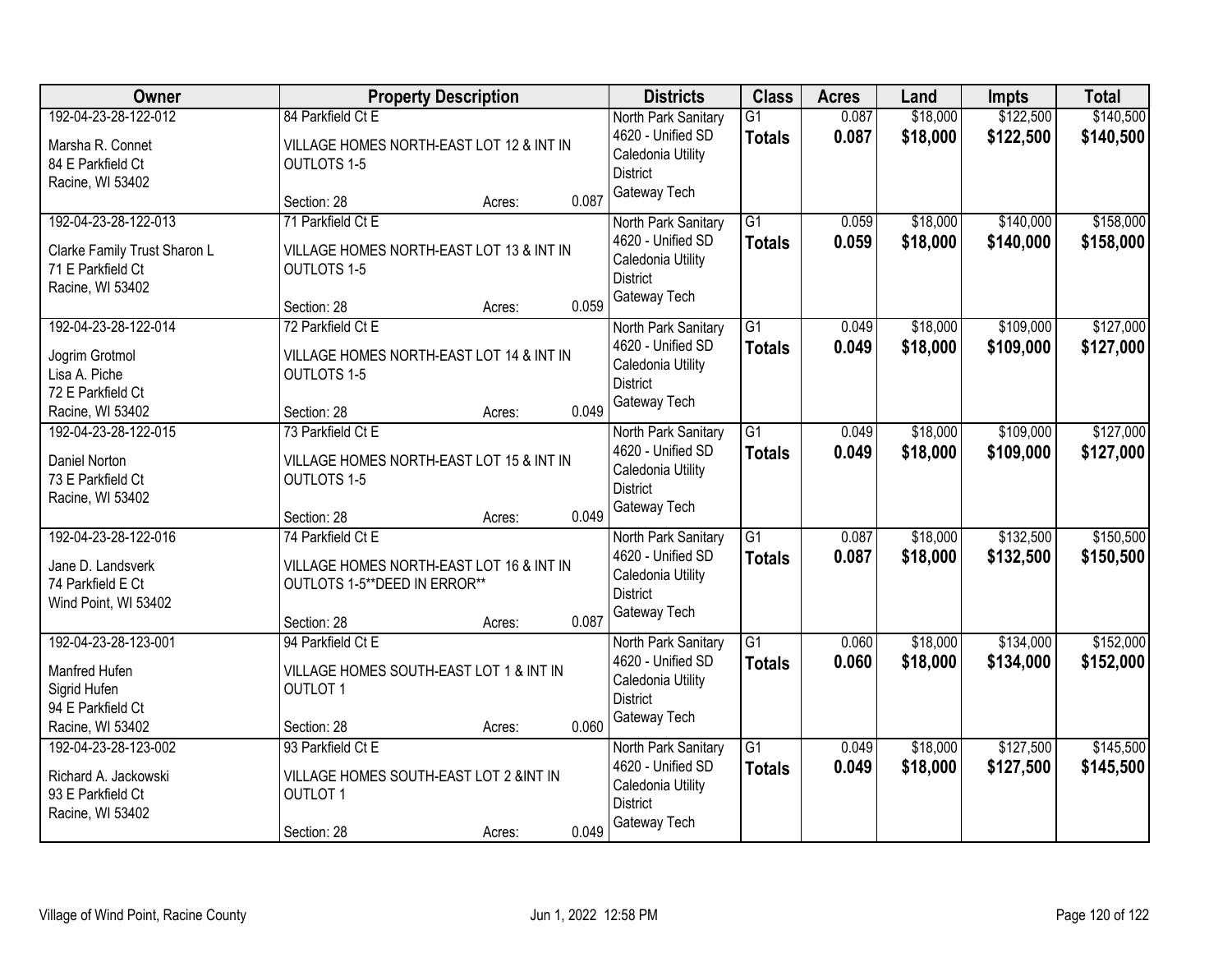| Owner                               | <b>Property Description</b>             |        | <b>Districts</b> | <b>Class</b>                    | <b>Acres</b>    | Land  | Impts    | <b>Total</b> |           |
|-------------------------------------|-----------------------------------------|--------|------------------|---------------------------------|-----------------|-------|----------|--------------|-----------|
| 192-04-23-28-123-003                | 92 Parkfield Ct E                       |        |                  | North Park Sanitary             | G <sub>1</sub>  | 0.049 | \$18,000 | \$113,000    | \$131,000 |
| David J. Nolden                     | VILLAGE HOMES SOUTH-EAST LOT 3 &INT IN  |        |                  | 4620 - Unified SD               | <b>Totals</b>   | 0.049 | \$18,000 | \$113,000    | \$131,000 |
| Sandra L. Nolden                    | <b>OUTLOT 1</b>                         |        |                  | Caledonia Utility               |                 |       |          |              |           |
| 92 E Parkfield Ct                   |                                         |        |                  | <b>District</b>                 |                 |       |          |              |           |
| Racine, WI 53402                    | Section: 28                             | Acres: | 0.049            | Gateway Tech                    |                 |       |          |              |           |
| 192-04-23-28-123-004                | 91 Parkfield Ct E                       |        |                  | North Park Sanitary             | $\overline{G1}$ | 0.087 | \$18,000 | \$125,500    | \$143,500 |
| Mary Wheeler                        | VILLAGE HOMES SOUTH-EAST LOT 4 & INT IN |        |                  | 4620 - Unified SD               | <b>Totals</b>   | 0.087 | \$18,000 | \$125,500    | \$143,500 |
| 91 E Parkfield Ct                   | <b>OUTLOT 1</b>                         |        |                  | Caledonia Utility               |                 |       |          |              |           |
| Wind Point, WI 53402                |                                         |        |                  | <b>District</b><br>Gateway Tech |                 |       |          |              |           |
|                                     | Section: 28                             | Acres: | 0.087            |                                 |                 |       |          |              |           |
| 192-04-23-28-123-005                | 104 Parkfield Ct E                      |        |                  | North Park Sanitary             | $\overline{G1}$ | 0.061 | \$18,000 | \$132,500    | \$150,500 |
| Stoyan Arnaudov                     | VILLAGE HOMES SOUTH-EAST LOT 5 & INT IN |        |                  | 4620 - Unified SD               | <b>Totals</b>   | 0.061 | \$18,000 | \$132,500    | \$150,500 |
| 104 E Parkfield Ct                  | OUTLOT 1 104 E PARKFIELD                |        |                  | Caledonia Utility               |                 |       |          |              |           |
| Racine, WI 53402                    |                                         |        |                  | <b>District</b>                 |                 |       |          |              |           |
|                                     | Section: 28                             | Acres: | 0.061            | Gateway Tech                    |                 |       |          |              |           |
| 192-04-23-28-123-006                | 103 Parkfield Ct E                      |        |                  | North Park Sanitary             | $\overline{G1}$ | 0.051 | \$18,000 | \$109,000    | \$127,000 |
| Jane M. Key                         | VILLAGE HOMES SOUTH-EAST LOT 6 &INT IN  |        |                  | 4620 - Unified SD               | <b>Totals</b>   | 0.051 | \$18,000 | \$109,000    | \$127,000 |
| 103 E Parkfield Ct                  | <b>OUTLOT 1</b>                         |        |                  | Caledonia Utility               |                 |       |          |              |           |
| Racine, WI 53402                    |                                         |        |                  | <b>District</b>                 |                 |       |          |              |           |
|                                     | Section: 28                             | Acres: | 0.051            | Gateway Tech                    |                 |       |          |              |           |
| 192-04-23-28-123-007                | 102 Parkfield Ct E                      |        |                  | North Park Sanitary             | $\overline{G1}$ | 0.051 | \$18,000 | \$109,000    | \$127,000 |
| Julie A. Borglin                    | VILLAGE HOMES SOUTH-EAST LOT 7 &INT IN  |        |                  | 4620 - Unified SD               | <b>Totals</b>   | 0.051 | \$18,000 | \$109,000    | \$127,000 |
| 102 E Parkfield Ct                  | <b>OUTLOT 1</b>                         |        |                  | Caledonia Utility               |                 |       |          |              |           |
| Racine, WI 53402                    |                                         |        |                  | <b>District</b>                 |                 |       |          |              |           |
|                                     | Section: 28                             | Acres: | 0.051            | Gateway Tech                    |                 |       |          |              |           |
| 192-04-23-28-123-008                | 101 Parkfield Ct E                      |        |                  | North Park Sanitary             | $\overline{G1}$ | 0.089 | \$18,000 | \$120,000    | \$138,000 |
| Joyce S Janusiak Revocable Trust    | VILLAGE HOMES SOUTH-EAST LOT 8 & INT IN |        |                  | 4620 - Unified SD               | <b>Totals</b>   | 0.089 | \$18,000 | \$120,000    | \$138,000 |
| 101 E Parkfield Ct                  | <b>OUTLOT 1</b>                         |        |                  | Caledonia Utility               |                 |       |          |              |           |
| Racine, WI 53402                    |                                         |        |                  | <b>District</b>                 |                 |       |          |              |           |
|                                     | Section: 28                             | Acres: | 0.089            | Gateway Tech                    |                 |       |          |              |           |
| 192-04-23-28-123-009                | 111 Parkfield Ct E                      |        |                  | North Park Sanitary             | $\overline{G1}$ | 0.060 | \$18,000 | \$137,500    | \$155,500 |
| David O & Dale L Courtney Revocable | VILLAGE HOMES SOUTH-EAST LOT 9 & INT IN |        |                  | 4620 - Unified SD               | <b>Totals</b>   | 0.060 | \$18,000 | \$137,500    | \$155,500 |
| Trust                               | <b>OUTLOT 1</b>                         |        |                  | Caledonia Utility               |                 |       |          |              |           |
| 111 E Parkfield Ct                  |                                         |        |                  | <b>District</b>                 |                 |       |          |              |           |
| Racine, WI 53402                    | Section: 28                             | Acres: | 0.060            | Gateway Tech                    |                 |       |          |              |           |